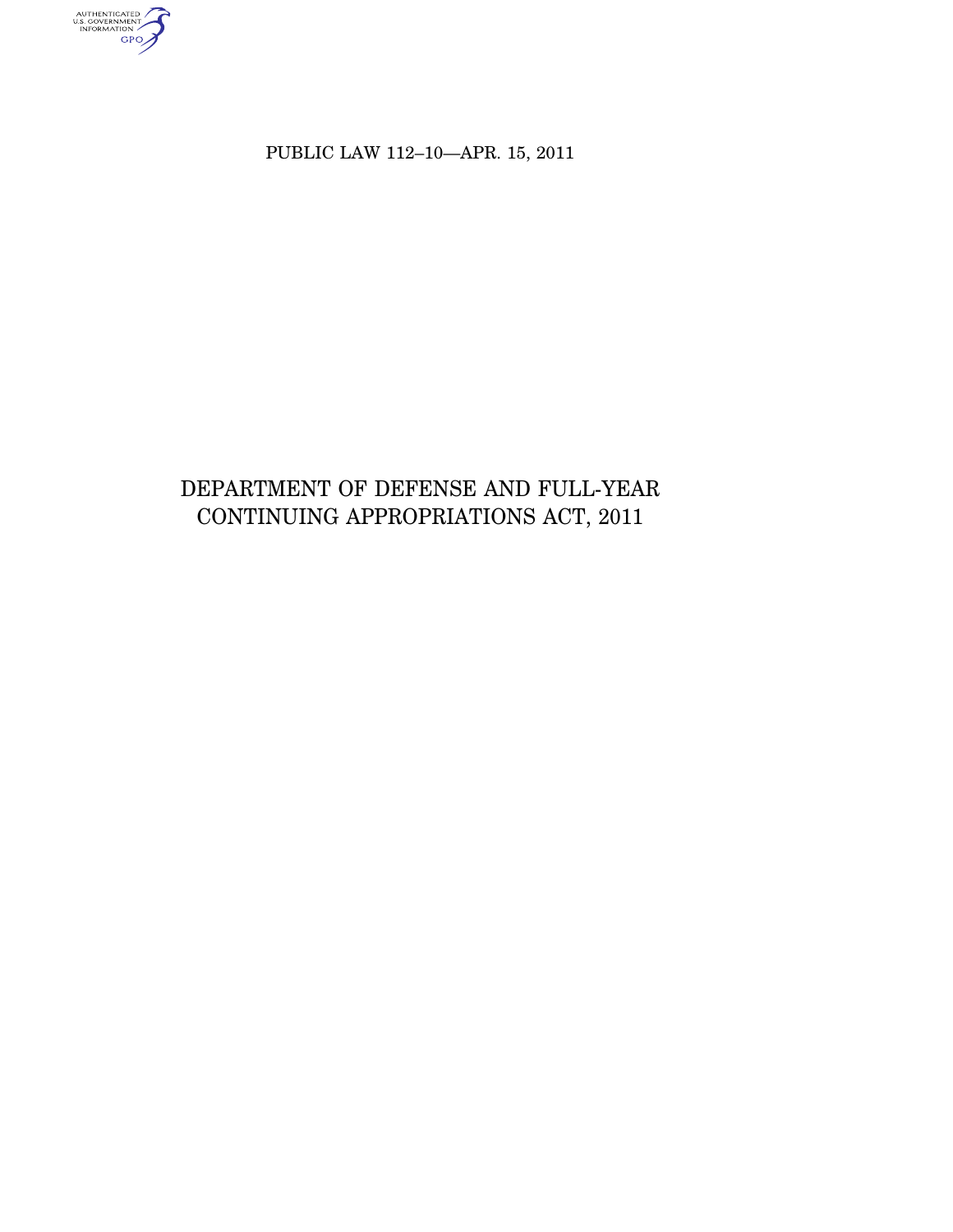# Public Law 112–10 112th Congress

# An Act

Apr. 15, 2011 [H.R. 1473]

Making appropriations for the Department of Defense and the other departments and agencies of the Government for the fiscal year ending September 30, 2011, and for other purposes.

*Be it enacted by the Senate and House of Representatives of the United States of America in Congress assembled,* 

Department of Defense and Full-Year Continuing Appropriations Act, 2011.

### **SECTION 1. SHORT TITLE.**

This Act may be cited as the ''Department of Defense and Full-Year Continuing Appropriations Act, 2011''.

# **SEC. 2. TABLE OF CONTENTS.**

The table of contents for this Act is as follows:

Division A—Department of Defense Appropriations, 2011 Division B—Full-Year Continuing Appropriations, 2011 Division C—Scholarships for Opportunity and Results Act

# **DIVISION A—DEPARTMENT OF DEFENSE APPROPRIATIONS, 2011**

The following sums are appropriated, out of any money in the Treasury not otherwise appropriated, for the fiscal year ending September 30, 2011, for military functions administered by the Department of Defense and for other purposes, namely:

### TITLE I

# MILITARY PERSONNEL

### MILITARY PERSONNEL, ARMY

For pay, allowances, individual clothing, subsistence, interest on deposits, gratuities, permanent change of station travel (including all expenses thereof for organizational movements), and expenses of temporary duty travel between permanent duty stations, for members of the Army on active duty, (except members of reserve components provided for elsewhere), cadets, and aviation cadets; for members of the Reserve Officers' Training Corps; and for payments pursuant to section 156 of Public Law 97–377, as amended (42 U.S.C. 402 note), and to the Department of Defense Military Retirement Fund, \$41,403,653,000.

### MILITARY PERSONNEL, NAVY

For pay, allowances, individual clothing, subsistence, interest on deposits, gratuities, permanent change of station travel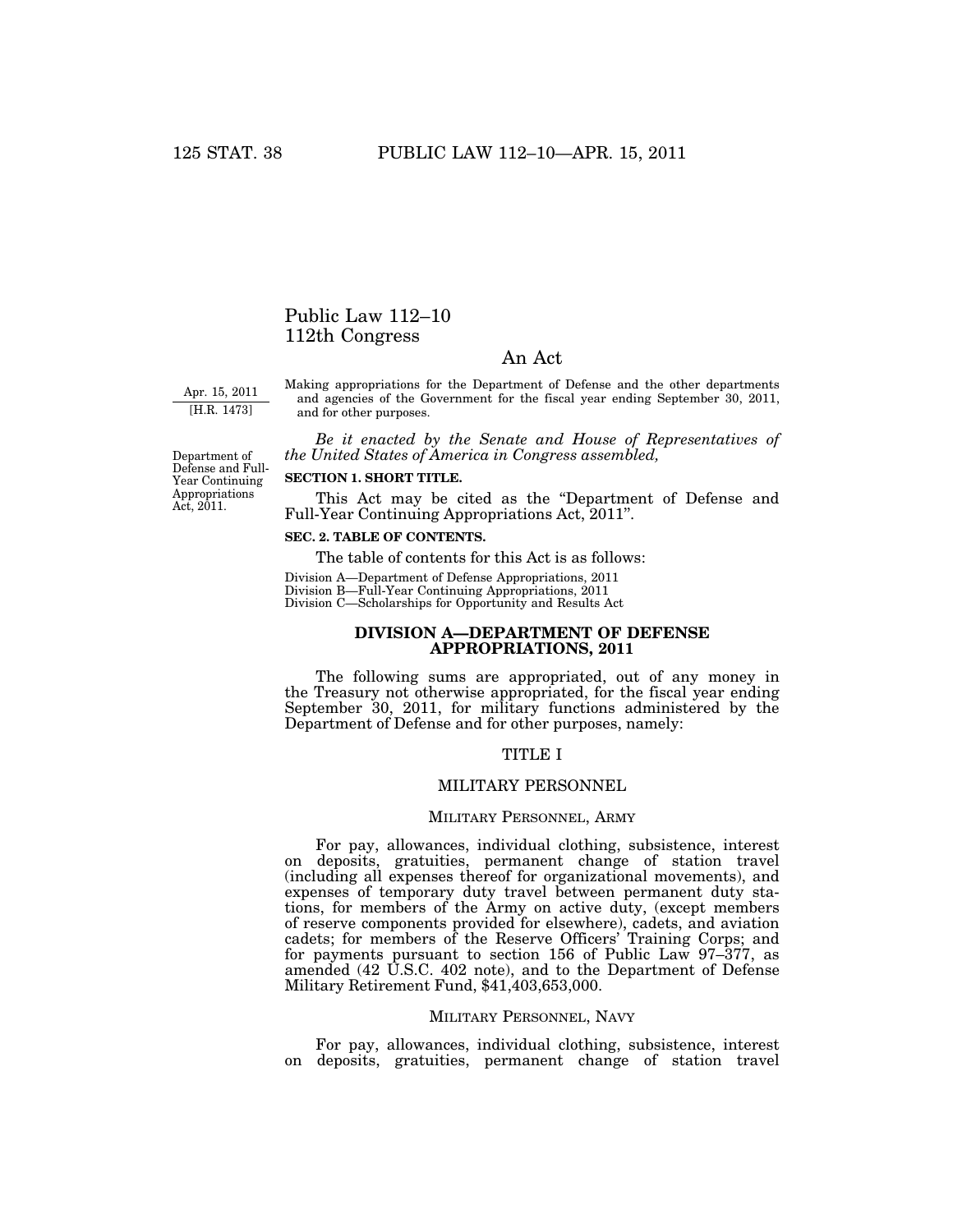(including all expenses thereof for organizational movements), and expenses of temporary duty travel between permanent duty stations, for members of the Navy on active duty (except members of the Reserve provided for elsewhere), midshipmen, and aviation cadets; for members of the Reserve Officers' Training Corps; and for payments pursuant to section 156 of Public Law 97–377, as amended (42 U.S.C. 402 note), and to the Department of Defense Military Retirement Fund, \$25,912,449,000.

#### MILITARY PERSONNEL, MARINE CORPS

For pay, allowances, individual clothing, subsistence, interest on deposits, gratuities, permanent change of station travel (including all expenses thereof for organizational movements), and expenses of temporary duty travel between permanent duty stations, for members of the Marine Corps on active duty (except members of the Reserve provided for elsewhere); and for payments pursuant to section 156 of Public Law 97-377, as amended (42 U.S.C. 402 note), and to the Department of Defense Military Retirement Fund, \$13,210,161,000.

### MILITARY PERSONNEL, AIR FORCE

For pay, allowances, individual clothing, subsistence, interest on deposits, gratuities, permanent change of station travel (including all expenses thereof for organizational movements), and expenses of temporary duty travel between permanent duty stations, for members of the Air Force on active duty (except members of reserve components provided for elsewhere), cadets, and aviation cadets; for members of the Reserve Officers' Training Corps; and for payments pursuant to section 156 of Public Law 97–377, as amended (42 U.S.C. 402 note), and to the Department of Defense Military Retirement Fund, \$27,105,755,000.

### RESERVE PERSONNEL, ARMY

For pay, allowances, clothing, subsistence, gratuities, travel, and related expenses for personnel of the Army Reserve on active duty under sections 10211, 10302, and 3038 of title 10, United States Code, or while serving on active duty under section 12301(d) of title 10, United States Code, in connection with performing duty specified in section 12310(a) of title 10, United States Code, or while undergoing reserve training, or while performing drills or equivalent duty or other duty, and expenses authorized by section 16131 of title 10, United States Code; and for payments to the Department of Defense Military Retirement Fund, \$4,333,165,000.

### RESERVE PERSONNEL, NAVY

For pay, allowances, clothing, subsistence, gratuities, travel, and related expenses for personnel of the Navy Reserve on active duty under section 10211 of title 10, United States Code, or while serving on active duty under section 12301(d) of title 10, United States Code, in connection with performing duty specified in section 12310(a) of title 10, United States Code, or while undergoing reserve training, or while performing drills or equivalent duty, and expenses authorized by section 16131 of title 10, United States Code; and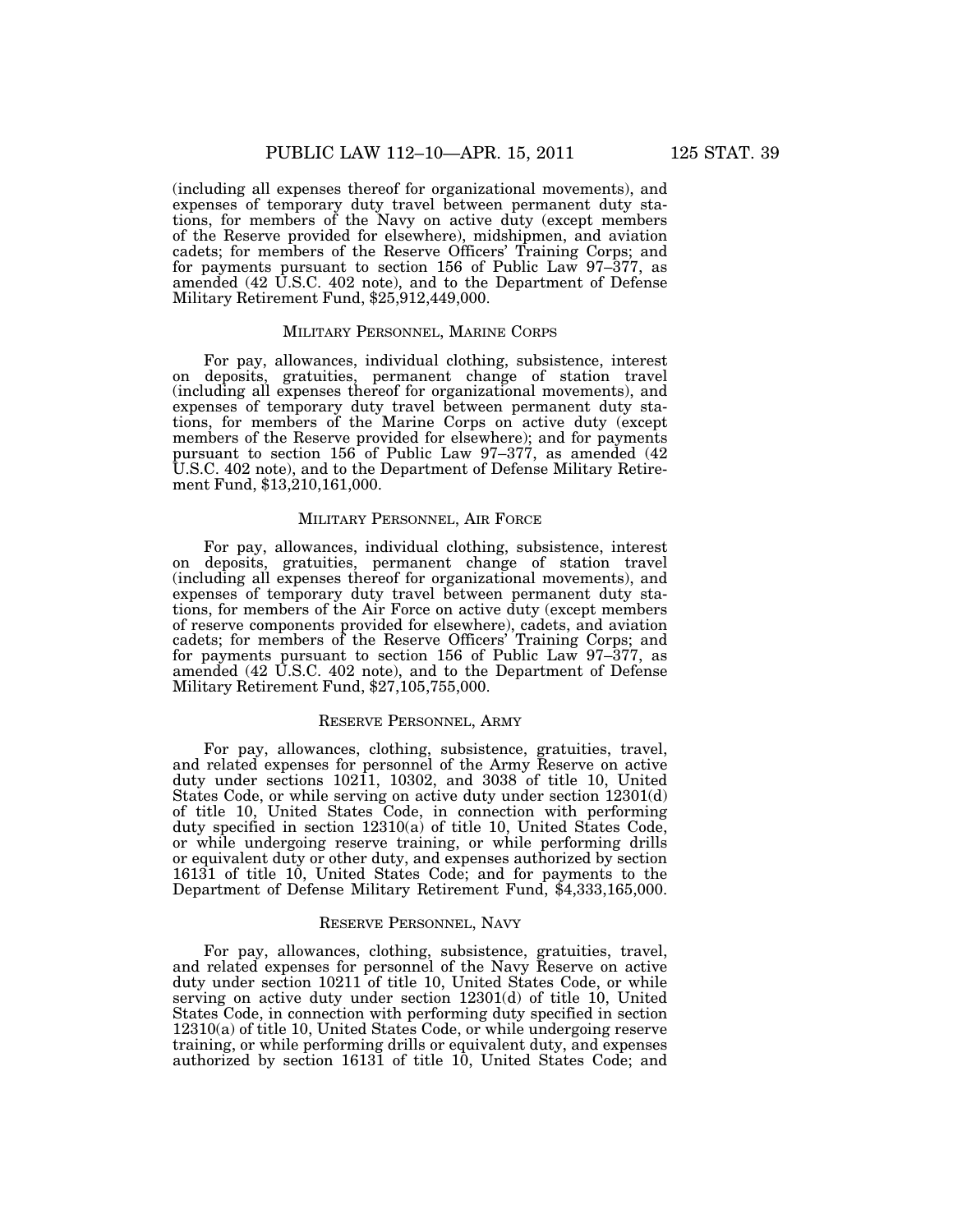for payments to the Department of Defense Military Retirement Fund, \$1,940,191,000.

### RESERVE PERSONNEL, MARINE CORPS

For pay, allowances, clothing, subsistence, gratuities, travel, and related expenses for personnel of the Marine Corps Reserve on active duty under section 10211 of title 10, United States Code, or while serving on active duty under section 12301(d) of title 10, United States Code, in connection with performing duty specified in section 12310(a) of title 10, United States Code, or while undergoing reserve training, or while performing drills or equivalent duty, and for members of the Marine Corps platoon leaders class, and expenses authorized by section 16131 of title 10, United States Code; and for payments to the Department of Defense Military Retirement Fund, \$612,191,000.

### RESERVE PERSONNEL, AIR FORCE

For pay, allowances, clothing, subsistence, gratuities, travel, and related expenses for personnel of the Air Force Reserve on active duty under sections 10211, 10305, and 8038 of title 10, United States Code, or while serving on active duty under section 12301(d) of title 10, United States Code, in connection with performing duty specified in section 12310(a) of title 10, United States Code, or while undergoing reserve training, or while performing drills or equivalent duty or other duty, and expenses authorized by section 16131 of title 10, United States Code; and for payments to the Department of Defense Military Retirement Fund, \$1,650,797,000.

### NATIONAL GUARD PERSONNEL, ARMY

For pay, allowances, clothing, subsistence, gratuities, travel, and related expenses for personnel of the Army National Guard while on duty under section 10211, 10302, or 12402 of title 10 or section 708 of title 32, United States Code, or while serving on duty under section 12301(d) of title 10 or section 502(f) of title 32, United States Code, in connection with performing duty specified in section 12310(a) of title 10, United States Code, or while undergoing training, or while performing drills or equivalent duty or other duty, and expenses authorized by section 16131 of title 10, United States Code; and for payments to the Department of Defense Military Retirement Fund, \$7,511,296,000.

### NATIONAL GUARD PERSONNEL, AIR FORCE

For pay, allowances, clothing, subsistence, gratuities, travel, and related expenses for personnel of the Air National Guard on duty under section 10211, 10305, or 12402 of title 10 or section 708 of title 32, United States Code, or while serving on duty under section 12301(d) of title 10 or section 502(f) of title 32, United States Code, in connection with performing duty specified in section 12310(a) of title 10, United States Code, or while undergoing training, or while performing drills or equivalent duty or other duty, and expenses authorized by section 16131 of title 10, United States Code; and for payments to the Department of Defense Military Retirement Fund, \$3,060,098,000.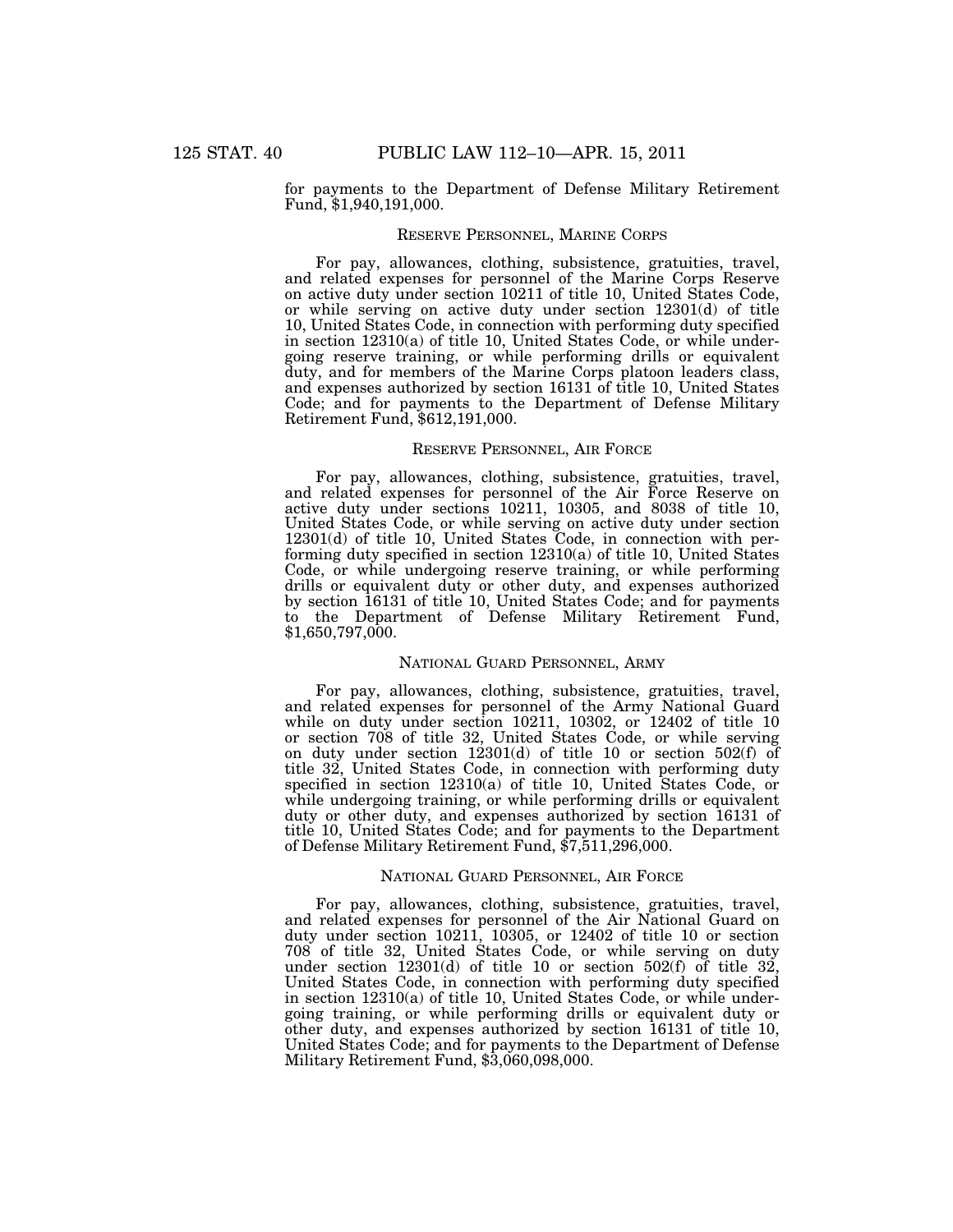# TITLE II

# OPERATION AND MAINTENANCE

### OPERATION AND MAINTENANCE, ARMY

For expenses, not otherwise provided for, necessary for the operation and maintenance of the Army, as authorized by law; and not to exceed \$12,478,000 can be used for emergencies and extraordinary expenses, to be expended on the approval or authority of the Secretary of the Army, and payments may be made on his certificate of necessity for confidential military purposes, \$33,306,117,000.

### OPERATION AND MAINTENANCE, NAVY

For expenses, not otherwise provided for, necessary for the operation and maintenance of the Navy and the Marine Corps, as authorized by law; and not to exceed \$14,804,000 can be used for emergencies and extraordinary expenses, to be expended on the approval or authority of the Secretary of the Navy, and payments may be made on his certificate of necessity for confidential military purposes, \$37,809,239,000.

# OPERATION AND MAINTENANCE, MARINE CORPS

For expenses, not otherwise provided for, necessary for the operation and maintenance of the Marine Corps, as authorized by law, \$5,539,740,000.

#### OPERATION AND MAINTENANCE, AIR FORCE

For expenses, not otherwise provided for, necessary for the operation and maintenance of the Air Force, as authorized by law; and not to exceed \$7,699,000 can be used for emergencies and extraordinary expenses, to be expended on the approval or authority of the Secretary of the Air Force, and payments may be made on his certificate of necessity for confidential military purposes, \$36,062,989,000.

### OPERATION AND MAINTENANCE, DEFENSE-WIDE

### (INCLUDING TRANSFER OF FUNDS)

For expenses, not otherwise provided for, necessary for the operation and maintenance of activities and agencies of the Department of Defense (other than the military departments), as authorized by law, \$30,210,810,000: *Provided*, That not more than \$50,000,000 may be used for the Combatant Commander Initiative Fund authorized under section 166a of title 10, United States Code: *Provided further*, That not to exceed \$36,000,000 can be used for emergencies and extraordinary expenses, to be expended on the approval or authority of the Secretary of Defense, and payments may be made on his certificate of necessity for confidential military purposes: *Provided further*, That of the funds provided under this heading, not less than \$31,659,000 shall be made available for the Procurement Technical Assistance Cooperative Agreement Program, of which not less than \$3,600,000 shall be available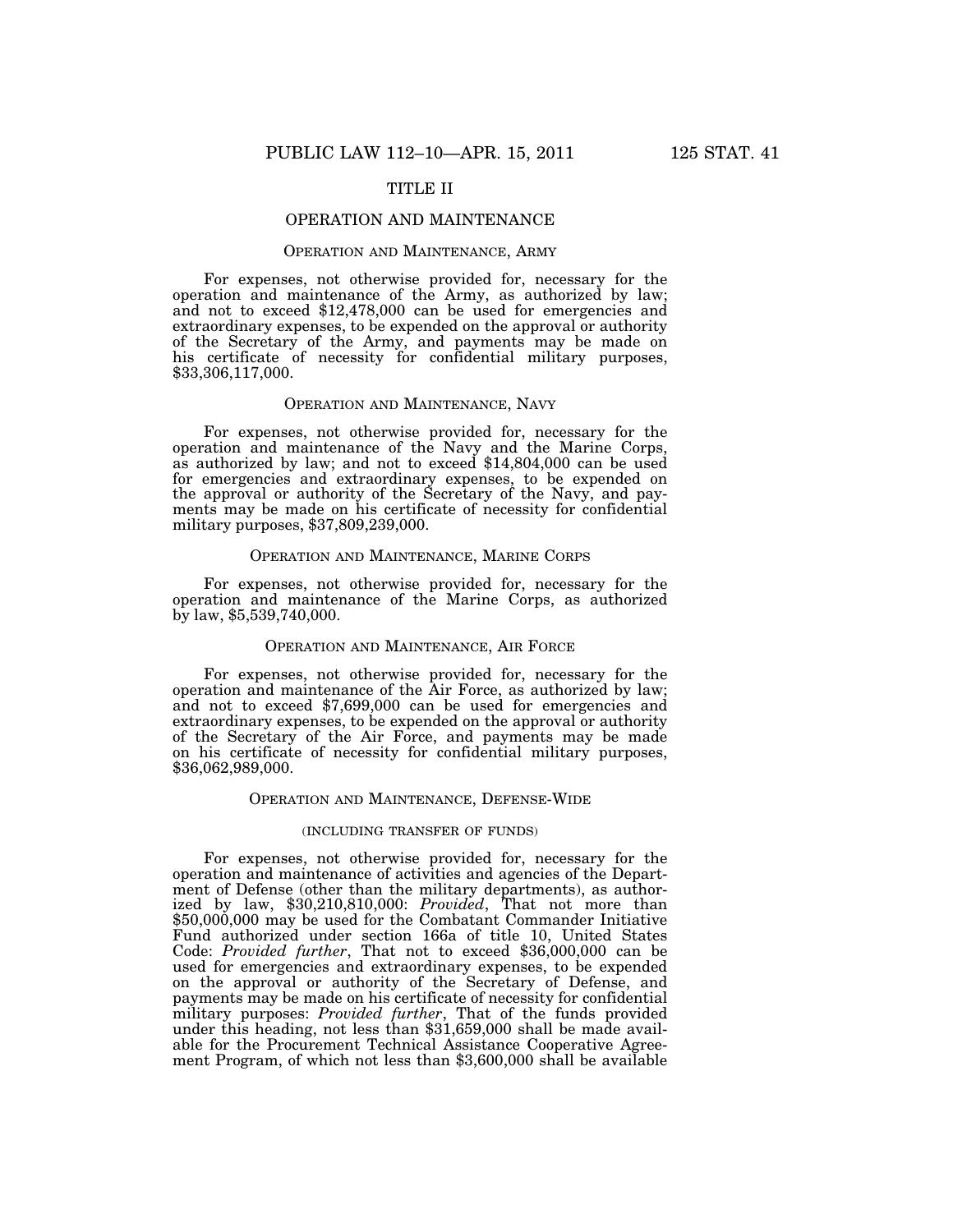for centers defined in 10 U.S.C. 2411(1)(D): *Provided further*, That none of the funds appropriated or otherwise made available by this Act may be used to plan or implement the consolidation of a budget or appropriations liaison office of the Office of the Secretary of Defense, the office of the Secretary of a military department, or the service headquarters of one of the Armed Forces into a legislative affairs or legislative liaison office: *Provided further*, That \$8,251,000, to remain available until expended, is available only for expenses relating to certain classified activities, and may be transferred as necessary by the Secretary of Defense to operation and maintenance appropriations or research, development, test and evaluation appropriations, to be merged with and to be available for the same time period as the appropriations to which transferred: *Provided further*, That any ceiling on the investment item unit cost of items that may be purchased with operation and maintenance funds shall not apply to the funds described in the preceding proviso: *Provided further*, That the transfer authority provided under this heading is in addition to any other transfer authority provided elsewhere in this Act.

# OPERATION AND MAINTENANCE, ARMY RESERVE

For expenses, not otherwise provided for, necessary for the operation and maintenance, including training, organization, and administration, of the Army Reserve; repair of facilities and equipment; hire of passenger motor vehicles; travel and transportation; care of the dead; recruiting; procurement of services, supplies, and equipment; and communications, \$2,840,427,000.

### OPERATION AND MAINTENANCE, NAVY RESERVE

For expenses, not otherwise provided for, necessary for the operation and maintenance, including training, organization, and administration, of the Navy Reserve; repair of facilities and equipment; hire of passenger motor vehicles; travel and transportation; care of the dead; recruiting; procurement of services, supplies, and equipment; and communications, \$1,344,264,000.

# OPERATION AND MAINTENANCE, MARINE CORPS RESERVE

For expenses, not otherwise provided for, necessary for the operation and maintenance, including training, organization, and administration, of the Marine Corps Reserve; repair of facilities and equipment; hire of passenger motor vehicles; travel and transportation; care of the dead; recruiting; procurement of services, supplies, and equipment; and communications, \$275,484,000.

### OPERATION AND MAINTENANCE, AIR FORCE RESERVE

For expenses, not otherwise provided for, necessary for the operation and maintenance, including training, organization, and administration, of the Air Force Reserve; repair of facilities and equipment; hire of passenger motor vehicles; travel and transportation; care of the dead; recruiting; procurement of services, supplies, and equipment; and communications, \$3,291,027,000.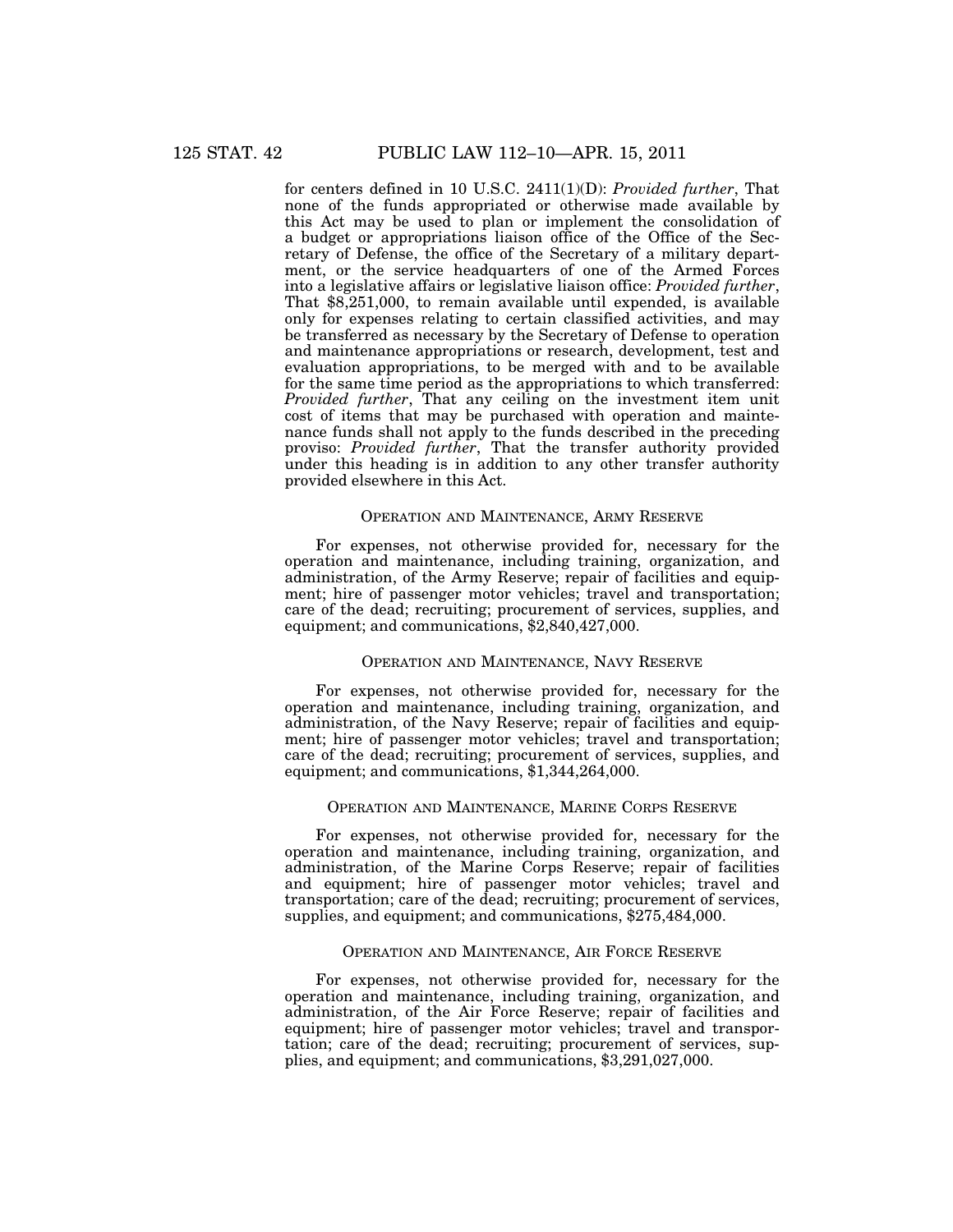# OPERATION AND MAINTENANCE, ARMY NATIONAL GUARD

For expenses of training, organizing, and administering the Army National Guard, including medical and hospital treatment and related expenses in non-Federal hospitals; maintenance, operation, and repairs to structures and facilities; hire of passenger motor vehicles; personnel services in the National Guard Bureau; travel expenses (other than mileage), as authorized by law for Army personnel on active duty, for Army National Guard division, regimental, and battalion commanders while inspecting units in compliance with National Guard Bureau regulations when specifically authorized by the Chief, National Guard Bureau; supplying and equipping the Army National Guard as authorized by law; and expenses of repair, modification, maintenance, and issue of supplies and equipment (including aircraft), \$6,454,624,000.

### OPERATION AND MAINTENANCE, AIR NATIONAL GUARD

For expenses of training, organizing, and administering the Air National Guard, including medical and hospital treatment and related expenses in non-Federal hospitals; maintenance, operation, and repairs to structures and facilities; transportation of things, hire of passenger motor vehicles; supplying and equipping the Air National Guard, as authorized by law; expenses for repair, modification, maintenance, and issue of supplies and equipment, including those furnished from stocks under the control of agencies of the Department of Defense; travel expenses (other than mileage) on the same basis as authorized by law for Air National Guard personnel on active Federal duty, for Air National Guard commanders while inspecting units in compliance with National Guard Bureau regulations when specifically authorized by the Chief, National Guard Bureau, \$5,963,839,000.

# UNITED STATES COURT OF APPEALS FOR THE ARMED FORCES

For salaries and expenses necessary for the United States Court of Appeals for the Armed Forces, \$14,068,000, of which not to exceed \$5,000 may be used for official representation purposes.

### ENVIRONMENTAL RESTORATION, ARMY

# (INCLUDING TRANSFER OF FUNDS)

Determinations.

For the Department of the Army, \$464,581,000, to remain available until transferred: *Provided*, That the Secretary of the Army shall, upon determining that such funds are required for environmental restoration, reduction and recycling of hazardous waste, removal of unsafe buildings and debris of the Department of the Army, or for similar purposes, transfer the funds made available by this appropriation to other appropriations made available to the Department of the Army, to be merged with and to be available for the same purposes and for the same time period as the appropriations to which transferred: *Provided further*, That upon a determination that all or part of the funds transferred from this appropriation are not necessary for the purposes provided herein, such amounts may be transferred back to this appropriation: *Provided further*, That the transfer authority provided under this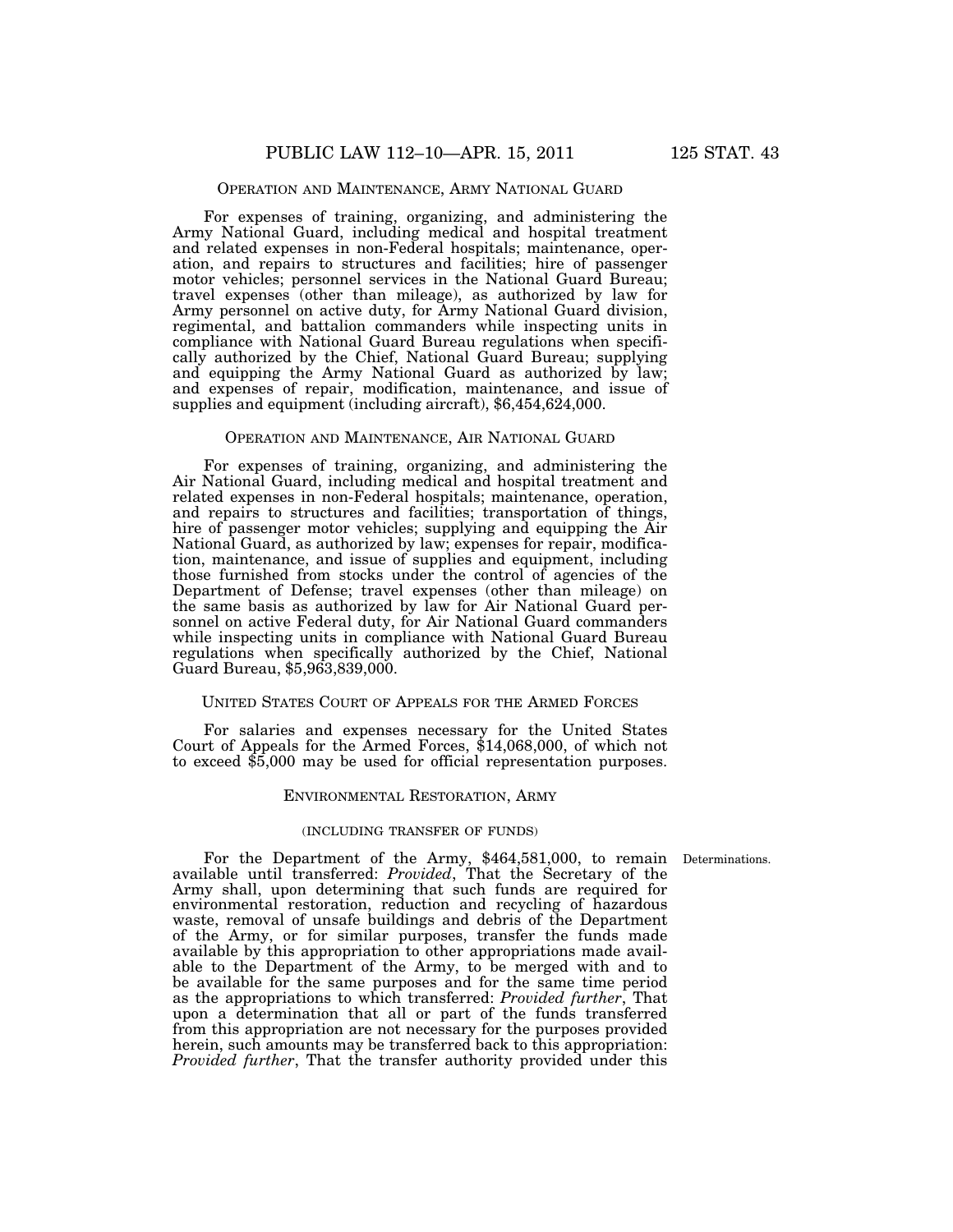# heading is in addition to any other transfer authority provided elsewhere in this Act.

### ENVIRONMENTAL RESTORATION, NAVY

#### (INCLUDING TRANSFER OF FUNDS)

Determinations.

For the Department of the Navy, \$304,867,000, to remain available until transferred: *Provided*, That the Secretary of the Navy shall, upon determining that such funds are required for environmental restoration, reduction and recycling of hazardous waste, removal of unsafe buildings and debris of the Department of the Navy, or for similar purposes, transfer the funds made available by this appropriation to other appropriations made available to the Department of the Navy, to be merged with and to be available for the same purposes and for the same time period as the appropriations to which transferred: *Provided further*, That upon a determination that all or part of the funds transferred from this appropriation are not necessary for the purposes provided herein, such amounts may be transferred back to this appropriation: *Provided further*, That the transfer authority provided under this heading is in addition to any other transfer authority provided elsewhere in this Act.

# ENVIRONMENTAL RESTORATION, AIR FORCE

### (INCLUDING TRANSFER OF FUNDS)

Determinations.

For the Department of the Air Force, \$502,653,000, to remain available until transferred: *Provided*, That the Secretary of the Air Force shall, upon determining that such funds are required for environmental restoration, reduction and recycling of hazardous waste, removal of unsafe buildings and debris of the Department of the Air Force, or for similar purposes, transfer the funds made available by this appropriation to other appropriations made available to the Department of the Air Force, to be merged with and to be available for the same purposes and for the same time period as the appropriations to which transferred: *Provided further*, That upon a determination that all or part of the funds transferred from this appropriation are not necessary for the purposes provided herein, such amounts may be transferred back to this appropriation: *Provided further*, That the transfer authority provided under this heading is in addition to any other transfer authority provided elsewhere in this Act.

#### ENVIRONMENTAL RESTORATION, DEFENSE-WIDE

#### (INCLUDING TRANSFER OF FUNDS)

Determinations.

For the Department of Defense, \$10,744,000, to remain available until transferred: *Provided*, That the Secretary of Defense shall, upon determining that such funds are required for environmental restoration, reduction and recycling of hazardous waste, removal of unsafe buildings and debris of the Department of Defense, or for similar purposes, transfer the funds made available by this appropriation to other appropriations made available to the Department of Defense, to be merged with and to be available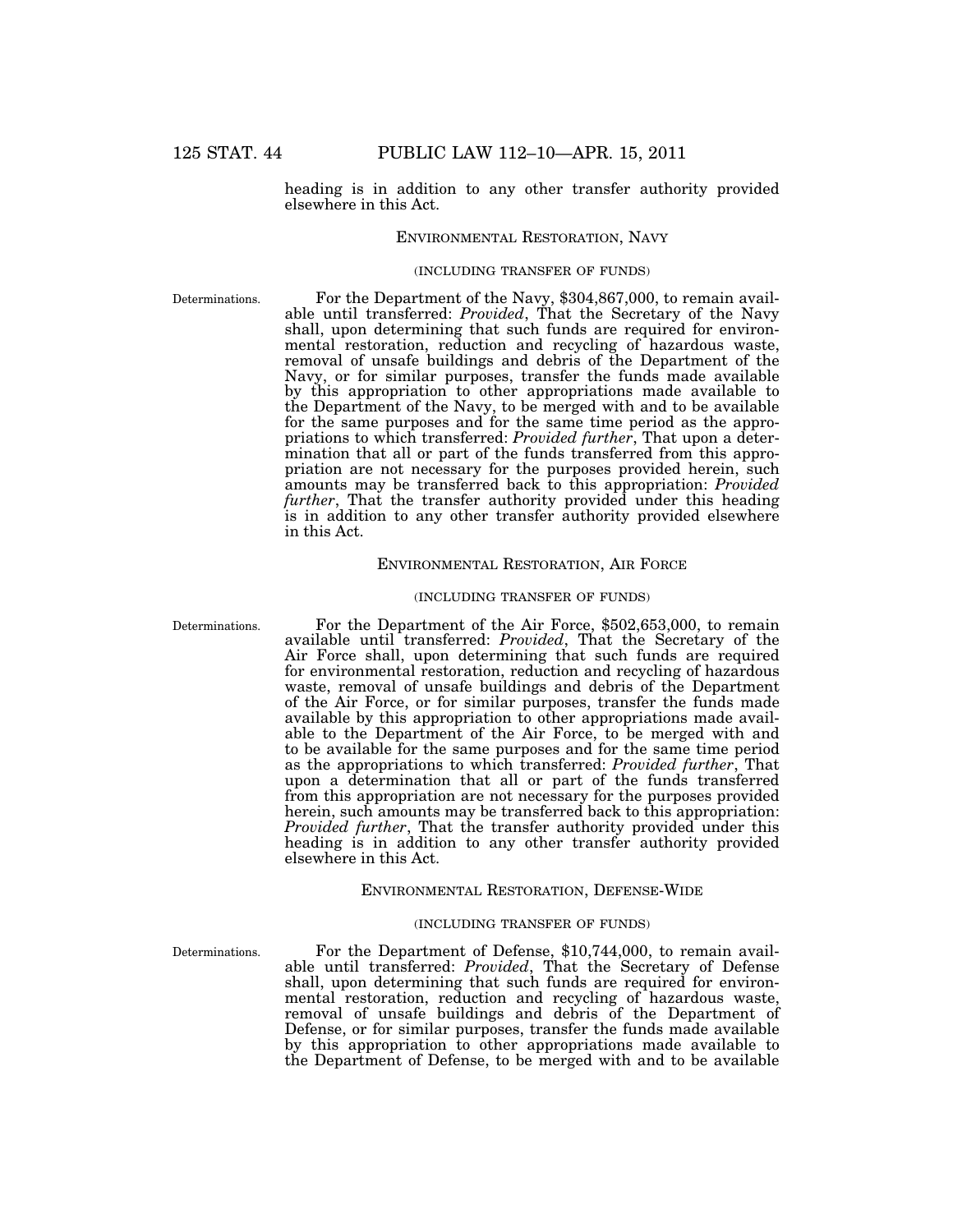for the same purposes and for the same time period as the appropriations to which transferred: *Provided further*, That upon a determination that all or part of the funds transferred from this appropriation are not necessary for the purposes provided herein, such amounts may be transferred back to this appropriation: *Provided further*, That the transfer authority provided under this heading is in addition to any other transfer authority provided elsewhere in this Act.

### ENVIRONMENTAL RESTORATION, FORMERLY USED DEFENSE SITES

### (INCLUDING TRANSFER OF FUNDS)

For the Department of the Army, \$316,546,000, to remain available until transferred: *Provided*, That the Secretary of the Army shall, upon determining that such funds are required for environmental restoration, reduction and recycling of hazardous waste, removal of unsafe buildings and debris at sites formerly used by the Department of Defense, transfer the funds made available by this appropriation to other appropriations made available to the Department of the Army, to be merged with and to be available for the same purposes and for the same time period as the appropriations to which transferred: *Provided further*, That upon a determination that all or part of the funds transferred from this appropriation are not necessary for the purposes provided herein, such amounts may be transferred back to this appropriation: *Provided further*, That the transfer authority provided under this heading is in addition to any other transfer authority provided elsewhere in this Act.

#### OVERSEAS HUMANITARIAN, DISASTER, AND CIVIC AID

For expenses relating to the Overseas Humanitarian, Disaster, and Civic Aid programs of the Department of Defense (consisting of the programs provided under sections 401, 402, 404, 407, 2557, and 2561 of title 10, United States Code), \$108,032,000, to remain available until September 30, 2012.

# COOPERATIVE THREAT REDUCTION ACCOUNT

For assistance to the republics of the former Soviet Union and, with appropriate authorization by the Department of Defense and Department of State, to countries outside of the former Soviet Union, including assistance provided by contract or by grants, for facilitating the elimination and the safe and secure transportation and storage of nuclear, chemical and other weapons; for establishing programs to prevent the proliferation of weapons, weapons components, and weapon-related technology and expertise; for programs relating to the training and support of defense and military personnel for demilitarization and protection of weapons, weapons components and weapons technology and expertise, and for defense and military contacts, \$522,512,000, to remain available until September 30, 2013: *Provided*, That of the amounts provided under this heading, not less than \$13,500,000 shall be available only to support the dismantling and disposal of nuclear submarines, submarine reactor components, and security enhancements for transport and storage of nuclear warheads in the Russian Far East and North.

Determinations.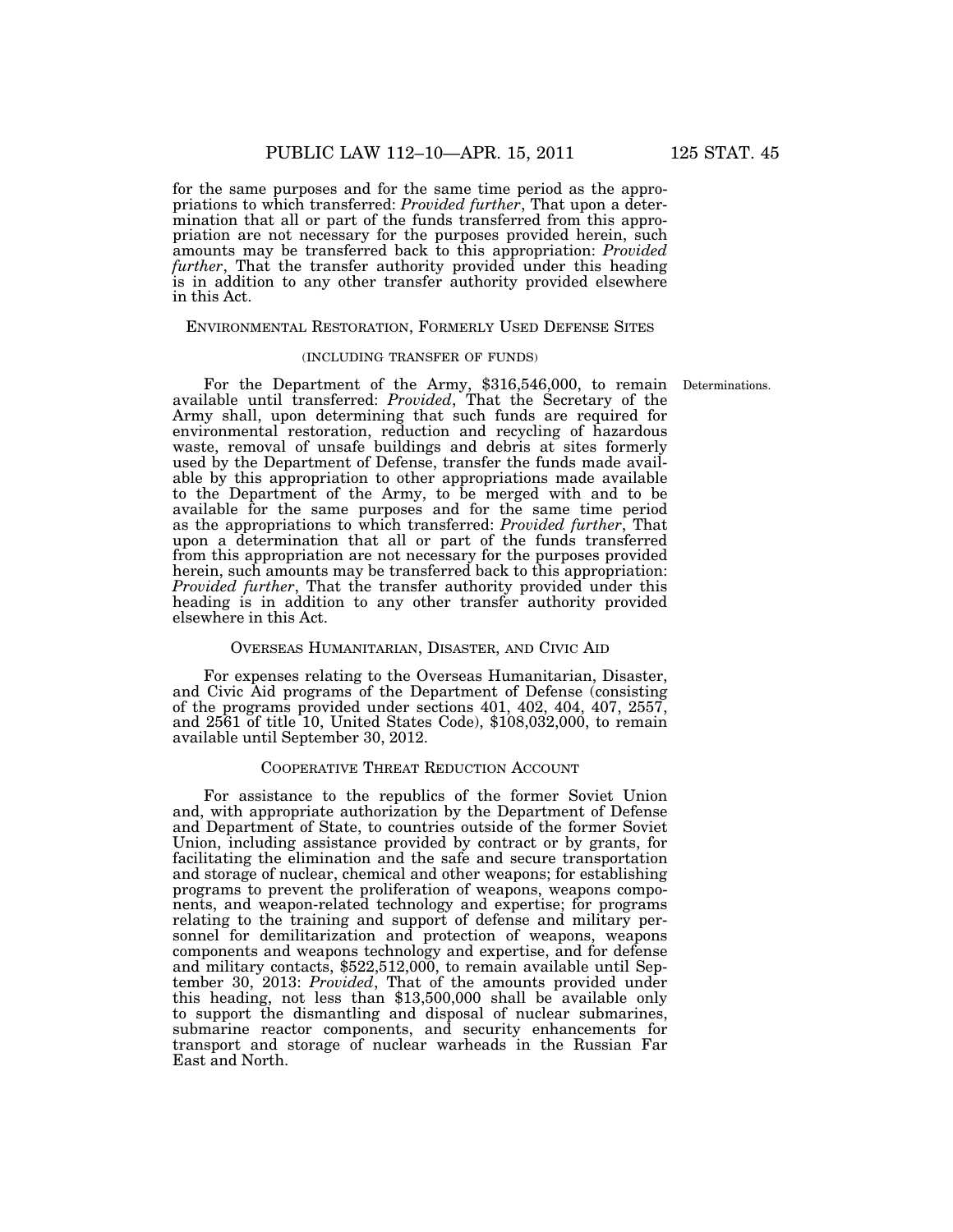### DEPARTMENT OF DEFENSE ACQUISITION WORKFORCE DEVELOPMENT FUND

For the Department of Defense Acquisition Workforce Development Fund, \$217,561,000.

# TITLE III

# **PROCUREMENT**

# AIRCRAFT PROCUREMENT, ARMY

For construction, procurement, production, modification, and modernization of aircraft, equipment, including ordnance, ground handling equipment, spare parts, and accessories therefor; specialized equipment and training devices; expansion of public and private plants, including the land necessary therefor, for the foregoing purposes, and such lands and interests therein, may be acquired, and construction prosecuted thereon prior to approval of title; and procurement and installation of equipment, appliances, and machine tools in public and private plants; reserve plant and Government and contractor-owned equipment layaway; and other expenses necessary for the foregoing purposes, \$5,254,791,000, to remain available for obligation until September 30, 2013.

#### MISSILE PROCUREMENT, ARMY

For construction, procurement, production, modification, and modernization of missiles, equipment, including ordnance, ground handling equipment, spare parts, and accessories therefor; specialized equipment and training devices; expansion of public and private plants, including the land necessary therefor, for the foregoing purposes, and such lands and interests therein, may be acquired, and construction prosecuted thereon prior to approval of title; and procurement and installation of equipment, appliances, and machine tools in public and private plants; reserve plant and Government and contractor-owned equipment layaway; and other expenses necessary for the foregoing purposes,  $\hat{$}1,570,108,000,$  to remain available for obligation until September 30, 2013.

# PROCUREMENT OF WEAPONS AND TRACKED COMBAT VEHICLES, ARMY

For construction, procurement, production, and modification of weapons and tracked combat vehicles, equipment, including ordnance, spare parts, and accessories therefor; specialized equipment and training devices; expansion of public and private plants, including the land necessary therefor, for the foregoing purposes, and such lands and interests therein, may be acquired, and construction prosecuted thereon prior to approval of title; and procurement and installation of equipment, appliances, and machine tools in public and private plants; reserve plant and Government and contractor-owned equipment layaway; and other expenses necessary for the foregoing purposes, \$1,461,086,000, to remain available for obligation until September 30, 2013.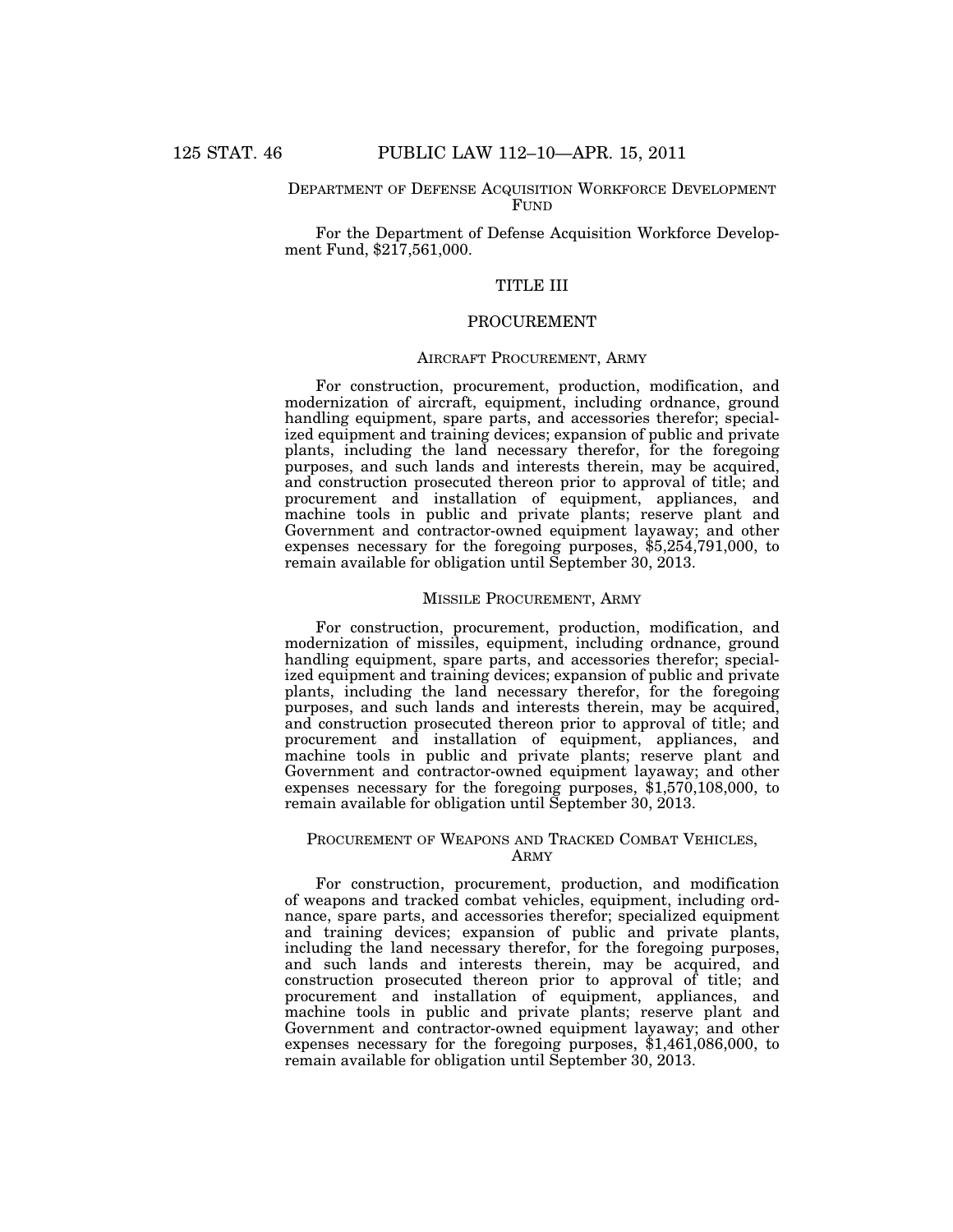### PROCUREMENT OF AMMUNITION, ARMY

For construction, procurement, production, and modification of ammunition, and accessories therefor; specialized equipment and training devices; expansion of public and private plants, including ammunition facilities, authorized by section 2854 of title 10, United States Code, and the land necessary therefor, for the foregoing purposes, and such lands and interests therein, may be acquired, and construction prosecuted thereon prior to approval of title; and procurement and installation of equipment, appliances, and machine tools in public and private plants; reserve plant and Government and contractor-owned equipment layaway; and other expenses necessary for the foregoing purposes, \$1,847,066,000, to remain available for obligation until September 30, 2013.

#### OTHER PROCUREMENT, ARMY

# (INCLUDING TRANSFER OF FUNDS)

For construction, procurement, production, and modification of vehicles, including tactical, support, and non-tracked combat vehicles; the purchase of passenger motor vehicles for replacement only; communications and electronic equipment; other support equipment; spare parts, ordnance, and accessories therefor; specialized equipment and training devices; expansion of public and private plants, including the land necessary therefor, for the foregoing purposes, and such lands and interests therein, may be acquired, and construction prosecuted thereon prior to approval of title; and procurement and installation of equipment, appliances, and machine tools in public and private plants; reserve plant and Government and contractor-owned equipment layaway; and other expenses necessary for the foregoing purposes, \$8,145,665,000, to remain available for obligation until September 30, 2013: *Provided,*  That of the funds made available in this paragraph, \$15,000,000 shall be made available to procure equipment, not otherwise provided for, and may be transferred to other procurement accounts available to the Department of the Army, and that funds so transferred shall be available for the same purposes and the same time period as the account to which transferred.

### AIRCRAFT PROCUREMENT, NAVY

For construction, procurement, production, modification, and modernization of aircraft, equipment, including ordnance, spare parts, and accessories therefor; specialized equipment; expansion of public and private plants, including the land necessary therefor, and such lands and interests therein, may be acquired, and construction prosecuted thereon prior to approval of title; and procurement and installation of equipment, appliances, and machine tools in public and private plants; reserve plant and Government and contractor-owned equipment layaway, \$16,170,868,000, to remain available for obligation until September 30, 2013.

### WEAPONS PROCUREMENT, NAVY

For construction, procurement, production, modification, and modernization of missiles, torpedoes, other weapons, and related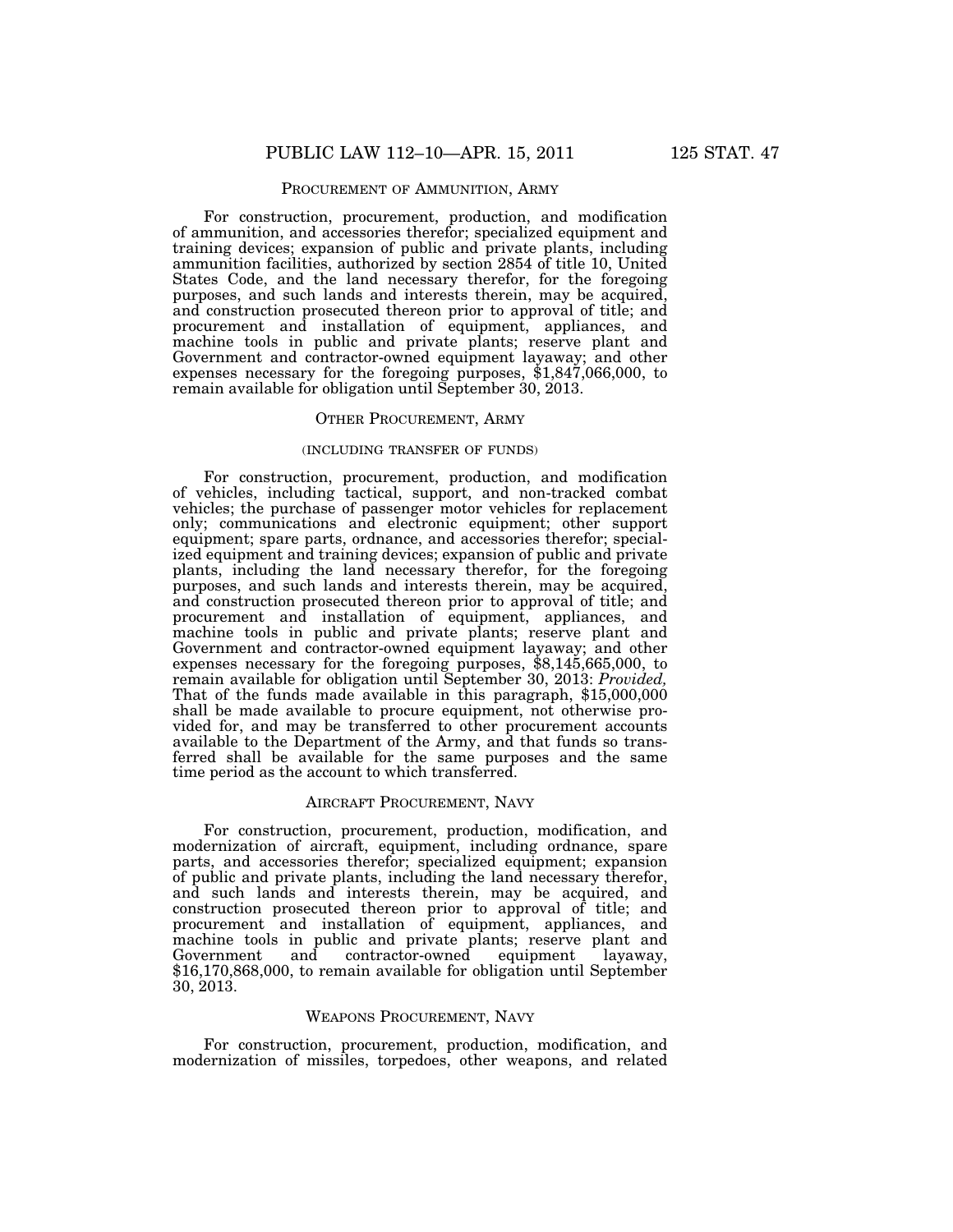support equipment including spare parts, and accessories therefor; expansion of public and private plants, including the land necessary therefor, and such lands and interests therein, may be acquired, and construction prosecuted thereon prior to approval of title; and procurement and installation of equipment, appliances, and machine tools in public and private plants; reserve plant and Government and contractor-owned equipment layaway, \$3,221,957,000, to remain available for obligation until September 30, 2013.

### PROCUREMENT OF AMMUNITION, NAVY AND MARINE CORPS

For construction, procurement, production, and modification of ammunition, and accessories therefor; specialized equipment and training devices; expansion of public and private plants, including ammunition facilities, authorized by section 2854 of title 10, United States Code, and the land necessary therefor, for the foregoing purposes, and such lands and interests therein, may be acquired, and construction prosecuted thereon prior to approval of title; and procurement and installation of equipment, appliances, and machine tools in public and private plants; reserve plant and Government and contractor-owned equipment layaway; and other expenses necessary for the foregoing purposes, \$790,527,000, to remain available for obligation until September 30, 2013.

#### SHIPBUILDING AND CONVERSION, NAVY

For expenses necessary for the construction, acquisition, or conversion of vessels as authorized by law, including armor and armament thereof, plant equipment, appliances, and machine tools and installation thereof in public and private plants; reserve plant and Government and contractor-owned equipment layaway; procurement of critical, long lead time components and designs for vessels to be constructed or converted in the future; and expansion of public and private plants, including land necessary therefor, and such lands and interests therein, may be acquired, and construction prosecuted thereon prior to approval of title, as follows: Carrier Replacement Program, \$1,721,969,000.

Carrier Replacement Program (AP), \$908,313,000. NSSN, \$3,430,343,000. NSSN (AP), \$1,691,236,000. CVN Refueling, \$1,248,999,000. CVN Refuelings (AP), \$408,037,000. DDG–1000 Program, \$77,512,000. DDG–51 Destroyer, \$2,868,454,000. DDG–51 Destroyer (AP), \$47,984,000. Littoral Combat Ship, \$1,168,984,000. Littoral Combat Ship  $(\overrightarrow{AP}), \$190, 351,000.$ LHA–R, \$942,837,000. Joint High Speed Vessel, \$180,703,000. Oceanographic Ships, \$88,561,000. LCAC Service Life Extension Program, \$83,035,000. Service Craft, \$13,770,000. For outfitting, post delivery, conversions, and first destination transportation, \$295,570,000.

In all: \$15,366,658,000, to remain available for obligation until September 30, 2015: *Provided*, That additional obligations may be incurred after September 30, 2015, for engineering services,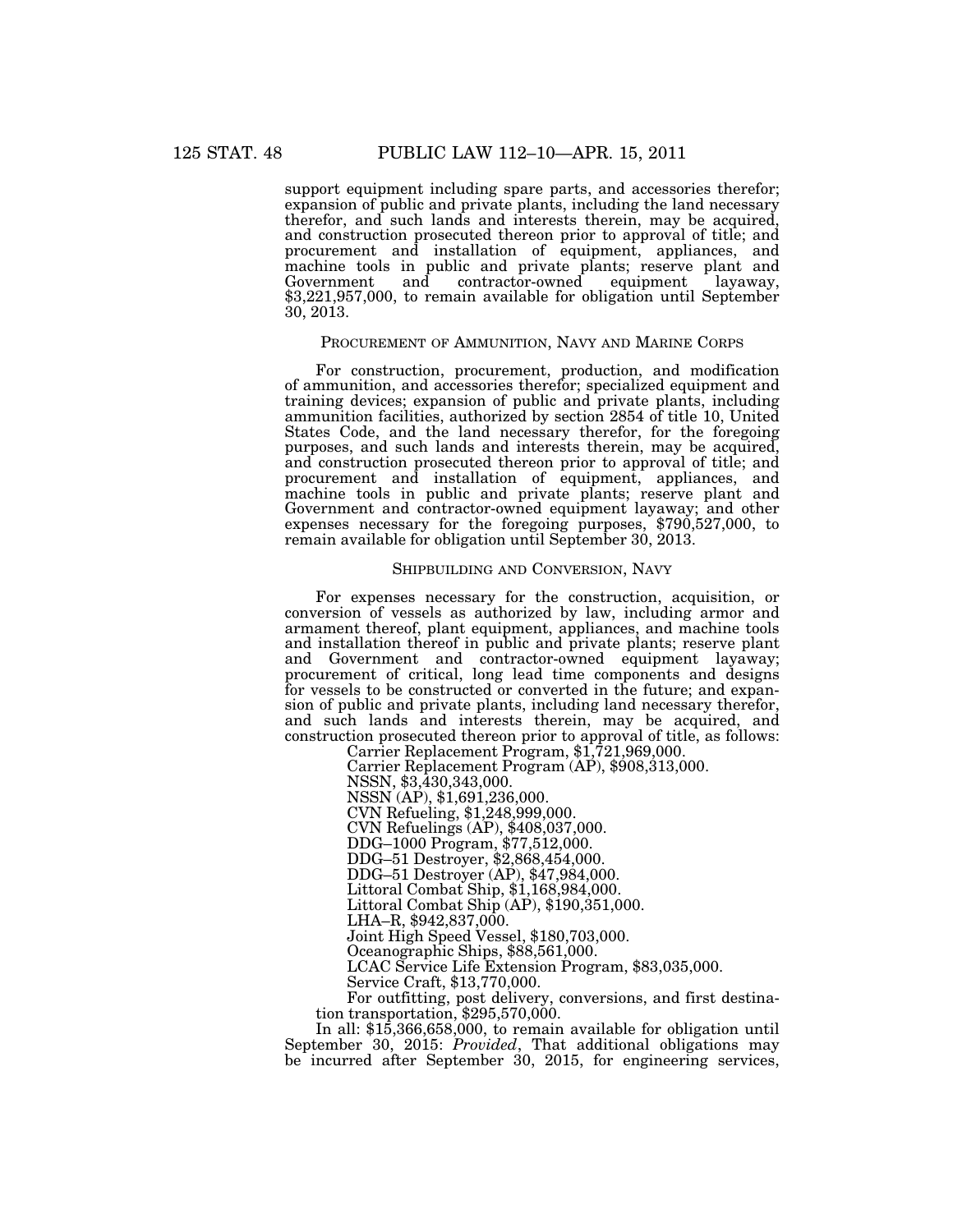Vessels.

tests, evaluations, and other such budgeted work that must be performed in the final stage of ship construction: *Provided further*, That none of the funds provided under this heading for the construction or conversion of any naval vessel to be constructed in shipyards in the United States shall be expended in foreign facilities for the construction of major components of such vessel: *Provided further*, That none of the funds provided under this heading shall be used for the construction of any naval vessel in foreign shipyards.

### OTHER PROCUREMENT, NAVY

### (INCLUDING TRANSFER OF FUNDS)

For procurement, production, and modernization of support equipment and materials not otherwise provided for, Navy ordnance (except ordnance for new aircraft, new ships, and ships authorized for conversion); the purchase of passenger motor vehicles for replacement only, and the purchase of seven vehicles required for physical security of personnel, notwithstanding price limitations applicable to passenger vehicles but not to exceed \$250,000 per vehicle; expansion of public and private plants, including the land necessary therefor, and such lands and interests therein, may be acquired, and construction prosecuted thereon prior to approval of title; and procurement and installation of equipment, appliances, and machine tools in public and private plants; reserve plant and Government and contractor-owned equipment layaway,  $\overline{\ }$  contractor-owned \$5,804,963,000, to remain available for obligation until September 30, 2013: *Provided,* That of the funds made available in this paragraph, \$15,000,000 shall be made available to procure equipment, not otherwise provided for, and may be transferred to other procurement accounts available to the Department of the Navy, and that funds so transferred shall be available for the same purposes and the same time period as the account to which transferred.

### PROCUREMENT, MARINE CORPS

For expenses necessary for the procurement, manufacture, and modification of missiles, armament, military equipment, spare parts, and accessories therefor; plant equipment, appliances, and machine tools, and installation thereof in public and private plants; reserve plant and Government and contractor-owned equipment layaway; vehicles for the Marine Corps, including the purchase of passenger motor vehicles for replacement only; and expansion of public and private plants, including land necessary therefor, and such lands and interests therein, may be acquired, and construction prosecuted thereon prior to approval of title, \$1,236,436,000, to remain available for obligation until September 30, 2013.

#### AIRCRAFT PROCUREMENT, AIR FORCE

For construction, procurement, and modification of aircraft and equipment, including armor and armament, specialized ground handling equipment, and training devices, spare parts, and accessories therefor; specialized equipment; expansion of public and private plants, Government-owned equipment and installation thereof in such plants, erection of structures, and acquisition of land, for the foregoing purposes, and such lands and interests therein, may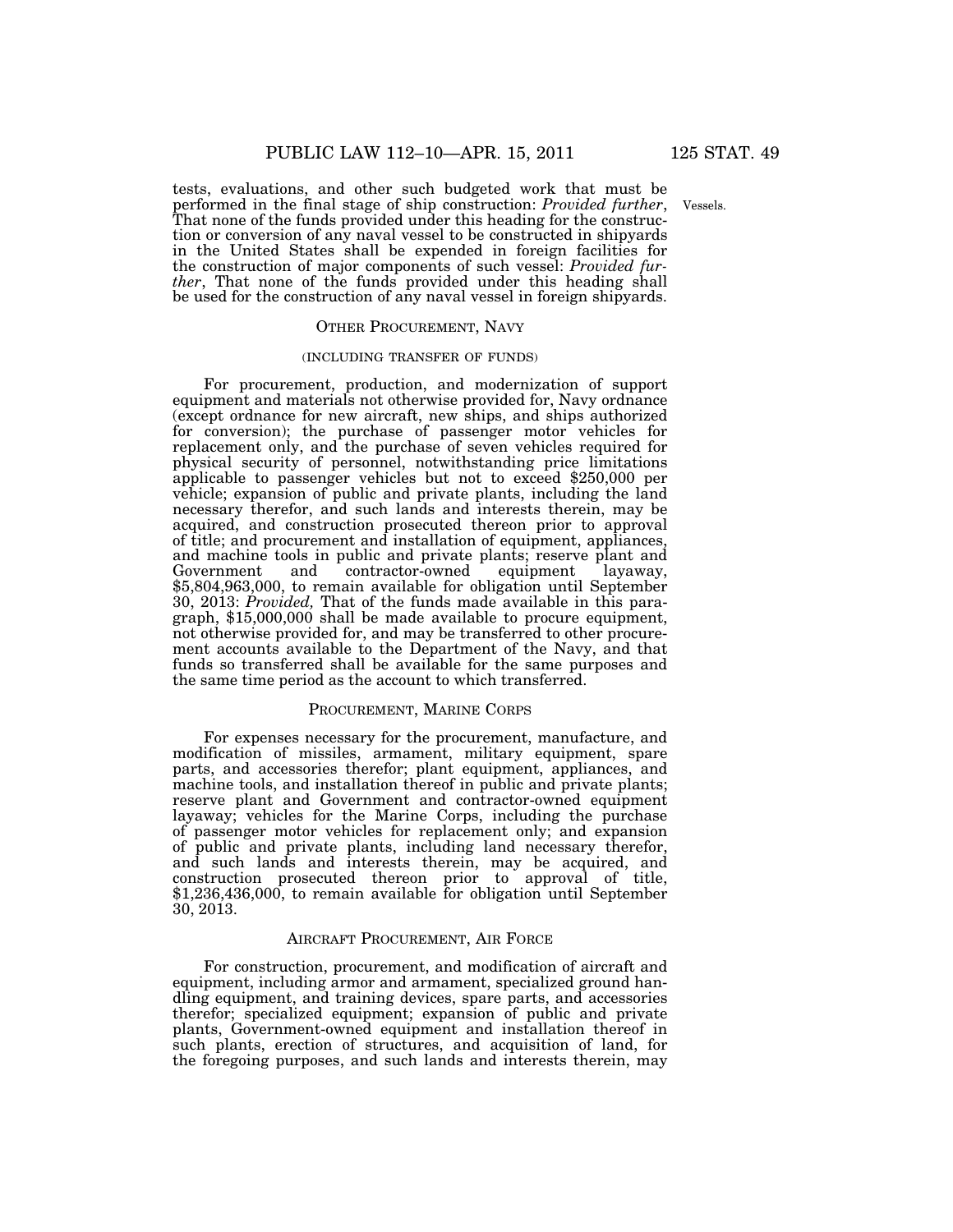Certification.

be acquired, and construction prosecuted thereon prior to approval of title; reserve plant and Government and contractor-owned equipment layaway; and other expenses necessary for the foregoing purposes including rents and transportation of things, \$13,483,739,000, to remain available for obligation until September 30, 2013: *Provided*, That none of the funds provided in this Act for modification of C–17 aircraft, Global Hawk Unmanned Aerial Vehicle and F– 22 aircraft may be obligated until all C–17, Global Hawk and F–22 contracts funded with prior year ''Aircraft Procurement, Air Force'' appropriated funds are definitized unless the Secretary of the Air Force certifies in writing to the congressional defense committees that each such obligation is necessary to meet the needs of a warfighting requirement or prevents increased costs to the taxpayer, and provides the reasons for failing to definitize the prior year contracts along with the prospective contract definitization schedule: *Provided further,* That the Secretary of the Air Force shall expand the current HH–60 Operational Loss Replacement program to meet the approved HH–60 Recapitalization program requirements.

### MISSILE PROCUREMENT, AIR FORCE

For construction, procurement, and modification of missiles, spacecraft, rockets, and related equipment, including spare parts and accessories therefor, ground handling equipment, and training devices; expansion of public and private plants, Government-owned equipment and installation thereof in such plants, erection of structures, and acquisition of land, for the foregoing purposes, and such lands and interests therein, may be acquired, and construction prosecuted thereon prior to approval of title; reserve plant and Government and contractor-owned equipment layaway; and other expenses necessary for the foregoing purposes including rents and transportation of things, \$5,424,764,000, to remain available for obligation until September 30, 2013.

### PROCUREMENT OF AMMUNITION, AIR FORCE

For construction, procurement, production, and modification of ammunition, and accessories therefor; specialized equipment and training devices; expansion of public and private plants, including ammunition facilities, authorized by section 2854 of title 10, United States Code, and the land necessary therefor, for the foregoing purposes, and such lands and interests therein, may be acquired, and construction prosecuted thereon prior to approval of title; and procurement and installation of equipment, appliances, and machine tools in public and private plants; reserve plant and Government and contractor-owned equipment layaway; and other expenses necessary for the foregoing purposes, \$731,487,000, to remain available for obligation until September 30, 2013.

### OTHER PROCUREMENT, AIR FORCE

### (INCLUDING TRANSFER OF FUNDS)

For procurement and modification of equipment (including ground guidance and electronic control equipment, and ground electronic and communication equipment), and supplies, materials, and spare parts therefor, not otherwise provided for; the purchase of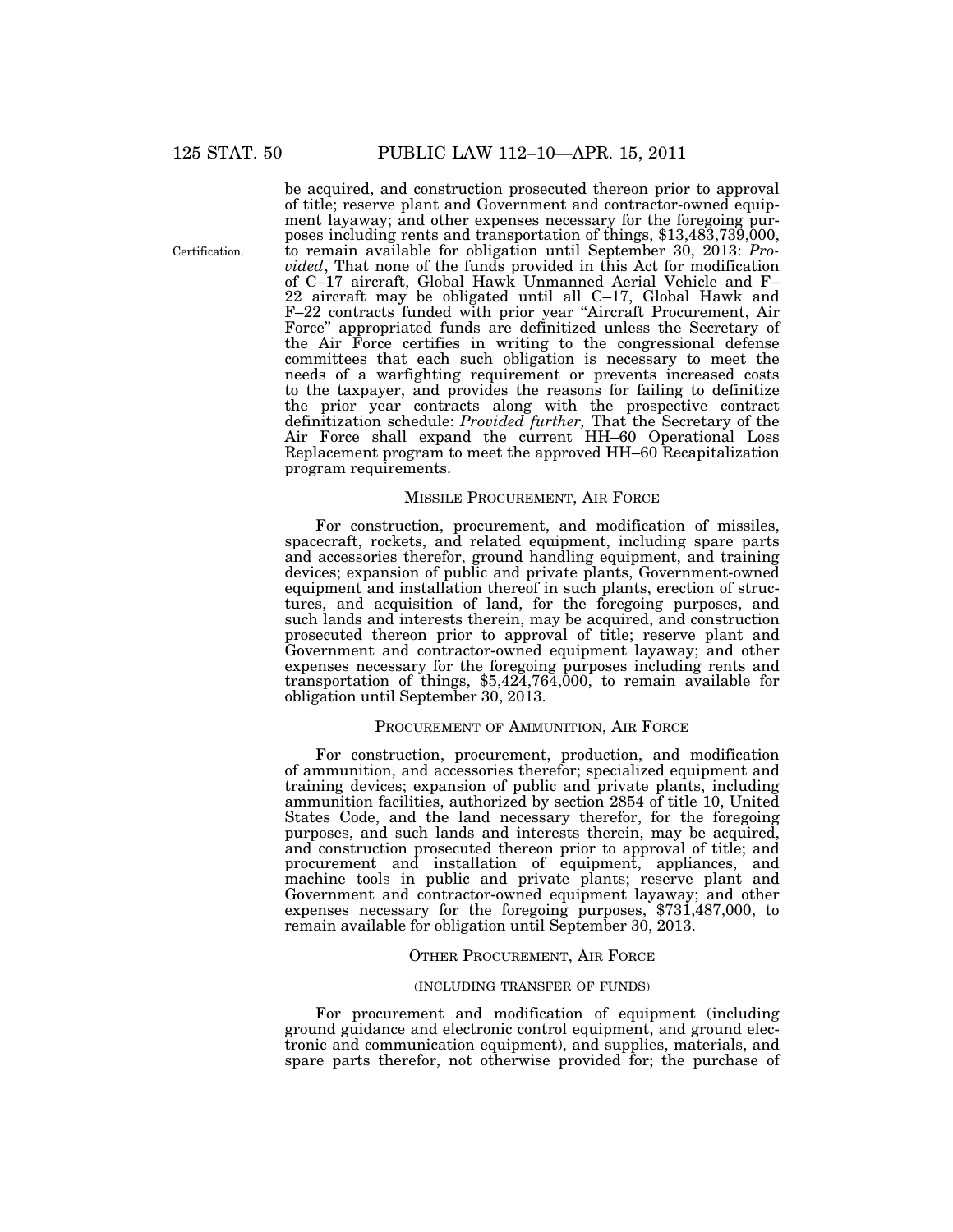passenger motor vehicles for replacement only, and the purchase of two vehicles required for physical security of personnel, notwithstanding price limitations applicable to passenger vehicles but not to exceed \$250,000 per vehicle; lease of passenger motor vehicles; and expansion of public and private plants, Government-owned equipment and installation thereof in such plants, erection of structures, and acquisition of land, for the foregoing purposes, and such lands and interests therein, may be acquired, and construction prosecuted thereon, prior to approval of title; reserve plant and  $contractor-owned$ \$17,568,091,000, to remain available for obligation until September 30, 2013: *Provided,* That of the funds made available in this paragraph, \$15,000,000 shall be made available to procure equipment, not otherwise provided for, and may be transferred to other procurement accounts available to the Department of the Air Force, and that funds so transferred shall be available for the same purposes and the same time period as the account to which transferred.

### PROCUREMENT, DEFENSE-WIDE

### (INCLUDING TRANSFER OF FUNDS)

For expenses of activities and agencies of the Department of Defense (other than the military departments) necessary for procurement, production, and modification of equipment, supplies, materials, and spare parts therefor, not otherwise provided for; the purchase of passenger motor vehicles for replacement only; expansion of public and private plants, equipment, and installation thereof in such plants, erection of structures, and acquisition of land for the foregoing purposes, and such lands and interests therein, may be acquired, and construction prosecuted thereon prior to approval of title; reserve plant and Government and contractorowned equipment layaway, \$4,009,321,000, to remain available for obligation until September 30, 2013: *Provided,* That of the funds made available in this paragraph, \$15,000,000 shall be made available to procure equipment, not otherwise provided for, and may be transferred to other procurement accounts available to the Department of Defense, and that funds so transferred shall be available for the same purposes and the same time period as the account to which transferred.

#### DEFENSE PRODUCTION ACT PURCHASES

For activities by the Department of Defense pursuant to sections 108, 301, 302, and 303 of the Defense Production Act of 1950 (50 U.S.C. App. 2078, 2091, 2092, and 2093), \$34,346,000, to remain available until expended.

# TITLE IV

# RESEARCH, DEVELOPMENT, TEST AND EVALUATION

### RESEARCH, DEVELOPMENT, TEST AND EVALUATION, ARMY

For expenses necessary for basic and applied scientific research, development, test and evaluation, including maintenance, rehabilitation, lease, and operation of facilities and equipment,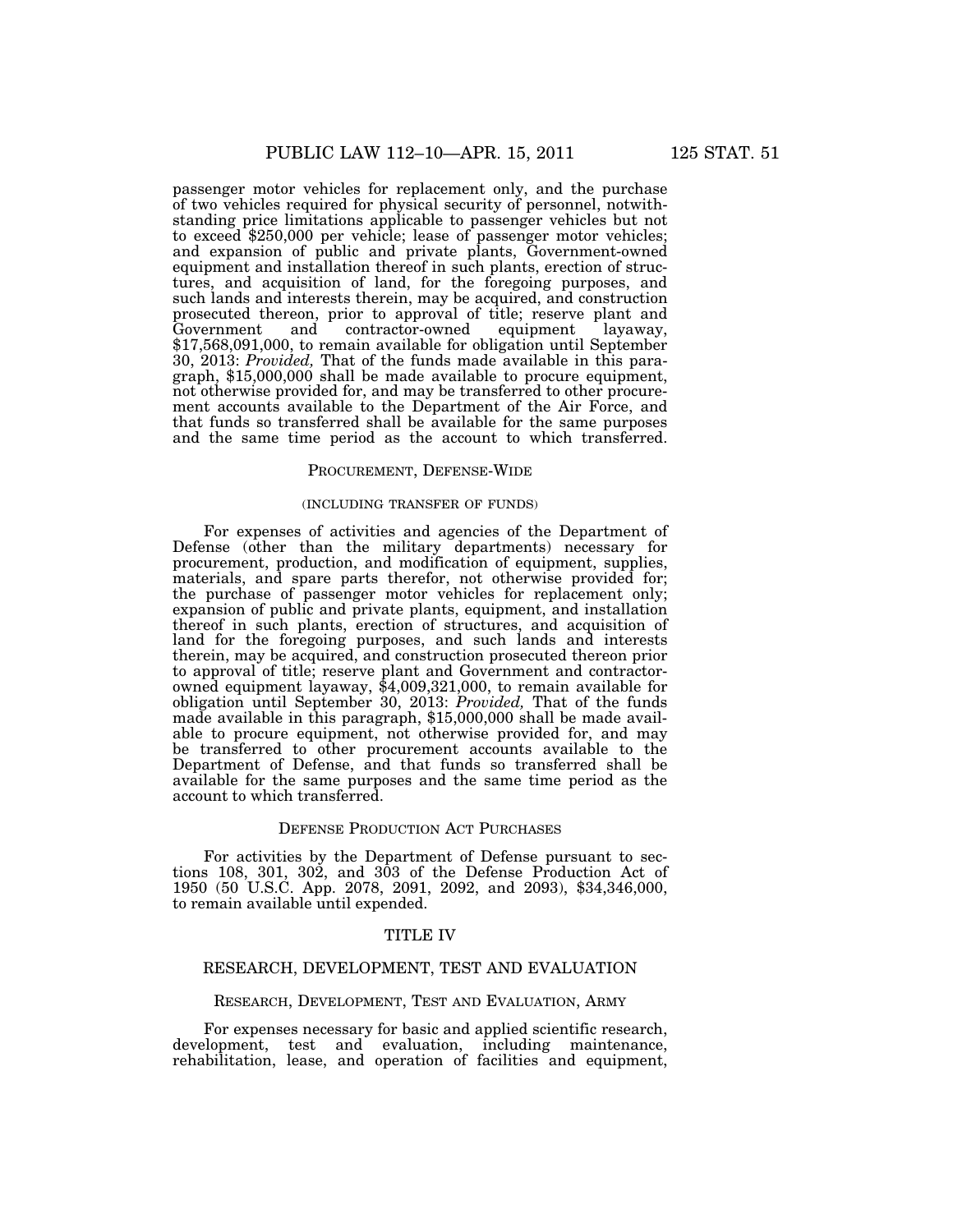\$9,710,998,000, to remain available for obligation until September 30, 2012.

### RESEARCH, DEVELOPMENT, TEST AND EVALUATION, NAVY

For expenses necessary for basic and applied scientific research, development, test and evaluation, including maintenance, rehabilitation, lease, and operation of facilities and equipment, \$17,736,303,000, to remain available for obligation until September 30, 2012: *Provided*, That funds appropriated in this paragraph which are available for the V–22 may be used to meet unique operational requirements of the Special Operations Forces: *Provided further*, That funds appropriated in this paragraph shall be available for the Cobra Judy program.

# RESEARCH, DEVELOPMENT, TEST AND EVALUATION, AIR FORCE

For expenses necessary for basic and applied scientific research, development, test and evaluation, including maintenance, rehabilitation, lease, and operation of facilities and equipment, \$26,517,405,000, to remain available for obligation until September 30, 2012.

# RESEARCH, DEVELOPMENT, TEST AND EVALUATION, DEFENSE-WIDE

For expenses of activities and agencies of the Department of Defense (other than the military departments), necessary for basic and applied scientific research, development, test and evaluation; advanced research projects as may be designated and determined by the Secretary of Defense, pursuant to law; maintenance, rehabilitation, lease, and operation of facilities and equipment, \$20,797,412,000, to remain available for obligation until September 30, 2012: *Provided*, That of the funds made available in this paragraph, \$3,200,000 shall only be available for program management and oversight of innovative research and development.

### OPERATIONAL TEST AND EVALUATION, DEFENSE

For expenses, not otherwise provided for, necessary for the independent activities of the Director, Operational Test and Evaluation, in the direction and supervision of operational test and evaluation, including initial operational test and evaluation which is conducted prior to, and in support of, production decisions; joint operational testing and evaluation; and administrative expenses in connection therewith, \$194,910,000, to remain available for obligation until September 30, 2012.

#### TITLE V

### REVOLVING AND MANAGEMENT FUNDS

# DEFENSE WORKING CAPITAL FUNDS

# For the Defense Working Capital Funds, \$1,434,536,000.

# NATIONAL DEFENSE SEALIFT FUND

For National Defense Sealift Fund programs, projects, and activities, and for expenses of the National Defense Reserve Fleet,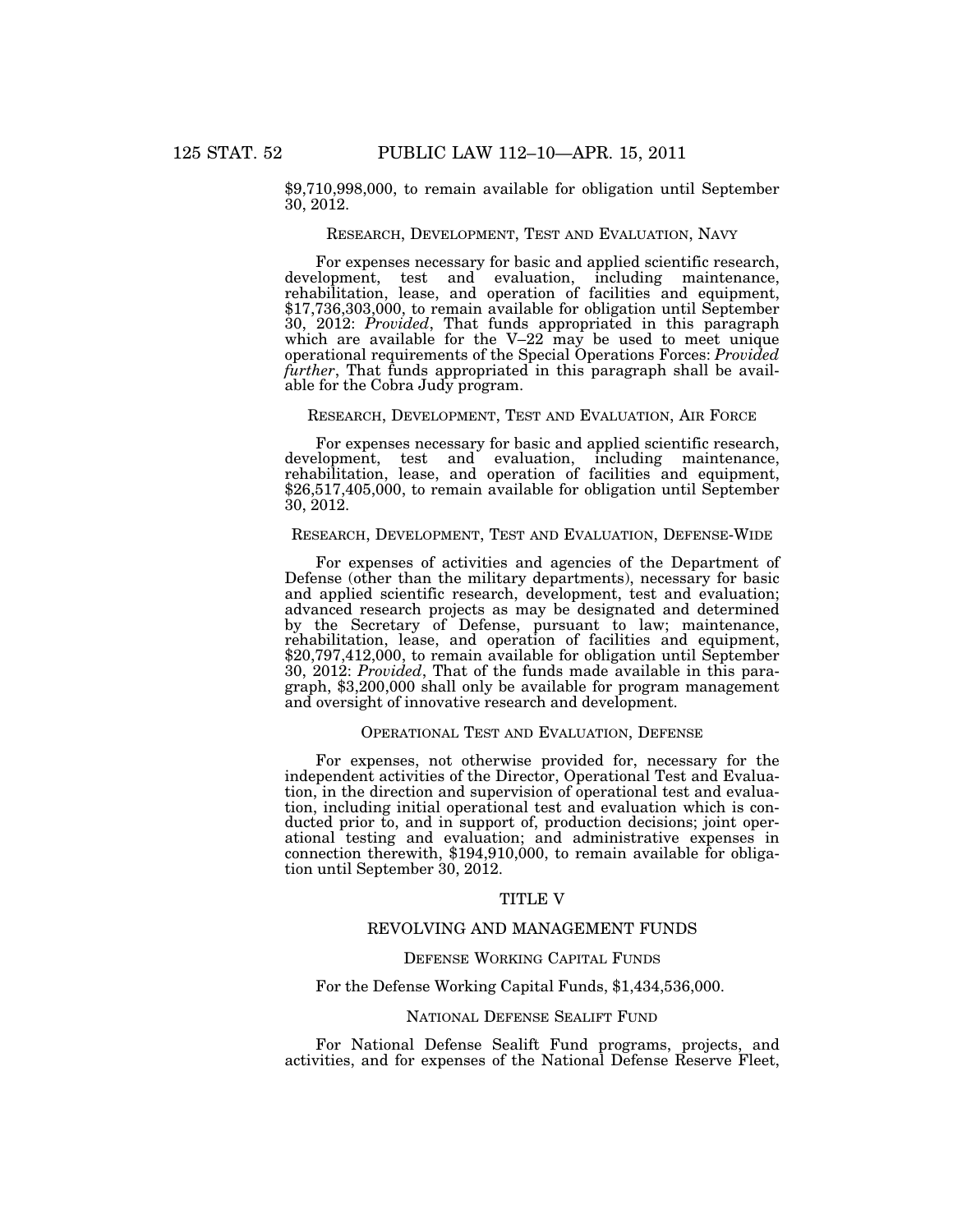as established by section 11 of the Merchant Ship Sales Act of 1946 (50 U.S.C. App. 1744), and for the necessary expenses to maintain and preserve a U.S.-flag merchant fleet to serve the national security needs of the United States, \$1,474,866,000, to remain available until expended: *Provided*, That none of the funds provided in this paragraph shall be used to award a new contract that provides for the acquisition of any of the following major components unless such components are manufactured in the United States: auxiliary equipment, including pumps, for all shipboard services; propulsion system components (engines, reduction gears, and propellers); shipboard cranes; and spreaders for shipboard cranes: *Provided further*, That the exercise of an option in a contract awarded through the obligation of previously appropriated funds shall not be considered to be the award of a new contract: *Provided further*, That the Secretary of the military department responsible for such procurement may waive the restrictions in the first proviso on a case-by-case basis by certifying in writing to the Committees on Appropriations of the House of Representatives and the Senate that adequate domestic supplies are not available to meet Department of Defense requirements on a timely basis and that such an acquisition must be made in order to acquire capability for national security purposes.

### TITLE VI

# OTHER DEPARTMENT OF DEFENSE PROGRAMS

#### DEFENSE HEALTH PROGRAM

For expenses, not otherwise provided for, for medical and health care programs of the Department of Defense as authorized by law, \$31,382,198,000; of which \$29,671,764,000 shall be for operation and maintenance, of which not to exceed 1 percent shall remain available until September 30, 2012, and of which up to \$16,212,121,000 may be available for contracts entered into under the TRICARE program; of which \$534,921,000, to remain available for obligation until September 30, 2013, shall be for procurement; and of which \$1,175,513,000, to remain available for obligation until September 30, 2012, shall be for research, development, test and evaluation: *Provided*, That, notwithstanding any other provision of law, of the amount made available under this heading for research, development, test and evaluation, not less than \$10,000,000 shall be available for HIV prevention educational activities undertaken in connection with United States military training, exercises, and humanitarian assistance activities conducted primarily in African nations.

#### CHEMICAL AGENTS AND MUNITIONS DESTRUCTION, DEFENSE

For expenses, not otherwise provided for, necessary for the destruction of the United States stockpile of lethal chemical agents and munitions, to include construction of facilities, in accordance with the provisions of section 1412 of the Department of Defense Authorization Act, 1986 (50 U.S.C. 1521), and for the destruction of other chemical warfare materials that are not in the chemical weapon stockpile, \$1,467,307,000, of which \$1,067,364,000 shall be for operation and maintenance, of which no less than \$111,178,000, shall be for the Chemical Stockpile Emergency

Contracts.

Contracts.

Waiver authority. Certification.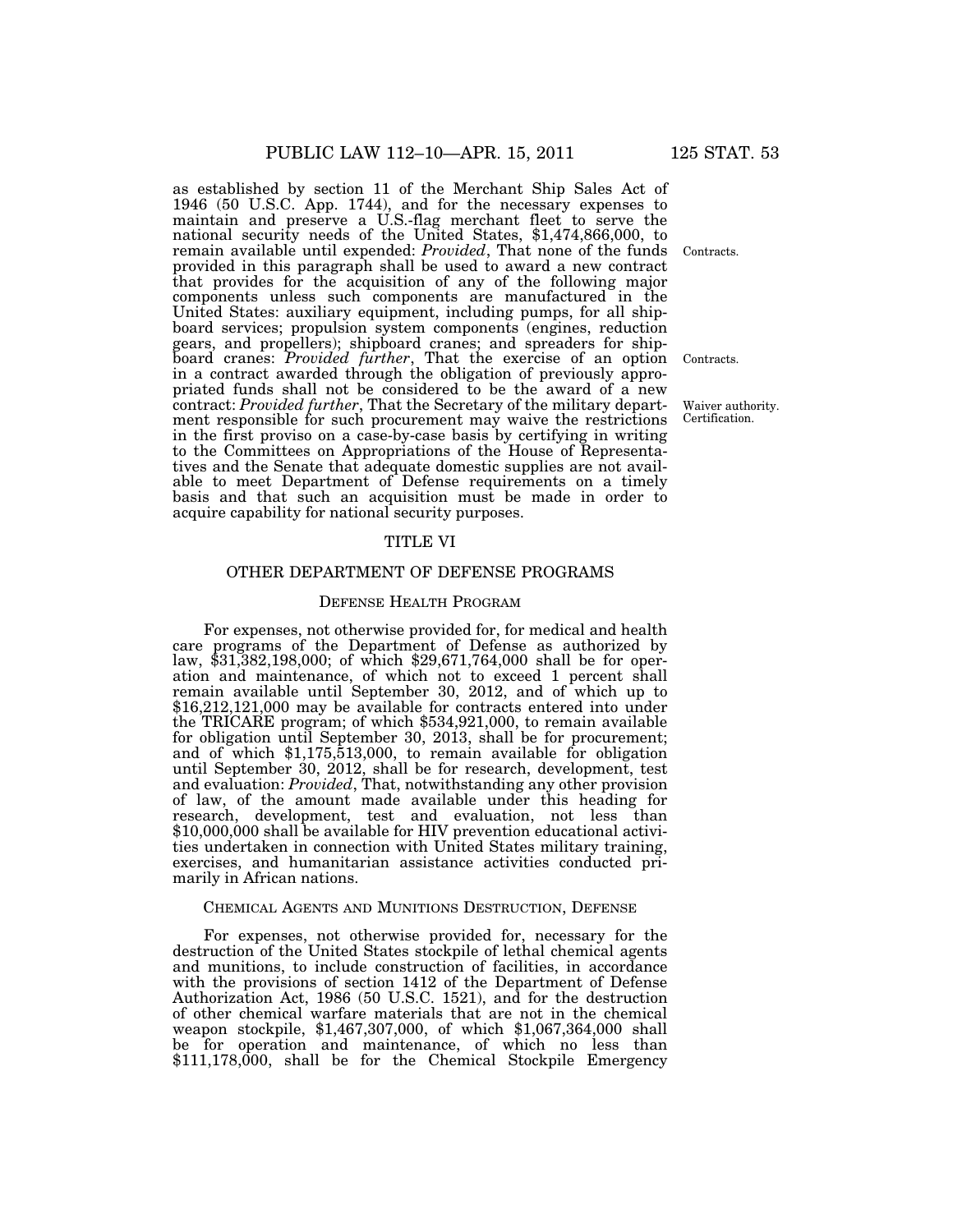Preparedness Program, consisting of \$35,130,000 for activities on military installations and \$76,048,000, to remain available until September 30, 2012, to assist State and local governments; \$7,132,000 shall be for procurement, to remain available until September 30, 2013; and \$392,811,000, to remain available until September 30, 2012, shall be for research, development, test and evaluation, of which \$385,868,000 shall only be for the Assembled Chemical Weapons Alternatives (ACWA) program.

### DRUG INTERDICTION AND COUNTER-DRUG ACTIVITIES, DEFENSE

### (INCLUDING TRANSFER OF FUNDS)

For drug interdiction and counter-drug activities of the Department of Defense, for transfer to appropriations available to the Department of Defense for military personnel of the reserve components serving under the provisions of title 10 and title 32, United States Code; for operation and maintenance; for procurement; and for research, development, test and evaluation, \$1,156,957,000: *Provided*, That the funds appropriated under this heading shall be available for obligation for the same time period and for the same purpose as the appropriation to which transferred: *Provided further*, That upon a determination that all or part of the funds transferred from this appropriation are not necessary for the purposes provided herein, such amounts may be transferred back to this appropriation: *Provided further*, That the transfer authority provided under this heading is in addition to any other transfer authority contained elsewhere in this Act.

### OFFICE OF THE INSPECTOR GENERAL

For expenses and activities of the Office of the Inspector General in carrying out the provisions of the Inspector General Act of 1978, as amended, \$306,794,000, of which \$305,794,000 shall be for operation and maintenance, of which not to exceed \$700,000 is available for emergencies and extraordinary expenses to be expended on the approval or authority of the Inspector General, and payments may be made on the Inspector General's certificate of necessity for confidential military purposes; and of which \$1,000,000, to remain available until September 30, 2013, shall be for procurement.

#### TITLE VII

# RELATED AGENCIES

### CENTRAL INTELLIGENCE AGENCY RETIREMENT AND DISABILITY SYSTEM FUND

For payment to the Central Intelligence Agency Retirement and Disability System Fund, to maintain the proper funding level for continuing the operation of the Central Intelligence Agency Retirement and Disability System, \$292,000,000.

### INTELLIGENCE COMMUNITY MANAGEMENT ACCOUNT

For necessary expenses of the Intelligence Community Management Account, \$649,732,000.

Determination.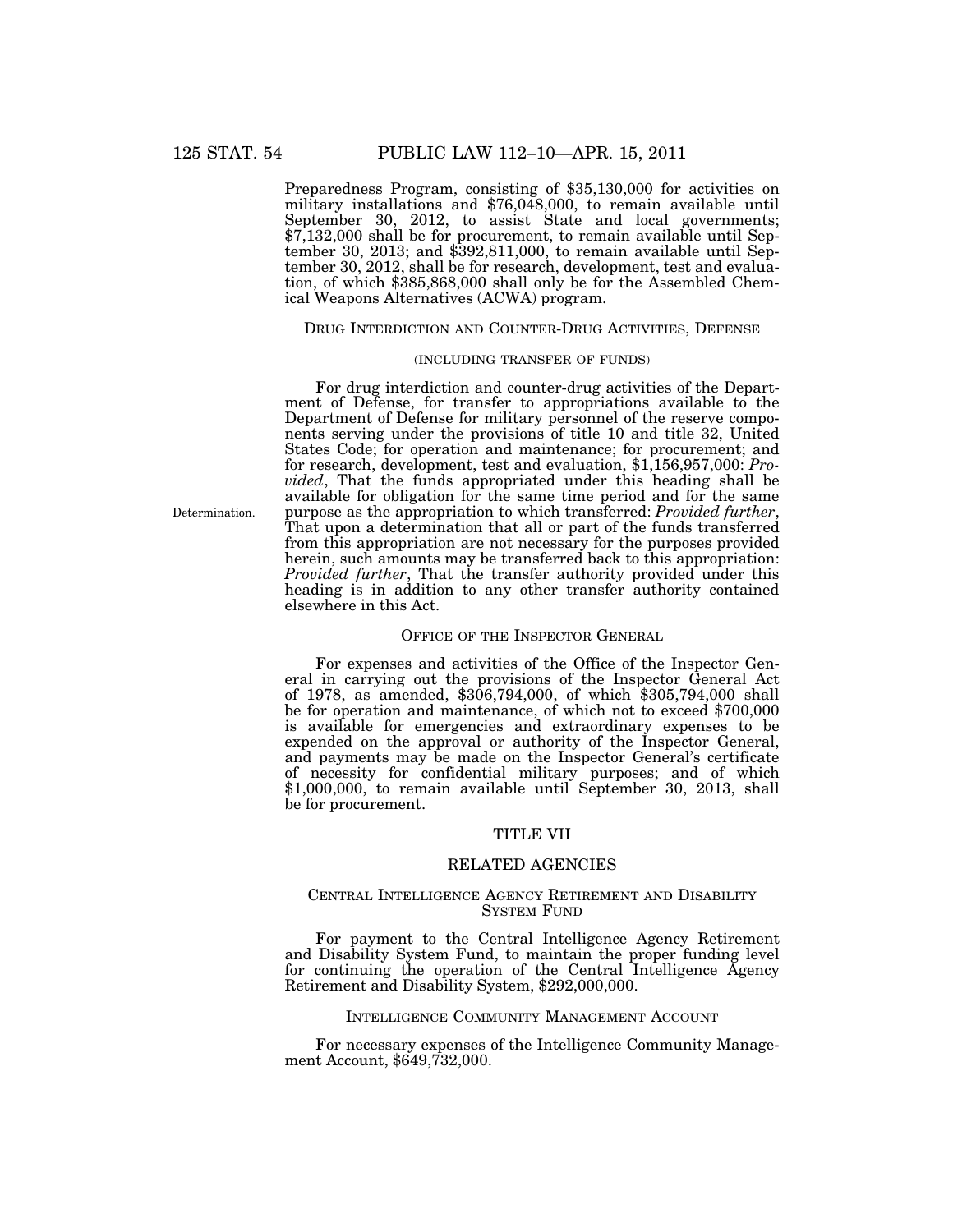# TITLE VIII

### GENERAL PROVISIONS

SEC. 8001. No part of any appropriation contained in this Act shall be used for publicity or propaganda purposes not authorized by the Congress.

SEC. 8002. During the current fiscal year, provisions of law prohibiting the payment of compensation to, or employment of, any person not a citizen of the United States shall not apply to personnel of the Department of Defense: *Provided*, That salary increases granted to direct and indirect hire foreign national employees of the Department of Defense funded by this Act shall not be at a rate in excess of the percentage increase authorized by law for civilian employees of the Department of Defense whose pay is computed under the provisions of section 5332 of title 5, United States Code, or at a rate in excess of the percentage increase provided by the appropriate host nation to its own employees, whichever is higher: *Provided further*, That, in the case of a host nation that does not provide salary increases on an annual basis, any increase granted by that nation shall be annualized for the purpose of applying the preceding proviso: *Provided further,* That this section shall not apply to Department of Defense foreign service national employees serving at United States diplomatic missions whose pay is set by the Department of State under the Foreign Service Act of 1980: *Provided further*, That the limitations of this provision shall not apply to foreign national employees of the Department of Defense in the Republic of Turkey.

SEC. 8003. No part of any appropriation contained in this Act shall remain available for obligation beyond the current fiscal year, unless expressly so provided herein.

SEC. 8004. No more than 20 percent of the appropriations in this Act which are limited for obligation during the current fiscal year shall be obligated during the last 2 months of the fiscal year: *Provided*, That this section shall not apply to obligations for support of active duty training of reserve components or summer camp training of the Reserve Officers' Training Corps.

### (TRANSFER OF FUNDS)

SEC. 8005. Upon determination by the Secretary of Defense Determination. that such action is necessary in the national interest, he may, with the approval of the Office of Management and Budget, transfer not to exceed \$4,000,000,000 of working capital funds of the Department of Defense or funds made available in this Act to the Department of Defense for military functions (except military construction) between such appropriations or funds or any subdivision thereof, to be merged with and to be available for the same purposes, and for the same time period, as the appropriation or fund to which transferred: *Provided*, That such authority to transfer may not be used unless for higher priority items, based on unforeseen military requirements, than those for which originally appropriated and in no case where the item for which funds are requested has been denied by the Congress: *Provided further*, That the Secretary of Defense shall notify the Congress promptly of all transfers made pursuant to this authority or any other authority in this Act: *Provided further*, That no part of the funds in this Act shall be available to prepare or present a request to the Committees

Publicity.

10 USC 1584 note.

Pay rates. Foreign nationals.

Turkey.

Notification.

Reprogramming request.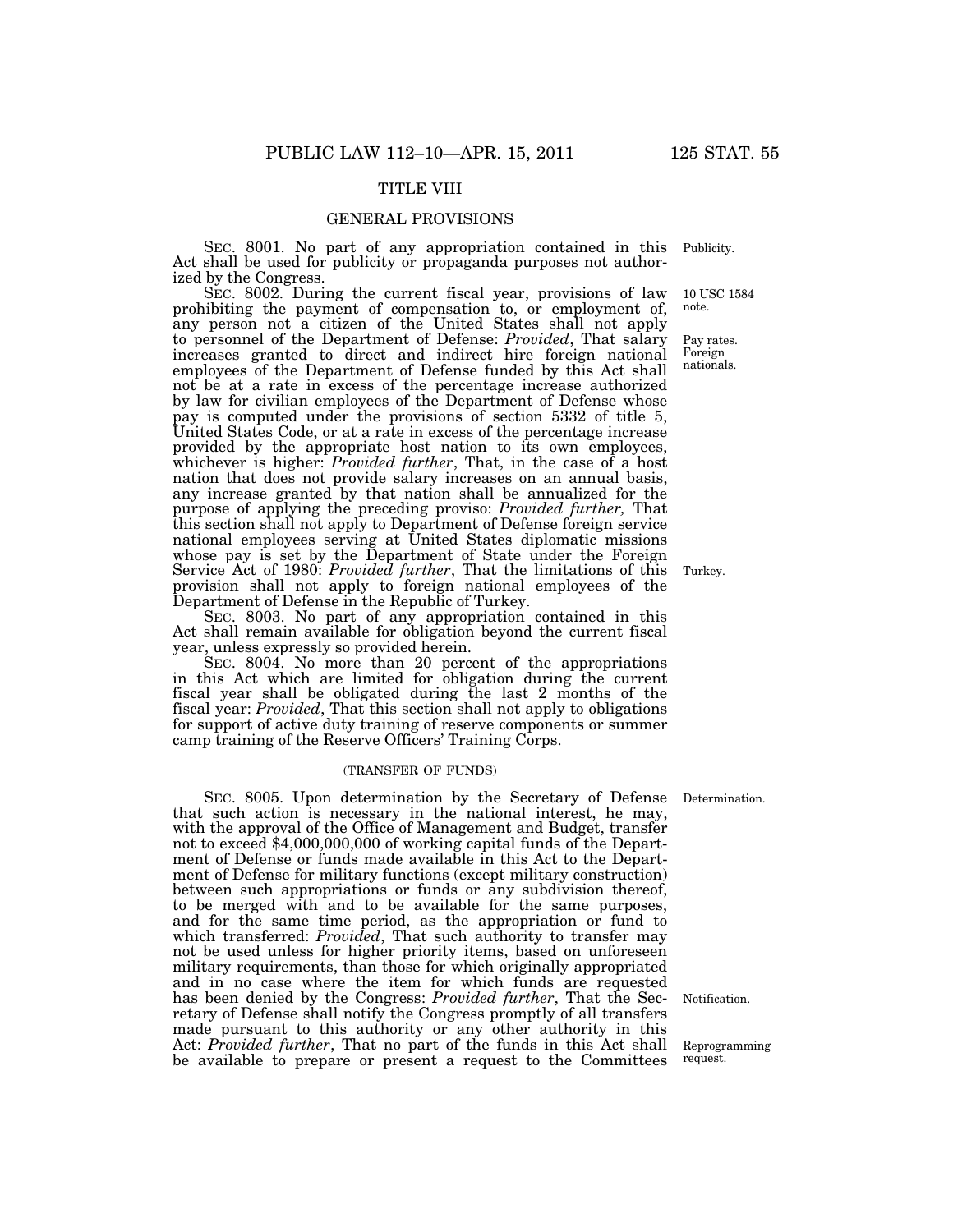Reprogramming request. Deadline.

Applicability.

Deadline. Reports.

Certification.

on Appropriations for reprogramming of funds, unless for higher priority items, based on unforeseen military requirements, than those for which originally appropriated and in no case where the item for which reprogramming is requested has been denied by the Congress: *Provided further*, That a request for multiple reprogrammings of funds using authority provided in this section shall be made prior to June 30, 2011: *Provided further*, That transfers among military personnel appropriations shall not be taken into account for purposes of the limitation on the amount of funds that may be transferred under this section.

SEC. 8006. (a) With regard to the list of specific programs, projects, and activities (and the dollar amounts and adjustments to budget activities corresponding to such programs, projects, and activities) contained in the tables titled ''Explanation of Project Level Adjustments" in the explanatory statement regarding this Act, the obligation and expenditure of amounts appropriated or otherwise made available in this Act for those programs, projects, and activities for which the amounts appropriated exceed the amounts requested are hereby required by law to be carried out in the manner provided by such tables to the same extent as if the tables were included in the text of this Act.

(b) Amounts specified in the referenced tables described in subsection (a) shall not be treated as subdivisions of appropriations for purposes of section 8005 of this Act: *Provided*, That section 8005 shall apply when transfers of the amounts described in subsection (a) occur between appropriation accounts.

SEC. 8007. (a) Not later than 60 days after enactment of this Act, the Department of Defense shall submit a report to the congressional defense committees to establish the baseline for application of reprogramming and transfer authorities for fiscal year 2011: *Provided*, That the report shall include—

(1) a table for each appropriation with a separate column to display the President's budget request, adjustments made by Congress, adjustments due to enacted rescissions, if appropriate, and the fiscal year enacted level;

(2) a delineation in the table for each appropriation both by budget activity and program, project, and activity as detailed in the Budget Appendix; and

(3) an identification of items of special congressional interest.

(b) Notwithstanding section 8005 of this Act, none of the funds provided in this Act shall be available for reprogramming or transfer until the report identified in subsection  $\overline{a}$  is submitted to the congressional defense committees, unless the Secretary of Defense certifies in writing to the congressional defense committees that such reprogramming or transfer is necessary as an emergency requirement.

#### (TRANSFER OF FUNDS)

SEC. 8008. During the current fiscal year, cash balances in working capital funds of the Department of Defense established pursuant to section 2208 of title 10, United States Code, may be maintained in only such amounts as are necessary at any time for cash disbursements to be made from such funds: *Provided*, That transfers may be made between such funds: *Provided further*, That transfers may be made between working capital funds and

Notification.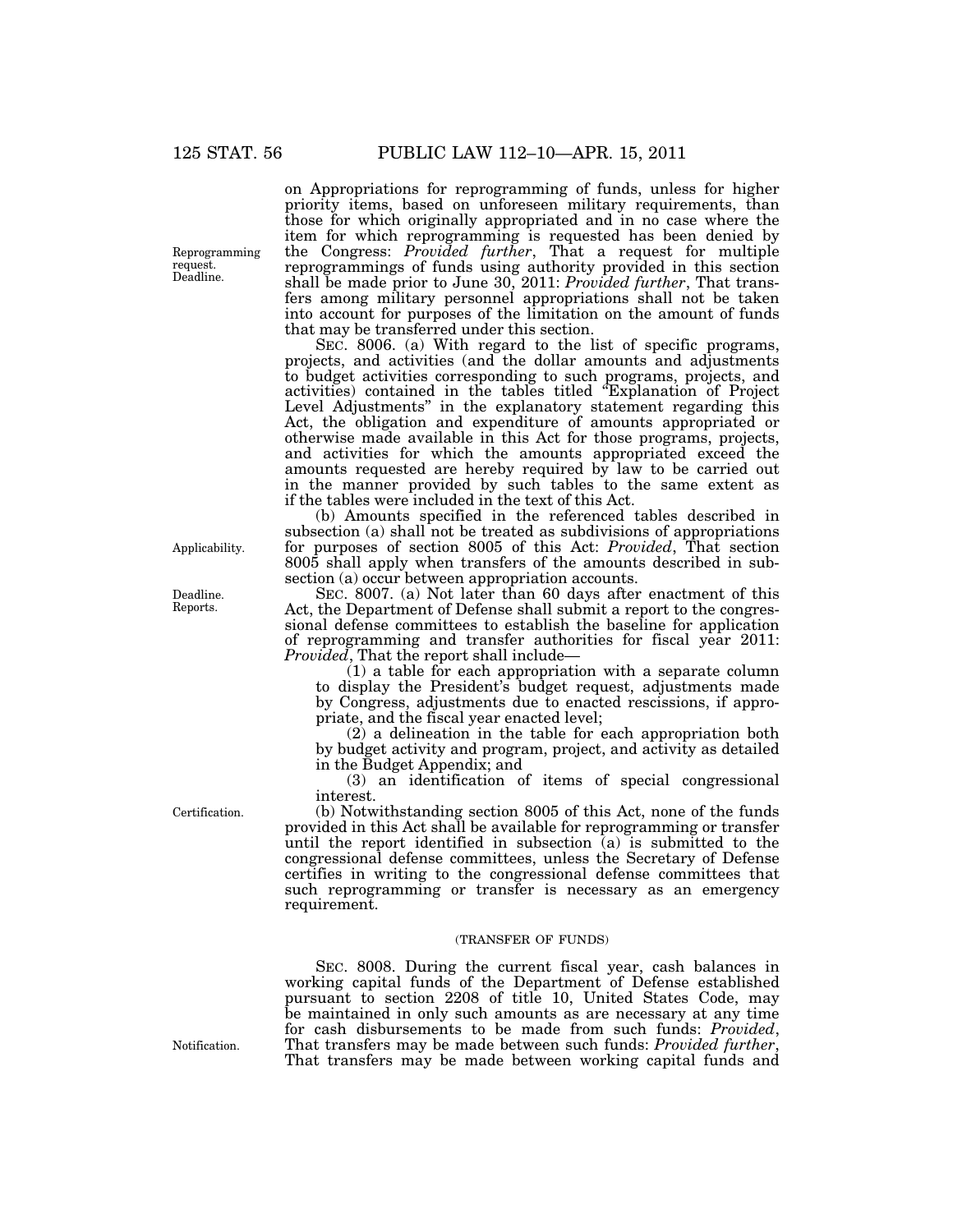the ''Foreign Currency Fluctuations, Defense'' appropriation and the "Operation and Maintenance" appropriation accounts in such amounts as may be determined by the Secretary of Defense, with the approval of the Office of Management and Budget, except that such transfers may not be made unless the Secretary of Defense has notified the Congress of the proposed transfer. Except in amounts equal to the amounts appropriated to working capital funds in this Act, no obligations may be made against a working capital fund to procure or increase the value of war reserve material inventory, unless the Secretary of Defense has notified the Congress prior to any such obligation.

SEC. 8009. Funds appropriated by this Act may not be used to initiate a special access program without prior notification 30 calendar days in advance to the congressional defense committees.

SEC. 8010. None of the funds provided in this Act shall be available to initiate: (1) a multiyear contract that employs economic order quantity procurement in excess of \$20,000,000 in any one year of the contract or that includes an unfunded contingent liability in excess of \$20,000,000; or (2) a contract for advance procurement leading to a multiyear contract that employs economic order quantity procurement in excess of \$20,000,000 in any one year, unless the congressional defense committees have been notified at least 30 days in advance of the proposed contract award: *Provided*, That no part of any appropriation contained in this Act shall be available to initiate a multiyear contract for which the economic order quantity advance procurement is not funded at least to the limits of the Government's liability: *Provided further*, That no part of any appropriation contained in this Act shall be available to initiate multiyear procurement contracts for any systems or component thereof if the value of the multiyear contract would exceed \$500,000,000 unless specifically provided in this Act: *Provided further*, That no multiyear procurement contract can be terminated without 10-day prior notification to the congressional defense committees: *Provided further*, That the execution of multiyear authority shall require the use of a present value analysis to determine lowest cost compared to an annual procurement: *Provided further*, That none of the funds provided in this Act may be used for a multiyear contract executed after the date of the enactment of this Act unless in the case of any such contract—

(1) the Secretary of Defense has submitted to Congress a budget request for full funding of units to be procured through the contract and, in the case of a contract for procurement of aircraft, that includes, for any aircraft unit to be procured through the contract for which procurement funds are requested in that budget request for production beyond advance procurement activities in the fiscal year covered by the budget, full funding of procurement of such unit in that fiscal year;

(2) cancellation provisions in the contract do not include consideration of recurring manufacturing costs of the contractor associated with the production of unfunded units to be delivered under the contract;

(3) the contract provides that payments to the contractor under the contract shall not be made in advance of incurred costs on funded units; and

(4) the contract does not provide for a price adjustment based on a failure to award a follow-on contract.

Notification.

Notification. Deadline.

Contracts. Notification. Deadline. 10 USC 2306b note.

Budget request.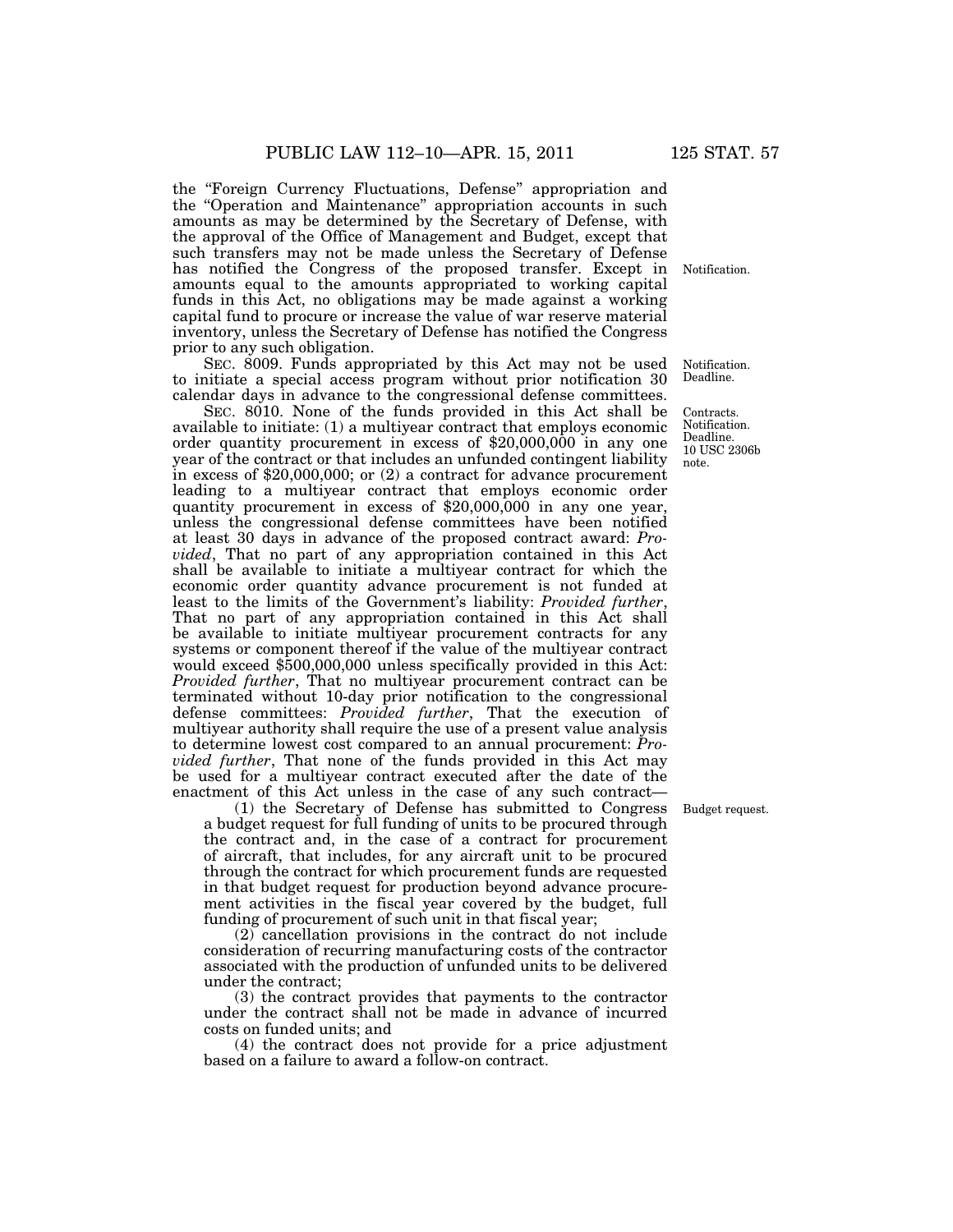Funds appropriated in title III of this Act may be used for a multiyear procurement contract as follows:

Navy MH–60R/S Helicopter Systems.

SEC. 8011. Within the funds appropriated for the operation and maintenance of the Armed Forces, funds are hereby appropriated pursuant to section 401 of title 10, United States Code, for humanitarian and civic assistance costs under chapter 20 of title 10, United States Code. Such funds may also be obligated for humanitarian and civic assistance costs incidental to authorized operations and pursuant to authority granted in section 401 of chapter 20 of title 10, United States Code, and these obligations shall be reported as required by section 401(d) of title 10, United States Code: *Provided*, That funds available for operation and maintenance shall be available for providing humanitarian and similar assistance by using Civic Action Teams in the Trust Territories of the Pacific Islands and freely associated states of Micronesia, pursuant to the Compact of Free Association as authorized by Public Law 99–239: *Provided further*, That upon a determination by the Secretary of the Army that such action is beneficial for graduate medical education programs conducted at Army medical facilities located in Hawaii, the Secretary of the Army may authorize the provision of medical services at such facilities and transportation to such facilities, on a nonreimbursable basis, for civilian patients from American Samoa, the Commonwealth of the Northern Mariana Islands, the Marshall Islands, the Federated States of Micronesia, Palau, and Guam.

SEC. 8012. (a) During fiscal year 2011, the civilian personnel of the Department of Defense may not be managed on the basis of any end-strength, and the management of such personnel during that fiscal year shall not be subject to any constraint or limitation (known as an end-strength) on the number of such personnel who may be employed on the last day of such fiscal year.

(b) The fiscal year 2012 budget request for the Department of Defense as well as all justification material and other documentation supporting the fiscal year 2012 Department of Defense budget request shall be prepared and submitted to the Congress as if subsections (a) and (b) of this provision were effective with regard to fiscal year 2012.

(c) Nothing in this section shall be construed to apply to military (civilian) technicians.

SEC. 8013. None of the funds made available by this Act shall be used in any way, directly or indirectly, to influence congressional action on any legislation or appropriation matters pending before the Congress.

SEC. 8014. None of the funds appropriated by this Act shall be available for the basic pay and allowances of any member of the Army participating as a full-time student and receiving benefits paid by the Secretary of Veterans Affairs from the Department of Defense Education Benefits Fund when time spent as a fulltime student is credited toward completion of a service commitment: *Provided*, That this section shall not apply to those members who have reenlisted with this option prior to October 1, 1987: *Provided further*, That this section applies only to active components of the Army.

SEC. 8015. (a) None of the funds appropriated by this Act shall be available to convert to contractor performance an activity or function of the Department of Defense that, on or after the

Humanitarian assistance.

Micronesia.

Determination. Hawaii. Territories.

Budget request. Effective date.

Lobbying.

Applicability.

Contracts. Outsourcing.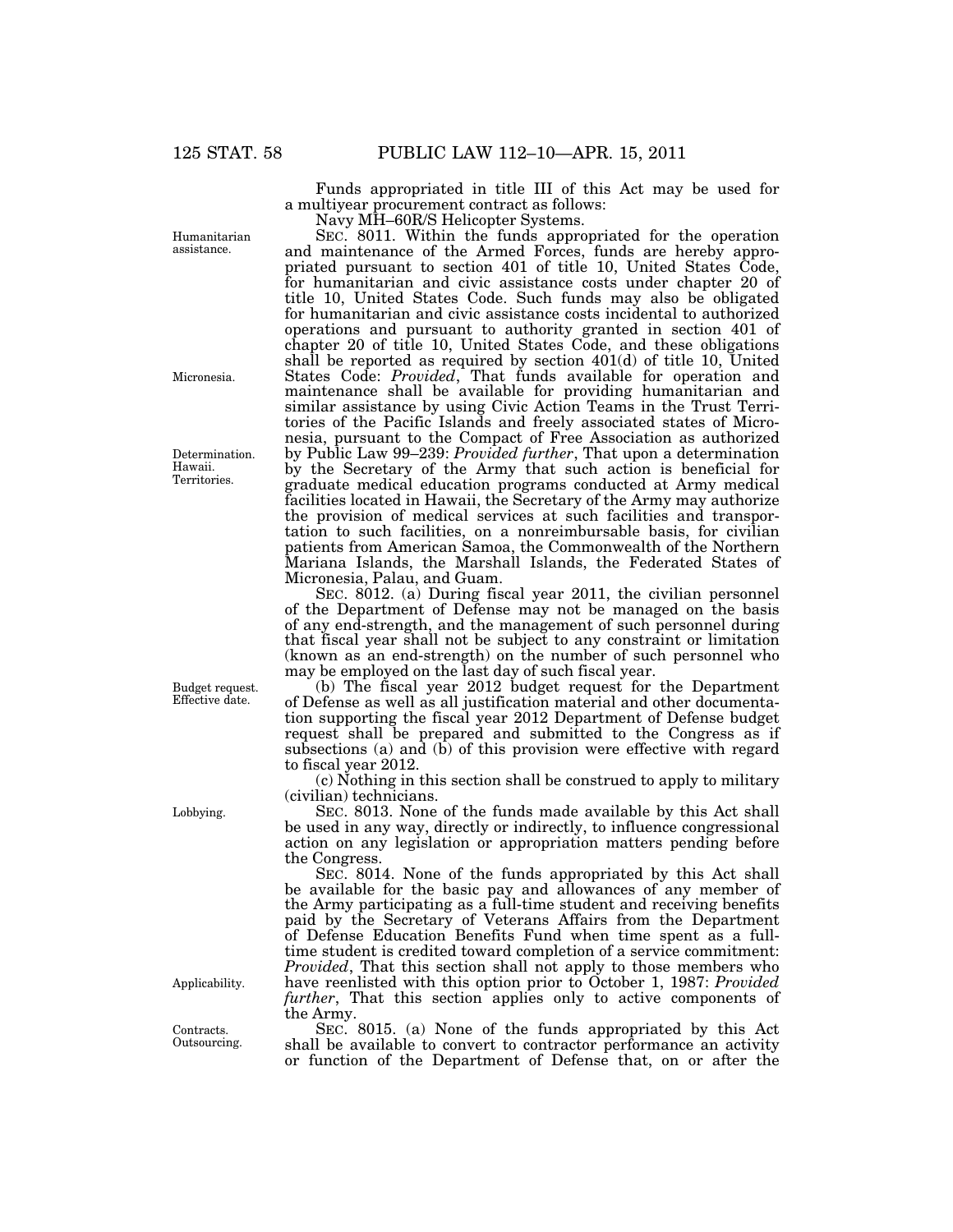date of the enactment of this Act, is performed by Department of Defense civilian employees unless—

(1) the conversion is based on the result of a public-private competition that includes a most efficient and cost effective organization plan developed by such activity or function;

(2) the Competitive Sourcing Official determines that, over all performance periods stated in the solicitation of offers for performance of the activity or function, the cost of performance of the activity or function by a contractor would be less costly to the Department of Defense by an amount that equals or exceeds the lesser of—

(A) 10 percent of the most efficient organization's personnel-related costs for performance of that activity or function by Federal employees; or

 $(\dot{B})$  \$10,000,000; and

(3) the contractor does not receive an advantage for a proposal that would reduce costs for the Department of Defense  $by-$ 

(A) not making an employer-sponsored health insurance plan available to the workers who are to be employed in the performance of that activity or function under the contract; or

(B) offering to such workers an employer-sponsored health benefits plan that requires the employer to contribute less towards the premium or subscription share than the amount that is paid by the Department of Defense for health benefits for civilian employees under chapter 89 of title 5, United States Code.

Contracts.

(b)(1) The Department of Defense, without regard to subsection (a) of this section or subsection (a), (b), or (c) of section 2461 of title 10, United States Code, and notwithstanding any administrative regulation, requirement, or policy to the contrary shall have full authority to enter into a contract for the performance of any commercial or industrial type function of the Department of Defense that—

> (A) is included on the procurement list established pursuant to section 2 of the Javits-Wagner-O'Day Act (section 8503 of title 41, United States Code);

> (B) is planned to be converted to performance by a qualified nonprofit agency for the blind or by a qualified nonprofit agency for other severely handicapped individuals in accordance with that Act; or

> (C) is planned to be converted to performance by a qualified firm under at least 51 percent ownership by an Indian tribe, as defined in section 4(e) of the Indian Self-Determination and Education Assistance Act (25 U.S.C. 450b(e)), or a Native Hawaiian Organization, as defined in section 8(a)(15) of the Small Business Act (15 U.S.C.  $637(a)(15)$ ).

(2) This section shall not apply to depot contracts or contracts for depot maintenance as provided in sections 2469 and 2474 of title 10, United States Code.

(c) The conversion of any activity or function of the Department of Defense under the authority provided by this section shall be credited toward any competitive or outsourcing goal, target, or measurement that may be established by statute, regulation, or policy and is deemed to be awarded under the authority of, and

Organization plan.

Determination.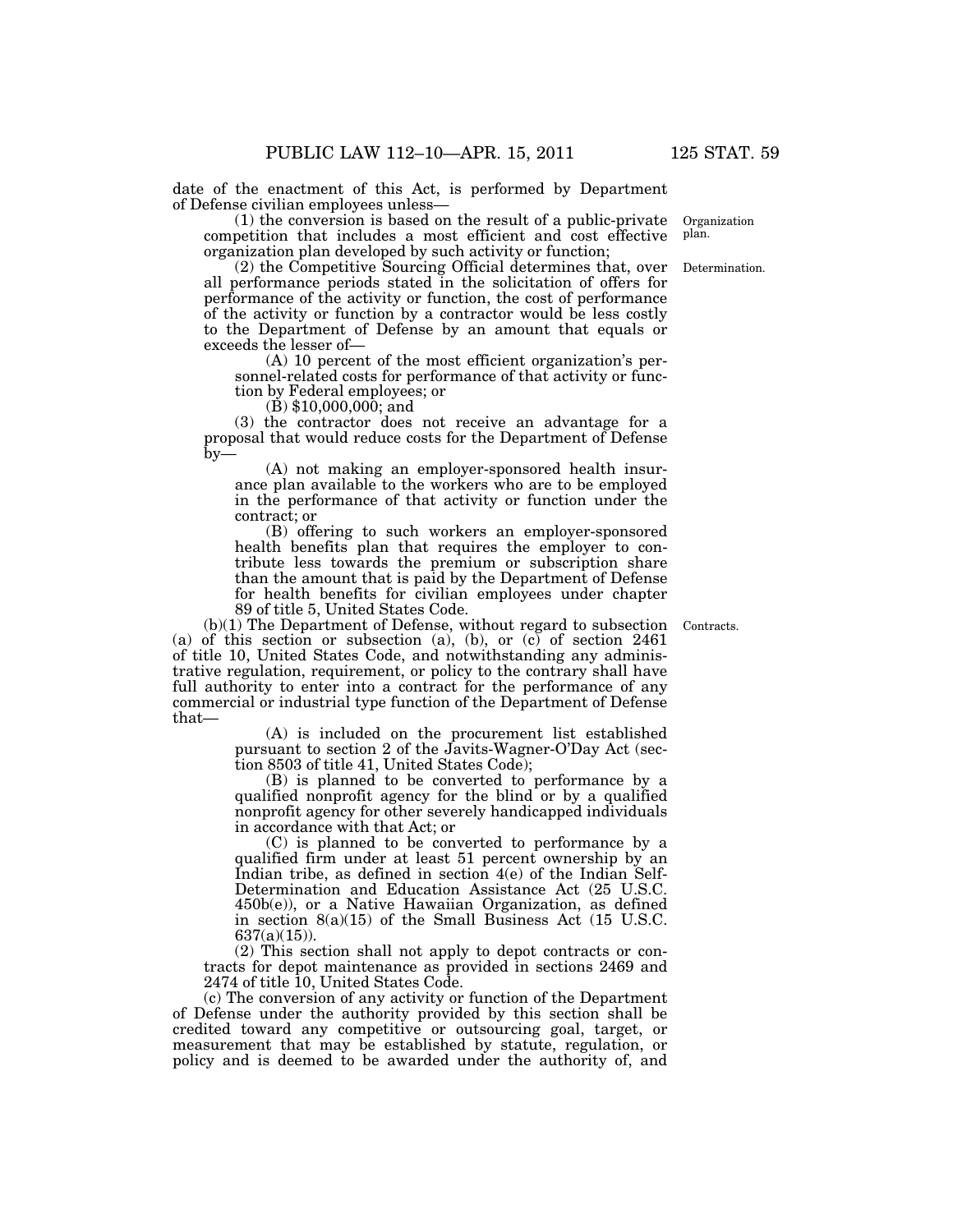in compliance with, subsection (h) of section 2304 of title 10, United States Code, for the competition or outsourcing of commercial activities.

### (TRANSFER OF FUNDS)

SEC. 8016. Funds appropriated in title III of this Act for the Department of Defense Pilot Mentor-Protege Program may be transferred to any other appropriation contained in this Act solely for the purpose of implementing a Mentor-Protege Program developmental assistance agreement pursuant to section 831 of the National Defense Authorization Act for Fiscal Year 1991 (Public Law 101–510; 10 U.S.C. 2302 note), as amended, under the authority of this provision or any other transfer authority contained in this Act: *Provided,* That subsection (j) of section 831 of the National Defense Authorization Act for Fiscal Year 1991 is amended by striking ''September 30, 2010'' and inserting ''September 30, 2011", and by striking "September 30, 2013" and inserting "September 30, 2014''.

SEC. 8017. None of the funds in this Act may be available for the purchase by the Department of Defense (and its departments and agencies) of welded shipboard anchor and mooring chain 4 inches in diameter and under unless the anchor and mooring chain are manufactured in the United States from components which are substantially manufactured in the United States: *Provided*, That for the purpose of this section, the term "manufactured" shall include cutting, heat treating, quality control, testing of chain and welding (including the forging and shot blasting process): *Provided further*, That for the purpose of this section substantially all of the components of anchor and mooring chain shall be considered to be produced or manufactured in the United States if the aggregate cost of the components produced or manufactured in the United States exceeds the aggregate cost of the components produced or manufactured outside the United States: *Provided further*, That when adequate domestic supplies are not available to meet Department of Defense requirements on a timely basis, the Secretary of the service responsible for the procurement may waive this restriction on a case-by-case basis by certifying in writing to the Committees on Appropriations that such an acquisition must be made in order to acquire capability for national security purposes.

SEC. 8018. None of the funds available to the Department of Defense may be used to demilitarize or dispose of M–1 Carbines, M–1 Garand rifles, M–14 rifles, .22 caliber rifles, .30 caliber rifles, or M–1911 pistols, or to demilitarize or destroy small arms ammunition or ammunition components that are not otherwise prohibited from commercial sale under Federal law, unless the small arms ammunition or ammunition components are certified by the Secretary of the Army or designee as unserviceable or unsafe for further use.

SEC. 8019. No more than \$500,000 of the funds appropriated or made available in this Act shall be used during a single fiscal year for any single relocation of an organization, unit, activity or function of the Department of Defense into or within the National Capital Region: *Provided*, That the Secretary of Defense may waive this restriction on a case-by-case basis by certifying in writing to the congressional defense committees that such a relocation is required in the best interest of the Government.

10 USC 2301 note.

Vessels.

Waiver authority. Certification.

Arms and munitions. Certification.

Waiver authority. Certification.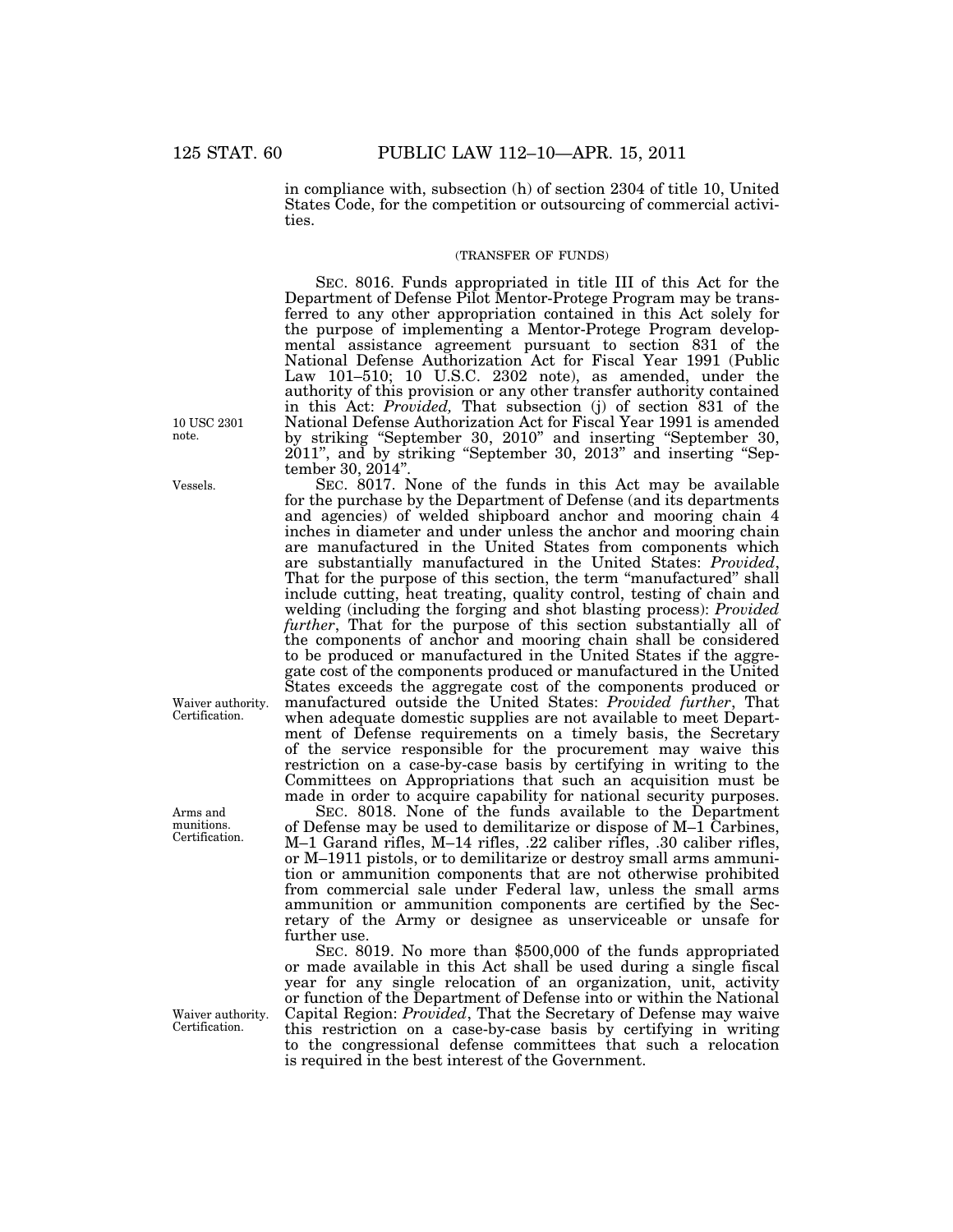SEC. 8020. In addition to the funds provided elsewhere in this Act, \$15,000,000 is appropriated only for incentive payments authorized by section 504 of the Indian Financing Act of 1974 (25 U.S.C. 1544): *Provided*, That a prime contractor or a subcontractor at any tier that makes a subcontract award to any subcontractor or supplier as defined in section 1544 of title 25, United States Code, or a small business owned and controlled by an individual or individuals defined under section 4221(9) of title 25, United States Code, shall be considered a contractor for the purposes of being allowed additional compensation under section 504 of the Indian Financing Act of 1974 (25 U.S.C. 1544) whenever the prime contract or subcontract amount is over \$500,000 and involves the expenditure of funds appropriated by an Act making Appropriations for the Department of Defense with respect to any fiscal year: *Provided further*, That notwithstanding section 430 of title 41, United States Code, this section shall be applicable to any Department of Defense acquisition of supplies or services, including any contract and any subcontract at any tier for acquisition of commercial items produced or manufactured, in whole or in part by any subcontractor or supplier defined in section 1544 of title 25, United States Code, or a small business owned and controlled by an individual or individuals defined under section 4221(9) of title 25, United States Code.

SEC. 8021. Funds appropriated by this Act for the Defense Media Activity shall not be used for any national or international political or psychological activities. Political

SEC. 8022. During the current fiscal year, the Department Kuwait. of Defense is authorized to incur obligations of not to exceed \$350,000,000 for purposes specified in section 2350j(c) of title 10, United States Code, in anticipation of receipt of contributions, only from the Government of Kuwait, under that section: *Provided*, That upon receipt, such contributions from the Government of Kuwait shall be credited to the appropriations or fund which incurred such obligations.

SEC. 8023. (a) Of the funds made available in this Act, not less than \$30,374,000 shall be available for the Civil Air Patrol Corporation, of which—

(1) \$27,048,000 shall be available from ''Operation and Maintenance, Air Force'' to support Civil Air Patrol Corporation operation and maintenance, readiness, counterdrug activities, and drug demand reduction activities involving youth programs;

(2) \$2,424,000 shall be available from ''Aircraft Procurement, Air Force''; and

(3) \$902,000 shall be available from ''Other Procurement, Air Force'' for vehicle procurement.

(b) The Secretary of the Air Force should waive reimbursement for any funds used by the Civil Air Patrol for counter-drug activities in support of Federal, State, and local government agencies.

SEC. 8024. (a) None of the funds appropriated in this Act are available to establish a new Department of Defense (department) federally funded research and development center (FFRDC), either as a new entity, or as a separate entity administrated by an organization managing another FFRDC, or as a nonprofit membership corporation consisting of a consortium of other FFRDCs and other nonprofit entities.

(b) No member of a Board of Directors, Trustees, Overseers, Advisory Group, Special Issues Panel, Visiting Committee, or any

activities.

Applicability.

Contracts.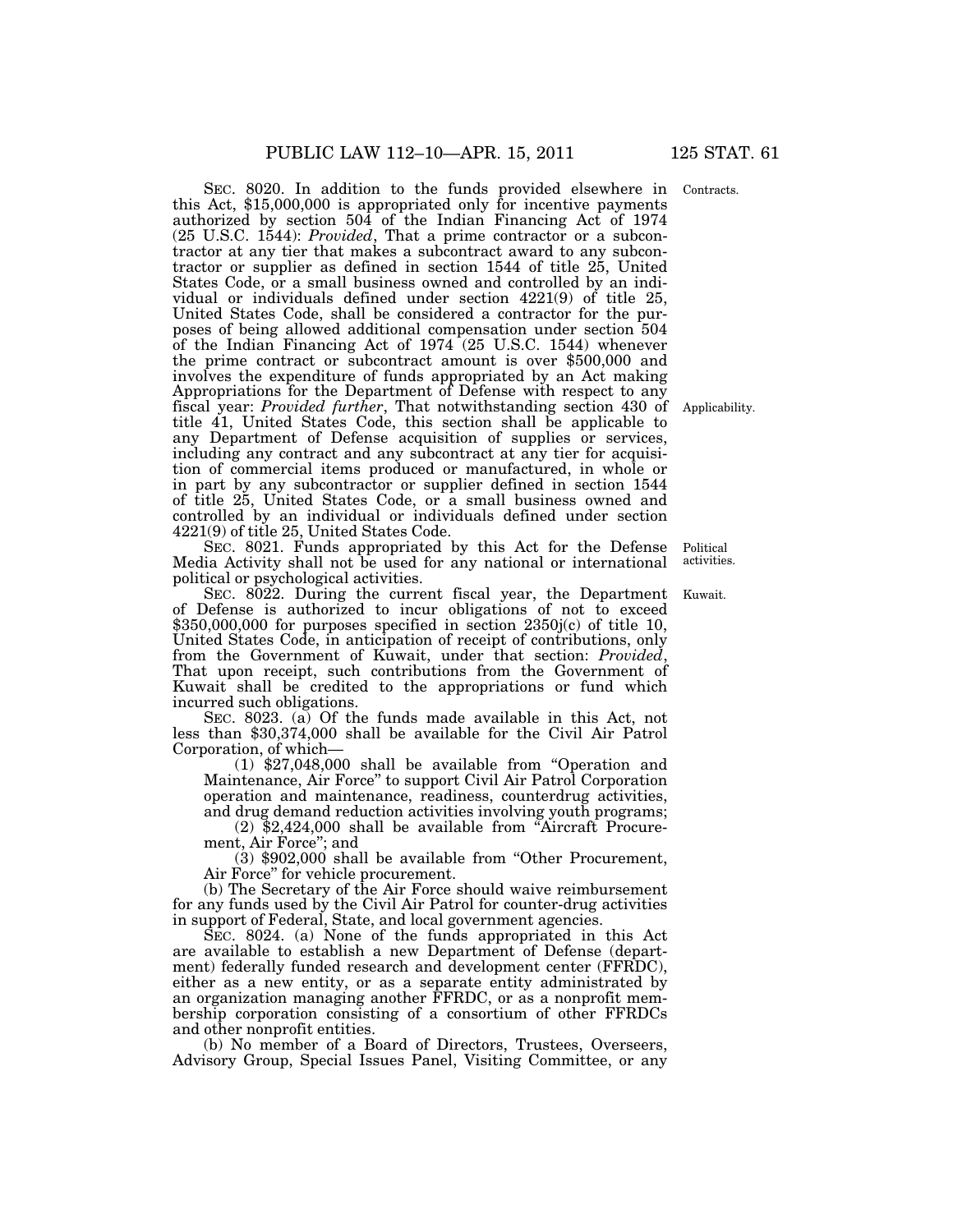similar entity of a defense FFRDC, and no paid consultant to any defense FFRDC, except when acting in a technical advisory capacity, may be compensated for his or her services as a member of such entity, or as a paid consultant by more than one FFRDC in a fiscal year: *Provided*, That a member of any such entity referred to previously in this subsection shall be allowed travel expenses and per diem as authorized under the Federal Joint Travel Regulations, when engaged in the performance of membership duties.

(c) Notwithstanding any other provision of law, none of the funds available to the department from any source during fiscal year 2011 may be used by a defense FFRDC, through a fee or other payment mechanism, for construction of new buildings, for payment of cost sharing for projects funded by Government grants, for absorption of contract overruns, or for certain charitable contributions, not to include employee participation in community service and/or development.

(d) Notwithstanding any other provision of law, of the funds available to the department during fiscal year 2011, not more than 5,750 staff years of technical effort (staff years) may be funded for defense FFRDCs: *Provided*, That of the specific amount referred to previously in this subsection, not more than 1,125 staff years may be funded for the defense studies and analysis FFRDCs: *Provided further*, That this subsection shall not apply to staff years funded in the National Intelligence Program (NIP) and the Military Intelligence Program (MIP).

(e) The Secretary of Defense shall, with the submission of the department's fiscal year 2012 budget request, submit a report presenting the specific amounts of staff years of technical effort to be allocated for each defense FFRDC during that fiscal year and the associated budget estimates.

(f) Notwithstanding any other provision of this Act, the total amount appropriated in this Act for FFRDCs is hereby reduced by \$125,000,000.

SEC. 8025. None of the funds appropriated or made available in this Act shall be used to procure carbon, alloy or armor steel plate for use in any Government-owned facility or property under the control of the Department of Defense which were not melted and rolled in the United States or Canada: *Provided*, That these procurement restrictions shall apply to any and all Federal Supply Class 9515, American Society of Testing and Materials (ASTM) or American Iron and Steel Institute (AISI) specifications of carbon, alloy or armor steel plate: *Provided further*, That the Secretary of the military department responsible for the procurement may waive this restriction on a case-by-case basis by certifying in writing to the Committees on Appropriations of the House of Representatives and the Senate that adequate domestic supplies are not available to meet Department of Defense requirements on a timely basis and that such an acquisition must be made in order to acquire capability for national security purposes: *Provided further*, That these restrictions shall not apply to contracts which are in being as of the date of the enactment of this Act.

SEC. 8026. For the purposes of this Act, the term "congressional" defense committees'' means the Armed Services Committee of the House of Representatives, the Armed Services Committee of the

Reports.

Waiver authority.

Certification.

Applicability.

Contracts.

Definition.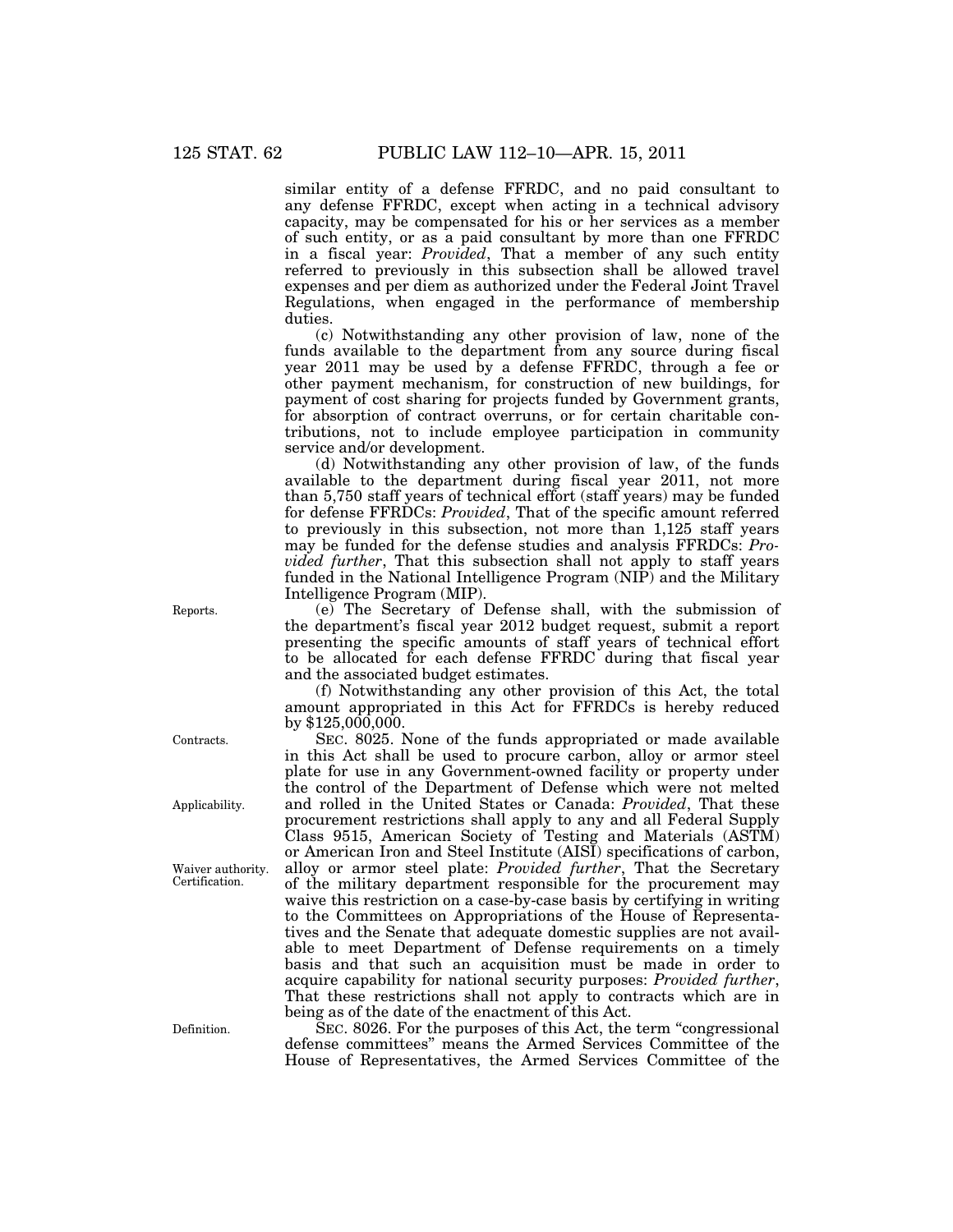Senate, the Subcommittee on Defense of the Committee on Appropriations of the Senate, and the Subcommittee on Defense of the Committee on Appropriations of the House of Representatives.

SEC. 8027. During the current fiscal year, the Department of Defense may acquire the modification, depot maintenance and repair of aircraft, vehicles and vessels as well as the production of components and other Defense-related articles, through competition between Department of Defense depot maintenance activities and private firms: *Provided*, That the Senior Acquisition Executive of the military department or Defense Agency concerned, with power of delegation, shall certify that successful bids include comparable estimates of all direct and indirect costs for both public and private bids: *Provided further*, That Office of Management and Budget Circular A–76 shall not apply to competitions conducted under this section.

SEC. 8028. (a)(1) If the Secretary of Defense, after consultation with the United States Trade Representative, determines that a foreign country which is party to an agreement described in paragraph (2) has violated the terms of the agreement by discriminating against certain types of products produced in the United States that are covered by the agreement, the Secretary of Defense shall rescind the Secretary's blanket waiver of the Buy American Act with respect to such types of products produced in that foreign country.

(2) An agreement referred to in paragraph (1) is any reciprocal defense procurement memorandum of understanding, between the United States and a foreign country pursuant to which the Secretary of Defense has prospectively waived the Buy American Act for certain products in that country.

(b) The Secretary of Defense shall submit to the Congress a report on the amount of Department of Defense purchases from foreign entities in fiscal year 2011. Such report shall separately indicate the dollar value of items for which the Buy American Act was waived pursuant to any agreement described in subsection  $(a)(2)$ , the Trade Agreement Act of 1979 (19 U.S.C. 2501 et seq.), or any international agreement to which the United States is a party.

(c) For purposes of this section, the term ''Buy American Act'' means chapter 83 of title 41, United States Code.

SEC. 8029. During the current fiscal year, amounts contained in the Department of Defense Overseas Military Facility Investment Recovery Account established by section  $2921(c)(1)$  of the National Defense Authorization Act of 1991 (Public Law 101–510; 10 U.S.C. 2687 note) shall be available until expended for the payments specified by section  $2921(c)(2)$  of that Act.

SEC. 8030. (a) Notwithstanding any other provision of law, the Secretary of the Air Force may convey at no cost to the Air Force, without consideration, to Indian tribes located in the States of Nevada, Idaho, North Dakota, South Dakota, Montana, Oregon, Minnesota, and Washington relocatable military housing units located at Grand Forks Air Force Base, Malmstrom Air Force Base, Mountain Home Air Force Base, Ellsworth Air Force Base, and Minot Air Force Base that are excess to the needs of the Air Force.

(b) The Secretary of the Air Force shall convey, at no cost to the Air Force, military housing units under subsection (a) in accordance with the request for such units that are submitted

Native Americans. State listing. Housing.

Determination. Contracts. Rescission. 41 USC 8304 note.

Memorandum.

Reports.

Definition.

Certification.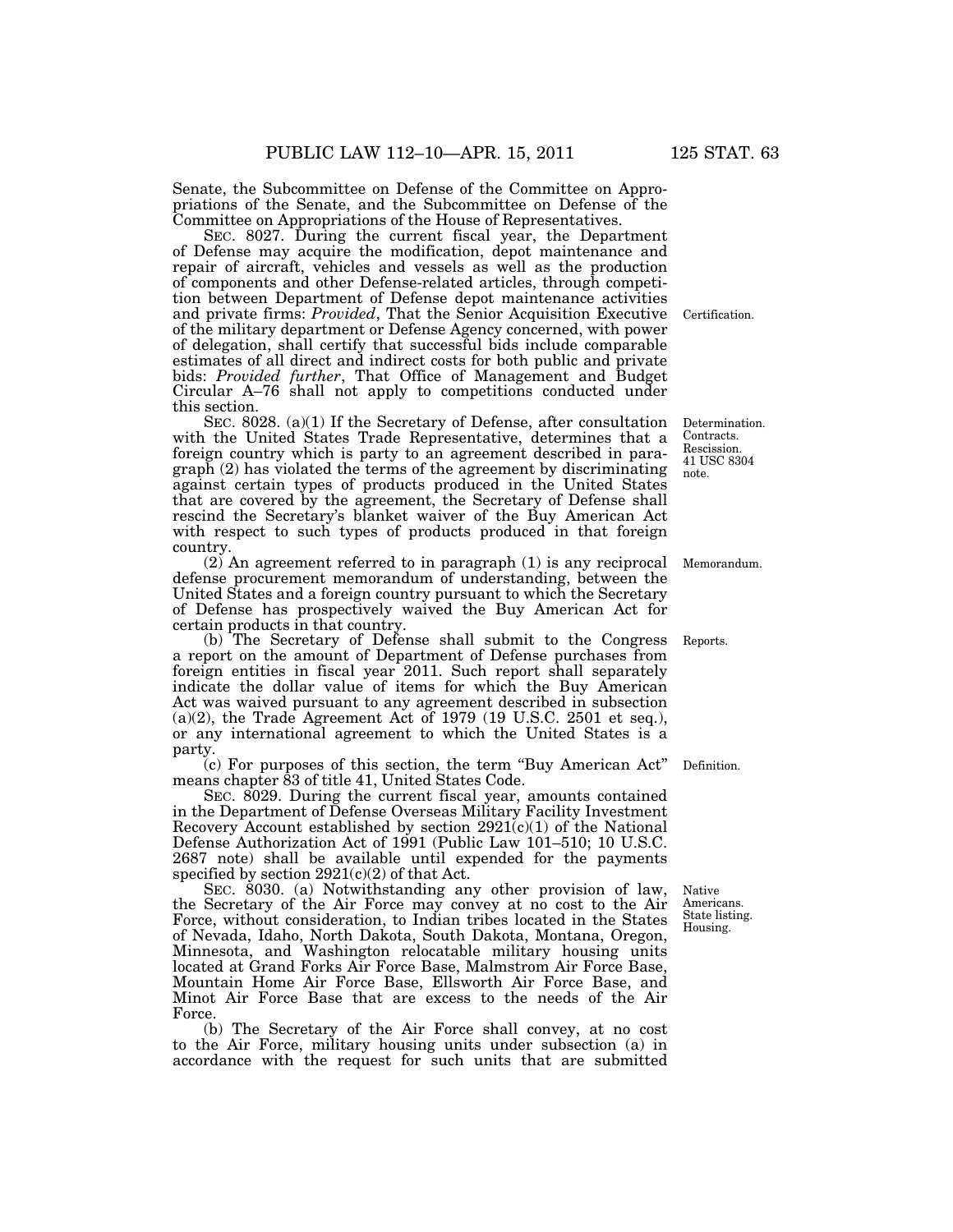to the Secretary by the Operation Walking Shield Program on behalf of Indian tribes located in the States of Nevada, Idaho, North Dakota, South Dakota, Montana, Oregon, Minnesota, and Washington. Any such conveyance shall be subject to the condition that the housing units shall be removed within a reasonable period of time, as determined by the Secretary.

(c) The Operation Walking Shield Program shall resolve any conflicts among requests of Indian tribes for housing units under subsection (a) before submitting requests to the Secretary of the Air Force under subsection (b).

(d) In this section, the term ''Indian tribe'' means any recognized Indian tribe included on the current list published by the Secretary of the Interior under section 104 of the Federally Recognized Indian Tribe Act of 1994 (Public Law 103–454; 108 Stat. 4792; 25 U.S.C. 479a–1).

SEC. 8031. During the current fiscal year, appropriations which are available to the Department of Defense for operation and maintenance may be used to purchase items having an investment item unit cost of not more than \$250,000.

SEC. 8032. (a) During the current fiscal year, none of the appropriations or funds available to the Department of Defense Working Capital Funds shall be used for the purchase of an investment item for the purpose of acquiring a new inventory item for sale or anticipated sale during the current fiscal year or a subsequent fiscal year to customers of the Department of Defense Working Capital Funds if such an item would not have been chargeable to the Department of Defense Business Operations Fund during fiscal year 1994 and if the purchase of such an investment item would be chargeable during the current fiscal year to appropriations made to the Department of Defense for procurement.

(b) The fiscal year 2012 budget request for the Department of Defense as well as all justification material and other documentation supporting the fiscal year 2012 Department of Defense budget shall be prepared and submitted to the Congress on the basis that any equipment which was classified as an end item and funded in a procurement appropriation contained in this Act shall be budgeted for in a proposed fiscal year 2012 procurement appropriation and not in the supply management business area or any other area or category of the Department of Defense Working Capital Funds.

SEC. 8033. None of the funds appropriated by this Act for programs of the Central Intelligence Agency shall remain available for obligation beyond the current fiscal year, except for funds appropriated for the Reserve for Contingencies, which shall remain available until September 30, 2012: *Provided*, That funds appropriated, transferred, or otherwise credited to the Central Intelligence Agency Central Services Working Capital Fund during this or any prior or subsequent fiscal year shall remain available until expended: *Provided further*, That any funds appropriated or transferred to the Central Intelligence Agency for advanced research and development acquisition, for agent operations, and for covert action programs authorized by the President under section 503 of the National Security Act of 1947, as amended, shall remain available until September 30, 2012.

SEC. 8034. Notwithstanding any other provision of law, funds made available in this Act for the Defense Intelligence Agency

Definition.

Budget request.

50 USC 403u note.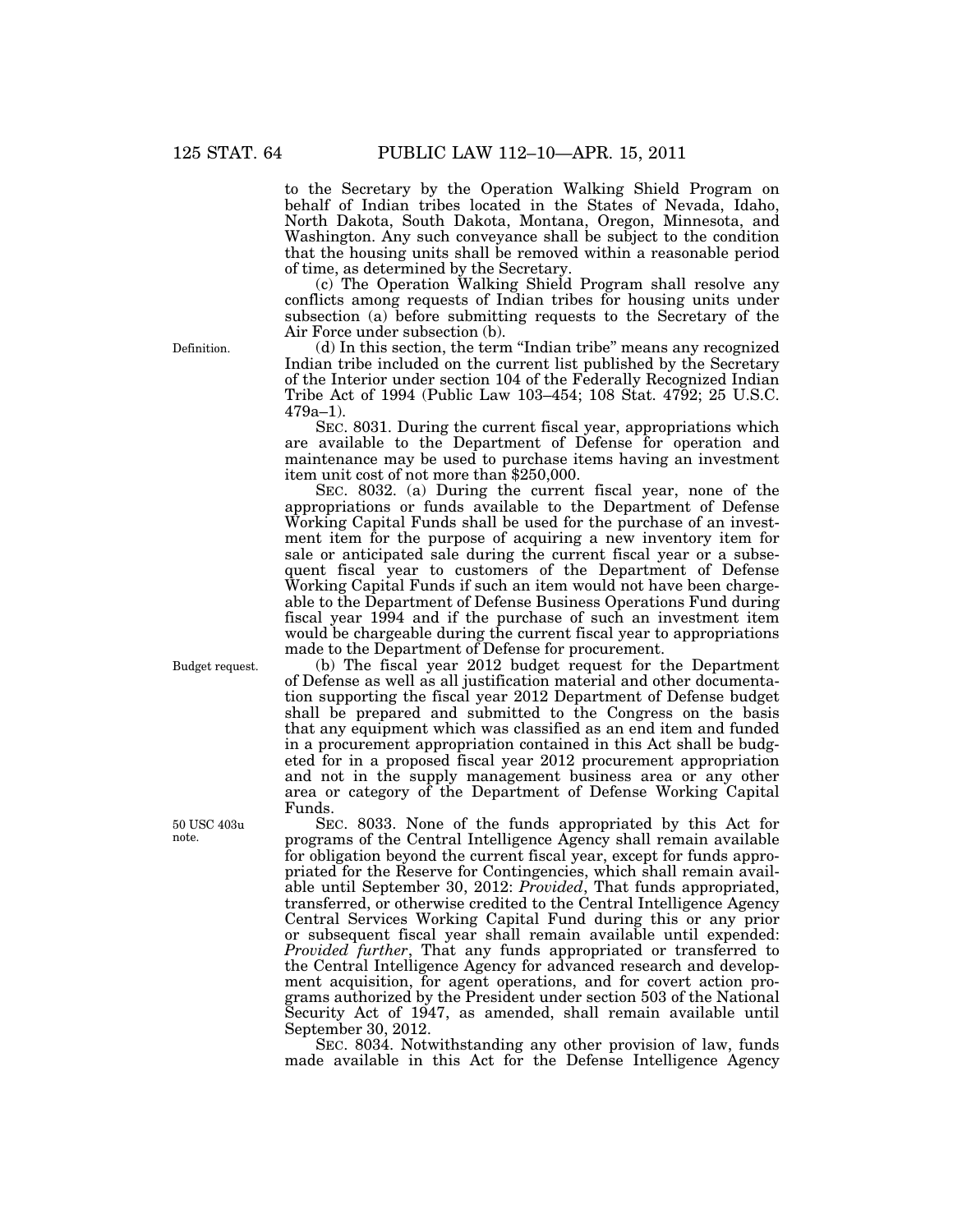may be used for the design, development, and deployment of General Defense Intelligence Program intelligence communications and intelligence information systems for the Services, the Unified and Specified Commands, and the component commands.

SEC. 8035. Of the funds appropriated to the Department of Defense under the heading ''Operation and Maintenance, Defense-Wide'', not less than \$12,000,000 shall be made available only for the mitigation of environmental impacts, including training and technical assistance to tribes, related administrative support, the gathering of information, documenting of environmental damage, and developing a system for prioritization of mitigation and cost to complete estimates for mitigation, on Indian lands resulting from Department of Defense activities.

SEC. 8036. (a) None of the funds appropriated in this Act may be expended by an entity of the Department of Defense unless the entity, in expending the funds, complies with the Buy American Act. For purposes of this subsection, the term "Buy American Act" means chapter 83 of title 41, United States Code.

(b) If the Secretary of Defense determines that a person has been convicted of intentionally affixing a label bearing a ''Made in America'' inscription to any product sold in or shipped to the United States that is not made in America, the Secretary shall determine, in accordance with section 2410f of title 10, United States Code, whether the person should be debarred from contracting with the Department of Defense.

(c) In the case of any equipment or products purchased with appropriations provided under this Act, it is the sense of the Congress that any entity of the Department of Defense, in expending the appropriation, purchase only American-made equipment and products, provided that American-made equipment and products are cost-competitive, quality competitive, and available in a timely fashion.

SEC. 8037. None of the funds appropriated by this Act shall be available for a contract for studies, analysis, or consulting services entered into without competition on the basis of an unsolicited proposal unless the head of the activity responsible for the procurement determines—

(1) as a result of thorough technical evaluation, only one source is found fully qualified to perform the proposed work;

(2) the purpose of the contract is to explore an unsolicited proposal which offers significant scientific or technological promise, represents the product of original thinking, and was submitted in confidence by one source; or

(3) the purpose of the contract is to take advantage of unique and significant industrial accomplishment by a specific concern, or to insure that a new product or idea of a specific concern is given financial support: *Provided*, That this limitation shall not apply to contracts in an amount of less than \$25,000, contracts related to improvements of equipment that is in development or production, or contracts as to which a civilian official of the Department of Defense, who has been confirmed by the Senate, determines that the award of such contract is in the interest of the national defense.

SEC. 8038. (a) Except as provided in subsections (b) and (c), none of the funds made available by this Act may be used—

(1) to establish a field operating agency; or

Contracts. Determination.

Definition.

Determination. Labeling. Fraud. Debarment.

Determination.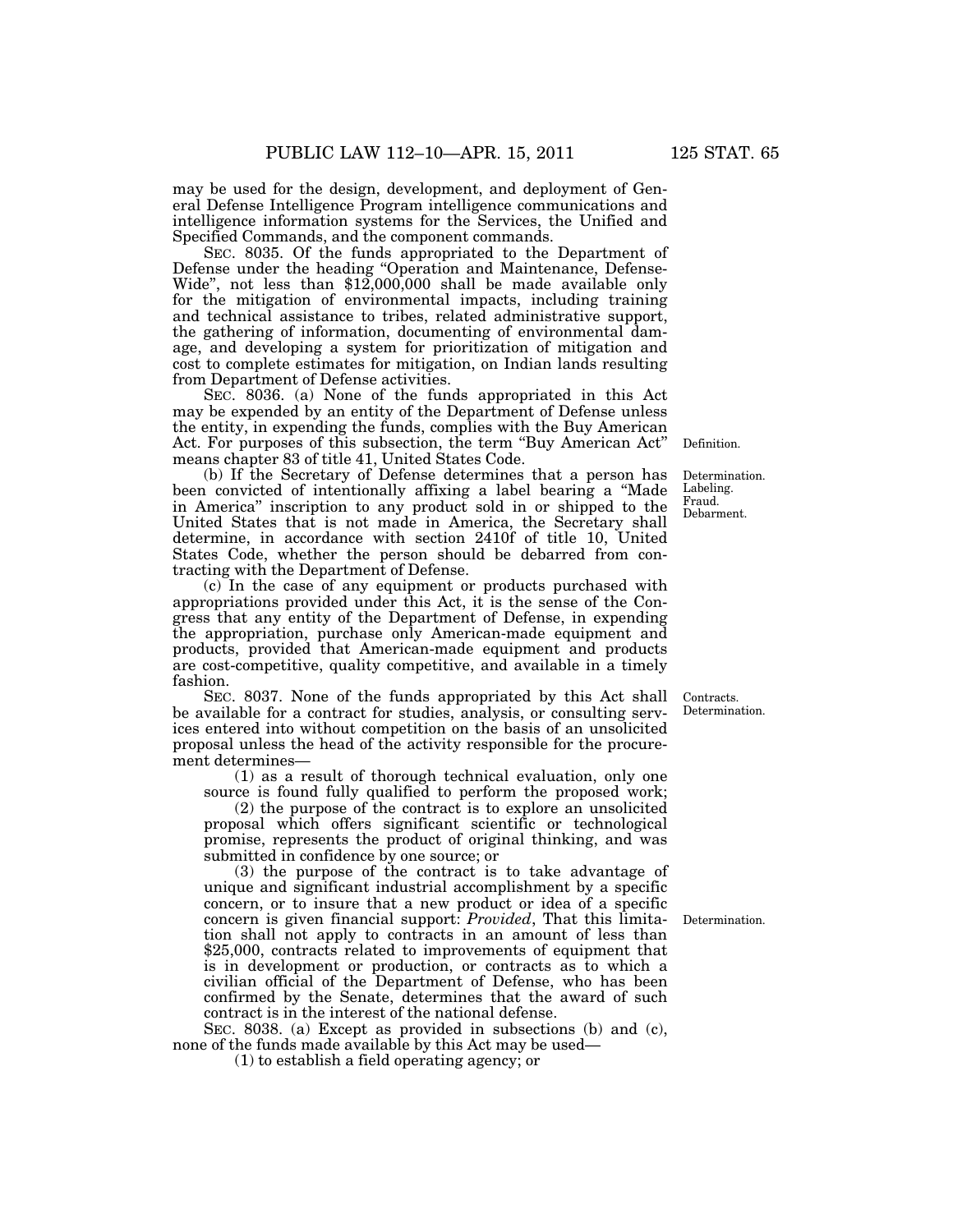(2) to pay the basic pay of a member of the Armed Forces or civilian employee of the department who is transferred or reassigned from a headquarters activity if the member or employee's place of duty remains at the location of that headquarters.

Waiver authority. Determination. Certification.

(b) The Secretary of Defense or Secretary of a military department may waive the limitations in subsection (a), on a case-bycase basis, if the Secretary determines, and certifies to the Committees on Appropriations of the House of Representatives and Senate that the granting of the waiver will reduce the personnel requirements or the financial requirements of the department.

(c) This section does not apply to—

(1) field operating agencies funded within the National Intelligence Program;

(2) an Army field operating agency established to eliminate, mitigate, or counter the effects of improvised explosive devices, and, as determined by the Secretary of the Army, other similar threats; or

(3) an Army field operating agency established to improve the effectiveness and efficiencies of biometric activities and to integrate common biometric technologies throughout the Department of Defense.

SEC. 8039. The Secretary of Defense, notwithstanding any other provision of law, acting through the Office of Economic Adjustment of the Department of Defense, may use funds made available in this Act under the heading ''Operation and Maintenance, Defense-Wide'' to make grants and supplement other Federal funds in accordance with the guidance provided in the explanatory statement regarding this Act.

#### (RESCISSIONS)

SEC. 8040. Of the funds appropriated in Department of Defense Appropriations Acts, the following funds are hereby rescinded from the following accounts and programs in the specified amounts:

''Procurement of Weapons and Tracked Combat Vehicles, Army, 2009/2011", \$86,300,000.

''Other Procurement, Army, 2009/2011'', \$147,600,000.

''Aircraft Procurement, Navy, 2009/2011'', \$26,100,000. Procurement, Air Force, 2009/2011", \$387,700,000.

''Aircraft Procurement, Army, 2010/2012'', \$14,000,000.

''Procurement of Weapons and Tracked Combat Vehicles, Army, 2010/2012", \$36,000,000.

''Missile Procurement, Army, 2010/2012'', \$9,171,000.

''Aircraft Procurement, Navy, 2010/2012'', \$464,847,000.

''Procurement of Ammunition, Navy and Marine Corps, 2010/2012'', \$11,576,000.

Under the heading, ''Shipbuilding and Conversion, Navy, 2010/2014'': DDG–51 Destroyer, \$22,000,000.

''Other Procurement, Navy, 2010/2012'', \$9,042,000. Procurement, Air \$340,600,000.

''Other Procurement, Air Force, 2010/2012'', \$36,600,000.

''Research, Development, Test and Evaluation, Army, 2010/ 2011'', \$163,400,000.

Grants.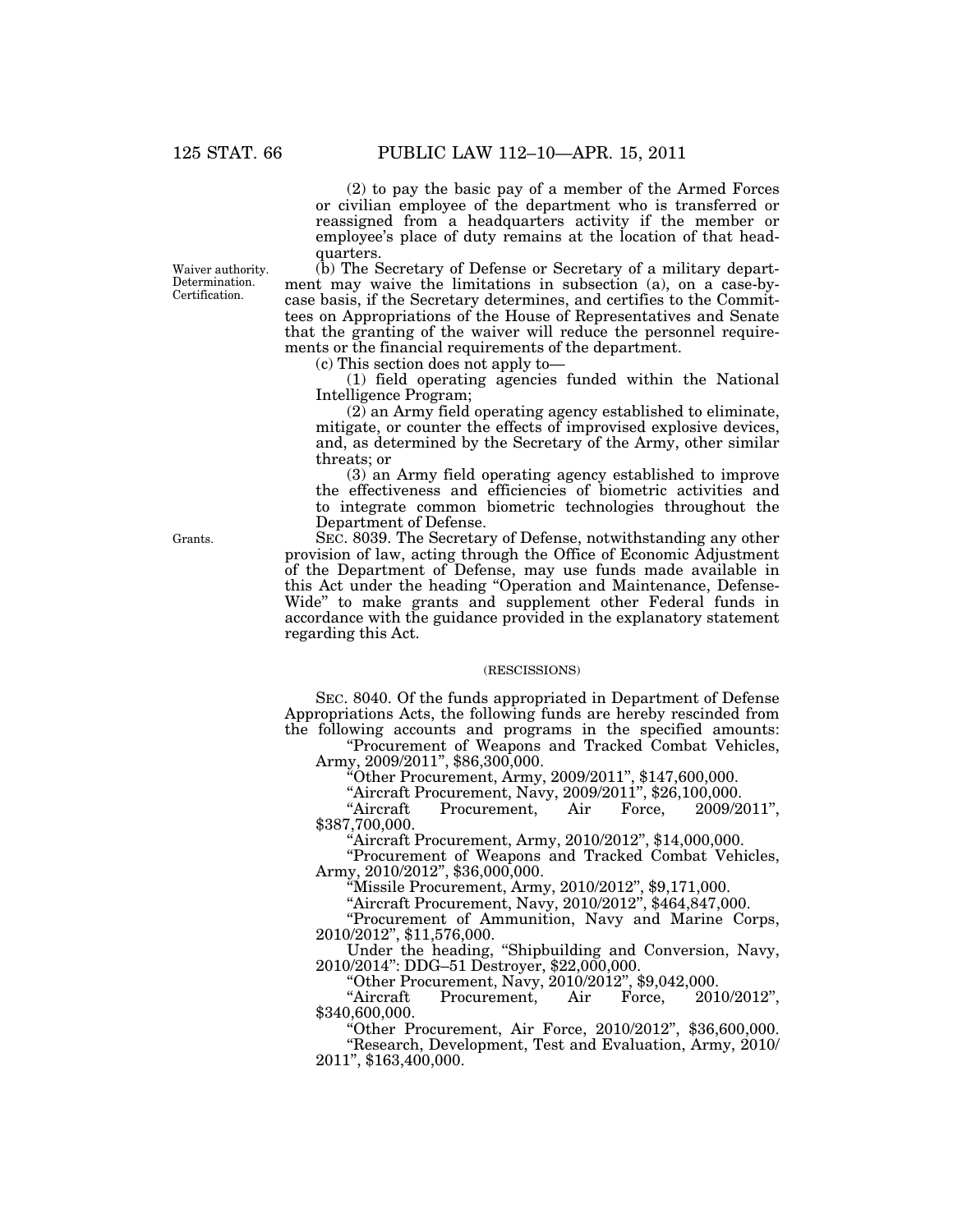''Research, Development, Test and Evaluation, Air Force, 2010/2011'', \$198,600,000.

''Other Procurement, Army, 2010/2012'', \$50,000,000.

''Research, Development, Test and Evaluation, Defense-Wide, 2010/2011", \$10,000,000.

SEC. 8041. None of the funds available in this Act may be used to reduce the authorized positions for military (civilian) technicians of the Army National Guard, Air National Guard, Army Reserve and Air Force Reserve for the purpose of applying any administratively imposed civilian personnel ceiling, freeze, or reduction on military (civilian) technicians, unless such reductions are a direct result of a reduction in military force structure.

SEC. 8042. None of the funds appropriated or otherwise made North Korea. available in this Act may be obligated or expended for assistance to the Democratic People's Republic of Korea unless specifically appropriated for that purpose.

SEC. 8043. Funds appropriated in this Act for operation and maintenance of the Military Departments, Combatant Commands and Defense Agencies shall be available for reimbursement of pay, allowances and other expenses which would otherwise be incurred against appropriations for the National Guard and Reserve when members of the National Guard and Reserve provide intelligence or counterintelligence support to Combatant Commands, Defense Agencies and Joint Intelligence Activities, including the activities and programs included within the National Intelligence Program and the Military Intelligence Program: *Provided*, That nothing in this section authorizes deviation from established Reserve and National Guard personnel and training procedures.

SEC. 8044. During the current fiscal year, none of the funds appropriated in this Act may be used to reduce the civilian medical and medical support personnel assigned to military treatment facilities below the September 30, 2003, level: *Provided*, That the Service Surgeons General may waive this section by certifying to the congressional defense committees that the beneficiary population is declining in some catchment areas and civilian strength reductions may be consistent with responsible resource stewardship and capitation-based budgeting.

SEC. 8045. (a) None of the funds available to the Department of Defense for any fiscal year for drug interdiction or counterdrug activities may be transferred to any other department or agency of the United States except as specifically provided in an appropriations law.

(b) None of the funds available to the Central Intelligence Agency for any fiscal year for drug interdiction and counter-drug activities may be transferred to any other department or agency of the United States except as specifically provided in an appropriations law.

SEC. 8046. None of the funds appropriated by this Act may be used for the procurement of ball and roller bearings other than those produced by a domestic source and of domestic origin: *Provided*, That the Secretary of the military department responsible for such procurement may waive this restriction on a case-bycase basis by certifying in writing to the Committees on Appropriations of the House of Representatives and the Senate, that adequate domestic supplies are not available to meet Department of Defense requirements on a timely basis and that such an acquisition must

Waiver authority. Certification.

Drugs and drug abuse. 10 USC 374 note.

50 USC 403f note.

Ball and roller bearings.

Waiver authority. Certification.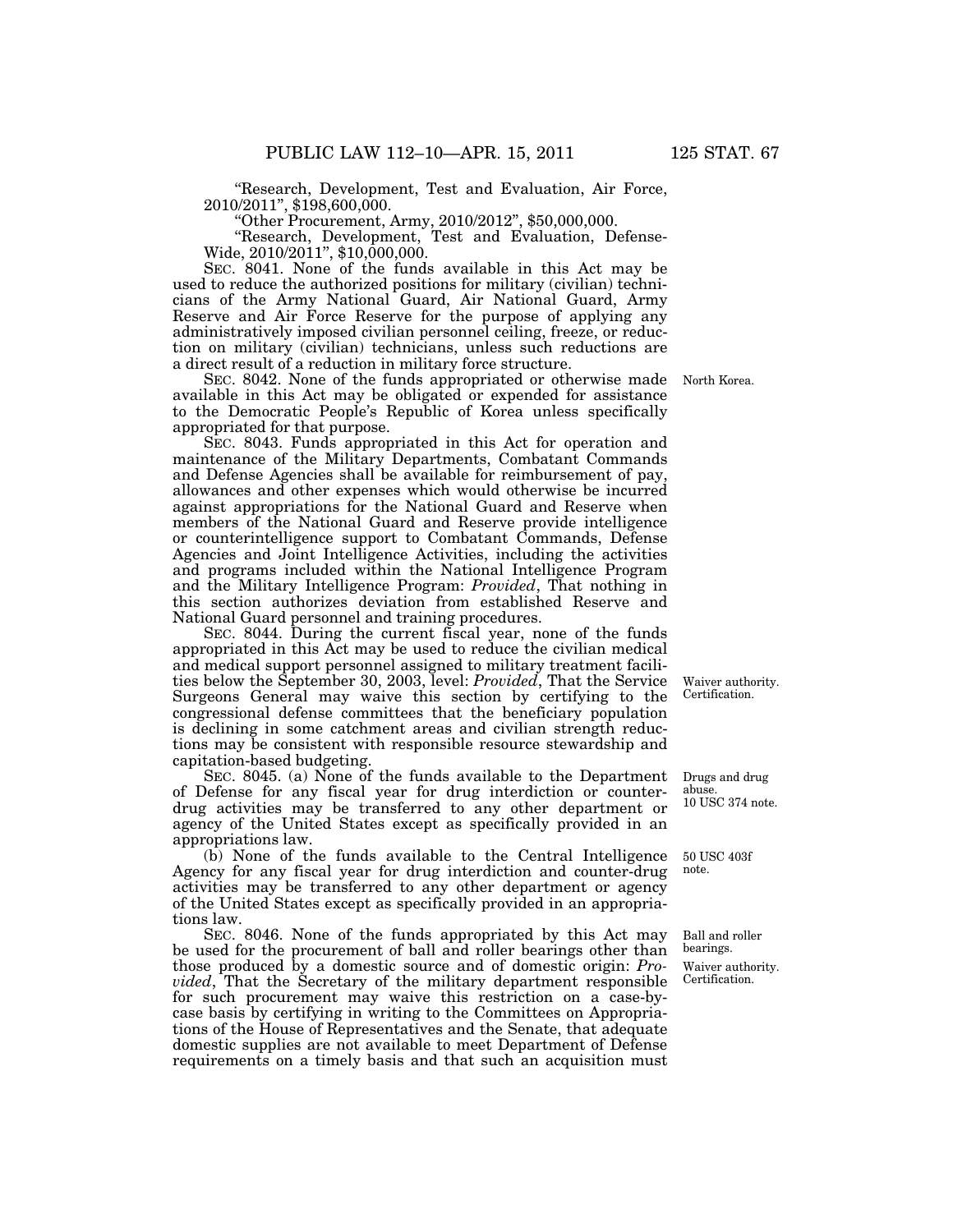Applicability.

Certification.

Salaries.

Deadline. Notification.

Applicability.

Contracts.

be made in order to acquire capability for national security purposes: *Provided further*, That this restriction shall not apply to the purchase of "commercial items", as defined by section  $4(12)$ of the Office of Federal Procurement Policy Act, except that the restriction shall apply to ball or roller bearings purchased as end items.

SEC. 8047. None of the funds in this Act may be used to purchase any supercomputer which is not manufactured in the United States, unless the Secretary of Defense certifies to the congressional defense committees that such an acquisition must be made in order to acquire capability for national security purposes that is not available from United States manufacturers.

SEC. 8048. None of the funds made available in this or any other Act may be used to pay the salary of any officer or employee of the Department of Defense who approves or implements the transfer of administrative responsibilities or budgetary resources of any program, project, or activity financed by this Act to the jurisdiction of another Federal agency not financed by this Act without the express authorization of Congress: *Provided*, That this limitation shall not apply to transfers of funds expressly provided for in Defense Appropriations Acts, or provisions of Acts providing supplemental appropriations for the Department of Defense.

SEC. 8049. (a) Notwithstanding any other provision of law, none of the funds available to the Department of Defense for the current fiscal year may be obligated or expended to transfer to another nation or an international organization any defense articles or services (other than intelligence services) for use in the activities described in subsection (b) unless the congressional defense committees, the Committee on Foreign Affairs of the House of Representatives, and the Committee on Foreign Relations of the Senate are notified 15 days in advance of such transfer.

(b) This section applies to—

(1) any international peacekeeping or peace-enforcement operation under the authority of chapter VI or chapter VII of the United Nations Charter under the authority of a United Nations Security Council resolution; and

(2) any other international peacekeeping, peace-enforcement, or humanitarian assistance operation.

(c) A notice under subsection (a) shall include the following: (1) A description of the equipment, supplies, or services to be transferred.

(2) A statement of the value of the equipment, supplies, or services to be transferred.

(3) In the case of a proposed transfer of equipment or supplies—

(A) a statement of whether the inventory requirements of all elements of the Armed Forces (including the reserve components) for the type of equipment or supplies to be transferred have been met; and

(B) a statement of whether the items proposed to be transferred will have to be replaced and, if so, how the President proposes to provide funds for such replacement.

SEC. 8050. None of the funds available to the Department of Defense under this Act shall be obligated or expended to pay a contractor under a contract with the Department of Defense for costs of any amount paid by the contractor to an employee when—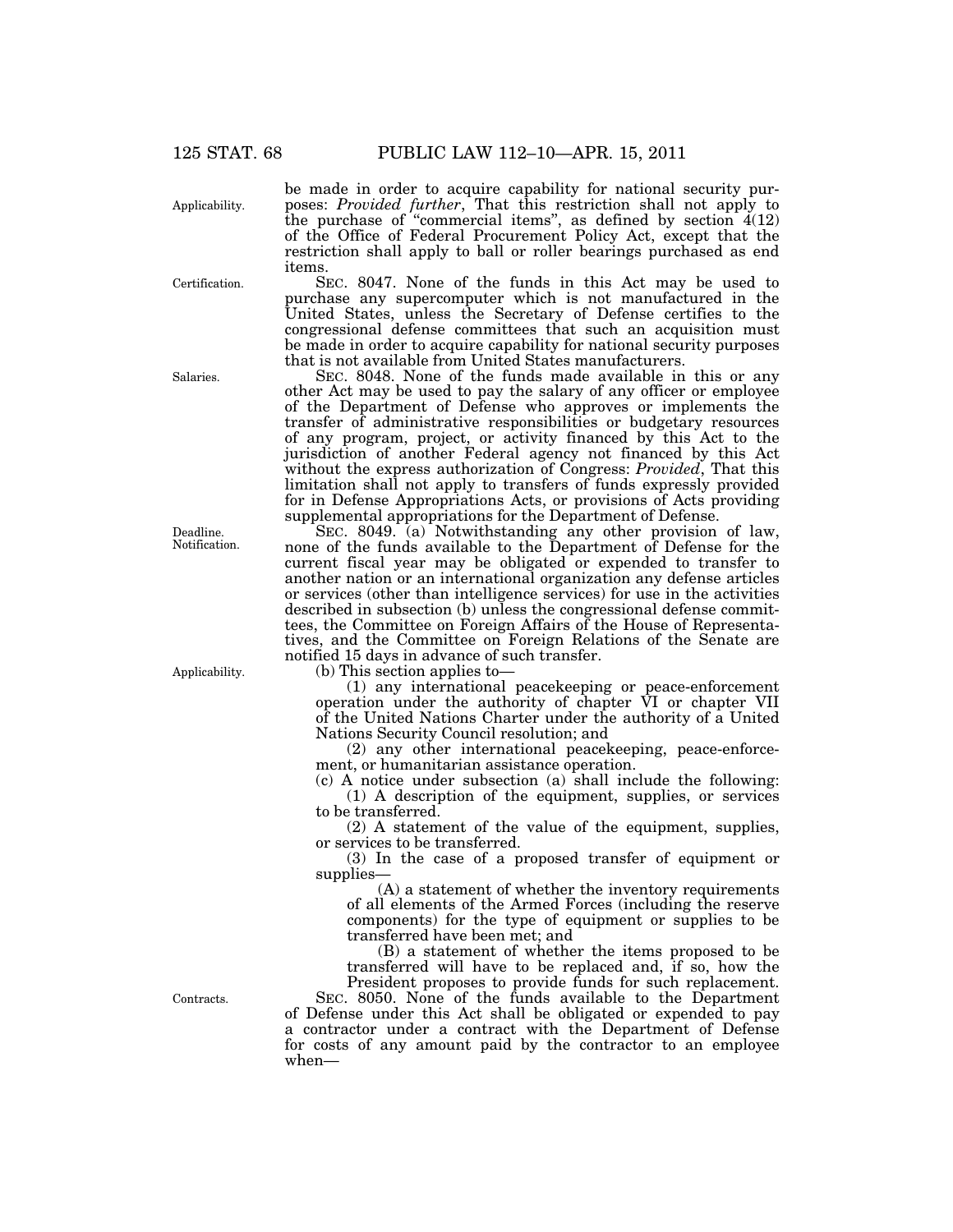(1) such costs are for a bonus or otherwise in excess of the normal salary paid by the contractor to the employee; and

(2) such bonus is part of restructuring costs associated with a business combination.

### (INCLUDING TRANSFER OF FUNDS)

SEC. 8051. During the current fiscal year, no more than \$30,000,000 of appropriations made in this Act under the heading ''Operation and Maintenance, Defense-Wide'' may be transferred to appropriations available for the pay of military personnel, to be merged with, and to be available for the same time period as the appropriations to which transferred, to be used in support of such personnel in connection with support and services for eligible organizations and activities outside the Department of Defense pursuant to section 2012 of title 10, United States Code.

SEC. 8052. During the current fiscal year, in the case of an appropriation account of the Department of Defense for which the period of availability for obligation has expired or which has closed under the provisions of section 1552 of title 31, United States Code, and which has a negative unliquidated or unexpended balance, an obligation or an adjustment of an obligation may be charged to any current appropriation account for the same purpose as the expired or closed account if—

 $(1)$  the obligation would have been properly chargeable (except as to amount) to the expired or closed account before the end of the period of availability or closing of that account;

(2) the obligation is not otherwise properly chargeable to any current appropriation account of the Department of Defense; and

(3) in the case of an expired account, the obligation is not chargeable to a current appropriation of the Department of Defense under the provisions of section 1405(b)(8) of the National Defense Authorization Act for Fiscal Year 1991, Public Law 101–510, as amended (31 U.S.C. 1551 note): *Provided*, That in the case of an expired account, if subsequent review or investigation discloses that there was not in fact a negative unliquidated or unexpended balance in the account, any charge to a current account under the authority of this section shall be reversed and recorded against the expired account: *Provided further*, That the total amount charged to a current appropriation under this section may not exceed an amount equal to 1 percent of the total appropriation for that account.

SEC. 8053. (a) Notwithstanding any other provision of law, the Chief of the National Guard Bureau may permit the use of equipment of the National Guard Distance Learning Project by any person or entity on a space-available, reimbursable basis. The Chief of the National Guard Bureau shall establish the amount of reimbursement for such use on a case-by-case basis.

(b) Amounts collected under subsection (a) shall be credited to funds available for the National Guard Distance Learning Project and be available to defray the costs associated with the use of equipment of the project under that subsection. Such funds shall be available for such purposes without fiscal year limitation.

Reimbursement.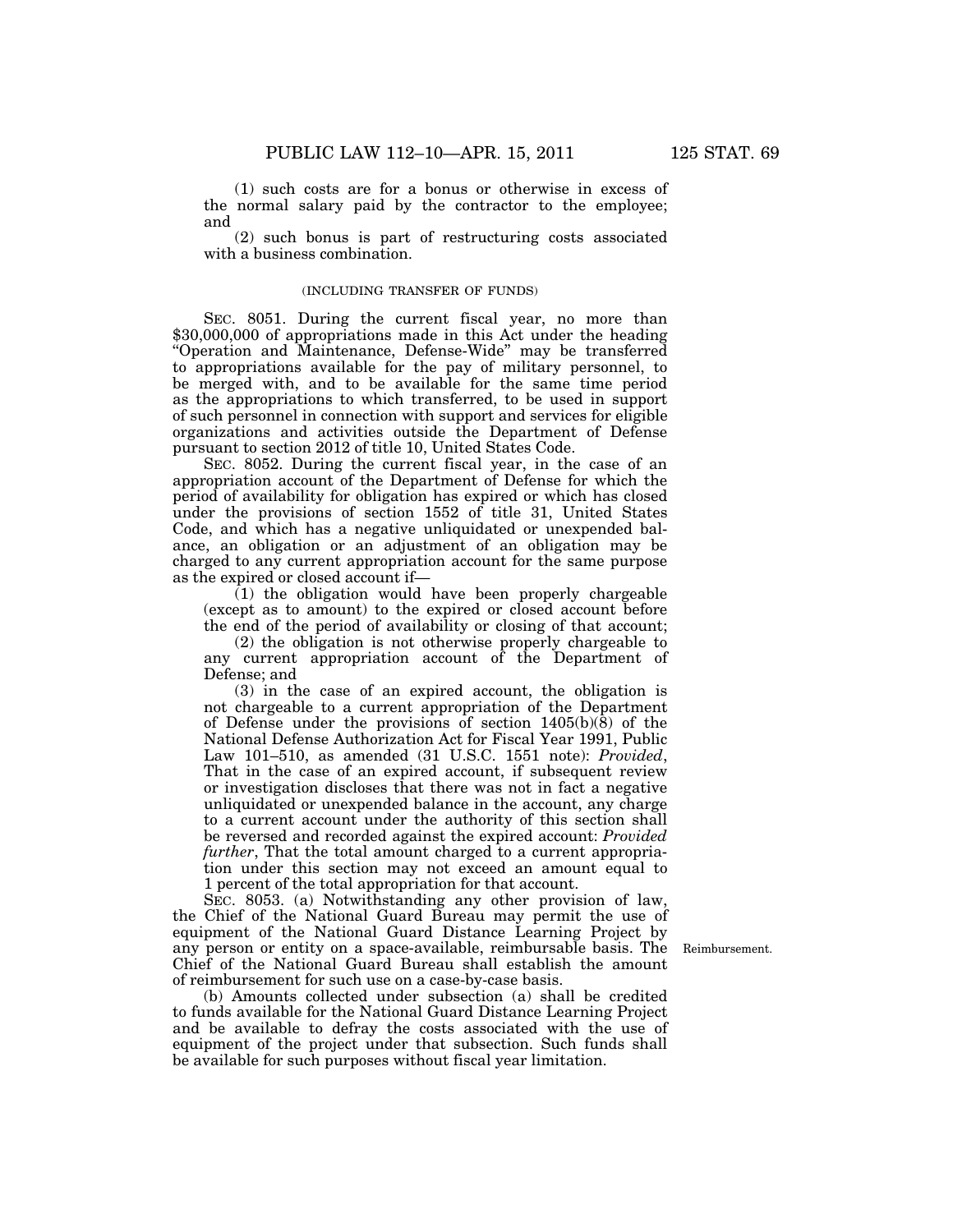Germany.

Anthracite.

Waiver authority. Certification.

Applicability. Contracts.

SEC. 8054. Using funds made available by this Act or any other Act, the Secretary of the Air Force, pursuant to a determination under section 2690 of title 10, United States Code, may implement cost-effective agreements for required heating facility modernization in the Kaiserslautern Military Community in the Federal Republic of Germany: *Provided*, That in the City of Kaiserslautern and at the Rhine Ordnance Barracks area, such agreements will include the use of United States anthracite as the base load energy for municipal district heat to the United States Defense installations: *Provided further*, That at Landstuhl Army Regional Medical Center and Ramstein Air Base, furnished heat may be obtained from private, regional or municipal services, if provisions are included for the consideration of United States coal as an energy source.

SEC. 8055. None of the funds appropriated in title IV of this Act may be used to procure end-items for delivery to military forces for operational training, operational use or inventory requirements: *Provided*, That this restriction does not apply to end-items used in development, prototyping, and test activities preceding and leading to acceptance for operational use: *Provided further*, That this restriction does not apply to programs funded within the National Intelligence Program: *Provided further*, That the Secretary of Defense may waive this restriction on a case-by-case basis by certifying in writing to the Committees on Appropriations of the House of Representatives and the Senate that it is in the national security interest to do so.

SEC. 8056. None of the funds made available in this Act may be used to approve or license the sale of the F–22A advanced tactical fighter to any foreign government: *Provided*, That the Department of Defense may conduct or participate in studies, research, design and other activities to define and develop a future export version of the F–22A that protects classified and sensitive information, technologies and U.S. warfighting capabilities.

SEC. 8057. (a) The Secretary of Defense may, on a case-bycase basis, waive with respect to a foreign country each limitation on the procurement of defense items from foreign sources provided in law if the Secretary determines that the application of the limitation with respect to that country would invalidate cooperative programs entered into between the Department of Defense and the foreign country, or would invalidate reciprocal trade agreements for the procurement of defense items entered into under section 2531 of title 10, United States Code, and the country does not discriminate against the same or similar defense items produced in the United States for that country.

(b) Subsection (a) applies with respect to—

(1) contracts and subcontracts entered into on or after the date of the enactment of this Act; and

(2) options for the procurement of items that are exercised after such date under contracts that are entered into before such date if the option prices are adjusted for any reason other than the application of a waiver granted under subsection (a).

(c) Subsection (a) does not apply to a limitation regarding construction of public vessels, ball and roller bearings, food, and clothing or textile materials as defined by section 11 (chapters 50–65) of the Harmonized Tariff Schedule and products classified under headings 4010, 4202, 4203, 6401 through 6406, 6505, 7019,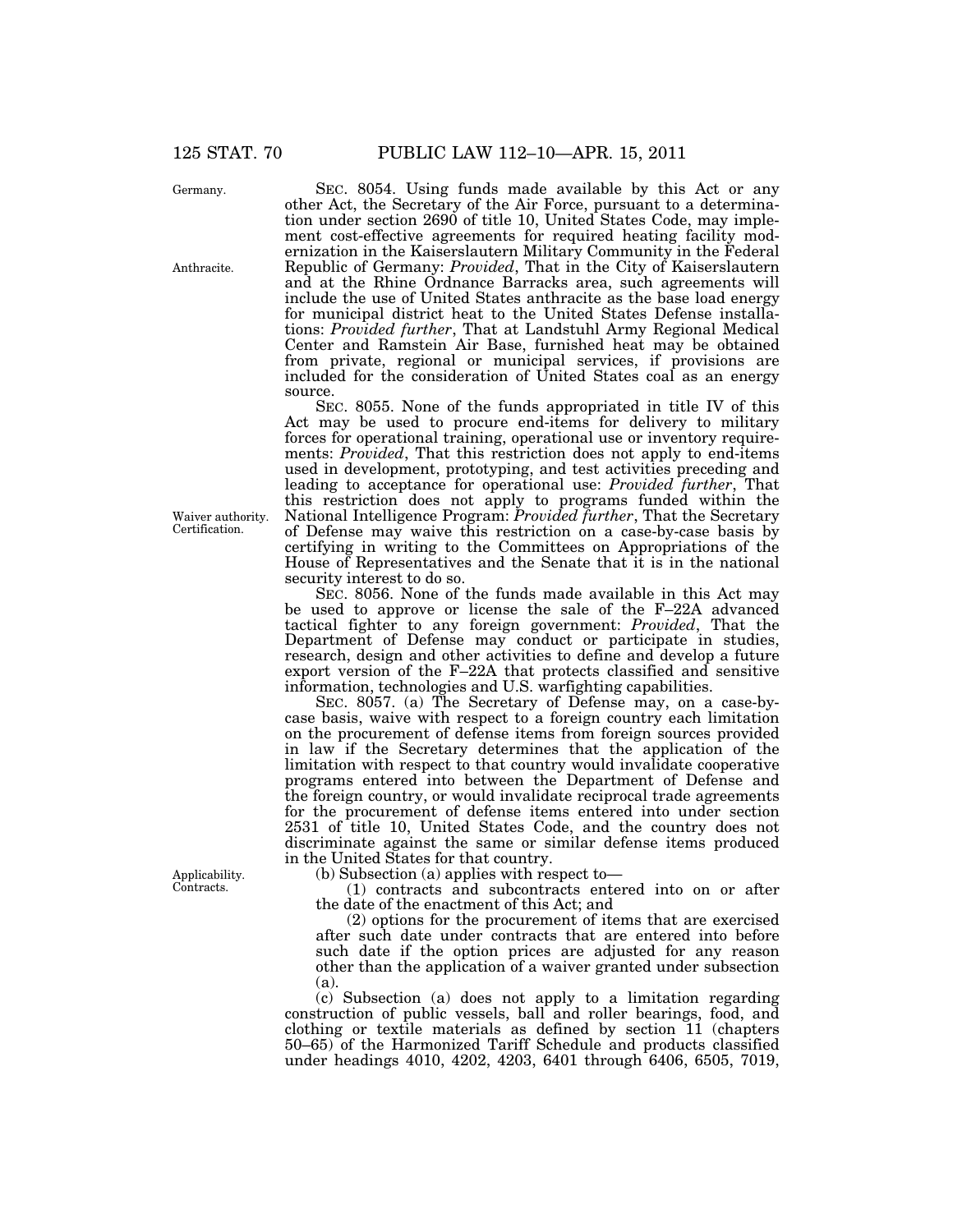7218 through 7229, 7304.41 through 7304.49, 7306.40, 7502 through 7508, 8105, 8108, 8109, 8211, 8215, and 9404.

SEC. 8058. (a) None of the funds made available by this Act may be used to support any training program involving a unit of the security forces or police of a foreign country if the Secretary of Defense has received credible information from the Department of State that the unit has committed a gross violation of human rights, unless all necessary corrective steps have been taken.

(b) The Secretary of Defense, in consultation with the Secretary of State, shall ensure that prior to a decision to conduct any training program referred to in subsection (a), full consideration is given to all credible information available to the Department of State relating to human rights violations by foreign security forces.

(c) The Secretary of Defense, after consultation with the Secretary of State, may waive the prohibition in subsection (a) if he determines that such waiver is required by extraordinary circumstances.

(d) Not more than 15 days after the exercise of any waiver under subsection (c), the Secretary of Defense shall submit a report to the congressional defense committees describing the extraordinary circumstances, the purpose and duration of the training program, the United States forces and the foreign security forces involved in the training program, and the information relating to human rights violations that necessitates the waiver.

SEC. 8059. None of the funds appropriated or made available in this Act to the Department of the Navy shall be used to develop, lease or procure the T–AKE class of ships unless the main propulsion diesel engines and propulsors are manufactured in the United States by a domestically operated entity: *Provided*, That the Secretary of Defense may waive this restriction on a case-by-case basis by certifying in writing to the Committees on Appropriations of the House of Representatives and the Senate that adequate domestic supplies are not available to meet Department of Defense requirements on a timely basis and that such an acquisition must be made in order to acquire capability for national security purposes or there exists a significant cost or quality difference.

SEC. 8060. None of the funds appropriated or otherwise made available by this or other Department of Defense Appropriations Acts may be obligated or expended for the purpose of performing repairs or maintenance to military family housing units of the Department of Defense, including areas in such military family housing units that may be used for the purpose of conducting official Department of Defense business.

SEC. 8061. Notwithstanding any other provision of law, funds appropriated in this Act under the heading ''Research, Development, Test and Evaluation, Defense-Wide'' for any new start advanced concept technology demonstration project or joint capability demonstration project may only be obligated 30 days after a report, including a description of the project, the planned acquisition and transition strategy and its estimated annual and total cost, has been provided in writing to the congressional defense committees: *Provided*, That the Secretary of Defense may waive this restriction on a case-by-case basis by certifying to the congressional defense committees that it is in the national interest to do so.

SEC. 8062. The Secretary of Defense shall provide a classified quarterly report beginning 30 days after enactment of this Act,

Human rights.

Waiver authority. Determination.

Deadline. Reports.

Vessels.

Waiver authority. Certification.

Reports.

Waiver authority. Certification.

Classified information. Reports. **Deadlines** Effective date.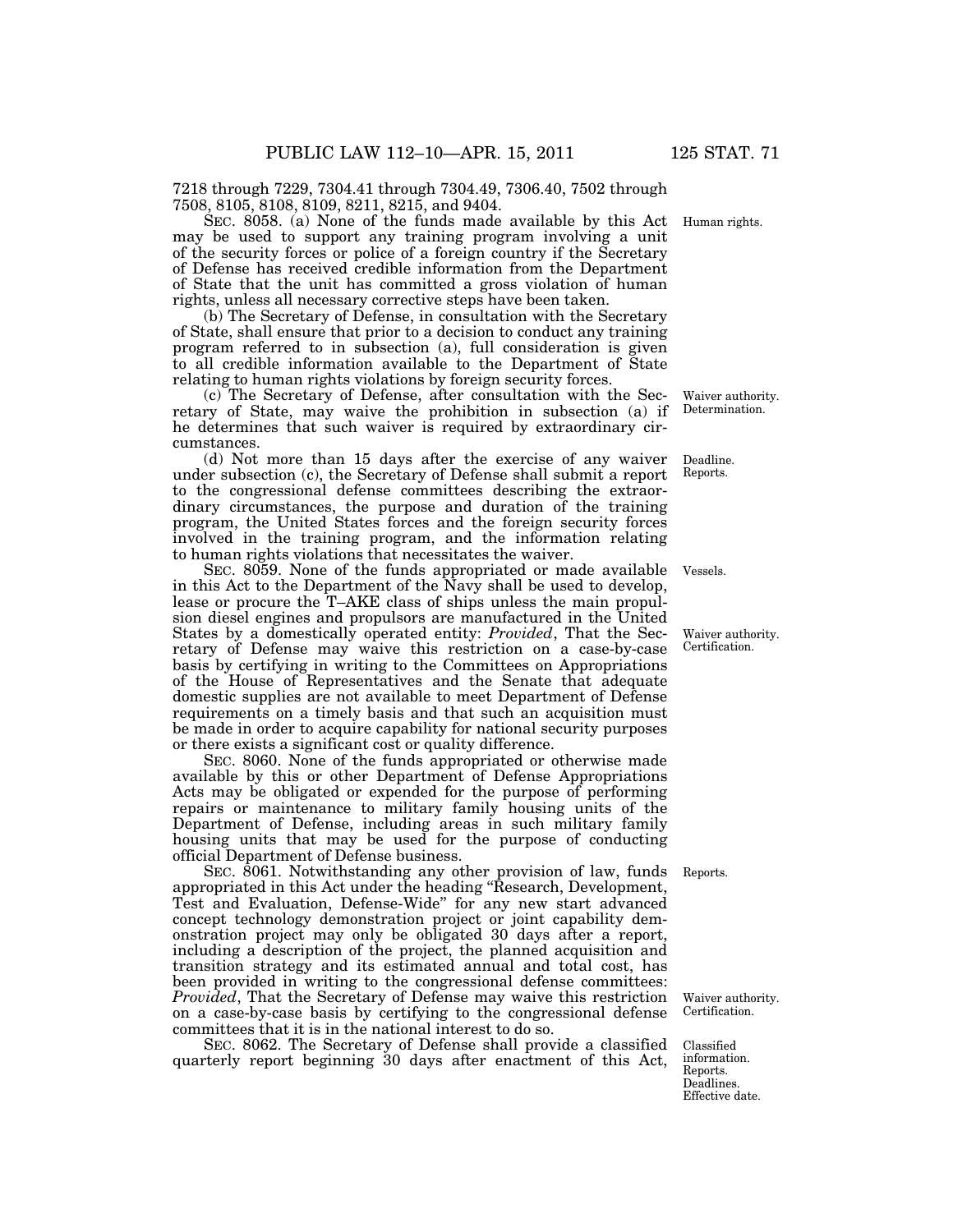to the House and Senate Appropriations Committees, Subcommittees on Defense on certain matters as directed in the classified annex accompanying this Act.

SEC. 8063. During the current fiscal year, none of the funds available to the Department of Defense may be used to provide support to another department or agency of the United States if such department or agency is more than 90 days in arrears in making payment to the Department of Defense for goods or services previously provided to such department or agency on a reimbursable basis: *Provided*, That this restriction shall not apply if the department is authorized by law to provide support to such department or agency on a nonreimbursable basis, and is providing the requested support pursuant to such authority: *Provided further*, That the Secretary of Defense may waive this restriction on a case-by-case basis by certifying in writing to the Committees on Appropriations of the House of Representatives and the Senate that it is in the national security interest to do so.

SEC. 8064. Notwithstanding section 12310(b) of title 10, United States Code, a Reserve who is a member of the National Guard serving on full-time National Guard duty under section 502(f) of title 32, United States Code, may perform duties in support of the ground-based elements of the National Ballistic Missile Defense System.

SEC. 8065. None of the funds provided in this Act may be used to transfer to any nongovernmental entity ammunition held by the Department of Defense that has a center-fire cartridge and a United States military nomenclature designation of ''armor penetrator'', ''armor piercing (AP)'', ''armor piercing incendiary (API)'', or ''armor-piercing incendiary tracer (API–T)'', except to an entity performing demilitarization services for the Department of Defense under a contract that requires the entity to demonstrate to the satisfaction of the Department of Defense that armor piercing projectiles are either: (1) rendered incapable of reuse by the demilitarization process; or (2) used to manufacture ammunition pursuant to a contract with the Department of Defense or the manufacture of ammunition for export pursuant to a License for Permanent Export of Unclassified Military Articles issued by the Department of State.

SEC. 8066. Notwithstanding any other provision of law, the Chief of the National Guard Bureau, or his designee, may waive payment of all or part of the consideration that otherwise would be required under section 2667 of title 10, United States Code, in the case of a lease of personal property for a period not in excess of 1 year to any organization specified in section 508(d) of title 32, United States Code, or any other youth, social, or fraternal nonprofit organization as may be approved by the Chief of the National Guard Bureau, or his designee, on a case-by-case basis.

SEC. 8067. None of the funds appropriated by this Act shall be used for the support of any nonappropriated funds activity of the Department of Defense that procures malt beverages and wine with nonappropriated funds for resale (including such alcoholic beverages sold by the drink) on a military installation located in the United States unless such malt beverages and wine are procured within that State, or in the case of the District of Columbia, within the District of Columbia, in which the military installation is located: *Provided*, That in a case in which the military

Waiver authority. Certification.

Arms and munitions.

Waiver authority. Time period.

Alcohol and alcoholic beverages.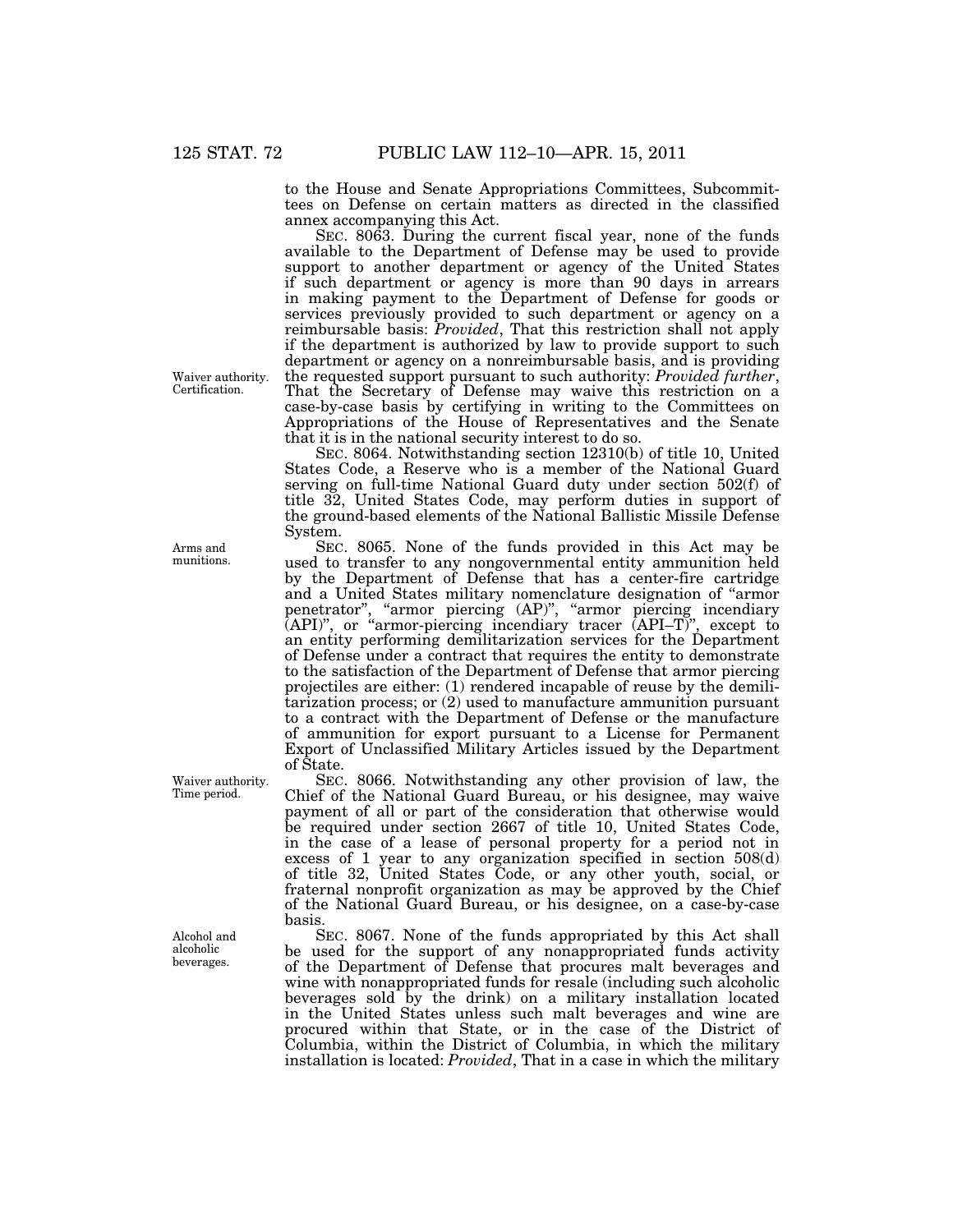installation is located in more than one State, purchases may be made in any State in which the installation is located: *Provided further*, That such local procurement requirements for malt beverages and wine shall apply to all alcoholic beverages only for military installations in States which are not contiguous with another State: *Provided further*, That alcoholic beverages other than wine and malt beverages, in contiguous States and the District of Columbia shall be procured from the most competitive source, price and other factors considered.

SEC. 8068. Funds available to the Department of Defense for the Global Positioning System during the current fiscal year, and hereafter, may be used to fund civil requirements associated with the satellite and ground control segments of such system's modernization program.

### (INCLUDING TRANSFER OF FUNDS)

SEC. 8069. Of the amounts appropriated in this Act under the heading ''Operation and Maintenance, Army'', \$147,258,300 shall remain available until expended: *Provided*, That notwithstanding any other provision of law, the Secretary of Defense is authorized to transfer such funds to other activities of the Federal Government: *Provided further*, That the Secretary of Defense is authorized to enter into and carry out contracts for the acquisition of real property, construction, personal services, and operations related to projects carrying out the purposes of this section: *Provided further*, That contracts entered into under the authority of this section may provide for such indemnification as the Secretary determines to be necessary: *Provided further*, That projects authorized by this section shall comply with applicable Federal, State, and local law to the maximum extent consistent with the national security, as determined by the Secretary of Defense.

SEC. 8070. Section 8106 of the Department of Defense Appropriations Act, 1997 (titles I through VIII of the matter under subsection 101(b) of Public Law 104–208; 110 Stat. 3009–111; 10 U.S.C. 113 note) shall continue in effect to apply to disbursements that are made by the Department of Defense in fiscal year 2011.

SEC. 8071. In addition to amounts provided elsewhere in this Act, \$4,000,000 is hereby appropriated to the Department of Defense, to remain available for obligation until expended: *Provided*, That notwithstanding any other provision of law, that upon the determination of the Secretary of Defense that it shall serve the national interest, these funds shall be available only for a grant to the Fisher House Foundation, Inc., only for the construction and furnishing of additional Fisher Houses to meet the needs of military family members when confronted with the illness or hospitalization of an eligible military beneficiary.

### (INCLUDING TRANSFER OF FUNDS)

SEC. 8072. Of the amounts appropriated in this Act under the headings "Procurement, Defense-Wide" and "Research, Development, Test and Evaluation, Defense-Wide", \$415,115,000 shall be for the Israeli Cooperative Programs: *Provided,* That of this amount, \$205,000,000 shall be for the Secretary of Defense to provide to the Government of Israel for the procurement of the Iron Dome defense system to counter short-range rocket threats, \$84,722,000 shall be for the Short Range Ballistic Missile Defense (SRBMD)

Contracts. Real property.

Determination.

Applicability. 10 USC 113 note.

Grants. Fisher House Foundation, Inc.

Applicability.

10 USC 2281 note.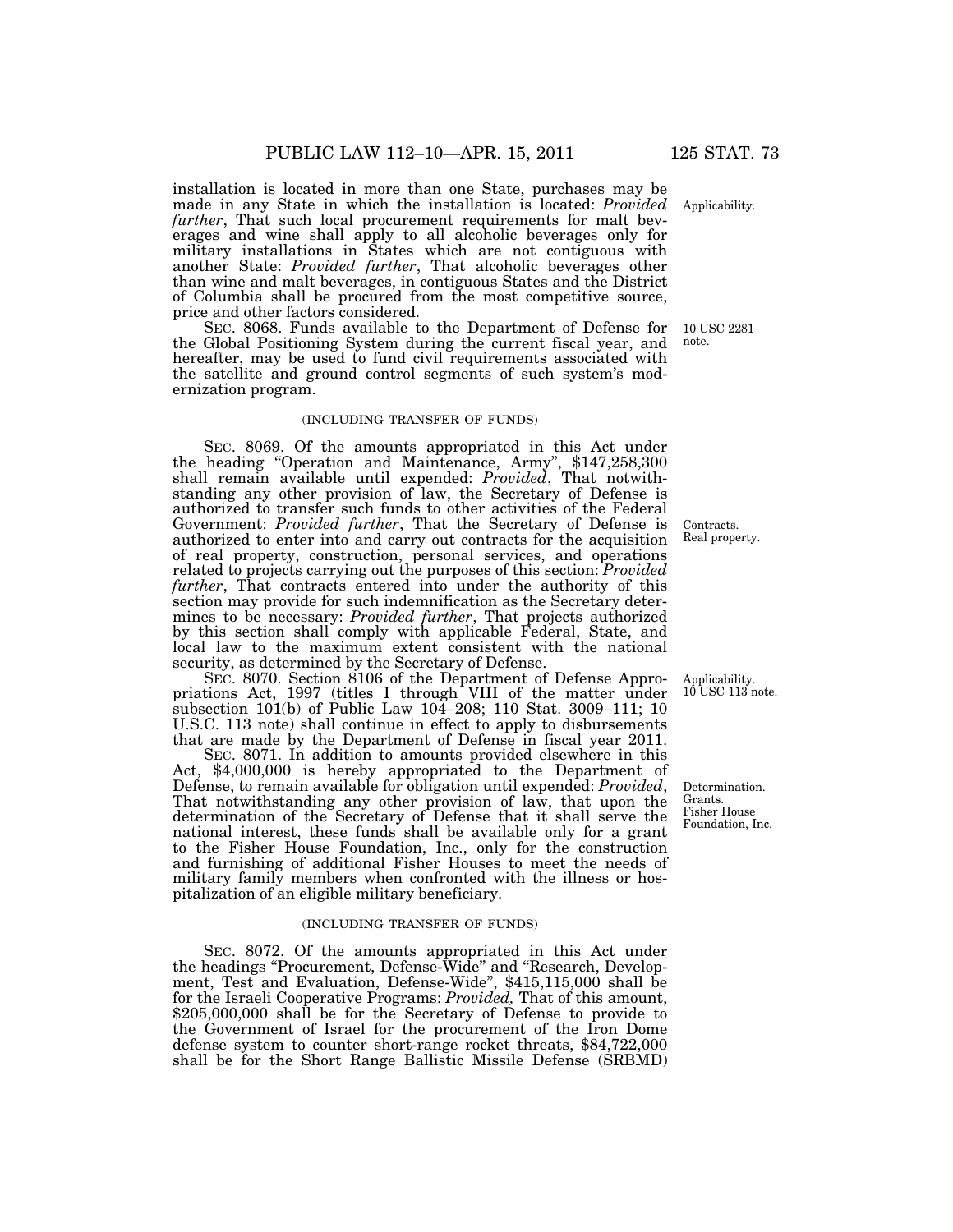program, including cruise missile defense research and development under the SRBMD program, \$58,966,000 shall be available for an upper-tier component to the Israeli Missile Defense Architecture, and \$66,427,000 shall be for the Arrow System Improvement Program including development of a long range, ground and airborne, detection suite, of which \$12,000,000 shall be for producing Arrow missile components in the United States and Arrow missile components in Israel to meet Israel's defense requirements, consistent with each nation's laws, regulations and procedures: *Provided further,* That funds made available under this provision for production of missiles and missile components may be transferred to appropriations available for the procurement of weapons and equipment, to be merged with and to be available for the same time period and the same purposes as the appropriation to which transferred: *Provided further,* That the transfer authority provided under this provision is in addition to any other transfer authority contained in this Act.

SEC. 8073. None of the funds available to the Department of Defense may be obligated to modify command and control relationships to give Fleet Forces Command administrative and operational control of U.S. Navy forces assigned to the Pacific fleet: *Provided*, That the command and control relationships which existed on October 1, 2004, shall remain in force unless changes are specifically authorized in a subsequent Act.

SEC. 8074. Notwithstanding any other provision of law or regulation, the Secretary of Defense may exercise the provisions of section 7403(g) of title 38, United States Code, for occupations listed in section  $7403(a)(2)$  of title 38, United States Code, as well as the following:

Pharmacists, Audiologists, Psychologists, Social Workers, Othotists/Prosthetists, Occupational Therapists, Physical Therapists, Rehabilitation Therapists, Respiratory Therapists, Speech Pathologists, Dietitian/Nutritionists, Industrial Hygienists, Psychology Technicians, Social Service Assistants, Practical Nurses, Nursing Assistants, and Dental Hygienists:

(A) The requirements of section  $7403(g)(1)(A)$  of title 38, United States Code, shall apply.

(B) The limitations of section  $7403(g)(1)(B)$  of title 38, United States Code, shall not apply.

SEC. 8075. Funds appropriated by this Act, or made available by the transfer of funds in this Act, for intelligence activities are deemed to be specifically authorized by the Congress for purposes of section 504 of the National Security Act of 1947 (50 U.S.C. 414) during fiscal year 2011 until the enactment of the Intelligence Authorization Act for Fiscal Year 2011.

SEC. 8076. None of the funds provided in this Act shall be available for obligation or expenditure through a reprogramming of funds that creates or initiates a new program, project, or activity unless such program, project, or activity must be undertaken immediately in the interest of national security and only after written prior notification to the congressional defense committees.

SEC. 8077. The budget of the President for fiscal year 2012 submitted to the Congress pursuant to section 1105 of title 31, United States Code, shall include separate budget justification documents for costs of United States Armed Forces' participation in contingency operations for the Military Personnel accounts, the Operation and Maintenance accounts, and the Procurement

Applicability.

Federal budget. 10 USC 221 note.

Notification.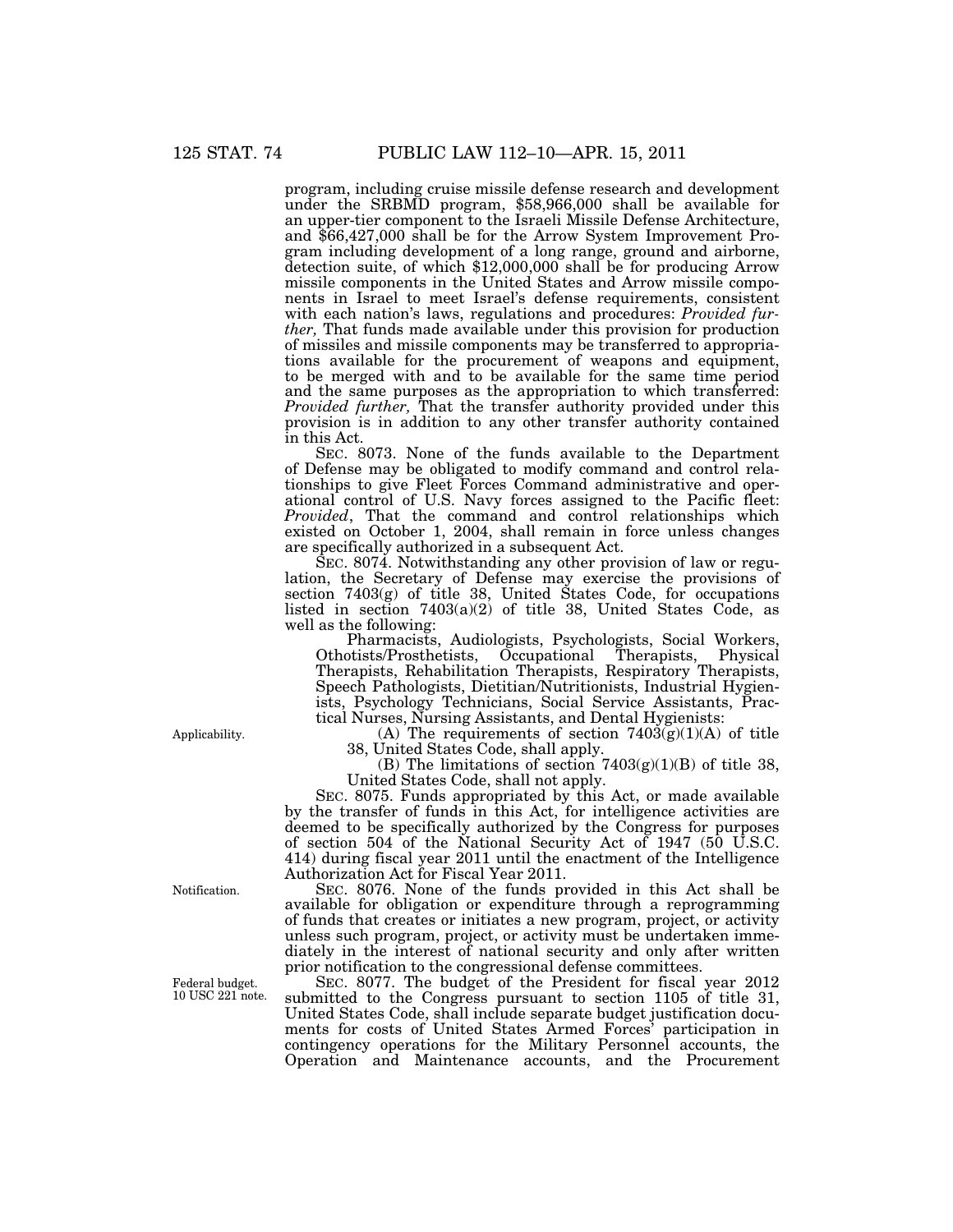accounts: *Provided*, That these documents shall include a description of the funding requested for each contingency operation, for each military service, to include all Active and Reserve components, and for each appropriations account: *Provided further*, That these documents shall include estimated costs for each element of expense or object class, a reconciliation of increases and decreases for each contingency operation, and programmatic data including, but not limited to, troop strength for each Active and Reserve component, and estimates of the major weapons systems deployed in support of each contingency: *Provided further*, That these documents shall include budget exhibits OP–5 and OP–32 (as defined in the Department of Defense Financial Management Regulation) for all contingency operations for the budget year and the two preceding fiscal years.

SEC. 8078. None of the funds in this Act may be used for research, development, test, evaluation, procurement or deployment of nuclear armed interceptors of a missile defense system.

#### (INCLUDING TRANSFER OF FUNDS)

SEC. 8079. In addition to the amounts appropriated or otherwise made available elsewhere in this Act,  $$65,\overline{200,000}$  is hereby appropriated to the Department of Defense: *Provided*, That upon the determination of the Secretary of Defense that it shall serve the national interest, he shall make grants in the amounts specified as follows: \$20,000,000 to the United Service Organizations; \$24,000,000 to the Red Cross; \$1,200,000 to the Special Olympics; and \$20,000,000 to the Youth Mentoring Grants Program: *Provided further,* That funds available in this section for the Youth Mentoring Grants Program may be available for transfer to the Department of Justice Youth Mentoring Grants Program.

SEC. 8080. None of the funds appropriated or made available in this Act shall be used to reduce or disestablish the operation of the 53rd Weather Reconnaissance Squadron of the Air Force Reserve, if such action would reduce the WC–130 Weather Reconnaissance mission below the levels funded in this Act: *Provided*, That the Air Force shall allow the 53rd Weather Reconnaissance Squadron to perform other missions in support of national defense requirements during the non-hurricane season.

SEC. 8081. None of the funds provided in this Act shall be available for integration of foreign intelligence information unless the information has been lawfully collected and processed during the conduct of authorized foreign intelligence activities: *Provided*, That information pertaining to United States persons shall only be handled in accordance with protections provided in the Fourth Amendment of the United States Constitution as implemented through Executive Order No. 12333.

SEC. 8082. (a) At the time members of reserve components of the Armed Forces are called or ordered to active duty under section 12302(a) of title 10, United States Code, each member shall be notified in writing of the expected period during which the member will be mobilized.

(b) The Secretary of Defense may waive the requirements of subsection (a) in any case in which the Secretary determines that it is necessary to do so to respond to a national security emergency or to meet dire operational requirements of the Armed Forces.

Nuclear arms.

Determination. Grants.

53rd Weather Reconnaissance

Squadron.

Foreign intelligence.

Notification. Deployment.

Waiver authority. Determination.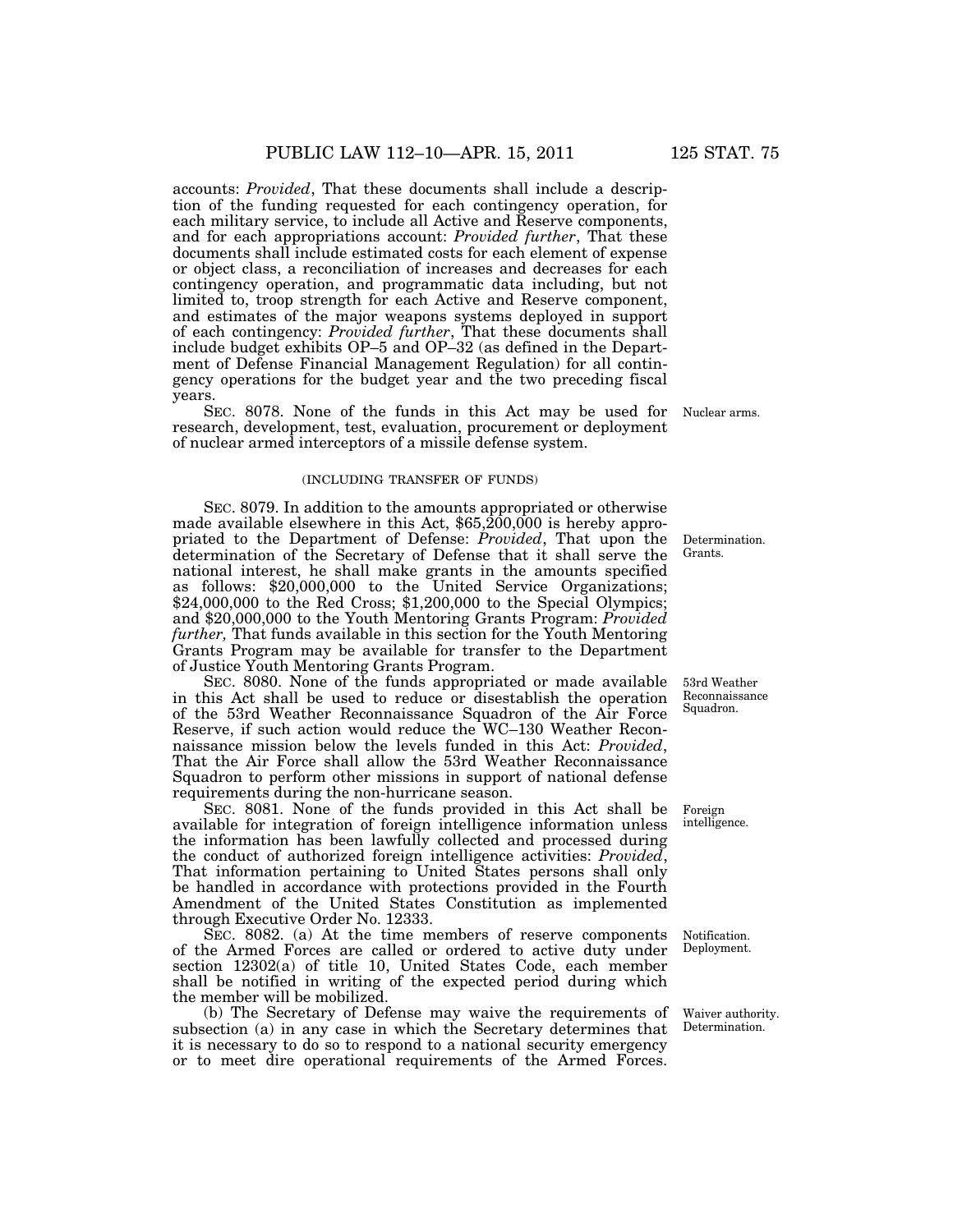### (INCLUDING TRANSFER OF FUNDS)

SEC. 8083. The Secretary of Defense may transfer funds from any available Department of the Navy appropriation to any available Navy ship construction appropriation for the purpose of liquidating necessary changes resulting from inflation, market fluctuations, or rate adjustments for any ship construction program appropriated in law: *Provided*, That the Secretary may transfer not to exceed \$100,000,000 under the authority provided by this section: *Provided further*, That the Secretary may not transfer any funds until 30 days after the proposed transfer has been reported to the Committees on Appropriations of the House of Representatives and the Senate, unless a response from the Committees is received sooner: *Provided further,* That any funds transferred pursuant to this section shall retain the same period of availability as when originally appropriated: *Provided further*, That the transfer authority provided by this section is in addition to any other transfer authority contained elsewhere in this Act.

SEC. 8084. For purposes of section 7108 of title 41, United States Code, any subdivision of appropriations made under the heading ''Shipbuilding and Conversion, Navy'' that is not closed at the time reimbursement is made shall be available to reimburse the Judgment Fund and shall be considered for the same purposes as any subdivision under the heading ''Shipbuilding and Conversion, Navy'' appropriations in the current fiscal year or any prior fiscal year.

SEC. 8085. (a) None of the funds appropriated by this Act may be used to transfer research and development, acquisition, or other program authority relating to current tactical unmanned aerial vehicles (TUAVs) from the Army.

(b) The Army shall retain responsibility for and operational control of the MQ-1C Sky Warrior Unmanned Aerial Vehicle (UAV) in order to support the Secretary of Defense in matters relating to the employment of unmanned aerial vehicles.

SEC. 8086. Notwithstanding any other provision of law or regulation, during the current fiscal year and hereafter, the Secretary of Defense may adjust wage rates for civilian employees hired for certain health care occupations as authorized for the Secretary of Veterans Affairs by section 7455 of title 38, United States Code.

SEC. 8087. Up to \$15,000,000 of the funds appropriated under the heading ''Operation and Maintenance, Navy'' may be made available for the Asia Pacific Regional Initiative Program for the purpose of enabling the Pacific Command to execute Theater Security Cooperation activities such as humanitarian assistance, and payment of incremental and personnel costs of training and exercising with foreign security forces: *Provided*, That funds made available for this purpose may be used, notwithstanding any other funding authorities for humanitarian assistance, security assistance or combined exercise expenses: *Provided further*, That funds may not be obligated to provide assistance to any foreign country that is otherwise prohibited from receiving such type of assistance under any other provision of law.

SEC. 8088. None of the funds appropriated by this Act for programs of the Office of the Director of National Intelligence shall remain available for obligation beyond the current fiscal year, except for funds appropriated for research and technology, which shall remain available until September 30, 2012.

Deadline. Notification.

10 USC 1599c note.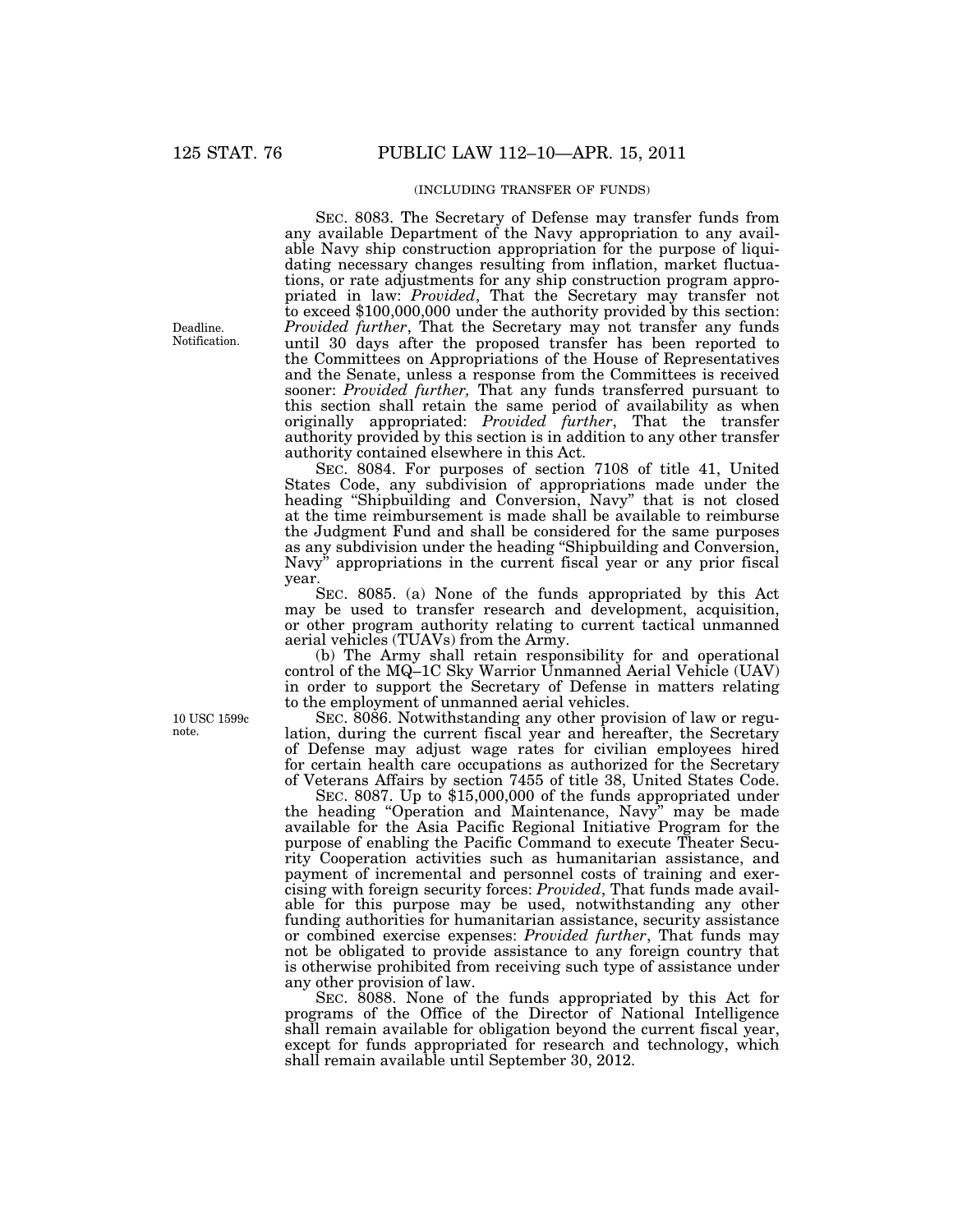SEC. 8089. For purposes of section 1553(b) of title 31, United Applicability.

States Code, any subdivision of appropriations made in this Act under the heading ''Shipbuilding and Conversion, Navy'' shall be considered to be for the same purpose as any subdivision under the heading ''Shipbuilding and Conversion, Navy'' appropriations in any prior fiscal year, and the 1 percent limitation shall apply to the total amount of the appropriation.

SEC. 8090. Notwithstanding any other provision of law, not more than 35 percent of funds provided in this Act for environmental remediation may be obligated under indefinite delivery/ indefinite quantity contracts with a total contract value of \$130,000,000 or higher.

SEC. 8091. The Director of National Intelligence shall include the budget exhibits identified in paragraphs (1) and (2) as described in the Department of Defense Financial Management Regulation with the congressional budget justification books:

(1) For procurement programs requesting more than \$20,000,000 in any fiscal year, the P–1, Procurement Program; P–5, Cost Analysis; P–5a, Procurement History and Planning; P–21, Production Schedule; and P–40, Budget Item Justification.

(2) For research, development, test and evaluation projects requesting more than \$10,000,000 in any fiscal year, the R– 1, RDT&E Program; R–2, RDT&E Budget Item Justification; R–3, RDT&E Project Cost Analysis; and R–4, RDT&E Program Schedule Profile.

SEC. 8092. The Secretary of Defense shall create a major force program category for space for each future-years defense program of the Department of Defense submitted to Congress under section 221 of title 10, United States Code, during fiscal year 2011. The Secretary of Defense shall designate an official in the Office of the Secretary of Defense to provide overall supervision of the preparation and justification of program recommendations and budget proposals to be included in such major force program category.

SEC. 8093. (a) Not later than 60 days after enactment of this Act, the Office of the Director of National Intelligence shall submit a report to the congressional intelligence committees to establish the baseline for application of reprogramming and transfer authorities for fiscal year 2011: *Provided*, That the report shall include—

(1) a table for each appropriation with a separate column to display the President's budget request, adjustments made by Congress, adjustments due to enacted rescissions, if appropriate, and the fiscal year enacted level;

(2) a delineation in the table for each appropriation by Expenditure Center and project; and

(3) an identification of items of special congressional interest.

(b) None of the funds provided for the National Intelligence Program in this Act shall be available for reprogramming or transfer until the report identified in subsection (a) is submitted to the congressional intelligence committees, unless the Director of National Intelligence certifies in writing to the congressional intelligence committees that such reprogramming or transfer is necessary as an emergency requirement.

SEC. 8094. The Director of National Intelligence shall submit to Congress each year, at or about the time that the President's

Submission.

Certification.

Deadlines. 50 USC 415a–3.

Deadline. Reports.

10 USC 221 note.

Designation.

Budget exhibits. 50 USC 415a–2 note.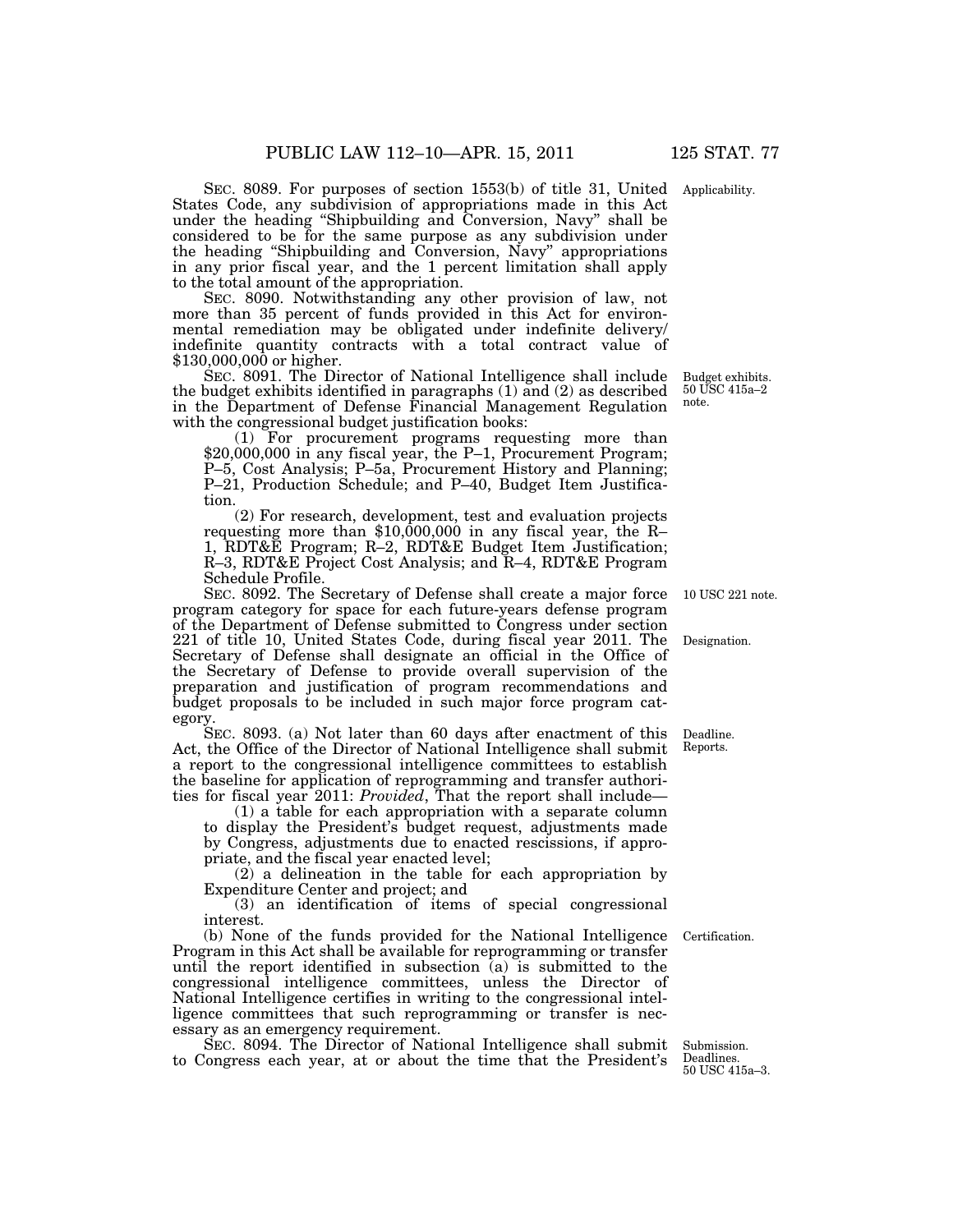budget is submitted to Congress that year under section 1105(a) of title 31, United States Code, a future-years intelligence program (including associated annexes) reflecting the estimated expenditures and proposed appropriations included in that budget. Any such future-years intelligence program shall cover the fiscal year with respect to which the budget is submitted and at least the four succeeding fiscal years.

SEC. 8095. For the purposes of this Act, the term "congressional" intelligence committees'' means the Permanent Select Committee on Intelligence of the House of Representatives, the Select Committee on Intelligence of the Senate, the Subcommittee on Defense of the Committee on Appropriations of the House of Representatives, and the Subcommittee on Defense of the Committee on Appropriations of the Senate.

SEC. 8096. The Department of Defense shall continue to report incremental contingency operations costs for Operation New Dawn and Operation Enduring Freedom on a monthly basis in the Cost of War Execution Report as prescribed in the Department of Defense Financial Management Regulation Department of Defense Instruction 7000.14, Volume 12, Chapter 23 ''Contingency Operations'', Annex 1, dated September 2005.

SEC. 8097. The amounts appropriated in title II of this Act are hereby reduced by \$1,983,000,000 to reflect excess cash balances in Department of Defense Working Capital Funds, as follows: (1) From ''Operation and Maintenance, Army'', \$700,000,000; and (2) From "Operation and Maintenance, Defense-Wide", \$1,283,000,000.

### (INCLUDING TRANSFER OF FUNDS)

SEC. 8098. During the current fiscal year, not to exceed \$11,000,000 from each of the appropriations made in title II of this Act for ''Operation and Maintenance, Army'', ''Operation and Maintenance, Navy'', and ''Operation and Maintenance, Air Force'' may be transferred by the military department concerned to its central fund established for Fisher Houses and Suites pursuant to section 2493(d) of title 10, United States Code.

### (INCLUDING TRANSFER OF FUNDS)

SEC. 8099. Of the funds appropriated in the Intelligence Community Management Account for the Program Manager for the Information Sharing Environment, \$24,000,000 is available for transfer by the Director of National Intelligence to other departments and agencies for purposes of Government-wide information sharing activities: *Provided*, That funds transferred under this provision are to be merged with and available for the same purposes and time period as the appropriation to which transferred: *Provided further*, That the Office of Management and Budget must approve any transfers made under this provision.

SEC. 8100. Funds appropriated by this Act for operation and maintenance may be available for the purpose of making remittances to the Defense Acquisition Workforce Development Fund in accordance with the requirements of section 1705 of title 10, United States Code.

SEC. 8101. (a) Any agency receiving funds made available in this Act, shall, subject to subsections (b) and (c), post on the public website of that agency any report required to be submitted by

Definition.

Reports. Deadline.

Web posting. Reports.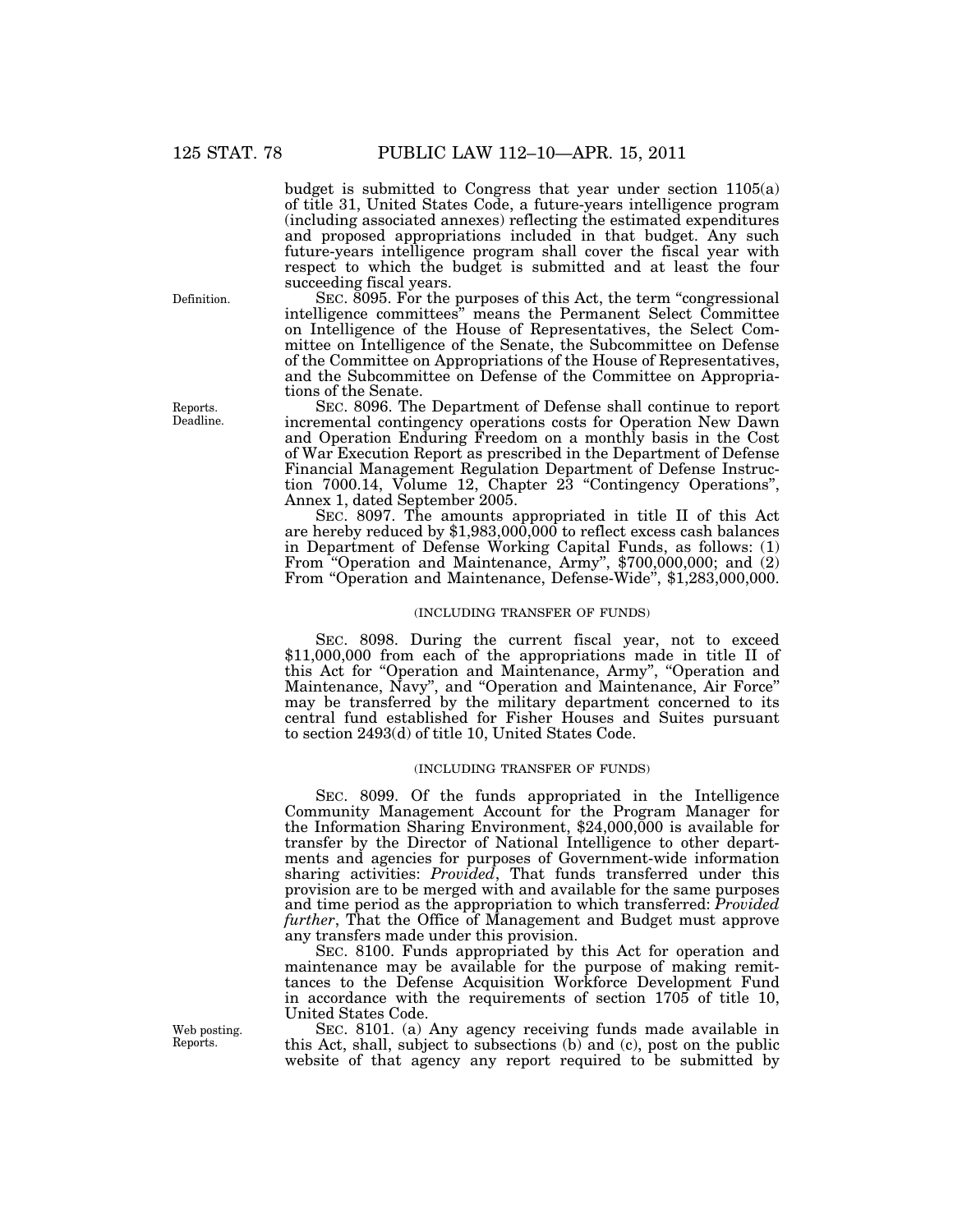the Congress in this or any other Act, upon the determination by the head of the agency that it shall serve the national interest.

(b) Subsection (a) shall not apply to a report if—

(1) the public posting of the report compromises national security; or

(2) the report contains proprietary information.

(c) The head of the agency posting such report shall do so only after such report has been made available to the requesting Committee or Committees of Congress for no less than 45 days.

SEC. 8102. (a) None of the funds appropriated or otherwise made available by this Act may be expended for any Federal contract for an amount in excess of \$1,000,000 unless the contractor agrees not to—

(1) enter into any agreement with any of its employees or independent contractors that requires, as a condition of employment, that the employee or independent contractor agree to resolve through arbitration any claim under title VII of the Civil Rights Act of 1964 or any tort related to or arising out of sexual assault or harassment, including assault and battery, intentional infliction of emotional distress, false imprisonment, or negligent hiring, supervision, or retention; or

(2) take any action to enforce any provision of an existing agreement with an employee or independent contractor that mandates that the employee or independent contractor resolve through arbitration any claim under title VII of the Civil Rights Act of 1964 or any tort related to or arising out of sexual assault or harassment, including assault and battery, intentional infliction of emotional distress, false imprisonment, or negligent hiring, supervision, or retention.

(b) None of the funds appropriated or otherwise made available by this Act may be expended for any Federal contract unless the contractor certifies that it requires each covered subcontractor to agree not to enter into, and not to take any action to enforce any provision of, any agreement as described in paragraphs (1) and  $(2)$  of subsection  $(a)$ , with respect to any employee or independent contractor performing work related to such subcontract. For purposes of this subsection, a "covered subcontractor" is an entity that has a subcontract in excess of \$1,000,000 on a contract subject to subsection (a).

(c) The prohibitions in this section do not apply with respect to a contractor's or subcontractor's agreements with employees or independent contractors that may not be enforced in a court of the United States.

(d) The Secretary of Defense may waive the application of subsection (a) or (b) to a particular contractor or subcontractor for the purposes of a particular contract or subcontract if the Secretary or the Deputy Secretary personally determines that the waiver is necessary to avoid harm to national security interests of the United States, and that the term of the contract or subcontract is not longer than necessary to avoid such harm. The determination shall set forth with specificity the grounds for the waiver and for the contract or subcontract term selected, and shall state any alternatives considered in lieu of a waiver and the reasons each such alternative would not avoid harm to national security interests of the United States. The Secretary of Defense shall transmit to Congress, and simultaneously make public, any determination under this subsection not less than 15 business days

Waiver authority. Determination.

Certification.

Contracts.

Time period.

Public information. Deadline.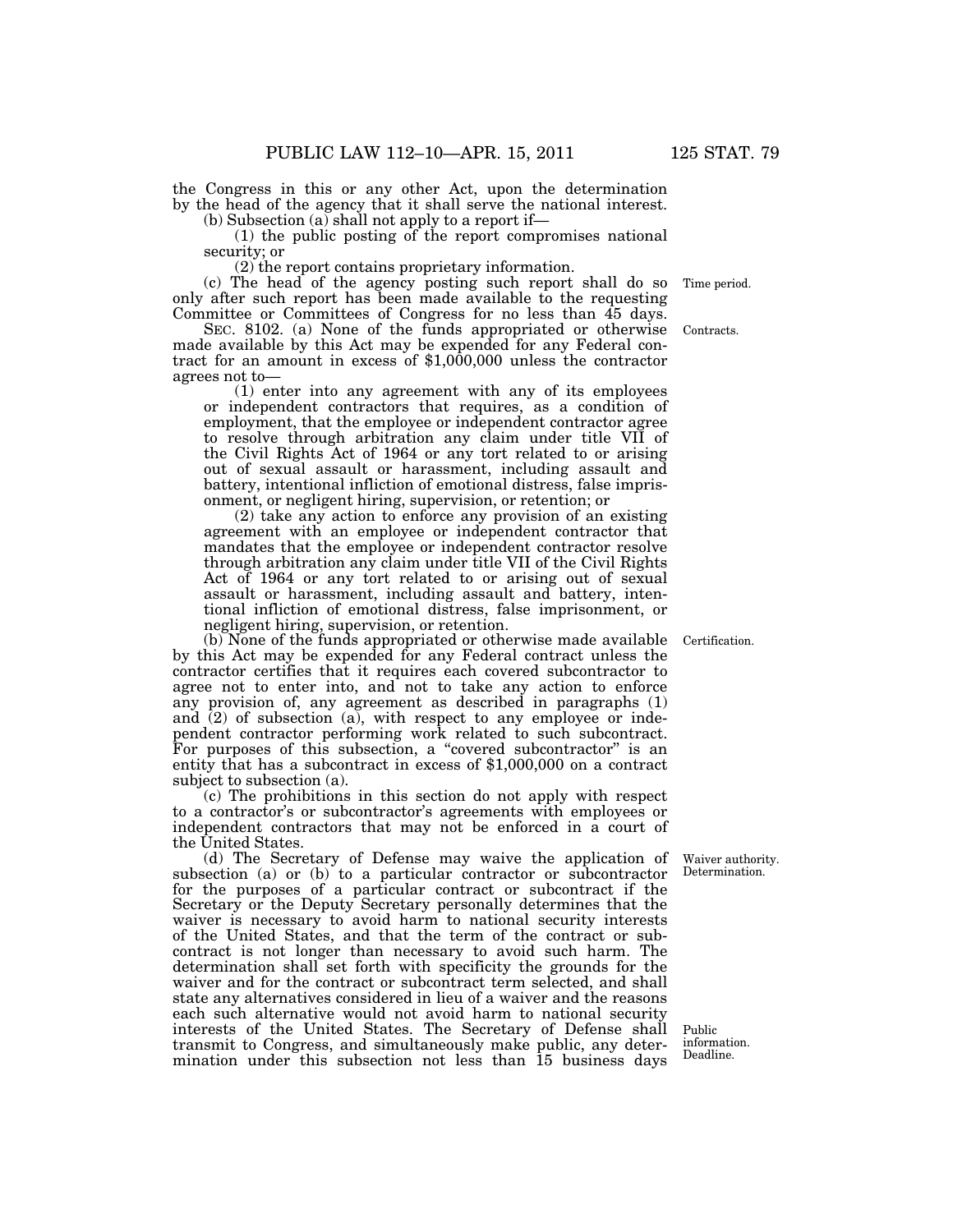before the contract or subcontract addressed in the determination may be awarded.

(e) By March 1, 2011, or within 60 days after enactment of this Act, whichever is later, the Government Accountability Office shall submit a report to the Congress evaluating the effect that the requirements of this section have had on national security, including recommendations, if any, for changes to these requirements.

SEC. 8103. (a) PROHIBITION ON CONVERSION OF FUNCTIONS PER-FORMED BY FEDERAL EMPLOYEES TO CONTRACTOR PERFORMANCE.— None of the funds appropriated by this Act or otherwise available to the Department of Defense may be used to begin or announce the competition to award to a contractor or convert to performance by a contractor any functions performed by Federal employees pursuant to a study conducted under Office of Management and Budget (OMB) Circular A–76.

(b) EXCEPTION.—The prohibition in subsection (a) shall not apply to the award of a function to a contractor or the conversion of a function to performance by a contractor pursuant to a study conducted under Office of Management and Budget (OMB) Circular A–76 once all reporting and certifications required by section 325 of the National Defense Authorization Act for Fiscal Year 2010 (Public Law 111–84) have been satisfactorily completed.

SEC. 8104. (a)(1) No National Intelligence Program funds appropriated in this Act may be used for a mission critical or mission essential business management information technology system that is not registered with the Director of National Intelligence. A system shall be considered to be registered with that officer upon the furnishing notice of the system, together with such information concerning the system as the Director of the Business Transformation Office may prescribe.

(2) During the current fiscal year no funds may be obligated or expended for a financial management automated information system, a mixed information system supporting financial and nonfinancial systems, or a business system improvement of more than \$3,000,000, within the Intelligence Community without the approval of the Business Transformation Office, and the designated Intelligence Community functional lead element.

(b) The Director of the Business Transformation Office shall provide the congressional intelligence committees a semi-annual report of approvals under paragraph (1) no later than March 30 and September 30 of each year. The report shall include the results of the Business Transformation Investment Review Board's semiannual activities, and each report shall certify that the following steps have been taken for systems approved under paragraph (1):

(1) Business process reengineering.

(2) An analysis of alternatives and an economic analysis that includes a calculation of the return on investment.

(3) Assurance the system is compatible with the enterprisewide business architecture.

(4) Performance measures.

(5) An information assurance strategy consistent with the Chief Information Officer of the Intelligence Community.

(c) This section shall not apply to any programmatic or analytic systems or programmatic or analytic system improvements.

Deadline. Reports.

Notice.

Deadlines. Reports.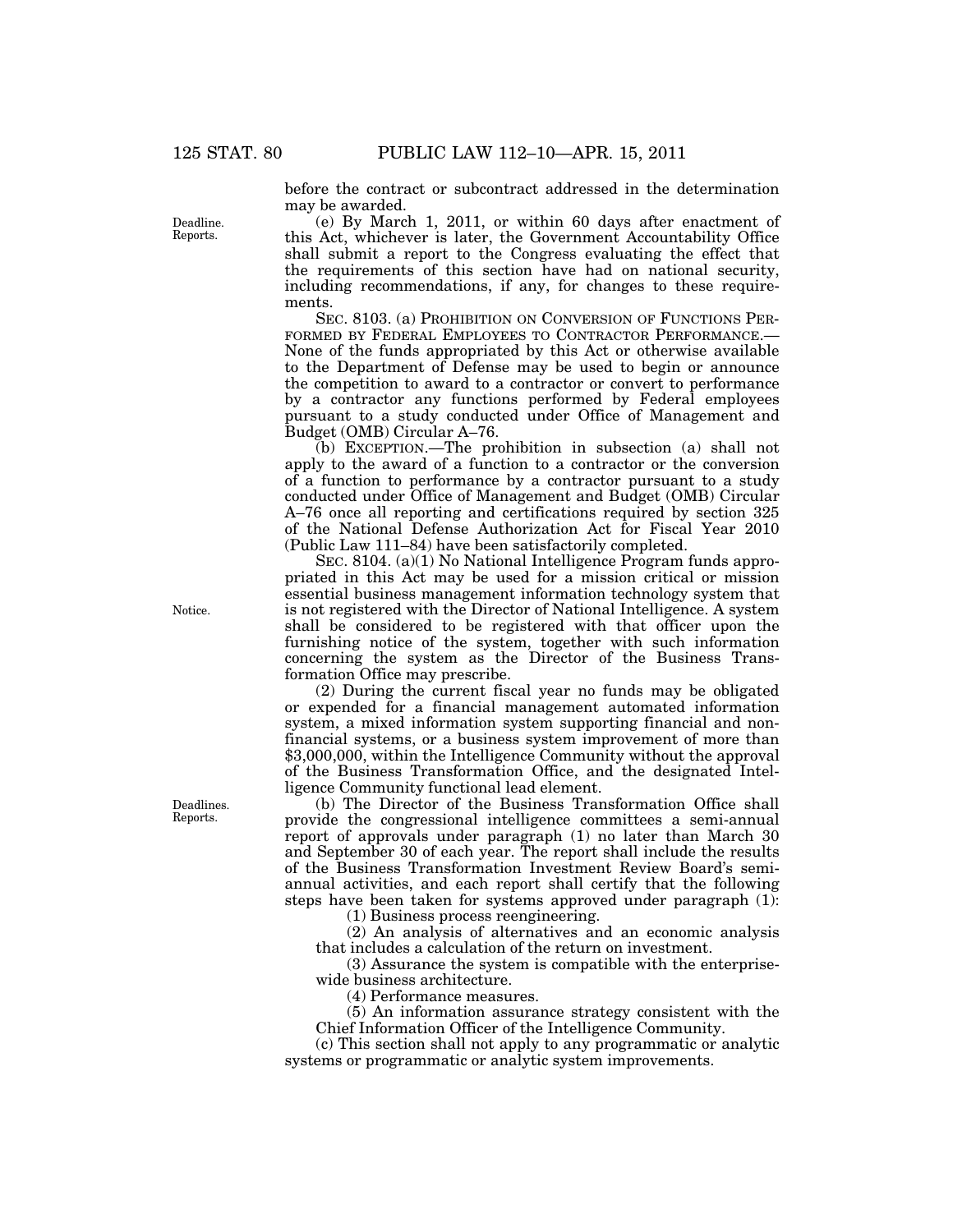#### (INCLUDING TRANSFER OF FUNDS)

SEC. 8105. Of the funds appropriated in this Act for the Office of the Director of National Intelligence, \$50,000,000, may be transferred to appropriations available to the Central Intelligence Agency, the National Security Agency, and the National Geospatial Intelligence Agency, the Defense Intelligence Agency and the National Reconnaissance Office for the Business Transformation Transfer Funds, to be merged with and to be available for the same time period and the same purposes as the appropriation to which transferred: *Provided,* That the transfer authority provided under this provision is in addition to any other transfer authority contained in this Act.

#### (INCLUDING TRANSFER OF FUNDS)

SEC. 8106. In addition to funds made available elsewhere in this Act, there is hereby appropriated \$538,875,000, to remain available until transferred: *Provided*, That these funds are appropriated to the ''Tanker Replacement Transfer Fund'' (referred to as ''the Fund'' elsewhere in this section): *Provided further*, That the Secretary of the Air Force may transfer amounts in the Fund to ''Operation and Maintenance, Air Force'', ''Aircraft Procurement, Air Force'', and ''Research, Development, Test and Evaluation, Air Force'', only for the purposes of proceeding with a tanker acquisition program: *Provided further*, That funds transferred shall be merged with and be available for the same purposes and for the same time period as the appropriations or fund to which transferred: *Provided further*, That this transfer authority is in addition to any other transfer authority available to the Department of Defense: *Provided further*, That the Secretary of the Air Force shall, not fewer than 15 days prior to making transfers using funds provided in this section, notify the congressional defense committees in writing of the details of any such transfer: *Provided further*, That the Secretary shall submit a report no later than 30 days after the end of each fiscal quarter to the congressional defense committees summarizing the details of the transfer of funds from this appropriation.

#### (INCLUDING TRANSFER OF FUNDS)

SEC. 8107. From within the funds appropriated for operation and maintenance for the Defense Health Program in this Act, up to \$132,200,000, shall be available for transfer to the Joint Department of Defense-Department of Veterans Affairs Medical Facility Demonstration Fund in accordance with the provisions of section 1704 of the National Defense Authorization Act for Fiscal Year 2010, Public Law 111–84: *Provided,* That for purposes of section 1704(b), the facility operations funded are operations of the integrated Captain James A. Lovell Federal Health Care Center, consisting of the North Chicago Veterans Affairs Medical Center, the Navy Ambulatory Care Center, and supporting facilities designated as a combined Federal medical facility as described by section 706 of Public Law 110–417: *Provided further,* That additional funds may be transferred from funds appropriated for operation and maintenance for the Defense Health Program to the Joint Department of Defense-Department of Veterans Affairs Medical Facility Demonstration Fund upon written notification by the

Deadline. Notification.

Reports. Deadlines.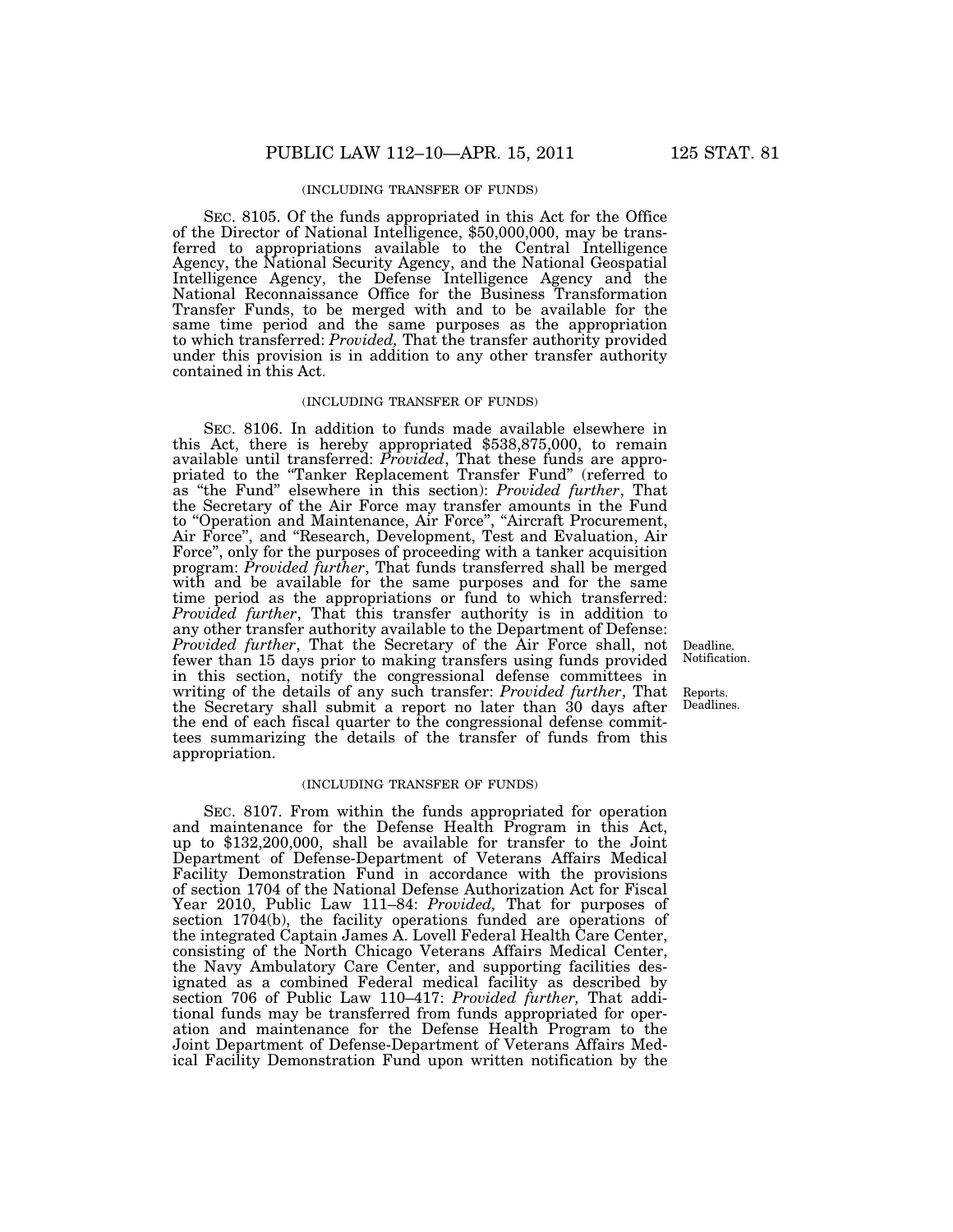Secretary of Defense to the Committees on Appropriations of the House of Representatives and the Senate.

SEC. 8108. (a) Of the amounts made available in this Act under the heading ''Operation and Maintenance, Navy'', not less than \$2,000,000, shall be made available for leveraging the Army's Contractor Manpower Reporting Application, modified as appropriate for Service-specific requirements, for documenting the number of full-time contractor employees (or its equivalent) pursuant to United States Code title 10, section 2330a(c) and meeting the requirements of United States Code title 10, section 2330a(e) and United States Code title 10, section 235.

(b) Of the amounts made available in this Act under the heading "Operation and Maintenance, Air Force", not less than \$2,000,000 shall be made available for leveraging the Army's Contractor Manpower Reporting Application, modified as appropriate for Servicespecific requirements, for documenting the number of full-time contractor employees (or its equivalent) pursuant to United States Code title  $10$  section  $2330a(c)$  and meeting the requirements of United States Code title 10, section 2330a(e) and United States Code title 10, section 235.

(c) The Secretaries of the Army, Navy, Air Force, and the Directors of the Defense Agencies and Field Activities (in coordination with the appropriate Principal Staff Assistant), in coordination with the Under Secretary of Defense for Personnel and Readiness, shall report to the congressional defense committees within 60 days of enactment of this Act their plan for documenting the number of full-time contractor employees (or its equivalent), as required by United States Code title 10, section 2330a.

### (INCLUDING TRANSFER OF FUNDS)

SEC. 8109. In addition to amounts provided elsewhere in this Act, there is appropriated \$250,000,000, for an additional amount for ''Operation and Maintenance, Defense-Wide'', to be available until expended: *Provided*, That such funds shall only be available to the Secretary of Defense, acting through the Office of Economic Adjustment of the Department of Defense, or for transfer to the Secretary of Education, notwithstanding any other provision of law, to make grants, conclude cooperative agreements, or supplement other Federal funds to construct, renovate, repair, or expand elementary and secondary public schools on military installations in order to address capacity or facility condition deficiencies at such schools: *Provided further*, That in making such funds available, the Office of Economic Adjustment or the Secretary of Education shall give priority consideration to those military installations with schools having the most serious capacity or facility condition deficiencies as determined by the Secretary of Defense.

SEC. 8110. In addition to amounts provided elsewhere in this Act, there is appropriated \$300,000,000, for an additional amount for "Operation and Maintenance, Defense-Wide", to remain available until expended. Such funds may be available for the Office of Economic Adjustment, notwithstanding any other provision of law, for transportation infrastructure improvements associated with medical facilities related to recommendations of the Defense Base Closure and Realignment Commission.

Reports. Deadline.

Grants. Education.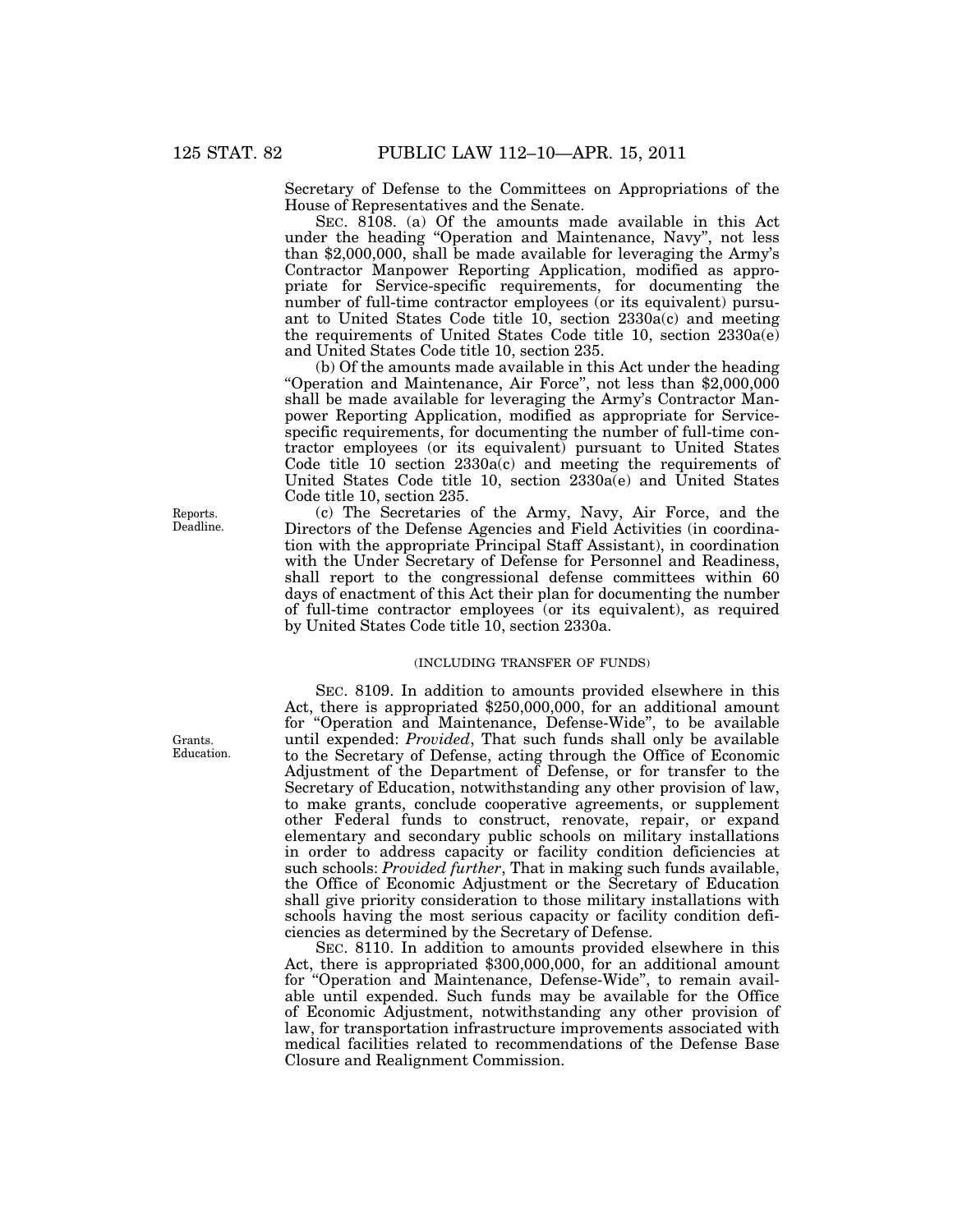SEC. 8111. Section 310(b) of the Supplemental Appropriations Act, 2009 (Public Law 111–32; 124 Stat. 1871) is amended by striking "1 year" both places it appears and inserting "2 years".

SEC. 8112. The Office of the Director of National Intelligence shall not employ more Senior Executive employees than are specified in the classified annex: *Provided,* That not later than 90 days after enactment of this Act, the Director of National Intelligence shall certify that the Office of the Director of National Intelligence selects individuals for Senior Executive positions in a manner consistent with statutes, regulations, and the requirements of other Federal agencies in making such appointments and will submit its policies and procedures related to the appointment of personnel to Senior Executive positions to the congressional intelligence oversight committees.

SEC. 8113. For all major defense acquisition programs for which Assessment. the Department of Defense plans to proceed to source selection during the current fiscal year, the Secretary of Defense shall perform an assessment of the winning bidder to determine whether or not the proposed costs are realistic and reasonable with respect to proposed development and production costs. The Secretary of Defense shall provide a report of these assessments, to specifically include whether any cost assessments determined that such proposed costs were unreasonable or unrealistic, to the congressional defense committees not later than 60 days after enactment of this Act and on a quarterly basis thereafter.

SEC. 8114. (a) The Deputy Under Secretary of Defense for Installations and Environment, in collaboration with the Secretary of Energy, shall conduct energy security pilot projects at facilities of the Department of Defense.

(b) In addition to the amounts provided elsewhere in this Act, \$20,000,000, is appropriated to the Department of Defense for "Operation and Maintenance, Defense-Wide" for energy security pilot projects under subsection (a).

SEC. 8115. None of the funds appropriated or otherwise made available by this Act may be obligated or expended to pay a retired general or flag officer to serve as a senior mentor advising the Department of Defense unless such retired officer files a Standard Form 278 (or successor form concerning public financial disclosure under part 2634 of title 5, Code of Federal Regulations) to the Office of Government Ethics.

SEC. 8116. Not later than 180 days after the date of the enactment of this Act, the Secretary of Defense, the Chief of the Air Force Reserve, and the Director of the National Guard Bureau, in collaboration with the Secretary of Agriculture and the Secretary of the Interior, shall submit to the Committees on Appropriations of the House and Senate, the House Committee on Agriculture, the Senate Committee on Agriculture, Nutrition and Forestry, the House Committee on Natural Resources, and the Senate Committee on Energy and Natural Resources a report of firefighting aviation assets. The report required under this section shall include each of the following:

(1) A description of the programming details necessary to obtain an appropriate mix of fixed wing and rotor wing firefighting assets needed to produce an effective aviation resource base to support the wildland fire management program into the future. Such programming details shall include the acquisition and contracting needs of the mix of aviation

Deadline. Reports.

123 Stat. 1871.

Deadline. Certification. Procedures.

Reports. Deadlines.

Pilot projects.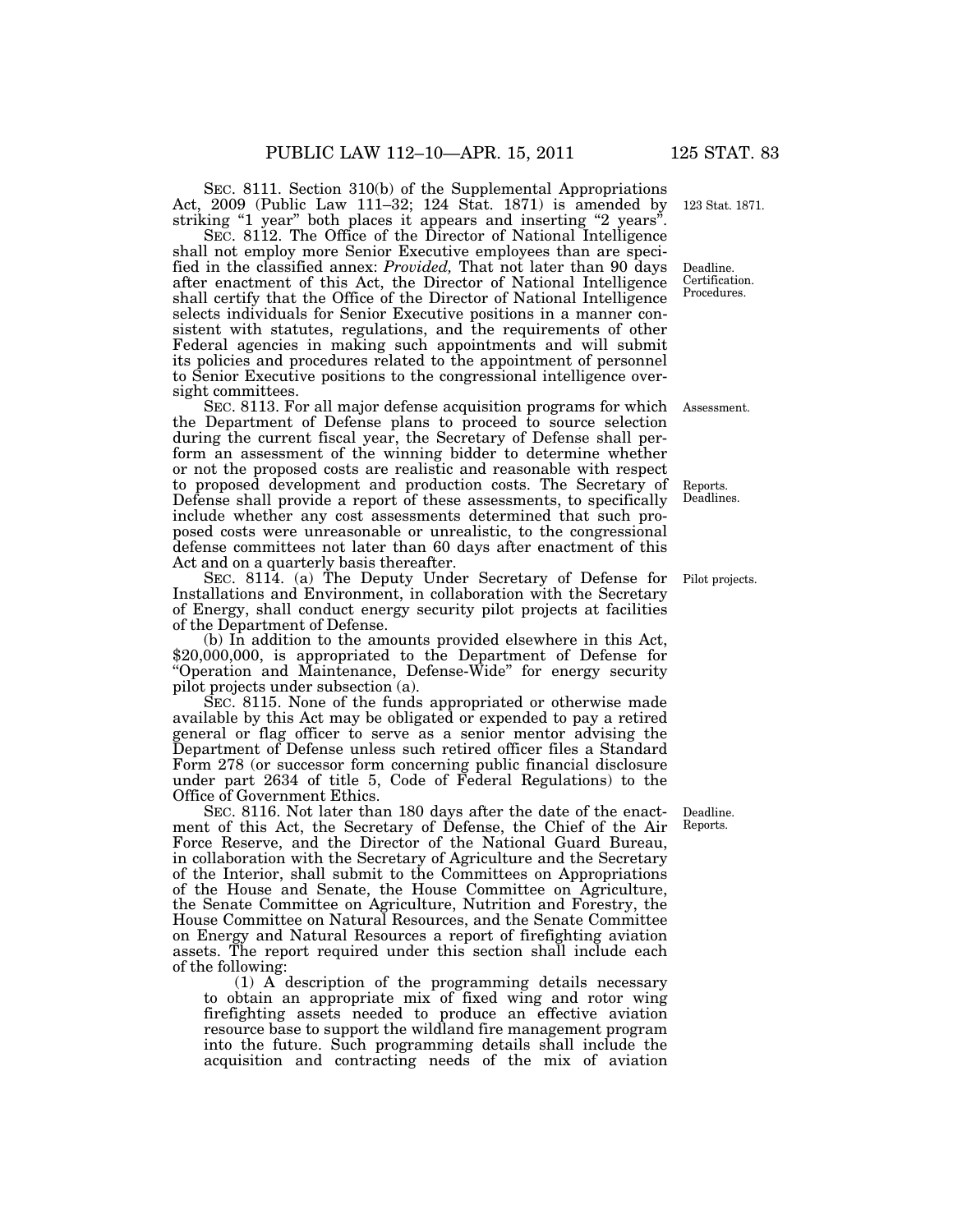resources fleet, including the acquisition of up to 24 C–130Js equipped with the Mobile Airborne Fire Fighting System II (in this section referred to as ''MAFFS''), to be acquired over several fiscal years starting in fiscal year 2012.

(2) The costs associated with acquisition and contracting of the aviation assets described in paragraph (1).

(3) A description of the costs of the operation, maintenance, and sustainment of a fixed and rotor wing aviation fleet, including a C–130J/MAFFS II in an Air National Guard tactical airlift unit construct of 4, 6, or 8 C–130Js per unit starting in fiscal year 2012, projected out through fiscal year 2020. Such description shall include the projected costs associated with each of the following through fiscal year 2020:

(A) Crew ratio based on 4, 6, or 8 C–130J Air National Guard unit construct and requirement for full-time equivalent crews.

(B) Associated maintenance and other support personnel and requirement for full-time equivalent positions.

(C) Yearly flying hour model and the cost for use of a fixed and rotor wing aviation fleet, including C–130J in its MAFFS capacity supporting the United States Forest Service.

(D) Yearly flying hour model and cost for use of a C–130J in its capacity supporting Air National Guard tactical airlift training.

(E) Any other costs required to conduct both the airlift and firefighting missions, including the Air National Guard unit construct for C–130Js.

(4) Proposed program management, utilization, and cost share arrangements for the aircraft described in paragraph (1) for primary support of the Forest Service and secondary support, on an as available basis, for the Department of Defense, together with any proposed statutory language needed to authorize and effectuate the same.

(5) An integrated plan for the Forest Service and the Department of the Interior wildland fire management programs to operate the fire fighting air tanker assets referred to in this section.

SEC. 8117. Notwithstanding any other provision of this Act, to reflect savings from revised economic assumptions, the total amount appropriated in title II of this Act is hereby reduced by \$532,000,000, the total amount appropriated in title III of this Act is hereby reduced by  $$564,000,000$ , and the total amount appropriated in title IV of this Act is hereby reduced by  $$381,000,000$ : *Provided,* That the Secretary of Defense shall allocate this reduction proportionally to each budget activity, activity group, subactivity group, and each program, project, and activity, within each appropriation account.

SEC. 8118. The total amount available in this Act for pay for civilian personnel of the Department of Defense for fiscal year 2011 shall be the amount otherwise appropriated or made available by this Act for such pay reduced by  $$7\overline{2}3,000,000$ .

SEC. 8119. None of the funds appropriated or otherwise made available to the Department of Defense may be used for the disestablishment, closure, or realignment of the Joint Forces Command unless within 120 days of the enactment of this Act—

Reduction.

Allocation.

Deadline.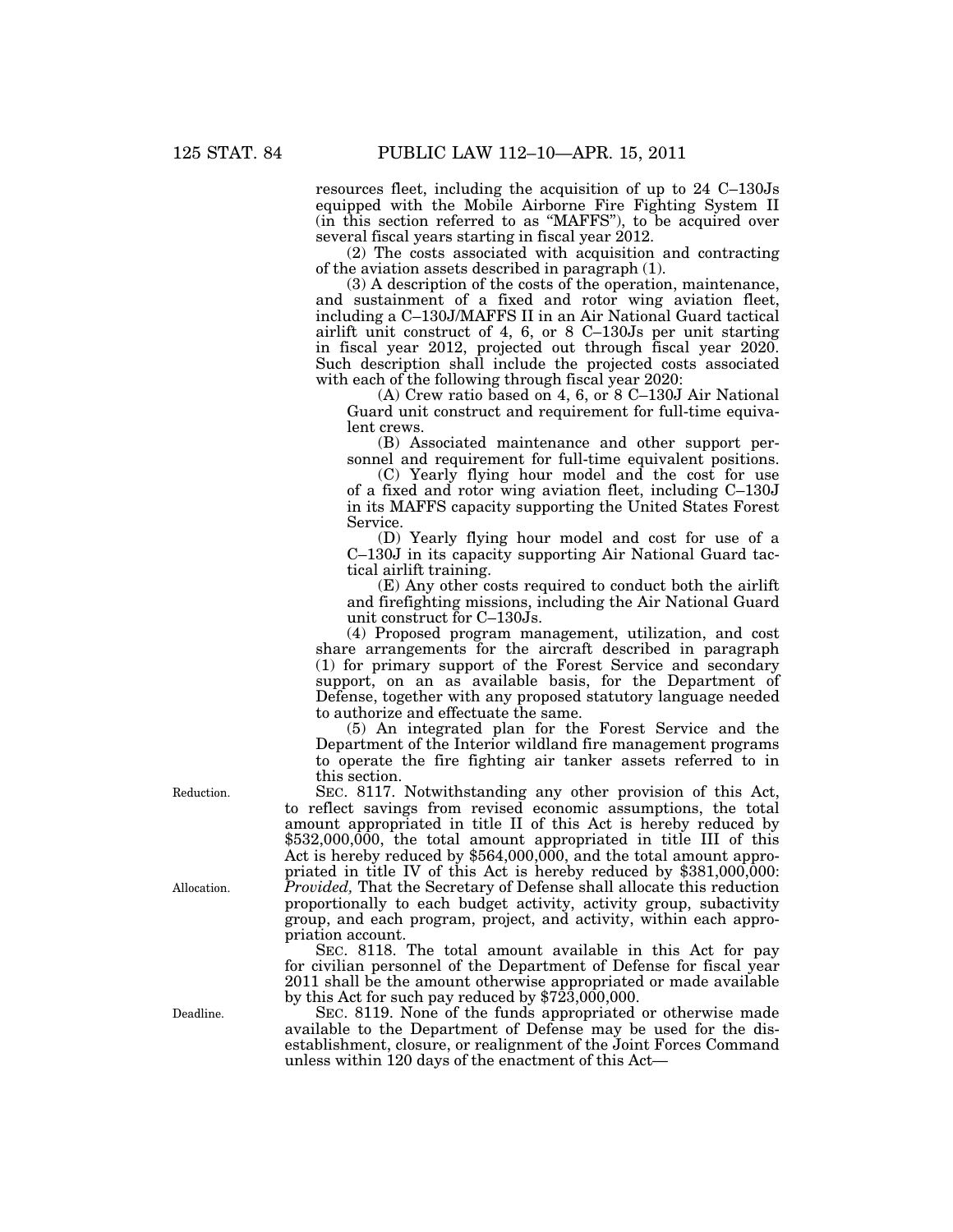(1) the Secretary of Defense notifies the congressional defense committees of the proposed disestablishment, closure, or realignment of the Joint Forces Command; and Notification.

(2) the Secretary submits to the congressional defense Plans. committees a plan for the disestablishment, closure, or realignment of the Joint Forces Command, which plan shall contain at a minimum—

(A) an explanation of the projected savings of the proposed disestablishment, closure, or realignment;

(B) a cost-benefit analysis of the proposed disestablishment, closure, or realignment;

 $(C)$  the budgetary impact of the proposed disestablishment, closure, or realignment;

(D) the strategic and operational consequences of the proposed disestablishment, closure, or realignment; and

(E) an appropriate local economic assessment of the proposed disestablishment, closure, or realignment, which shall include at a minimum—

(i) a list of Federal, State, and local government departments and agencies that are required by statute or regulation to provide assistance and outreach for the community affected by the proposed disestablishment, closure, or realignment; and

(ii) a list of the contractors and businesses affected by the proposed disestablishment, closure, or realignment.

SEC. 8120. The explanatory statement regarding this Act, printed in the House of Representatives section of the Congressional Record on or about April 13, 2011, by the Chairman of the Committee on Appropriations of the House of Representatives, shall have the same effect with respect to the allocation of funds and implementation of this Act as if it were a Report of the Committee on Appropriations.

## TITLE IX

# OVERSEAS CONTINGENCY OPERATIONS

#### MILITARY PERSONNEL

### MILITARY PERSONNEL, ARMY

For an additional amount for "Military Personnel, Army" \$11,107,033,000: *Provided*, That each amount in this paragraph is designated as being for contingency operations directly related to the global war on terrorism pursuant to section  $3(c)(2)$  of H. Res. 5 (112th Congress) and as an emergency requirement pursuant to section 403(a) of S. Con. Res. 13 (111th Congress), the concurrent resolution on the budget for fiscal year 2010.

#### MILITARY PERSONNEL, NAVY

For an additional amount for "Military Personnel, Navy", \$1,308,719,000: *Provided*, That each amount in this paragraph is designated as being for contingency operations directly related to the global war on terrorism pursuant to section  $3(c)(2)$  of H. Res. 5 (112th Congress) and as an emergency requirement pursuant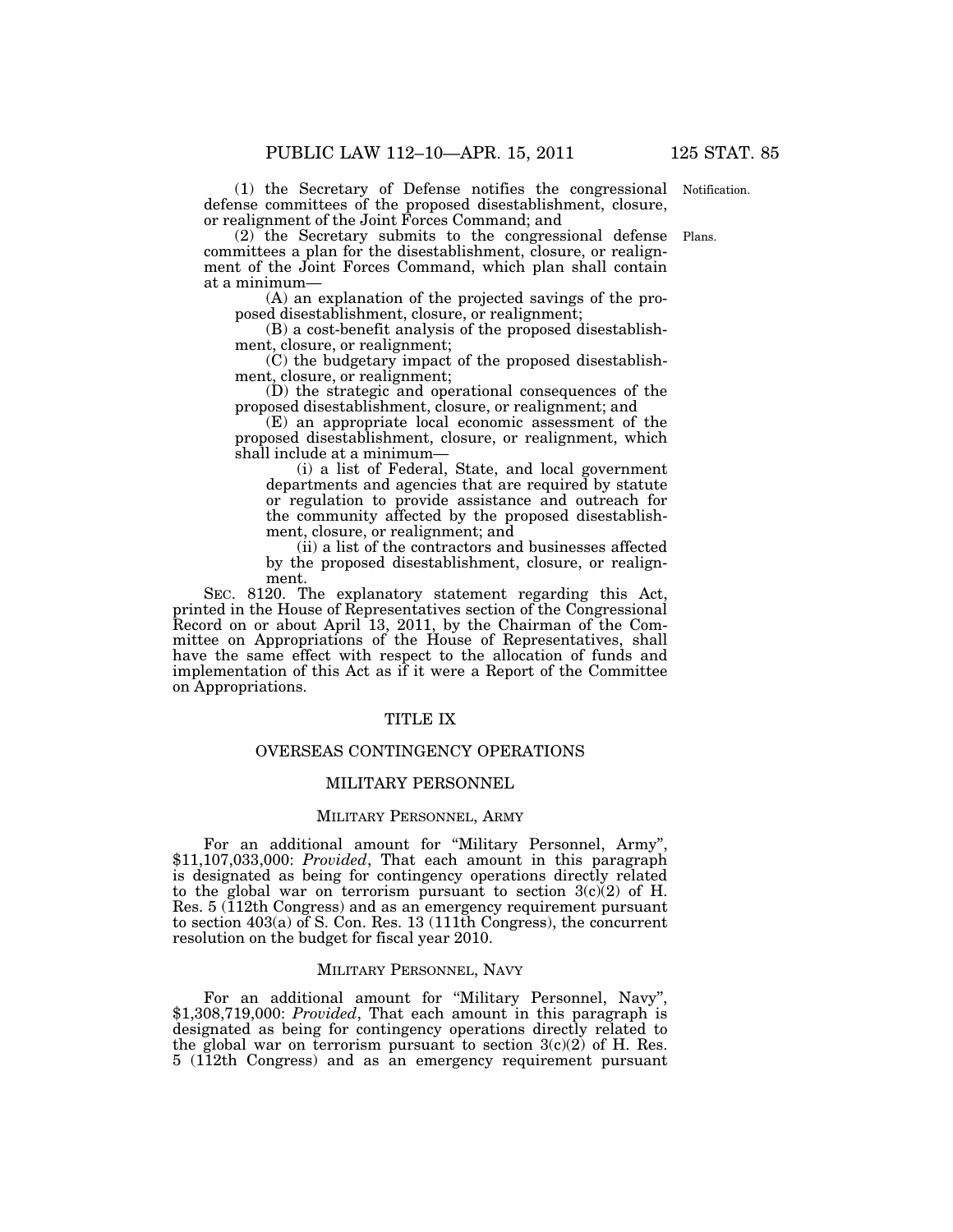to section 403(a) of S. Con. Res. 13 (111th Congress), the concurrent resolution on the budget for fiscal year 2010.

### MILITARY PERSONNEL, MARINE CORPS

For an additional amount for ''Military Personnel, Marine Corps'', \$732,920,000: *Provided*, That each amount in this paragraph is designated as being for contingency operations directly related to the global war on terrorism pursuant to section  $3(c)(2)$ of H. Res. 5 (112th Congress) and as an emergency requirement pursuant to section  $403(a)$  of S. Con. Res.  $13(111th)$  Congress), the concurrent resolution on the budget for fiscal year 2010.

## MILITARY PERSONNEL, AIR FORCE

For an additional amount for ''Military Personnel, Air Force'', \$1,843,442,000: *Provided*, That each amount in this paragraph is designated as being for contingency operations directly related to the global war on terrorism pursuant to section  $3(c)(2)$  of H. Res. 5 (112th Congress) and as an emergency requirement pursuant to section  $403(a)$  of S. Con. Res. 13 (111th Congress), the concurrent resolution on the budget for fiscal year 2010.

#### RESERVE PERSONNEL, ARMY

For an additional amount for "Reserve Personnel, Army", \$268,031,000: *Provided*, That each amount in this paragraph is designated as being for contingency operations directly related to the global war on terrorism pursuant to section  $3(c)(2)$  of H. Res. 5 (112th Congress) and as an emergency requirement pursuant to section  $403\acute{a}$ ) of S. Con. Res. 13 (111th Congress), the concurrent resolution on the budget for fiscal year 2010.

### RESERVE PERSONNEL, NAVY

For an additional amount for "Reserve Personnel, Navy", \$48,912,000: *Provided*, That each amount in this paragraph is designated as being for contingency operations directly related to the global war on terrorism pursuant to section 3(c)(2) of H. Res. 5 (112th Congress) and as an emergency requirement pursuant to section  $403\overset{\circ}{(a)}$  of S. Con. Res. 13 (111th Congress), the concurrent resolution on the budget for fiscal year 2010.

### RESERVE PERSONNEL, MARINE CORPS

For an additional amount for ''Reserve Personnel, Marine Corps'', \$45,437,000: *Provided*, That each amount in this paragraph is designated as being for contingency operations directly related to the global war on terrorism pursuant to section  $3(c)(2)$  of H. Res. 5 (112th Congress) and as an emergency requirement pursuant to section 403(a) of S. Con. Res. 13 (111th Congress), the concurrent resolution on the budget for fiscal year 2010.

#### RESERVE PERSONNEL, AIR FORCE

For an additional amount for "Reserve Personnel, Air Force", \$27,002,000: *Provided*, That each amount in this paragraph is designated as being for contingency operations directly related to the global war on terrorism pursuant to section 3(c)(2) of H. Res.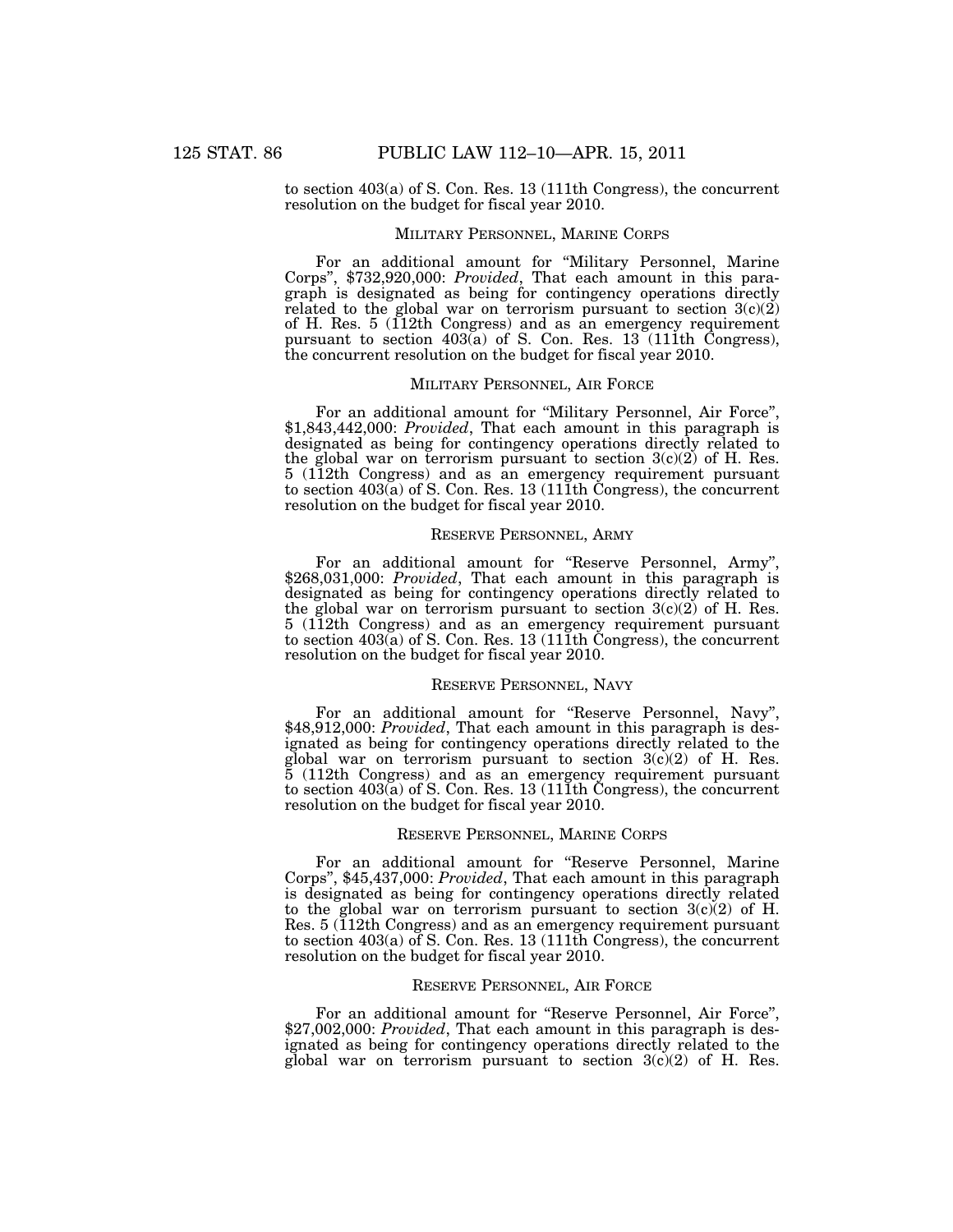5 (112th Congress) and as an emergency requirement pursuant to section  $403\acute{a}$ ) of S. Con. Res. 13 (111th Congress), the concurrent resolution on the budget for fiscal year 2010.

## NATIONAL GUARD PERSONNEL, ARMY

For an additional amount for ''National Guard Personnel, Army'', \$853,022,000: *Provided*, That each amount in this paragraph is designated as being for contingency operations directly related to the global war on terrorism pursuant to section  $3(c)(2)$  of H. Res. 5 (112th Congress) and as an emergency requirement pursuant to section 403(a) of S. Con. Res. 13 (111th Congress), the concurrent resolution on the budget for fiscal year 2010.

#### NATIONAL GUARD PERSONNEL, AIR FORCE

For an additional amount for ''National Guard Personnel, Air Force'', \$16,860,000: *Provided*, That each amount in this paragraph is designated as being for contingency operations directly related to the global war on terrorism pursuant to section  $3(c)(2)$  of H. Res. 5 (112th Congress) and as an emergency requirement pursuant to section 403(a) of S. Con. Res. 13 (111th Congress), the concurrent resolution on the budget for fiscal year 2010.

### OPERATION AND MAINTENANCE

#### OPERATION AND MAINTENANCE, ARMY

For an additional amount for "Operation and Maintenance, Army'', \$59,162,782,000: *Provided*, That each amount in this paragraph is designated as being for contingency operations directly related to the global war on terrorism pursuant to section  $3(c)(2)$ of H. Res. 5 (112th Congress) and as an emergency requirement pursuant to section  $403(a)$  of S. Con. Res. 13 (111th Congress), the concurrent resolution on the budget for fiscal year 2010.

# OPERATION AND MAINTENANCE, NAVY

For an additional amount for "Operation and Maintenance, Navy'', \$8,970,724,000: *Provided*, That each amount in this paragraph is designated as being for contingency operations directly related to the global war on terrorism pursuant to section  $3(c)(2)$ of H. Res. 5 (112th Congress) and as an emergency requirement pursuant to section  $403\ddot{\text{(a)}}$  of S. Con. Res. 13 (111th Congress), the concurrent resolution on the budget for fiscal year 2010.

#### OPERATION AND MAINTENANCE, MARINE CORPS

For an additional amount for "Operation and Maintenance, Marine Corps'', \$4,008,022,000: *Provided*, That each amount in this paragraph is designated as being for contingency operations directly related to the global war on terrorism pursuant to section 3(c)(2) of H. Res. 5 (112th Congress) and as an emergency requirement pursuant to section  $403(a)$  of S. Con. Res. 13 (111th Congress), the concurrent resolution on the budget for fiscal year 2010.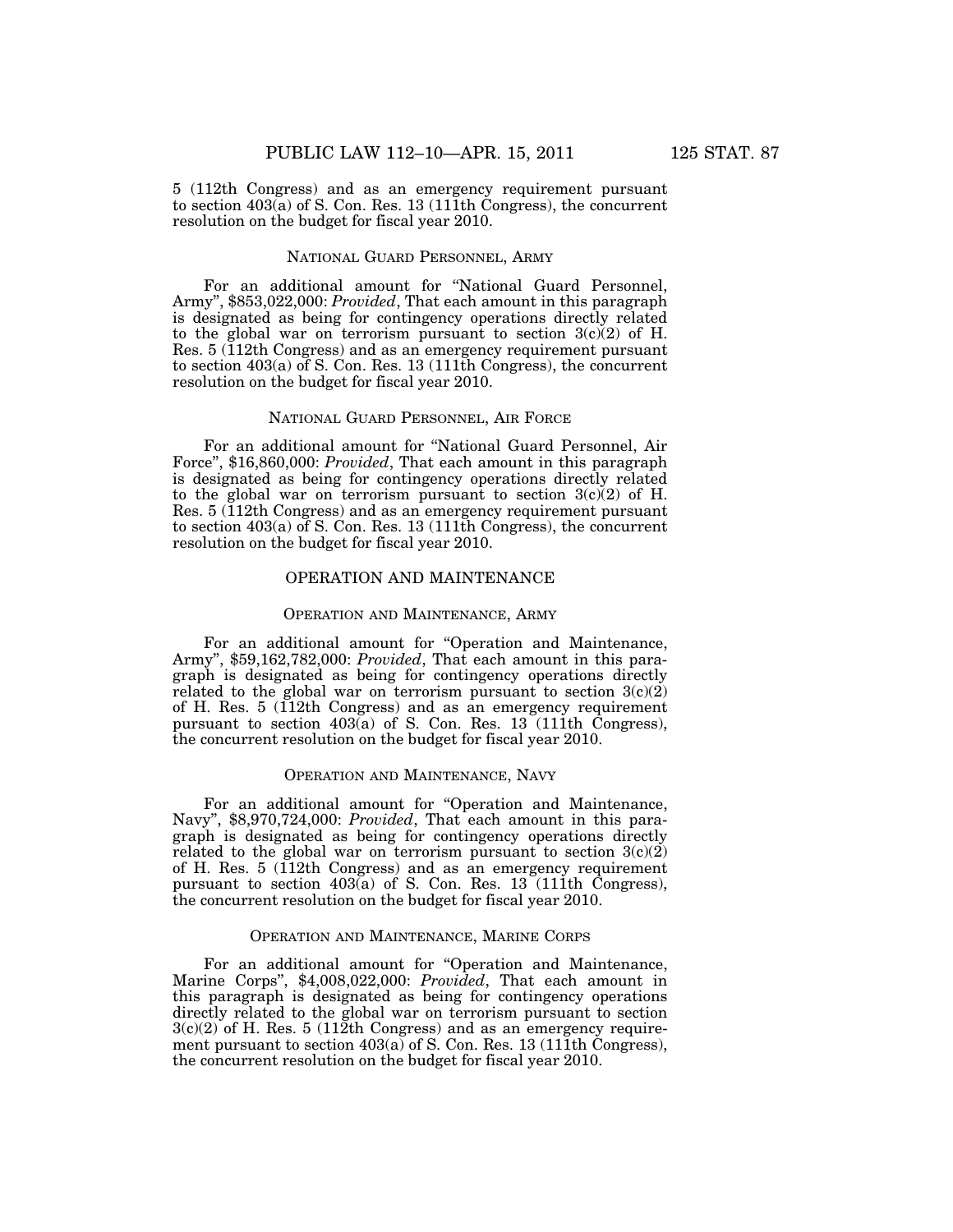## OPERATION AND MAINTENANCE, AIR FORCE

For an additional amount for ''Operation and Maintenance, Air Force'', \$12,969,643,000: *Provided*, That each amount in this paragraph is designated as being for contingency operations directly related to the global war on terrorism pursuant to section  $3(c)(2)$ of H. Res. 5 (112th Congress) and as an emergency requirement pursuant to section 403(a) of S. Con. Res. 13 (111th Congress), the concurrent resolution on the budget for fiscal year 2010.

## OPERATION AND MAINTENANCE, DEFENSE-WIDE

For an additional amount for ''Operation and Maintenance, Defense-Wide'', \$9,276,990,000: *Provided*, That each amount in this section is designated as being for contingency operations directly related to the global war on terrorism pursuant to section  $3(c)(2)$ of H. Res. 5 (112th Congress) and as an emergency requirement pursuant to section 403(a) of S. Con. Res. 13 (111th Congress), the concurrent resolution on the budget for fiscal year 2010: *Provided further*, That of the funds provided under this heading:<br>
(1) Not to exceed \$12,500,000 for the Combatant Com-

mander Initiative Fund, to be used in support of Operation New Dawn and Operation Enduring Freedom.

 $(2)$  Not to exceed \$1,600,000,000, to remain available until expended, for payments to reimburse key cooperating nations for logistical, military, and other support, including access provided to United States military operations in support of Operation New Dawn and Operation Enduring Freedom, notwithstanding any other provision of law: *Provided*, That such reimbursement payments may be made in such amounts as the Secretary of Defense, with the concurrence of the Secretary of State, and in consultation with the Director of the Office of Management and Budget, may determine, in his discretion, based on documentation determined by the Secretary of Defense to adequately account for the support provided, and such determination is final and conclusive upon the accounting officers of the United States, and 15 days following notification to the appropriate congressional committees: *Provided further,*  That the requirement to provide notification shall not apply with respect to a reimbursement for access based on an international agreement: *Provided further*, That these funds may be used for the purpose of providing specialized training and procuring supplies and specialized equipment and providing such supplies and loaning such equipment on a non-reimbursable basis to coalition forces supporting United States military operations in Iraq and Afghanistan, and 15 days following notification to the appropriate congressional committees: *Provided further*, That the Secretary of Defense shall provide quarterly reports to the congressional defense committees on the use of funds provided in this paragraph.

#### OPERATION AND MAINTENANCE, ARMY RESERVE

For an additional amount for "Operation and Maintenance, Army Reserve'', \$206,784,000: *Provided*, That each amount in this paragraph is designated as being for contingency operations directly related to the global war on terrorism pursuant to section  $3(c)(2)$ of H. Res. 5 (112th Congress) and as an emergency requirement

Determination. Deadline. Notification.

Afghanistan. Deadline. Notification.

Iraq.

Deadlines. Reports.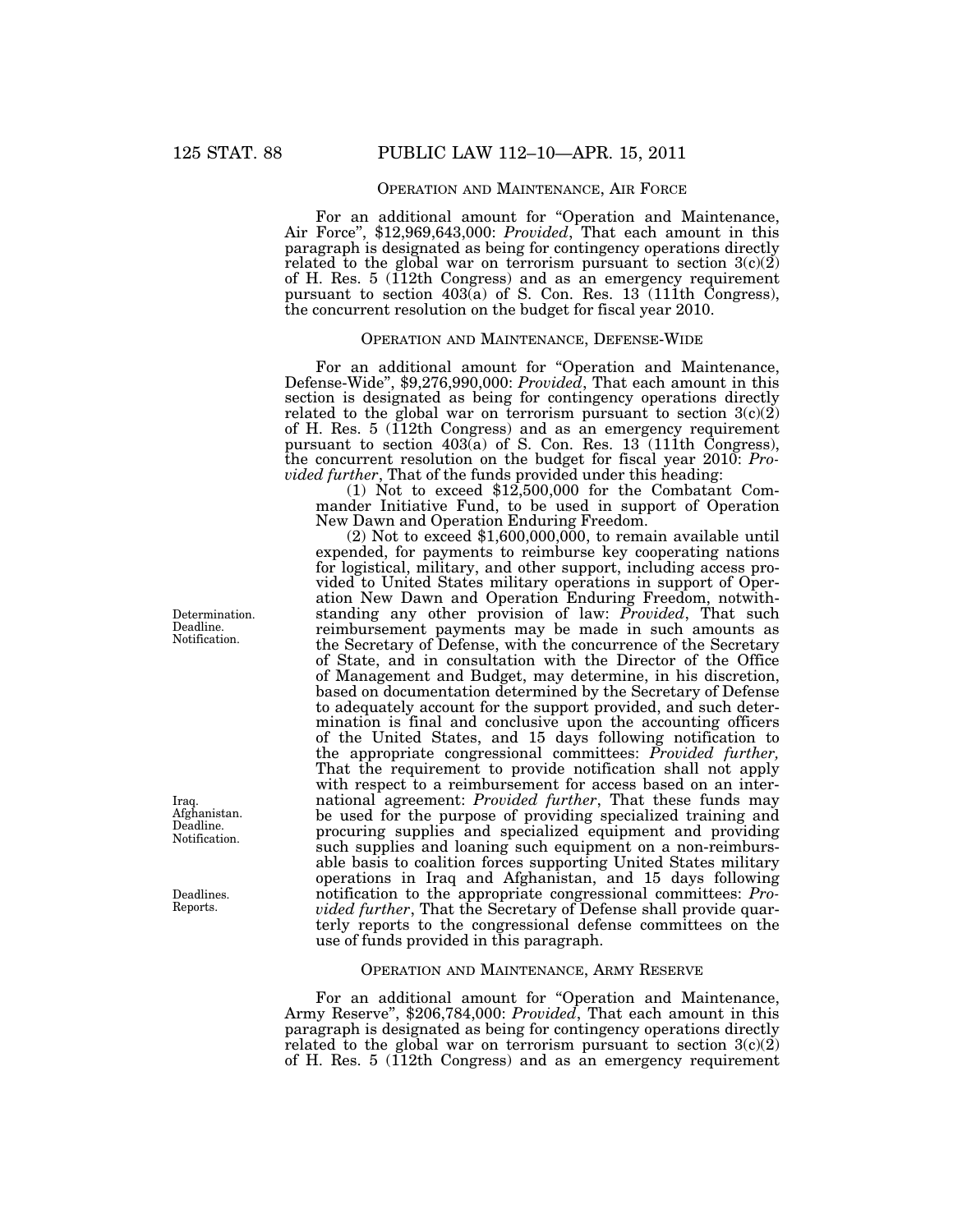pursuant to section 403(a) of S. Con. Res. 13 (111th Congress), the concurrent resolution on the budget for fiscal year 2010.

#### OPERATION AND MAINTENANCE, NAVY RESERVE

For an additional amount for ''Operation and Maintenance, Navy Reserve'', \$93,559,000: *Provided*, That each amount in this paragraph is designated as being for contingency operations directly related to the global war on terrorism pursuant to section  $3(c)(2)$ of H. Res. 5 (112th Congress) and as an emergency requirement pursuant to section  $403(a)$  of S. Con. Res.  $13(111th)$  Congress), the concurrent resolution on the budget for fiscal year 2010.

### OPERATION AND MAINTENANCE, MARINE CORPS RESERVE

For an additional amount for ''Operation and Maintenance, Marine Corps Reserve'', \$29,685,000: *Provided*, That each amount in this paragraph is designated as being for contingency operations directly related to the global war on terrorism pursuant to section  $3(c)(2)$  of H. Res. 5 (112th Congress) and as an emergency requirement pursuant to section  $403(a)$  of S. Con. Res. 13 (111th Congress), the concurrent resolution on the budget for fiscal year 2010.

#### OPERATION AND MAINTENANCE, AIR FORCE RESERVE

For an additional amount for ''Operation and Maintenance, Air Force Reserve'', \$188,807,000: *Provided*, That each amount in this paragraph is designated as being for contingency operations directly related to the global war on terrorism pursuant to section  $3(c)(2)$  of H. Res. 5 (112th Congress) and as an emergency requirement pursuant to section  $403(a)$  of S. Con. Res. 13 (111th Congress), the concurrent resolution on the budget for fiscal year 2010.

### OPERATION AND MAINTENANCE, ARMY NATIONAL GUARD

For an additional amount for ''Operation and Maintenance, Army National Guard'', \$497,849,000: *Provided*, That each amount in this paragraph is designated as being for contingency operations directly related to the global war on terrorism pursuant to section  $3(c)(2)$  of H. Res. 5 (112th Congress) and as an emergency requirement pursuant to section  $403(a)$  of S. Con. Res. 13 (111th Congress), the concurrent resolution on the budget for fiscal year 2010.

### OPERATION AND MAINTENANCE, AIR NATIONAL GUARD

For an additional amount for ''Operation and Maintenance, Air National Guard'', \$402,983,000: *Provided*, That each amount in this paragraph is designated as being for contingency operations directly related to the global war on terrorism pursuant to section  $3(c)(2)$  of H. Res. 5 (112th Congress) and as an emergency requirement pursuant to section 403(a) of S. Con. Res. 13 (111th Congress), the concurrent resolution on the budget for fiscal year 2010.

#### AFGHANISTAN INFRASTRUCTURE FUND

#### (INCLUDING TRANSFER OF FUNDS)

There is hereby established in the Treasury of the United States the "Afghanistan Infrastructure Fund". For the "Afghanistan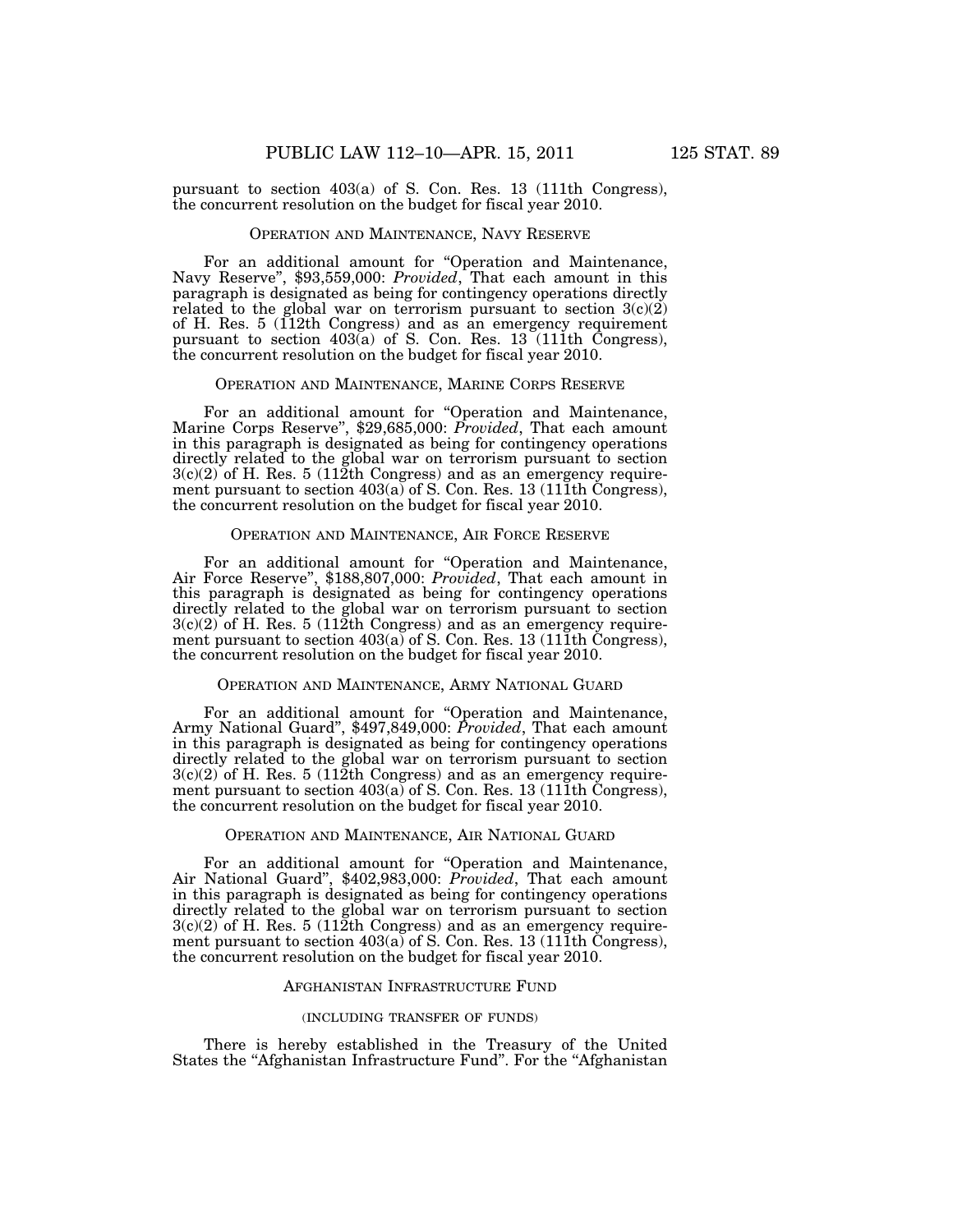Decision.

Infrastructure Fund'', \$400,000,000, to remain available until September 30, 2012: *Provided,* That such sums shall be available for infrastructure projects in Afghanistan, notwithstanding any other provision of law, which shall be undertaken by the Secretary of State, unless the Secretary of State and the Secretary of Defense jointly decide that a specific project will be undertaken by the Department of Defense: *Provided further,* That the infrastructure referred to in the preceding proviso is in support of the counterinsurgency strategy, requiring funding for facility and infrastructure projects, including, but not limited to, water, power, and transportation projects and related maintenance and sustainment costs: *Provided further,* That the authority to undertake such infrastructure projects is in addition to any other authority to provide assistance to foreign nations: *Provided further,* That any projects funded by this appropriation shall be jointly formulated and concurred in by the Secretary of State and Secretary of Defense: *Provided further,* That funds may be transferred to the Department of State for purposes of undertaking projects, which funds shall be considered to be economic assistance under the Foreign Assistance Act of 1961 for purposes of making available the administrative authorities contained in that Act: *Provided further,* That the transfer authority in the preceding proviso is in addition to any other authority available to the Department of Defense to transfer funds: *Provided further,* That any unexpended funds transferred to the Secretary of State under this authority shall be returned to the Afghanistan Infrastructure Fund if the Secretary of State, in coordination with the Secretary of Defense, determines that the project cannot be implemented for any reason, or that the project no longer supports the counterinsurgency strategy in Afghanistan: *Provided further,* That any funds returned to the Secretary of Defense under the previous proviso shall be available for use under this appropriation and shall be treated in the same manner as funds not transferred to the Secretary of State: *Provided further,*  That contributions of funds for the purposes provided herein to the Secretary of State in accordance with section 635(d) of the Foreign Assistance Act from any person, foreign government, or international organization may be credited to this Fund, to remain available until expended, and used for such purposes: *Provided further,* That the Secretary of Defense shall, not fewer than 15 days prior to making transfers to or from, or obligations from the Fund, notify the appropriate committees of Congress in writing of the details of any such transfer: *Provided further,* That the ''appropriate committees of Congress'' are the Committees on Armed Services, Foreign Relations and Appropriations of the Senate and the Committees on Armed Services, Foreign Affairs and Appropriations of the House of Representatives: *Provided further*, That each amount in this paragraph is designated as being for contingency operations directly related to the global war on terrorism pursuant to section  $3(c)(2)$  of H. Res. 5 (112th Congress) and as an emergency requirement pursuant to section  $403(a)$  of S. Con. Res. 13 (111th Congress), the concurrent resolution on the budget for fiscal year  $2010$ .

### AFGHANISTAN SECURITY FORCES FUND

For the "Afghanistan Security Forces Fund", \$11,619,283,000, to remain available until September 30, 2012: *Provided*, That such

Deadline. Notification.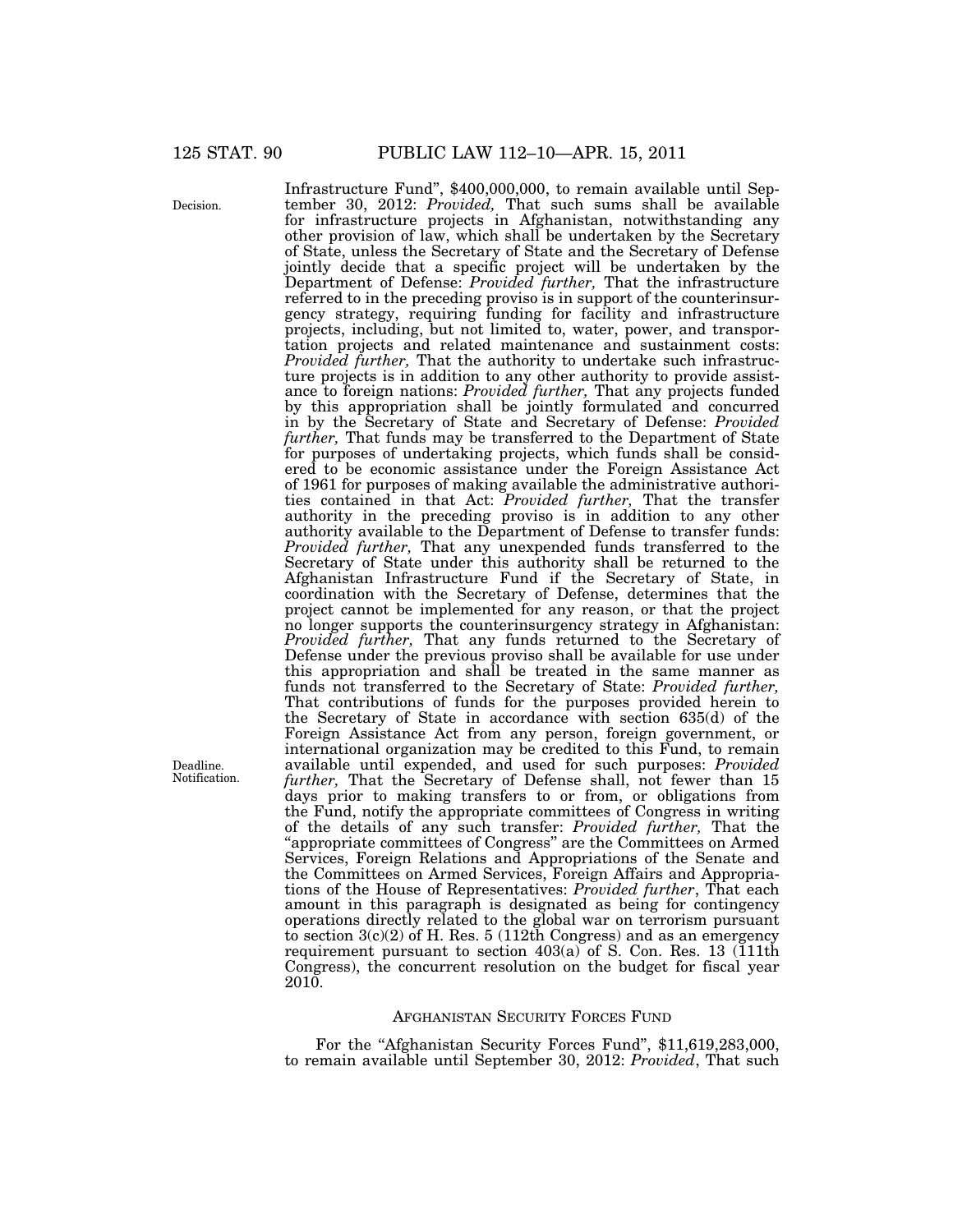funds shall be available to the Secretary of Defense, notwithstanding any other provision of law, for the purpose of allowing the Commander, Combined Security Transition Command— Afghanistan, or the Secretary's designee, to provide assistance, with the concurrence of the Secretary of State, to the security forces of Afghanistan, including the provision of equipment, supplies, services, training, facility and infrastructure repair, renovation, and construction, and funding: *Provided further*, That the authority to provide assistance under this heading is in addition to any other authority to provide assistance to foreign nations: *Provided further*, That up to \$15,000,000 of these funds may be available for coalition police trainer life support costs: *Provided further,* That contributions of funds for the purposes provided herein from any person, foreign government, or international organization may be credited to this Fund and used for such purposes: *Provided further*, That the Secretary of Defense shall notify the congressional defense committees in writing upon the receipt and upon the obligation of any contribution, delineating the sources and amounts of the funds received and the specific use of such contributions: *Provided further*, That the Secretary of Defense shall, not fewer than 15 days prior to obligating from this appropriation account, notify the congressional defense committees in writing of the details of any such obligation: *Provided further*, That the Secretary of Defense shall notify the congressional defense committees of any proposed new projects or transfer of funds between budget sub-activity groups in excess of \$20,000,000: *Provided further*, That each amount in this paragraph is designated as being for contingency operations directly related to the global war on terrorism pursuant to section  $3(c)(2)$  of H. Res.  $5(112th$  Congress) and as an emergency requirement pursuant to section  $403(a)$  of S. Con. Res. 13 (111th Congress), the concurrent resolution on the budget for fiscal year 2010.

#### IRAQ SECURITY FORCES FUND

For the "Iraq Security Forces Fund", \$1,500,000,000, to remain available until September 30, 2012: *Provided*, That such funds shall be available to the Secretary of Defense, notwithstanding any other provision of law, for the purpose of allowing the Commander, United States Forces-Iraq, or the Secretary's designee, to provide assistance, with the concurrence of the Secretary of State, to the security forces of Iraq, including the provision of equipment, supplies, services, training, facility and infrastructure repair, and renovation: *Provided further*, That the authority to provide assistance under this heading is in addition to any other authority to provide assistance to foreign nations: *Provided further*, That contributions of funds for the purposes provided herein from any person, foreign government, or international organization may be credited to this Fund and used for such purposes: *Provided further*, That the Secretary shall notify the congressional defense committees in writing upon the receipt and upon the obligation of any contribution, delineating the sources and amounts of the funds received and the specific use of such contributions: *Provided further*, That the Secretary of Defense shall, not fewer than 15 days prior to obligating from this appropriation account, notify the congressional defense committees in writing of the details of any such obligation: *Provided further*, That the Secretary of Defense shall notify the congressional defense committees of any proposed

Notification.

Deadline. Notification.

Notification.

Notification.

Deadline. Notification.

Notification.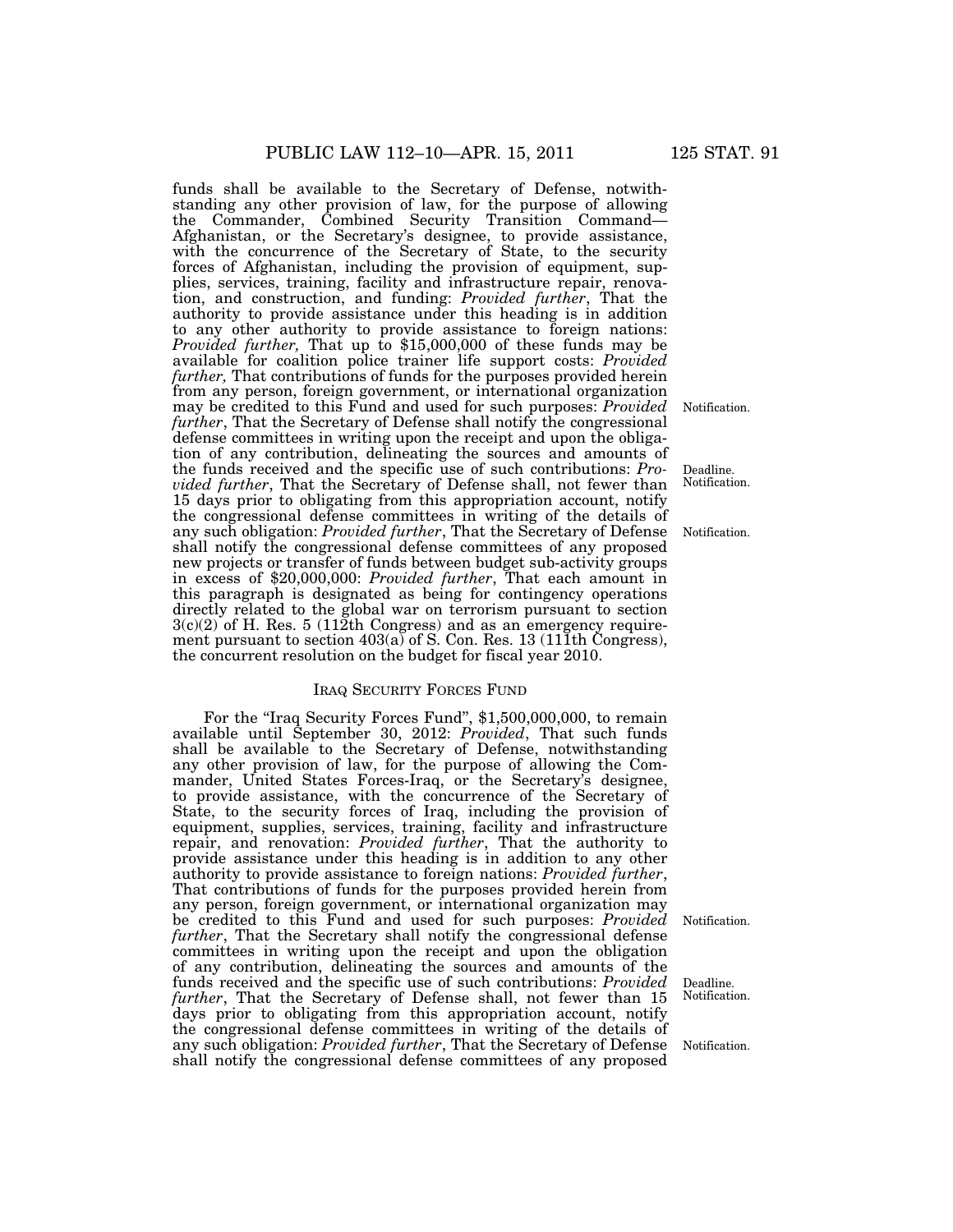new projects or transfer of funds between budget sub-activity groups in excess of \$20,000,000: *Provided further*, That each amount in this paragraph is designated as being for contingency operations directly related to the global war on terrorism pursuant to section  $3(c)(2)$  of H. Res. 5 (112th Congress) and as an emergency requirement pursuant to section 403(a) of S. Con. Res. 13 (111th Congress), the concurrent resolution on the budget for fiscal year 2010.

### PAKISTAN COUNTERINSURGENCY FUND

# (INCLUDING TRANSFER OF FUNDS)

For the "Pakistan Counterinsurgency Fund", \$800,000,000, to remain available until September 30, 2012: *Provided*, That such funds shall be available to the Secretary of Defense, with the concurrence of the Secretary of State, notwithstanding any other provision of law, for the purpose of allowing the Secretary of Defense, or the Secretary's designee, to provide assistance to Pakistan's security forces; including program management and the provision of equipment, supplies, services, training, and funds; and facility and infrastructure repair, renovation, and construction to build the counterinsurgency capability of Pakistan's military and Frontier Corps: *Provided further*, That the authority to provide assistance under this provision is in addition to any other authority to provide assistance to foreign nations: *Provided further*, That the Secretary of Defense may transfer funds provided herein to appropriations for operation and maintenance; procurement; research, development, test and evaluation; defense working capital funds; and to the Department of State, Pakistan Counterinsurgency Capability Fund to accomplish the purpose provided herein: *Provided further*, That the transfer authority in the preceding proviso is in addition to any other authority available to the Department of Defense to transfer funds: *Provided further*, That funds so transferred shall be merged with and be available for the same purposes and for the same time period as the appropriation or fund to which transferred: *Provided further*, That the Secretary of Defense shall, not fewer than 15 days prior to making transfers from this appropriation account, notify the Committees on Appropriations in writing of the details of any such transfer: *Provided further*, That each amount in this paragraph is designated as being for contingency operations directly related to the global war on terrorism pursuant to section  $3(c)(2)$  of H. Res. 5 (112th Congress) and as an emergency requirement pursuant to section 403(a) of S. Con. Res. 13 (111th Congress), the concurrent resolution on the budget for fiscal year 2010.

#### PROCUREMENT

#### AIRCRAFT PROCUREMENT, ARMY

For an additional amount for "Aircraft Procurement, Army", \$2,720,138,000, to remain available until September 30, 2013: *Provided*, That each amount in this paragraph is designated as being for contingency operations directly related to the global war on terrorism pursuant to section  $3(c)(2)$  of H. Res. 5 (112th Congress) and as an emergency requirement pursuant to section 403(a) of S. Con. Res. 13 (111th Congress), the concurrent resolution on the budget for fiscal year 2010.

Deadline. Notification.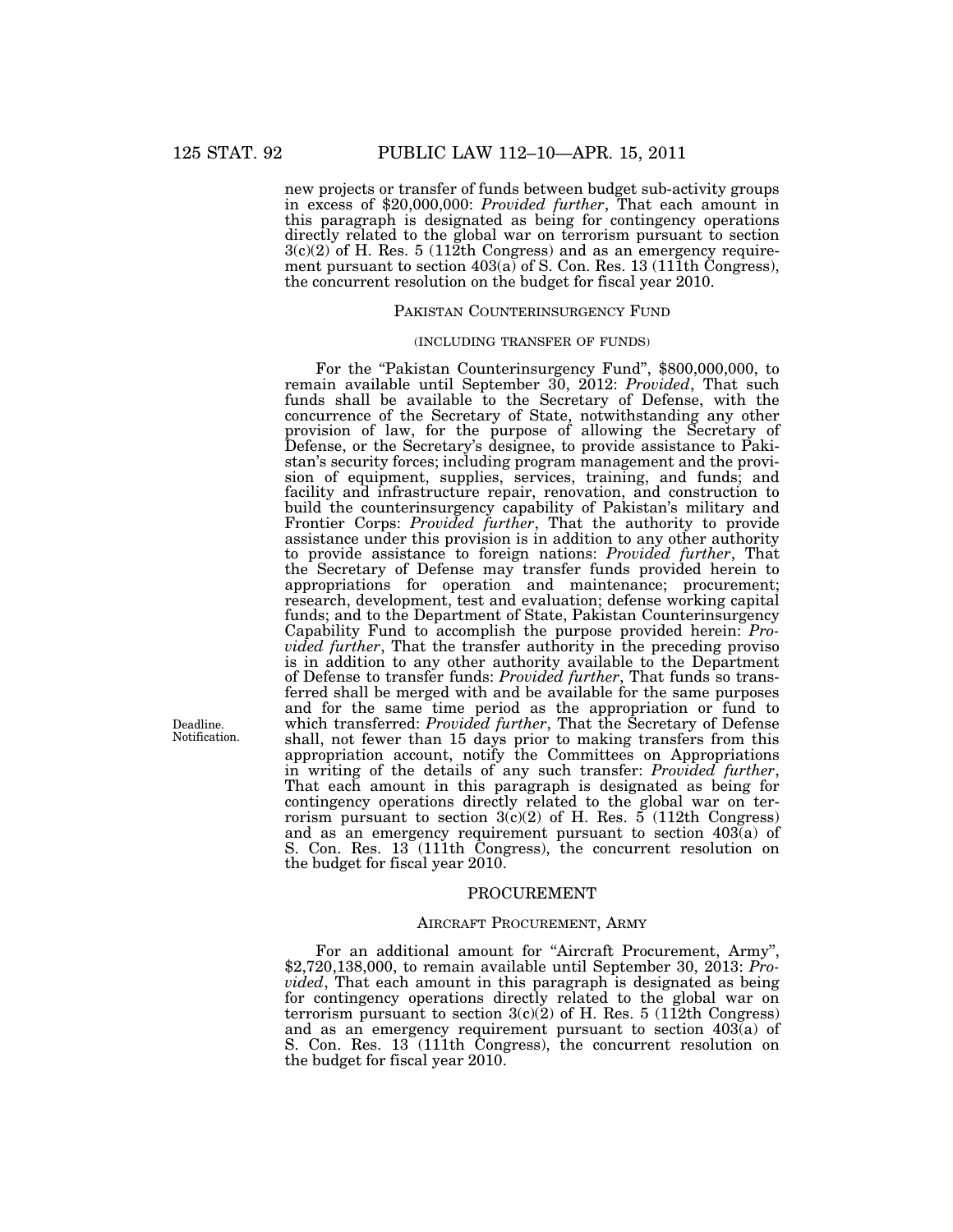### MISSILE PROCUREMENT, ARMY

For an additional amount for "Missile Procurement, Army", \$343,828,000, to remain available until September 30, 2013: *Provided*, That each amount in this paragraph is designated as being for contingency operations directly related to the global war on terrorism pursuant to section  $3(c)(2)$  of H. Res. 5 (112th Congress) and as an emergency requirement pursuant to section 403(a) of S. Con. Res. 13 (111th Congress), the concurrent resolution on the budget for fiscal year 2010.

## PROCUREMENT OF WEAPONS AND TRACKED COMBAT VEHICLES, ARMY

For an additional amount for "Procurement of Weapons and Tracked Combat Vehicles, Army'', \$896,996,000, to remain available until September 30, 2013: *Provided*, That each amount in this paragraph is designated as being for contingency operations directly related to the global war on terrorism pursuant to section  $3(c)(2)$ of H. Res. 5 (112th Congress) and as an emergency requirement pursuant to section  $403(a)$  of S. Con. Res. 13 (111th Congress), the concurrent resolution on the budget for fiscal year 2010.

### PROCUREMENT OF AMMUNITION, ARMY

For an additional amount for "Procurement of Ammunition, Army'', \$369,885,000, to remain available until September 30, 2013: *Provided*, That each amount in this paragraph is designated as being for contingency operations directly related to the global war on terrorism pursuant to section 3(c)(2) of H. Res. 5 (112th Congress) and as an emergency requirement pursuant to section  $403(a)$  of S. Con. Res. 13<sup>(111th Congress)</sup>, the concurrent resolution on the budget for fiscal year 2010.

#### OTHER PROCUREMENT, ARMY

For an additional amount for "Other Procurement, Army", \$6,401,832,000, to remain available until September 30, 2013: *Provided*, That each amount in this paragraph is designated as being for contingency operations directly related to the global war on terrorism pursuant to section  $3(c)(2)$  of H. Res. 5 (112th Congress) and as an emergency requirement pursuant to section 403(a) of S. Con. Res. 13 (111th Congress), the concurrent resolution on the budget for fiscal year 2010.

## AIRCRAFT PROCUREMENT, NAVY

For an additional amount for "Aircraft Procurement, Navy", \$1,169,549,000, to remain available until September 30, 2013: *Provided*, That each amount in this paragraph is designated as being for contingency operations directly related to the global war on terrorism pursuant to section  $3(c)(2)$  of H. Res. 5 (112th Congress) and as an emergency requirement pursuant to section 403(a) of S. Con. Res. 13 (111th Congress), the concurrent resolution on the budget for fiscal year 2010.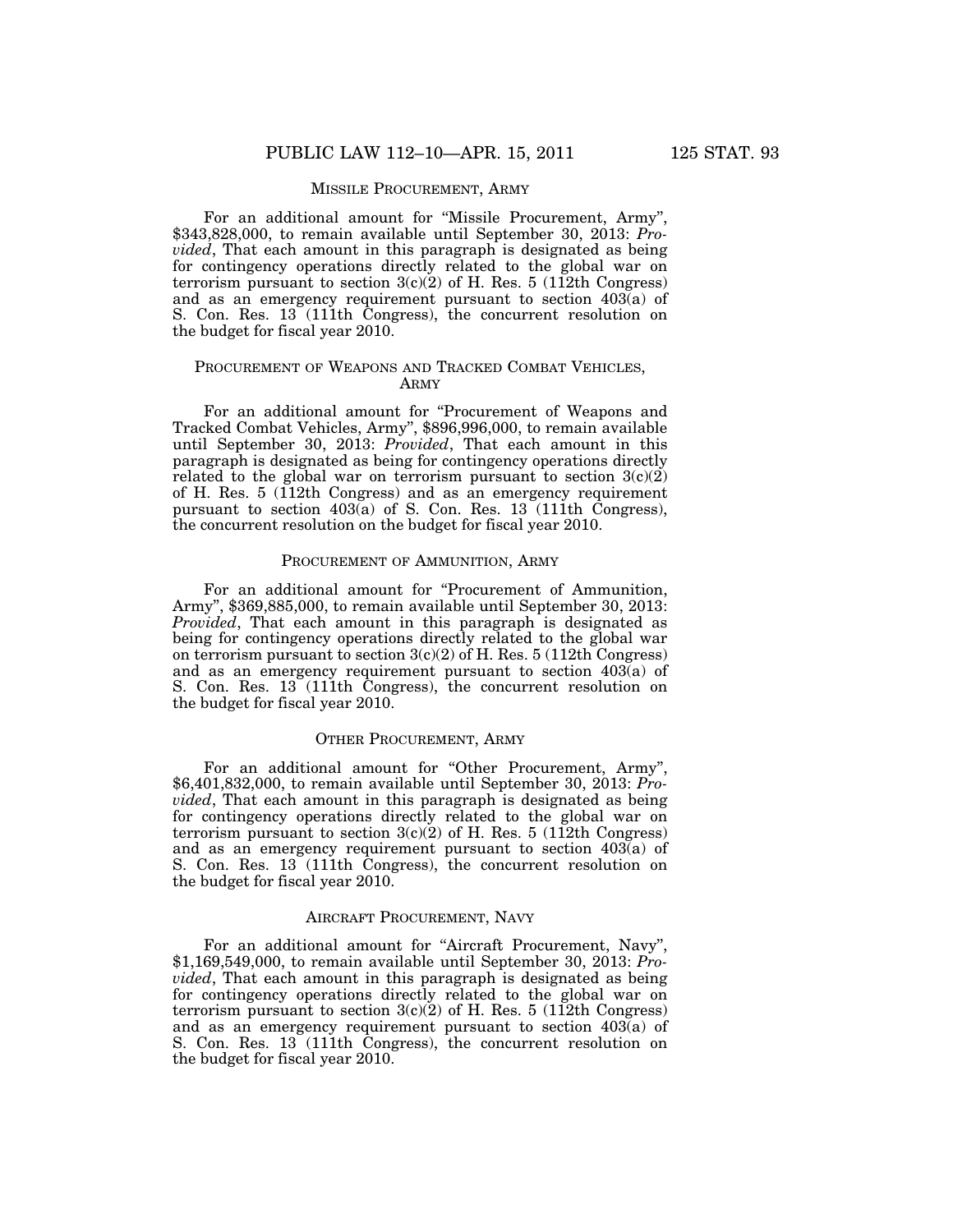# WEAPONS PROCUREMENT, NAVY

For an additional amount for ''Weapons Procurement, Navy'', \$90,502,000, to remain available until September 30, 2013: *Provided*, That each amount in this paragraph is designated as being for contingency operations directly related to the global war on terrorism pursuant to section  $3(c)(2)$  of H. Res. 5 (112th Congress) and as an emergency requirement pursuant to section 403(a) of S. Con. Res. 13 (111th Congress), the concurrent resolution on the budget for fiscal year 2010.

## PROCUREMENT OF AMMUNITION, NAVY AND MARINE CORPS

For an additional amount for "Procurement of Ammunition, Navy and Marine Corps'', \$558,024,000, to remain available until September 30, 2013: *Provided*, That each amount in this paragraph is designated as being for contingency operations directly related to the global war on terrorism pursuant to section  $3(c)$  of H. Res. 5 (112th Congress) and as an emergency requirement pursuant to section 403(a) of S. Con. Res. 13 (111th Congress), the concurrent resolution on the budget for fiscal year 2010.

#### OTHER PROCUREMENT, NAVY

For an additional amount for "Other Procurement, Navy", \$316,835,000, to remain available until September 30, 2013: *Provided*, That each amount in this paragraph is designated as being for contingency operations directly related to the global war on terrorism pursuant to section  $3(c)(2)$  of H. Res. 5 (112th Congress) and as an emergency requirement pursuant to section 403(a) of S. Con. Res. 13 (111th Congress), the concurrent resolution on the budget for fiscal year 2010.

### PROCUREMENT, MARINE CORPS

For an additional amount for "Procurement, Marine Corps", \$1,589,119,000, to remain available until September 30, 2013: *Provided*, That each amount in this paragraph is designated as being for contingency operations directly related to the global war on terrorism pursuant to section  $3(c)(2)$  of H. Res. 5 (112th Congress) and as an emergency requirement pursuant to section 403(a) of S. Con. Res. 13 (111th Congress), the concurrent resolution on the budget for fiscal year 2010.

### AIRCRAFT PROCUREMENT, AIR FORCE

For an additional amount for "Aircraft Procurement, Air Force", \$1,991,955,000, to remain available until September 30, 2013: *Provided*, That each amount in this paragraph is designated as being for contingency operations directly related to the global war on terrorism pursuant to section  $3(c)(2)$  of H. Res. 5 (112th Congress) and as an emergency requirement pursuant to section 403(a) of S. Con. Res. 13 (111th Congress), the concurrent resolution on the budget for fiscal year 2010.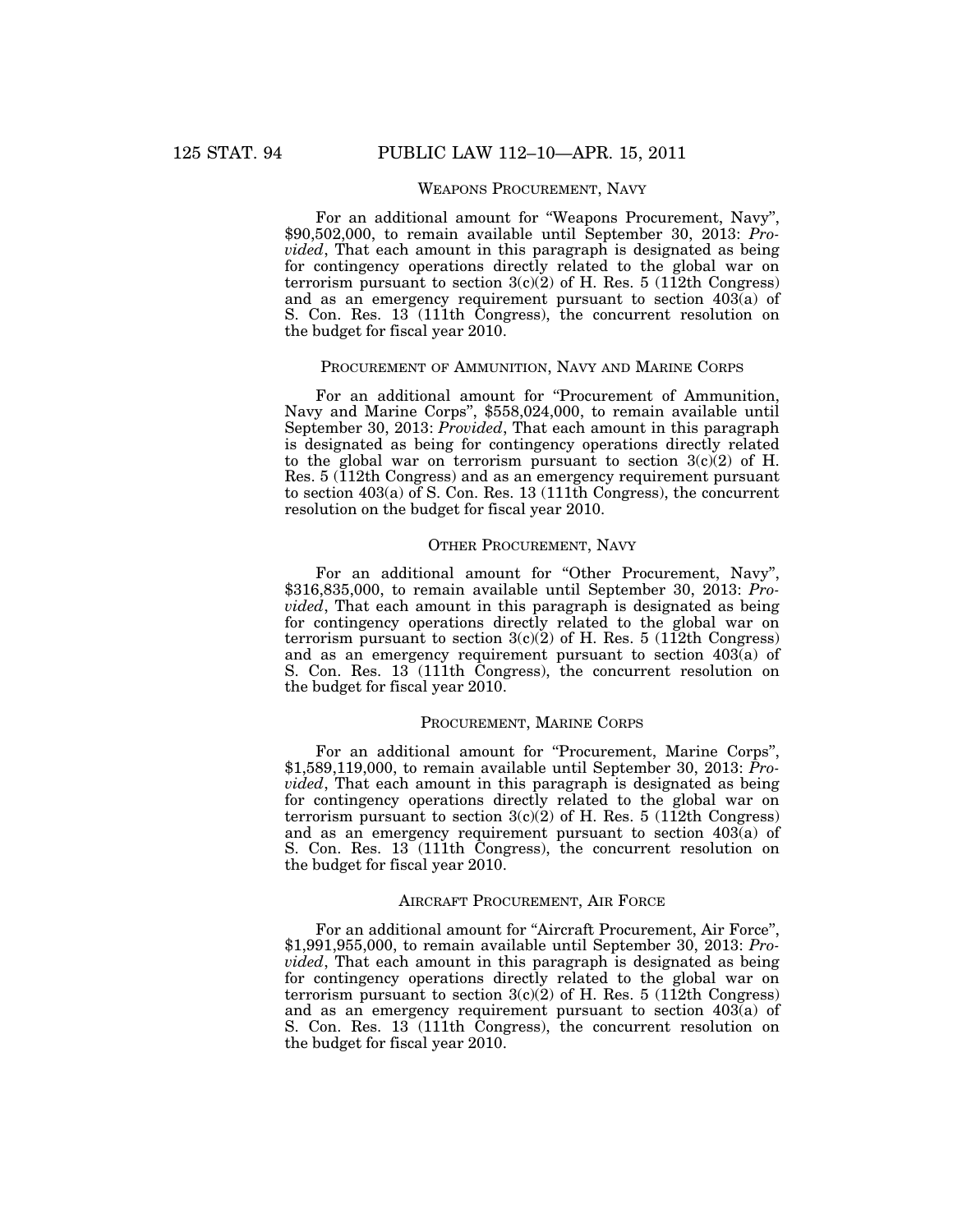For an additional amount for "Missile Procurement, Air Force", \$56,621,000, to remain available until September 30, 2013: *Provided*, That each amount in this paragraph is designated as being for contingency operations directly related to the global war on terrorism pursuant to section  $3(c)(2)$  of H. Res. 5 (112th Congress) and as an emergency requirement pursuant to section  $403(a)$  of S. Con. Res. 13 (111th Congress), the concurrent resolution on the budget for fiscal year 2010.

## PROCUREMENT OF AMMUNITION, AIR FORCE

For an additional amount for "Procurement of Ammunition, Air Force'', \$292,959,000, to remain available until September 30, 2013: *Provided*, That each amount in this paragraph is designated as being for contingency operations directly related to the global war on terrorism pursuant to section  $3(c)(2)$  of H. Res. 5 (112th Congress) and as an emergency requirement pursuant to section 403(a) of S. Con. Res. 13 (111th Congress), the concurrent resolution on the budget for fiscal year 2010.

#### OTHER PROCUREMENT, AIR FORCE

For an additional amount for "Other Procurement, Air Force", \$2,868,593,000, to remain available until September 30, 2013: *Provided*, That each amount in this paragraph is designated as being for contingency operations directly related to the global war on terrorism pursuant to section  $3(c)(2)$  of H. Res. 5 (112th Congress) and as an emergency requirement pursuant to section 403(a) of S. Con. Res. 13<sup>7</sup>(111th Congress), the concurrent resolution on the budget for fiscal year 2010.

### PROCUREMENT, DEFENSE-WIDE

For an additional amount for "Procurement, Defense-Wide", \$1,262,499,000, to remain available until September 30, 2013: *Provided*, That each amount in this paragraph is designated as being for contingency operations directly related to the global war on terrorism pursuant to section  $3(c)(2)$  of H. Res. 5 (112th Congress) and as an emergency requirement pursuant to section 403(a) of S. Con. Res. 13 (111th Congress), the concurrent resolution on the budget for fiscal year 2010.

#### NATIONAL GUARD AND RESERVE EQUIPMENT

For procurement of aircraft, missiles, tracked combat vehicles, ammunition, other weapons and other procurement for the reserve components of the Armed Forces, \$850,000,000, to remain available for obligation until September 30, 2013, of which \$250,000,000 shall be available only for the Army National Guard: *Provided*, That the Chiefs of National Guard and Reserve components shall, not later than 30 days after the enactment of this Act, individually submit to the congressional defense committees the modernization priority assessment for their respective National Guard or Reserve component: *Provided further*, That each amount in this paragraph is designated as being for contingency operations directly related to the global war on terrorism pursuant to section  $3(c)(2)$  of H.

Deadline. Assessment.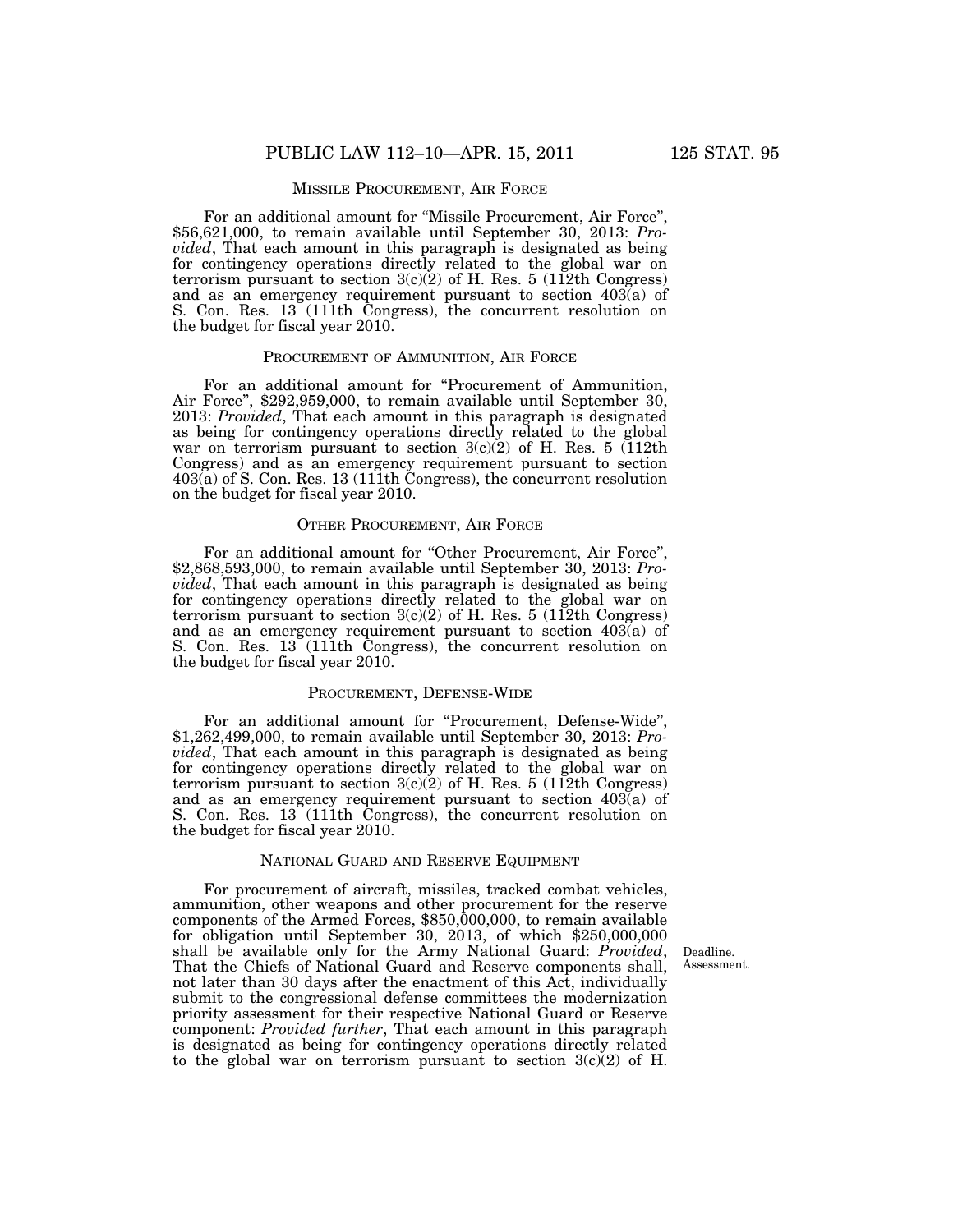Res. 5 (112th Congress) and as an emergency requirement pursuant to section 403(a) of S. Con. Res. 13 (111th Congress), the concurrent resolution on the budget for fiscal year 2010.

## MINE RESISTANT AMBUSH PROTECTED VEHICLE FUND

## (INCLUDING TRANSFER OF FUNDS)

For the Mine Resistant Ambush Protected Vehicle Fund, \$3,415,000,000, to remain available until September 30, 2012: *Provided*, That such funds shall be available to the Secretary of Defense, notwithstanding any other provision of law, to procure, sustain, transport, and field Mine Resistant Ambush Protected vehicles: *Provided further*, That the Secretary shall transfer such funds only to appropriations made available in this or any other Act for operation and maintenance; procurement; research, development, test and evaluation; and defense working capital funds to accomplish the purpose provided herein: *Provided further*, That such transferred funds shall be merged with and be available for the same purposes and the same time period as the appropriation to which transferred: *Provided further*, That this transfer authority is in addition to any other transfer authority available to the Department of Defense: *Provided further,* That the Secretary shall, not fewer than 10 days prior to making transfers from this appropriation, notify the congressional defense committees in writing of the details of any such transfer: *Provided further*, That each amount in this paragraph is designated as being for contingency operations directly related to the global war on terrorism pursuant to section 3(c)(2) of H. Res. 5 (112th Congress) and as an emergency requirement pursuant to section  $403(a)$  of S. Con. Res. 13 (111th Congress), the concurrent resolution on the budget for fiscal year 2010.

### RESEARCH, DEVELOPMENT, TEST AND EVALUATION

#### RESEARCH, DEVELOPMENT, TEST AND EVALUATION, ARMY

For an additional amount for ''Research, Development, Test and Evaluation, Army'', \$143,234,000, to remain available until September 30, 2012: *Provided*, That each amount in this paragraph is designated as being for contingency operations directly related to the global war on terrorism pursuant to section  $3(c)(2)$  of H. Res. 5 (112th Congress) and as an emergency requirement pursuant to section 403(a) of S. Con. Res. 13 (111th Congress), the concurrent resolution on the budget for fiscal year 2010.

### RESEARCH, DEVELOPMENT, TEST AND EVALUATION, NAVY

For an additional amount for ''Research, Development, Test and Evaluation, Navy'', \$104,781,000, to remain available until September 30, 2012: *Provided*, That each amount in this paragraph is designated as being for contingency operations directly related to the global war on terrorism pursuant to section  $3(c)(2)$  of H. Res. 5 (112th Congress) and as an emergency requirement pursuant to section 403(a) of S. Con. Res. 13 (111th Congress), the concurrent resolution on the budget for fiscal year 2010.

Deadline. Notification.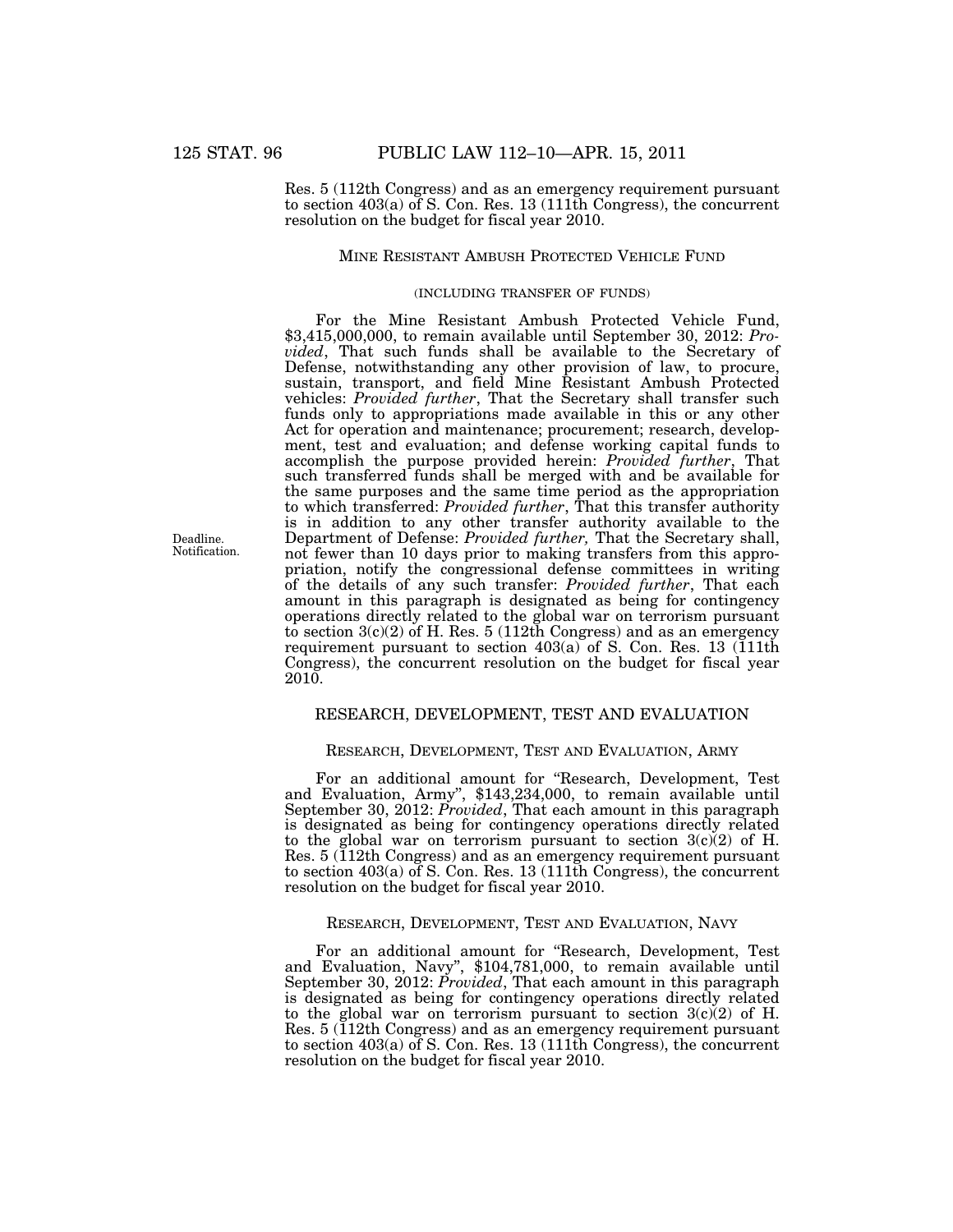### RESEARCH, DEVELOPMENT, TEST AND EVALUATION, AIR FORCE

For an additional amount for ''Research, Development, Test and Evaluation, Air Force'', \$484,382,000, to remain available until September 30, 2012: *Provided*, That each amount in this paragraph is designated as being for contingency operations directly related to the global war on terrorism pursuant to section  $3(c)(2)$  of H. Res. 5 (112th Congress) and as an emergency requirement pursuant to section 403(a) of S. Con. Res. 13 (111th Congress), the concurrent resolution on the budget for fiscal year 2010.

## RESEARCH, DEVELOPMENT, TEST AND EVALUATION, DEFENSE-WIDE

For an additional amount for ''Research, Development, Test and Evaluation, Defense-Wide'', \$222,616,000, to remain available until September 30, 2012: *Provided*, That each amount in this paragraph is designated as being for contingency operations directly related to the global war on terrorism pursuant to section  $3(c)(2)$ of H. Res. 5 (112th Congress) and as an emergency requirement pursuant to section 403(a) of S. Con. Res. 13 (111th Congress), the concurrent resolution on the budget for fiscal year 2010.

#### REVOLVING AND MANAGEMENT FUNDS

# DEFENSE WORKING CAPITAL FUNDS

For an additional amount for ''Defense Working Capital Funds'', \$485,384,000: *Provided*, That each amount in this paragraph is designated as being for contingency operations directly related to the global war on terrorism pursuant to section  $3(c)(2)$  of H. Res. 5 (112th Congress) and as an emergency requirement pursuant to section 403(a) of S. Con. Res. 13 (111th Congress), the concurrent resolution on the budget for fiscal year 2010.

## OTHER DEPARTMENT OF DEFENSE PROGRAMS

#### DEFENSE HEALTH PROGRAM

For an additional amount for "Defense Health Program", \$1,422,092,000, of which \$1,398,092,000 shall be for operation and maintenance, to remain available until September 30, 2011, and of which \$24,000,000 shall be for research, development, test and evaluation, to remain available until September 30, 2012: *Provided*, That each amount in this paragraph is designated as being for contingency operations directly related to the global war on terrorism pursuant to section  $3(c)(2)$  of H. Res. 5 (112th Congress) and as an emergency requirement pursuant to section  $403\bar{a}$  of S. Con. Res. 13 (111th Congress), the concurrent resolution on the budget for fiscal year 2010.

#### DRUG INTERDICTION AND COUNTER-DRUG ACTIVITIES, DEFENSE

For an additional amount for ''Drug Interdiction and Counter-Drug Activities, Defense'', \$440,510,000, to remain available until September 30, 2012: *Provided*, That each amount in this paragraph is designated as being for contingency operations directly related to the global war on terrorism pursuant to section  $3(c)(2)$  of H. Res. 5 (112th Congress) and as an emergency requirement pursuant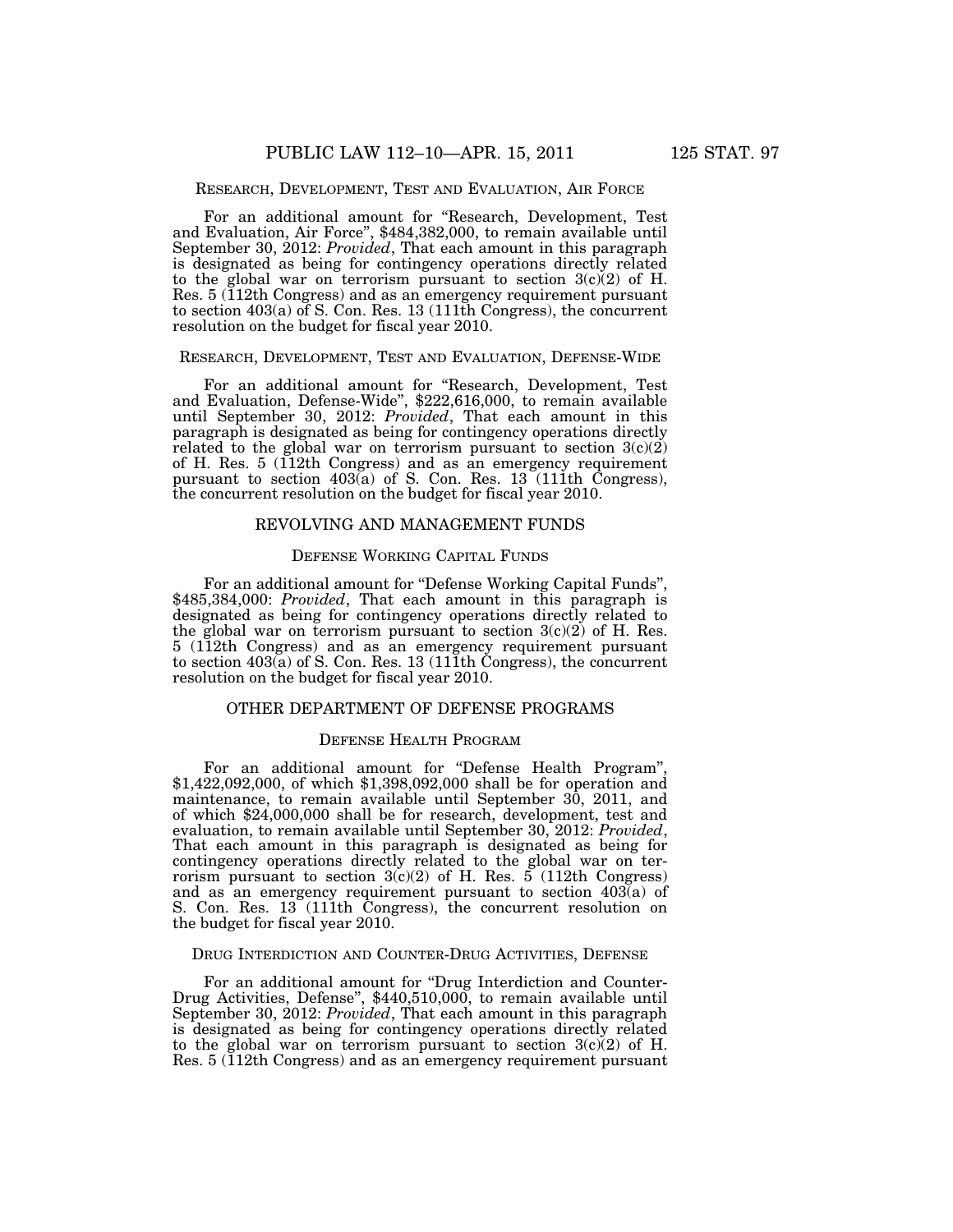# to section 403(a) of S. Con. Res. 13 (111th Congress), the concurrent resolution on the budget for fiscal year 2010.

## JOINT IMPROVISED EXPLOSIVE DEVICE DEFEAT FUND

## (INCLUDING TRANSFER OF FUNDS)

For the ''Joint Improvised Explosive Device Defeat Fund'', \$2,793,768,000, to remain available until September 30, 2013: *Provided,* That such funds shall be available to the Secretary of Defense, notwithstanding any other provision of law, for the purpose of allowing the Director of the Joint Improvised Explosive Device Defeat Organization to investigate, develop and provide equipment, supplies, services, training, facilities, personnel and funds to assist United States forces in the defeat of improvised explosive devices: *Provided further,* That the Secretary of Defense may transfer funds provided herein to appropriations for military personnel; operation and maintenance; procurement; research, development, test and evaluation; and defense working capital funds to accomplish the purpose provided herein: *Provided further,* That this transfer authority is in addition to any other transfer authority available to the Department of Defense: *Provided further,* That the Secretary of Defense shall, not fewer than 15 days prior to making transfers from this appropriation, notify the congressional defense committees in writing of the details of any such transfer: *Provided further*, That each amount in this paragraph is designated as being for contingency operations directly related to the global war on terrorism pursuant to section  $3(c)(2)$  of H. Res. 5 (112th Congress) and as an emergency requirement pursuant to section  $403\vec{a}$  of S. Con. Res. 13 (111th Congress), the concurrent resolution on the budget for fiscal year 2010.

#### OFFICE OF THE INSPECTOR GENERAL

For an additional amount for the "Office of the Inspector General'', \$10,529,000: *Provided*, That each amount in this paragraph is designated as being for contingency operations directly related to the global war on terrorism pursuant to section  $3(c)(2)$  of H. Res. 5 (112th Congress) and as an emergency requirement pursuant to section 403(a) of S. Con. Res. 13 (111th Congress), the concurrent resolution on the budget for fiscal year 2010.

#### GENERAL PROVISIONS—THIS TITLE

SEC. 9001. Notwithstanding any other provision of law, funds made available in this title are in addition to amounts appropriated or otherwise made available for the Department of Defense for fiscal year 2011.

#### (INCLUDING TRANSFER OF FUNDS)

SEC. 9002. Upon the determination of the Secretary of Defense that such action is necessary in the national interest, the Secretary may, with the approval of the Office of Management and Budget, transfer up to \$4,000,000,000 between the appropriations or funds made available to the Department of Defense in this title: *Provided*, That the Secretary shall notify the Congress promptly of each transfer made pursuant to the authority in this section: *Provided* 

Deadline. Notification.

Notification.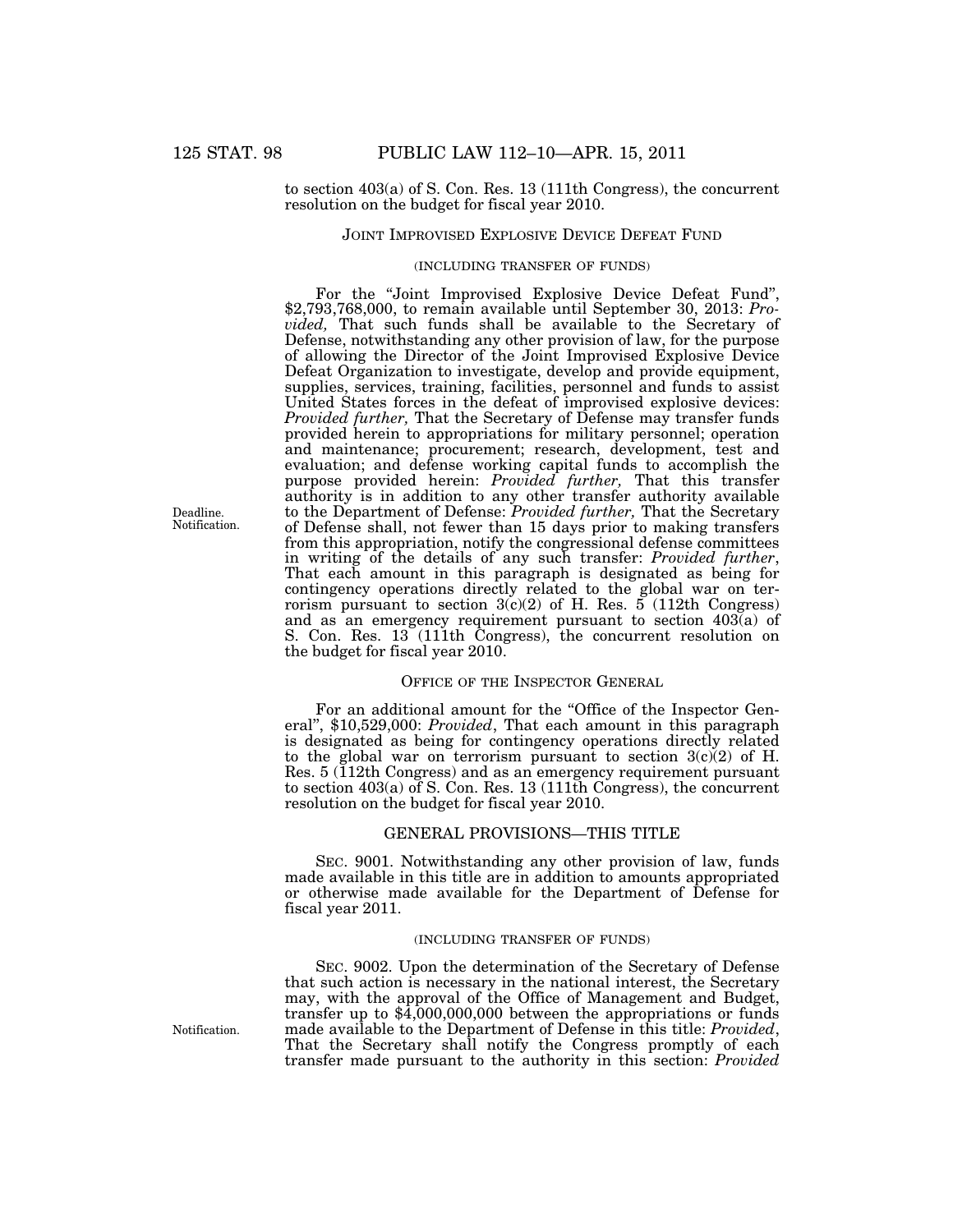*further*, That the authority provided in this section is in addition to any other transfer authority available to the Department of Defense and is subject to the same terms and conditions as the authority provided in the Department of Defense Appropriations Act, 2011.

SEC. 9003. Supervision and administration costs associated with a construction project funded with appropriations available for operation and maintenance or the ''Afghanistan Security Forces Fund'' provided in this Act and executed in direct support of overseas contingency operations in Afghanistan, may be obligated at the time a construction contract is awarded: *Provided*, That for the purpose of this section, supervision and administration costs include all in-house Government costs.

SEC. 9004. From funds made available in this title, the Secretary of Defense may purchase for use by military and civilian employees of the Department of Defense in Iraq and Afghanistan: (a) passenger motor vehicles up to a limit of \$75,000 per vehicle; and (b) heavy and light armored vehicles for the physical security of personnel or for force protection purposes up to a limit of \$250,000 per vehicle, notwithstanding price or other limitations applicable to the purchase of passenger carrying vehicles.

SEC. 9005. Not to exceed \$500,000,000 of the amount appropriated in this title under the heading ''Operation and Maintenance, Army" may be used, notwithstanding any other provision of law, to fund the Commander's Emergency Response Program (CERP), for the purpose of enabling military commanders in Iraq and Afghanistan to respond to urgent, small scale, humanitarian relief and reconstruction requirements within their areas of responsibility: *Provided*, That projects (including any ancillary or related elements in connection with such project) executed under this authority shall not exceed \$20,000,000: *Provided further,* That not later than 45 days after the end of each fiscal year quarter, the Secretary of Defense shall submit to the congressional defense committees a report regarding the source of funds and the allocation and use of funds during that quarter that were made available pursuant to the authority provided in this section or under any other provision of law for the purposes described herein: *Provided further,* That, not later than 30 days after the end of each month, the Army shall submit to the congressional defense committees monthly commitment, obligation, and expenditure data for the Commander's Emergency Response Program in Iraq and Afghanistan: *Provided further,* That not less than 15 days before making funds available pursuant to the authority provided in this section or under any other provision of law for the purposes described herein for a project with a total anticipated cost for completion of \$5,000,000 or more, the Secretary shall submit to the congressional defense committees a written notice containing each of the following:

(1) The location, nature and purpose of the proposed project, including how the project is intended to advance the military campaign plan for the country in which it is to be carried out.

(2) The budget, implementation timeline with milestones, and completion date for the proposed project, including any other CERP funding that has been or is anticipated to be contributed to the completion of the project.

(3) A plan for the sustainment of the proposed project, including the agreement with either the host nation, a non-

Deadlines. Reports.

Deadlines. Data.

Deadline. Notification.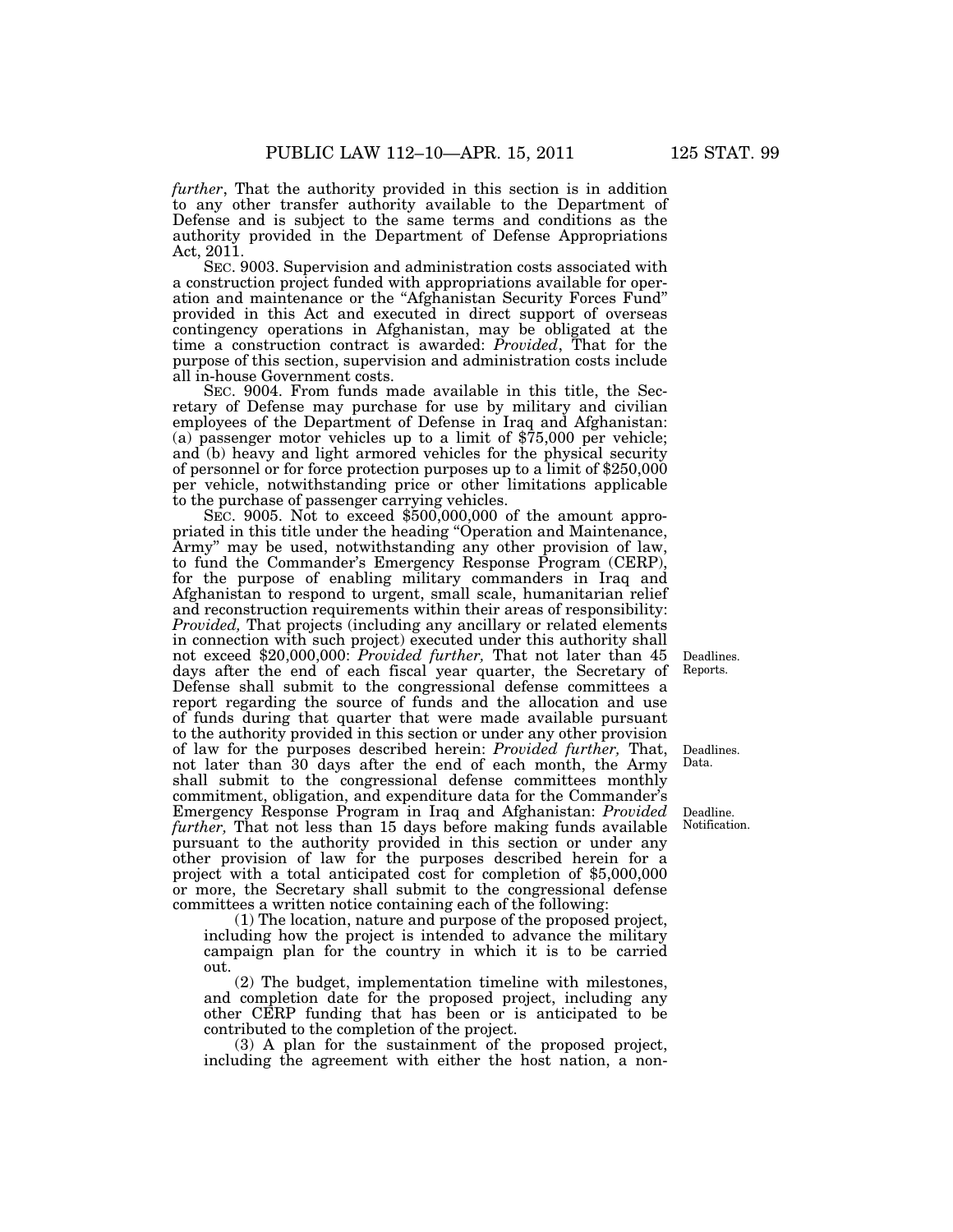Department of Defense agency of the United States Government or a third party contributor to finance the sustainment of the activities and maintenance of any equipment or facilities to be provided through the proposed project.

SEC. 9006. Funds available to the Department of Defense for operation and maintenance may be used, notwithstanding any other provision of law, to provide supplies, services, transportation, including airlift and sealift, and other logistical support to coalition forces supporting military and stability operations in Iraq and Afghanistan: *Provided*, That the Secretary of Defense shall provide quarterly reports to the congressional defense committees regarding support provided under this section.

SEC. 9007. None of the funds appropriated or otherwise made available by this or any other Act shall be obligated or expended by the United States Government for a purpose as follows:

(1) To establish any military installation or base for the purpose of providing for the permanent stationing of United States Armed Forces in Iraq.

(2) To exercise United States control over any oil resource of Iraq.

(3) To establish any military installation or base for the purpose of providing for the permanent stationing of United States Armed Forces in Afghanistan.

SEC. 9008. None of the funds made available in this Act may be used in contravention of the following laws enacted or regulations promulgated to implement the United Nations Convention Against Torture and Other Cruel, Inhuman or Degrading Treatment or Punishment (done at New York on December 10, 1984):

(1) Section 2340A of title 18, United States Code.

(2) Section 2242 of the Foreign Affairs Reform and Restructuring Act of 1998 (division G of Public Law 105–277; 112 Stat. 2681–822; 8 U.S.C. 1231 note) and regulations prescribed thereto, including regulations under part 208 of title 8, Code of Federal Regulations, and part 95 of title 22, Code of Federal Regulations.

(3) Sections 1002 and 1003 of the Department of Defense, Emergency Supplemental Appropriations to Address Hurricanes in the Gulf of Mexico, and Pandemic Influenza Act, 2006 (Public Law 109–148).

SEC. 9009. (a) The Secretary of Defense shall submit to the congressional defense committees not later than 45 days after the end of each fiscal quarter a report on the proposed use of all funds appropriated by this or any prior Act under each of the headings Iraq Security Forces Fund, Afghanistan Security Forces Fund, Afghanistan Infrastructure Fund, and Pakistan Counterinsurgency Fund on a project-by-project basis, for which the obligation of funds is anticipated during the 3-month period from such date, including estimates for the accounts referred to in this section of the costs required to complete each such project.

(b) The report required by this subsection shall include the following:

(1) The use of all funds on a project-by-project basis for which funds appropriated under the headings referred to in subsection (a) were obligated prior to the submission of the report, including estimates for the accounts referred to in subsection (a) of the costs to complete each project.

Deadlines. Reports.

Deadlines. Reports. Time period.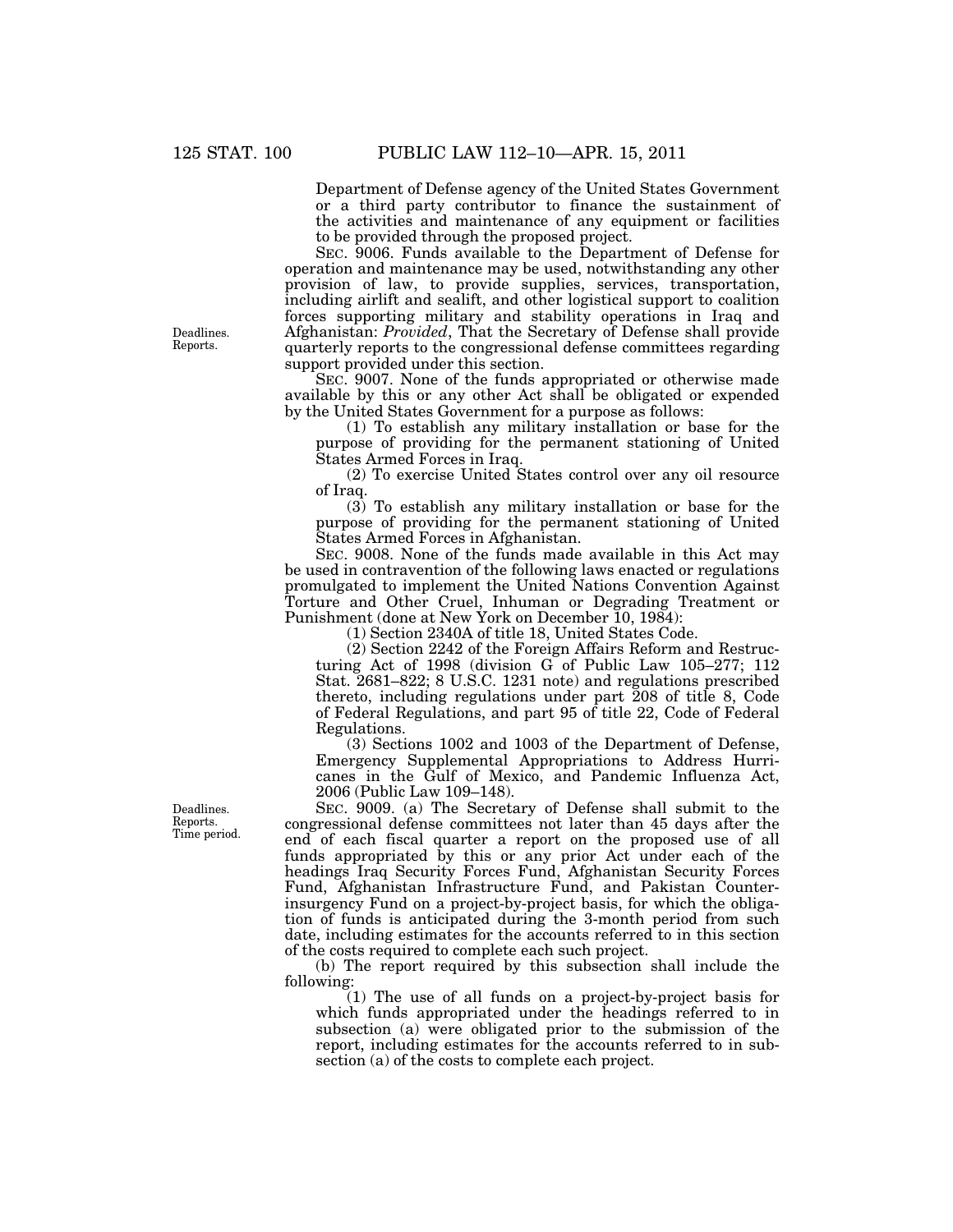(2) The use of all funds on a project-by-project basis for which funds were appropriated under the headings referred to in subsection (a) in prior appropriations Acts, or for which funds were made available by transfer, reprogramming, or allocation from other headings in prior appropriations Acts, including estimates for the accounts referred to in subsection (a) of the costs to complete each project.

(3) An estimated total cost to train and equip the Iraq, Afghanistan, and Pakistan security forces, disaggregated by major program and sub-elements by force, arrayed by fiscal year.

SEC. 9010. Funds made available in this title to the Department of Defense for operation and maintenance may be used to purchase items having an investment unit cost of not more than \$250,000: *Provided*, That, upon determination by the Secretary of Defense that such action is necessary to meet the operational requirements of a Commander of a Combatant Command engaged in contingency operations overseas, such funds may be used to purchase items having an investment item unit cost of not more than \$500,000.

#### (INCLUDING TRANSFER OF FUNDS)

SEC. 9011. Of the funds appropriated by this Act for the Office of the Director of National Intelligence, \$3,375,000 is available, as specified in the classified annex, for transfer to other departments and agencies of the Federal Government.

SEC. 9012. (a) The Task Force for Business and Stability Operations in Afghanistan may, subject to the direction and control of the Secretary of Defense and with the concurrence of the Secretary of State, carry out projects in fiscal year 2011 to assist the commander of the United States Central Command in developing a link between United States military operations in Afghanistan under Operation Enduring Freedom and the economic elements of United States national power in order to reduce violence, enhance stability, and restore economic normalcy in Afghanistan through strategic business and economic opportunities.

(b) The projects carried out under paragraph (a) may include projects that facilitate private investment, industrial development, banking and financial system development, agricultural diversification and revitalization, and energy development in and with respect to Afghanistan.

 $(c)$  The Secretary may use up to \$150,000,000 of the funds available for overseas contingency operations in ''Operation and Maintenance, Army'' for additional activities to carry out projects under paragraph (a).

SEC. 9013. (a) Not more than 85 percent of the funds provided in this title for Operation and Maintenance may be available for obligation or expenditure until the date on which the Secretary of Defense submits the report under subsection (b).

(b) Not later than 120 days after the date of the enactment of this Act, the Secretary of Defense shall submit to the congressional defense committees a report on contractor employees in the United States Central Command, including—

(1) the number of employees of a contractor awarded a contract by the Department of Defense (including subcontractor employees) who are employed at the time of the report in the area of operations of the United States Central Command,

Deadline. Reports.

Determination.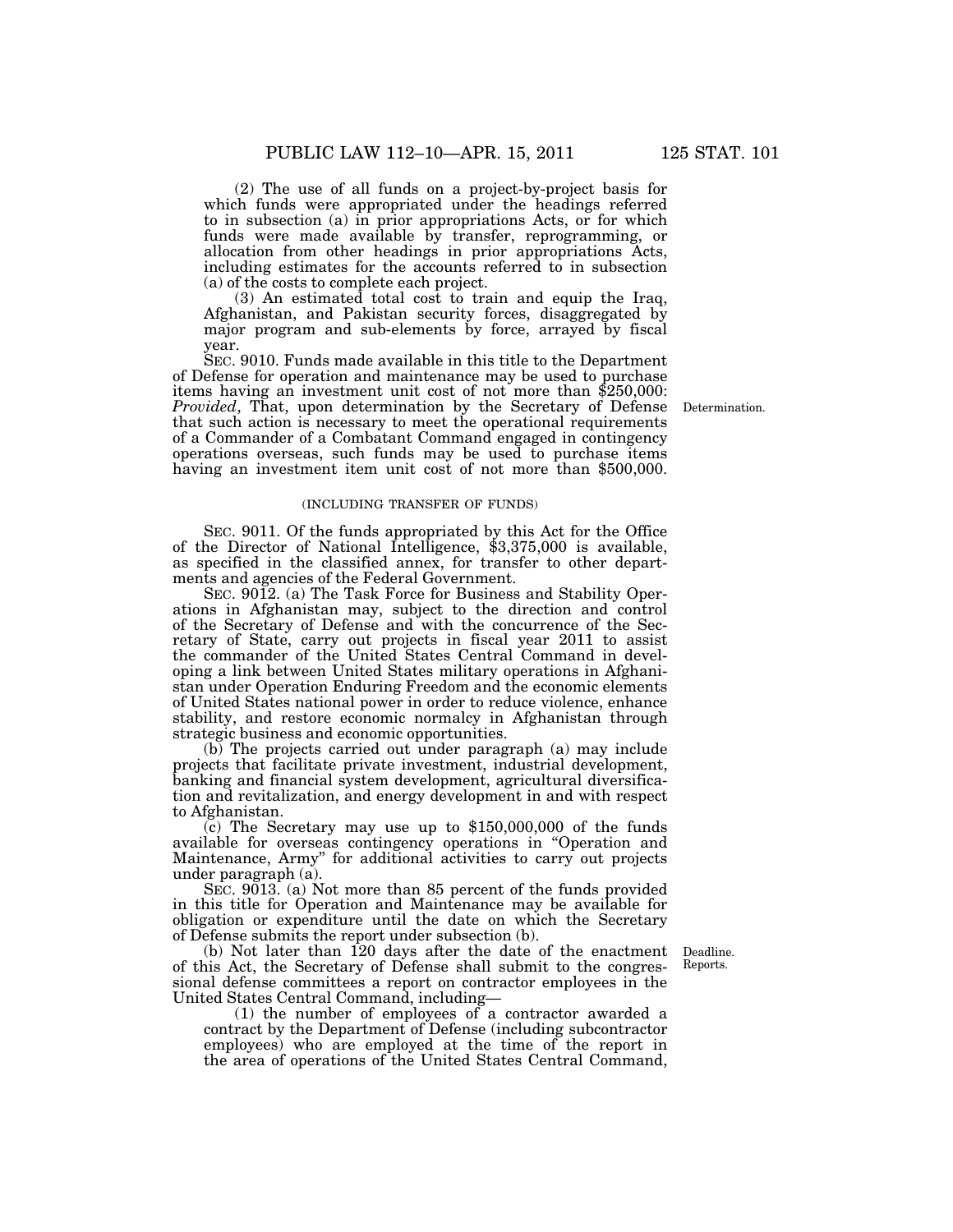including a list of the number of such employees in each of Iraq, Afghanistan, and all other areas of operations of the United States Central Command; and

(2) for each fiscal year quarter beginning on the date of the report and ending on September 30, 2012—

(A) the number of such employees planned by the Secretary to be employed during each such period in each of Iraq, Afghanistan, and all other areas of operations of the United States Central Command; and

(B) an explanation of how the number of such employees listed under subparagraph (A) relates to the planned number of military personnel in such locations.

SEC. 9014. From funds made available in this title to the Department of Defense for operation and maintenance, up to \$129,100,000 may be used by the Secretary of Defense, notwithstanding any other provision of law, to support the United States Government transition activities in Iraq by undertaking facilities renovation and construction associated with establishing Office of Security Cooperation locations, at no more than four sites, in Iraq: *Provided,* That not less than 15 days before making funds available pursuant to the authority provided in this section, the Secretary shall submit to the congressional defense committees a written notice containing a detailed justification and timeline for each proposed site and the source of funds.

SEC. 9015. Any reference to "this Act" in this division shall apply solely to this division.

This division may be cited as the ''Department of Defense Appropriations Act, 2011''.

## **DIVISION B—FULL-YEAR CONTINUING APPROPRIATIONS, 2011**

The following sums are hereby appropriated, out of any money in the Treasury not otherwise appropriated, and out of applicable corporate or other revenues, receipts, and funds, for the several departments, agencies, corporations, and other organizational units of Government for fiscal year 2011, and for other purposes, namely:

## TITLE I—GENERAL PROVISIONS

SEC. 1101. (a) Such amounts as may be necessary, at the level specified in subsection (c) and under the authority and conditions provided in applicable appropriations Acts for fiscal year 2010, for projects or activities (including the costs of direct loans and loan guarantees) that are not otherwise specifically provided for, and for which appropriations, funds, or other authority were made available in the following appropriations Acts:

(1) The Agriculture, Rural Development, Food and Drug Administration, and Related Agencies Appropriations Act, 2010 (Public Law 111–80).

(2) The Energy and Water Development and Related Agencies Appropriations Act, 2010 (Public Law 111–85).

(3) The Department of Homeland Security Appropriations Act, 2010 (Public Law 111–83).

(4) The Department of the Interior, Environment, and Related Agencies Appropriations Act, 2010 (division A of Public Law  $111-\bar{8}8$ ).

Time period.

Deadline. Notification.

1 USC 1 note.

Full-Year Continuing Appropriations Act,  $2011$ .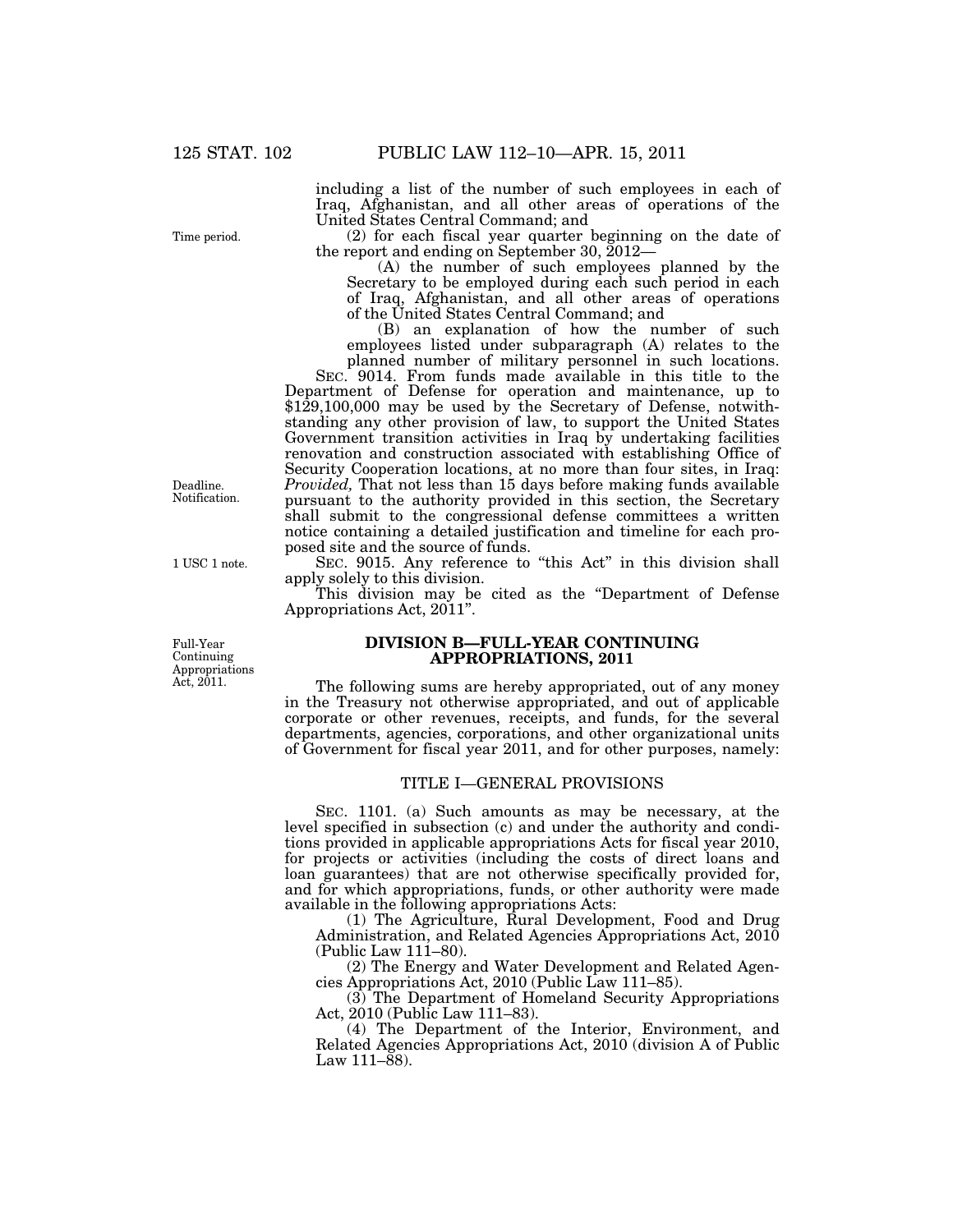(5) The Legislative Branch Appropriations Act, 2010 (division A of Public Law 111–68).

(6) The Consolidated Appropriations Act, 2010 (Public Law 111–117).

(7) Section 102(c) (except the last proviso relating to waiver of fees) of chapter 1 of title I of the Supplemental Appropriations Act, 2010 (Public Law 111–212) that addresses guaranteed loans in the rural housing insurance fund.

(b) For purposes of this division, the term ''level'' means an Definition. amount.

(c) The level referred to in subsection (a) shall be the amounts appropriated in the appropriations Acts referred to in such subsection, including transfers and obligation limitations, except that—

(1) such level shall not include any amount previously designated as an emergency requirement and necessary to meet emergency needs pursuant to sections 403(a) and 423(b) of S. Con. Res. 13 (111th Congress), the concurrent resolution on the budget for fiscal year 2010; and

(2) such level shall be calculated without regard to any rescission or cancellation of funds or contract authority.

SEC. 1102. Appropriations made by section 1101 shall be available to the extent and in the manner that would be provided by the pertinent appropriations Act.

SEC. 1103. Appropriations provided by this division that, in the applicable appropriations Act for fiscal year 2010, carried a multiple-year or no-year period of availability shall retain a comparable period of availability.

SEC. 1104. Except as otherwise expressly provided in this division, the requirements, authorities, conditions, limitations, and other provisions of the appropriations Acts referred to in section 1101(a) shall continue in effect through the date specified in section 1106.

SEC. 1105. No appropriation or funds made available or authority granted pursuant to section 1101 shall be used to initiate or resume any project or activity for which appropriations, funds, or other authority were specifically prohibited during fiscal year 2010.

SEC. 1106. Unless otherwise provided for in this division or in the applicable appropriations Act, appropriations and funds made available and authority granted pursuant to this division shall be available through September 30, 2011.

SEC. 1107. Expenditures made pursuant to the Continuing Appropriations Act, 2011 (Public Law 111–242), shall be charged to the applicable appropriation, fund, or authorization provided by this division.

SEC. 1108. Funds appropriated by this division may be obligated and expended notwithstanding section 10 of Public Law 91–672 (22 U.S.C. 2412), section 15 of the State Department Basic Authorities Act of 1956 (22 U.S.C. 2680), section 313 of the Foreign Relations Authorization Act, Fiscal Years 1994 and 1995 (22 U.S.C. 6212), and section 504(a)(1) of the National Security Act of 1947 (50 U.S.C. 414(a)(1)).

SEC. 1109. (a) For entitlements and other mandatory payments whose budget authority was provided in appropriations Acts for fiscal year 2010, and for activities under the Food and Nutrition Act of 2008, the levels established by section 1101 shall be the amounts necessary to maintain program levels under current law

Extension date.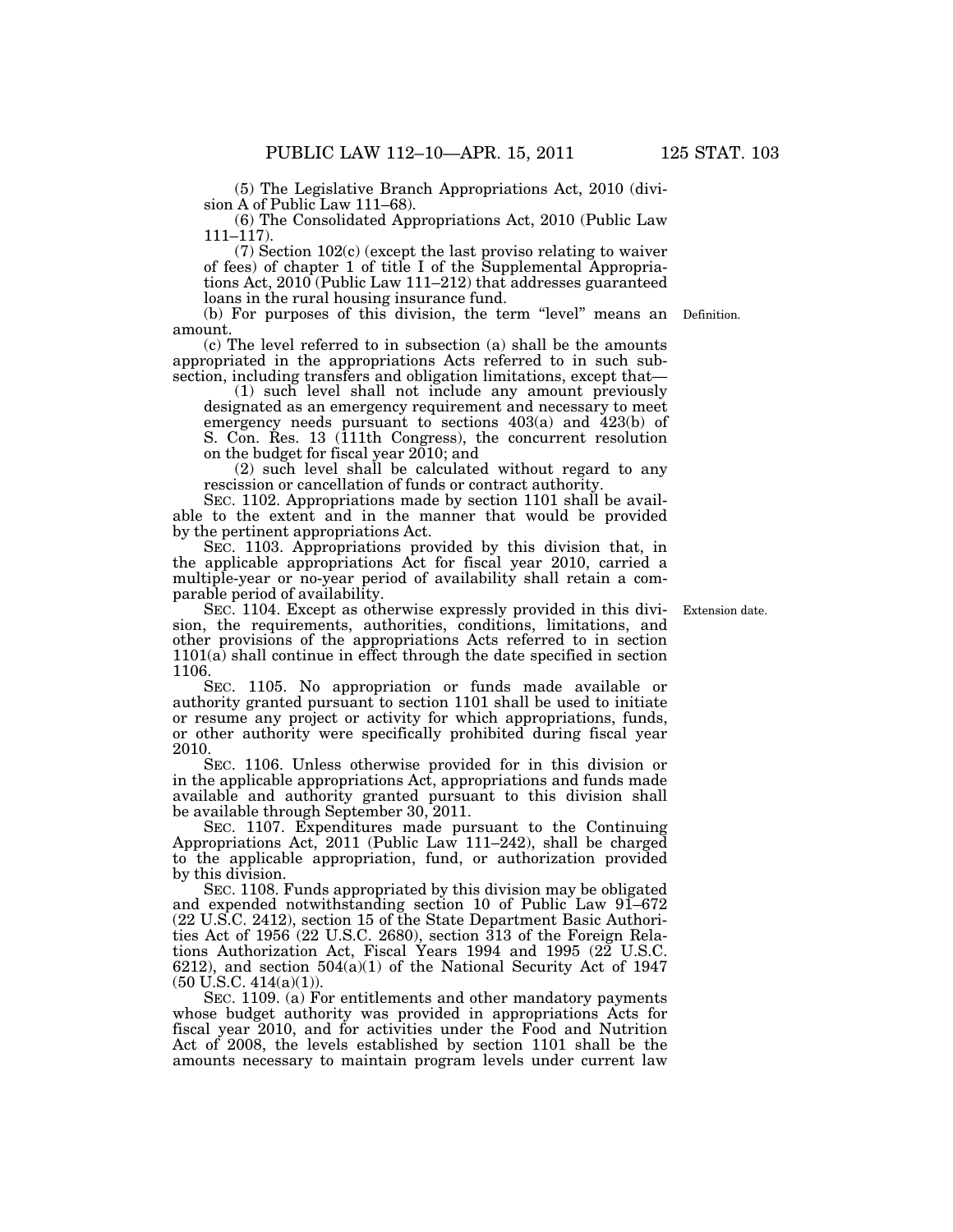and under the authority and conditions provided in the applicable appropriations Acts for fiscal year 2010.

(b) In addition to the amounts otherwise provided by section 1101, the following amounts shall be available for the following accounts for advance payments for the first quarter of fiscal year 2012:

(1) ''Department of Labor, Employment Standards Administration, Special Benefits for Disabled Coal Miners'', for benefit payments under title IV of the Federal Mine Safety and Health Act of 1977, \$41,000,000, to remain available until expended.

(2) ''Department of Health and Human Services, Centers for Medicare and Medicaid Services, Grants to States for Medicaid'', for payments to States or in the case of section 1928 on behalf of States under title XIX of the Social Security Act, \$86,445,289,000, to remain available until expended.

(3) ''Department of Health and Human Services, Administration for Children and Families, Payments to States for Child Support Enforcement and Family Support Programs'', for payments to States or other non-Federal entities under titles I, IV–D, X, XI, XIV, and XVI of the Social Security Act and the Act of July 5, 1960 (24 U.S.C. ch. 9), \$1,200,000,000, to remain available until expended.

(4) "Department of Health and Human Services, Administration for Children and Families, Payments to States for Foster Care and Permanency'', for payments to States or other non-Federal entities under title IV–E of the Social Security Act, \$1,850,000,000.

(5) ''Social Security Administration, Supplemental Security Income Program'', for benefit payments under title XVI of the Social Security Act, \$13,400,000,000, to remain available until expended.

SEC. 1110. Amounts incorporated by reference in this division that were previously designated as available for overseas deployments and other activities pursuant to S. Con. Res. 13 (111th Congress), the concurrent resolution on the budget for fiscal year 2010, are designated as being for contingency operations directly related to the global war on terrorism pursuant to section  $3(c)(2)$ of H. Res. 5 (112th Congress) and as an emergency requirement pursuant to section 403(a) of S. Con. Res. 13 (111th Congress), the concurrent resolution on the budget for fiscal year 2010.

SEC. 1111. Any language specifying an earmark in an appropriations Act for fiscal year 2010, or in a committee report or joint explanatory statement accompanying such an Act, shall have no legal effect with respect to funds appropriated by this division. For purposes of this section, the term "earmark" means a congressional earmark or congressionally directed spending item, as defined in clause 9(e) of rule XXI of the Rules of the House of Representatives and paragraph 5(a) of rule XLIV of the Standing Rules of the Senate.

SEC. 1112. Notwithstanding section 1101, none of the funds appropriated or otherwise made available in this division or any other Act (including division A of this Act) may be used to transfer, release, or assist in the transfer or release to or within the United States, its territories, or possessions Khalid Sheikh Mohammed or any other detainee who—

(1) is not a United States citizen or a member of the Armed Forces of the United States; and

Earmark.

Definition.

Khalid Sheikh Mohammed.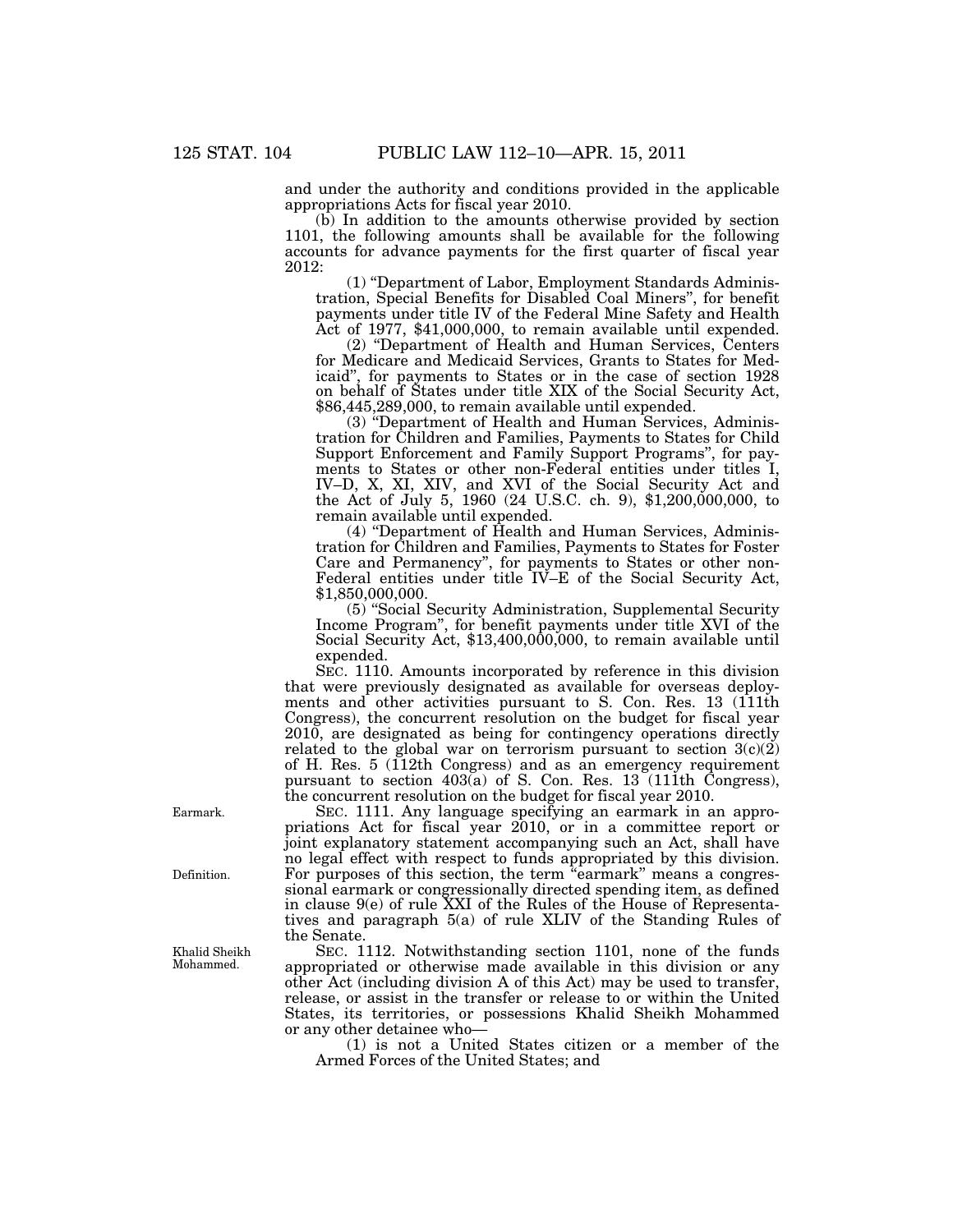(2) is or was held on or after June 24, 2009, at the United States Naval Station, Guantanamo Bay, Cuba, by the Department of Defense.

SEC. 1113. (a)(1) Notwithstanding section 1101, except as provided in paragraph (2), none of the funds appropriated or otherwise made available in this division or any other Act (including division A of this Act) may be used to transfer any individual detained at Guantanamo to the custody or effective control of the individual's country of origin, any other foreign country, or any other foreign entity unless the Secretary of Defense submits to Congress the certification described in subsection (b) by not later than 30 days before the transfer of the individual.

(2) Paragraph (1) shall not apply to any action taken by the Secretary of Defense to transfer any individual detained at Guantanamo to effectuate an order affecting the disposition of the individual that is issued by a court or competent tribunal of the United States having lawful jurisdiction. The Secretary of Defense shall Notification. notify Congress promptly upon issuance of any such order.

(b) The certification described in this subsection is a written certification made by the Secretary of Defense, with the concurrence of the Secretary of State, that the government of the foreign country or the recognized leadership of the foreign entity to which the individual detained at Guantanamo is to be transferred—

(1) is not a designated state sponsor of terrorism or a designated foreign terrorist organization;

(2) maintains effective control over each detention facility in which an individual is to be detained if the individual is to be housed in a detention facility;

(3) is not, as of the date of the certification, facing a threat that is likely to substantially affect its ability to exercise control over the individual;

(4) has agreed to take effective steps to ensure that the individual cannot take action to threaten the United States, its citizens, or its allies in the future;

(5) has taken such steps as the Secretary determines are necessary to ensure that the individual cannot engage or reengage in any terrorist activity; and

(6) has agreed to share any information with the United States that—

(A) is related to the individual or any associates of the individual; and

(B) could affect the security of the United States, its citizens, or its allies.

 $(c)(1)$  Except as provided in paragraph  $(3)$ , none of the funds appropriated or otherwise made available in this division or any other Act (including division A of this Act) may be used to transfer any individual detained at Guantanamo to the custody or effective control of the individual's country of origin, any other foreign country, or any other foreign entity if there is a confirmed case of any individual who was detained at United States Naval Station, Guantanamo Bay, Cuba, at any time after September 11, 2001, who was transferred to the foreign country or entity and subsequently engaged in any terrorist activity.

(2) The Secretary of Defense may waive the prohibition in paragraph (1) if the Secretary determines that such a transfer is in the national security interests of the United States and includes, as part of the certification described in subsection (b)

Waiver authority. Determination.

Cuba Certification. Deadline.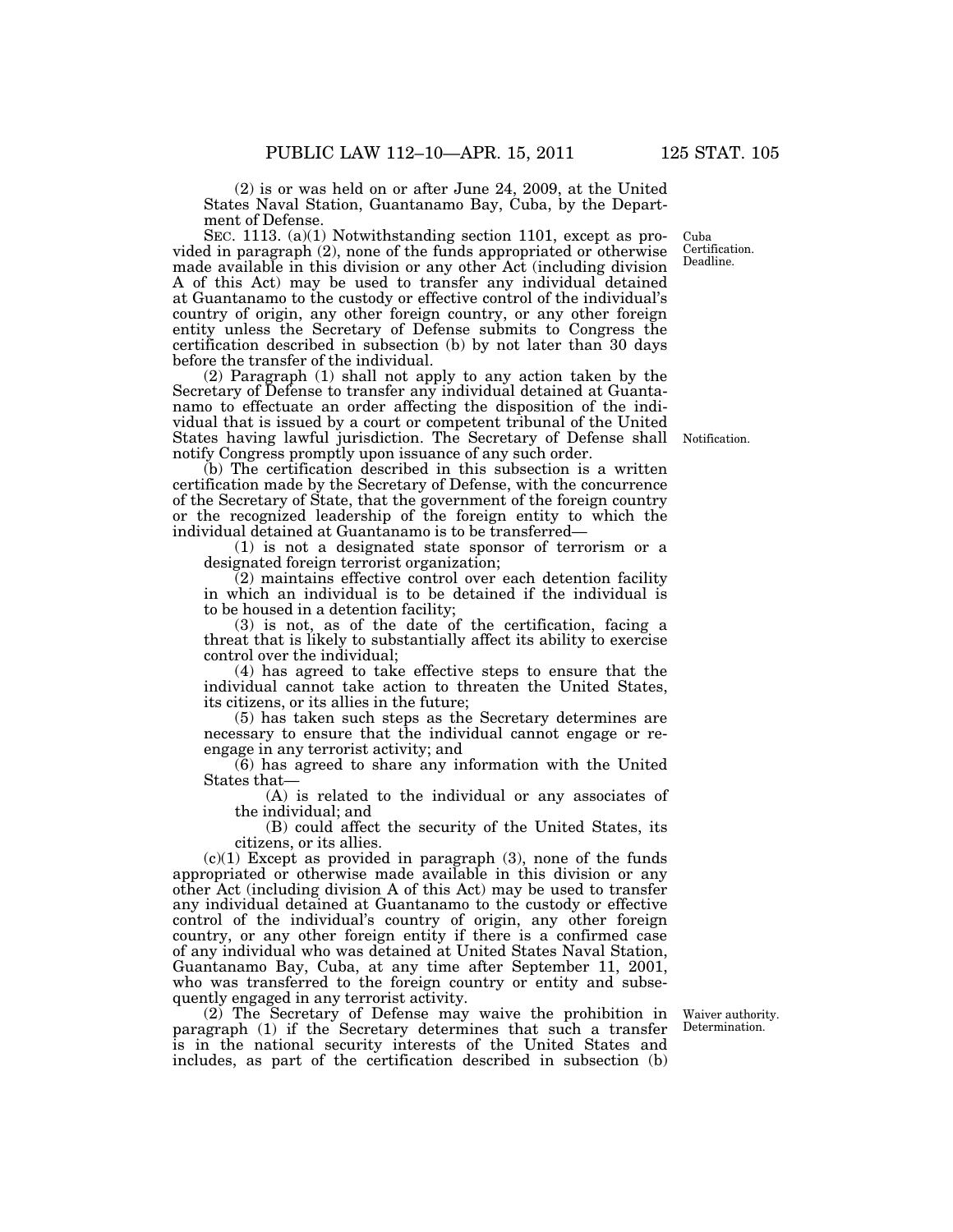relating to such transfer, the determination of the Secretary under this paragraph.

(3) Paragraph (1) shall not apply to any action taken by the Secretary to transfer any individual detained at Guantanamo to effectuate an order affecting the disposition of the individual that is issued by a court or competent tribunal of the United States having lawful jurisdiction. The Secretary shall notify Congress promptly upon issuance of any such order.

Definitions. **Notification** 

 $(d)$  For the purposes of this section:

(1) The term ''individual detained at Guantanamo'' means any individual who is located at United States Naval Station, Guantanamo Bay, Cuba, as of October 1, 2009, who—

(A) is not a citizen of the United States or a member of the Armed Forces of the United States; and

 $(B)$  is-

(i) in the custody or under the effective control of the Department of Defense; or

(ii) otherwise under detention at United States Naval Station, Guantanamo Bay, Cuba.

(2) The term ''foreign terrorist organization'' means any organization so designated by the Secretary of State under section 219 of the Immigration and Nationality Act (8 U.S.C. 1189).

SEC. 1114. (a) Notwithstanding section 1101, none of the funds appropriated or otherwise made available by this division or any other Act (including division A of this Act) may be used to construct or modify any facility in the United States, its territories, or possessions to house any individual described in subsection (c) for the purposes of detention or imprisonment in the custody or under the effective control of the Department of Defense.

(b) The prohibition in subsection (a) shall not apply to any modification of facilities at United States Naval Station, Guantanamo Bay, Cuba.

(c) An individual described in this subsection is any individual who, as of June 24, 2009, is located at United States Naval Station, Guantanamo Bay, Cuba, and who—

(1) is not a citizen of the United States or a member of the Armed Forces of the United States; and

 $(2)$  is-

(A) in the custody or under the effective control of the Department of Defense; or

(B) otherwise under detention at United States Naval Station, Guantanamo Bay, Cuba.

SEC. 1115. Section 1(b)(2) of the Passport Act of June 4, 1920 (22 U.S.C. 214(b)(2)) shall be applied by substituting the date specified in section 1106 of this division for ''September 30, 2010''.

SEC. 1116. (a) Section 1115(d) of Public Law 111–32 shall be applied by substituting the date specified in section 1106 of this division for "October 1, 2010".

(b) Section 824(g) of the Foreign Service Act of 1980 (22 U.S.C. 4064(g)) shall be applied by substituting the date specified in section 1106 of this division for ''October 1, 2010'' in paragraph (2).

(c) Section 61(a) of the State Department Basic Authorities Act of 1956 (22 U.S.C. 2733(a)) shall be applied by substituting the date specified in section 1106 of this division for ''October 1, 2010'' in paragraph (2).

Applicability.

Applicability.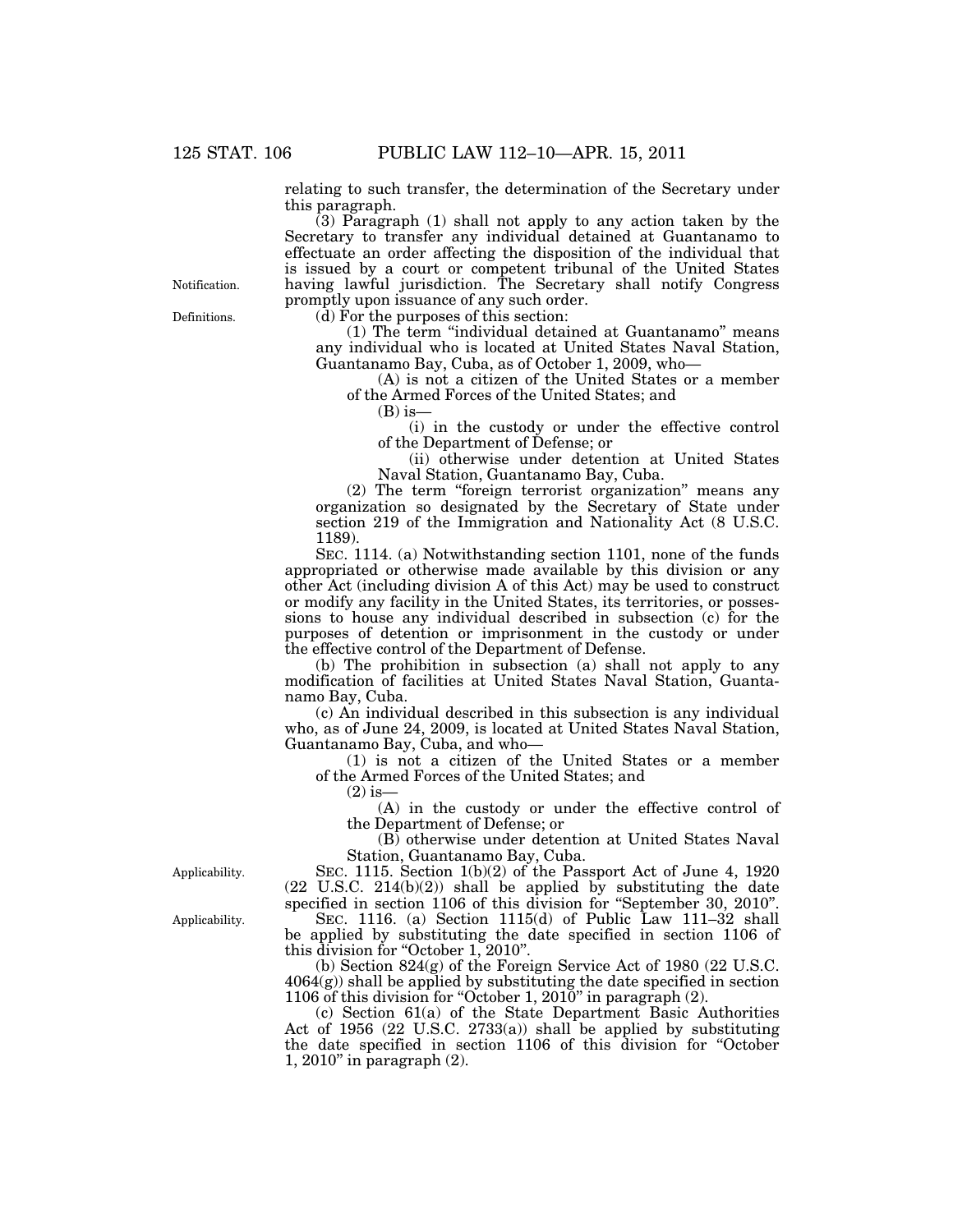(d) Section 625(j)(1) of the Foreign Assistance Act of 1961  $(22 \text{ U.S.C. } 2385(j)(1))$  shall be applied by substituting the date specified in section 1106 of this division for "October 1, 2010" in subparagraph (B).

SEC. 1117. The authority provided by section 1334 of the Foreign Affairs Reform and Restructuring Act of 1998 (22 U.S.C. 6553) shall remain in effect through the date specified in section 1106 of this division.

SEC. 1118. With respect to any discretionary account for which advance appropriations were provided for fiscal year 2011 or 2012 in an appropriations Act for fiscal year 2010, in addition to amounts otherwise made available by this Act, advance appropriations are provided in the same amount for fiscal year 2012 or 2013, respectively, with a comparable period of availability.

SEC. 1119. (a) ACROSS-THE-BOARD RESCISSIONS.—There is hereby rescinded an amount equal to 0.2 percent of—

(1) the budget authority provided for fiscal year 2011 for any discretionary account of this division; and

(2) the budget authority provided in any advance appropriation for fiscal year 2011 for any discretionary account in any prior fiscal year appropriation Act.

(b) PROPORTIONATE APPLICATION.—Any rescission made by subsection (a) shall be applied proportionately—

(1) to each discretionary account and each item of budget authority described in such subsection; and

(2) within each such account and item, to each program, project, and activity (with programs, projects, and activities as delineated in the appropriation Act or accompanying reports referenced in section 1101 covering such account or item).

(c) EXCEPTIONS.—This section shall not apply to—

(1) discretionary authority appropriated or otherwise made available by division A of this Act; or

(2) discretionary authority appropriated or otherwise made available by division B of this Act and designated as being for contingency operations directly related to the global war on terrorism pursuant to section  $3(c)(2)$  of H. Res. 5 (112th Congress) and as an emergency requirement pursuant to section 403(a) of S. Con. Res. 13 (111th Congress), the concurrent resolution on the budget for fiscal year 2010.

(d) OMB REPORT.—Within 30 days after the date of the enactment of this section, the Director of the Office of Management and Budget shall submit to the Committees on Appropriations of the House of Representatives and the Senate a report specifying the account and amount of each rescission made pursuant to this section.

## TITLE II—AGRICULTURE, RURAL DEVELOPMENT, FOOD AND DRUG ADMINISTRATION, AND RELATED AGENCIES

SEC. 1201. Notwithstanding section 1101, the level for "Agricultural Programs, Office of the Secretary'' shall be \$5,061,000.

SEC. 1202. Notwithstanding section 1101, the level for "Agricultural Programs, Office of Tribal Relations'' shall be \$499,000.

SEC. 1203. Notwithstanding section 1101, the level for "Agricultural Programs, Executive Operations, Office of Chief Economist'' shall be  $$12,032,000$ .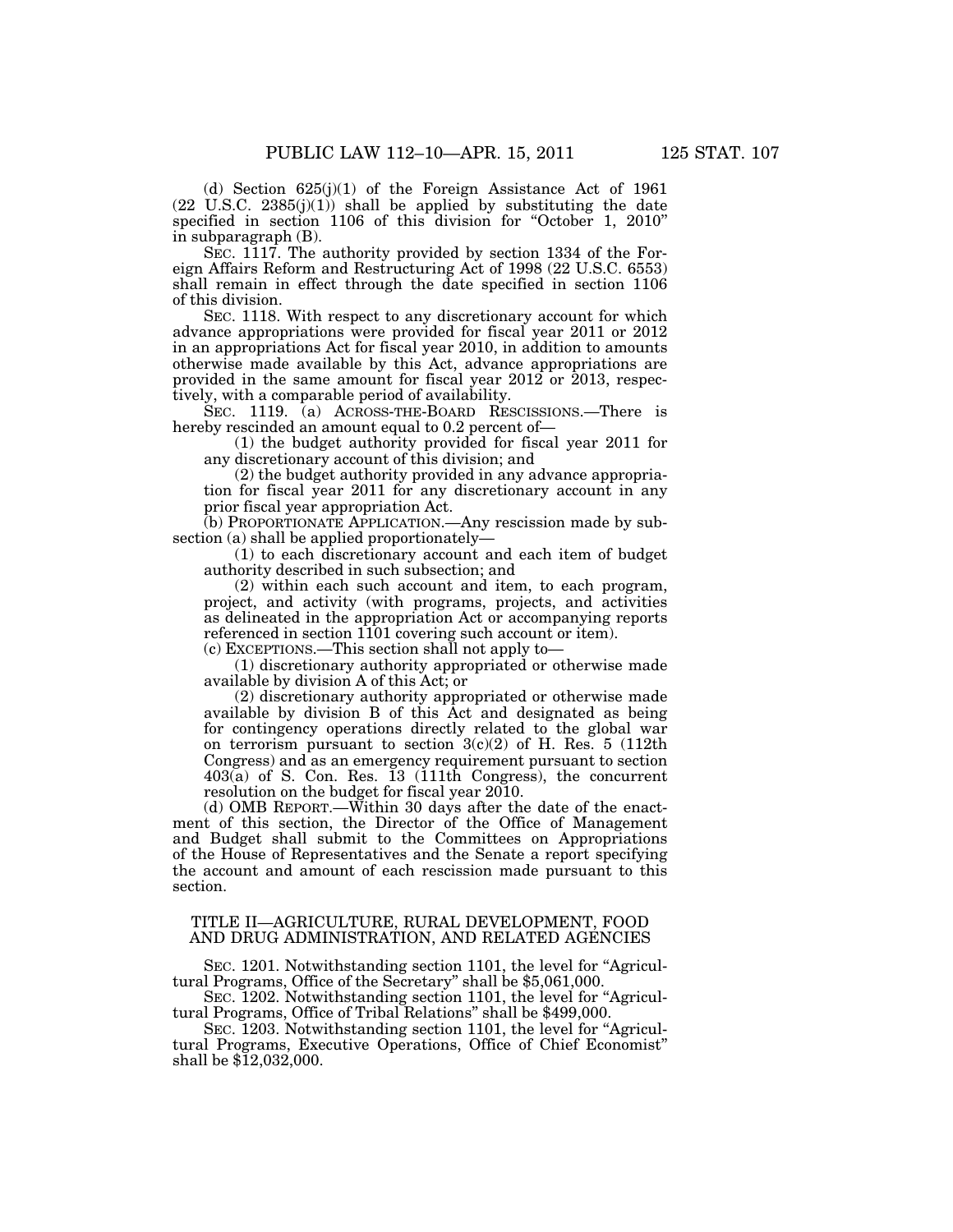SEC. 1204. Notwithstanding section 1101, the level for "Agricultural Programs, Executive Operations, National Appeals Division'' shall be \$14,254,000.

SEC. 1205. Notwithstanding section 1101, the level for "Agricultural Programs, Executive Operations, Office of Homeland Security'' shall be \$1,499,000.

SEC. 1206. Notwithstanding section 1101, the level for "Agricultural Programs, Office of Advocacy and Outreach'' shall be \$1,425,000.

SEC. 1207. Notwithstanding section 1101, the level for "Agricultural Programs, Office of the Chief Information Officer'' shall be \$40,000,000.

SEC. 1208. Notwithstanding section 1101, the level for "Agricultural Programs, Office of the Chief Financial Officer'' shall be  $$6,260,000.$ 

SEC. 1209. Notwithstanding section 1101, the level for "Agricul-<br>tural Programs, Office of Civil Rights" shall be \$22,737,000.

SEC. 1210. Notwithstanding section 1101, the level for "Agricultural Programs, Agriculture Buildings and Facilities and Rental Payments'' shall be \$246,970,000, of which \$178,470,000 shall be available for payments to the General Services Administration for rent; of which \$13,500,000 shall be for payment to the Department of Homeland Security for building and security activities; and of which \$55,000,000 shall be for buildings operations and maintenance expenses.

SEC. 1211. Notwithstanding section 1101, the level for "Agricultural Programs, Hazardous Materials Management'' shall be \$4,000,000.

SEC. 1212. Notwithstanding section 1101, the level for "Agricultural Programs, Departmental Administration" shall be Departmental Administration" \$29,706,000.

SEC. 1213. Notwithstanding section 1101, the level for "Agricultural Programs, Office of the Assistant Secretary for Congressional Relations<sup>3</sup> shall be \$3,877,000.

SEC. 1214. Notwithstanding section 1101, the level for "Agricul-<br>tural Programs, Office of Communications" shall be \$9,499,000.

SEC. 1215. Notwithstanding section 1101, the level for "Agricultural Programs, Office of the General Counsel'' shall be \$41,499,000.

SEC. 1216. Notwithstanding section 1101, the level for "Agricultural Programs, Economic Research Service'' shall be \$81,978,000.

SEC. 1217. Notwithstanding section 1101, the level for "Agricultural Programs, National Agricultural Statistics Service'' shall be \$156,761,000: *Provided*, That the amounts included under such heading in Public Law 111–80 shall be applied to funds appropriated by this division by substituting "\$33,139,000" for

 $``\$37,908,000"$ SEC. 1218. Notwithstanding section 1101, the level for ''Agricultural Programs, Agricultural Research Service, Salaries and Expenses'' shall be \$1,135,501,000.

SEC. 1219. Notwithstanding section 1101, the level for "Agricultural Programs, Agricultural Research Service, Buildings and Facilities'' shall be \$0.

SEC. 1220. Notwithstanding section 1101, the level for "Agricultural Programs, National Institute of Food and Agriculture, Research and Education Activities'' shall be \$700,140,000: *Provided*, That the amounts included under such heading in Public Law 111–80 shall be applied to funds appropriated by this division

Applicability.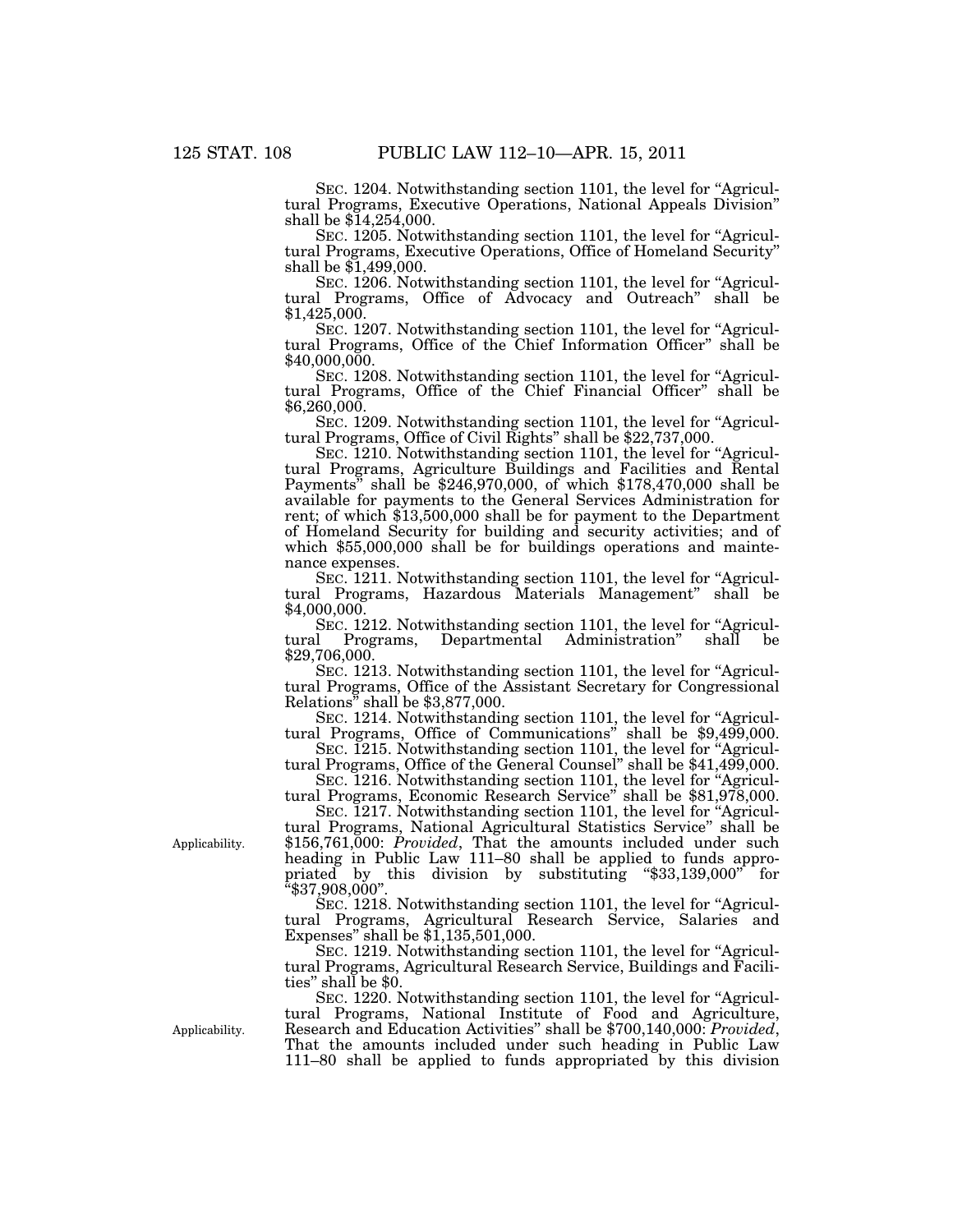by substituting ''\$236,808,000'' for ''\$215,000,000''; by substituting ''\$33,000,000'' for ''\$29,000,000''; by substituting ''\$51,000,000'' for ''\$48,500,000''; by substituting ''\$265,000,000'' for ''\$262,482,000''; by substituting ''\$2,844,000'' for ''\$89,029,000''; by substituting ''\$19,375,000'' for ''\$18,250,000''; and by substituting ''\$11,253,000'' for "\$45,122,000".

SEC. 1221. Notwithstanding section 1101, the level for "Agricultural Programs, National Institute of Food and Agriculture, Extension Activities'' shall be \$480,092,000: *Provided*, That the amounts included under such heading in Public Law 111–80 shall be applied to funds appropriated by this division by substituting " $\$294,500,000"$  for " $\$297,500,000"$  and by substituting " $\$8,565,000"$ for "\$20,396,000".

SEC. 1222. Notwithstanding section 1101, the level for "Agricultural Programs, National Institute of Food and Agriculture, Integrated Activities'' shall be '\$37,000,000'': *Provided*, That the amounts included under such heading in Public Law 111–80 shall be applied to funds appropriated by this division by substituting ''\$29,000,000'' for ''\$45,148,000''; by substituting ''\$9,000,000'' for ''\$12,649,000''; by substituting ''\$11,000,000'' for ''\$14,596,000''; by substituting ''\$3,000,000'' for ''\$4,096,000''; by substituting ''\$0'' for ''\$4,388,000''; by substituting ''\$0'' for ''\$1,365,000''; by substituting ''\$2,000,000'' for ''\$3,054,000''; by substituting ''\$4,000,000'' for ''\$5,000,000''; by substituting ''\$1,000,000'' for ''\$3,000,000''; by substituting ''\$0'' for ''\$732,000''; by substituting ''\$1,000,000'' for ''\$1,312,000''; and by substituting ''\$6,000,000'' for ''\$9,830,000''.

SEC. 1223. Notwithstanding section 1101, the level for "Agricultural Programs, Animal and Plant Health Inspection Service, Salaries and Expenses'' shall be \$865,000,000: *Provided*, That the amounts included under such heading in Public Law 111–80 shall be applied to funds appropriated by this division by substituting ''\$40,000,000'' for ''\$60,243,000'' and by substituting ''\$21,000,000'' for "\$23,390,000".

SEC. 1224. Notwithstanding section 1101, the level for "Agricultural Programs, Animal and Plant Health Inspection Service, Buildings and Facilities'' shall be \$3,536,000.

SEC. 1225. Notwithstanding section 1101, the level for ''Agricultural Programs, Agricultural Marketing Service, Marketing Services'' shall be \$86,711,000.

SEC. 1226. Notwithstanding section 1101, the level for ''Agricultural Programs, Agricultural Marketing Service, Limitation on Administrative Expenses'' shall be \$60,947,000 (from fees collected).

SEC. 1227. The amounts included under the heading "Agricultural Programs, Agricultural Marketing Service, Funds for Strengthening Markets, Income, and Supply (Section 32)'' in Public Law 111–80 shall be applied to funds appropriated by this division by substituting ''\$0'' for ''\$10,000,000''.

SEC. 1228. Notwithstanding section 1101, the level for "Agricultural Programs, Grain Inspection, Packers and Stockyards Administration, Salaries and Expenses'' shall be \$40,342,000.

SEC. 1229. Notwithstanding section 1101, the level for "Agricultural Programs, Grain Inspection, Packers and Stockyards Administration, Limitation on Inspection and Weighing Services Expenses'' shall be \$47,500,000 (from fees collected).

SEC. 1230. Notwithstanding section 1101, the level for "Agricultural Programs, Food Safety and Inspection Service'' shall be \$1,008,520,000: *Provided,* That the Food Safety and Inspection

Applicability.

Applicability.

Applicability.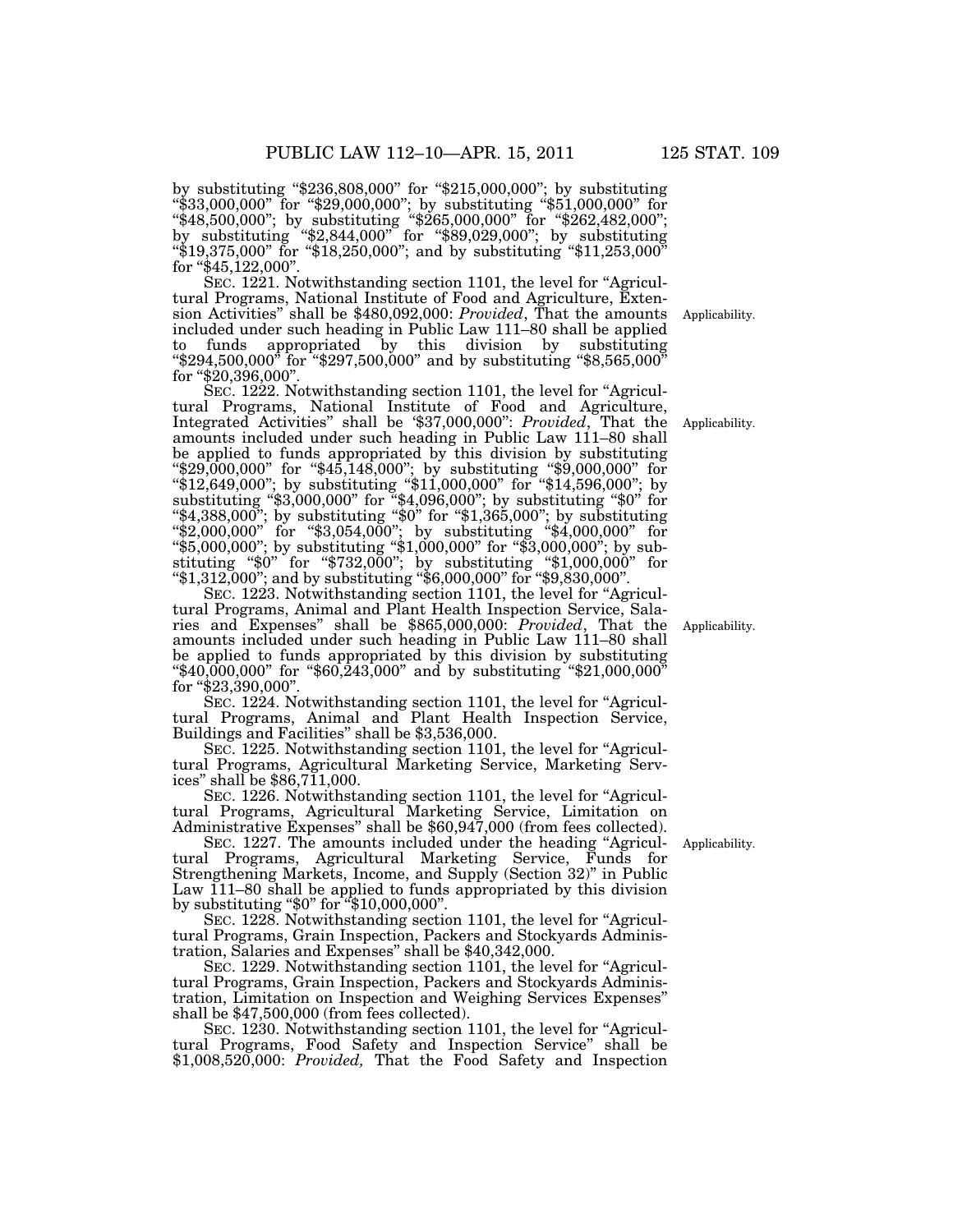Service shall continue implementation of section 11016 of Public Law 110–246.

SEC. 1231. Notwithstanding section 1101, the level for "Agricultural Programs, Farm Service Agency, Salaries and Expenses'' shall be \$1,210,711,000.

SEC. 1232. Notwithstanding Section 1101, the level for "Agricultural Programs, Farm Service Agency, State Mediation Grants'' shall be  $$4,185,000$ .

SEC. 1233. Notwithstanding section 1101, the level for "Agricultural Programs, Farm Service Agency, Grassroots Source Water Protection Program'' shall be \$4,250,000.

Applicability.

Notification. Deadline.

Applicability.

SEC. 1234. The amounts included under the heading "Agricultural Programs, Farm Service Agency, Agricultural Credit Insurance Fund Program Account'' in Public Law 111–80 shall be applied to funds appropriated by this division by substituting "\$1,975,000,000" for "\$2,150,000,000"; by substituting ''\$1,975,000,000'' for ''\$2,150,000,000''; by substituting ''\$475,000,000'' for ''\$650,000,000''; by substituting ''\$2,572,343,000'' for ''\$2,670,000,000''; by substituting ''\$122,343,000'' for ''\$170,000,000''; by substituting ''\$950,000,000'' for ''\$1,000,000,000''; by substituting ''\$0'' for ''\$150,000,000''; by substituting ''\$0'' for ''\$75,000,000'' the first and second place it appears; by substituting ''\$0'' for ''\$10,000,000''; by substituting ''\$38,570,000'' for ''\$32,070,000''; by substituting ''\$32,870,000'' for ''\$26,520,000''; by substituting ''\$5,700,000'' for ''\$5,550,000''; by substituting ''\$109,410,000'' for ''\$106,402,000''; by substituting ''\$57,540,000'' for ''\$47,400,000''; by substituting ''\$34,950,000'' for ''\$35,100,000'';

by substituting "\$16,920,000" for "\$23,902,000"; by substituting "\$0"  $\text{for ``$1,065,000''$; by substituting ``$0'' for ``$1,343,000''; by sub$ stituting ''\$0'' for ''\$278,000''; by substituting ''\$0'' for ''\$793,000''; by substituting "\$313,508,000" for "\$321,093,000"; and by substituting ''\$305,588,000'' for ''\$313,173,000''. Funds appropriated by this division to such heading for farm ownership, operating, direct and guaranteed loans may be transferred among these programs: *Provided*, That the Secretary of Agriculture shall notify the Committees on Appropriations of the House of Representatives and the Senate at least 15 days in advance of any transfer.

SEC. 1235. Notwithstanding section 1101, the level for "Agricultural Programs, Risk Management Agency'' shall be \$79,000,000.

SEC. 1236. Notwithstanding section 1101, the level for "Conservation Programs, Natural Resources Conservation Service, Conservation Operations'' shall be \$872,247,000.

SEC. 1237. Notwithstanding section 1101, the level for "Conservation Programs, Natural Resources Conservation Service, Watershed and Flood Prevention Operations'' shall be \$0.

SEC. 1238. Notwithstanding section 1101, the level for "Conservation Programs, Natural Resources Conservation Service, Watershed Rehabilitation Program'' shall be \$18,000,000.

SEC. 1239. Notwithstanding section 1101, the level for "Conservation Programs, Natural Resources Conservation Service, Resource Conservation and Development'' shall be \$0.

SEC. 1240. Notwithstanding section 1101, the level for ''Rural Development Programs, Rural Development, Salaries and Expenses'' shall be \$191,987,000.

SEC. 1241. The amounts included under the heading ''Rural Development Programs, Rural Housing Service, Rural Housing Insurance Fund Program Account'' in Public Law 111–80 for gross obligations for the principal amount of direct and guaranteed loans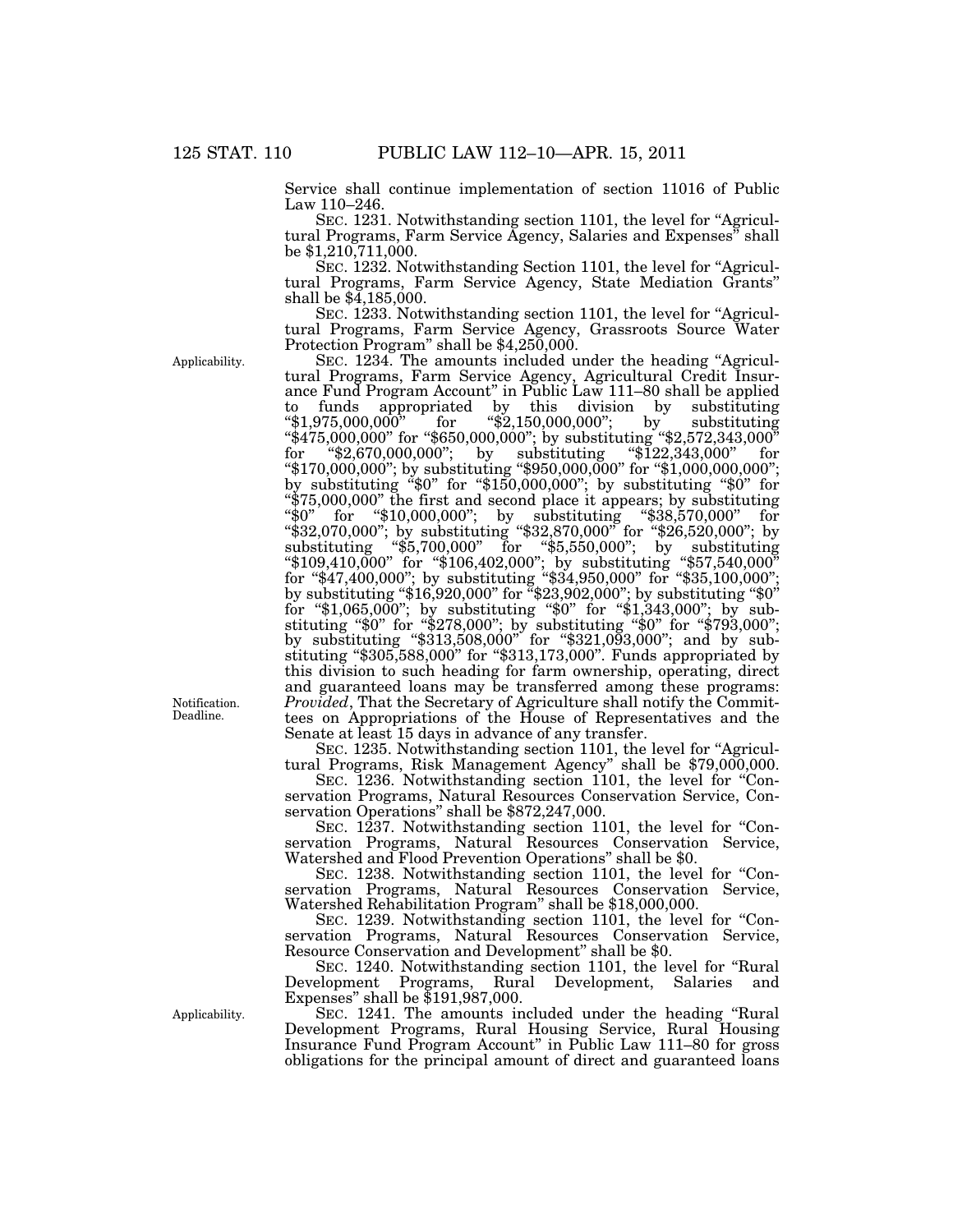as authorized by title V of the Housing Act of 1949 shall be applied<br>to funds appropriated by this division by substituting to funds appropriated by this division by substituting ''\$25,121,406,000'' for ''\$13,121,488,000''; by substituting ''\$1,121,406,000'' for ''\$1,121,488,000''; by substituting ''\$24,000,000,000'' for ''\$12,000,000,000''; by substituting ''\$23,360,000'' for ''\$34,412,000''; by substituting ''\$30,960,000'' for ''\$129,090,000''; by substituting ''\$5,052,000'' for ''\$5,045,000''; and by substituting ''\$4,966,000'' for ''\$4,970,000''.

SEC. 1242. Notwithstanding section 1101, the level for ''Rural Development Programs, Rural Housing Service, Rural Housing Insurance Fund Program Account'' for the cost of direct and guaranteed loans, including the cost of modifying loans, authorized by section 502 of the Housing Act of 1949 shall be \$70,200,000: *Provided*, That the amounts included for such costs under such heading in Public Law 111–80 shall be applied to funds appropriated by this division by substituting ''\$70,200,000'' for ''\$40,710,000'' in the case of direct loans and by substituting "\$0" for "\$172,800,000" in the case of unsubsidized guaranteed loans.

SEC. 1243. Notwithstanding section 1101, the level for ''Rural Development Programs, Rural Housing Service, Rural Housing Insurance Fund Program Account'' for the cost of repair, rehabilitation, and new construction of rental housing authorized by section 515 of the Housing Act of 1949 shall be \$23,446,000.

SEC. 1244. Notwithstanding section 1101, the level for ''Rural Development Programs, Rural Housing Service, Rural Housing Insurance Fund Program Account'' for the cost of multi-family housing guaranteed loans authorized by section 538 of the Housing Act of 1949 shall be \$3,000,000.

SEC. 1245. In addition to amounts otherwise appropriated or made available by this division, there is appropriated to the Secretary of Agriculture \$288,000 for section 523 self-help housing land development loans authorized by section 523 of the Housing Act of 1949 and \$294,000 for site development loans authorized by section 524 of such Act.

SEC. 1246. Notwithstanding section 1101, the level for ''Rural Development Programs, Rural Housing Service, Rural Housing Insurance Fund Program Account'' for administrative expenses necessary to carry out the direct and guaranteed loan programs shall be \$454,383,000.

SEC. 1247. Notwithstanding section 1101, the level for ''Rural Development Programs, Rural Housing Service, Rental Assistance Program'' shall be \$955,635,000: *Provided*, That the amounts included under such heading in Public Law 111–80 shall be applied to funds appropriated by this division by substituting " $\delta$ 0" for ''\$5,958,000''; and by substituting ''\$3,000,000'' for ''\$3,400,000''.

SEC. 1248. Notwithstanding section 1101, the level for ''Rural Development Programs, Rural Housing Service, Multi-Family Housing Revitalization Program Account'' shall be \$30,000,000: *Provided*, That the amounts included under such heading in Public Law 111–80 shall be applied to funds appropriated by this division by substituting ''\$14,000,000'' for ''\$16,400,000''; by substituting ''\$15,000,000'' for ''\$25,000,000''; and by substituting ''\$1,000,000'' for "\$1,791,000".

SEC. 1249. Notwithstanding section 1101, the level for ''Rural Development Programs, Rural Housing Service, Mutual and Self-Help Housing Grants" shall be \$37,000,000.

Applicability.

Applicability.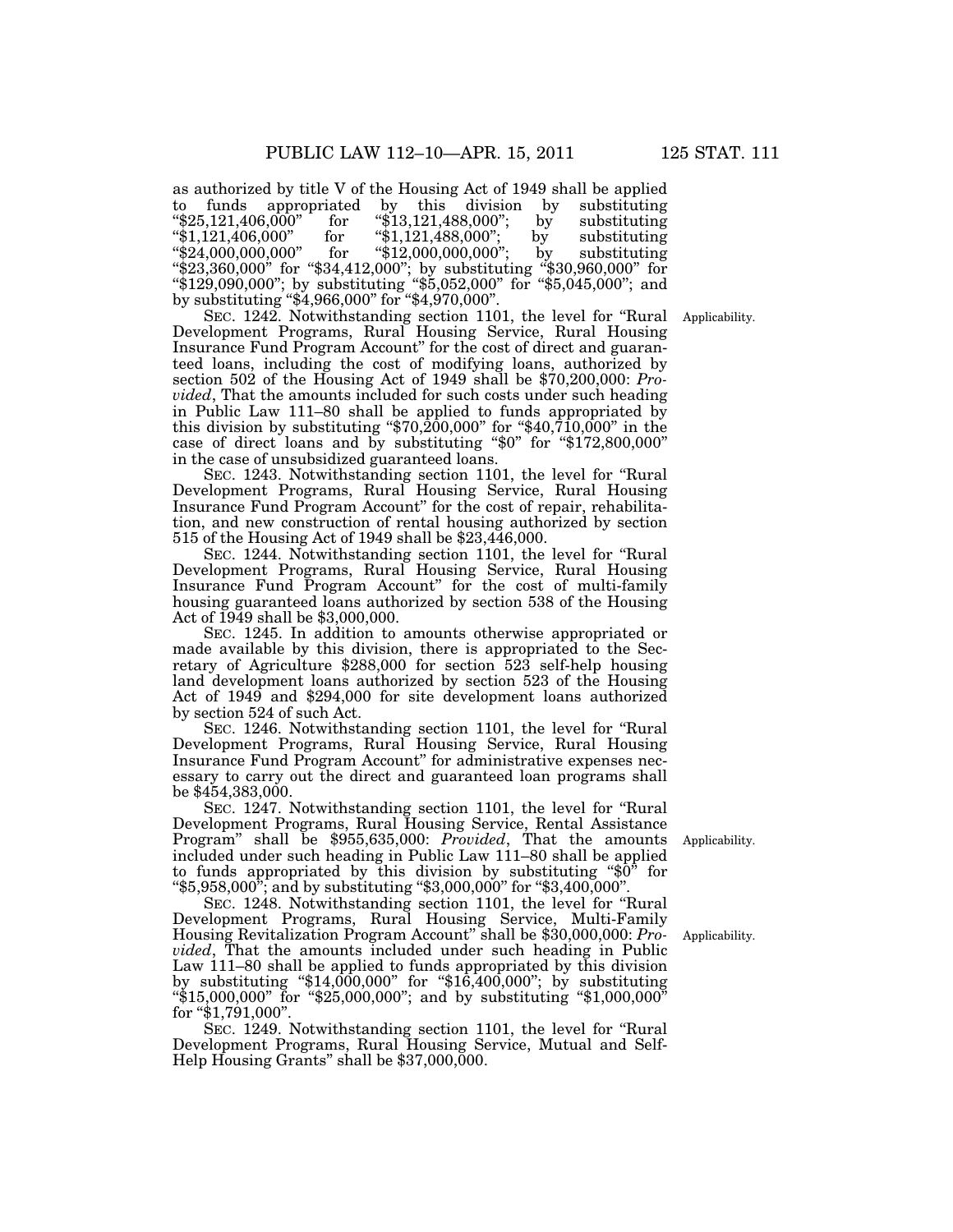Applicability.

SEC. 1250. Notwithstanding section 1101, the level for ''Rural Development Programs, Rural Housing Service, Rural Housing Assistance Grants'' shall be \$40,400,000: *Provided*, That the amounts included under such heading in Public Law 111–80 shall be applied to funds appropriated by substituting ''\$0'' for "\$4,000,000"

Applicability.

SEC. 1251. Notwithstanding section 1101, the level for ''Rural Development Programs, Rural Housing Service, Rural Community Facilities Program Account'' shall be \$41,462,000: *Provided*, That the amounts included under such heading in Public Law 111– 80 shall be applied to funds appropriated by this division by substituting " $\frac{1}{5,000,000}$ " for " $\frac{1}{5,000,000}$ "; and by substituting ''\$7,000,000'' for ''\$13,902,000''.

SEC. 1252. Notwithstanding section 1101, the level for ''Rural Development Programs, Rural Business–Cooperative Service, Rural Business Program Account" shall be \$85,451,000.

SEC. 1253. Notwithstanding section 1101, the level for ''Rural Development Programs, Rural Business–Cooperative Service, Rural Development Loan Fund Program Account" for the principal amount of direct loans as authorized by Rural Development Loan Fund shall be \$19,181,000; and for the cost of direct loans, \$7,400,000.

SEC. 1254. Notwithstanding section 1101, in connection with the ''Rural Development Programs, Rural Business–Cooperative Service, Rural Economic Development Loans Program Account'', of the funds derived from interest on the cushion of credit payments, as authorized by section 313 of the Rural Electrification Act of 1936, \$207,000,000 shall not be obligated and \$207,000,000 is rescinded.

SEC. 1255. Notwithstanding section 1101, the level for ''Rural Development Programs, Rural Business–Cooperative Service, Rural Cooperative Development Grants'' shall be \$30,254,000: *Provided*, That the amounts included under such heading in Public Law 111–80 shall be applied to funds appropriated by this division by substituting ''\$0'' for ''\$300,000''; by substituting ''\$0'' for ''\$2,800,000''; and by substituting ''\$18,867,000'' for ''\$20,367,000''.

SEC. 1256. Notwithstanding section 1101, the level for ''Rural Development Programs, Rural Business–Cooperative Service, Rural Microenterprise Investment Program Account" shall be \$0.

SEC. 1257. Notwithstanding section 1101, the level for ''Rural Development Programs, Rural Business–Cooperative Service, Rural Energy for America Program'' shall be \$5,000,000.

SEC. 1258. Notwithstanding section 1101, the level for ''Rural Development Programs, Rural Utilities Service, Rural Water and Waste Disposal Program Account'' shall be \$529,002,000: *Provided*, That the amounts included under such heading in Public Law 111–80 shall be applied to funds appropriated by this division by substituting ''\$12,000,000'' for ''\$17,500,000''.

SEC. 1259. Notwithstanding section 1101, the level for ''Rural Development Programs, Rural Utilities Service, Rural Electrification and Telecommunications Loans Program Account'' for the cost of guaranteed underwriting loans pursuant to section 313A shall be \$700,000: *Provided,* That, notwithstanding section 6106(b) of the Food, Conservation, and Energy Act of 2008, a guaranteed underwriting loan may not be issued until the Secretary of Agriculture certifies to the Committees on Appropriations of the House

Applicability.

Rescission.

Applicability.

Certification.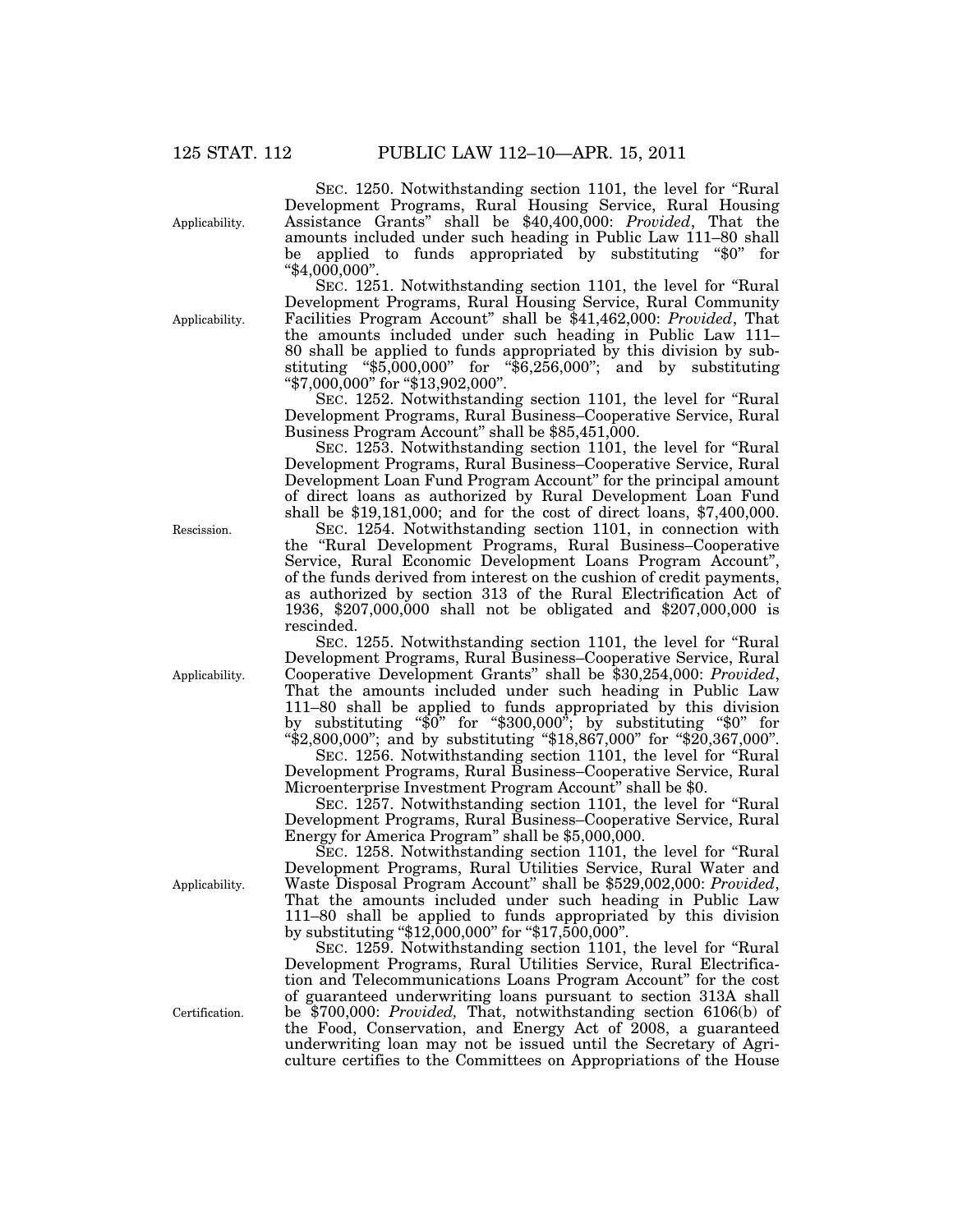and Senate that the regulations governing the program fully implement the requirements of section 6106(a) of the Food, Conservation, and Energy Act of 2008.

SEC. 1260. Notwithstanding section 1101, the level for "Rural" Development Programs, Rural Utilities Service, Rural Electrification and Telecommunications Loans Program Account'' for administrative expenses necessary to carry out the direct and guaranteed loan programs shall be \$38,374,000.

SEC. 1261. Notwithstanding section 1101, the level for ''Rural Development Programs, Rural Utilities Service, Distance Learning, Telemedicine, and Broadband Program'' for the cost of grants for telemedicine and distance learning services in rural areas, as authorized by 7 U.S.C. 950aaa et seq. shall be \$32,500,000.

SEC. 1262. Notwithstanding section 1101, the level for ''Rural Development, Rural Utilities Service, Distance Learning, Telemedicine, and Broadband Program'' for the cost of broadband loans, as authorized by section 601 of the Rural Electrification Act shall be \$22,320,000. In addition, \$13,406,000, to remain available until expended, for a grant program to finance broadband transmission in rural areas eligible for Distance Learning and Telemedicine Program benefits authorized by 7 U.S.C. 950aaa.

SEC. 1263. Notwithstanding the section 1101, the level for ''Domestic Food Programs, Food and Nutrition Service, Child Nutrition Programs'' in Public Law 111–80 shall be applied to funds appropriated by this division by substituting ''\$0'' for ''\$1,000,000'' and by substituting ''\$0'' for ''\$5,000,000'', and shall be applied to funds made available under section 32 of the Act of August 24, 1935 (7 U.S.C. 612c) by substituting ''\$5,277,574,000'' for ''\$6,747,877,000'' and by substituting ''\$0'' for ''\$242,022,000''.

SEC. 1264. Notwithstanding section 1101, the level for ''Domestic Food Programs, Food and Nutrition Service, Special Supplemental Nutrition Program for Women, Infants, and Children  $(WIC)$ " shall be  $$6,747,522,000$ : *Provided*, That the amounts included under such heading in Public Law 111–80 shall be applied to funds appropriated by this division by substituting  $\$35,000,000"$ for "\$60,000,000".

SEC. 1265. Notwithstanding section 1101, the level for ''Domestic Food Programs, Food and Nutrition Service, Commodity Assistance Program'', shall be \$246,619,000, of which \$176,049,000 shall be for the Commodity Supplemental Food Program: *Provided*, That the amounts included under such heading in Public Law 111–80 shall be applied to funds appropriated by this division by substituting " $$0"$  for " $$6,000,000"$ .

SEC. 1266. Notwithstanding section 1101, the level for "Foreign" Assistance and Related Programs, Foreign Agricultural Service, Salaries and Expenses'' shall be \$186,000,000.

SEC. 1267. Notwithstanding section 1101, the level for "Foreign" Assistance and Related Programs, Foreign Agricultural Service, Food for Peace Title II Grants'' shall be \$1,500,000,000.

SEC. 1268. Notwithstanding section 1101, the level for "Foreign" Assistance and Related Programs, Foreign Agricultural Service, McGovern-Dole International Food for Education and Child Nutrition Program Grants'' shall be \$199,500,000.

SEC. 1269. Notwithstanding section 1101, the level for ''Related Agencies and Food and Drug Administration, Food and Drug Administration, Salaries and Expenses'' shall be \$3,655,687,000: *Provided*, That of the amount provided under this heading,

Applicability.

Applicability.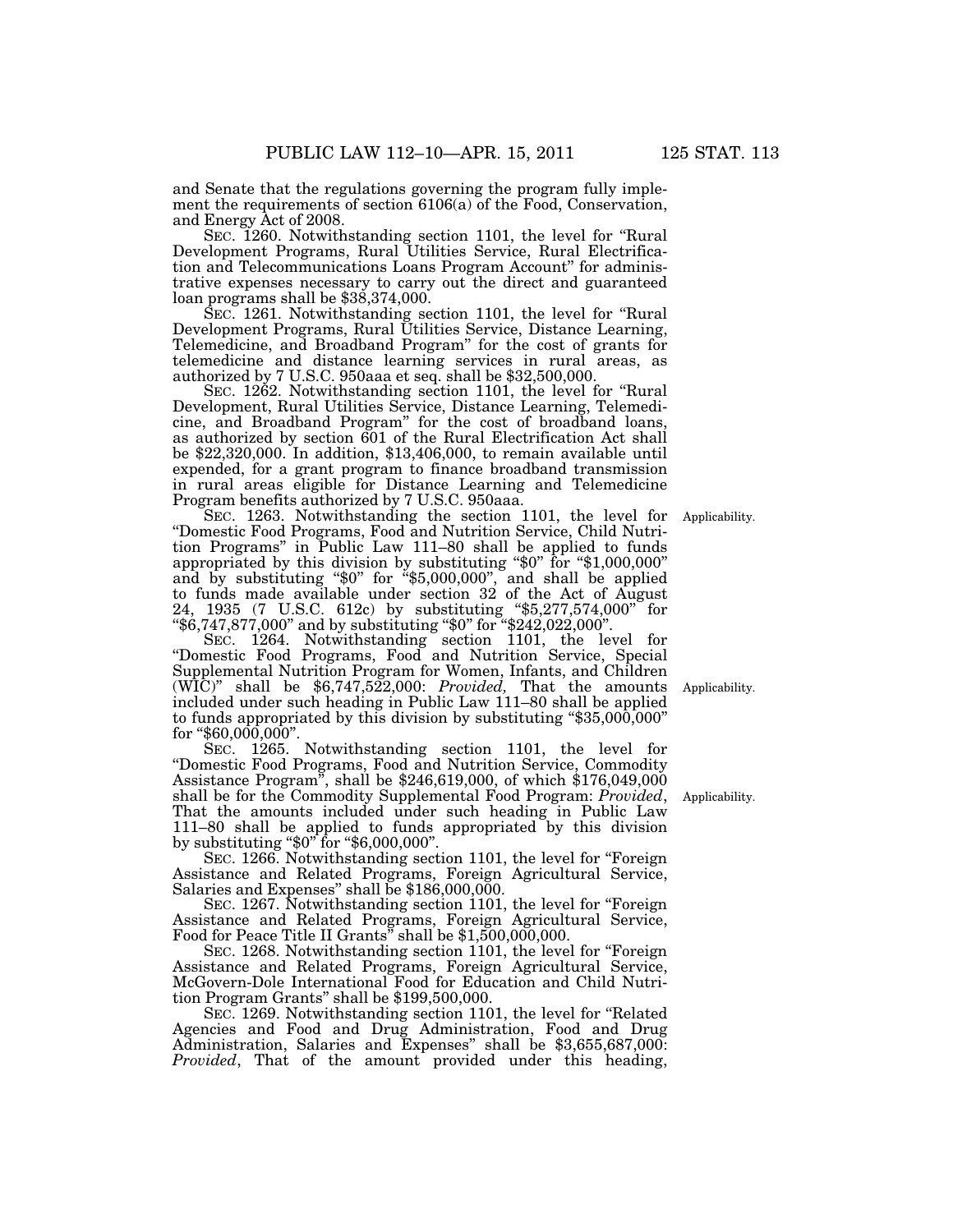\$667,057,000 shall be derived from prescription drug user fees authorized by section 736 of the Federal Food, Drug, and Cosmetic Act (21 U.S.C. 379h), shall be credited to this account and remain available until expended, and shall not include any fees pursuant to paragraphs  $(2)$  and  $(3)$  of section 736(a) of such Act  $(21 \text{ U.S.C.})$  $379h(a)(2)$  and  $(a)(3)$  assessed for fiscal year 2012 but collected in fiscal year 2011; \$61,860,000 shall be derived from medical device user fees authorized by section 738 of such Act (21 U.S.C. 379j), and shall be credited to this account and remain available until expended; \$19,448,000 shall be derived from animal drug user fees authorized by section 740 of such Act (21 U.S.C. 379j– 12), and shall be credited to this account and remain available until expended; \$5,397,000 shall be derived from animal generic drug user fees authorized by section 741 of such Act (21 U.S.C. 379f), and shall be credited to this account and shall remain available until expended; and \$450,000,000 shall be derived from tobacco product user fees authorized by section 919 of such Act (21 U.S.C. 387s) and shall be credited to this account and remain available until expended: *Provided further*, That in addition and notwithstanding any other provision under this heading, amounts collected for prescription drug user fees that exceed the fiscal year 2011 limitation are appropriated and shall be credited to this account and remain available until expended: *Provided further*, That fees derived from prescription drug, medical device, animal drug, animal generic drug, and tobacco product assessments for fiscal year 2011 received during fiscal year 2011, including any such fees assessed prior to fiscal year 2011 but credited for fiscal year 2011, shall be subject to the fiscal year 2011 limitations: *Provided further,*  That none of these funds shall be used to develop, establish, or operate any program of user fees authorized by  $31$  U.S.C. 9701: *Provided further*, That of the total amount appropriated under this heading: (1) \$837,358,000 shall be for the Center for Food Safety and Applied Nutrition and related field activities in the Office of Regulatory Affairs; (2) \$957,116,000 shall be for the Center for Drug Evaluation and Research and related field activities in the Office of Regulatory Affairs; (3) \$325,647,000 shall be for the Center for Biologics Evaluation and Research and for related field activities in the Office of Regulatory Affairs; (4) \$161,730,000 shall be for the Center for Veterinary Medicine and for related field activities in the Office of Regulatory Affairs; (5) \$359,781,000 shall be for the Center for Devices and Radiological Health and for related field activities in the Office of Regulatory Affairs; (6) \$60,664,000 shall be for the National Center for Toxicological Research; (7) \$421,463,000 shall be for the Center for Tobacco Products and for related field activities in the Office of Regulatory Affairs; (8) not to exceed \$136,239,000 shall be for Rent and Related activities, of which \$41,951,000 is for White Oak Consolidation, other than the amounts paid to the General Services Administration for rent; (9) not to exceed \$183,048,000 shall be for payments to the General Services Administration for rent; and (10) \$212,642,000 shall be for other activities, including the Office of the Commissioner of Food and Drugs; the Office of Foods; the Office of the Chief Scientist; the Office of Policy, Planning and Budget; the Office of International Programs; the Office of Administration; and central services for these offices: *Provided further,*  That none of the funds made available under this heading shall be used to transfer funds under section  $770(n)$  of the Federal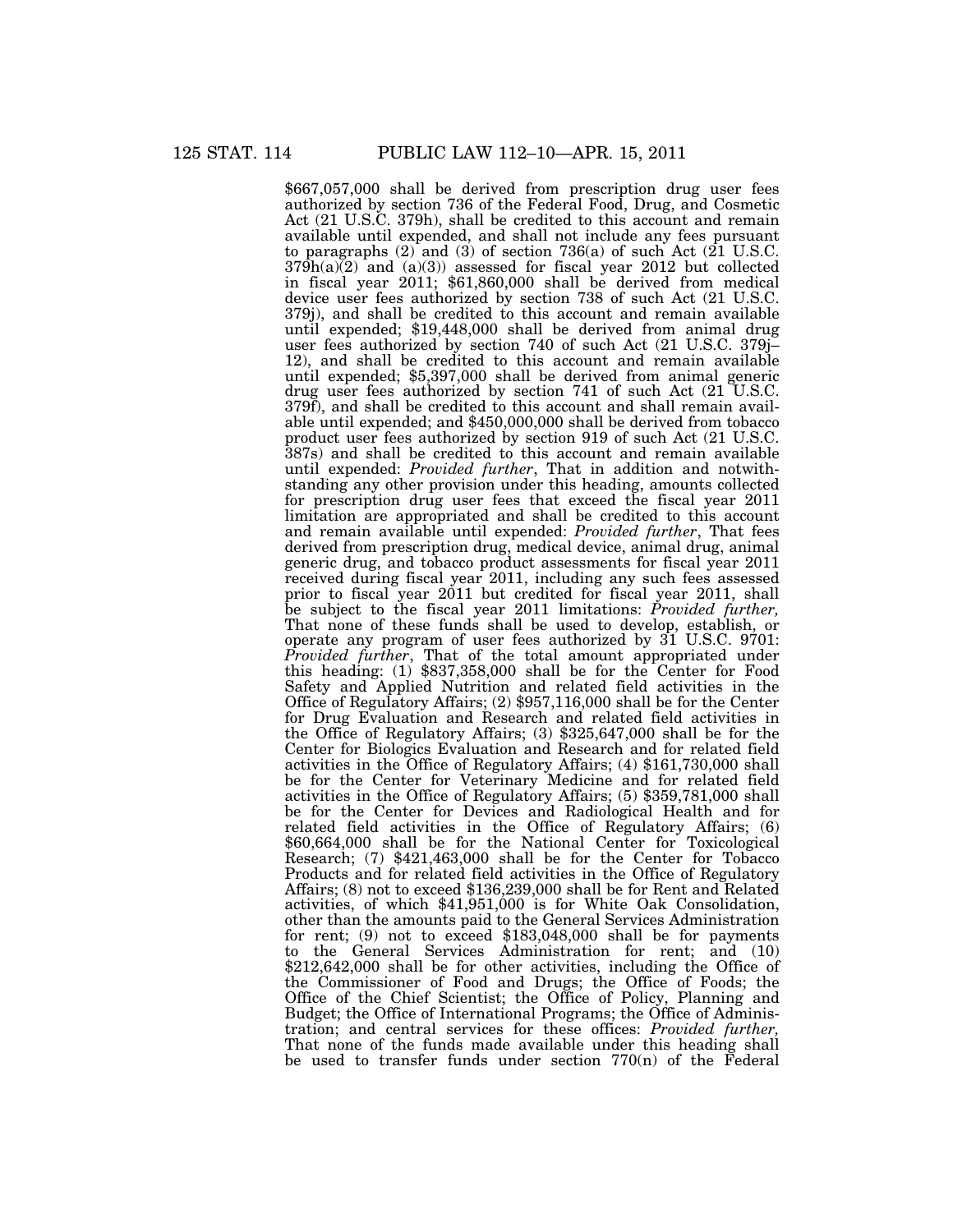Food, Drug, and Cosmetic Act (21 U.S.C. 379dd): *Provided further*, That not to exceed \$25,000 of the amount provided under this heading shall be for official reception and representation expenses, not otherwise provided for, as determined by the Commissioner: *Provided further,* That funds may be transferred from one specified activity to another with the prior approval of the Committees on Appropriations of both Houses of Congress.

In addition, mammography user fees authorized by 42 U.S.C. 263b, export certification user fees authorized by 21 U.S.C. 381, and priority review user fees authorized by 21 U.S.C. 360n may be credited to this account, to remain available until expended.

In addition, food and feed recall user fees, food reinspection user fees, and voluntary qualified importer program user fees authorized by section 743 of the Federal Food, Drug, and Cosmetic Act, as amended by Public Law 111–353, may be credited to this account in an amount not to exceed the amount determined under subsection (b) of such section 743, to remain available until expended.

SEC. 1270. Notwithstanding section 1101, the level for "Food and Drug Administration, Buildings and Facilities'' shall be \$10,000,000.

SEC. 1271. Notwithstanding section 1101, the level for ''Related Agencies and Food and Drug Administration, Independent Agencies, Farm Credit Administration, Limitation on Administrative Expenses'' shall be \$59,400,000 (from assessments collected from farm credit institutions, including the Federal Agricultural Mortgage Corporation).

SEC. 1272. Notwithstanding any other provision of this division, the following set-asides included in Public Law 111–80 for ''Congressionally Designated Projects'' in the following accounts for the corresponding amounts shall not apply to funds appropriated by this division:

(1) ''Agricultural Programs, Agricultural Research Service, Salaries and Expenses", \$44,138,000.

(2) ''Agricultural Programs, National Institute of Food and Agriculture, Research and Education Activities'', \$120,054,000.

(3) ''Agricultural Programs, National Institute of Food and Agriculture, Extension Activities'', \$11,831,000.

(4) ''Agricultural Programs, Animal and Plant Health Inspection Service, Salaries and Expenses'', \$24,410,000.

(5) ''Conservation Programs, Natural Resources Conservation Service, Conservation Operations'', \$37,382,000.

SEC. 1273. Notwithstanding any other provision of this division, the following provisions included in Public Law 111–80 shall not apply to funds appropriated by this division:

(1) The first proviso under the heading ''Agricultural Programs, Agriculture Buildings and Facilities and Rental Payments'

(2) The second proviso under the heading ''Departmental Administration''.

(3) The second proviso under the heading ''Conservation Programs, Natural Resources Conservation Service, Conservation Operations''.

 $(4)$  The second proviso under the heading "Rural Development Programs, Rural Utilities Service, Rural Water and Waste Disposal Account''.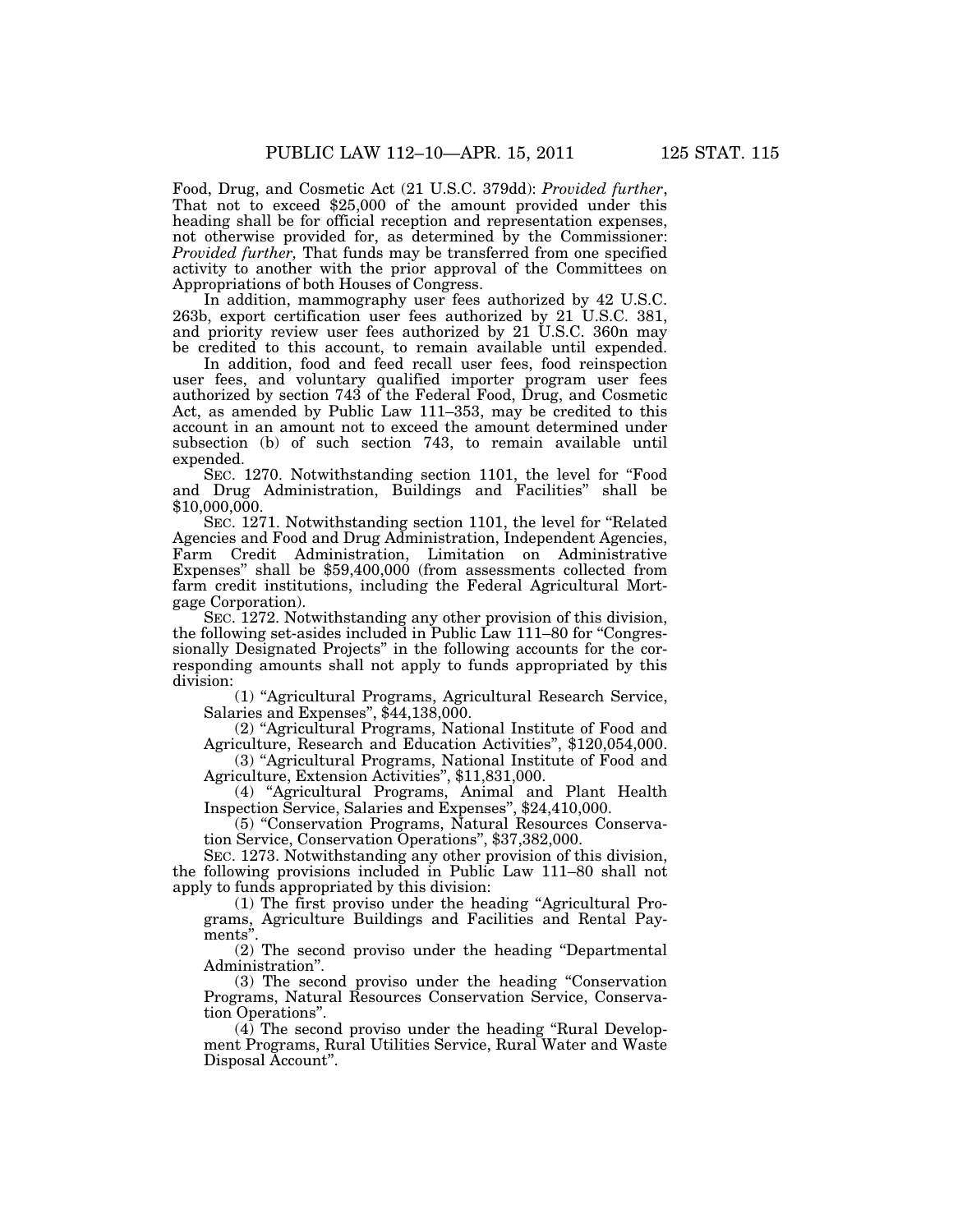(5) The first proviso under the heading ''Domestic Food Programs, Food and Nutrition Service, Commodity Assistance Program''.

(6) The first proviso under the heading ''Foreign Assistance and Related Programs, Foreign Agricultural Service, McGovern-Dole International Food for Education and Child Nutrition Program Grants''.

SEC. 1274. Sections 718, 723, 727, 728, and 738 of Public Law 111–80 shall be applied to funds appropriated by this division by substituting \$0 for the dollar amounts included in those sections.

SEC. 1275. Section 741 of Public Law 111–80 shall be applied to funds appropriated by this division by substituting " $$2,000,000$ " for ''\$2,600,000'' and by substituting ''\$0'' for ''\$3,000,000''.

SEC. 1276. Sections 716, 721(2), 721(3), 724, 725, 726, 729, 735, 743, and 748 of Public Law 111–80 shall not apply for fiscal year 2011.

SEC. 1277. Sections 730, 734, 737, 740, 745, 747, and 749 of Public Law 111–80 authorized or required certain actions that have been performed before the date of the enactment of this division and need not reoccur.

SEC. 1278. Appropriations to the Department of Agriculture made available in fiscal year 2005 to carry out section 601 of the Rural Electrification Act of 1936 (7 U.S.C. 950bb) for the cost of direct loans shall remain available until expended to disburse valid obligations made in fiscal years 2005, 2006, and 2007.

SEC. 1279. In the case of each program established or amended by the Food, Conservation, and Energy Act of 2008 (Public Law 110–246), other than by title I or subtitle A of title III of such Act, or programs for which indefinite amounts were provided in that Act that is authorized or required to be carried out using funds of the Commodity Credit Corporation: (1) such funds shall be available for salaries and related administrative expenses, including technical assistance, associated with the implementation of the program, without regard to the limitation on the total amount of allotments and fund transfers contained in section 11 of the Commodity Credit Corporation Charter Act (15 U.S.C. 714i); and (2) the use of such funds for such purpose shall not be considered to be a fund transfer or allotment for purposes of applying the limitation on the total amount of allotments and fund transfers contained in such section.

SEC. 1280. With respect to any loan or loan guarantee program administered by the Secretary of Agriculture that has a negative credit subsidy score for fiscal year 2011, the program level for the loan or loan guarantee program, for the purposes of the Federal Credit Reform Act of 1990, shall be the program level established pursuant to such Act for fiscal year 2010.

SEC. 1281. Section 721(1) of Public Law 111–80 (123 Stat. 2122) is amended by striking ''\$1,180,000,000'' and inserting ''\$1,238,000,000''.

SEC. 1282. Section 742 of Public Law 111–80 (123 Stat. 2128) is amended by striking " $$11,000,000"$  and inserting " $$15,000,000"$ .

SEC. 1283. The following provisions of Public Law 111–80 shall be applied to funds appropriated by this division by substituting " $2010$ ", " $2011$ ", and " $2012$ " for " $2009$ ", " $2010$ ", and " $2011$ ", respectively, in each instance that such terms appear:

Applicability.

Applicability.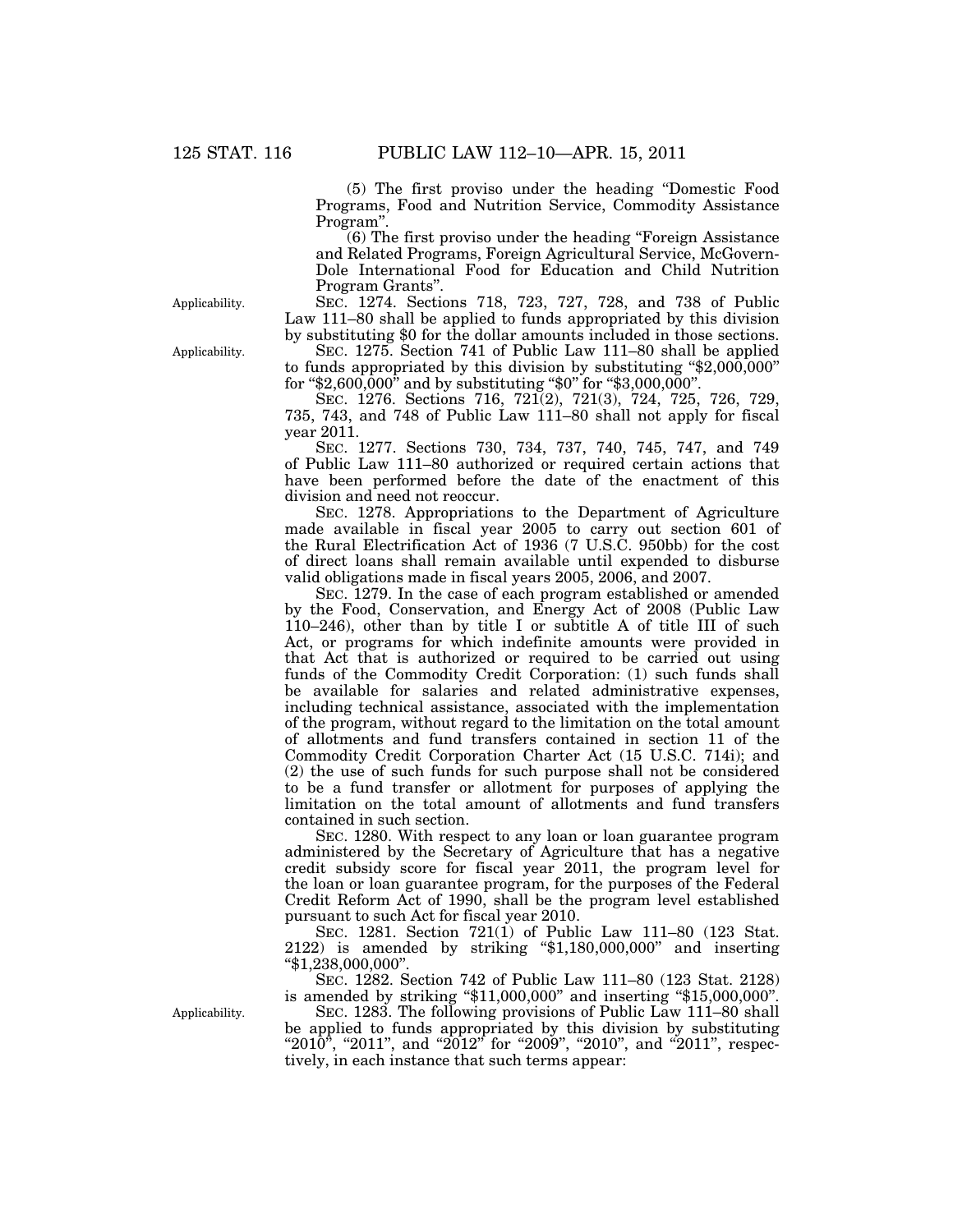(1) The second paragraph under the heading ''Agricultural Programs, Animal and Plant Health Inspection Service, Sala-

ries and Expenses''. (2) The second proviso under the heading ''Agricultural Programs, Food Safety and Inspection Service''.

(3) The first proviso in the second paragraph under the heading "Rural Development Programs, Rural Housing Service, Rural Housing Insurance Fund Program Account''.

(4) The fifth proviso under the heading ''Rural Development Programs, Rural Housing Service, Rental Assistance Program''.

(5) The proviso under the heading ''Rural Development Programs, Rural Housing Service, Mutual and Self-Help Housing Grants''.

(6) The first proviso under the heading ''Rural Development Programs, Rural Housing Service, Rural Housing Assistance Grants''.

(7) The seventh proviso under the heading ''Rural Development Programs, Rural Housing Service, Rural Community Facilities Program Account''.

(8) The third proviso under the heading ''Rural Development Programs, Rural Business—Cooperative Service, Rural Business Program Account''.

(9) The four availability of funds clauses under the heading ''Rural Development Programs, Rural Business—Cooperative Service, Rural Development Loan Fund Program Account''.

(10) The fifth proviso under the heading ''Rural Development Programs, Rural Utilities Service, Rural Water and Waste Disposal Program Account''.

(11) Sections 713, 717, and 732.

(12) The paragraph under the heading ''Food and Nutrition Service, Child Nutrition Programs''.

(13) The third proviso under the heading ''Food and Nutrition Service, Commodity Assistance Program''.

SEC. 1284. None of the funds appropriated or otherwise made available by this division or any other Act shall be used to pay the salaries and expenses of personnel to carry out the Wetlands Reserve Program authorized by sections 1237–1237F of the Food Security Act of 1985 (16 U.S.C. 3837–3837f) to enroll in excess of  $202,218$  acres in fiscal year 2011.

SEC. 1285. None of the funds appropriated or otherwise made available by this division or any other Act shall be used to pay the salaries and expenses of personnel to carry out the Conservation Stewardship Program authorized by sections 1238D–1238G of the Food Security Act of 1985 (16 U.S.C. 3838d–3838g) in excess of \$649,000,000.

SEC. 1286. None of the funds appropriated or otherwise made available by this division or any other Act shall be used to pay the salaries and expenses of personnel to carry out the program authorized by section 14 of the Watershed Protection and Flood Prevention Act (16 U.S.C. 1012).

SEC. 1287. None of the funds appropriated or otherwise made available by this Act or any other Act shall be used to pay the salaries and expenses of personnel to carry out a program under subsection  $(b)(2)(A)(iii)$  of section 14222 of Public Law 110–246 in excess of \$1,098,000,000: *Provided*, That none of the funds made available in this Act or any other Act shall be used for salaries and expenses to carry out section  $19(i)(1)(D)$  of the Richard B.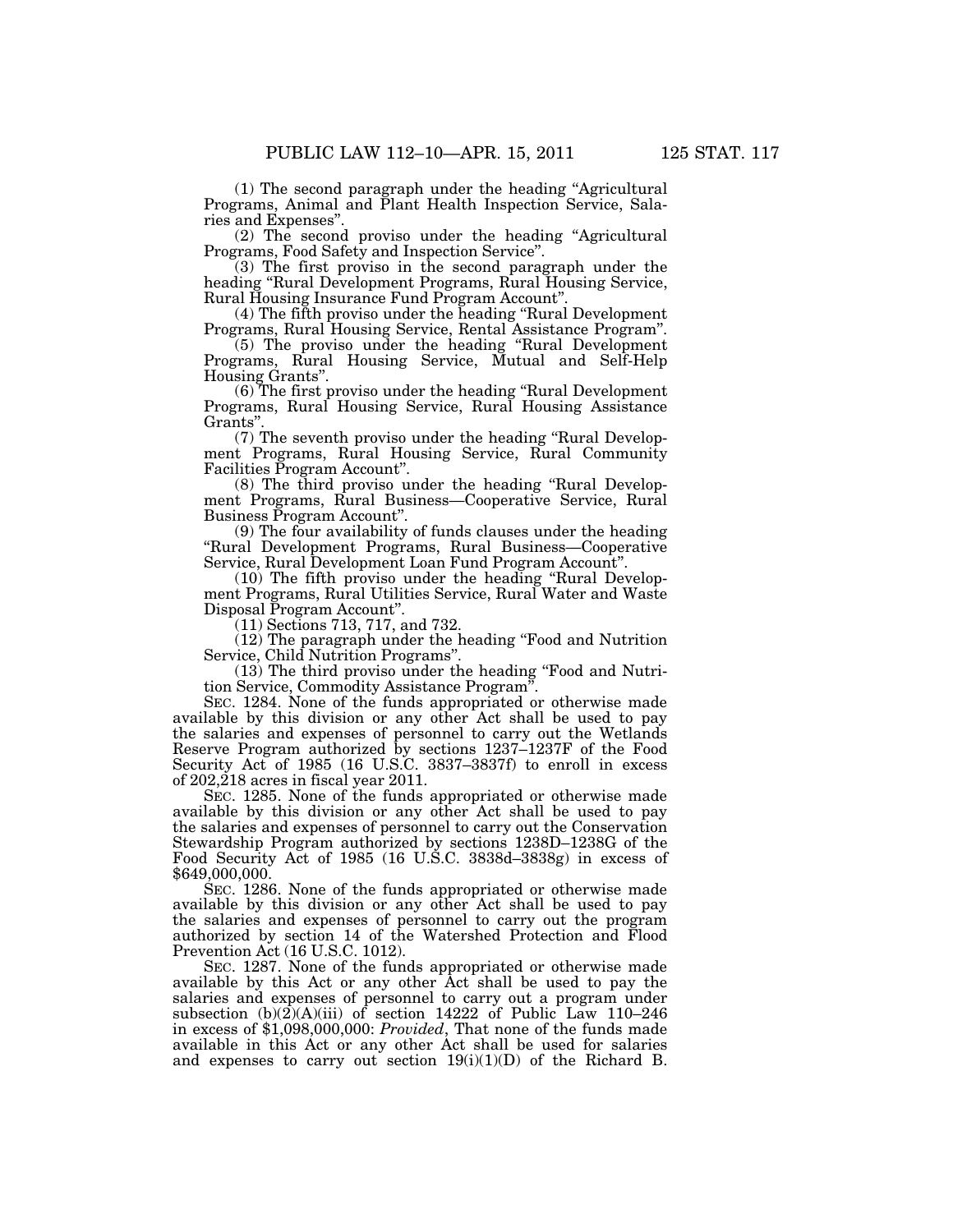Russell National School Lunch Act as amended by section 4304 of Public Law 110–246 in excess of \$33,000,000, including the transfer of funds under subsection (c) of section 14222 of Public Law 110–246, until October 1, 2011: *Provided further*, That \$117,000,000 made available on October 1, 2011, to carry out section  $19(i)(1)(D)$  of the Richard B. Russell National School Lunch Act as amended by section 4304 of Public Law 110–246 shall be excluded from the limitation described in subsection  $(b)(2)(A)(iv)$  of section 14222 of Public Law 110–246.

SEC. 1288. None of the funds appropriated or made available by this division or any other Act shall be used to pay the salaries and expenses of personnel to carry out the Biomass Crop Assistance Program authorized by section 9011 of the Farm Security and Rural Investment Act of 2002 (7 U.S.C. 8111) in excess of \$112,000,000.

SEC. 1289. Of the unobligated balances available for "Agricultural Programs, Agricultural Research Service, Buildings and Facilities'', \$229,582,000 is rescinded.

SEC. 1290. Of the unobligated balances available for the cost of broadband loans, as authorized by section 601 of the Rural Electrification Act of 1936, \$39,000,000 is rescinded.

SEC. 1291. None of the funds made available by this Act may be used to pay the salaries and expenses of personnel of the Department of Agriculture to provide nonrecourse marketing assistance loans for mohair under section 1201 of the Food, Conservation, and Energy Act of 2008 (7 U.S.C. 8731).

SEC. 1292. The unobligated balances available for the Outreach for Socially Disadvantaged Farmers account, as identified by Treasury Appropriation Fund Symbol 12X0601, are rescinded; for the Rural Community Advancement Program, as identified by Treasury Appropriation Fund Symbol 12X0400, are rescinded; for the Payments to States program, as identified by Treasury Appropriation Fund symbol 12X2501, are rescinded; for the Common Computing Environment account, as identified by Treasury Appropriation Fund Symbol 12X0113, \$3,111,000 are rescinded; for Agriculture Buildings and Facilities and Rental Payments, as identified by Treasury Appropriation Fund Symbol 12X0117, \$45,000,000 are rescinded; and for the Animal and Plant Health Inspection Service— Buildings and Facilities account, as identified by Treasury Appropriation Fund Symbol 12X1601, \$629,000 are rescinded. In addition, from prior year unobligated balances of Animal and Plant Health Inspection Service—Salaries and Expenses account \$10,887,000 are rescinded as follows: Sudden Oak Death, \$295,000; Sirex Woodwasp, \$408,000; Avian Influenza, \$8,000,000; Information Technology Infrastructure, \$86,000; Screwworm, \$1,000,000; HUB Relocation, \$98,000; and Contingency Funds, \$1,000,000.

SEC. 1293. Of the unobligated balances available for Cooperative State Research, Education, and Extension Service, Buildings and Facilities, \$1,037,000 are rescinded.

SEC. 1294. The unobligated balances available for the wildlife habitat incentives program under section 1240N of the Food Security Act of 1985 ( $16$  U.S.C. 3839bb–1), as identified by Treasury Appropriation Fund Symbol 12X3322, are rescinded; for the program under the Water Bank Act (16 U.S.C. 1301 et seq.), as identified by Treasury Appropriation Fund Symbol 12X3320; and for the wetlands reserve program under section 1237 of the Food

Rescisson.

Rescisson.

Rescissons.

Rescisson.

Rescissons.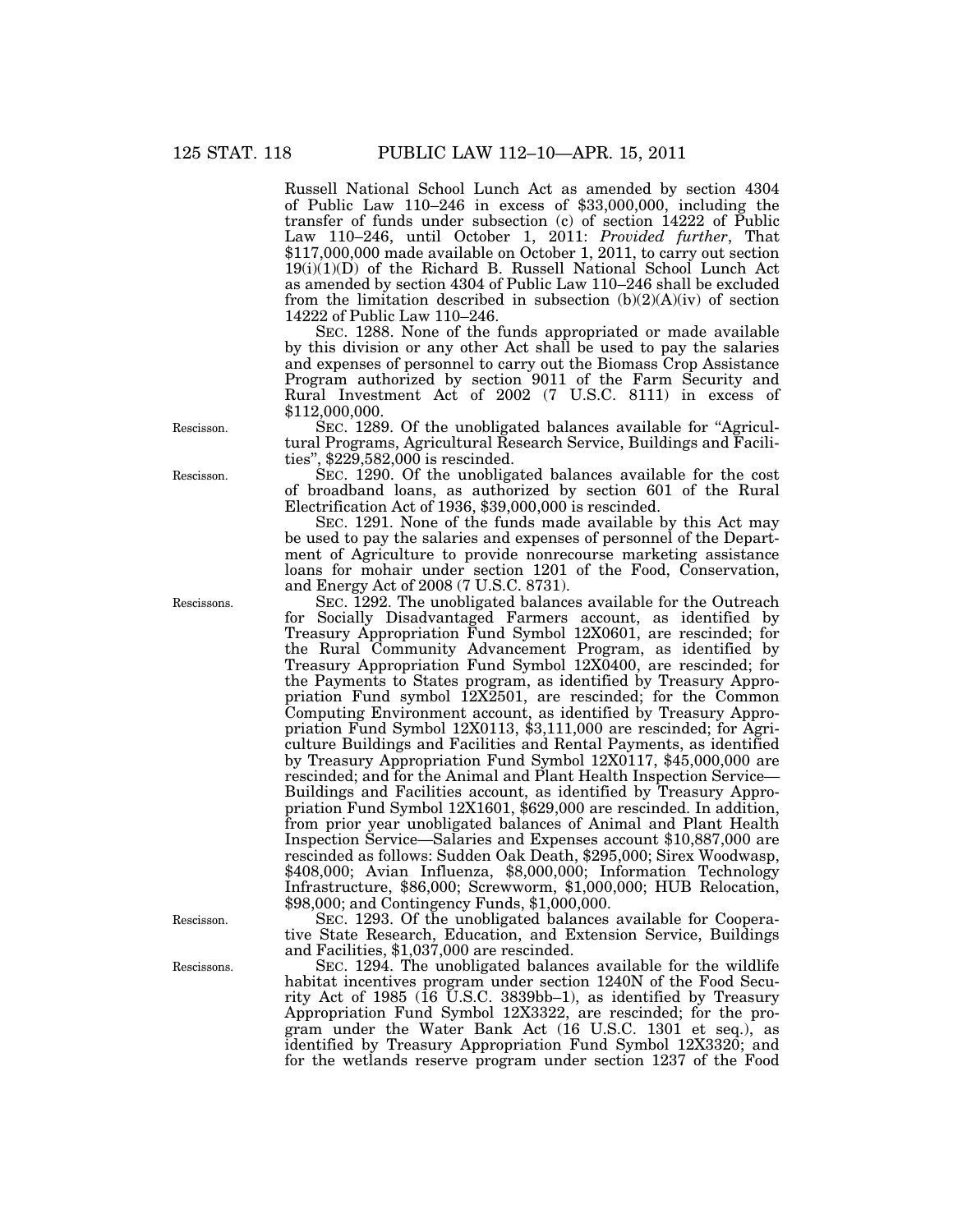Security Act of 1985 (16 U.S.C. 3837), as identified by Treasury Appropriation Fund Symbol 12X1080, are rescinded.

SEC. 1295. Of the unobligated balances available for the broadband grant program for rural areas eligible for Distance Learning and Telemedicine Program benefits authorized by 7 U.S.C. 950aaa, \$25,000,000 are rescinded. Rescisson.

SEC. 1296. Of the unobligated balances available for the Export Credit Guarantee Program under section 101 of the Agricultural Trade Act of 1978 (Public Law 95–501), \$331,000,000 are hereby permanently canceled. Cancellation.

SEC. 1297. None of the funds appropriated by this Act or any other Act may be used to carry out section 508(d)(3) of the Federal Crop Insurance Act  $(7 \text{ U.S.C. } 1508(d)(3))$  to provide a performance-based premium discount in the crop insurance program.

SEC. 1298. Section 739 of Public Law 111–80 shall be applied to funds appropriated by this division by substituting " $$640,000"$ " for " $$800,000$ ".

# TITLE III—COMMERCE, JUSTICE, SCIENCE, AND RELATED **AGENCIES**

SEC. 1301. Notwithstanding section 1101, the level for ''Department of Commerce, International Trade Administration, Operations and Administration'' shall be \$450,989,000.

SEC. 1302. Notwithstanding section 1101, the level for ''Department of Commerce, Economic Development Administration, Economic Development Assistance Programs'' shall be \$246,000,000.

SEC. 1303. Notwithstanding section 1101, the level for ''Department of Commerce, Minority Business Development Agency, Minority Business Development'' shall be \$30,400,000.

SEC. 1304. Notwithstanding section 1101, the level for "Department of Commerce, National Telecommunications and Information Administration, Salaries and Expenses'' shall be \$40,649,000.

SEC. 1305. Notwithstanding section 1101, the level for ''Department of Commerce, National Institute of Standards and Technology, Scientific and Technical Research and Services" shall be \$508,000,000.

SEC. 1306. Notwithstanding section 1101, the level for "Department of Commerce, National Institute of Standards and Technology, Industrial Technology Services'' shall be \$173,600,000.

SEC. 1307. Notwithstanding section 1101, the level for ''Department of Justice, General Administration, National Drug Intelligence Center'' shall be \$34,023,000.

SEC. 1308. Notwithstanding section 1101, the level for ''Department of Justice, General Administration, Justice Information Sharing Technology'' shall be \$60,285,000.

SEC. 1309. Notwithstanding section 1101, the level for ''Department of Justice, General Administration, Tactical Law Enforcement Wireless Communications'' shall be \$100,000,000.

SEC. 1310. Notwithstanding section 1101, the level for ''Department of Justice, General Administration, Detention Trustee'' shall be \$1,518,663,000.

SEC. 1311. Notwithstanding section 1101, the level for ''Department of Justice, Legal Activities, Salaries and Expenses, General Legal Activities" shall be  $$865,097,000$ .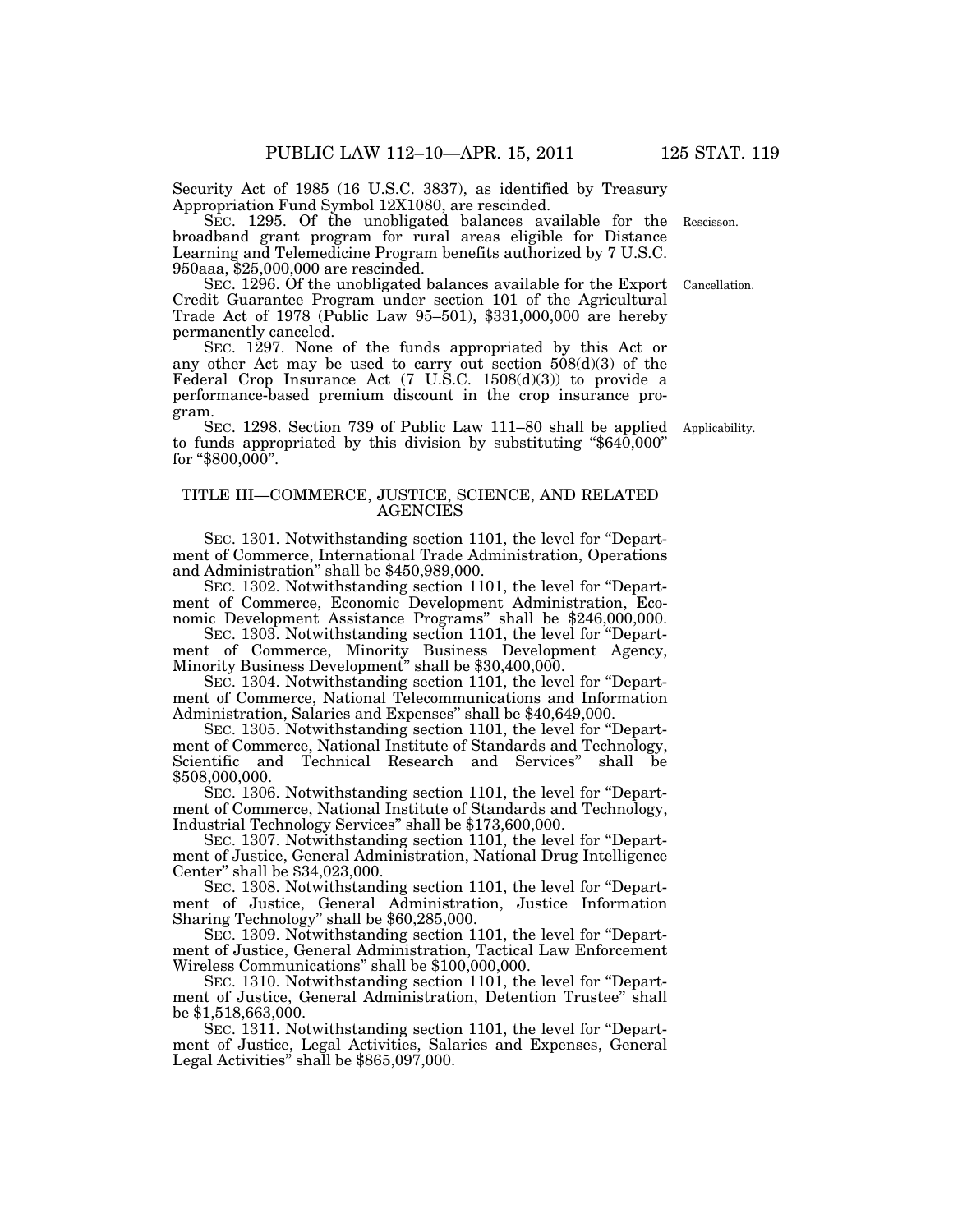SEC. 1312. Notwithstanding section 1101, the level for ''Department of Justice, United States Marshals Service, Construction'' shall be \$16,625,000.

SEC. 1313. Notwithstanding section 1101, the level for "Department of Justice, Federal Bureau of Investigation, Salaries and Expenses'' shall be \$7,834,622,000.

SEC. 1314. Notwithstanding section 1101, the level for "Department of Justice, Federal Bureau of Investigation, Construction'' shall be \$107,310,000.

SEC. 1315. Notwithstanding section 1101, the level for "Department of Justice, Federal Prison System, Salaries and Expenses'' shall be \$6,295,000,000.

SEC. 1316. Notwithstanding section 1101, the level for "Office of Science and Technology Policy" shall be \$6,660,000.

SEC. 1317. Notwithstanding section 1101, the level for ''National Science Foundation, Research and Related Activities'' shall be \$5,575,025,000.

SEC. 1318. Notwithstanding section 1101, the level for ''National Science Foundation, Education and Human Resources'' shall be \$862,760,000.

SEC. 1319. Notwithstanding section 1101, the level for ''Department of Commerce, Bureau of the Census, Periodic Censuses and Programs'' shall be \$893,000,000.

SEC. 1320. Notwithstanding section 1101, the level for each of the following accounts shall be \$0: ''Department of Commerce, National Telecommunications and Information Administration, Public Telecommunications Facilities, Planning and Construction''; ''Department of Justice, Bureau of Alcohol, Tobacco, Firearms, and Explosives, Construction''; and ''Department of Justice, Office of Justice Programs, Weed and Seed Program Fund''.

SEC. 1321. Notwithstanding any other provision of this division, the following set-asides included in division B of Public Law 111– 117 for projects specified in the explanatory statement accompanying that Act in the following accounts for the corresponding amounts shall not apply to funds appropriated by this division: (1) ''Department of Commerce, International Trade Administration, Operations and Administration'', \$5,215,000; (2) ''Department of Commerce, Minority Business Development Agency, Minority Business Development'', \$1,100,000; (3) ''Department of Commerce, National Institute of Standards and Technology, Scientific and Technical Research and Services'', \$10,500,000; (4) ''Department of Commerce, National Institute of Standards and Technology, Construction of Research Facilities", \$47,000,000; (5) "Department of Commerce, National Oceanic and Atmospheric Administration, Operations, Research, and Facilities'', \$99,295,000; (6) ''Department of Commerce, National Oceanic and Atmospheric Administration, Procurement, Acquisition and Construction", \$18,000,000; (7) ''Department of Justice, Office of Justice Programs, State and Local Law Enforcement Assistance'', \$185,268,000; (8) ''Department of Justice, Office of Justice Programs, Juvenile Justice Programs'', \$91,095,000; (9) "Department of Justice, Community Oriented Policing Services", \$25,385,000; (10) "Department of Justice, Community Oriented Policing Services'', \$168,723,000; and (11) ''National Aeronautics and Space Administration, Cross Agency Support'', \$63,000,000.

SEC. 1322. The Departments of Commerce and Justice, the National Aeronautics and Space Administration, and the National

Spending plan. Deadline.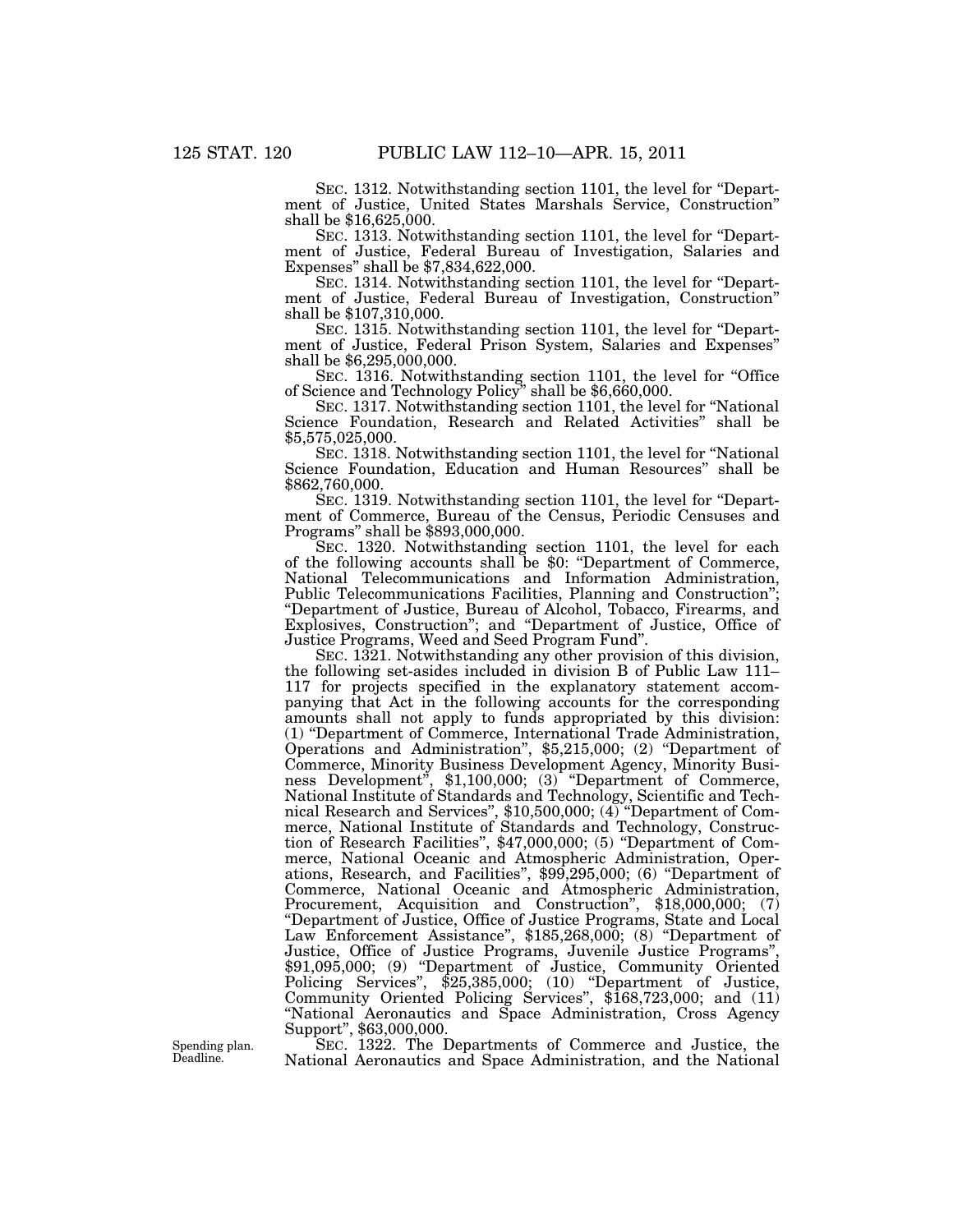Science Foundation are directed to submit spending plans, signed by the respective department or agency head, to the House and Senate Committees on Appropriations within 60 days of enactment of this division.

SEC. 1323. Notwithstanding any other provision of this division, the set-aside included in division B of Public Law 111–117 under the heading ''Department of Commerce, United States Patent and Trademark Office, Salaries and Expenses'' for policy studies related to activities of United Nations Specialized Agencies related to international protection of intellectual property rights shall not apply to funds appropriated by this division.

SEC. 1324. Of the amount provided by section 1306 for ''National Institute of Standards and Technology, Industrial Technology Services'', \$44,900,000 shall be for the Technology Innovation Program, and \$128,700,000 shall be for the Manufacturing Extension Partnership Program.

SEC. 1325. (a) Notwithstanding section 1101, the level for "Department of Commerce, National Institute of Standards and Technology, Construction of Research Facilities" shall be Construction of Research Facilities" shall be \$70,000,000.

(b) The set-asides included in division B of Public Law 111– 117 under the heading ''Department of Commerce, National Institute of Standards and Technology, Construction of Research Facilities'' for a competitive construction grant program for research science buildings and for projects specified in the explanatory statement accompanying that Act shall not apply to funds appropriated by this division.

SEC. 1326. (a) Notwithstanding section 1101, the level for ''Department of Commerce, National Oceanic and Atmospheric Administration, Operations, Research, and Facilities'' shall be \$3,185,883,000.

(b) The set-aside included in division B of Public Law 111– 117 under the heading ''Department of Commerce, National Oceanic and Atmospheric Administration, Operations, Research, and Facilities'' for projects specified in the explanatory statement accompanying that Act shall not apply to funds appropriated by this division.

SEC. 1327. (a) Notwithstanding section 1101, the level for ''Department of Commerce, National Oceanic and Atmospheric Administration, Procurement, Acquisition and Construction'' shall be \$1,335,353,000.

(b) The set-aside included in division B of Public Law 111– 117 under the heading ''Department of Commerce, National Oceanic and Atmospheric Administration, Procurement, Acquisition and Construction'' for projects specified in the explanatory statement accompanying that Act shall not apply to funds appropriated by this division.

SEC. 1328. Notwithstanding section 1101, the level for ''Department of Commerce, Departmental Management, Herbert C. Hoover Building Renovation and Modernization'' shall be \$15,000,000.

SEC. 1329. Notwithstanding section 1101, the level for ''Department of Commerce, United States Patent and Trademark Office, Salaries and Expenses'' shall be \$2,090,000,000, to remain available until expended: *Provided*, That the sum herein appropriated from the general fund shall be reduced as offsetting collections assessed and collected pursuant to 15 U.S.C. 1113 and 35 U.S.C. 41 and 376 are received during fiscal year 2011, so as to result in a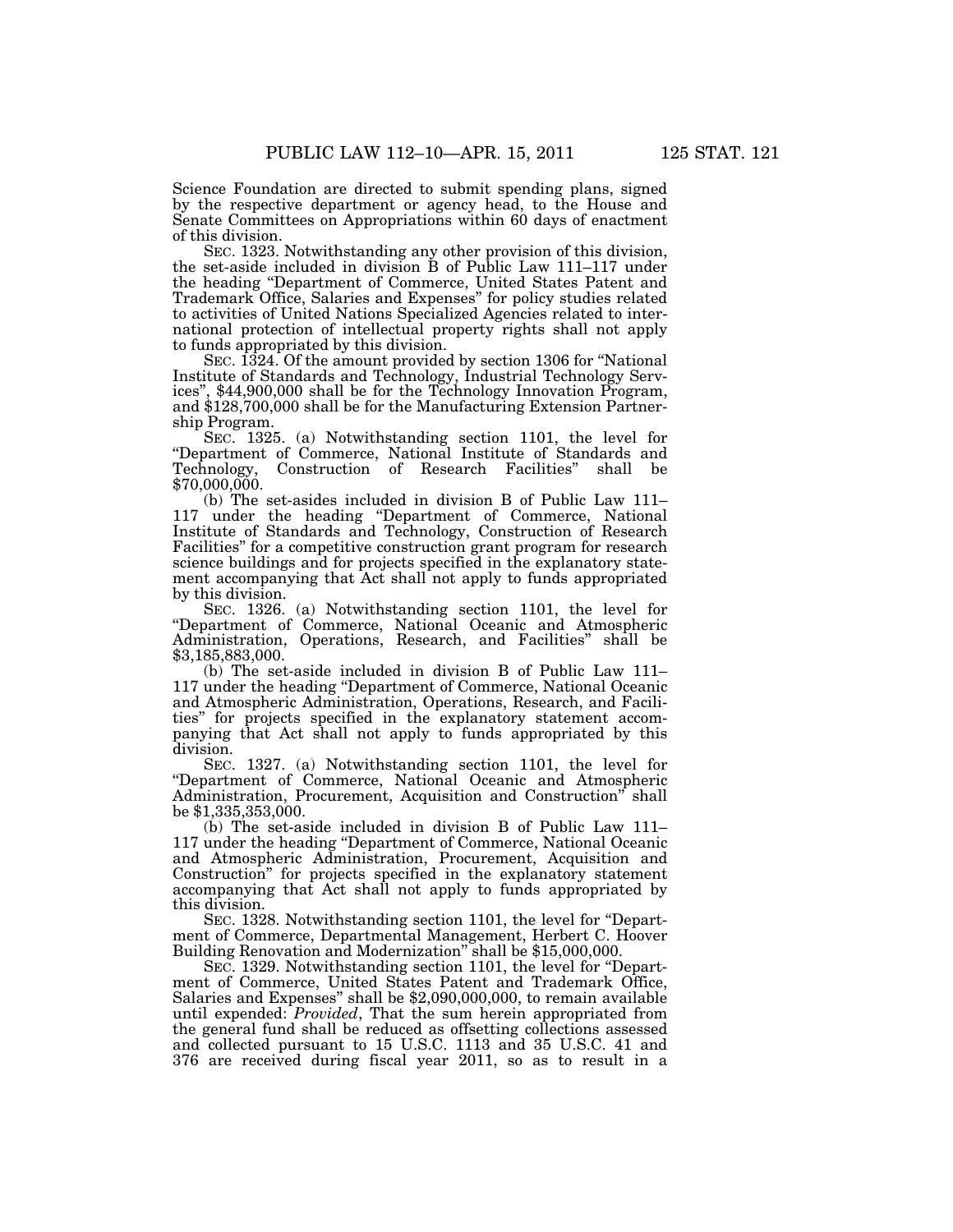fiscal year 2011 appropriation from the general fund estimated at \$0: *Provided further,* That during fiscal year 2011, should the total amount of offsetting fee collections be less than \$2,090,000,000, this amount shall be reduced accordingly.

SEC. 1330. Notwithstanding section 1101, the level for ''Department of Justice, State and Local Law Enforcement Activities, Salaries and Expenses'' shall be \$187,000,000.

SEC. 1331. (a) Notwithstanding section 1101, the level for ''Department of Justice, Office of Justice Programs, State and Local Law Enforcement Assistance'' shall be \$1,120,085,000.

(b) Notwithstanding section 1101, the level for ''Department of Justice, Office of Justice Programs, Juvenile Justice Programs'' shall be \$275,975,000.

 $(c)(1)$  Notwithstanding section 1101, the level for "Department" of Justice, Community Oriented Policing Services'' shall be \$495,925,000.

(2) Amounts included under the heading ''Department of Justice, Community Oriented Policing Services'' in division B of Public Law 111–117 shall be applied to funds appropriated by this division by substituting "\$15,000,000" for "\$40,385,000" and "\$1,500,000" for "\$170,223,000".

(d) Except as otherwise provided in section 1321, each setaside included in an account, the level of which is established by subsection (a), (b), or (c) of this section, shall be reduced proportionately to reflect the level provided in the respective subsection for each account.

SEC. 1332. Notwithstanding any other provision of law, section 20109(a), in subtitle A of title II of the Violent Crime Control and Law Enforcement Act of 1994 (42 U.S.C. 13709(a)), shall not apply to amounts made available by this division.

SEC. 1333. (a) Notwithstanding section 1101, the level for "National Aeronautics and Space Administration, Exploration" shall be \$3,808,300,000.

(b) Notwithstanding sections 1104 and 1105, the provisos under the heading ''National Aeronautics and Space Administration, Exploration'' in division B of Public Law 111–117, as amended, shall not apply to funds appropriated by this division.

(c) Of the amounts appropriated by this division for ''National Aeronautics and Space Administration, Exploration'', not less than \$1,200,000,000 shall be for the multipurpose crew vehicle to continue existing vehicle development activities to meet the requirements described in paragraph  $(a)(1)$  of section 303 of Public Law 111–267, and not less than \$1,800,000,000 shall be for the heavy lift launch vehicle system which shall have a lift capability not less than 130 tons and which shall have an upper stage and other core elements developed simultaneously.

SEC. 1334. (a) Notwithstanding section 1101, the level for ''National Aeronautics and Space Administration, Space Operations'' shall be \$5,508,500,000.

(b) The proviso specifying amounts under the heading ''National Aeronautics and Space Administration, Space Operations'' in division B of Public Law 111–117 shall not apply to funds appropriated by this division.

SEC. 1335. Notwithstanding section 1101, the level for ''National Aeronautics and Space Administration, Science'' shall be \$4,945,300,000.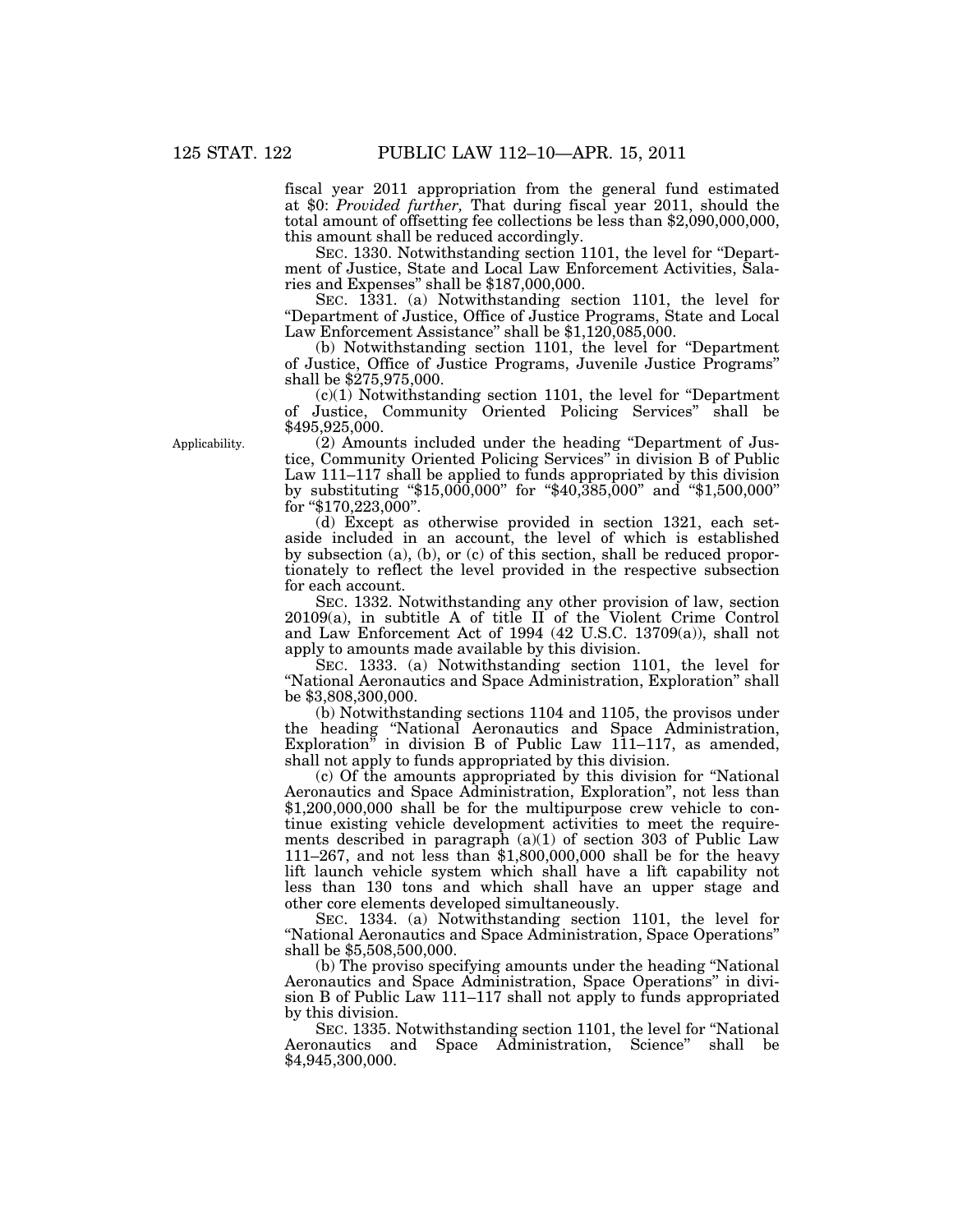SEC. 1336. Notwithstanding section 1101, the level for ''National Aeronautics and Space Administration, Aeronautics'' shall be \$535,000,000.

SEC. 1337. Notwithstanding section 1101, the level for ''National Aeronautics and Space Administration, Education'' shall be \$145,800,000.

SEC. 1338. (a) Notwithstanding section 1101, the level for ''National Aeronautics and Space Administration, Cross Agency Support'' shall be \$3,111,400,000.

(b) The provisos specifying amounts under the heading ''National Aeronautics and Space Administration, Cross Agency Support" in division B of Public Law 111–117 shall not apply to funds appropriated by this division.

SEC. 1339. (a) Notwithstanding section 1101, the level for ''National Aeronautics and Space Administration, Construction and Environmental Compliance and Remediation'' shall be \$394,300,000.

(b) This level shall not include amounts made available by section 1101 from lease proceeds under such account.

(c) The first proviso under the heading ''National Aeronautics and Space Administration, Construction and Environmental Compliance and Remediation'' in division B of Public Law 111– 117 shall not apply to funds appropriated by this division.

SEC. 1340. (a) None of the funds made available by this division may be used for the National Aeronautics and Space Administration or the Office of Science and Technology Policy to develop, design, plan, promulgate, implement, or execute a bilateral policy, program, order, or contract of any kind to participate, collaborate, or coordinate bilaterally in any way with China or any Chinese-owned company unless such activities are specifically authorized by a law enacted after the date of enactment of this division.

(b) The limitation in subsection (a) shall also apply to any funds used to effectuate the hosting of official Chinese visitors at facilities belonging to or utilized by the National Aeronautics and Space Administration.

SEC. 1341. Notwithstanding section 1101, amounts are provided for ''Legal Services Corporation, Payment to the Legal Services Corporation'' in division B of Public Law 111–117 in the manner authorized in Public Law 111–117 for fiscal year 2010, except that for fiscal year 2011 the amounts specified in division B of Public Law 111–117 shall be modified by substituting—

 $(1)$  "\$405,000,000" for "\$420,000,000"; and

(2) ''\$379,400,000'' for ''\$394,400,000''.

SEC. 1342. Section 505(a)(1) of division B of Public Law 111– 117 is amended by inserting '', unless the House and Senate Committees on Appropriations are notified 15 days in advance of such reprogramming of funds'' before the semicolon.

SEC. 1343. Of the unobligated balances available to the Department of Justice from prior appropriations, the following funds are rescinded, not later than September 30, 2011, from the following accounts in the specified amounts: (1) "Office of Justice Programs"  $$42,000,000;$  (2) "Community Oriented Policing Services", \$10,200,000; and (3) "Legal Activities, Assets Forfeiture Fund", \$495,000,000.

SEC. 1344. Of the unobligated balances available to the Depart-Rescission. ment of Justice for the "Working Capital Fund", \$26,000,000 is hereby permanently rescinded.

123 Stat. 3149. Notification. Deadline.

Rescission. Deadline.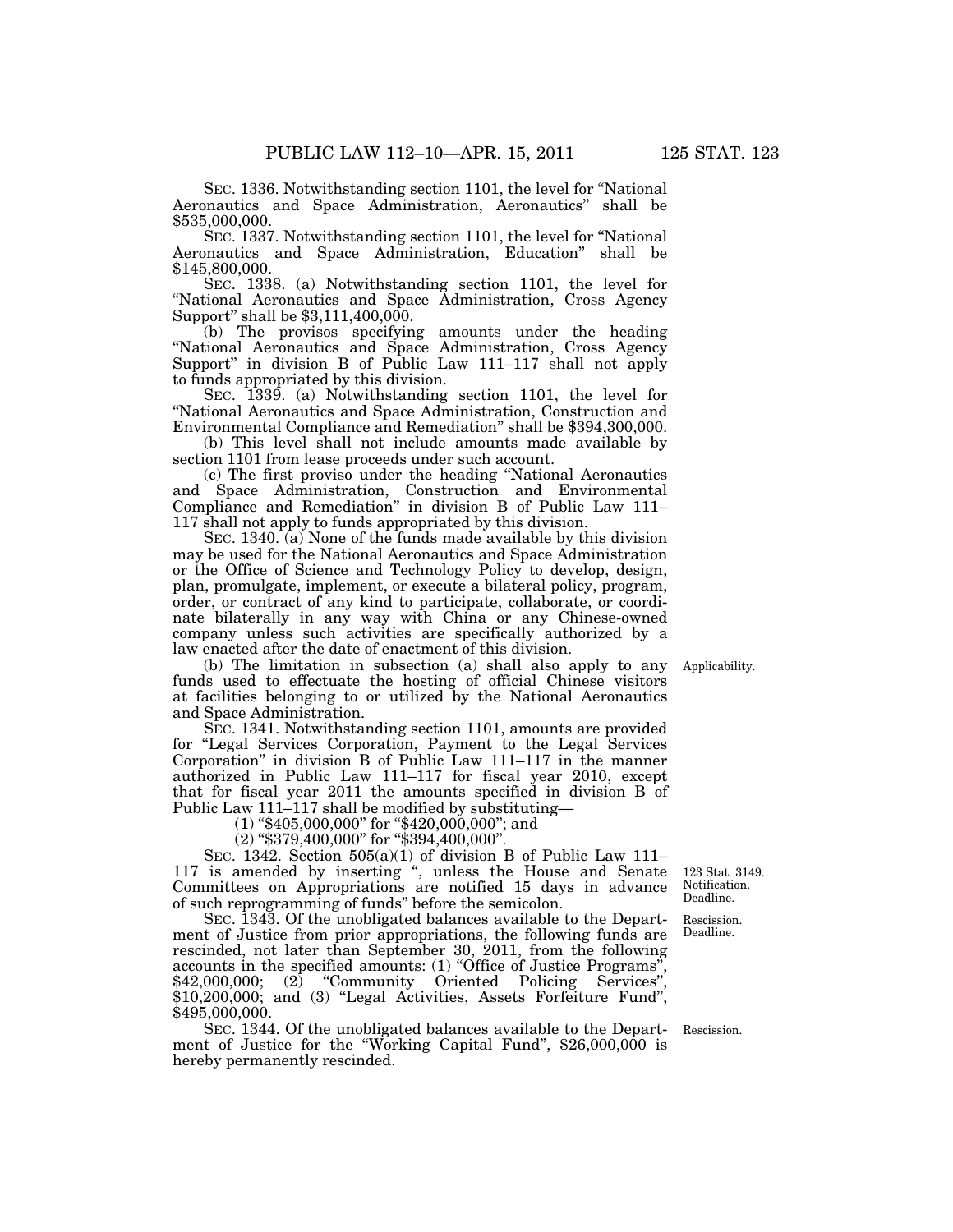Rescission.

Rescission.

40 USC 40101 note.

Expiration date.

SEC. 1345. Of the unobligated balances available to the Bureau of the Census for the Census Working Capital Fund, \$50,000,000 is hereby permanently rescinded.

SEC. 1346. Of the unobligated balances available to the National Telecommunications and Information Administration for reimbursable spectrum management activities, \$4,800,000 is hereby rescinded.

SEC. 1347. Notwithstanding any other provision of law, in fiscal year 2012 and thereafter payments for costs described in subsection (a) of section 404 of Public Law 107–42, as amended, shall be considered to be, and included in, payments for compensation for the purposes of sections  $406(b)$  and  $(d)(1)$  of such Act.

SEC. 1348. None of the funds made available by this division may be used to implement, establish, or create a NOAA Climate Service as described in the ''Draft NOAA Climate Service Strategic Vision and Framework'' published at 75 Federal Register 57739 (September 22, 2010) and updated on December 20, 2010: *Provided*, That this limitation shall expire on September 30, 2011.

SEC. 1349. None of the funds made available by this division may be used to approve a new limited access privilege program (as that term is used in section 303A of the Magnuson-Stevens Fishery Conservation and Management Act (16 U.S.C. 1853a)) for any fishery under the jurisdiction of the South Atlantic, Mid-Atlantic, New England, or Gulf of Mexico Fishery Management Councils in fiscal year 2011: *Provided*, That nothing in this section shall prevent development activities related to limited access privilege programs.

## TITLE IV—ENERGY AND WATER DEVELOPMENT AND RELATED AGENCIES

SEC. 1401. All of the provisos under the heading "Corps of Engineers—Civil, Department of the Army, Construction'' in the Energy and Water Development and Related Agencies Appropriations Act, 2010 (Public Law 111–85) shall not apply to funds appropriated by this division.

SEC. 1402. The proviso under the heading "Corps of Engineers— Civil, Department of the Army, Mississippi River and Tributaries'' in the Energy and Water Development and Related Agencies Appropriations Act, 2010 (Public Law 111–85) shall not apply to funds appropriated by this division.

SEC. 1403. The fifth proviso (regarding the San Gabriel Basin Restoration Fund), seventh proviso (regarding the Milk River Project) and eighth proviso (regarding the Departmental Irrigation Drainage program) under the heading ''Department of the Interior, Bureau of Reclamation, Water and Related Resources'' in the Energy and Water Development and Related Agencies Appropriations Act, 2010 (Public Law 111–85) shall not apply to funds appropriated by this division.

SEC. 1404. All of the provisos under the heading "Department of Energy, Energy Programs, Energy Efficiency and Renewable Energy'' in title III of the Energy and Water Development and Related Agencies Appropriations Act, 2010 (Public Law 111–85) shall not apply to funds appropriated by this division.

SEC. 1405. All of the provisos under the heading ''Department of Energy, Energy Programs, Electricity Delivery and Energy Reliability" in title III of the Energy and Water Development and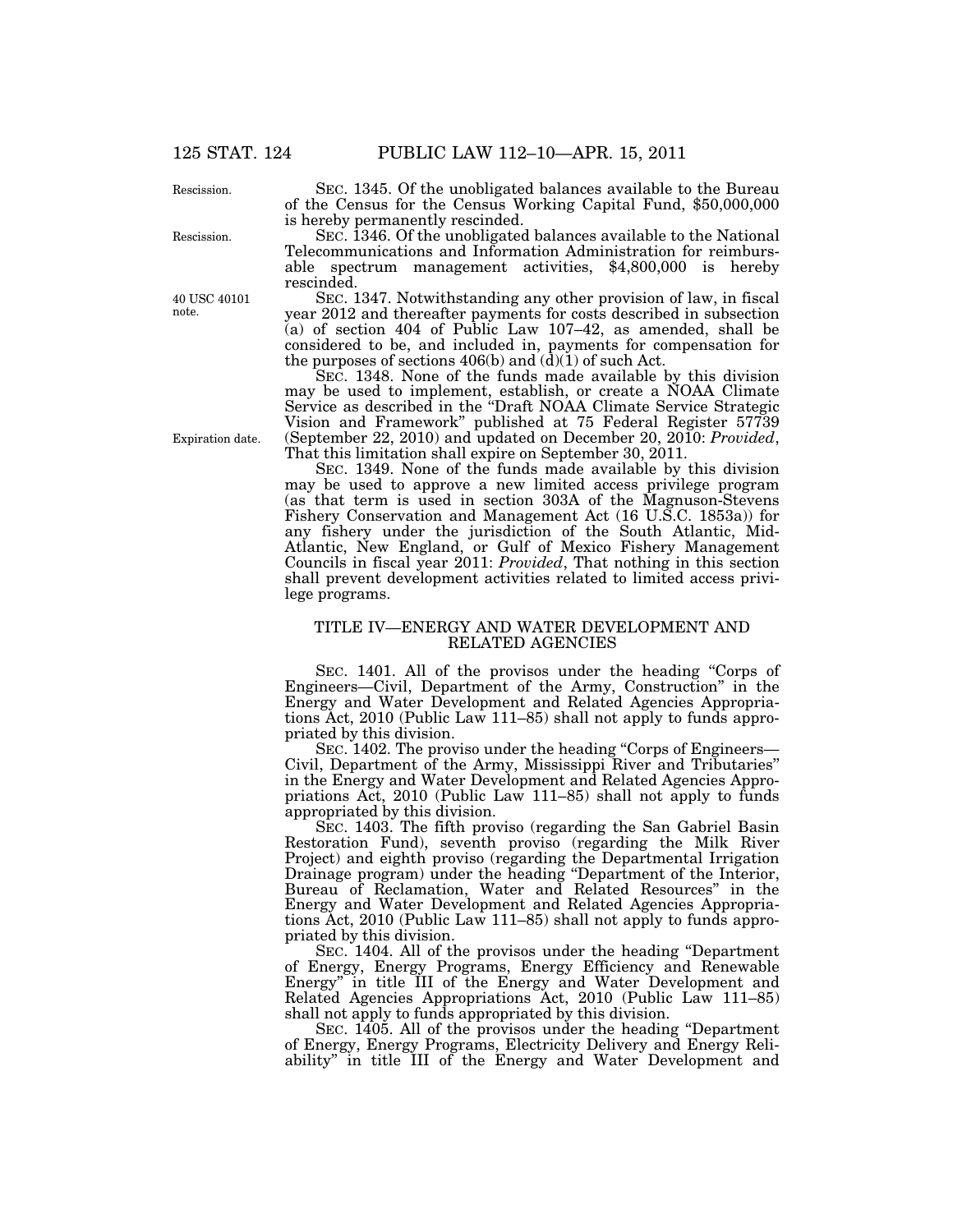Related Agencies Appropriations Act, 2010 (Public Law 111–85) shall not apply to funds appropriated by this division.

SEC. 1406. The proviso under the heading ''Department of Energy, Energy Programs, Nuclear Energy'' in title III of the Energy and Water Development and Related Agencies Appropriations Act, 2010 (Public Law 111–85) shall not apply to funds appropriated by this division.

SEC. 1407. All of the provisos under the heading "Department of Energy, Energy Programs, Fossil Energy Research and Development'' in title III of the Energy and Water Development and Related Agencies Appropriations Act, 2010 (Public Law 111–85) shall not apply to funds appropriated by this division.

SEC. 1408. All of the provisos under the heading "Department" of Energy, Energy Programs, Science'' in title III of the Energy and Water Development and Related Agencies Appropriations Act, 2010 (Public Law 111–85) shall not apply to funds appropriated by this division.

SEC. 1409. The thirteenth proviso (regarding Commission funding) under the heading ''Department of Energy, Energy Programs, Nuclear Waste Disposal'' in title III of the Energy and Water Development and Related Agencies Appropriations Act, 2010 (Public Law 111–85) shall not apply to funds appropriated by this division.

SEC. 1410. All of the provisos under the heading "Department of Energy, Atomic Energy Defense Activities, National Nuclear Security Administration, Weapons Activities'' in title III of the Energy and Water Development and Related Agencies Appropriations Act, 2010 (Public Law 111–85) shall not apply to funds appropriated by this division.

SEC. 1411. The proviso under the heading ''Department of Energy, Atomic Energy Defense Activities, National Nuclear Security Administration, Defense Nuclear Nonproliferation'' in title III of the Energy and Water Development and Related Agencies Appropriations Act, 2010 (Public Law 111–85) shall not apply to funds appropriated by this division.

SEC. 1412. All of the provisos under the heading "Department" of Energy, Atomic Energy Defense Activities, National Nuclear Security Administration, Office of the Administrator'' in title III of the Energy and Water Development and Related Agencies Appropriations Act, 2010 (Public Law 111–85) shall not apply to funds appropriated by this division.

SEC. 1413. The proviso under the heading "Department of Energy, Atomic Energy Defense Activities, Environmental and Other Defense Activities, Defense Environmental Cleanup'' in title III of the Energy and Water Development and Related Agencies Appropriations Act, 2010 (Public Law 111–85) shall not apply to funds appropriated by this division.

SEC. 1414. The proviso under the heading "Department of Energy, Atomic Energy Defense Activities, Environmental and Other Defense Activities, Other Defense Activities'' in title III of the Energy and Water Development and Related Agencies Appropriations Act, 2010 (Public Law 111–85) shall not apply to funds appropriated by this division.

SEC. 1415. The fifth proviso under the heading ''Department of Energy, Power Marketing Administrations, Construction, Rehabilitation, Operation and Maintenance, Western Area Power Administration'' in title III of the Energy and Water Development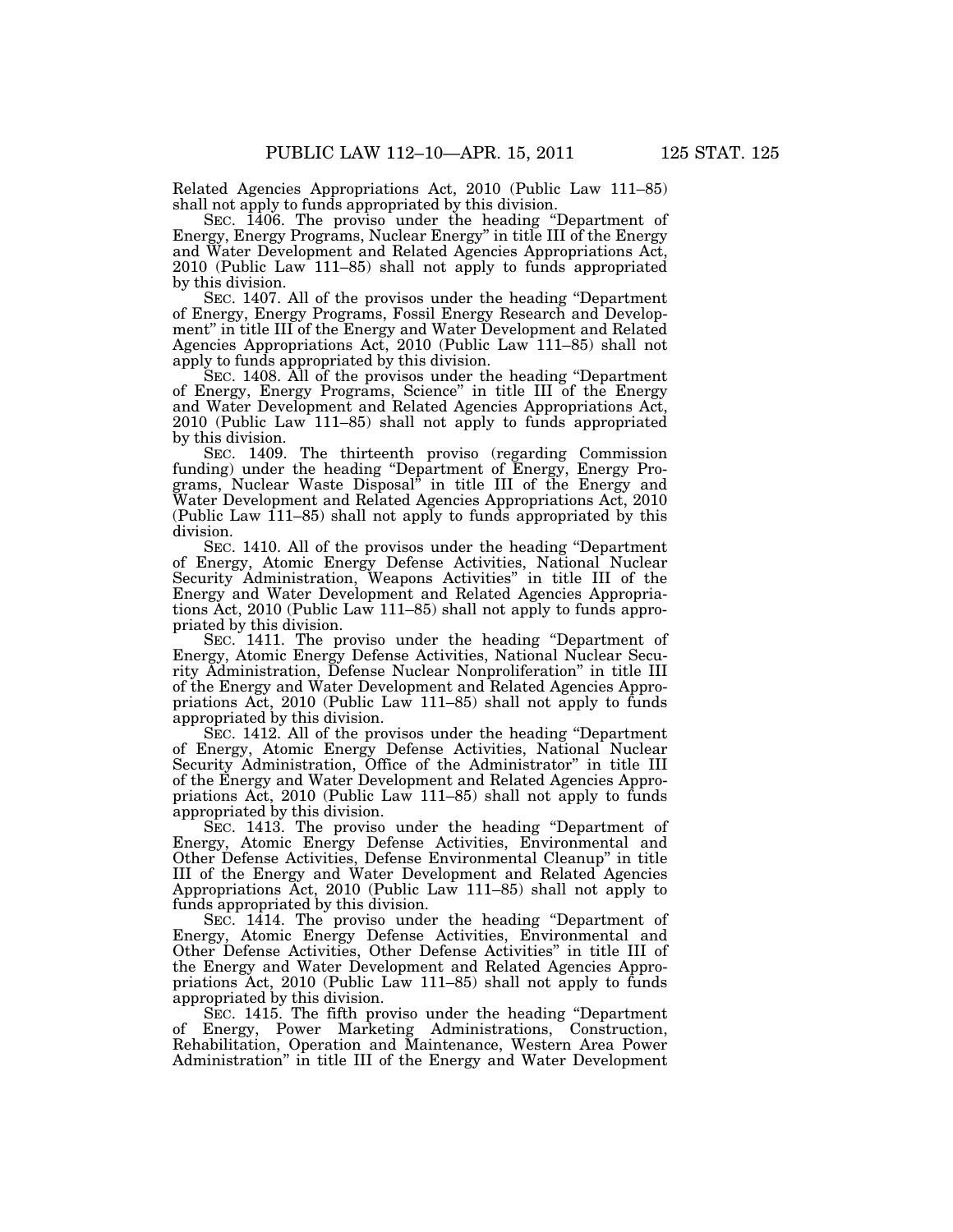and Related Agencies Appropriations Act, 2010 (Public Law 111– 85) shall not apply to funds appropriated by this division.

SEC. 1416. Sections 105, 106, 107, 110 through 125, 205 through 211, 502, and 506 of the Energy and Water Development and Related Agencies Appropriations Act, 2010 (Public Law 111–85), to the extent the sections direct funds, shall not apply to funds appropriated by this division.

SEC. 1417. In addition to amounts otherwise made available by this division, \$180,000,000 is appropriated for ''Department of Energy, Energy Programs, Advanced Research Projects Agency— Energy''.

SEC. 1418. No appropriation, funds, or authority made available pursuant to section 1101 for the Department of Energy or Corps of Engineers, Civil shall be used to initiate or resume any program, project or activity or to initiate Requests For Proposals or similar arrangements (including Requests for Quotations, Requests for Information, and Funding Opportunity Announcements) for a program, project or activity if the program, project or activity has not been funded by Congress, unless prior approval is received from the Committees on Appropriations of the House of Representatives and the Senate.

SEC. 1419. Notwithstanding section 1101, the level for "Independent Agencies, Appalachian Regional Commission'' shall be \$68,400,000.

SEC. 1420. Notwithstanding section 1101, the level for "Independent Agencies, Delta Regional Authority'' shall be \$11,700,000. SEC. 1421. Notwithstanding section 1101, the level for "Inde-

pendent Agencies, Denali Commission'' shall be \$10,700,000.

SEC. 1422. Notwithstanding section 1101, the level for ''Defense Nuclear Facilities Safety Board'' shall be \$23,250,000.

SEC. 1423. Notwithstanding section 1101, for the ''Nuclear Regulatory Commission, Salaries and Expenses'', for necessary expenses in carrying out the purposes of the Energy Reorganization Act of 1974, as amended, and the Atomic Energy Act of 1954, as amended, including official representation expenses (not to exceed \$25,000), \$1,043,483,000, to remain available until expended: *Provided*, That of the amount appropriated herein, \$10,000,000 shall be derived from the Nuclear Waste Fund: *Provided further*, That revenues from licensing fees, inspection services, and other services and collections estimated at \$906,220,000 in fiscal year 2011 shall be retained and used for necessary salaries and expenses in this account, notwithstanding 31 U.S.C. 3302, and shall remain available until expended: *Provided further*, That the sum herein appropriated shall be reduced by the amount of revenues received during fiscal year 2011 so as to result in a final fiscal year 2011 appropriation estimated at not more than \$137,263,000: *Provided further*, That the last proviso under such heading in title IV of Public Law 111–85 shall not apply to funds appropriated by this division.

SEC. 1424. Section 15751(b) of title 40, United States Code, shall not apply to funds appropriated by this division.

SEC. 1425. Notwithstanding section 1101, and subject to section 502 of the Congressional Budget Act of 1974, commitments to guarantee loans for renewable energy or efficient end-use energy technologies under title XVII of the Energy Policy Act of 2005 shall not exceed a total principal amount of  $$1,183,000,000$ , to remain available until committed: *Provided*, That, in addition to

Approval.

Loans.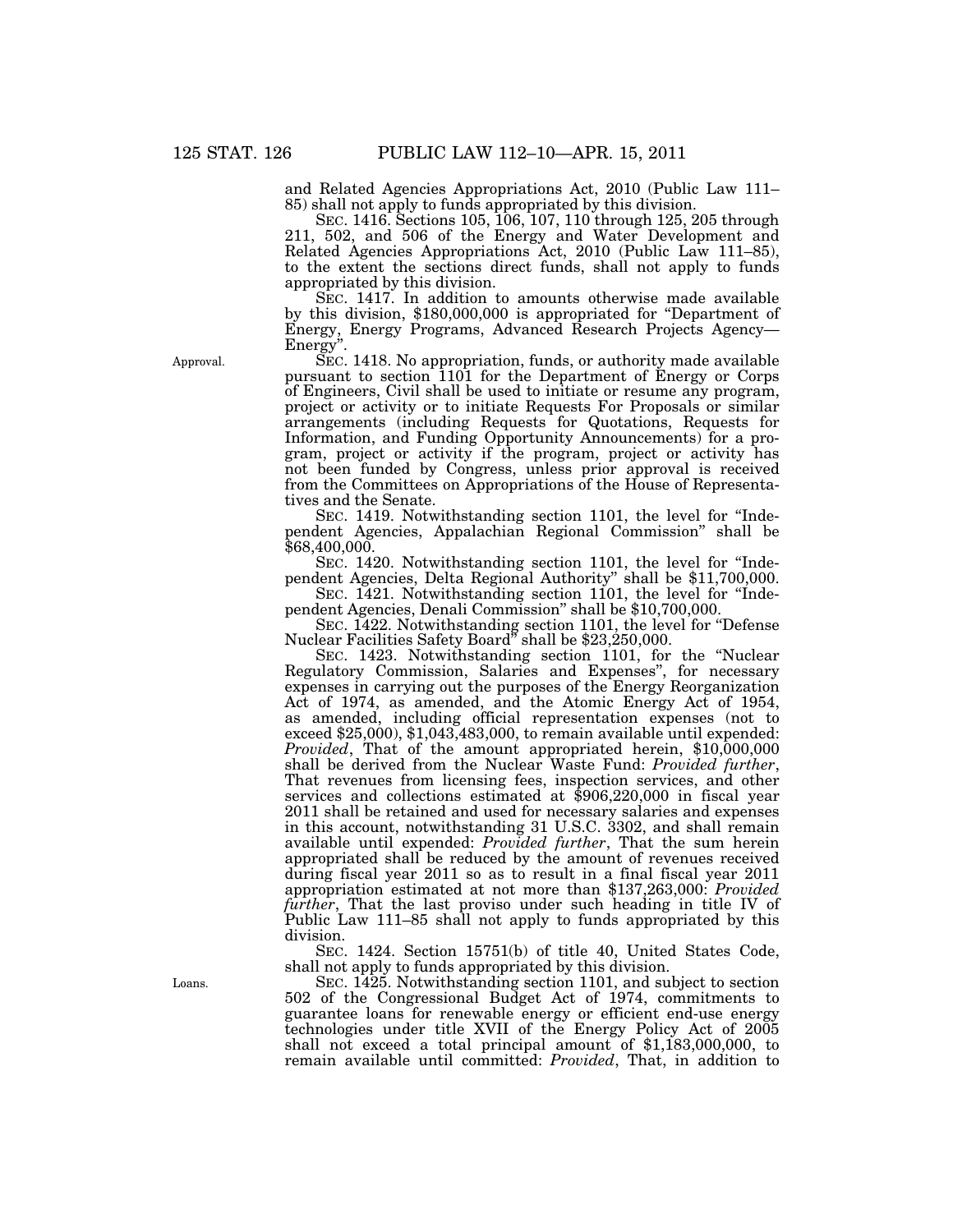the amounts above, for the cost of loan guarantees for renewable energy or efficient end-use energy technologies under section 1703 of the Energy Policy Act of 2005, \$170,000,000 is appropriated, to remain available until expended: *Provided further*, That the amounts provided in this section are in addition to those provided in any other Act: *Provided further*, That, notwithstanding section 1703(a)(2) of the Energy Policy Act of 2005, funds appropriated for the cost of loan guarantees and loan guarantee authority provided by this section are also available for projects for which an application has been submitted to the Department of Energy prior to February 24, 2011, in whole or in part, for a loan guarantee under section 1705 of the Energy Policy Act of 2005: *Provided*  further, That of the authority provided for commitments to guarantee loans for renewable and/or energy efficient systems and manufacturing, and distributed energy generation, transmission and distribution projects under the heading ''Department of Energy, Title 17 Innovative Technology Loan Guarantee Authority Loan Program'', in title III of division C of Public Law 111–8, \$18,183,000,000 is rescinded: *Provided further*, That for amounts collected pursuant to section 1702(b)(2) of the Energy Policy Act of 2005, the source of such payment received from borrowers may not be a loan or other debt obligation that is guaranteed by the Federal Government: *Provided further*, That none of such loan guarantee authority made available by this division shall be available for commitments to guarantee loans for any projects where funds, personnel, or property (tangible or intangible) of any Federal agency, instrumentality, personnel, or affiliated entity are expected be used (directly or indirectly) through acquisitions, contracts, demonstrations, exchanges, grants, incentives, leases, procurements, sales, other transaction authority, or other arrangements, to support the project or to obtain goods or services from the project: *Provided further*, That the previous proviso shall not be interpreted as precluding the use of the loan guarantee authority by this division for commitments to guarantee loans for: (1) projects as a result of such projects benefitting from otherwise allowable Federal income tax benefits; (2) projects as a result of such projects benefitting from being located on Federal land pursuant to a lease or right-of-way agreement for which all consideration for all uses is:  $(A)$  paid exclusively in cash; (B) deposited in the Treasury as offsetting receipts; and (C) equal to the fair market value as determined by the head of the relevant Federal agency; (3) projects as a result of such projects benefitting from Federal insurance programs, including under section 170 of the Atomic Energy Act of 1954 (42 U.S.C. 2210; commonly known as the "Price-Anderson Act"); or (4) electric generation projects using transmission facilities owned or operated by a Federal Power Marketing Administration or the Tennessee Valley Authority that have been authorized, approved, and financed independent of the project receiving the guarantee: *Provided further*, That none of the loan guarantee authority made available by this division shall be available for any project unless the Director of the Office of Management and Budget has certified in advance in writing that the loan guarantee and the project comply with the provisions under this section: *Provided further*, That an additional amount for necessary administrative expenses to carry out this Loan Guarantee program, \$58,000,000 is appropriated, to remain available until expended: *Provided further*, That \$58,000,000 of the fees collected pursuant to section 1702(h) of the Energy

Rescission.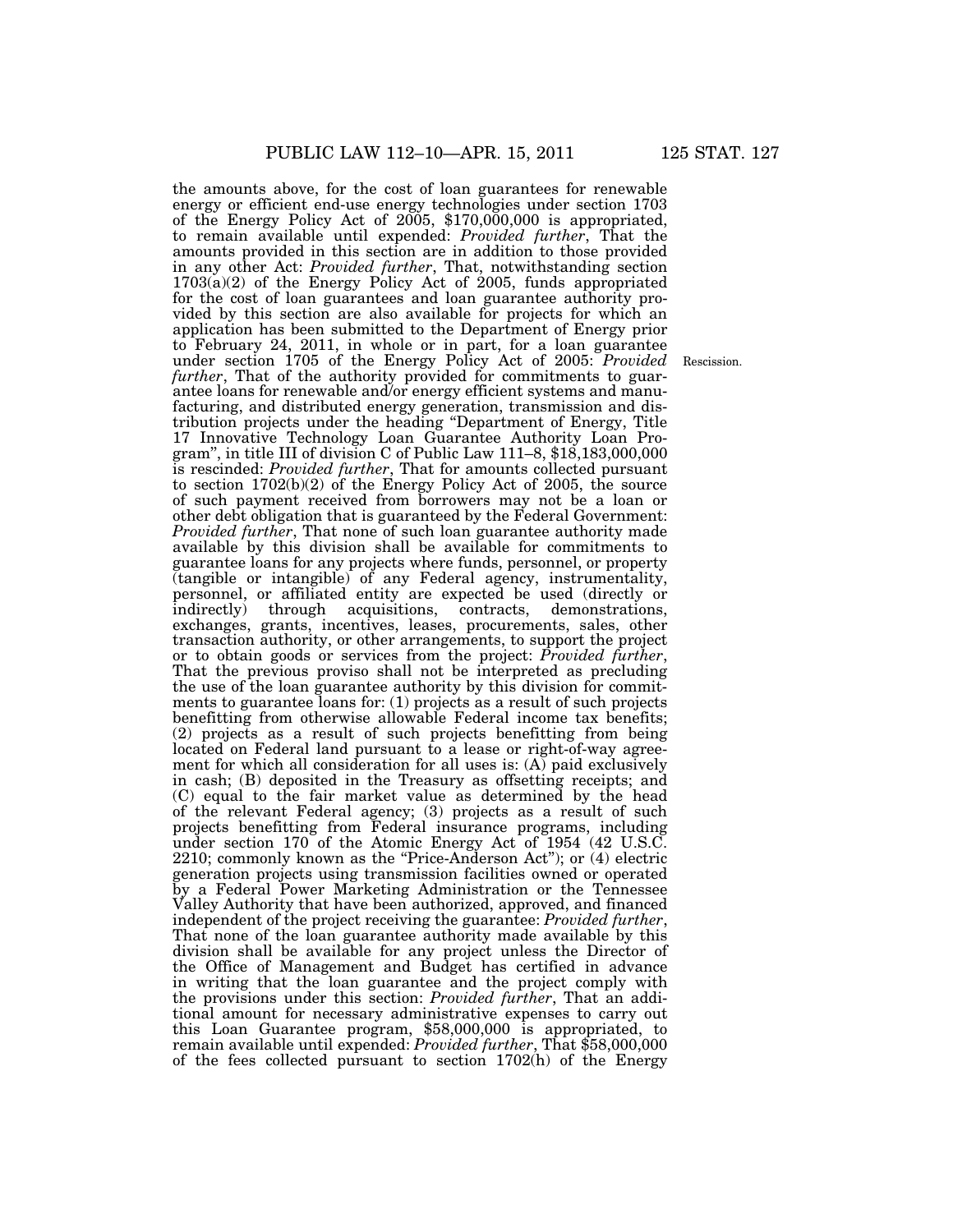Policy Act of 2005 shall be credited as offsetting collections to this account to cover administrative expenses and shall remain available until expended, so as to result in a final fiscal year 2011 appropriation from the general fund estimated at not more than  $\$0$ .

SEC. 1426. Of the unobligated balances available for "Corps of Engineers—Civil, Department of the Army, Mississippi River and Tributaries'', \$22,000,000 is rescinded, to be derived by cancelling unobligated balances for the Yazoo Basin, Backwater Pump, Mississippi project.

SEC. 1427. Notwithstanding section 1101, the level for "Corps" of Engineers—Civil, Department of the Army, Investigations'' shall be \$127,000,000.

SEC. 1428. Notwithstanding section 1101, the level for "Corps" of Engineers—Civil, Department of the Army, Construction'' shall be \$1,793,409,000.

SEC. 1429. Notwithstanding section 1101, the level for ''Corps of Engineers—Civil, Department of the Army, Mississippi River and Tributaries'' shall be \$264,435,000.

SEC. 1430. Notwithstanding section 1101, the level for "Corps of Engineers—Civil, Department of the Army, Operation and Maintenance'' shall be \$2,370,500,000.

SEC. 1431. Notwithstanding section 1101, the level for ''Corps of Engineers—Civil, Department of the Army, Formerly Utilized Sites Remedial Action Program'' shall be \$130,000,000.

SEC. 1432. Notwithstanding section 1101, the level for "Department of the Interior, Central Utah Project, Central Utah Project Completion Account'' shall be \$32,004,000.

SEC. 1433. Notwithstanding section 1101, the level for ''Department of the Interior, Bureau of Reclamation, Water and Related Resources'' shall be \$913,500,000.

SEC. 1434. Notwithstanding section 1101, the level for ''Department of the Interior, Bureau of Reclamation, Central Valley Project Restoration Fund'' shall be \$49,915,000.

SEC. 1435. Notwithstanding section 1101, the level for ''Department of Energy, Energy Programs, Energy Efficiency and Renewable Energy'' shall be \$1,835,000,000.

SEC. 1436. Notwithstanding section 1101, the level for "Department of Energy, Energy Programs, Electricity Delivery and Energy Reliability'' shall be \$145,000,000.

SEC. 1437. Notwithstanding section 1101, the level for "Department of Energy, Energy Programs, Nuclear Energy'' shall be \$737,092,000.

SEC. 1438. Notwithstanding section 1101, the level for ''Department of Energy, Energy Programs, Fossil Energy Research and Development'' shall be \$586,000,000.

SEC. 1439. Notwithstanding section 1101, the level for ''Department of Energy, Energy Programs, Naval Petroleum and Oil Shale Reserves'' shall be \$23,000,000.

SEC. 1440. Notwithstanding section 1101, the level for "Department of Energy, Energy Programs, Strategic Petroleum Reserve'' shall be \$209,861,000: *Provided*, That of the funds appropriated in Public Law 110–161 under this heading for new site land acquisition activities, \$14,493,000 is rescinded: *Provided further*, That of the funds appropriated in Public Law 110–329 under this heading for new site expansion activities, beyond land acquisition,

Rescissions.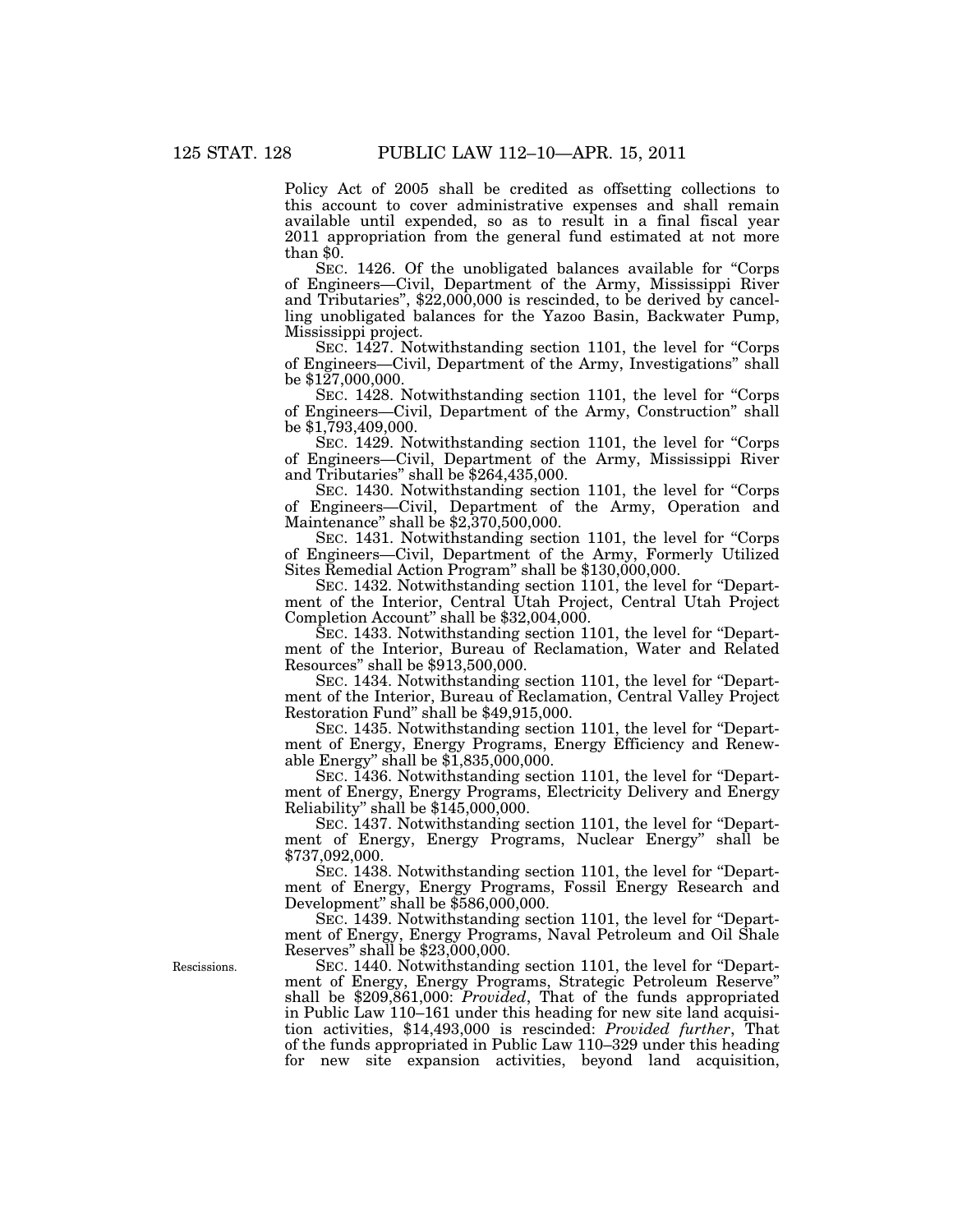\$31,507,000 is rescinded: *Provided further*, That of the funds appropriated in Public Law 111–85 under this heading, \$25,000,000 is rescinded.

SEC. 1441. Notwithstanding section 1101, the level for ''Department of Energy, Energy Programs, Northeast Home Heating Oil Reserve'' shall be \$11,000,000.

SEC. 1442. Notwithstanding section 1101, the level for ''Department of Energy, Energy Programs, Energy Information Administration'' shall be \$95,600,000.

SEC. 1443. Notwithstanding section 1101, the level for "Department of Energy, Energy Programs, Non-Defense Environmental Cleanup" shall be  $$225,\!200,000$ .

SEC. 1444. Notwithstanding section 1101, the level for ''Department of Energy, Energy Programs, Uranium Enrichment Decontamination and Decommissioning Fund'' shall be \$509,000,000.

SEC. 1445. Notwithstanding section 1101, the level for ''Department of Energy, Energy Programs, Science'' shall be \$4,884,000,000.

SEC. 1446. Notwithstanding section 1101, the level for ''Department of Energy, Energy Programs, Nuclear Waste Disposal'' shall be \$0.

SEC. 1447. Notwithstanding section 1101, the level for ''Department of Energy, Energy Programs, Departmental Administration'' shall be \$268,640,000: *Provided*, That miscellaneous revenues under this appropriation may be \$119,740,000 so as to result in a final fiscal year 2011 appropriation from the general fund estimated at no more than \$148,900,000.

SEC. 1448. Notwithstanding section 1101, the level for ''Department of Energy, Energy Programs, Advanced Technology Vehicles Manufacturing Loan Program'' shall be \$9,998,000.

SEC. 1449. Notwithstanding section 1101, the level for ''Department of Energy, Energy Programs, Office of the Inspector General'' shall be \$42,850,000.

SEC. 1450. Notwithstanding section 1101, the level for ''Department of Energy, Atomic Energy Defense Activities, National Nuclear<br>Security Administration, Weapons Activities" shall be Security Administration, Weapons Activities" shall \$6,993,419,000.

SEC. 1451. Notwithstanding section 1101, the level for ''Department of Energy, Atomic Energy Defense Activities, National Nuclear Security Administration, Defense Nuclear Nonproliferation'' shall be \$2,326,000,000.

SEC. 1452. Notwithstanding section 1101, the level for ''Department of Energy, Atomic Energy Defense Activities, National Nuclear Security Administration, Naval Reactors'' shall be \$967,000,000.

SEC. 1453. Notwithstanding section 1101, the level for "Department of Energy, Atomic Energy Defense Activities, National Nuclear Security Administration, Office of the Administrator" shall be \$399,793,000.

SEC. 1454. Notwithstanding section 1101, the level for ''Department of Energy, Environmental and Other Defense Activities, Defense Environmental Cleanup'' shall be \$5,016,041,000, of which \$33,700,000 shall be transferred to the ''Uranium Enrichment Decontamination and Decommissioning Fund''.

SEC. 1455. Notwithstanding section 1101, the level for ''Department of Energy, Environmental and Other Defense Activities, Other Defense Activities'' shall be \$790,000,000.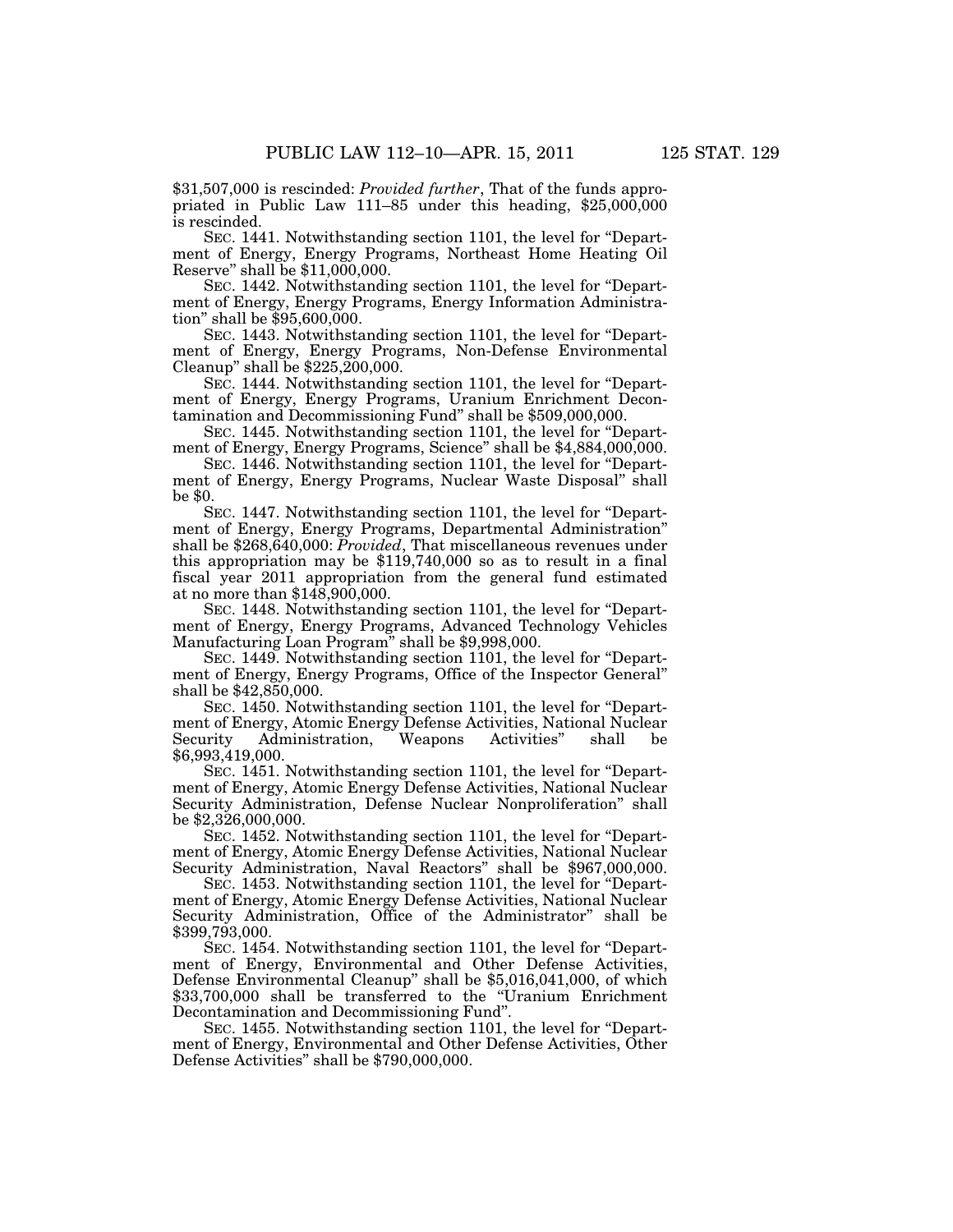SEC. 1456. Notwithstanding section 1101, the level for ''Department of Energy, Environmental and Other Defense Activities, Defense Nuclear Waste Disposal'' shall be \$0.

SEC. 1457. Of the unobligated balances from prior year appropriations available for ''Corps of Engineers—Civil, Department of the Army, Construction'', \$100,000,000 is rescinded, to be derived from the Continuing Authorities Program: *Provided*, That of the unobligated balances made available for accounts under the heading ''Corps of Engineers—Civil, Department of the Army'' in Public Law 110–161 or any appropriation Act prior to such Act, \$76,000,000 is rescinded (in addition to funds rescinded in the previous proviso).

SEC. 1458. Of the unobligated balances from prior year appropriations available for ''Department of Energy, Energy Programs, Energy Efficiency and Renewable Energy'', \$30,000,000 is rescinded.

SEC. 1459. Of the unobligated balances from prior year appropriations available for ''Department of Energy, Energy Programs, Electricity Delivery and Energy Reliability'', \$3,700,000 is rescinded.

SEC. 1460. Of the unobligated balances from prior year appropriations available for ''Department of Energy, Energy Programs, Nuclear Energy", \$6,300,000 is rescinded.

SEC. 1461. Of the unobligated balances from prior year appropriations available for ''Department of Energy, Energy Programs, Fossil Energy Research and Development'', \$140,000,000 is rescinded.

SEC. 1462. Of the unobligated balances from prior year appropriations available for ''Department of Energy, Energy Programs, Naval Petroleum and Oil Shale Reserves", \$2,100,000 is rescinded.

SEC. 1463. Of the unobligated balances from prior year appropriations available for ''Department of Energy, Energy Programs, Clean Coal Technology'', \$16,500,000 is rescinded.

SEC. 1464. Of the unobligated balances from prior year appropriations available for ''Department of Energy, Energy Programs, Strategic Petroleum Reserve'', \$15,300,000 is rescinded in addition to funds rescinded elsewhere in this division.

SEC. 1465. Of the unobligated balances from prior year appropriations available for ''Department of Energy, Energy Programs, Energy Information Administration'', \$400,000 is rescinded.

SEC. 1466. Of the unobligated balances from prior year appropriations available for ''Department of Energy, Energy Programs, Non-Defense Environmental Cleanup'', \$900,000 is rescinded.

SEC. 1467. Of the unobligated balances from prior year appropriations available for ''Department of Energy, Energy Programs, Uranium Enrichment Decontamination and Decommissioning Fund'', \$9,900,000 is rescinded.

SEC. 1468. Of the unobligated balances from prior year appropriations available for "Department of Energy, Energy Programs, Science'', \$15,000,000 is rescinded.

SEC. 1469. Of the unobligated balances from prior year appropriations available for ''Department of Energy, Energy Programs, Nuclear Waste Disposal'', \$2,800,000 is rescinded.

SEC. 1470. Of the unobligated balances from prior year appropriations available for ''Department of Energy, Energy Programs, Departmental Administration'', \$81,900,000 is rescinded.

SEC. 1471. Of the unobligated balances from prior year appropriations available for ''Department of Energy, Atomic Energy

Rescissions.

Rescissions.

Rescissions.

Rescissions.

Rescissions.

Rescissions.

Rescissions.

Rescissions.

Rescissions.

Rescissions.

Rescissions.

Rescissions.

Rescissions.

Rescissions.

Rescissions.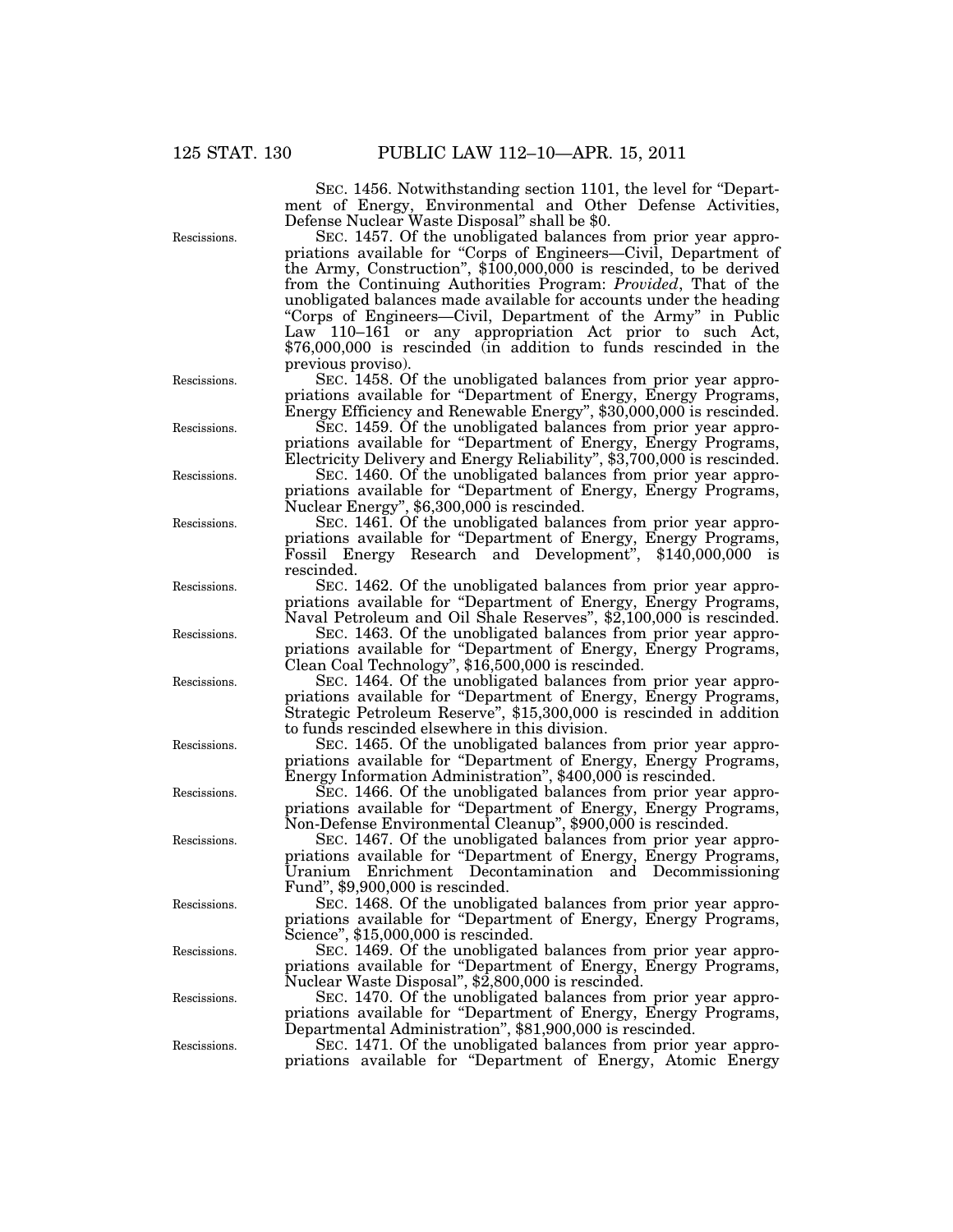Defense Activities, National Nuclear Security Administration, Weapons Activities'', \$50,000,000 is rescinded.

SEC. 1472. Of the unobligated balances from prior year appropriations available for ''Department of Energy, Atomic Energy Defense Activities, National Nuclear Security Administration, Defense Nuclear Nonproliferation'', \$45,000,000 is rescinded. Rescission.

SEC. 1473. Of the unobligated balances from prior year appropriations available for ''Department of Energy, Atomic Energy Defense Activities, National Nuclear Security Administration, Naval Reactors'', \$1,000,000 is rescinded.

SEC. 1474. Of the unobligated balances from prior year appropriations available for "Department of Energy, Atomic Energy Defense Activities, National Nuclear Security Administration, Office of the Administrator'', \$5,700,000 is rescinded.

SEC. 1475. Of the unobligated balances from prior year appropriations available for ''Department of Energy, Environmental and Other Defense Activities, Defense Environmental Cleanup'', \$11,900,000 is rescinded.

SEC. 1476. Of the unobligated balances from prior year appropriations available for ''Department of Energy, Environmental and Other Defense Activities, Other Defense Activities'', \$3,400,000 is rescinded.

SEC. 1477. Of the unobligated balances from prior year appropriations available for "Independent Agencies, Denali Commission", \$15,000,000 is rescinded.

SEC. 1478. Within 30 days of enactment of this division, the Department of Energy; Corps of Engineers, Civil; Nuclear Regulatory Commission; and Bureau of Reclamation shall submit to the Committees on Appropriations of the House of Representatives and the Senate a spending, expenditure, or operating plan for fiscal year 2011 at a level of detail below the account level.

SEC. 1479. No rescission made in this title shall apply to any amount previously designated by the Congress as an emergency requirement pursuant to a concurrent resolution on the budget or the Balanced Budget and Emergency Deficit Control Act of 1985.

SEC. 1480. None of the funds made available by this division or prior appropriation Acts (other than Public Law 111–5) for Energy and Water Development may be used to pay the costs of employment (such as pay and benefits), or termination (such as severance pay), of any employee or contractor of the Department of Energy who is appointed, employed, or retained under the authority of, or using funds provided by, Public Law 111–5, or whose functions or operations (including programmatic responsibilities) are substantially or entirely funded under Public Law 111– 5: *Provided*, That this section shall not apply to any employee or contractor of the Department of Energy whose functions or operations are primarily or wholly to provide oversight for funds provided by Public Law 111–5.

SEC. 1481. None of the funds made available by this division may be used for the study of the Missouri River Projects authorized in section 108 of the Energy and Water Development and Related Agencies Appropriations Act, 2009 (division C of Public Law 111– 8).

SEC. 1482. Notwithstanding section 1101, the levels made available by this division for the following accounts of the Department of Energy are reduced by the following amounts, to reflect savings

Deadline. Plans.

Rescission.

Rescission.

Rescission.

Rescission.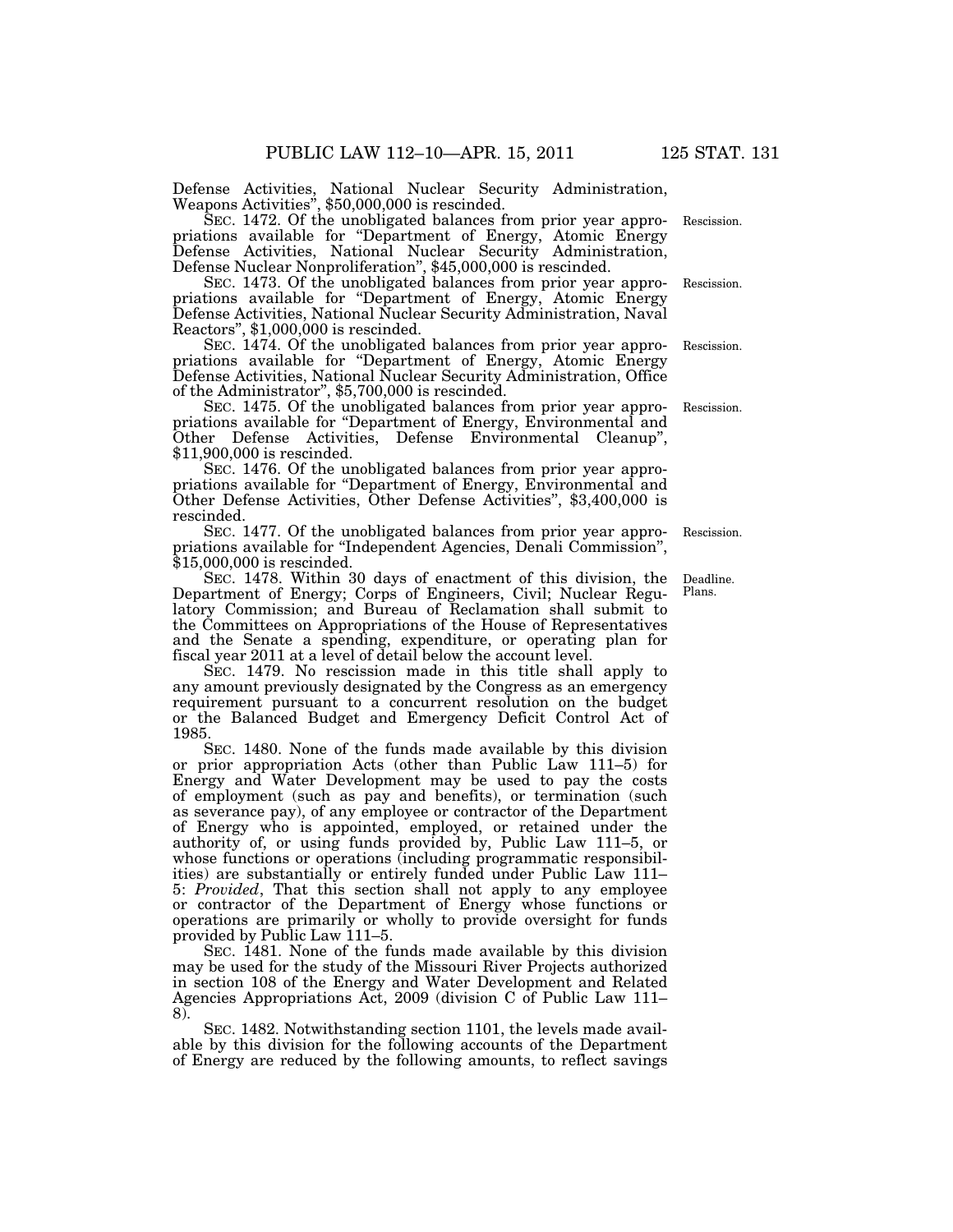resulting from the contractor pay freeze instituted by the Department: ''Energy Programs, Energy Efficiency and Renewable Energy'', \$5,700,000; ''Energy Programs, Nuclear Energy'', \$3,500,000; ''Energy Programs, Fossil Energy Research and Development'', \$300,000; ''Energy Programs, Non-Defense Environmental Cleanup", \$400,000; "Energy Programs, Uranium Enrichment Decontamination and Decommissioning Fund'', \$1,000,000; ''Energy Programs, Science'', \$16,600,000; ''Energy Programs, Departmental Administration'', \$18,000,000; ''Environmental and Other Defense Activities, Defense Environmental Cleanup'', \$14,400,000; "Atomic Energy Defense Activities, National Nuclear Security Administration, Weapons Activities'', \$33,100,000; ''Atomic Energy Defense Activities, National Nuclear Security Administration, Defense Nuclear Nonproliferation'', \$2,700,000; and ''Atomic Energy Defense Activities, National Nuclear Security Administration, Naval Reactors'', \$4,900,000.

#### TITLE V—FINANCIAL SERVICES AND GENERAL GOVERNMENT

SEC. 1501. Notwithstanding section 1101, the level for ''Department of the Treasury, Departmental Offices, Salaries and Expenses'' shall be \$307,002,000, of which \$100,000,000 shall be for terrorism and financial intelligence activities; and the requirement under this heading to transfer funds to the National Academy of Sciences for a carbon audit of the tax code and the funding designations related to executive direction program activities, economic policies and program activities, financial policies and program activities, Treasury-wide management policies and program activities, and administration program activities shall not apply to funds appropriated by this division; and funding under this heading is available for international representation commitments of the Secretary, and for contribution to the Global Forum on Transparency and Exchange of Information for Tax Purposes.

SEC. 1502. Notwithstanding section 1101, the level for ''Department of the Treasury, Departmental Offices, Department-wide Systems and Capital Investments Programs'' shall be \$4,000,000, and the first proviso under such heading shall not apply to funds appropriated by this division.

SEC. 1503. Notwithstanding section 1101, the level for "Department of the Treasury, Departmental Offices, Special Inspector General for the Troubled Asset Relief Program, Salaries and Expenses'' shall be \$36,300,000.

SEC. 1504. Of the unobligated balances available for ''Department of the Treasury, Treasury Forfeiture Fund", \$400,000,000 are rescinded.

SEC. 1505. Notwithstanding section 1101, the level for ''Department of the Treasury, Financial Management Service, Salaries and Expenses'' shall be \$233,253,000.

SEC. 1506. Notwithstanding section 1101, the level for "Department of the Treasury, Alcohol and Tobacco Tax and Trade Bureau, Salaries and Expenses'' shall be \$101,000,000, and the first proviso under such heading shall not apply to funds appropriated by this division.

SEC. 1507. Notwithstanding section 1101, the level for "Department of the Treasury, Bureau of the Public Debt, Administering the Public Debt" shall be \$184,985,000.

Rescission.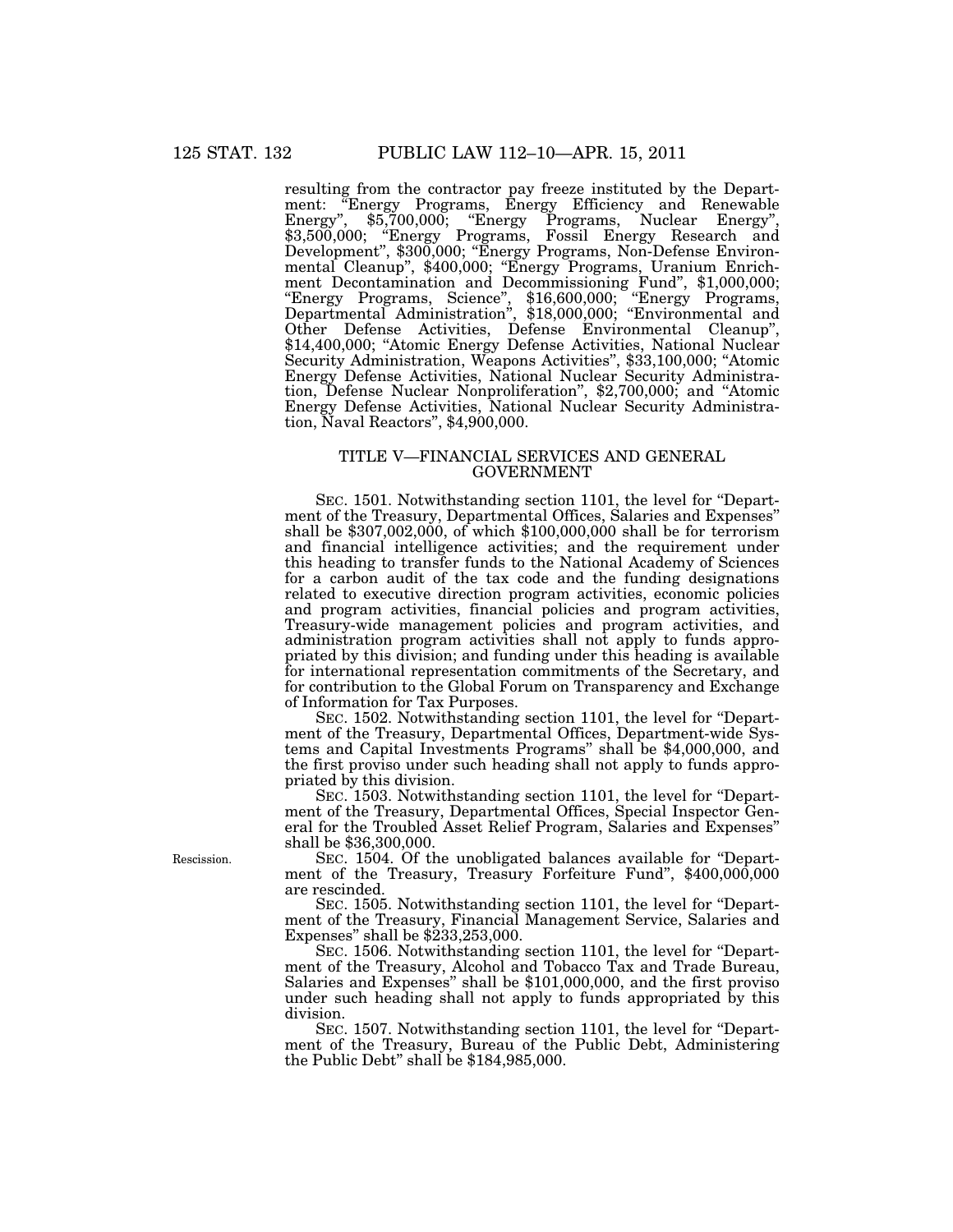SEC. 1508. Notwithstanding section 1101, the level for ''Department of the Treasury, Community Development Financial Institutions Fund Program Account" shall be \$227,000,000 for financial assistance, technical assistance, training outreach programs, and administrative expenses, of which \$22,000,000 shall be for the Bank Enterprise Award program; and under such heading the requirement to transfer funds to the Capital Magnet Fund and the funding designations for pilot project grants and administration shall not apply to funds appropriated by this division.

SEC. 1509. Notwithstanding section 1101, the funding designations for tax enforcement under the heading ''Department of the Treasury, Internal Revenue Service, Operations Support'' shall not apply to funds appropriated by this division.

SEC. 1510. Notwithstanding section 1101, section 105 of division C of Public Law 111–117 shall not apply to funds appropriated by this division.

SEC. 1511. Notwithstanding section 1101, the level for "Executive Office of the President and Funds Appropriated to the President, The White House, Salaries and Expenses'' shall be \$58,552,000.

SEC. 1512. Notwithstanding section 1101, the level for "Executive Office of the President and Funds Appropriated to the President, Executive Residence at the White House, Operating Expenses'' shall be \$13,700,000.

SEC. 1513. Notwithstanding section 1101, the level for "Executive Office of the President and Funds Appropriated to the President, White House Repair and Restoration'' shall be \$2,005,000.

SEC. 1514. Notwithstanding section 1101, the level for "Executive Office of the President and Funds Appropriated to the President, National Security Council, Salaries and Expenses'' shall be \$13,074,000.

Applicability.

SEC. 1515. The amounts included under the heading "Executive" Office of the President and Funds Appropriated to the President, Office of Administration, Salaries and Expenses'' in division C of Public Law 111-117 shall be applied to funds appropriated by this division by substituting "\$12,777,000" for "\$16,768,000". SEC. 1516. Notwithstanding section 1101, the level for "Execu-

tive Office of the President and Funds Appropriated to the President, Office of Management and Budget, Salaries and Expenses'' shall be \$91,934,000.

SEC. 1517. Notwithstanding section 1101, the level for "Executive Office of the President and Funds Appropriated to the President, Office of National Drug Control Policy, Salaries and Expenses'' shall be \$27,138,000.

SEC. 1518. Notwithstanding section 1101, the level for "Executive Office of the President and Funds Appropriated to the President, Office of National Drug Control Policy, Counterdrug Technology Assessment Center'' shall be \$0.

SEC. 1519. Notwithstanding section 1101, the level for "Executive Office of the President and Funds Appropriated to the President, Office of National Drug Control Policy, Other Federal Drug Control Programs'' shall be \$140,900,000, of which \$9,000,000 shall be for anti-doping activities; of which \$35,000,000 shall be for a national media campaign; and the amounts included under such heading shall be applied to funds appropriated by this division by substituting ''\$0'' for ''\$10,000,000'', ''\$1,000,000'', ''\$1,250,000'', and "\$250,000".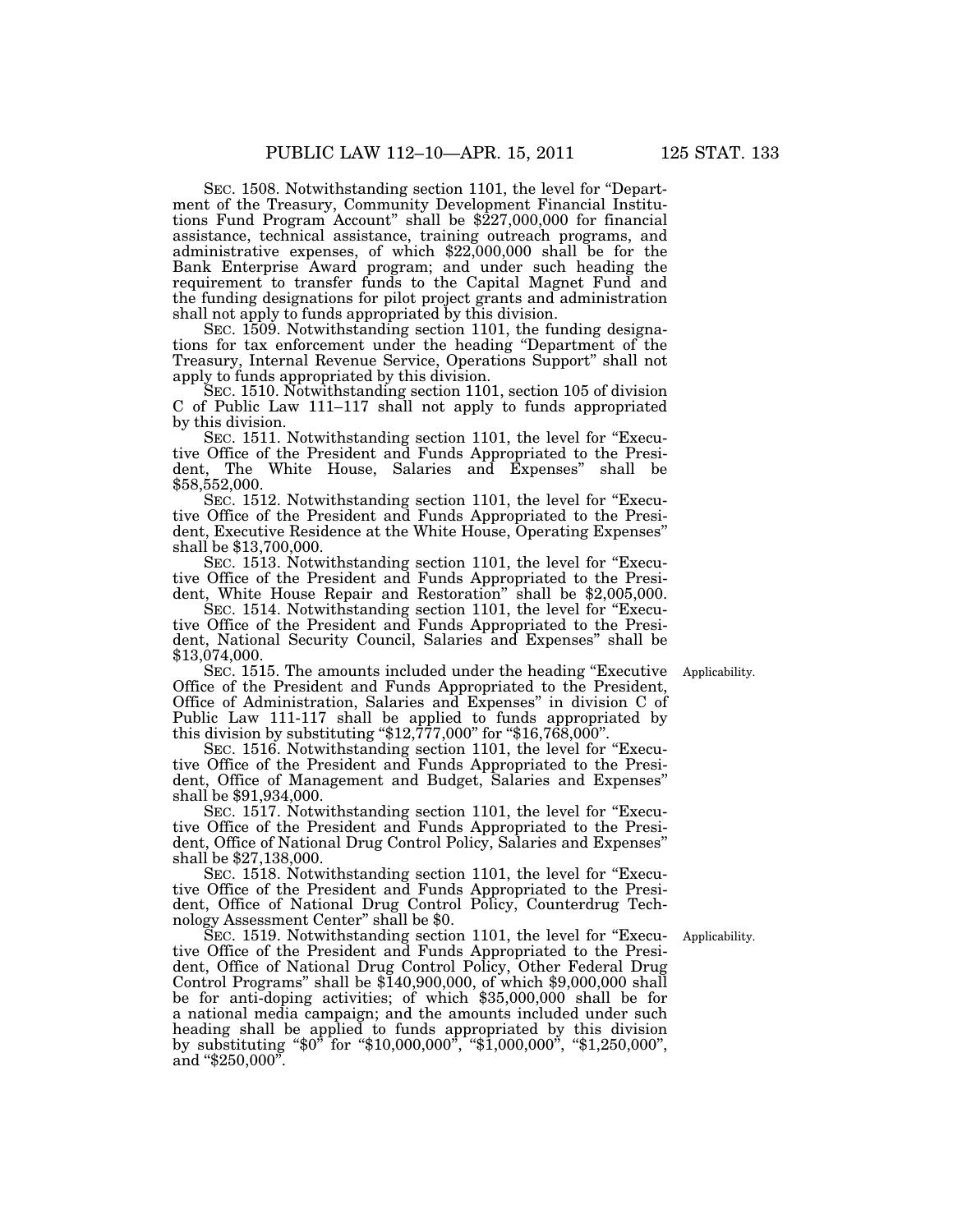SEC. 1520. Notwithstanding section 1101, the level for "Executive Office of the President and Funds Appropriated to the President, Partnership Fund for Program Integrity Innovation'' shall be \$0.

SEC. 1521. Of the unobligated balances available for "Executive" Office of the President and Funds Appropriated to the President, Partnership Fund for Program Integrity Innovation'', \$5,000,000 are rescinded.

SEC. 1522. Notwithstanding section 1101, the level for "Executive Office of the President and Funds Appropriated to the President, Special Assistance to the President, Salaries and Expenses'' shall be \$4,558,000.

SEC. 1523. Notwithstanding section 1101, the level for "Executive Office of the President and Funds Appropriated to the President, Official Residence of the Vice President, Operating Expenses'' shall be \$327,000.

SEC. 1524. Notwithstanding section 1101, the level for ''The Judiciary, Supreme Court of the United States, Care of the Building and Grounds'' shall be \$8,175,000.

SEC. 1525. Notwithstanding section 1101, the level for "The Judiciary, Courts of Appeals, District Courts, and Other Judicial Services, Salaries and Expenses'' shall be \$5,013,583,000.

SEC. 1526. The amount included in the second paragraph under the heading ''The Judiciary, Courts of Appeals, District Courts, and Other Judicial Services, Salaries and Expenses'' in division C of Public Law 111–117 shall be applied to funds appropriated by this division by substituting " $$4,785,000$ " for " $$5,428,000$ ".

SEC. 1527. Notwithstanding section 1101, the level for ''The Judiciary, Courts of Appeals, District Courts, and Other Judicial Services, Defender Services'' shall be \$1,027,748,000.

SEC. 1528. Notwithstanding section 1101, the level for ''The Judiciary, Courts of Appeals, District Courts, and Other Judicial Services, Fees of Jurors and Commissioners'' shall be \$52,410,000.

SEC. 1529. Notwithstanding section 1101, the level for ''The Judiciary, Courts of Appeals, District Courts, and Other Judicial Services, Court Security'' shall be \$467,607,000.

SEC. 1530. Section 203(c) of the Judicial Improvements Act

of 1990 (Public Law 101–650; 28 U.S.C. 133 note) is amended— (1) in the third sentence (relating to the District of Kansas)

by striking ''19 years'' and inserting ''20 years''; and

(2) in the seventh sentence (relating to the District of Hawaii), by striking "16 years" and inserting "17 years".

SEC. 1531. Notwithstanding section 1101, the level for ''District of Columbia, Federal Funds, Federal Payment to the District of Columbia Courts'' shall be \$243,420,000, of which \$57,760,000 shall be for capital improvements.

SEC. 1532. Notwithstanding section 1101, the level for ''District of Columbia, Federal Funds, Federal Payment to the District of Columbia Water and Sewer Authority'' shall be \$11,499,000.

SEC. 1533. Notwithstanding section 1101, the level for ''District of Columbia, Federal Funds, Federal Payment to the Criminal Justice Coordinating Council'' shall be \$1,800,000.

SEC. 1534. Notwithstanding section 1101, the level for "District of Columbia, Federal Funds, Federal Payment to the Office of the Chief Financial Officer for the District of Columbia'' shall be \$0.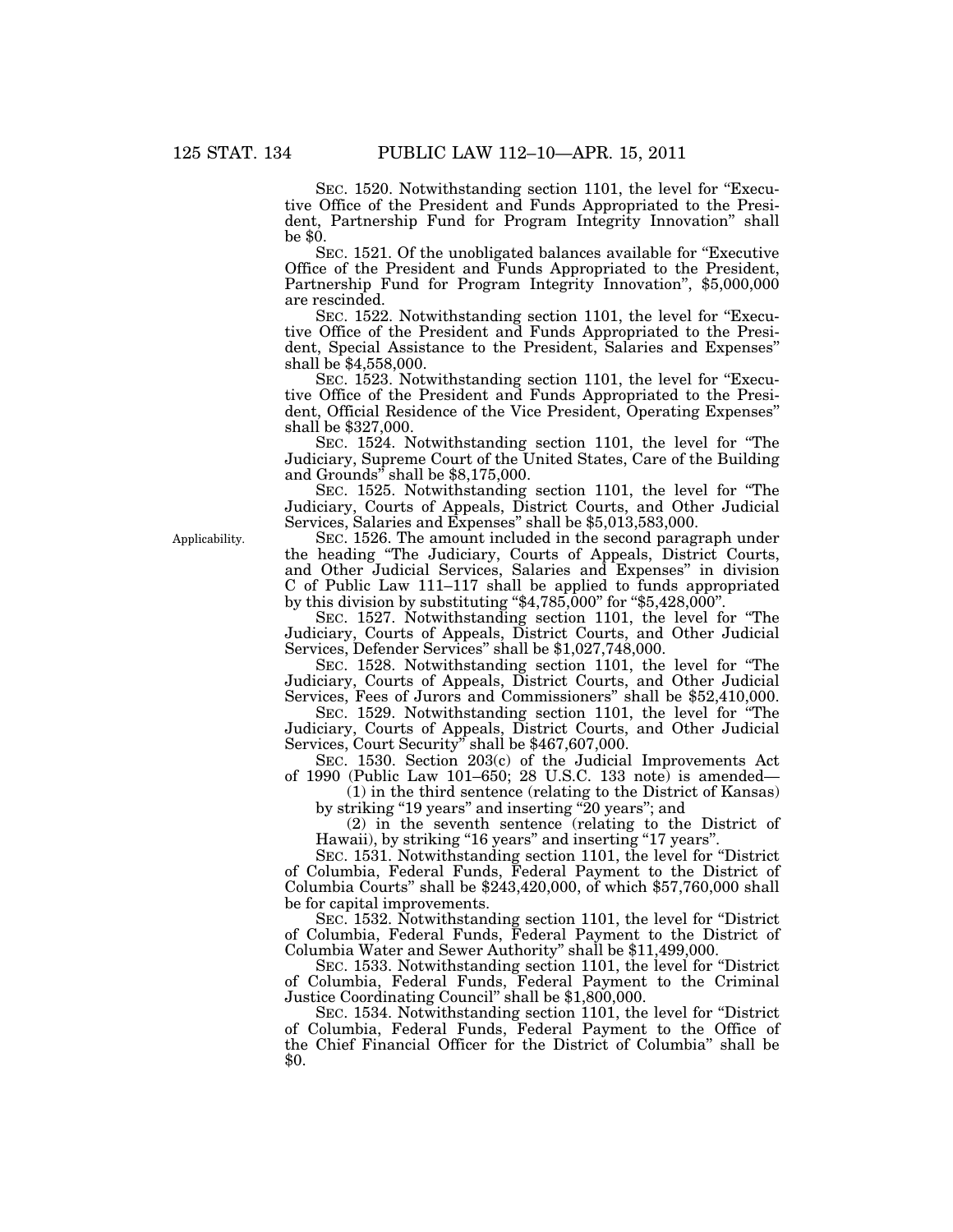SEC. 1535. (a) Notwithstanding section 1101, the level for "District of Columbia, Federal Funds, Federal Payment for School Improvement'' shall be \$77,700,000 and shall remain available until expended, of which \$42,200,000 shall be for the District of Columbia Public Schools, \$20,000,000 shall be to expand quality public charter schools, and \$15,500,000 shall be for opportunity scholarships, and the second reference to ''\$1,000,000'' under such heading shall be applied to funds appropriated by this division by substituting "\$0".

(b) The authority and conditions provided in the District of Columbia Appropriations Act, 2010 (Public Law 111–117; 123 Stat. 3181) under the heading described in subsection (a) shall apply with respect to the funds made available under this division, with the following modifications:

(1) The first proviso under such heading shall not apply.

(2) Notwithstanding the second proviso under such heading, the funds may be made available for scholarships to students, without regard to whether any student received a scholarship in any prior school year.

(3) The fourth proviso under such heading shall not apply.

(4) Notwithstanding the fifth proviso under such heading, the Secretary of Education shall ensure that site inspections of participating schools are conducted annually.

SEC. 1536. Notwithstanding section 1101, the level for ''District of Columbia, Federal Funds, Federal Payment for Consolidated Laboratory Facility'' shall be \$0.

SEC. 1537. Notwithstanding section 1101, the level for ''District of Columbia, Federal Funds, Federal Payment for Housing for the Homeless'' shall be \$10,000,000.

SEC. 1538. Notwithstanding section 1101, the level for ''District of Columbia, Federal Funds, Federal Payment for Youth Services'' shall be \$0.

SEC. 1539. Notwithstanding any other provision of this division, except section 1106, the District of Columbia may expend local funds for programs and activities under the heading ''District of Columbia Funds'' for such programs and activities under title IV of S. 3677 (111th Congress), as reported by the Committee on Appropriations of the Senate, at the rate set forth under ''District of Columbia Funds'' as included in the Fiscal Year 2011 Budget Request Act (D.C. Act 18–448), as modified as of the date of the enactment of this division.

SEC. 1540. Section 805(b) of division C of Public Law 111– 117 is amended by striking ''November 1, 2010'' and inserting ''November 1, 2011''.

SEC. 1541. Notwithstanding section 1101, the level for "Independent Agencies, Administrative Conference of the United States, Salaries and Expenses'' shall be \$2,750,000.

SEC. 1542. Notwithstanding section 1101, the level for "Independent Agencies, Christopher Columbus Fellowship Foundation, Salaries and Expenses'' shall be \$500,000.

SEC. 1543. Notwithstanding section 1101, the level for ''Related Agencies and Food and Drug Administration, Independent Agencies, Commodity Futures Trading Commission'' shall be \$202,675,000, to remain available until September 30, 2012: *Provided*, That the proviso under such heading in Public Law 111–80 shall not apply to funds provided by this division: *Provided further*, That not less than \$37,200,000 shall be for the highest priority information technology activities of the Commission.

123 Stat. 3222.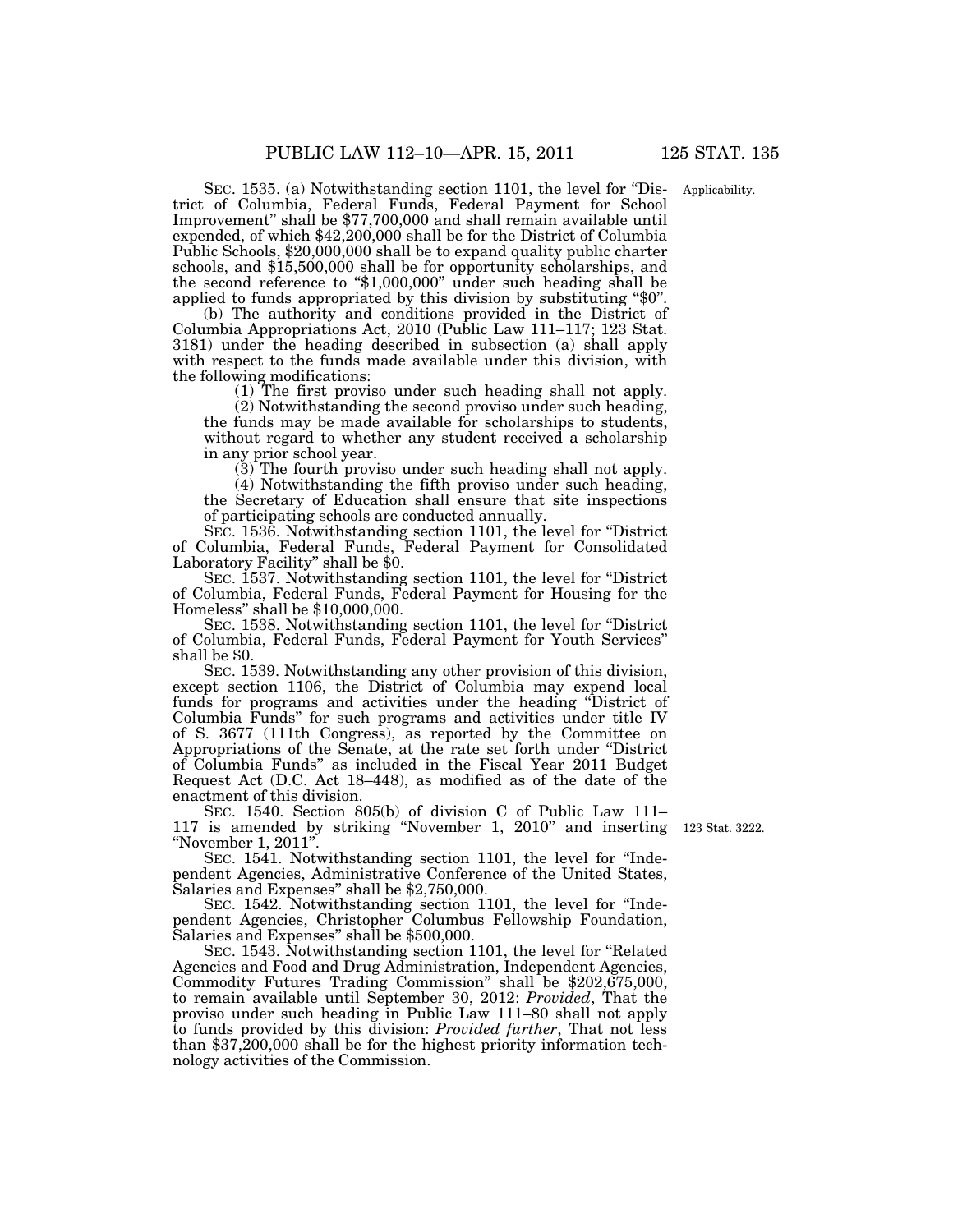SEC. 1544. Notwithstanding section 1101, the level for "Independent Agencies, Consumer Product Safety Commission, Salaries and Expenses'' shall be \$115,018,000, of which \$1,000,000 shall remain available until September 30, 2012 for the Virginia Graeme Baker Pool and Spa Safety Act grant program.

SEC. 1545. Notwithstanding section 1101, the level for "Independent Agencies, Election Assistance Commission, Salaries and Expenses" shall be \$16,300,000, of which \$3,250,000 shall be transferred to the National Institute of Standards and Technology for election reform activities authorized under the Help America Vote Act of 2002 (Public Law 107–252).

SEC. 1546. Notwithstanding section 1101, the level for "Independent Agencies, Election Assistance Commission, Election Reform Programs'' shall be \$0.

SEC. 1547. Any expenses incurred by the Election Assistance Commission using amounts appropriated under the heading ''Election Assistance Commission, Election Reform Programs'' in the Transportation, Treasury, and Independent Agencies Appropriations Act, 2004 (Public Law 108–199; 118 Stat. 327) for any program or activity which the Commission is authorized to carry out under the Help America Vote Act of 2002 shall be considered to have been incurred for the programs and activities described under such heading.

SEC. 1548. Notwithstanding section 1101, the level for "Independent Agencies, Federal Deposit Insurance Corporation, Office of the Inspector General'' shall be \$42,942,000.

SEC. 1549. (a) Notwithstanding section 1101, the aggregate amount of new obligational authority provided under the heading ''Independent Agencies, General Services Administration, Real Property Activities, Federal Buildings Fund, Limitations on Availability of Revenue'' for Federal buildings and courthouses and other purposes of the Fund shall be \$7,597,540,000, of which: (1) \$82,000,000 is for "Construction and Acquisition"; and (2) \$280,000,000 is for ''Repairs and Alterations''.

(b) The General Services Administration shall submit a detailed plan, by project, regarding the use of funds to the Committees on Appropriations of the House of Representatives and the Senate within 30 days of enactment of this section and will provide notification to the Committees within 15 days prior to any changes regarding the use of these funds.

SEC. 1550. Notwithstanding section 1101, the level for "Independent Agencies, General Services Administration, General Activities, Government-Wide Policy'' shall be \$66,621,000.

SEC. 1551. Notwithstanding section 1101, the level for ''Independent Agencies, General Services Administration, General Activities, Operating Expenses'' shall be \$70,022,000, and matters pertaining to the amount of \$1,000,000 under such heading shall not apply to funds appropriated by this division.

SEC. 1552. Notwithstanding section 1101, the level for "Independent Agencies, General Services Administration, General Activities, Electronic Government Fund'' shall be \$8,000,000.

SEC. 1553. Notwithstanding section 1101, the level for "Independent Agencies, General Services Administration, General Activities, Allowances and Office Staff for Former Presidents'' shall be \$3,800,000.

Plans. Deadlines. Notification.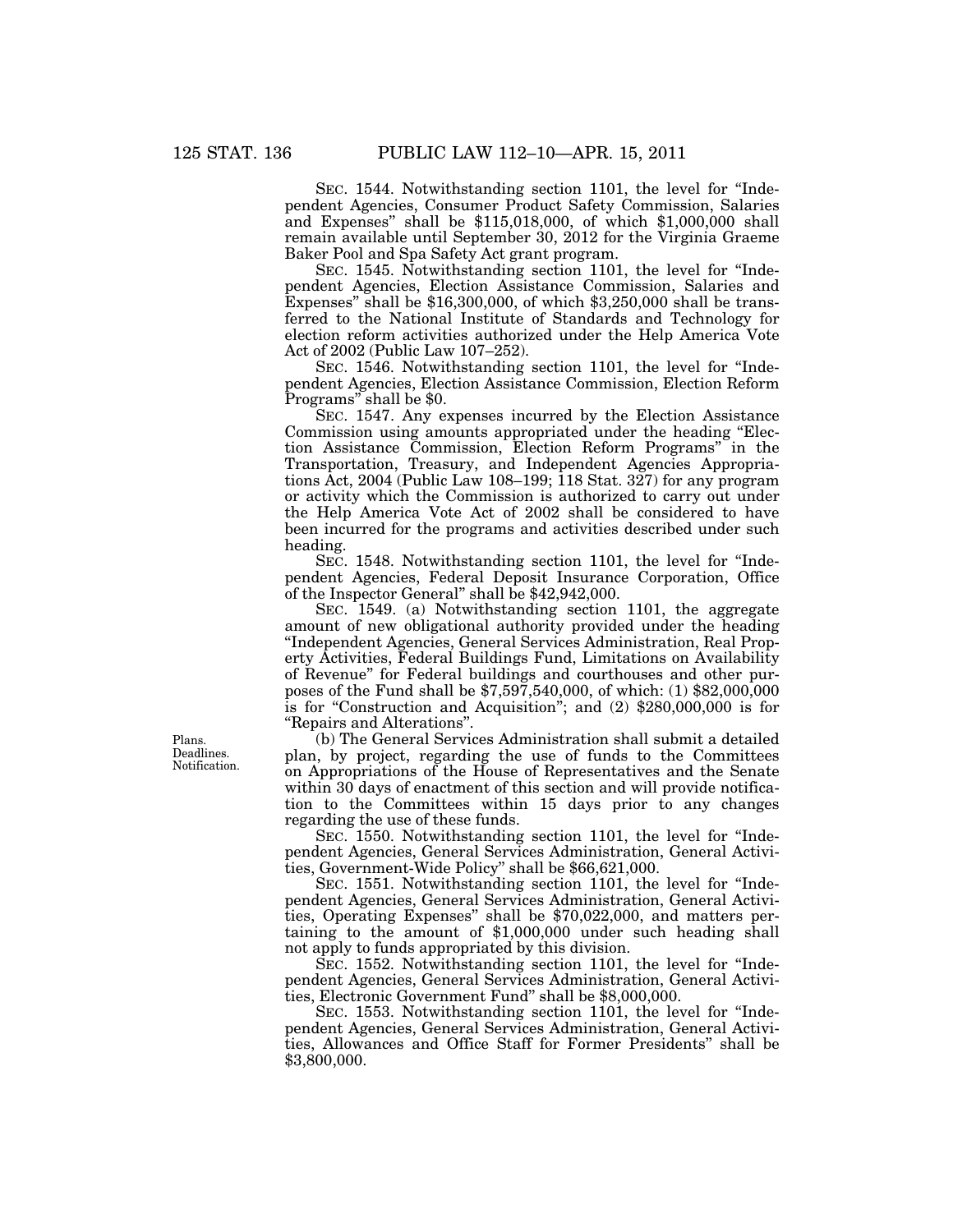SEC. 1554. Notwithstanding section 1101, the level for "Independent Agencies, General Services Administration, General Activities, Federal Citizen Services Fund'' shall be \$34,184,000.

SEC. 1555. Of the unobligated balances available under the heading ''Independent Agencies, General Services Administration, Real Property Activities, Federal Buildings Fund, Limitations on Availability of Revenue'', \$25,000,000 are rescinded and shall be returned to the General Fund of the Treasury.

SEC. 1556. Notwithstanding section 1101, the level for "Independent Agencies, Harry S Truman Scholarship Foundation, Salaries and Expenses'' shall be \$750,000.

SEC. 1557. Notwithstanding section 1101, the level for "Independent Agencies, National Archives and Records Administration, Office of Inspector General'' shall be \$4,250,000.

SEC. 1558. Notwithstanding section 1101, the level for "Independent Agencies, National Archives and Records Administration, Electronic Records Archives'' shall be \$72,000,000, of which \$52,500,000 shall remain available until September 30, 2013.

SEC. 1559. Notwithstanding section 1101, the level for "Independent Agencies, National Archives and Records Administration, Repairs and Restoration'' shall be \$11,848,000.

SEC. 1560. Of the unobligated balances available under the heading ''Independent Agencies, National Archives and Records Administration, Repairs and Restoration'', \$3,198,000 are rescinded, which shall be derived from amounts made available for a new regional archives and records facility in Anchorage, Alaska.

SEC. 1561. Notwithstanding section 1101, the level for "Independent Agencies, National Archives and Records Administration, National Historical Publications and Records Commission, Grants Program'' shall be \$7,000,000.

SEC. 1562. The amounts included under the heading "Independent Agencies, Office of Personnel Management, Salaries and Expenses'' in division C of Public Law 111–117 shall be applied to funds appropriated by this division by substituting "\$97,970,000" for " $$102,970,000$ ".

SEC. 1563. Notwithstanding section 1101, the level for "Independent Agencies, Privacy and Civil Liberties Oversight Board, Salaries and Expenses'' shall be \$1,000,000.

SEC. 1564. Of the unobligated balances available for ''Independent Agencies, Privacy and Civil Liberties Oversight Board, Salaries and Expenses'', \$1,500,000 are rescinded.

SEC. 1565. Notwithstanding section 1101, the level for "Independent Agencies, Securities and Exchange Commission, Salaries and Expenses'' shall be \$1,185,000,000, and the proviso under such heading pertaining to prior year unobligated balances shall not apply to funds appropriated by this division.

SEC. 1566. Notwithstanding section 1101, the level provided under section 523 of division C of Public Law 111–117 shall be \$0.

SEC. 1567. Notwithstanding section 1101, the level for "Independent Agencies, Small Business Administration, Surety Bond Guarantees Revolving Fund'' shall be \$0.

SEC. 1568. The amounts included under the heading "Independent Agencies, Small Business Administration, Disaster Loans Program Account'' in division C of Public Law 111–117 shall be applied to funds appropriated by this division as follows:

 $(1)$  By substituting "\$0" for "\$1,690,000".

Applicability.

Rescission.

Rescission.

Applicability.

Rescission.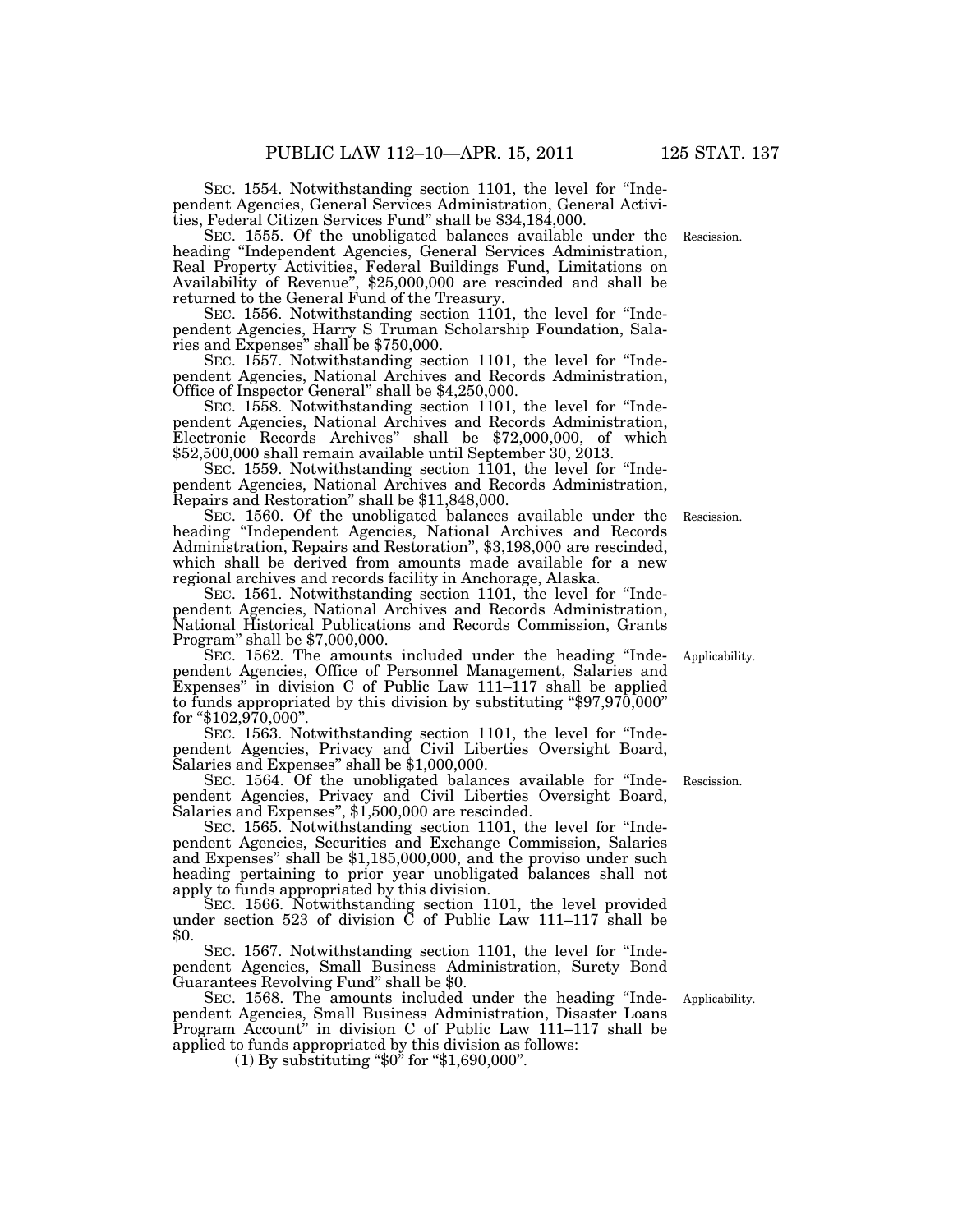(2) By substituting "\$0" for "\$352,357".

(3) By substituting "\$0" for "\$1,337,643".

(4) By substituting ''\$45,463,000'' for ''\$76,588,200''.

(5) By substituting ''\$35,463,000'' for ''\$65,278,200''.

(6) By substituting ''\$0'' for ''\$1,310,000''.

Applicability.

SEC. 1569. Notwithstanding section 1118, the amounts included under the heading ''Independent Agencies, United States Postal Service, Payment to the Postal Service Fund'' in division C of Public Law 111–117 shall be applied to funds appropriated by this division as follows:

(1) By substituting ''\$86,705,000'' for ''\$118,328,000''.

(2) By substituting ''\$74,905,000'' for ''\$89,328,000''.

 $(3)$  By substituting "2011" for "2010".

SEC. 1570. Notwithstanding section 1101, the level for ''Independent Agencies, United States Tax Court, Salaries and Expenses'' shall be  $$52,093,000$ , of which  $$2,852,000$  shall be for security improvements.

SEC. 1571. Section 617 of Public Law 111–117 is amended by striking "December 31, 2009" and inserting "December 31, 2010".

SEC. 1572. Section 814 of division C of Public Law 111–117 shall be applied to funds appropriated by this division by striking ''Federal''.

SEC. 1573. (a) The Consumer Financial Protection Act of 2010 is amended by adding after section 1016 the following new sections:

## **''SEC. 1016A. ANNUAL AUDITS.**

''(a) ANNUAL INDEPENDENT AUDIT.—The Bureau shall order an annual independent audit of the operations and budget of the Bureau.

''(b) ANNUAL GAO AUDIT.—The Comptroller General of the United States shall conduct an annual audit of the Bureau's financial statements in accordance with generally accepted government accounting standards.

#### **''SEC. 1016B. GAO STUDY OF FINANCIAL REGULATIONS.**

''(a) STUDY.—Not later than the end of the 180-day period beginning on the date of the enactment of this Act, and annually thereafter, the Comptroller General of the United States shall conduct a study of financial services regulations, including activities of the Bureau. Such study shall include an analysis of—

" $(1)$  the impact of regulation on the financial marketplace, including the effects on the safety and soundness of regulated entities, cost and availability of credit, savings realized by consumers, reductions in consumer paperwork burden, changes in personal and small business bankruptcy filings, and costs of compliance with rules, including whether relevant Federal agencies are applying sound cost-benefit analysis in promulgating rules;

 $(2)$  efforts to avoid duplicative or conflicting rulemakings, including an evaluation of the consultative process under subparagraphs  $(B)$  and  $(C)$  of section  $1022(b)(2)$ , information requests, and examinations; and

''(3) other matters related to the operations of financial services regulations deemed by the Comptroller General to be appropriate.

''(b) REPORT.—Not later than the end of the 30-day period following the completion of a study conducted pursuant to subsection  $\bar{a}$ , the Comptroller General shall issue a report to the

123 Stat. 3203.

Applicability.

12 USC 5496a.

12 USC 5496b.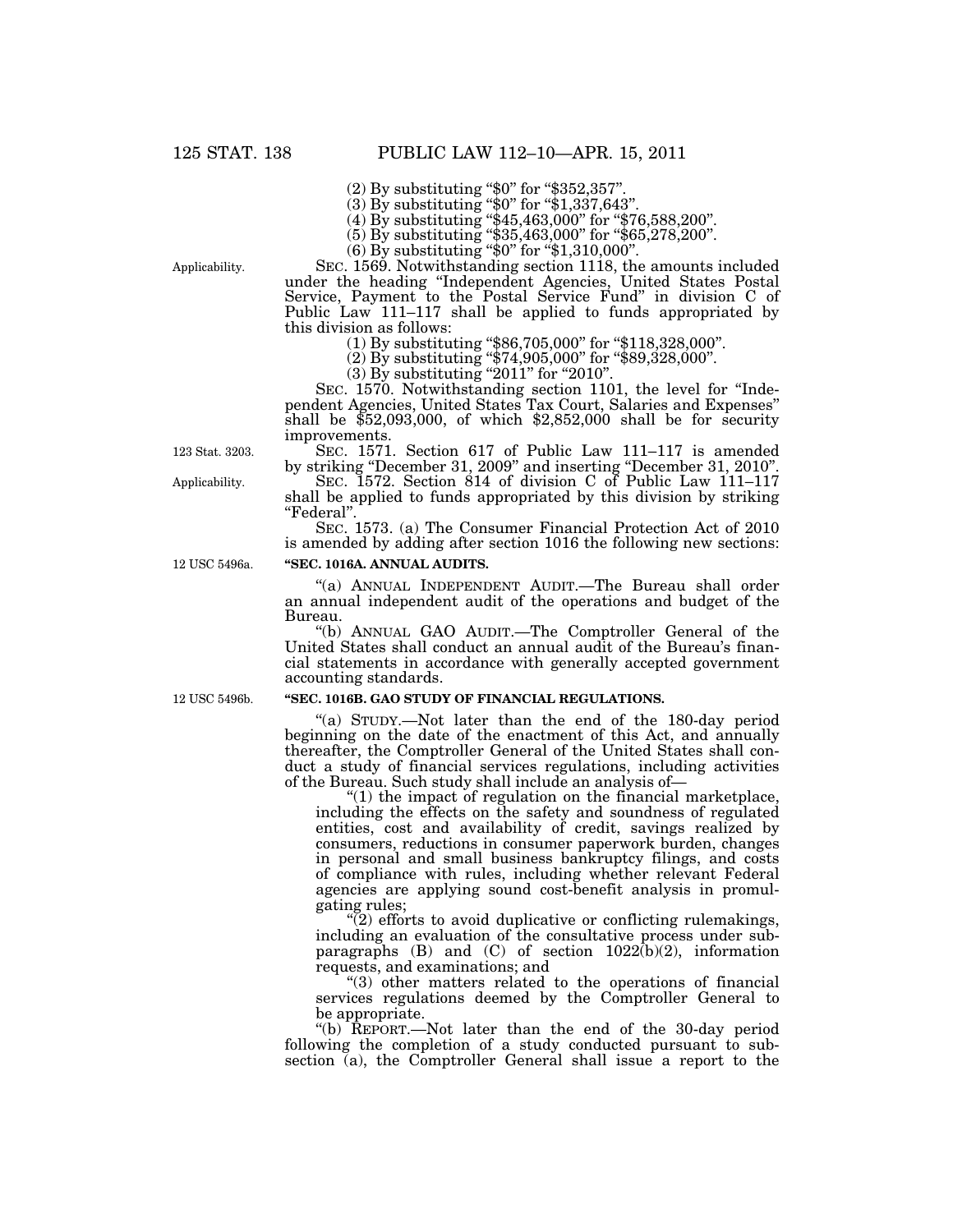Congress containing a detailed description of all findings and conclusions made by the Comptroller General in carrying out such study, together with such recommendations for legislative or administrative action as the Comptroller General may determine to be appropriate.'

(b) The table of contents for the Dodd-Frank Wall Street Reform and Consumer Protection Act is amended by inserting after the item relating to section 1016 the following new items:

''Sec. 1016A. Annual audits. ''Sec. 1016B. GAO study of financial regulations.''.

(c) The initial audits described under section 1016A of the 12 USC 5496a Consumer Financial Protection Act of 2010 shall be completed not later than the end of the 180-day period beginning on the date of the enactment of this Act.

SEC. 1574. The Government Accountability Office is directed to report to the Committees on Appropriations of the House of Representatives and the Senate on the data collected by the Consumer Product Safety Commission (CPSC) under section 6A of the Consumer Product Safety Act (15 U.S.C. 2055a) within 180 days of enactment of this division. This study shall include an analysis of:

(1) Whether the information submitted is required to be from first-hand knowledge.

(2) Whether the information required for submission of a complaint is sufficient to enable the CPSC, where appropriate, to investigate the facts surrounding the incident and determine the material accuracy of the report.

(3) Whether the information submitted to the database with respect to a product is sufficient to enable consumers, the CPSC, and manufacturers to identify such product.

(4) Whether the length of time before posting complaints is a reasonable timeframe for adjudicating pending claims of material inaccuracy.

SEC. 1575. Notwithstanding section 1101, the limits set forth in section 702 of Public Law 111–117 shall not apply to any vehicle that is a commercial item and which operates on emerging motor vehicle technology, including but not limited to electric, plug-in hybrid electric, and hydrogen fuel cell vehicles.

SEC. 1576. (a) Section 1403(8) of the Virginia Graeme Baker Pool and Spa Safety Act (15 U.S.C. 8002(8)) is amended by adding at the end the following: ''For purposes of eligibility for the grants authorized under section 1405, such term shall also include any political subdivision of a State."

(b) Section 1405(e) of the Virginia Graeme Baker Pool and Spa Safety Act (15 U.S.C. 8004 (e)) is amended by striking "2010" and inserting "2011".

## TITLE VI—HOMELAND SECURITY

SEC. 1601. Within 24 days after the date of enactment of this division, the Secretary of Homeland Security shall submit to the Committees on Appropriations of the Senate and the House of Representatives an expenditure plan for fiscal year 2011 that displays the level of funding by program, project, and activity consistent with the table of detailed funding recommendations contained at the end of the joint explanatory statement accompanying the Department of Homeland Security Appropriations Act, 2010

Deadline. Expenditure plan.

Reports. Deadline.

note.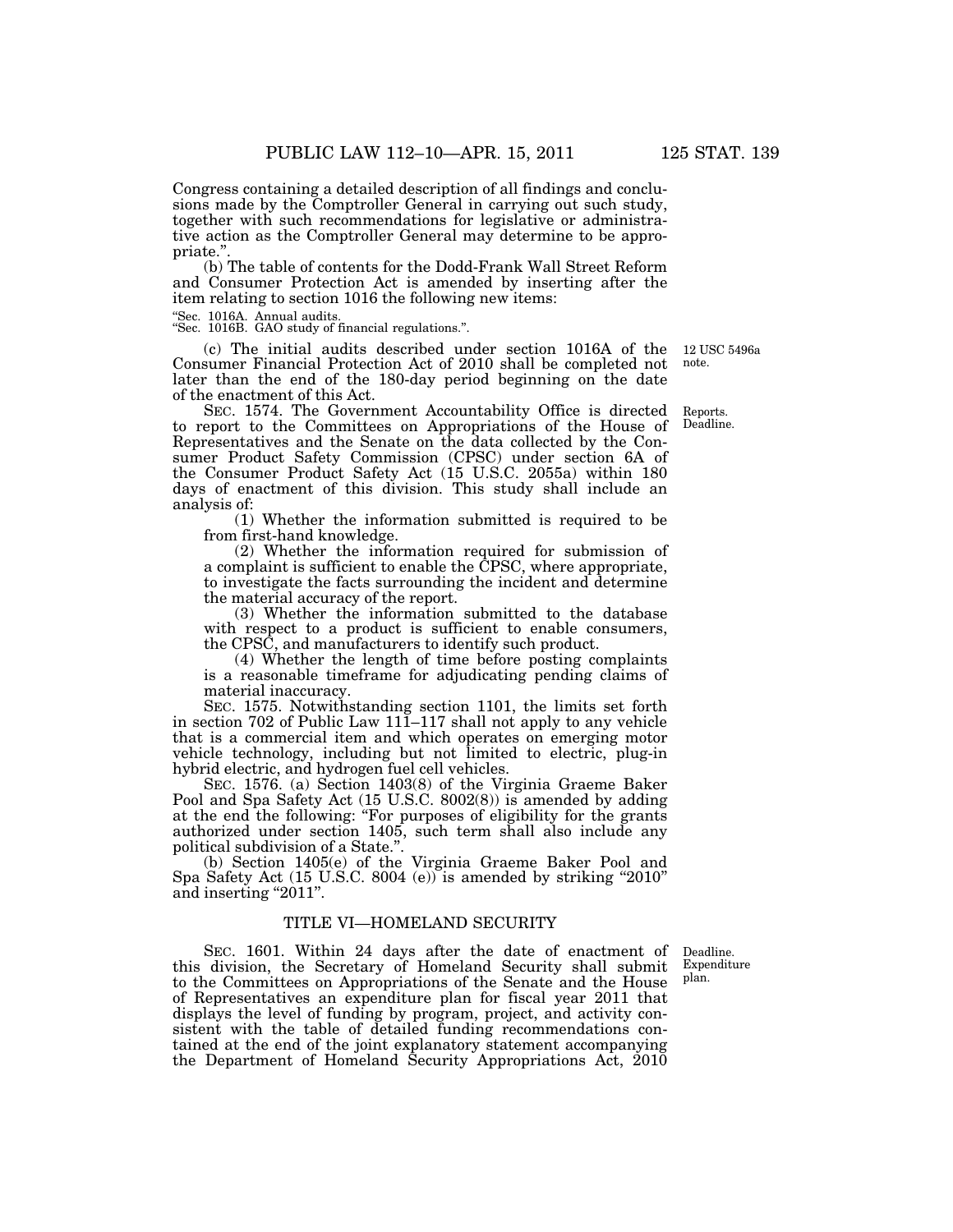Expenditure plans. Deadline.

(Public Law 111–83) and the classified annex accompanying this division: *Provided*, That all plans for expenditure required in Public Law 111-83 shall be updated for fiscal year 2011 budget authority and submitted to the Committees on Appropriations of the Senate and House of Representatives within 45 days after the date of enactment of this division, notwithstanding the specified withholding of funds and associated approval requirements.

SEC. 1602. Notwithstanding section 1101, the level for "Department of Homeland Security, Office of the Secretary and Executive Management'' shall be \$136,818,000.

SEC. 1603. Notwithstanding section 1101, the level for "Department of Homeland Security, Office of the Under Secretary for Management" shall be \$239,933,000.

SEC. 1604. Notwithstanding section 1101, for an additional amount under the heading ''Department of Homeland Security, Office of the Under Secretary for Management'', \$77,400,000, to plan, acquire, construct, renovate, remediate, equip, furnish, and occupy buildings and facilities for the consolidation of the Department of Homeland Security headquarters.

SEC. 1605. Notwithstanding section 1101, the level for "Department of Homeland Security, Office of the Chief Financial Officer'' shall be \$53,430,000, of which \$4,000,000 shall remain available until September 30, 2014, for financial systems consolidation efforts.

SEC. 1606. Notwithstanding section 1101, the level for "Department of Homeland Security, Office of the Chief Information Officer'' shall be \$333,393,000.

SEC. 1607. Notwithstanding section 1101, the level for ''Department of Homeland Security, Office of the Federal Coordinator for Gulf Coast Rebuilding" shall be \$0.

SEC. 1608. Notwithstanding section 1101, the level for ''Department of Homeland Security, U.S. Customs and Border Protection, Salaries and Expenses'' shall be \$8,212,626,000: *Provided*, That for fiscal year 2011, the Border Patrol shall achieve an active duty presence of not less than 21,370 agents protecting the border of the United States by September 30, 2011.

SEC. 1609. Notwithstanding section 1101, the level for ''Department of Homeland Security, U.S. Customs and Border Protection, Automation Modernization'' shall be \$336,575,000, of which \$148,090,000 shall be for the Automated Commercial Environment.

SEC. 1610. (a) Notwithstanding section 1101, the level for ''Department of Homeland Security, U.S. Customs and Border Protection, Border Security Fencing, Infrastructure, and Technology'' shall be \$574,173,000.

(b) Paragraph (11) of the first proviso and the third and fourth provisos under the heading ''Border Security Fencing, Infrastructure, and Technology'' of Public Law 111–83 shall not apply to funds appropriated by this division.

SEC. 1611. Notwithstanding section 1101, the level for "Department of Homeland Security, U.S. Customs and Border Protection, Air and Marine Interdiction, Operations, Maintenance, and Procurement'' shall be \$516,326,000.

SEC. 1612. Notwithstanding section 1101, the level for "Department of Homeland Security, U.S. Customs and Border Protection, Construction and Facilities Management'' shall be \$260,000,000.

SEC. 1613. Notwithstanding section 1101, the level for ''Department of Homeland Security, U.S. Immigration and Customs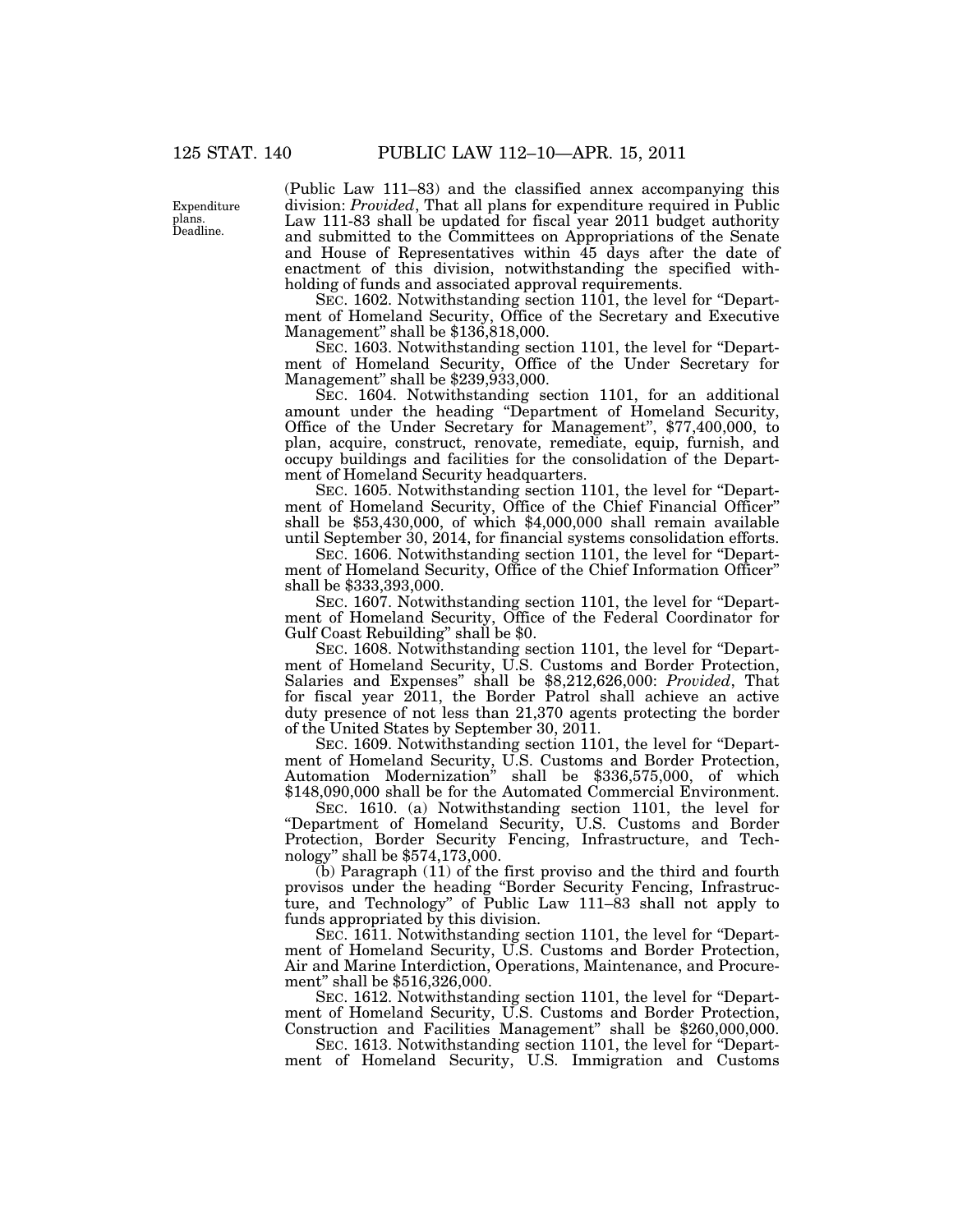Enforcement, Salaries and Expenses'' shall be \$5,437,643,000: *Provided*, That U.S. Immigration and Customs Enforcement shall maintain a level of not fewer than 33,400 detention beds throughout fiscal year 2011.

SEC. 1614. Notwithstanding section 1101, the level for ''Department of Homeland Security, U.S. Immigration and Customs Enforcement, Automation Modernization'' shall be \$74,000,000.

SEC. 1615. Notwithstanding section 1101, the level for ''Department of Homeland Security, U.S. Immigration and Customs Enforcement, Construction'' shall be \$0.

SEC. 1616. Notwithstanding section 1101, the level for ''Department of Homeland Security, Transportation Security Administration, Aviation Security'' shall be \$5,219,546,000: *Provided*, That the amounts included under such heading in Public Law 111– 83 shall be applied to funds appropriated by this division as follows: by substituting ''\$5,219,546,000'' for ''\$5,214,040,000''; by substituting ''\$4,307,793,000'' for ''\$4,358,076,000''; by substituting ''\$629,297,000'' for ''\$1,116,406,000''; by substituting ''\$911,753,000'' for ''\$855,964,000''; by substituting ''\$291,191,000'' for ''\$778,300,000''; by substituting ''9 percent'' for ''28 percent''; and by substituting ''\$3,119,546,000'' for ''\$3,114,040,000'': *Provided further*, That none of the funds in this division may be used for any recruiting or hiring of personnel into the Transportation Security Administration that would cause the agency to exceed a staffing<br>level of 46,000 full-time equivalent screeners: Provided further, level of 46,000 full-time equivalent screeners: *Provided further*, That the preceding proviso shall not apply to personnel hired as part-time employees: *Provided further*, That not later than August 15, 2011, the Secretary of Homeland Security shall submit to the Committees on Appropriations of the Senate and House of Representatives a detailed report on: (1) the Department's efforts and the resources being devoted to develop more advanced integrated passenger screening technologies for the most effective security of passengers and baggage at the lowest possible operating and acquisition costs; (2) how the Transportation Security Administration is deploying its existing screener workforce in the most cost effective manner; and (3) labor savings from the deployment of improved technologies for passengers and baggage screening and how those savings are being used to offset security costs or reinvested to address security vulnerabilities.

SEC. 1617. Notwithstanding section 1101, the level for "Department of Homeland Security, Transportation Security Administration, Surface Transportation Security'' shall be \$105,961,000.

SEC. 1618. Notwithstanding section 1101, the level for ''Department of Homeland Security, Transportation Security Administration, Transportation Threat Assessment and Credentialing'' shall be \$162,999,000.

SEC. 1619. Notwithstanding section 1101, the level for ''Department of Homeland Security, Transportation Security Administration, Transportation Security Support'' shall be \$988,638,000.

SEC. 1620. Notwithstanding section 1101, the level for ''Department of Homeland Security, Transportation Security Administration, Federal Air Marshals'' shall be \$929,802,000.

SEC. 1621. Notwithstanding section 1101, the level for "Department of Homeland Security, Coast Guard, Operating Expenses'' shall be \$6,907,338,000, of which \$254,000,000 is designated as being for contingency operations directly related to the global war on terrorism pursuant to section  $3(c)(2)$  of H. Res.  $5(112th$  Congress)

Applicability.

Deadline. Reports.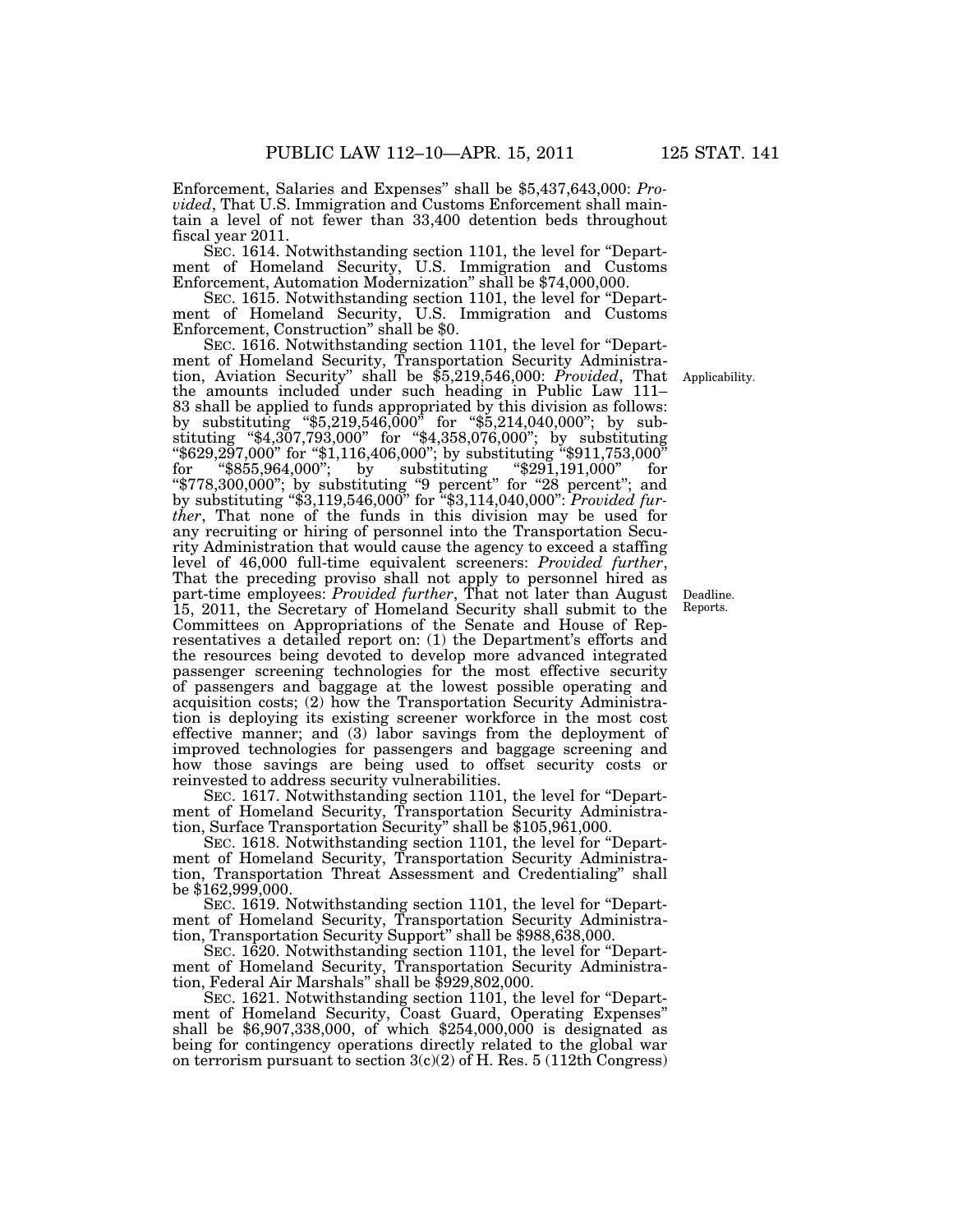and as an emergency requirement pursuant to section 403(a) of S. Con. Res. 13 (111th Congress), the concurrent resolution on the budget for fiscal year 2010: *Provided*, That the Coast Guard may decommission one Medium Endurance Cutter, two High Endurance Cutters, four HU-25 aircraft, and one Maritime Safety and Security Team, and may make necessary staffing adjustments at the Coast Guard Investigative Service and other support units, as specified in the budget justification materials for fiscal year 2011 as submitted to the Committees on Appropriations of the Senate and House of Representatives.

SEC. 1622. Notwithstanding section 1101, the level for "Department of Homeland Security, Coast Guard, Acquisition, Construction, and Improvements" shall be \$1,519,783,000, of which \$42,000,000 shall be for vessels, small boats, critical infrastructure, and related equipment; of which \$36,000,000 shall be for other equipment; of which \$69,200,000 shall be for shore, military housing, and aids to navigation facilities, including waterfront facilities at Navy installations used by the Coast Guard, of which \$2,000,000 may be derived from the Coast Guard Housing Fund established pursuant to 14 U.S.C. 687; of which \$106,083,000 shall be available for personnel compensation and benefits and related costs; and of which \$1,266,500,000 shall be for the Integrated Deepwater Systems program: *Provided*, That of the funds made available for the Integrated Deepwater Systems program, \$101,000,000 is for aircraft and \$1,010,000,000 is for surface ships: *Provided further*, That of the funds provided for surface ships, \$692,000,000 is available for the procurement of the fifth National Security Cutter, including procurement of the production of such cutter and production-related activities and post-delivery activities associated with such cutter.

SEC. 1623. Notwithstanding section 1101, the level for "Department of Homeland Security, Coast Guard, Alteration of Bridges'' shall be \$0.

SEC. 1624. Notwithstanding section 1101, the level for "Department of Homeland Security, Coast Guard, Research, Development, Test, and Evaluation'' shall be \$24,745,000, of which \$4,000,000 shall be for research, development, test, and evaluation of technologies to prevent and respond to oil and hazardous substance spills.

SEC. 1625. Notwithstanding section 1101, the level for ''Department of Homeland Security, United States Secret Service, Salaries and Expenses" shall be  $$1,\!514,361,000$ .

SEC. 1626. Notwithstanding section 1101, the level for "Department of Homeland Security, National Protection and Programs Directorate, Management and Administration'' shall be \$43,577,000.

SEC. 1627. Notwithstanding section 1101, the level for "Department of Homeland Security, National Protection and Programs Directorate, Infrastructure Protection and Information Security'' shall be \$840,444,000.

SEC. 1628. Notwithstanding section 1101, under the heading ''Department of Homeland Security, National Protection and Programs Directorate, Federal Protective Service'', the revenues and collections of security fees credited to this account shall be available until expended for necessary expenses related to the protection of federally-owned and leased buildings and for the operations of the Federal Protective Service: *Provided*, That, no later than September 30, 2011, the Federal Protective Service shall maintain

Staffing levels.

Deadline.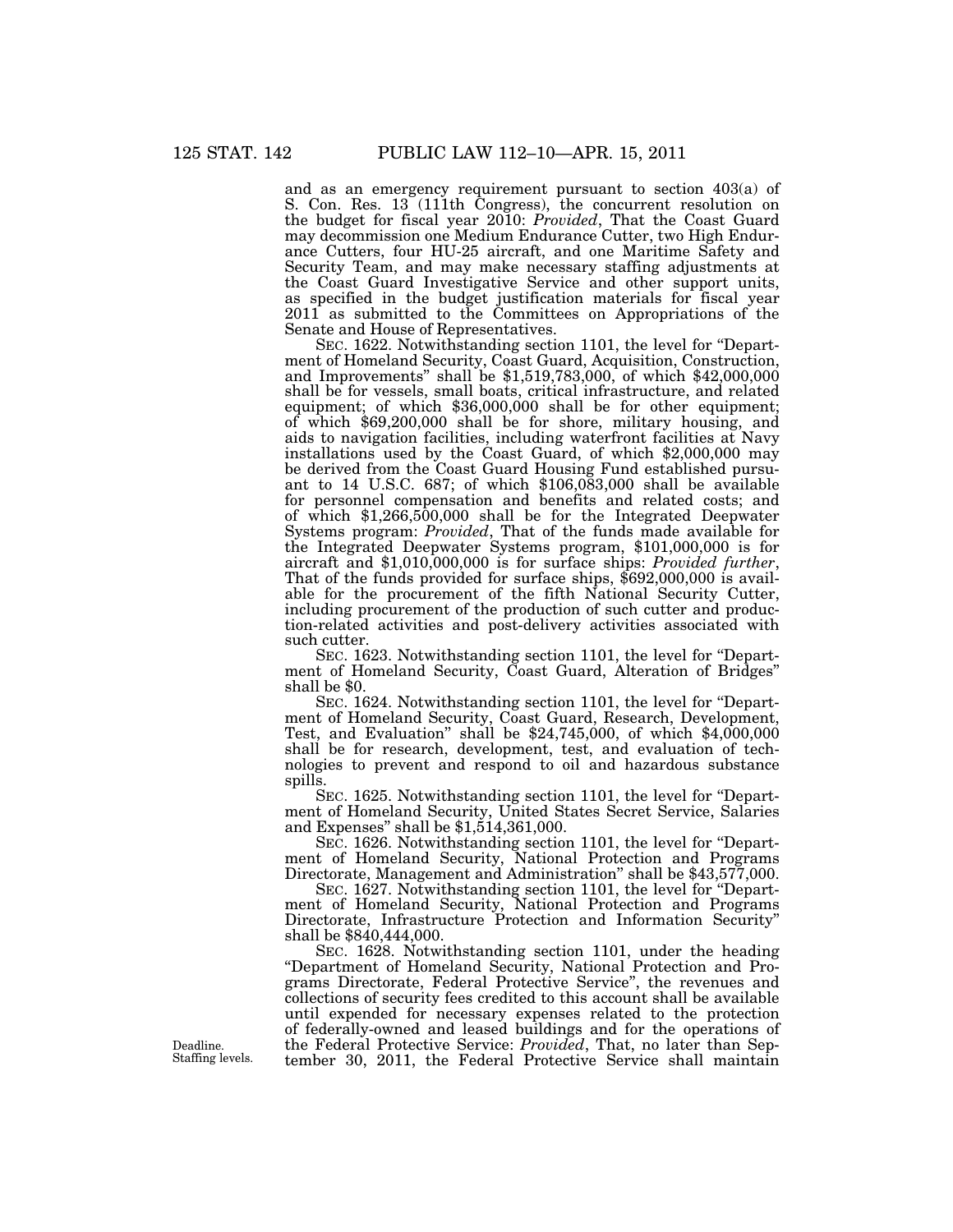not fewer than 1,250 full-time staff and 935 full-time Police Officers, Inspectors, Area Commanders, and Special Agents who, while working, are directly engaged on a daily basis protecting and enforcing laws at Federal buildings (referred to as ''in-service field staff'').

SEC. 1629. Notwithstanding section 1101, the level for ''Department of Homeland Security, National Protection and Programs Directorate, United States Visitor and Immigrant Status Indicator Technology'' shall be \$334,613,000.

SEC. 1630. Notwithstanding section 1101, the level for "Department of Homeland Security, Office of Health Affairs'' shall be \$139,734,000, of which \$27,053,000 is for salaries and expenses.

SEC. 1631. Notwithstanding section 1101, the level for "Department of Homeland Security, Federal Emergency Management Agency, Management and Administration'' shall be \$788,400,000, of which \$35,250,000 shall be for the Urban Search and Rescue Response System: *Provided*, That the directed obligations under such heading for capital improvements at the Mount Weather Emergency Operations Center in Public Law 111–83 shall have no force or effect to funds appropriated by this division.

SEC. 1632. Notwithstanding section 1101, the level for "Department of Homeland Security, Federal Emergency Management Agency, State and Local Programs'' shall be \$2,229,500,000: *Provided*, That of the amount provided by this division for the State Homeland Security Grant Program under such heading, \$55,000,000 shall be for Operation Stonegarden; \$45,000,000 shall be for the Driver's License Security Grant Program; \$10,000,000 shall be for the Citizen Corps Program; and \$35,000,000 shall be for the Metropolitan Medical Response System: *Provided further*, That the amounts provided by this division for the Citizen Corps Program under such heading shall not be subject to the requirements of subtitle A of title XX of the Homeland Security Act of 2002 (6 U.S.C. 603 et seq.): *Provided further*, That of the amount provided by this division for Public Transportation Security Assistance and Railroad Security Assistance under such heading, no less than \$20,000,000 shall be for Amtrak security and no less than \$5,000,000 shall be for Over-the-Road Bus Security: *Provided further*, That the amounts included under such heading in Public Law 111–83 shall be applied to funds appropriated by this division as follows: in paragraph (1), by substituting ''\$725,000,000'' for ''\$950,000,000''; in paragraph (2), by substituting ''\$725,000,000'' for ''\$887,000,000''; in paragraph (3), by substituting ''\$15,000,000'' for ''\$35,000,000''; in paragraph (4), by substituting ''\$0'' for ''\$41,000,000''; in paragraph (5), by substituting ''\$0'' for ''\$13,000,000''; in paragraph (6), by substituting ''\$250,000,000'' for ''\$300,000,000''; in paragraph (7), by substituting ''\$250,000,000'' for "\$300,000,000"; in paragraph  $(8)$ , by substituting "\$0" for " $12,000,000$ "; in paragraph  $(9)$ , by substituting " $0$ " for ''\$50,000,000''; in paragraph (10), by substituting ''\$0'' for ''\$50,000,000''; in paragraph (11), by substituting ''\$0'' for ''\$50,000,000''; in paragraph (12), by substituting ''\$15,000,000'' for ''\$60,000,000'' and by substituting ''0'' for each following amount in such paragraph; in paragraph (13), by substituting ''\$249,500,000'' for ''\$267,200,000'', of which \$155,500,000 shall be for training of State, local, and tribal emergency response providers: *Provided further,* That the directed obligations provisions in paragraphs  $13(A)$ ,  $13(B)$ , and  $13(C)$  under such heading in Public Law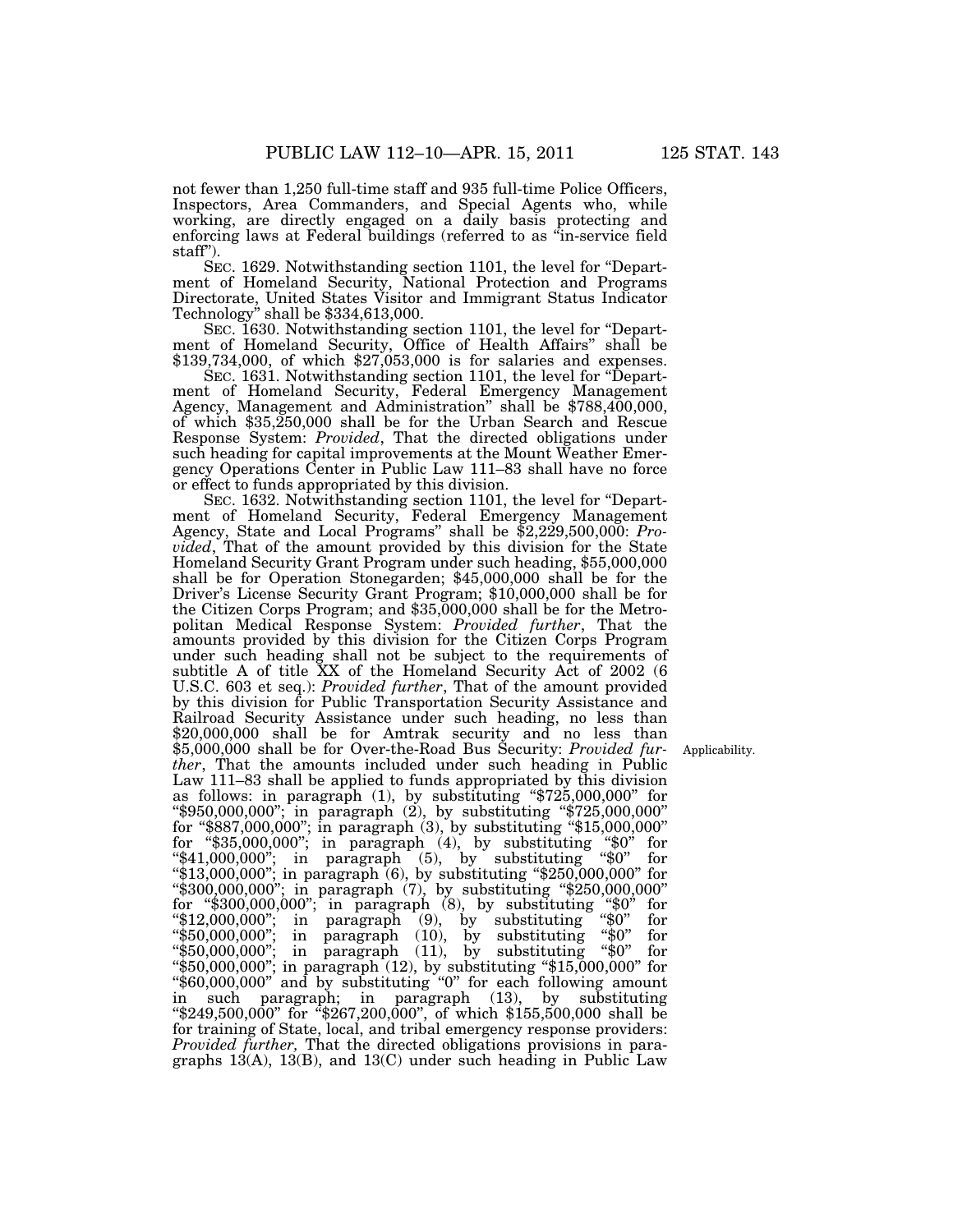111–83 shall have no force or effect to funds appropriated in this division: *Provided further*, That 5.8 percent of the amount provided for ''Department of Homeland Security, Federal Emergency Management Agency, State and Local Programs'' by this division shall be transferred to ''Department of Homeland Security, Federal Emergency Management Agency, Management and Administration'' for program administration.

SEC. 1633. Notwithstanding section 1101, the level for "Department of Homeland Security, Federal Emergency Management Agency, Firefighter Assistance Grants'' for programs authorized by the Federal Fire Prevention and Control Act of 1974 (15 U.S.C. 2201 et seq.) shall be \$810,000,000, of which \$405,000,000 shall be available to carry out section 33 of that Act (15 U.S.C. 2229) and \$405,000,000 shall be available to carry out section 34 of that Act (15 U.S.C. 2229a): *Provided*, That the proviso included under ''Federal Emergency Management Agency, Firefighter Assistance Grants'' in the Department of Homeland Security Appropriations Act, 2010 (Public Law 111–83) shall have no force or effect: *Provided further*, That 5.8 percent of the amount available under this heading shall be transferred to ''Department of Homeland Security, Federal Emergency Management Agency, Management and Administration'' for program administration: *Provided further,*  That none of the funds made available in this division may be used to enforce the requirements in—

(1) section  $34(a)(1)(A)$  of the Federal Fire Prevention and Control Act of 1974 (15 U.S.C. 2229a(a)(1)(A));

 $(2)$  section  $34(a)(1)(E)$  of such Act; and

 $(3)$  section  $34(c)(1)$  of such Act.

SEC. 1634. Notwithstanding section 1101, the level for ''Department of Homeland Security, Federal Emergency Management Agency, Disaster Relief'' shall be \$2,650,000,000: *Provided*, That the Administrator of the Federal Emergency Management Agency shall submit quarterly reports to the Committees on Appropriations of the Senate and the House of Representatives providing estimates of funding requirements for ''Disaster Relief'' for the current fiscal year and the succeeding three fiscal years: *Provided further*, That the report shall provide (a) an estimate, by quarter, for the costs of all previously designated disasters; (b) an estimate, by quarter, for the cost of future disasters based on a five year average, excluding catastrophic disasters; and (c) an estimate of the date on which the ''Disaster Relief'' balance will reach \$800,000,000.

SEC. 1635. Notwithstanding section 1101, the level for "Department of Homeland Security, Federal Emergency Management Agency, Flood Map Modernization Fund'' shall be \$182,000,000.

SEC. 1636. Notwithstanding section 1101, in fiscal year 2011, funds shall not be available from the National Flood Insurance Fund under section 1310 of the National Flood Insurance Act of 1968 (42 U.S.C. 4017) for operating expenses in excess of \$110,000,000, and for agents' commissions and taxes in excess of \$963,339,000: *Provided*, That notwithstanding section 1101, for activities under the National Flood Insurance Act of 1968 (42 U.S.C. 4001 et seq.) and the Flood Disaster Protection Act of 1973 (42 U.S.C. 4001 et seq.), the level shall be \$169,000,000, which shall be derived from offsetting collections assessed and collected under 1308(d) of the National Flood Insurance Act of 1968 (42 U.S.C. 4015(d)), of which not to exceed \$22,145,000 shall be available for salaries and expenses associated with flood mitigation and flood

Deadlines. Reports.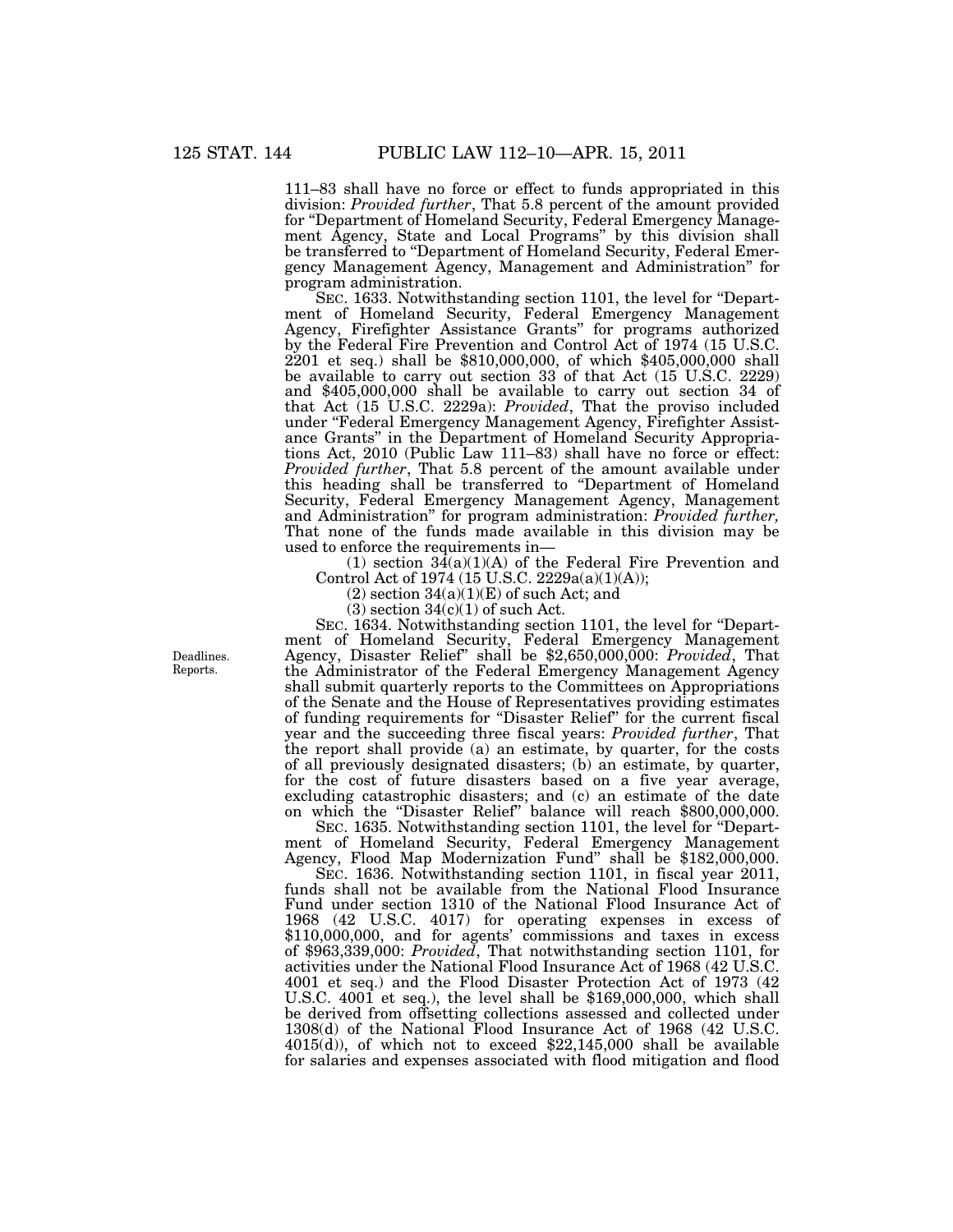insurance operations; and not less than \$146,855,000 shall be available for floodplain management and flood mapping, which shall remain available until September 30, 2012.

SEC. 1637. Notwithstanding section 1101, the level for "Department of Homeland Security, Federal Emergency Management Agency, National Predisaster Mitigation Fund'' shall be \$50,000,000: *Provided*, That the directed obligations under such heading in Public Law 111–83 shall have no force or effect to funds appropriated in this division.

SEC. 1638. Notwithstanding section 1101, the level for ''Department of Homeland Security, Federal Emergency Management Agency, Emergency Food and Shelter'' shall be \$120,000,000.

SEC. 1639. Notwithstanding section 1101, the level for "Department of Homeland Security, United States Citizenship and Immigration Services'' shall be \$146,593,000, of which \$25,000,000 is for processing applications for asylum and refugee status, and of which \$103,400,000 shall be for the E-Verify Program.

SEC. 1640. Notwithstanding section 1101, the level for "Department of Homeland Security, Federal Law Enforcement Training Center, Salaries and Expenses'' shall be \$235,919,000.

SEC. 1641. Notwithstanding section 1101, the level for "Department of Homeland Security, Federal Law Enforcement Training Center, Acquisitions, Construction, Improvements, and Related Expenses'' shall be \$35,456,000.

SEC. 1642. Notwithstanding section 1101, the level for ''Department of Homeland Security, Science and Technology, Management and Administration'' shall be \$141,200,000.

SEC. 1643. Notwithstanding section 1101, the level for "Department of Homeland Security, Science and Technology, Research, Development, Acquisition, and Operations'' shall be \$688,036,000, of which \$40,000,000 shall remain available until September 30, 2013, for construction of the National Bio- and Agro-defense Facility central utility plant: *Provided*, That the final proviso included under the heading ''Department of Homeland Security, Science and Technology, Research, Development, Acquisition, and Operations'' in the Department of Homeland Security Appropriations Act, 2010 (Public Law 111–83) shall have no force or effect: *Provided further*, That funding for university programs shall not be reduced by more than twenty percent from the fiscal year 2010 enacted level.

SEC. 1644. Notwithstanding section 1101, the level for ''Department of Homeland Security, Domestic Nuclear Detection Office, Management and Administration'' shall be \$36,992,000.

SEC. 1645. Notwithstanding section 1101, the level for ''Department of Homeland Security, Domestic Nuclear Detection Office, Research, Development, and Operations'' shall be \$275,437,000.

SEC. 1646. Notwithstanding section 1101, the level for "Department of Homeland Security, Domestic Nuclear Detection Office, Systems Acquisition'' shall be \$30,000,000.

SEC. 1647. (a) Section 560 of Public Law 111–83 shall not apply to funds appropriated by this division.

(b) No funding provided in this division shall be used for construction of the National Bio- and Agro-defense Facility until the Department of Homeland Security has, pursuant to the schedule submitted by the Department of Homeland Security on March 31, 2011, to the Committees on Appropriations of the Senate and House of Representatives—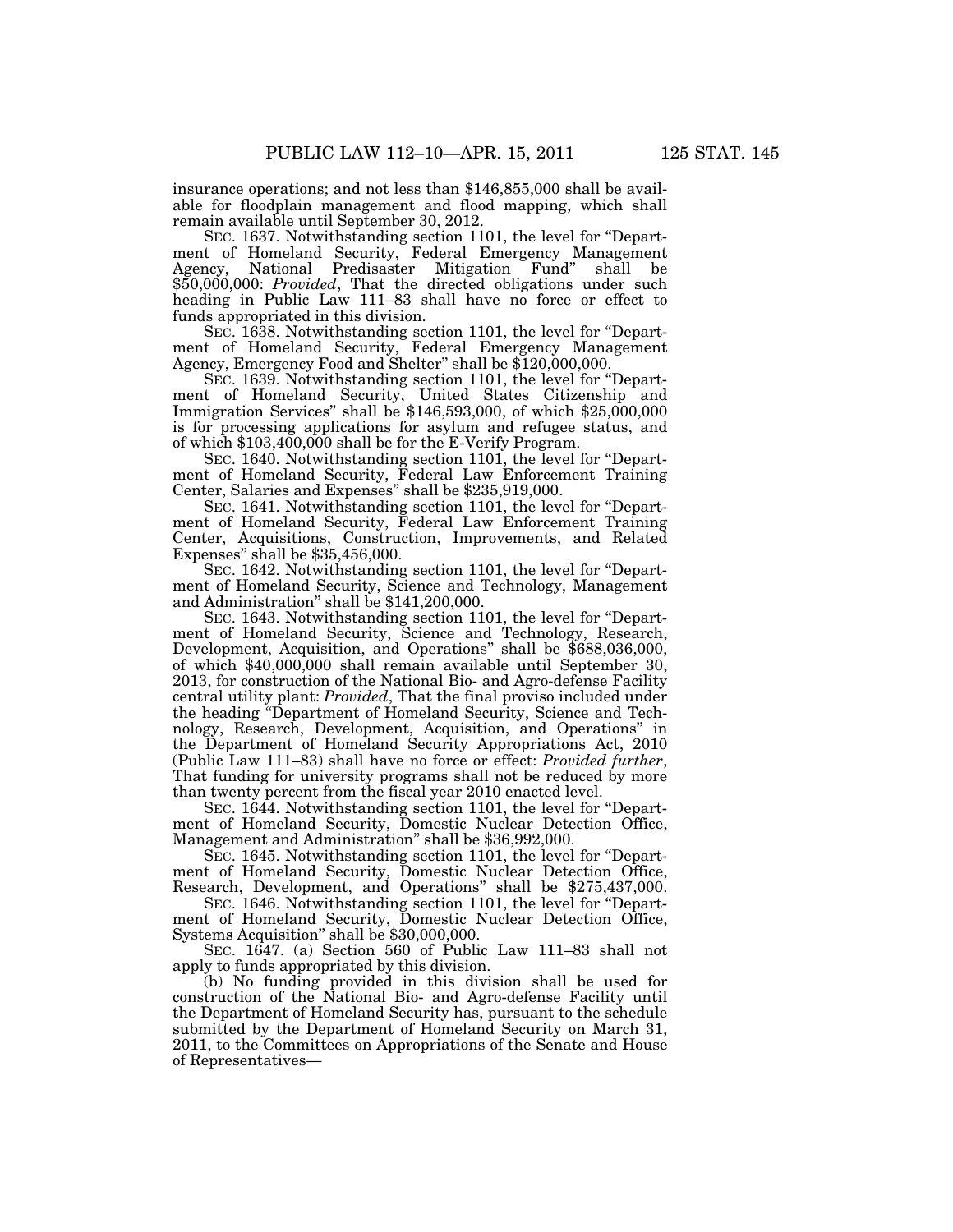(1) completed 50 percent of design planning for the National Bio- and Agro-defense Facility, and

(2) submitted to the Committees on Appropriations of the Senate and the House of Representatives a revised site-specific biosafety and biosecurity mitigation risk assessment that describes how to significantly reduce risks of conducting essential research and diagnostic testing at the National Bio- and Agro-defense Facility and addresses shortcomings identified in the National Academy of Sciences' evaluation of the initial site-specific biosafety and biosecurity mitigation risk assessment.

(c) The revised site-specific biosafety and biosecurity mitigation risk assessment required by subsection (b) shall—

(1) include a quantitative risk assessment for foot-andmouth disease virus, in particular epidemiological and economic impact modeling to determine the overall risk of operating the facility for its expected 50-year life span, taking into account strategies to mitigate risk of foot-and-mouth disease virus release from the laboratory and ensure safe operations at the approved National Bio- and Agro-defense Facility site;

(2) address the impact of surveillance, response, and mitigation plans (developed in consultation with local, State, and Federal authorities and appropriate stakeholders) if a release occurs, to detect and control the spread of disease; and

(3) include overall risks of the most dangerous pathogens the Department of Homeland Security expects to hold in the National Bio- and Agro-defense Facility's biosafety level 4 facility, and effectiveness of mitigation strategies to reduce those risks.

(d) The Department of Homeland Security shall enter into a contract with the National Academy of Sciences to evaluate the adequacy and validity of the risk assessment required by subsection (b). The National Academy of Sciences shall submit a report on such evaluation within four months after the date the Department of Homeland Security concludes its risk assessment.

SEC. 1648. Section 503 of the Department of Homeland Security Appropriations Act, 2010 (Public Law 111–83) is amended by adding at the end the following:

''(e) The notification thresholds and procedures set forth in this section shall apply to any use of deobligated balances of funds provided in previous Department of Homeland Security Appropriations Acts."

SEC. 1649. For fiscal year 2011, sections 529, 541, and 545 of the Department of Homeland Security Appropriations Act, 2010 (Public Law 111-83; 123 Stat. 2174,  $2176$ ) shall have no force or effect.

SEC. 1650. Section 550(b) of the Department of Homeland Security Appropriations Act, 2007 (Public Law 109–295; 6 U.S.C. 121 note) is amended by striking ''on October 4, 2010'' and inserting ''on October 4, 2011''.

SEC. 1651. Section 831 of the Homeland Security Act of 2002 (6 U.S.C. 391) is amended—

(1) in subsection (a), by striking ''Until September 30, 2010'' and inserting ''Until September 30, 2011''; and

 $(2)$  in subsection  $(d)(1)$ , by striking "September 30, 2010" and inserting ''September 30, 2011''.

Contracts.

Reports. Deadline.

123 Stat. 2168.

Applicability.

Assessment.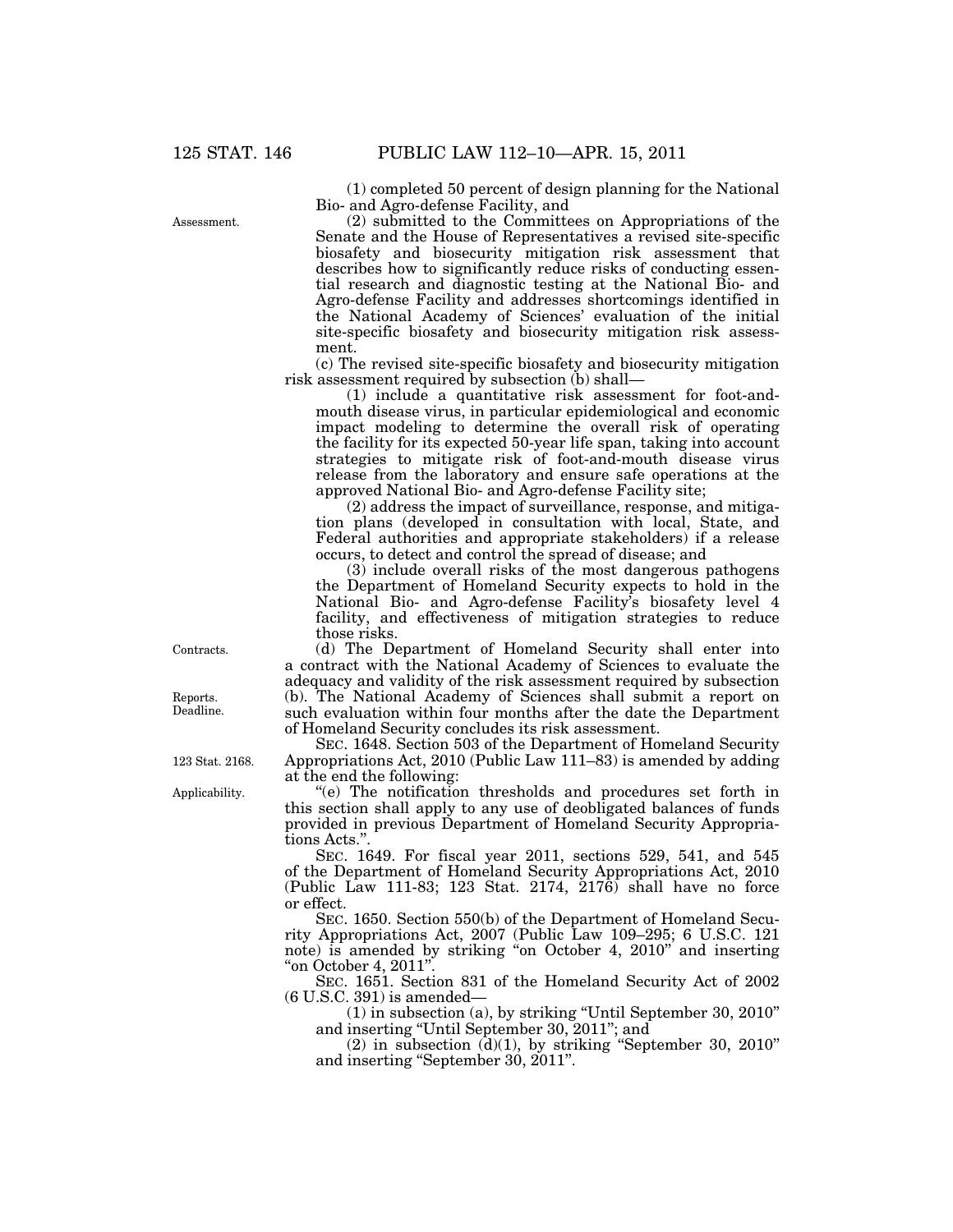SEC. 1652. Section 532(a) of Public Law 109–295 (120 Stat. 1384) is amended by striking "2010" and inserting "2011".

SEC. 1653. For an additional amount for necessary expenses for reimbursement of the actual costs to State and local governments for providing emergency management, public safety, and security at events, as determined by the Administrator of the Federal Emergency Management Agency, related to the presence of a National Special Security Event, \$7,500,000, to remain available until September 30, 2012.

SEC. 1654. Notwithstanding the 10 percent limitation contained in section 503(c)of the Department of Homeland Security Appropriations Act, 2010 (Public Law 111-83), the Secretary of Homeland Security may transfer to the fund established by 8 U.S.C. 1101 note, up to \$20,000,000 from appropriations available to the Department of Homeland Security: *Provided*, That the Secretary shall notify the Committees on Appropriations of the Senate and House of Representatives 5 days in advance of such transfer.

SEC. 1655. Of the funds transferred to the Department of Homeland Security when it was created in 2003, the following funds are hereby rescinded from the following accounts and programs in the specified amounts:

(1) \$1,692,000 from ''Operations''.

(2) \$4,871,492 from ''Violent Crime Reduction Program''. (3) \$17,195,677 from ''U.S. Customs and Border Protection,

Salaries and Expenses''.

(4) \$10,568,934 from ''Office for Domestic Preparedness''.

SEC. 1656. The following unobligated balances made available to the Department of Homeland Security pursuant to section 505 of Department of Homeland Security Appropriations Act, 2010 (Public Law 111–83; 123 Stat. 2174) are rescinded:

 $(1)$  \$1,437,015 from "Office of the Secretary and Executive Management''.

(2) \$821,104 from ''Office of the Under Secretary for Management''.

 $(3)$  \$242,720 from "Office of the Chief Financial Officer".

(4) \$23,143 from ''Office of the Chief Information Officer''.

(5) \$440,847 from ''Analysis and Operations''.

(6) \$76,498 from ''Office of the Federal Coordinator for Gulf Coast Rebuilding''.

(7) \$223,301 from ''Office of Inspector General''.

(8) \$12,503,273 from ''U.S. Customs and Border Protection, Salaries and Expenses''.

(9) \$18,214,469 from ''U.S. Immigration and Customs Enforcement, Salaries and Expenses''.

(10) \$2,429,978 from ''Transportation Security Administration, Federal Air Marshals''.

(11) \$13,508,196 from ''Coast Guard, Operating Expenses''.

(12) \$3,411,505 from ''Coast Guard, Reserve Training''.

(13) \$150,499 from ''National Protection and Programs Directorate, Management and Administration''.

(14) \$861,290 from ''National Protection and Programs Directorate, Infrastructure Protection and Information Security''.

(15) \$602,956 from ''United States Secret Service, Salaries and Expenses''.

(16) \$814,153 from ''Federal Emergency Management Agency, Management and Administration''.

Rescissions.

Notification. Deadline.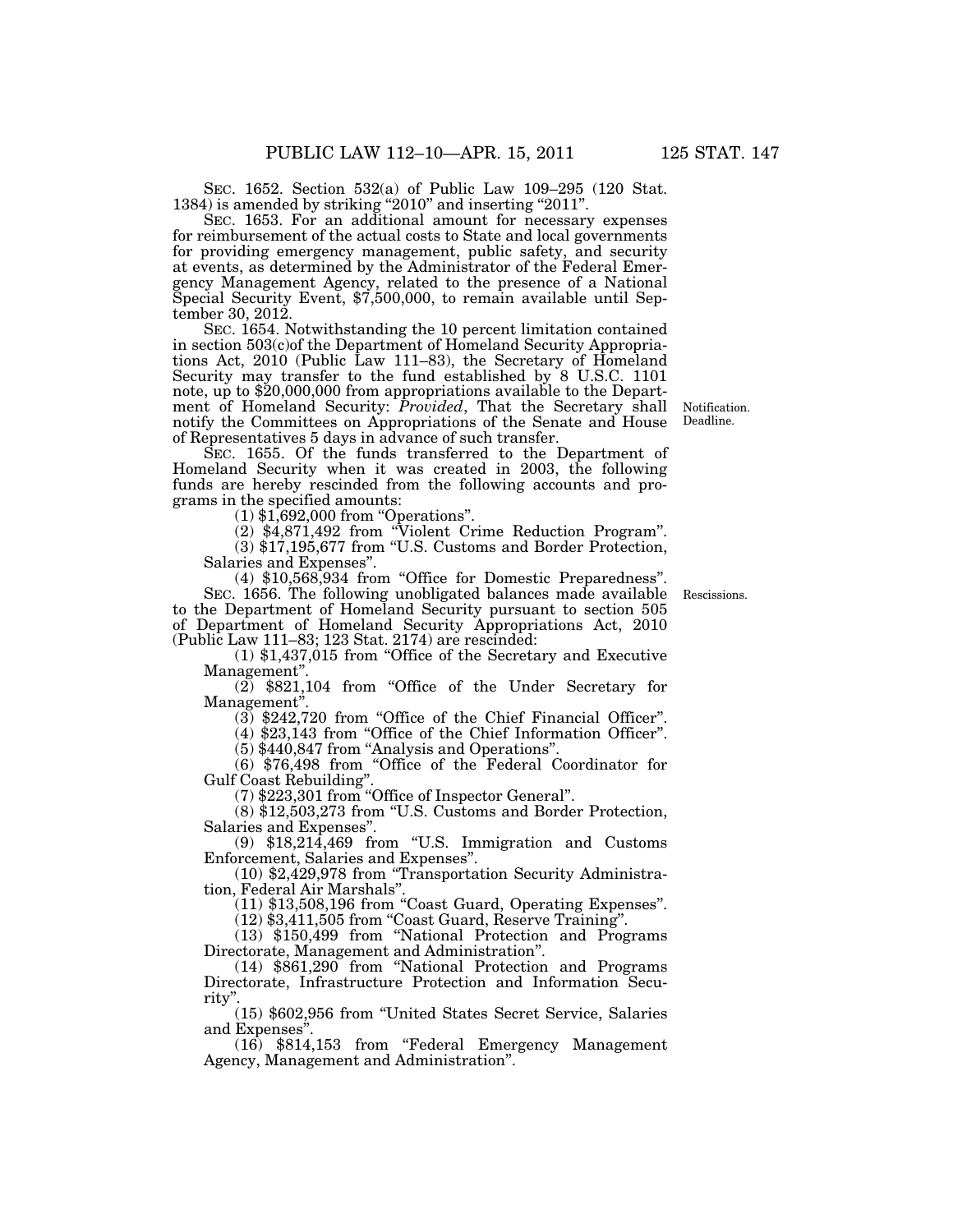$(17)$  \$831,400 from "Office of Health Affairs".

(18) \$7,945,983 from ''United States Citizenship and Immigration Services".<br>(19) \$1,010,795 from "Federal Law Enforcement Training

Center, Salaries and Expenses''.

 $(20)$  \$425,465 from "Science and Technology, Management and Administration''.

(21) \$42,257 from ''Domestic Nuclear Detection Office, Management and Administration''.

Rescissions.

SEC. 1657. Of the funds appropriated to the Department of Homeland Security, the following unobligated balances are hereby rescinded from the following accounts and programs in the specified amounts:

(1) \$10,000,000 from ''U.S. Customs and Border Protection, Automation Modernization''.

(2) \$129,000,000 from ''U.S. Customs and Border Protec-

tion, Border Security Fencing, Infrastructure, and Technology".<br>
(3) \$19,603,000 from "Federal Emergency Management

Agency, National Predisaster Mitigation Fund".<br>
(4) \$60,600,000 from "Science and Technology, Research,

Development, Acquisition, and Operations".<br>
(5) \$10,886,000 from "Domestic Nuclear Detection Office,<br>
Research, Development, and Operations".

 $(6)$  \$10,122,000 from "Coast Guard, Acquisition, Construction, and Improvements''.

SEC. 1658. Of the unobligated balances made available under section 44945 of title 49, United States Code, \$800,000 is rescinded.

SEC. 1659. Of the unobligated balances available for "Department of Homeland Security, Transportation Security Administration'', \$15,000,000 is rescinded: *Provided*, that the Transportation Security Administration shall not rescind any unobligated balances from the following programs: explosives detection systems, checkpoint support, aviation regulation and other enforcement, and air cargo.

SEC. 1660. Of the unobligated balances available for ''Department of Homeland Security, National Protection and Programs Directorate, Infrastructure Protection and Information Security'', the following amounts are rescinded—

(1) \$6,000,000 from Next Generation Networks; and

(2) \$9,600,000 to be specified in a report submitted to the Committees on Appropriations of the Senate and the House of Representatives no later than 15 days after the date of enactment of this division, which describes the amounts rescinded and the original purpose of such funds.

SEC. 1661. From the unobligated balances of funds made available in the Department of the Treasury Forfeiture Fund established by section 9703 of title 31, United States Code, which was added to such title by section 638 of Public Law 102–393, \$22,600,000 is rescinded.

SEC. 1662. From the unobligated balances of prior year appropriations made available for ''Department of Homeland Security, National Protection and Programs Directorate, United States Visitor and Immigrant Indicator Technology'', \$32,795,000 is rescinded.

SEC. 1663. From the unobligated balances of prior year appropriations made available for ''Department of Homeland Security, United States Citizenship and Immigration Services'', \$13,000,000 is rescinded: *Provided*, That United States Citizenship and

Rescission.

Rescission.

Rescissions.

Reports. Deadline.

Rescission.

Rescission.

Rescission.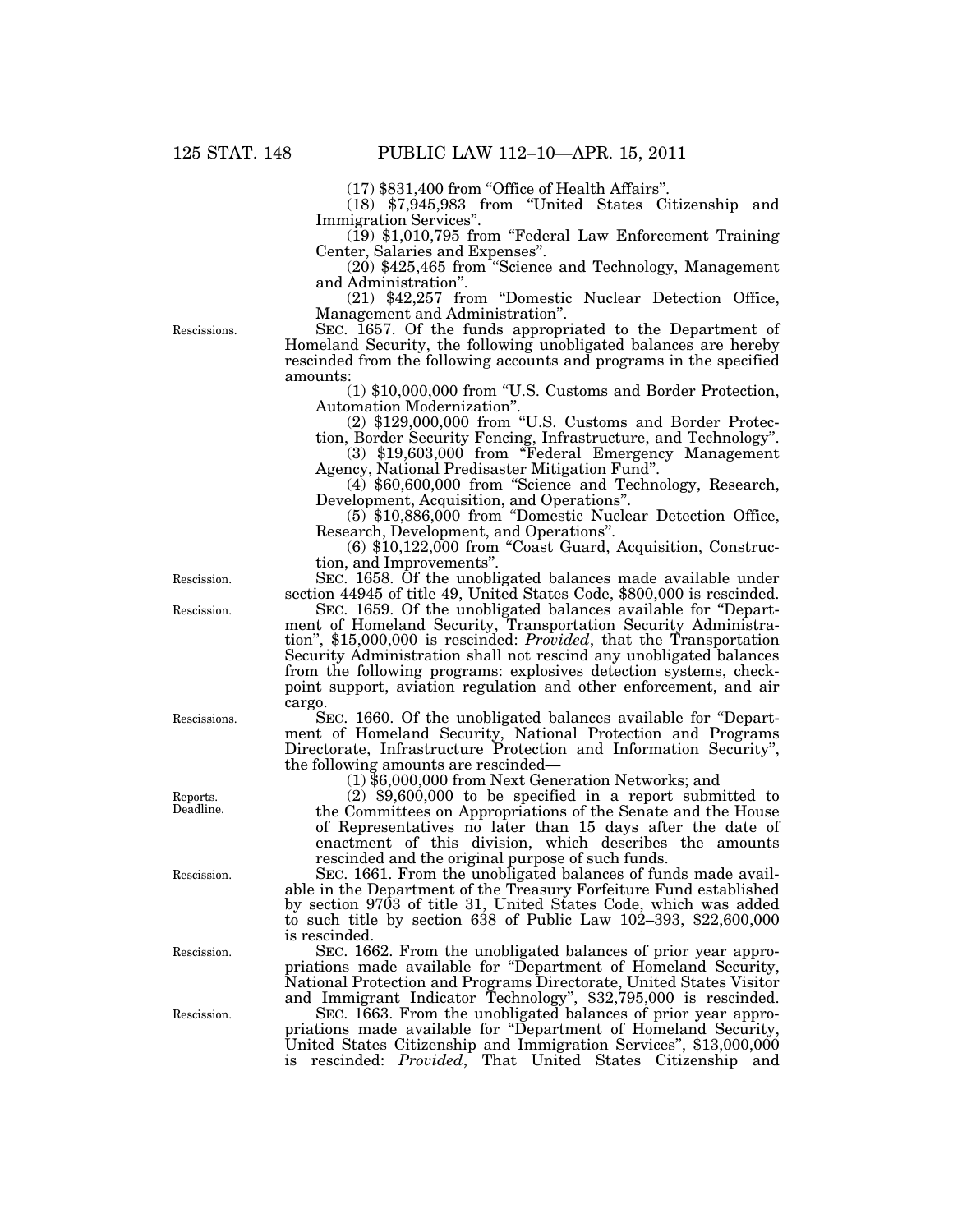Immigration Services shall not rescind any unobligated balances from the following programs and activities: E-Verify, data center

status.

migration, and processing applications for asylum and refugee

SEC. 1664. Of the unobligated balances available for ''Depart-Rescission. ment of Homeland Security, U.S. Immigration and Customs Enforcement, Construction'', \$10,000,000 is rescinded.

## TITLE VII—INTERIOR, ENVIRONMENT, AND RELATED AGENCIES

SEC. 1701. Notwithstanding section 1101, the level for ''Department of the Interior, Bureau of Land Management, Management of Lands and Resources'' shall be \$963,706,000: *Provided,* That Applicability. the amounts included under such heading in division A of Public Law 111–88 shall be applied to funds appropriated by this division by substituting " $$963,\overline{706},000"$  for " $$95\overline{9},57\overline{1},000"$ " the second place it appears.

SEC. 1702. Notwithstanding section 1101, the level for ''Department of the Interior, Bureau of Land Management, Construction'' shall be \$4,626,000.

SEC. 1703. Notwithstanding section 1101, the level for "Department of the Interior, Bureau of Land Management, Land Acquisition'' shall be \$22,000,000: *Provided,* That the proviso under such heading in division A of Public Law 111–88 shall not apply to funds appropriated by this division.

SEC. 1704. Notwithstanding section 1101, the level for ''Department of the Interior, United States Fish and Wildlife Service, Resource Management'' shall be \$1,247,356,000.

SEC. 1705. Notwithstanding section 1101, the level for ''Department of the Interior, United States Fish and Wildlife Service, Construction'' shall be \$20,846,000.

SEC. 1706. Notwithstanding section 1101, the level for ''Department of the Interior, United States Fish and Wildlife Service, Land Acquisition'' shall be \$55,000,000.

SEC. 1707. Of the unobligated amounts available for ''Department of the Interior, United States Fish and Wildlife Service, Landowner Incentive Program'' from prior year appropriations, all remaining amounts are rescinded.

SEC. 1708. Notwithstanding section 1101, the level for ''Department of the Interior, United States Fish and Wildlife Service, Cooperative Endangered Species Conservation Fund'' shall be \$60,000,000: *Provided,* That amounts included under such heading in division A of Public Law 111–88 shall be applied to funds appropriated by this division as follows: by substituting "\$4,987,297"<br>for "\$5,145,706"; and by substituting "\$31,000,000" for for " $$5,145,706$ "; and by substituting " $$31,000,000$ " ''\$56,000,000''.

SEC. 1709. Notwithstanding section 1101, the level for ''Department of the Interior, United States Fish and Wildlife Service, North American Wetlands Conservation Fund'' shall be \$37,500,000.

SEC. 1710. Notwithstanding section 1101, the level for ''Department of the Interior, United States Fish and Wildlife Service, Neotropical Migratory Bird Conservation'' shall be \$4,000,000.

SEC. 1711. Notwithstanding section 1101, the level for ''Department of the Interior, United States Fish and Wildlife Service, Multinational Species Conservation Fund'' shall be \$10,000,000.

Rescission.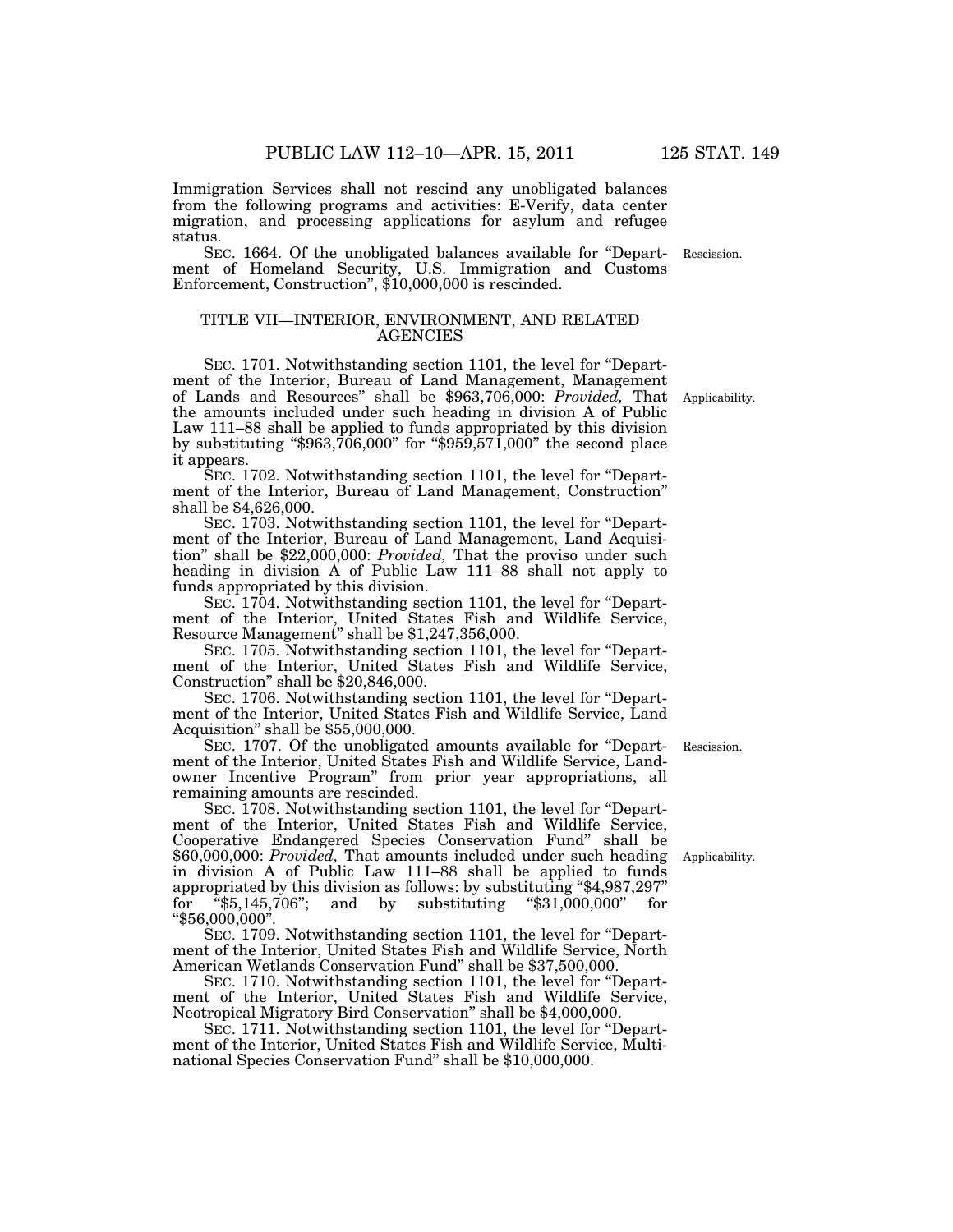Time period. Regulations.

SEC. 1712. Notwithstanding section 1101, the level for "Department of the Interior, United States Fish and Wildlife Service, State and Tribal Wildlife Grants'' shall be \$62,000,000.

SEC. 1713. Before the end of the 60-day period beginning on the date of enactment of this Act, the Secretary of the Interior shall reissue the final rule published on April 2, 2009 (74 Fed. Reg. 15123 et seq.) without regard to any other provision of statute or regulation that applies to issuance of such rule. Such reissuance (including this section) shall not be subject to judicial review and shall not abrogate or otherwise have any effect on the order and judgment issued by the United States District Court for the District of Wyoming in Case Numbers 09–CV–118J and 09–CV–138J on November 18, 2010.

SEC. 1714. Notwithstanding section 1101, the level for "Department of the Interior, National Park Service, Operation of the National Park System'' shall be \$2,254,559,000.

SEC. 1715. Notwithstanding section 1101, the level for ''Department of the Interior, National Park Service, Park Partnership Project Grants'' shall be \$0 and the matters pertaining to such account in division A of Public Law 111–88 shall not apply to funds appropriated by this division.

SEC. 1716. Notwithstanding section 1101, the level for "Department of the Interior, National Park Service, National Recreation and Preservation'' shall be \$57,986,000, of which \$0 shall be for projects authorized by section 7302 of Public Law 111–11.

SEC. 1717. Notwithstanding section 1101, the level for ''Department of the Interior, National Park Service, Historic Preservation Fund'' shall be \$54,500,000: *Provided,* That the amounts included under such heading in division A of Public Law 111–88 shall be applied to funds appropriated by this division by substituting ''\$0'' for ''\$25,000,000'': *Provided further,* That the proviso under such heading in division A of Public Law 111–88 shall not apply to funds appropriated by this division.

SEC. 1718. Notwithstanding section 1101, the level for ''Department of the Interior, National Park Service, Construction'' shall be \$210,066,000: *Provided,* That the last proviso under such heading in division A of Public Law 111–88 shall not apply to funds appropriated by this division.

SEC. 1719. The contract authority provided for fiscal year 2011 by 16 U.S.C. 460l-10a is rescinded.

SEC. 1720. Notwithstanding section 1101, the level for ''Department of the Interior, National Park Service, Land Acquisition and State Assistance'' shall be \$95,000,000: *Provided,* That section 113 of division A of Public Law 111–88 shall not apply to funds appropriated by this division.

SEC. 1721. Of the unobligated amounts available for ''Department of the Interior, National Park Service, Urban Park and Recreation Fund,'' \$625,000 is rescinded.

SEC. 1722. Notwithstanding section 1101, the level for "Department of the Interior, United States Geological Survey, Surveys, Investigations, and Research'' shall be \$1,085,844,000: *Provided,*  That none of the matter after "September 30, 2011" and before the first proviso under such heading in division A of Public Law 111–88 shall apply to funds appropriated by this division.

SEC. 1723. Notwithstanding section 1101, the level for ''Department of the Interior, Minerals Management Service, Royalty and Applicability. Offshore Minerals Management'' shall be \$239,478,000: *Provided,* 

Applicability.

Rescission. 16 USC 460*l*–10a note.

Rescission.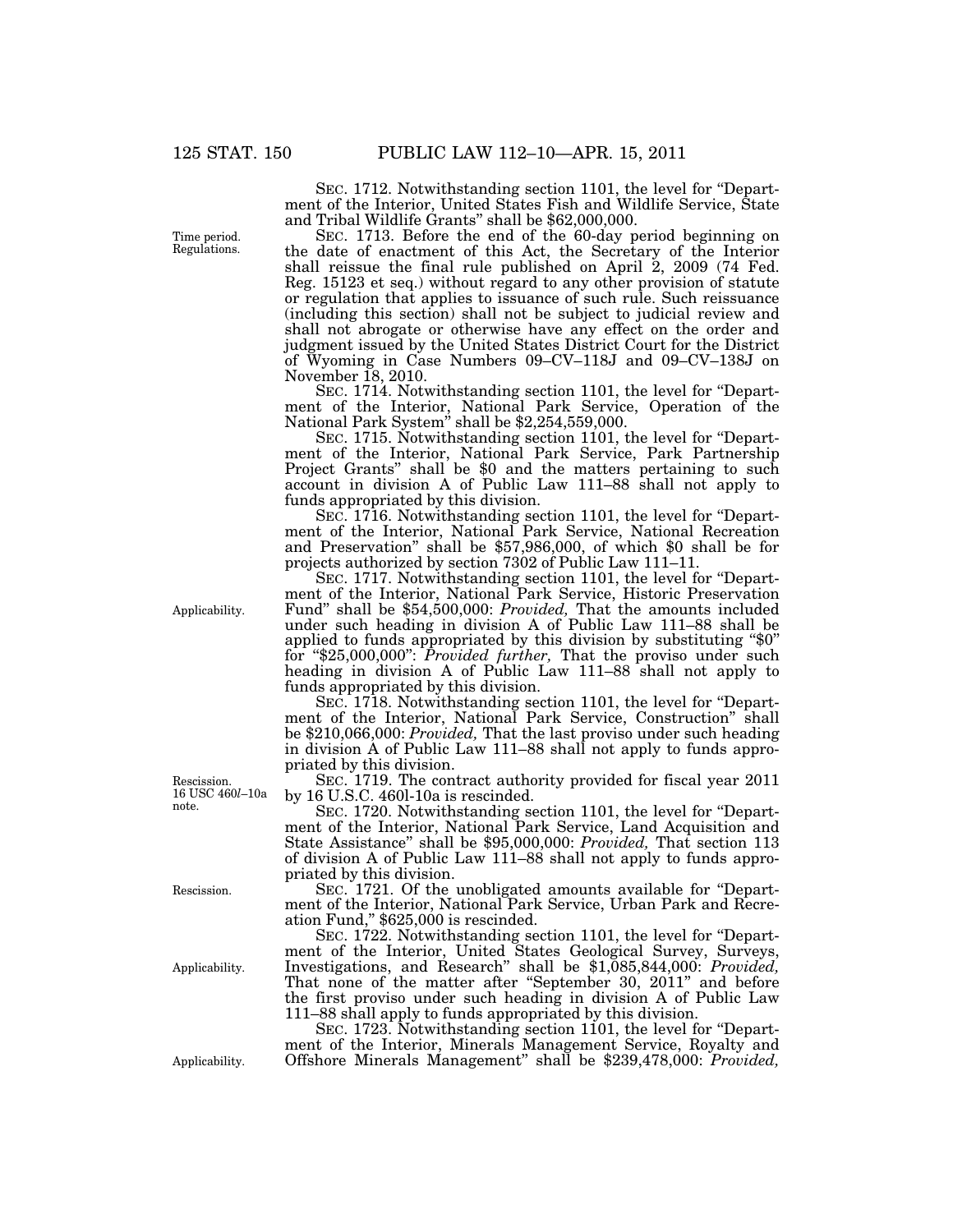That the amounts included under such heading in division A of Public Law 111–88 shall be applied to funds appropriated by this division as follows: by substituting "\$109,494,000" for "\$89,374,000"; by substituting ''\$154,890,000'' for ''\$156,730,000'' each place it appears; and by substituting "2011" for "2010" each place it appears.

SEC. 1724. Notwithstanding section 1101, the level for "Department of the Interior, Minerals Management Service, Oil Spill Research'' shall be \$11,768,000.

SEC. 1725. During fiscal year 2011, the Secretary of the Interior, in order to implement a reorganization of the Bureau of Ocean Energy Management, Regulation and Enforcement, may establish accounts and transfer funds among and between the offices and bureaus affected by the reorganization only in conformance with the Committees on Appropriations of the House of Representatives and the Senate reprogramming guidelines described in the joint explanatory statement of managers accompanying Public Law 111– 88.

SEC. 1726. Notwithstanding section 1101, the level for "Department of the Interior, Bureau of Indian Affairs, Operation of Indian Programs'' shall be \$2,334,515,000: *Provided*, That the amounts included under such heading in division A of Public Law 111– 88 shall be applied to funds appropriated by this division as follows: by substituting ''\$220,000,000'' for ''\$166,000,000''; by substituting ''\$585,411,000'' for ''\$568,702,000''; and by substituting "\$46,373,000" for "\$43,373,000".

SEC. 1727. Notwithstanding section 1101, the level for "Department of the Interior, Bureau of Indian Affairs, Construction'' shall be \$210,000,000.

SEC. 1728. Notwithstanding section 1101, the level for ''Department of the Interior, Bureau of Indian Affairs, Indian Land and Water Claim Settlements and Miscellaneous Payments to Indians'' shall be \$46,480,000, of which \$0 shall be for the matter pertaining to Public Law 109-379.

SEC. 1729. Notwithstanding section 1101, the level for "Department of the Interior, Bureau of Indian Affairs, Indian Land Consolidation'' shall be \$0.

SEC. 1730. Notwithstanding section 1101, the level for ''Department of the Interior, Departmental Offices, Insular Affairs, Assistance to Territories'' shall be \$84,295,000: *Provided*, That the amounts included under such heading in division A of Public Law 111–88 shall be applied to funds appropriated by this division by substituting "\$75,015,000" for "\$75,915,000".

SEC. 1731. Notwithstanding section 1101, the level for "Department of the Interior, Departmental Offices, Office of the Special Trustee for American Indians, Federal Trust Programs'' shall be \$161,000,000: *Provided,* That the amounts included under such heading in division A of Public Law 111–88, as amended by Public Law 111–212, shall be applied to funds appropriated by this division by substituting ''\$31,534,000'' for ''\$47,536,000''.

SEC. 1732. Notwithstanding section 1101, the level for ''Department of the Interior, Department-wide Programs, Wildland Fire Management'' shall be \$919,897,000: *Provided,* That the amounts included under such heading in division A of Public Law 111– 88 shall be applied to funds appropriated by this division by substituting ''\$0'' for ''\$125,000,000'': *Provided further,* That of the unobligated balances available under such heading in division A of Public Law 111–88 and prior appropriations Acts, \$200,000,000

Applicability.

Applicability.

Applicability.

Rescission.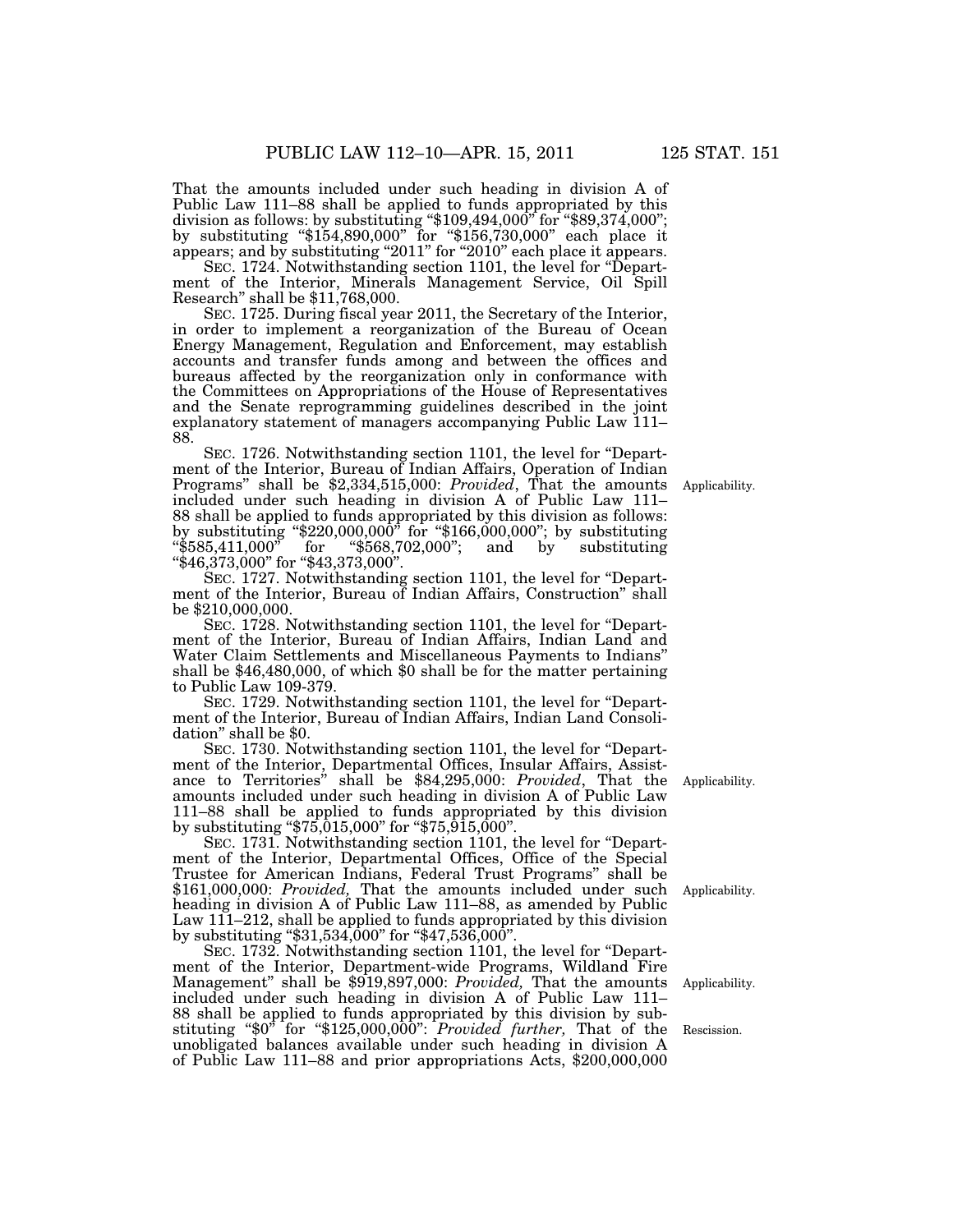is rescinded: *Provided further,* That no amounts in this section may be rescinded from amounts that were designated by Congress as an emergency requirement pursuant to a concurrent resolution on the budget or the Balanced Budget Emergency Deficit Control Act of 1985.

SEC. 1733. Section 121 of division A of Public Law 111–88 (123 Stat. 2930), concerning joint ticketing at the Pearl Harbor Naval Complex, is amended in subsection  $(b)(1)$  by striking "may enter'' and inserting ''may, for this fiscal year and each fiscal year thereafter, enter''.

SEC. 1734. Notwithstanding section 1101, the level for "Environmental Protection Agency, Science and Technology'' shall be \$815,110,000.

SEC. 1735. Notwithstanding section 1101, the level for "Environmental Protection Agency, Environmental Programs and Management'' shall be \$2,761,994,000: *Provided,* That of the funds included under this heading \$416,875,000 shall be for Geographic Programs:<br>*Provided further*, That of such amounts for Geographic Programs, \$300,000,000 shall be for the Great Lakes Restoration Initiative.

SEC. 1736. Notwithstanding section 1101, the level for "Environmental Protection Agency, Buildings and Facilities'' shall be \$36,501,000, of which \$0 shall be for the planning and design of a high-performance green building to consolidate the multiple offices and research facilities of the Environmental Protection Agency in Las Vegas, Nevada.

SEC. 1737. Notwithstanding section 1101, the level for "Environmental Protection Agency, Hazardous Substance Superfund'' shall be \$1,283,475,000: *Provided*, That the matter under such heading in division A of Public Law 111–88 shall be applied to funds appropriated by this division as follows: by substituting " $1,283,475,000$ " for "\$1,306,541,000" the second place it appears; and by substituting ''September 30, 2010'' for ''September 30, 2009''.

SEC. 1738. Notwithstanding section 1101, the level for "Environmental Protection Agency, State and Tribal Assistance Grants'' shall be \$3,766,446,000: *Provided,* That the amounts included under such heading in division A of Public Law 111–88 shall be applied to funds appropriated by this division as follows: by substituting ''\$1,525,000,000'' for ''\$2,100,000,000''; by substituting ''\$965,000,000'' for ''\$1,387,000,000''; by substituting ''\$10,000,000'' for ''\$17,000,000''; by substituting ''\$10,000,000'' for ''\$13,000,000''; by substituting ''\$0'' for ''\$156,777,000''; by substituting  $\frac{1}{2}$   $\frac{1}{2}$   $\frac{1}{2}$   $\frac{1}{2}$   $\frac{1}{2}$   $\frac{1}{2}$  for  $\frac{1}{2}$   $\frac{1}{2}$   $\frac{1}{2}$   $\frac{1}{2}$   $\frac{1}{2}$   $\frac{1}{2}$   $\frac{1}{2}$   $\frac{1}{2}$   $\frac{1}{2}$   $\frac{1}{2}$   $\frac{1}{2}$   $\frac{1}{2}$   $\frac{1}{2}$   $\frac{1}{2}$   $\frac{1}{2}$   $\frac{1}{2$ ''\$20,000,000''; by substituting ''\$1,106,446,000'' for ''\$1,116,446,000''; and by substituting ''\$0'' for ''\$10,000,000'' the second place it appears (pertaining to competitive grants for communities).

SEC. 1739. Notwithstanding section 1101, the amounts authorized to transfer under the heading ''Environmental Protection Agency, Administrative Provisions, Environmental Protection Agency'' in division A of Public Law 111–88 shall be applied to funds appropriated by this division by substituting "\$300,000,000" for ''\$475,000,000''.

SEC. 1740. Of the unobligated balances available for "Environmental Protection Agency, State and Tribal Assistance Grants'', \$140,000,000 is rescinded: *Provided*, That the Administrator of the Environmental Protection Agency shall submit to the Committees on Appropriations of the House of Representatives and the Senate

Applicability.

Applicability.

Applicability.

Proposed allocation. Deadline.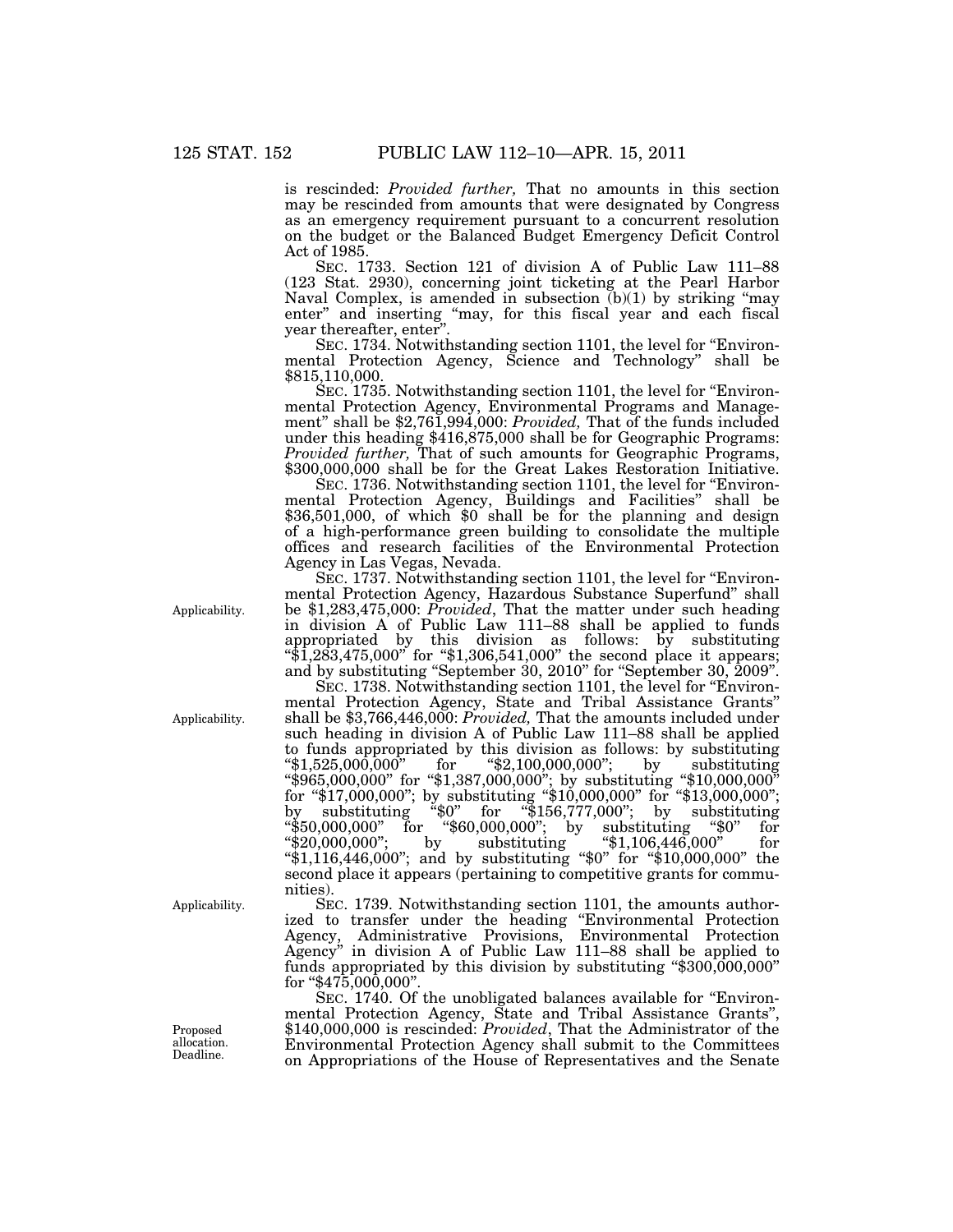a proposed allocation of such rescinded amounts among programs, projects, and activities and such allocation shall take effect 30 days after such submission: *Provided further*, That no amounts may be rescinded from amounts that were designated by Congress as an emergency requirement pursuant to a concurrent resolution on the budget or the Balanced Budget and Emergency Deficit Act of 1985.

SEC. 1741. Notwithstanding section 1101, the level for ''Department of Agriculture, Forest Service, Forest and Rangeland Research'' shall be \$307,252,000.

SEC. 1742. Notwithstanding section 1101, the level for ''Department of Agriculture, Forest Service, State and Private Forestry'' shall be \$278,151,000: *Provided,* That the amounts included under such heading in division A of Public Law 111–88 shall be applied to funds appropriated by this division by substituting  $\text{\textdegree$}53,000,000$ " for " $$76,460,000$ ".

SEC. 1743. Notwithstanding section 1101, the level for ''Department of Agriculture, Forest Service, National Forest System'' shall be \$1,545,339,000, of which \$15,000,000 shall be deposited into the Collaborative Forest Landscape Restoration Fund for ecological restoration treatments as authorized by 16 U.S.C. 7303(f), and of which \$336,722,000 shall be for forest products.

SEC. 1744. Notwithstanding section 1101, the level for ''Department of Agriculture, Forest Service, Capital Improvement and Maintenance'' shall be \$473,591,000: *Provided,* That the amounts included under such heading in division A of Public Law 111– 88 shall be applied to funds appropriated by this division by substituting ''\$45,000,000'' for ''\$90,000,000''.

SEC. 1745. Notwithstanding section 1101, the level for ''Department of Agriculture, Forest Service, Land Acquisition'' shall be \$33,000,000.

SEC. 1746. Notwithstanding section 1101, the level for "Department of Agriculture, Forest Service, Wildland Fire Management'' shall be \$2,172,387,000: *Provided,* That the amounts included under such heading in division A of Public Law 111–88 shall be applied to funds appropriated by this division as follows: by substituting ''\$0'' for ''\$75,000,000''; by substituting ''\$11,500,000'' for ''\$11,600,000''; and by substituting ''\$65,000,000'' for ''\$71,250,000''.

SEC. 1747. Notwithstanding section 1101, the level for "Department of Agriculture, Forest Service, FLAME Wildfire Suppression Reserve Fund'' shall be \$291,000,000. *Provided*, That of the unobligated balances available under such heading in division A of Public Law 111–88, \$200,000,000 is rescinded.

SEC. 1748. The authority provided by section 337 of the Department of the Interior and Related Agencies Appropriations Act, 2005 (Public Law 108–447; 118 Stat. 3102), as amended, shall remain in effect until September 30, 2011.

SEC. 1749. Notwithstanding section 1101, the level for "Department of Health and Human Services, Indian Health Service, Indian Health Services'' shall be \$3,672,618,000.

SEC. 1750. Notwithstanding section 1101, the level for "Department of Health and Human Services, Indian Health Service, Indian Health Facilities'' shall be \$404,757,000.

SEC. 1751. Notwithstanding section 1101, the level for "Chemical Safety and Hazard Investigation Board, Salaries and Expenses'' shall be \$10,799,000: *Provided,* That the matter pertaining to methyl isocyanate in the last proviso under such heading in division

Applicability.

Applicability.

Rescission.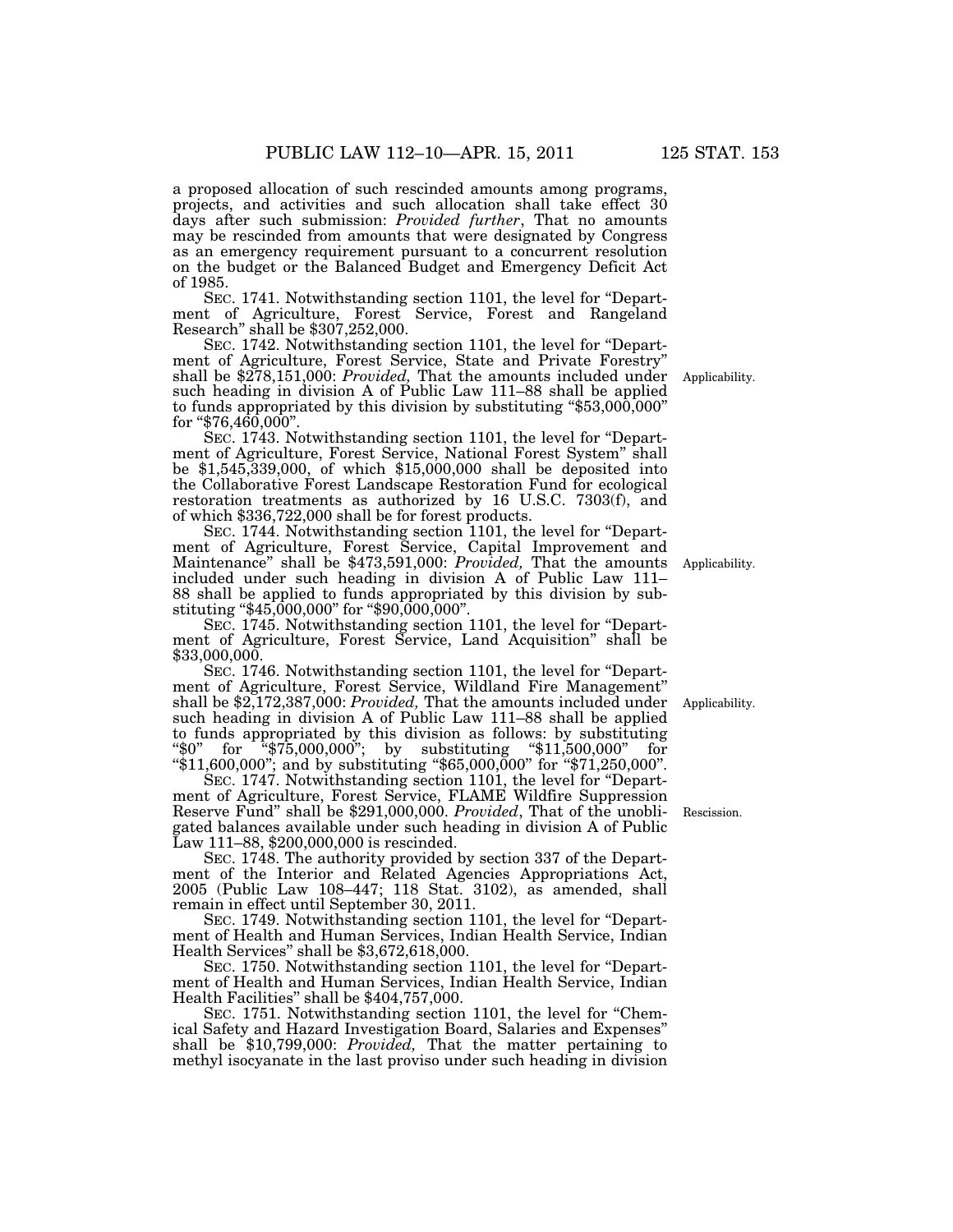A of Public Law 111–88 shall not apply to funds appropriated by this division.

SEC. 1752. Notwithstanding section 1101, the level for ''Smithsonian Institution, Legacy Fund'' shall be \$0.

SEC. 1753. Notwithstanding section 1101, the level for ''National Gallery of Art, Repair, Restoration and Renovation of Buildings'' shall be \$48,221,000: *Provided,* That the amounts included under such heading in division A of Public Law 111–88 shall be applied to funds appropriated by this division by substituting " $$42,250,000"$ " for " $$40,000,000$ ".

SEC. 1754. Notwithstanding section 1101, the level for "John" F. Kennedy Center for the Performing Arts, Operations and Maintenance'' shall be \$22,500,000: *Provided,* That the amounts included under such heading in division A of Public Law 111–88 shall be applied to funds appropriated by this division by substituting ''\$0'' for ''\$500,000'': *Provided further,* That the first proviso under such heading in division A of Public Law 111–88 is amended by striking "until expended" and all that follows and inserting "until September  $30, 2011'$ 

SEC. 1755. Notwithstanding section 1101, the level for ''John F. Kennedy Center for the Performing Arts, Capital Repair and Restoration'' shall be \$13,920,000.

SEC. 1756. Notwithstanding section 1101, the level for ''Woodrow Wilson International Center for Scholars, Salaries and Expenses'' shall be \$11,225,000.

SEC. 1757. Notwithstanding section 1101, the level for ''National Foundation on the Arts and the Humanities, National Endowment for the Arts, Grants and Administration'' shall be \$155,000,000.

SEC. 1758. Notwithstanding section 1101, the level for ''National Foundation on the Arts and the Humanities, National Endowment for the Humanities, Grants and Administration'' shall be \$155,000,000: *Provided,* That the amounts included under such heading in division A of Public Law 111–88 shall be applied to funds appropriated by this division by substituting ''\$140,700,000'' for  $\textdegree\$153,200,000$ ".

SEC. 1759. Notwithstanding section 1101, the level for "Commission of Fine Arts, National Capital Arts and Cultural Affairs'' shall be \$3,000,000.

SEC. 1760. Notwithstanding section 1101, the level for ''Presidio Trust, Presidio Trust Fund'' shall be \$15,000,000.

SEC. 1761. Notwithstanding section 1101, the level for ''Dwight D. Eisenhower Memorial Commission, Salaries and Expenses'' shall be \$0.

SEC. 1762. Notwithstanding section 1101, the level for "Dwight" D. Eisenhower Memorial Commission, Capital Construction'' shall be \$0.

SEC. 1763. Section 409 of division A of Public Law 111–88 (123 Stat. 2957) is amended by striking ''and 111–8'' and inserting " $111-8$ , and  $111-88$ ", and by striking "2009" and inserting "2010".

SEC. 1764. Notwithstanding section 1101, the level for section 415 of division A of Public Law 111–88 shall be \$0.

SEC. 1765. Section 423 of division A of Public Law 111–88 (123 Stat. 2961), concerning the distribution of geothermal energy receipts, shall have no force or effect and the distribution formula contained in section 3003(a) of Public Law 111–212 (124 Stat. 2338) shall apply for fiscal year 2011.

Applicability.

Applicability.

123 Stat. 2953.

Applicability.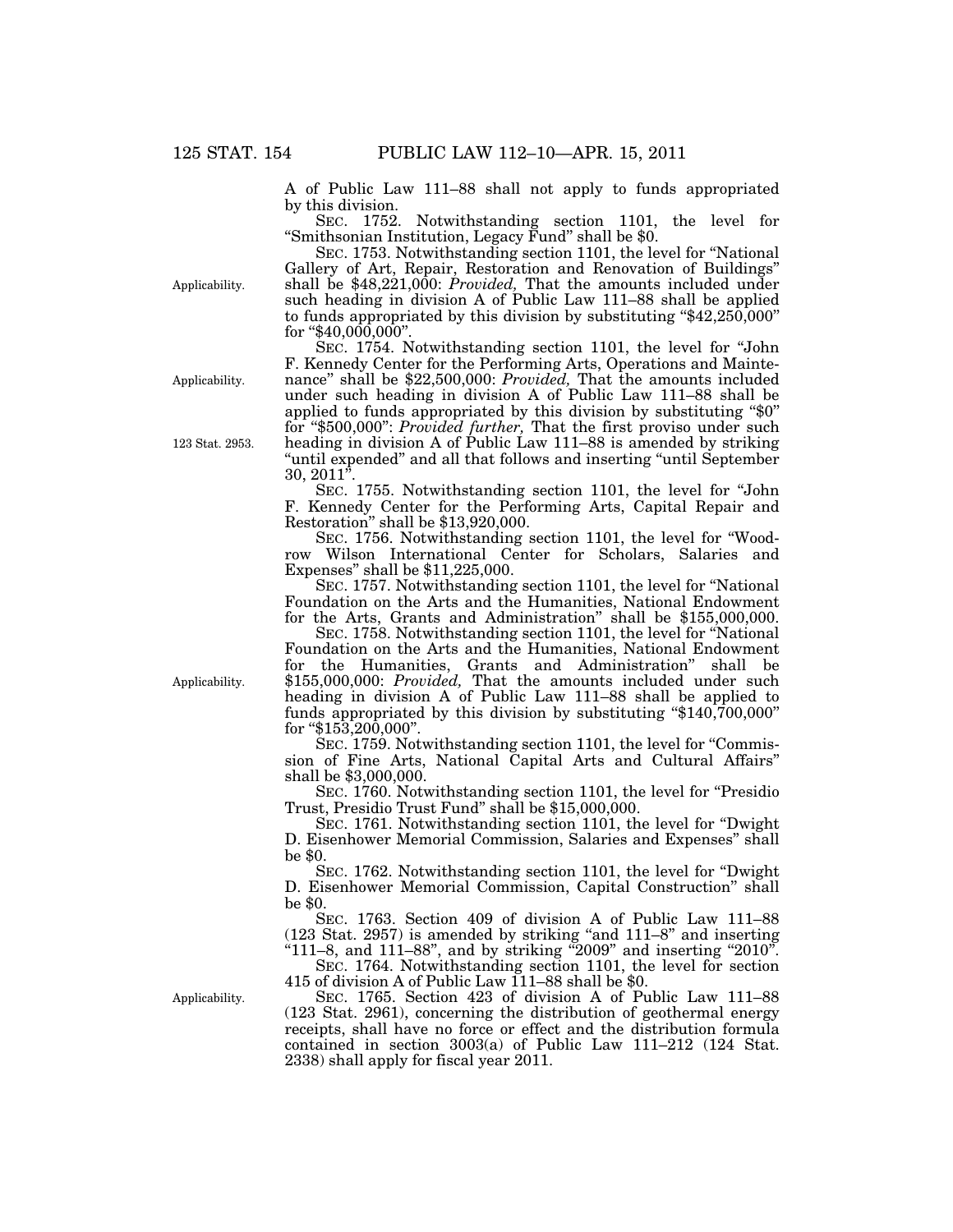SEC. 1766. Section 433 of division A of Public Law 111–88 (123 Stat. 2965) is amended by striking ''2010'' and ''2009'' and inserting "2011" and "2010", respectively.

SEC. 1767. Section 7 of Public Law 99–647, as amended by section  $702(d)$  of Public Law 109-338, is further amended by stead  $\frac{1}{2}$  (a) or 1 as the Eaw 100 000 striking "5 years".

SEC. 1768. Not later than 30 days after the date of enactment of this division, each of the following departments and agencies shall submit to the Committees on Appropriations of the House of Representatives and the Senate a spending, expenditure, or operating plan for fiscal year 2011 at a level of detail below the account level: Deadline. Plan.

(1) Department of the Interior.

(2) Environmental Protection Agency.

(3) Department of Agriculture, Forest Service.

(4) Department of Health and Human Services, Indian Health Service.

(5) Smithsonian Institution.

(6) National Endowment for the Arts.

(7) National Endowment for the Humanities.

SEC. 1769. For the fiscal year ending September 30, 2011, none of the funds made available by this division or any other Act may be used to implement, administer, or enforce Secretarial Order No. 3310 issued by the Secretary of the Interior on December 22, 2010.

#### TITLE VIII—LABOR, HEALTH AND HUMAN SERVICES, EDUCATION, AND RELATED AGENCIES

SEC. 1801. (a) Notwithstanding section 1101, the level for ''Department of Labor, Employment and Training Administration, Training and Employment Services'' shall be \$1,575,648,000 plus reimbursements, of which—

(1) \$543,079,000 shall be available for obligation for the period July 1, 2011, through June 30, 2012, of which \$59,040,000 shall be available for adult employment and training activities, \$203,840,000 shall be available for dislocated worker employment and training activities, \$24,160,000 shall be available for the dislocated worker assistance national reserve, \$10,000,000 shall be available for pilots, demonstrations, and research activities of which no funds shall be available for Transitional Jobs activities, and \$85,561,000 shall be available for reintegration of ex-offenders of which no funds shall be available for Transitional Jobs activities: *Provided,*  That the amounts included for national activities under such heading in division D of Public Law 111–117 shall be applied to funds appropriated by this division by substituting " $$0"$ " for " $$48,889,000$ "

(2) \$907,569,000 shall be available for obligation for the period April 1, 2011, through June 30, 2012, including \$827,569,000 for youth activities and \$80,000,000 for YouthBuild;

(3) \$125,000,000 shall remain available until September 30, 2012, and shall be available to the Secretary of Labor for the Workforce Innovation Fund, as established by this division to carry out projects that demonstrate innovative strategies or replicate effective evidence-based strategies that align and

Applicability.

16 USC 461 note.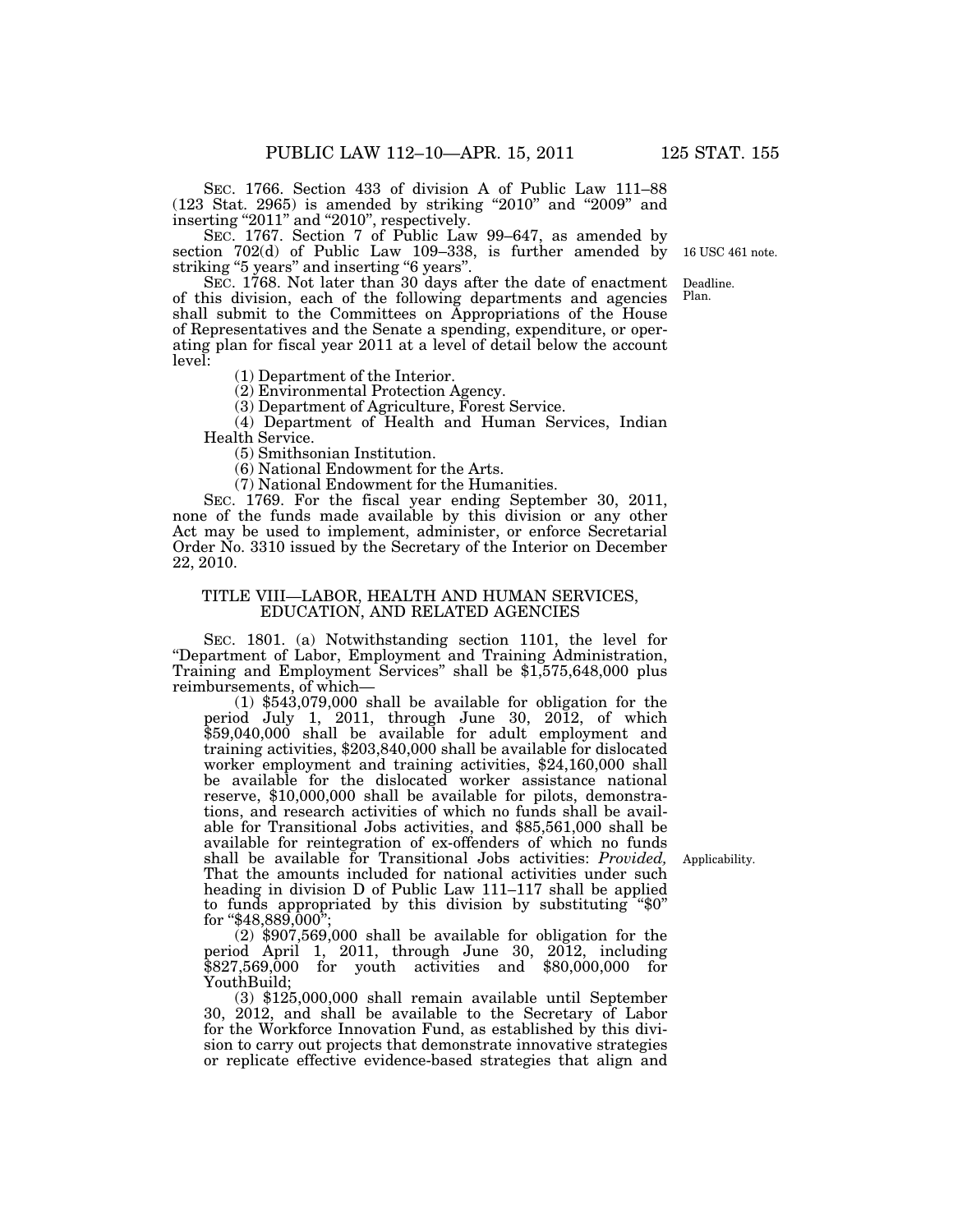strengthen the workforce investment system in order to improve program delivery and education and employment outcomes for program beneficiaries: *Provided,* That amounts shall be available for awards to States or State agencies that are eligible for assistance under any program authorized under the Workforce Investment Act of 1998 (''WIA''), consortia of States, or partnerships, including regional partnerships: *Provided further,* That notwithstanding section 128(a)(1) of the WIA, the amount available to the Governor for statewide activities shall not exceed 5 percent of the amount allotted to the State from the appropriation under this subparagraph;

 $(4)$  no funds shall be available for the Green Jobs Innovation Fund; and

(5) no funds shall be available for the Career Pathways Innovation Fund.

(b) Of the funds made available in division D of Public Law 111–117 for the Career Pathways Innovation Fund, \$125,000,000 is rescinded.

SEC. 1802. Of the funds made available by section 1101 of this division for ''Department of Labor, Departmental Management, Office of Job Corps'' for construction, rehabilitation, and acquisition of Job Corps centers, the Secretary of Labor may transfer up to 25 percent to meet the operational needs of Job Corps centers: *Provided,* That no funds shall be available to initiate a competition for any new Job Corps center not previously approved through a competitive selection process by the Secretary of Labor: *Provided further,* That of the unobligated balances of the funds made available for ''Department of Labor, Departmental Management, Office of Job Corps'', \$75,000,000 is rescinded.

SEC. 1803. Notwithstanding section 1101, the level for ''Department of Labor, Employment and Training Administration, Community Service Employment for Older Americans'' shall be \$450,000,000, and for purposes of funds appropriated by this division, the amounts under such heading in division D of Public Law 111–117 shall be applied by substituting "\$0" for ''\$225,000,000'', and the first and second provisos under such heading in such division shall not apply.

SEC. 1804. Notwithstanding section 1101, the level which may be expended from the Employment Security Administration Account in the Unemployment Trust Fund for administrative expenses of ''Department of Labor, Employment and Training Administration, State Unemployment Insurance and Employment Service Operations'' shall be \$4,024,490,000 (which includes all amounts available to conduct in-person reemployment and eligibility assessments and unemployment insurance improper payment reviews), of which \$3,245,645,000 shall be available for unemployment compensation State operations, \$50,519,000 shall be available for Federal administration of foreign labor certifications, and \$15,129,000 shall be available for grants to States for the administration of such activities. For purposes of this section, the first proviso under such heading in division D of Public Law 111–117 shall be applied to funds appropriated by this division by substituting "2011" and " $$6,180,000"$  for "2010" and " $$5,059,000"$ , respectively.

SEC. 1805. Funds appropriated by section 1101 of this division to the Department of Labor's Employment and Training Administration for technical assistance services to grantees may be transferred to ''Department of Labor, Employment and Training Administration,

Rescission.

Rescission.

Applicability.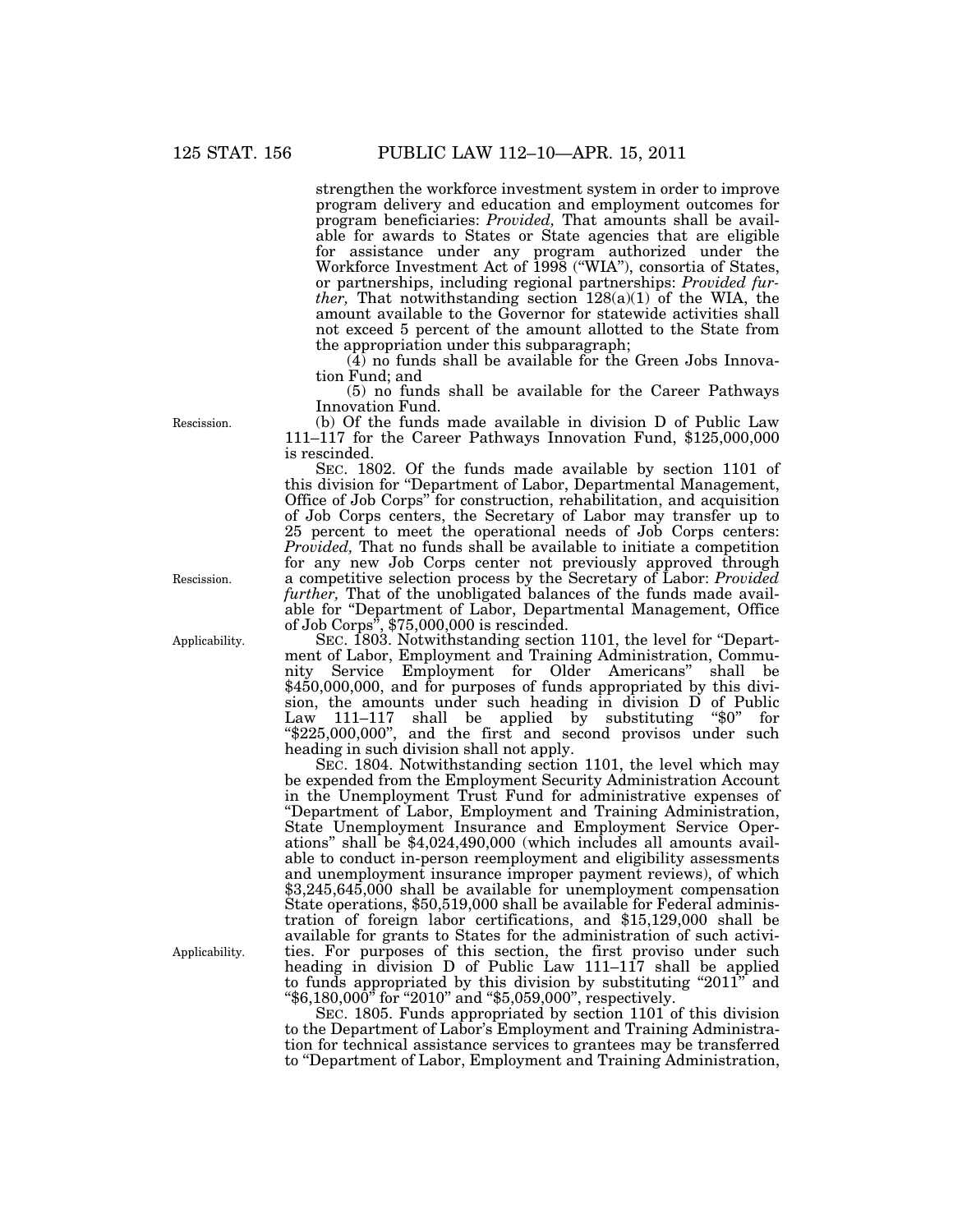Program Administration'' if it is determined that those services will be more efficiently performed by Federal staff.

SEC. 1806. Notwithstanding section 1101, the level for ''Department of Labor, Employment Standards Administration, Salaries and Expenses'' shall be \$485,255,000, together with \$2,124,000 which may be expended from the Special Fund in accordance with sections 39(c), 44(d), and 44(j) of the Longshore and Harbor Workers' Compensation Act: *Provided,* That funds provided in this section may be allocated among the agencies included in this account and may be transferred to any other account within the Department of Labor for program direction and support of the agencies funded in this section.

SEC. 1807. Notwithstanding section 1101, the level for ''Department of Labor, Mine Safety and Health Administration, Salaries and Expenses'' shall be \$363,843,000, of which up to \$3,000,000 shall be available to the Secretary of Labor to be transferred to ''Departmental Management, Salaries and Expenses'' for activities related to the Department of Labor's caseload before the Federal Mine Safety and Health Review Commission, and the amounts included under the heading ''Department of Labor, Mine Safety and Health Administration, Salaries and Expenses'' in division D of Public Law 111–117 shall be applied to funds appropriated in this division by substituting "\$0" for "\$1,450,000" and by substituting "\$1,350,000" for "\$1,000,000".

SEC. 1808. Notwithstanding section 1101, the level for "Department of Labor, Departmental Management'' shall be \$367,827,000, together with not to exceed \$327,000, which may be expended from the Employment Security Administration Account in the Unemployment Trust Fund, and the third proviso under such heading in division D of Public Law 111–117 shall not apply to funds appropriated in this division: *Provided,* That of the funds made available by this section, not less than \$21,332,000 may be used by the Secretary of Labor for the purposes of program evaluation, initiatives related to the identification and prevention of worker misclassification, and other worker protection activities, and may be transferred by the Secretary (in addition to any other transfer authority available by this division) to other agencies of the Department subject to a 15-day advance notification to the Committees on Appropriations of the House of Representatives and the Senate.

SEC. 1809. (a) Of the unobligated balances available in ''Department of Labor, Working Capital Fund'', \$3,900,000 is rescinded, to be derived solely from amounts available in the Investment in Reinvention Fund (other than amounts that were designated by the Congress as an emergency requirement pursuant to a concurrent resolution on the budget or the Balanced Budget and Emergency Deficit Control Act of 1985).

(b) The language under the ''Working Capital Fund'' heading in Public Law 85–67, as amended, is further amended by striking ''*Provided further,* That within the Working Capital Fund,'' through and including '', to be available without further appropriation action:''.

SEC. 1810. (a) Notwithstanding section 1101, the level for ''Department of Health and Human Services, Health Resources and Services Administration, Health Resources and Services'' shall be \$6,274,790,000 of which: (1) not more than \$100,000,000 shall be available until expended for carrying out the provisions of Public

Applicability.

Deadline. Notification.

29 USC 563.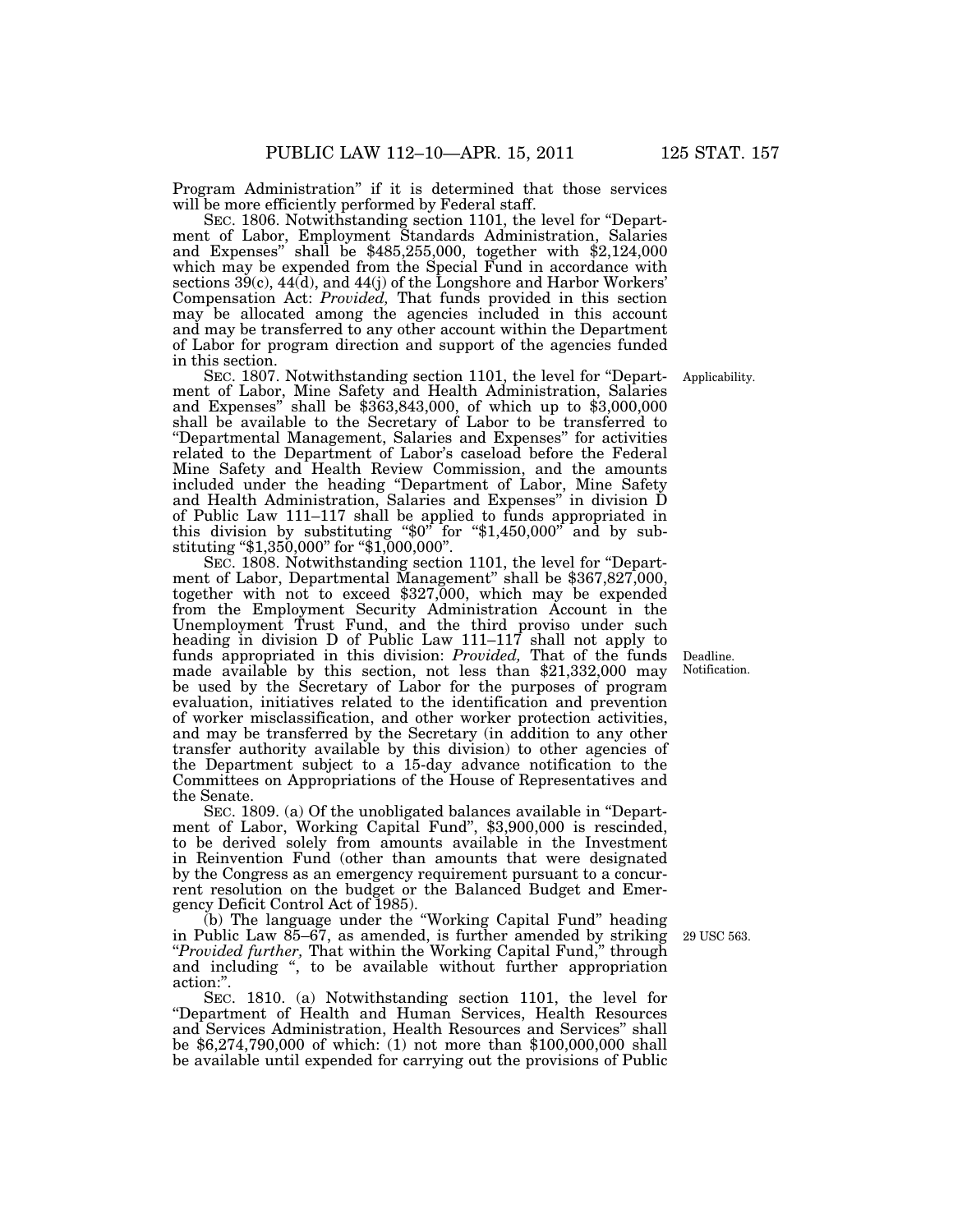Law 104–73 and for expenses incurred by the Department of Health and Human Services pertaining to administrative claims made under such law; (2) \$300,000,000 shall be for the program under title X of the Public Health Service Act (''PHS Act'') to provide for voluntary family planning projects; (3) not less than \$1,982,865,000 shall remain available through September 30, 2013 for parts A and B of title XXVI of the PHS Act, of which not less than \$885,000,000 shall be for State AIDS Drug Assistance Programs under the authority of section 2616 or 311(c) of such Act; and (4) no funds are provided for section 340G–1 of the PHS Act.

(b) The sixteenth, eighteenth, nineteenth, twenty-second, and twenty-fifth provisos under the heading ''Department of Health and Human Services, Health Resources and Services Administration, Health Resources and Services'' in division D of Public Law 111–117 shall not apply to funds appropriated by this division.

(c) Sections  $747(c)(2)$ , and  $751(j)(2)$  of the PHS Act, and the proportional funding amounts in paragraphs (1) through (4) of section 756(e) of such Act shall not apply to funds made available by this division for ''Department of Health and Human Services, Health Resources and Services Administration, Health Resources and Services''.

(d) For any program operating under section 751 of the PHS Act on or before January 1, 2009, the Secretary of Health and Human Services may waive any of the requirements contained in sections  $751(d)(2)(A)$  and  $751(d)(2)(B)$  of such Act.

(e) For purposes of this section, section 10503(d) of Public Law 111–148 shall be applied as if ", over the fiscal year 2008 level,'' were stricken from such section.

SEC. 1811. (a) Notwithstanding section 1101, the level for the first undesignated paragraph under the heading ''Department of Health and Human Services, Centers for Disease Control and Prevention, Disease Control, Research, and Training'' in division D of Public Law 111–117 shall be \$5,660,291,000, of which \$523,533,000 shall remain available until expended for the Strategic National Stockpile under section 319F–2 of the PHS Act.

(b) The matter included before the first proviso under the heading ''Department of Health and Human Services, Centers for Disease Control and Prevention, Disease Control, Research, and Training'' in division D of Public Law 111–117 shall be applied to funds appropriated by this division by substituting ''\$0'' for ''\$20,620,000'', by substituting ''\$22,000,000'' for ''\$70,723,000'', and as if ''of which \$69,150,000 shall remain available until expended for acquisition of real property, equipment, construction and renovations of facilities;'' were stricken from such paragraph.

(c) Paragraphs (1) through (3) of section 2821(b) of the PHS Act shall not apply to funds made available by this division.

(d) Notwithstanding section 1101, funds appropriated for ''Department of Health and Human Services, Centers for Disease Control and Prevention, Disease Control, Research, and Training'' shall also be available to carry out title II of the Immigration and Nationality Act.

(e) Notwithstanding section 1101, funds made available by this division may be available for acquisition of real property and necessary repairs of facilities owned, leased, or operated by the Centers for Disease Control and Prevention: *Provided,* That such facilities

Waiver authority.

Applicability.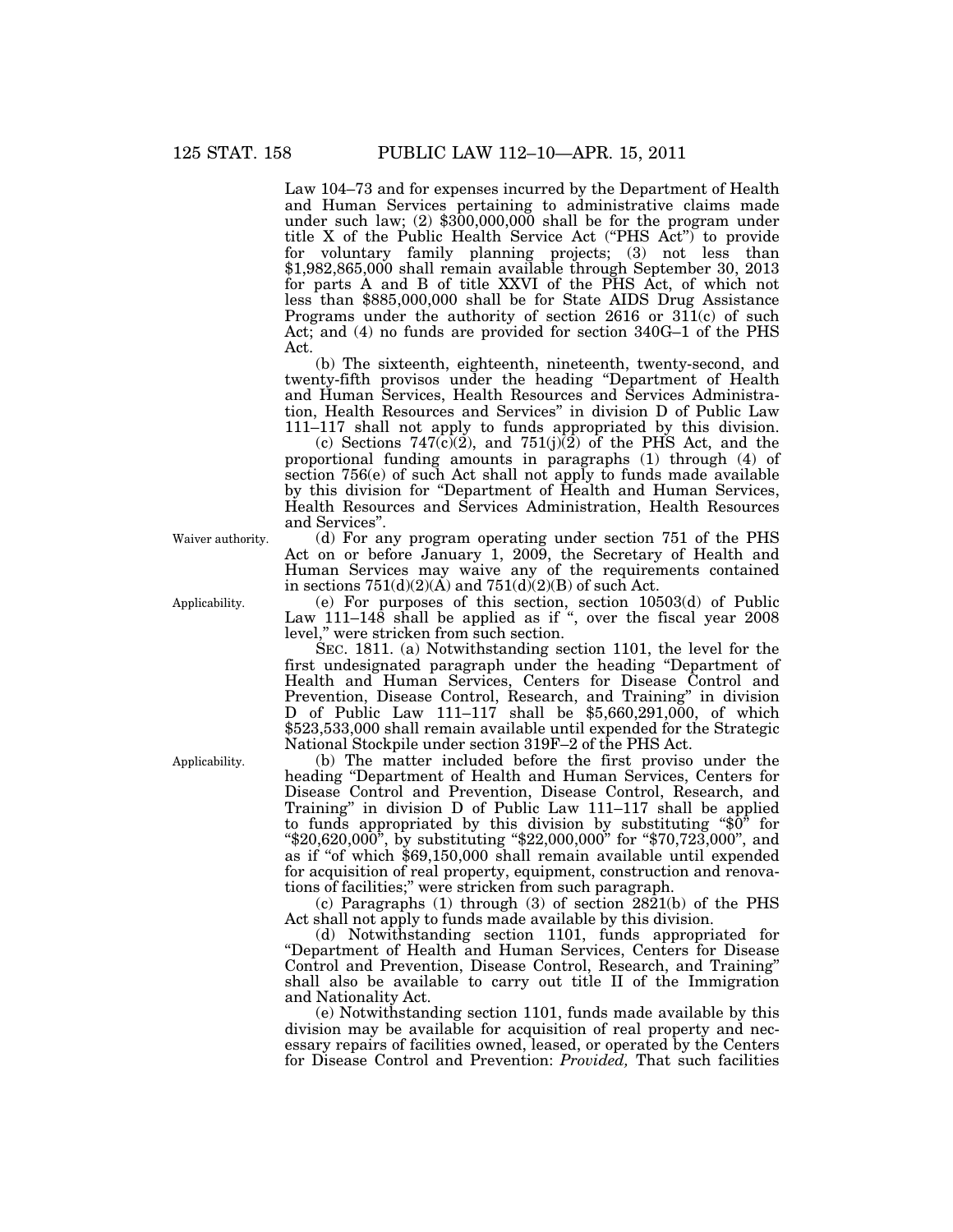relate to mine safety research: *Provided further,* That the Committees on Appropriations of the House of Representatives and the Senate are notified of the amounts to be obligated no less than 15 days in advance.

SEC. 1812. Notwithstanding section 1101, the level for ''Department of Health and Human Services, National Institutes of Health, National Institute of Allergy and Infectious Diseases'' shall be \$4,818,275,000, and the requirement under "National Institute of Allergy and Infectious Diseases'' in division D of Public Law 111– 117 for a transfer from Biodefense Countermeasures funds shall not apply.

SEC. 1813. The amount provided by section 1101 for "Department of Health and Human Services, National Institutes of Health'' is reduced by \$210,000,000, through a pro rata reduction in all of the Institutes, Centers, and Office of the Director accounts within ''Department of Health and Human Services, National Institutes of Health'' based on the total funding provided.

SEC. 1814. Notwithstanding section 1101, the level for "Department of Health and Human Services, National Institutes of Health, Buildings and Facilities'' shall be \$50,000,000.

SEC. 1815. (a) Notwithstanding section 1101, the level for ''Department of Health and Human Services, Substance Abuse and Mental Health Services Administration, Substance Abuse and Mental Health Services'' shall be \$3,386,311,000, of which: (1) not less than \$40,800,000 shall be for the National Child Traumatic Stress Initiative; and (2) no funds shall be available for the National All Schedules Prescription Electronic Reporting system.

(b) The amount included before the first proviso under the heading ''Department of Health and Human Services, Substance Abuse and Mental Health Services Administration, Substance Abuse and Mental Health Services'' in division D of Public Law 111–117 shall be applied to funds appropriated by this division by substituting "\$0" for "\$14,518,000".

(c) The second proviso under the heading ''Department of Health and Human Services, Substance Abuse and Mental Health Services Administration, Substance Abuse and Mental Health Services'' in division D of Public Law 111–117 shall not apply to funds appropriated by this division.

SEC. 1816. Notwithstanding section 1101, the amount included Applicability. under the heading ''Department of Health and Human Services, Agency for Healthcare Research and Quality, Healthcare Research and Quality'' in division D of Public Law 111–117 shall be applied to funds appropriated by this division by substituting ''\$372,053,000'' for ''\$397,053,000''.

SEC. 1817. Notwithstanding section 1101, for payment to the Federal Hospital Insurance Trust Fund and the Federal Supplementary Medical Insurance Trust Fund, as provided under sections 217(g), 1844, and 1860D–16 of the Social Security Act, sections 103(c) and 111(d) of the Social Security Amendments of 1965, section 278(d) of Public Law 97–248, and for administrative expenses incurred pursuant to section 201(g) of the Social Security Act, \$229,464,000,000.

SEC. 1818. (a) Notwithstanding section 1101, the level for amounts transferred from the Federal Hospital Insurance Trust Fund and the Federal Supplementary Medical Insurance Trust Fund for ''Department of Health and Human Services, Centers for Medicare and Medicaid Services, Program Management'' shall

Applicability.

Notification. Deadline.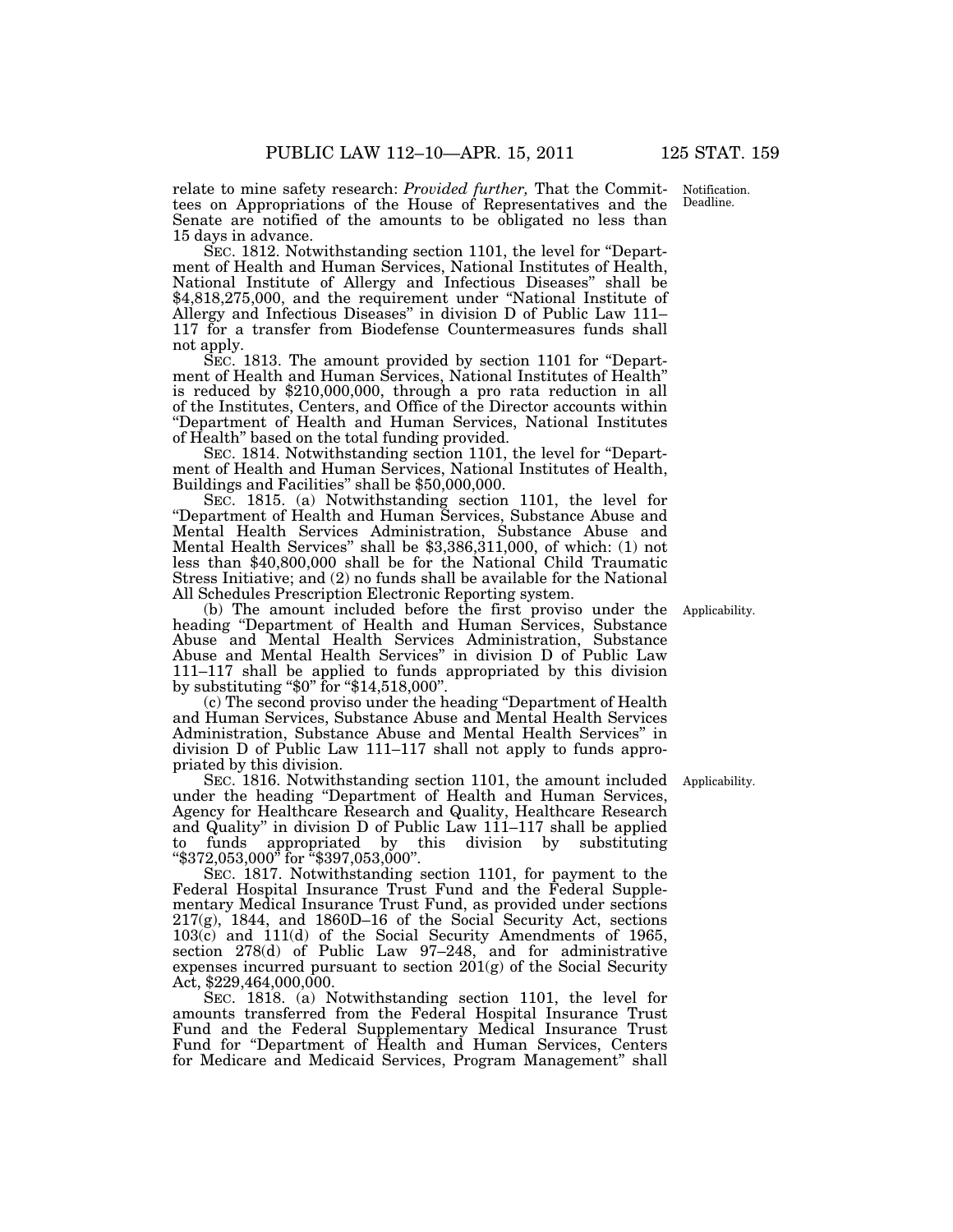be \$3,470,242,000, of which the level for the Research, Demonstration, and Evaluation program shall be \$35,600,000.

(b) The amount under the third proviso under the heading ''Department of Health and Human Services, Centers for Medicare and Medicaid Services, Program Management'' in division D of Public Law 111–117 shall be applied to funds appropriated by this division by substituting ''\$9,120,000'' for ''\$65,600,000''.

(c) The sixth proviso under the heading ''Department of Health and Human Services, Centers for Medicare and Medicaid Services, Program Management'' in division D of Public Law 111–117 shall not apply to funds appropriated by this division.

SEC. 1819. (a) Notwithstanding section 1101, the level for ''Department of Health and Human Services, Administration for Children and Families, Low Income Home Energy Assistance'' shall be \$4,710,000,000, of which \$4,509,672,000 shall be for payments under subsections (b) and (d) of section 2602 of the Low-Income Home Energy Assistance Act of 1981 (42 U.S.C. 8621); and of which \$200,328,000 shall be for payments under subsection (e) of such Act, to be made notwithstanding the designation requirements of such subsection.

(b) The second proviso under the heading ''Department of Health and Human Services, Administration for Children and Families, Low Income Home Energy Assistance'' in division D of Public Law 111–117 shall not apply to funds appropriated by this division.

SEC. 1820. Of the unobligated balances available for ''Department of Health and Human Services, Administration for Children and Families, Refugee and Entrant Assistance'' from funds appropriated under this heading in fiscal year 2010 and prior fiscal years, \$25,000,000 is rescinded.

SEC. 1821. (a) Notwithstanding section 1101, the level for ''Department of Health and Human Services, Administration for Children and Families, Payments to States for the Child Care and Development Block Grant'' shall be \$2,227,081,000.

(b) The amount included in the first proviso under the heading ''Department of Health and Human Services, Administration for Children and Families, Payments to States for the Child Care and Development Block Grant'' in division D of Public Law 111– 117 shall be applied to funds appropriated by this division by substituting ''\$0'' for ''\$1,000,000''.

(c) The amounts included in the second proviso under the heading "Department of Health and Human Services, Administration for Children and Families, Payments to States for the Child Care and Development Block Grant'' in division D of Public Law 111–117 shall be applied to funds appropriated by this division by substituting ''\$284,160,000'' for ''\$271,401,000'', and by substituting ''\$104,213,000'' for ''\$99,534,000''.

SEC. 1822. (a) Notwithstanding section 1101, the level for ''Department of Health and Human Services, Administration for Children and Families, Children and Families Services Programs'' shall be \$9,538,433,000, of which: (1) \$7,574,783,000 shall be for making payments under the Head Start Act; and (2) \$703,000,000 shall be for making payments under the Community Services Block Grant ("CSBG") Act, of which \$23,350,000 shall be for sections 680 and 678E(b)(2), of which \$18,000,000 shall be for section  $680(a)(2)$ , and not less than  $$5,000,000$  shall be for section  $680(a)(3)(B)$  of the CSBG Act.

Applicability.

Rescission.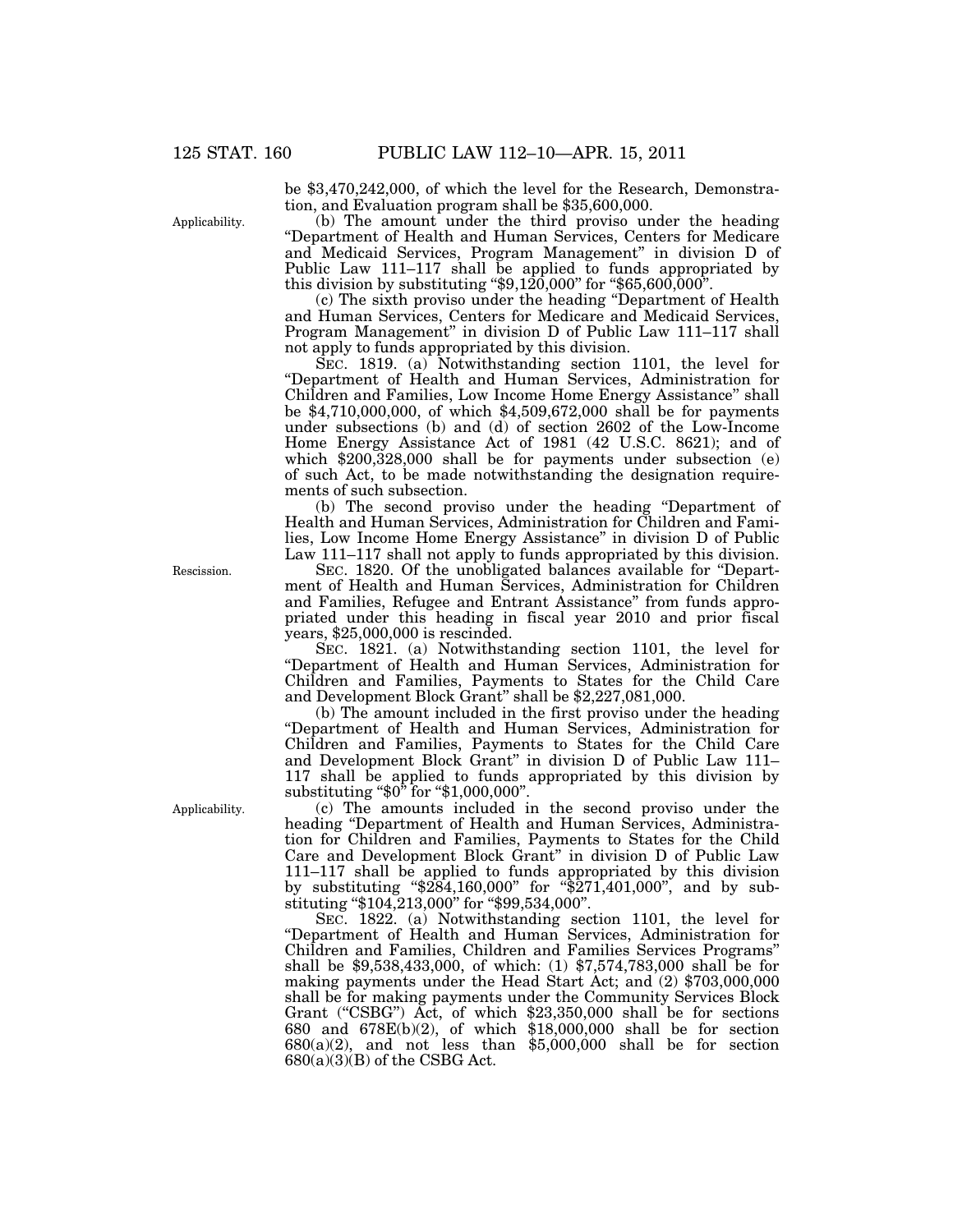(b) For purposes of allocating such funds under the Head Start Act, the term "base grant" as used in subsection  $(a)(7)(A)$  of section 640 of such Act with respect to funding provided to a Head Start agency (including each Early Head Start agency) for fiscal year 2010 shall be deemed to include 50 percent of the funds appropriated under ''Department of Health and Human Services, Administration for Children and Families, Children and Families Services Programs'' in Public Law 111–5 provided to such agency for carrying out expansion of Head Start programs, as that phrase is used in subsection (a)(4)(D) of such section 640, and provided to such agency as the ongoing funding level for operations in the 12 month budget period beginning in fiscal year 2010.

(c) The fourteenth and fifteenth provisos under the heading ''Department of Health and Human Services, Administration for Children and Families, Children and Families Services Programs'' in division D of Public Law 111–117 shall not apply to funds appropriated by this division.

SEC. 1823. (a) Notwithstanding section 1101, the level for ''Department of Health and Human Services, Administration on Aging, Aging Services Programs'' shall be \$1,500,323,000, of which \$440,783,000 shall be for congregate nutrition, \$217,676,000 shall be for home-delivered nutrition, and \$27,708,000 shall be for Native American nutrition: *Provided,* That the total amount available for fiscal year 2011 under this and any other Act to carry out activities related to Aging and Disability Resource Centers under subsections  $(a)(20)(B)(iii)$  and  $(b)(8)$  of section 202 of the Older Americans Act shall not exceed the amount obligated for such purposes for fiscal year 2010 from funds available under Public Law 111–117.

(b) The first proviso under the heading ''Department of Health and Human Services, Administration on Aging, Aging Services Programs'' in division D of Public Law 111–117 shall not apply to funds appropriated by this division.

(c) None of the funds appropriated by this division for ''Department of Health and Human Services, Administration on Aging, Aging Services Programs'' shall be used to carry out sections 1701 and 1703 of the PHS Act (with respect to chronic disease selfmanagement activity grants), except that such funds may be used for necessary expenses associated with administering any such grants awarded prior to the date of the enactment of this division.

SEC. 1824. Notwithstanding section 1101, the level for ''Department of Health and Human Services, Office of the Secretary, General Departmental Management'' from the General Fund shall be \$651,786,000: *Provided,* That amounts included under such heading in division D of Public Law 111–117 shall be applied to funds appropriated by this division by substituting "\$0" for "\$5,789,000": *Provided further,* That the second and seventh provisos under such heading in division D of Public Law 111–117 shall not apply to funds appropriated by this division: *Provided further,* That none of the funds made available in this division shall be for carrying out activities specified under section 2003(b)(2) or (3) of the PHS Act: *Provided further,* That of the amount included under the heading ''Department of Health and Human Services, Office of the Secretary, General Departmental Management'' up to \$175,905,000 may be transferred to other appropriation accounts within the Department of Health and Human Services to carry out the Secretary's responsibilities: *Provided further,* That amounts included under such heading in division D of Public Law 111–

Applicability.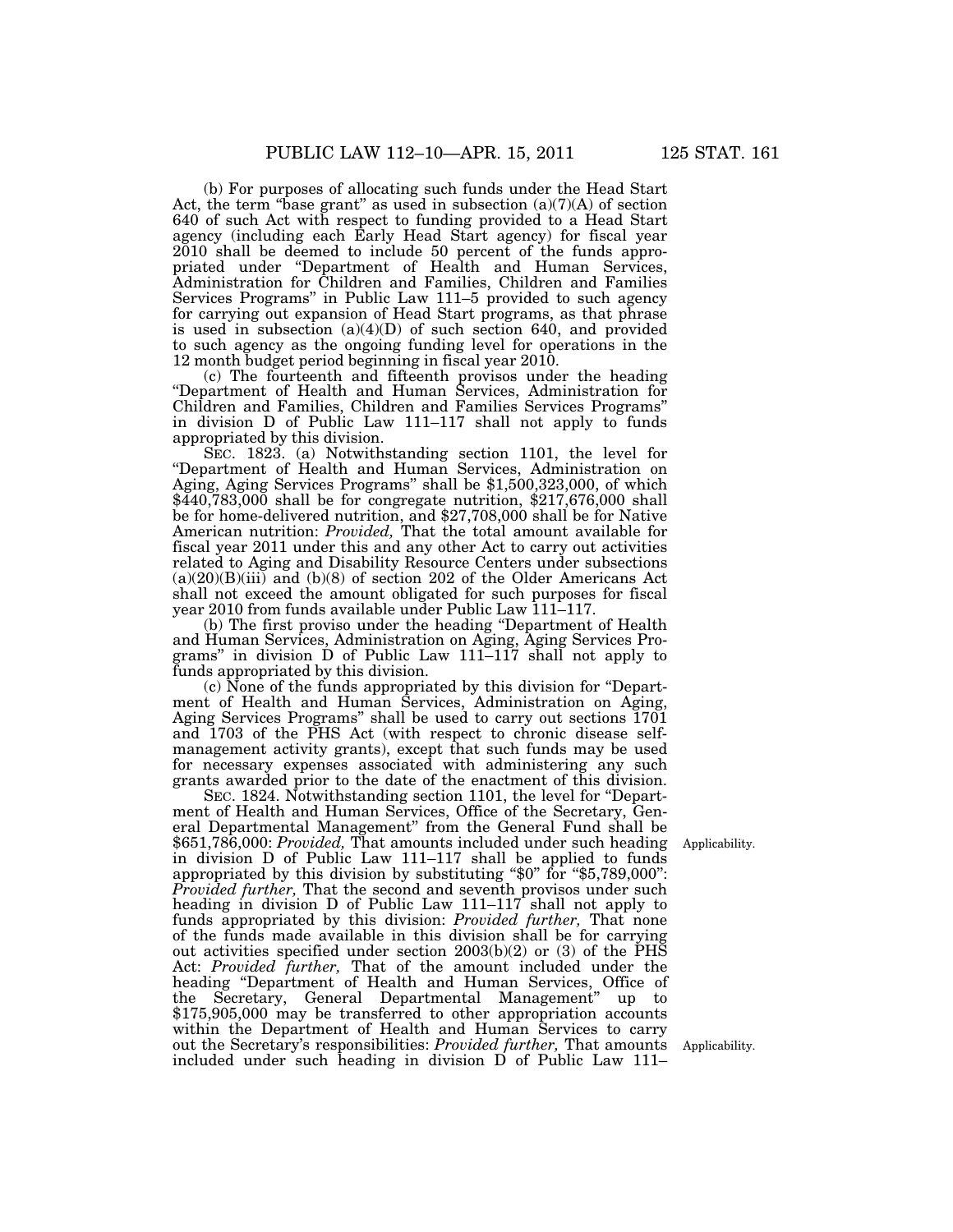117 shall be applied to funds appropriated by this division by substituting in the third proviso "\$105,000,000" for "\$110,000,000".

SEC. 1825. (a) Notwithstanding section 1101, the level for ''Department of Health and Human Services, Office of the Secretary, Public Health and Social Services Emergency Fund'' shall be \$676,180,000, of which \$65,578,000 shall be for expenses necessary to prepare for and respond to an influenza pandemic, none of which shall be available past September 30, 2011, and \$35,000,000, to remain available until expended, shall be for expenses necessary for fit-out and other costs related to a competitive lease procurement to renovate or replace the existing headquarters building for Public Health Service agencies and other components of the Department of Health and Human Services: *Provided,* That in addition, \$415,000,000 of the funds transferred to the account under the heading ''Department of Health and Human Services, Office of the Secretary, Public Health and Social Services Emergency Fund'' in Public Law 111–117 under the fourth paragraph under such heading may be used to support advanced research and development pursuant to section 319L of the PHS Act and other administrative expenses of the Biomedical Advanced Research and Development Authority: *Provided further,* That the first proviso in the first paragraph under such heading in division D of Public Law 111–117 and the language in such paragraph designating \$10,000,000 to support delivery of medical countermeasures shall not apply to funds provided in this section: *Provided further,* That the fourth paragraph under such heading shall not apply to funds appropriated by this division.

(b) Of the amounts provided under the heading ''Department of Health and Human Services, Office of the Secretary, Public Health and Social Services Emergency Fund'' in Public Laws 111– 8 and 111–117 and available for expenses necessary to prepare for and respond to an influenza pandemic,  $$170,000,000$  may also be used—

(1) to plan, conduct, and support research to advance regulatory science to improve the ability to determine safety, effectiveness, quality, and performance of medical countermeasure products against chemical, biological, radiological, and nuclear agents including influenza virus; and

(2) to analyze, conduct, and improve regulatory review and compliance processes for such products.

SEC. 1826. Of the funds made available for "Department of Health and Human Services, Office of the Secretary, Public Health and Social Services Emergency Fund'' in Public Law 111–32,  $$1,259,000,000$  is rescinded, to be derived only from those amounts which have not yet been designated by the President as emergency funds.

SEC. 1827. Hereafter, no funds appropriated by this division or by any previous or subsequent Act shall be subject to the allocation requirements of section 1707A(e) of the PHS Act.

SEC. 1828. Hereafter, no funds appropriated by this division or by any previous or subsequent Act shall be available for transfer under section 274 of the PHS Act.

SEC. 1829. (a) Notwithstanding section 1101, the level for ''Department of Education, Education for the Disadvantaged'' shall be \$4,725,891,000, of which \$4,628,056,000 shall become available on July 1, 2011, and remain available through September 30, 2012, for academic year 2011–2012: *Provided,* That not more than

Rescission.

42 USC 300u–6a note.

42 USC 239*l*–3 note.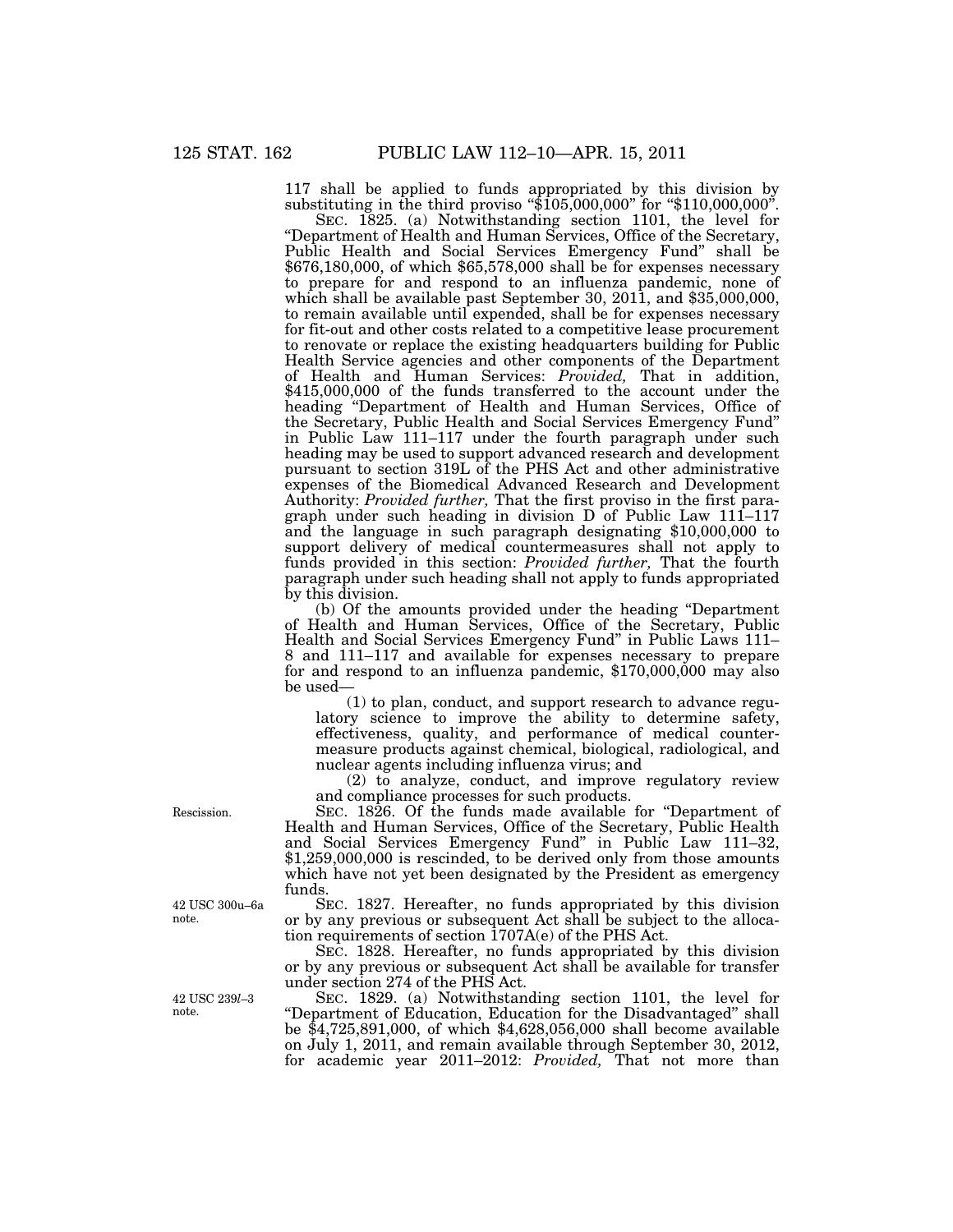\$8,167,000 shall be available to carry out sections 1501 and 1503 of the Elementary and Secondary Education Act of 1965 ("ESEA").

(b) The seventh proviso under the heading ''Department of Education, Education for the Disadvantaged'' in division D of Public Law 111–117 shall be applied by substituting "\$535,633,000" for ''\$545,633,000'' and the tenth, eleventh and twelfth provisos shall not apply to funds appropriated by this division.

SEC. 1830. For purposes of this division, the proviso under the heading ''Department of Education, Impact Aid'' in division D of Public Law 111–117 shall be applied by substituting ''2010– 2011" for "2009-2010".

SEC. 1831. (a) Notwithstanding section 1101, the level for ''Department of Education, School Improvement Programs'' shall be \$2,924,791,000, of which \$2,754,244,000 shall become available on July 1, 2011, and remain available through September 30, 2012, for academic year 2011–2012: *Provided,* That of the amounts available for such heading: (1) no funds shall be available for activities authorized under part D of title II of the ESEA, or subpart 6 of part D of title V of the ESEA, or part Z of title VIII of the Higher Education Act of 1965; (2) \$26,928,000 shall be available to carry out part D of title V of the ESEA; (3) for purposes of this section, up to \$11,500,000 shall be available for activities described in the twelfth proviso under such heading in division D of Public Law 111–117;  $(4)$  \$380,732,000 shall be for State assessments authorized under section 6111 of the ESEA and \$10,000,000 shall be for enhanced assessment instruments authorized under section 6112 of the ESEA; and (5) up to 1 percent of the funds for subpart 1 of part A of title II of the ESEA shall be reserved by the Secretary of Education for competitive awards for teacher training or professional enhancement activities to national notfor-profit organizations.

(b) The seventh proviso shall be applied by substituting ''\$51,313,000'' for ''\$56,313,000'' and the second, third, fifth, sixth, eighth and thirteenth provisos under the heading ''Department of Education, School Improvement Programs'' in division D of Public Law 111–117 shall not apply to funds appropriated by this division.

SEC. 1832. (a) Notwithstanding section 1101, the level for ''Department of Education, Innovation and Improvement'' shall be \$1,859,899,000, of which—

(1) \$850,000,000 shall become available on the date of enactment of this division, and remain available through December 31, 2011, \$440,982,000 shall be available to carry out part D of title V of the ESEA, and no funds shall be available for activities authorized under section 2151(c) of the ESEA, section 1504 of the ESEA, or part F of title VIII of the Higher Education Act of 1965; and

(2) not more than \$150,000,000 may be used to make awards under section 14007 of division A of Public Law 111– 5 and not more than \$700,000,000 may be used to make awards to States under section 14006 of division A of Public Law 111–5, as amended by subsection (b) of this section: *Provided,*  That none of such funds shall be made available prior to

Spending plan.

Applicability.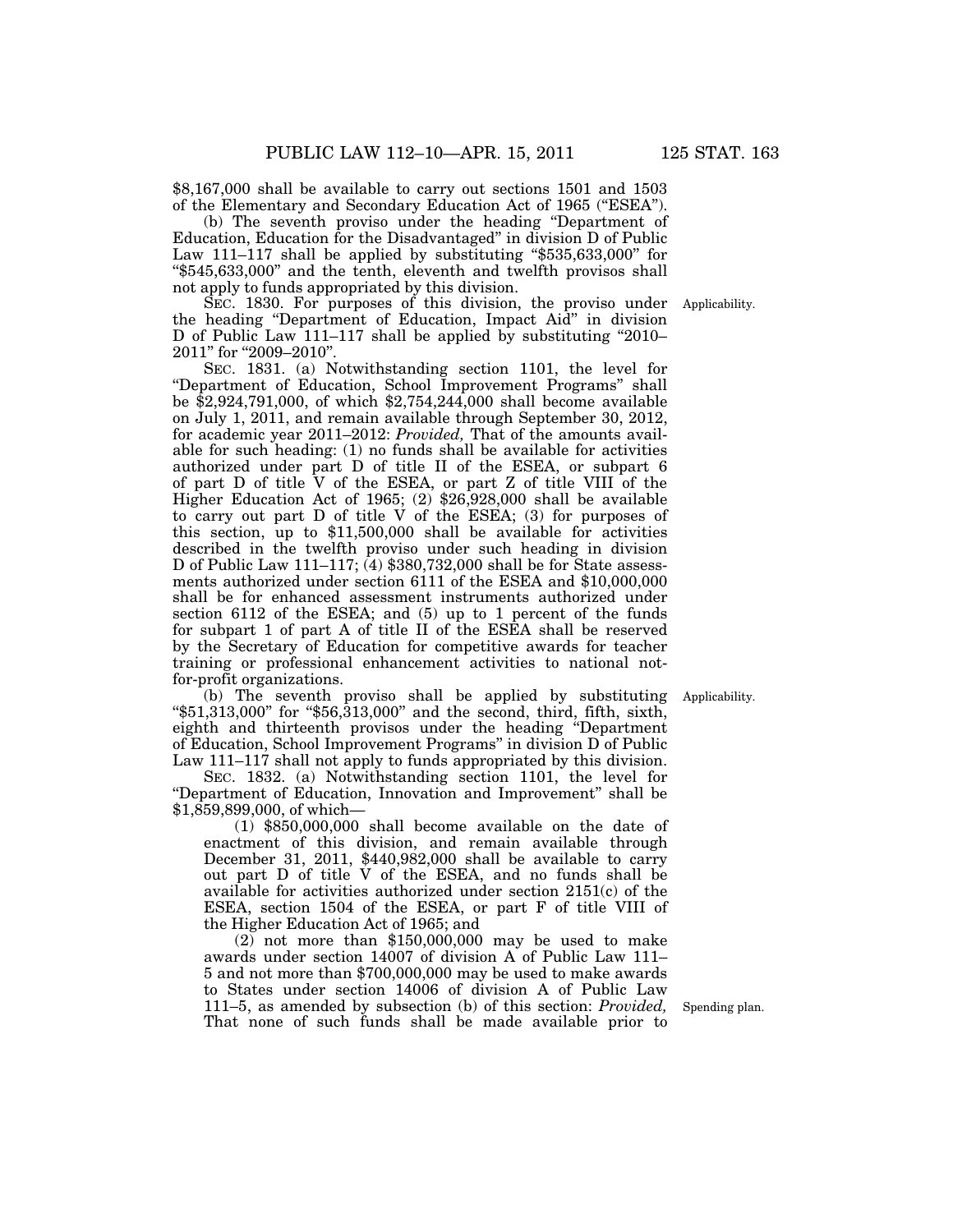the submission of a detailed spending plan outlining the proposed competitions and priorities to the Committees on Appropriations of the House of Representatives and the Senate: *Provided further,* That awards may be made on the basis of previously submitted applications: *Provided further,* That the Secretary of Education shall administer grants for improving early childhood care and education jointly with the Secretary of Health and Human Services on such terms as such Secretaries set forth in an interagency agreement: *Provided further,* That the Secretary of Education shall be responsible for obligating and disbursing funds and ensuring compliance with applicable laws and administrative requirements with regard to such awards: *Provided further,* That the Secretary shall provide, on a timely and periodic basis, the findings from evaluations, including impact evaluations and interim progress evaluations, of activities conducted using funds previously obligated under sections 14006 and 14007 of division A of Public Law 111– 5, including Race to the Top and the Investing in Innovation Fund, to the Committees on Appropriations of the House of Representatives and the Senate.

(b) Division A of Public Law 111–5, as amended, is further amended—

(1) in section 14005(d), by adding at the end the following: ''(6) IMPROVING EARLY CHILDHOOD CARE AND EDUCATION.— The State will take actions to—

''(A) increase the number and percentage of low-income and disadvantaged children in each age group of infants, toddlers, and pre-schoolers who are enrolled in high-quality early learning programs;

''(B) design and implement an integrated system of high-quality early learning programs and services; and

''(C) ensure that any use of assessments conforms with the recommendations of the National Research Council's reports on early childhood.''; and

 $(2)$  in section 14006–

 $(A)$  in subsection  $(b)$ , by striking "and  $(5)$ " and inserting " $(5)$ , or  $(6)$ "; and

 $(B)$  in subsection  $(c)(2)$ , by inserting before the period '', or to a State or States for improving early childhood care and education''.

(c) The first, third, fourth, seventeenth and eighteenth provisos under the heading ''Department of Education, Innovation and Improvement'' in division D of Public Law 111–117 shall not apply to funds appropriated by this division.

SEC. 1833. (a) Notwithstanding section 1101, the level for ''Department of Education, Safe Schools and Citizenship Education'' shall be \$289,043,000, of which, notwithstanding section 2343(b) of the ESEA, \$1,157,000 is for the continuation costs of awards made on a competitive basis under section 2345 of the ESEA, \$161,500,000 shall be available to carry out part D of title V, and \$126,386,000 shall be for subpart 2 of part A of title IV of the ESEA: *Provided,* That \$30,000,000 shall be available for Promise Neighborhoods and be available through December 31, 2011.

(b) The first, second, and third provisos under the heading ''Department of Education, Safe Schools and Citizenship Education''

123 Stat. 283.

Grants.

Evaluation.

123 Stat. 282.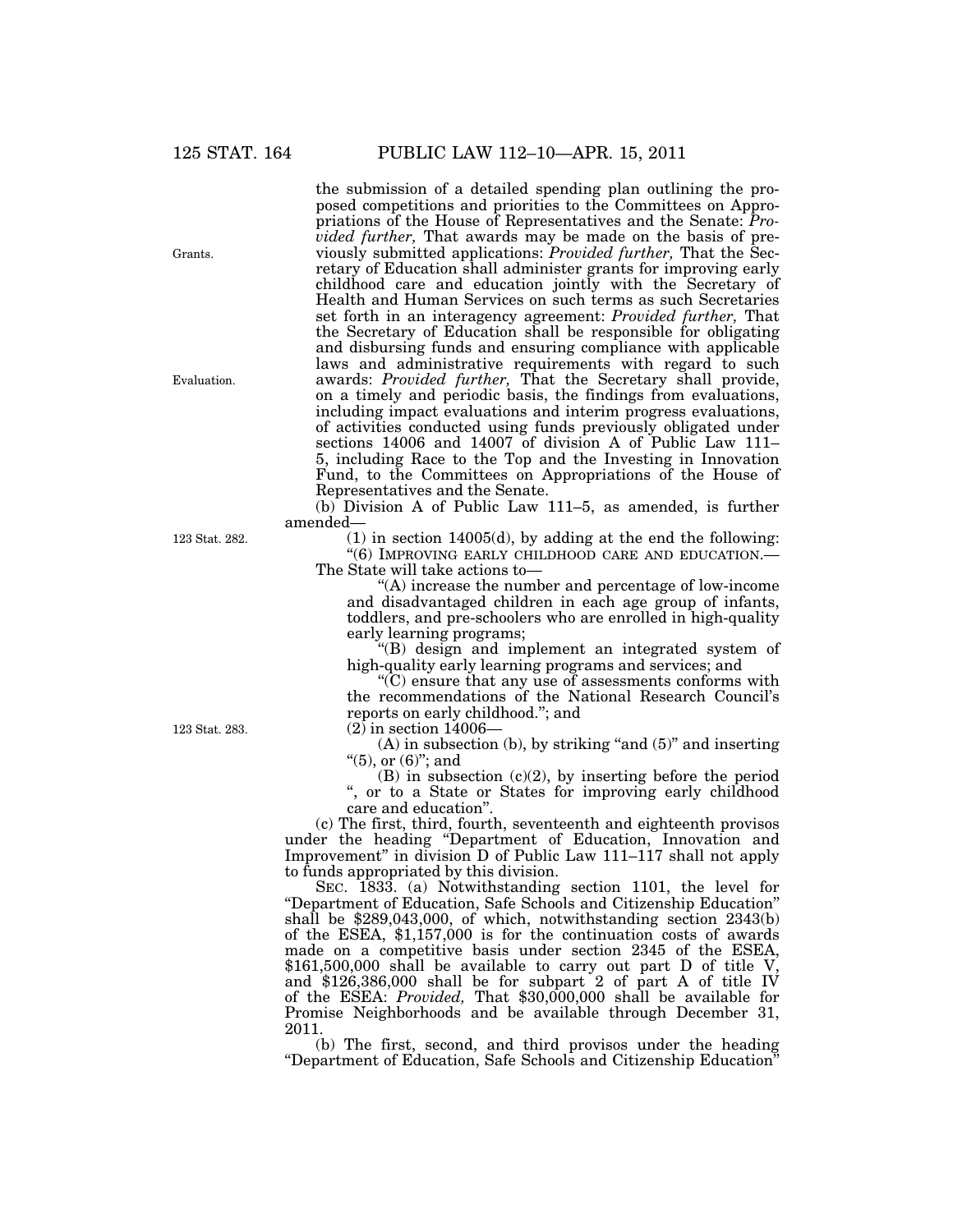in division D of Public Law 111–117 shall not apply to funds appropriated by this division.

SEC. 1834. Notwithstanding section 1101, the level for "Department of Education, English Language Acquisition" shall be \$735,000,000.

SEC. 1835. (a) Notwithstanding section 1101, the level for "Department of Education, Special Education" shall be \$3,975,665,000, of which \$3,726,354,000 shall become available on July 1, 2011, and remain available through September 30, 2012, for academic year 2011–2012.

(b) The first and second provisos under the heading ''Department of Education, Special Education'' in division D of Public Law 111–117 shall not apply to funds appropriated by this division.

(c) The third proviso under such heading shall be applied by substituting " $2010$ " for " $2009$ ".

SEC. 1836. (a) Notwithstanding section 1101, the level for ''Department of Education, Rehabilitation Services and Disability Research'' shall be \$3,475,500,000.

(b) The second proviso under the heading ''Department of Education, Rehabilitation Services and Disability Research'' in division D of Public Law 111–117 shall not apply to funds appropriated by this division.

SEC. 1837. Notwithstanding section 1101, the level for ''Department of Education, Special Institutions for Persons with Disabilities, National Technical Institute for the Deaf'' shall be \$65,677,000, of which \$240,000 shall be available for construction.

SEC. 1838. (a) Notwithstanding section 1101, the level for ''Department of Education, Career, Technical, and Adult Education'' shall be \$951,432,000 which shall become available on July 1, 2011, and remain available through September 30, 2012 for academic year 2011–2012: *Provided,* That of the amounts available for such heading, no funds shall be available for activities authorized under subpart 4 of part D of title V of the ESEA, or part D of title VIII of the Higher Education Amendments of 1998.

(b) The first, second, third, seventh and eighth provisos under the heading ''Department of Education, Career, Technical, and Adult Education'' in division D of Public Law 111–117 shall not apply to funds appropriated by this division.

SEC. 1839. (a) Notwithstanding section 1101, the level for ''Department of Education, Student Financial Assistance'' shall be \$24,719,957,000, of which \$23,002,000,000 shall be available to carry out subpart 1 of part A of title IV of the Higher Education Act of 1965 and no funds shall be available for activities authorized under subpart 4 of part A of title IV of the Higher Education Act of 1965.

(b) The maximum Pell grant for which a student shall be eligible during award year 2011–2012 shall be \$4,860.

Rescission. Grants. 20 USC 1070a note.

SEC. 1840. Of the unobligated balances of funds made available in subparagraphs (A) through  $(E)$  of section  $401A(e)(1)$  of the Higher Education Act of 1965, \$560,000,000 is rescinded.

SEC. 1841. Notwithstanding sections 1101 and 1103, the level for "Department of Education, Student Aid Administration" shall be \$994,000,000, which shall remain available through September 30, 2012.

SEC. 1842. (a) Notwithstanding section 1101, the level for ''Department of Education, Higher Education'' shall be \$1,907,760,000, of which no funds shall be available for activities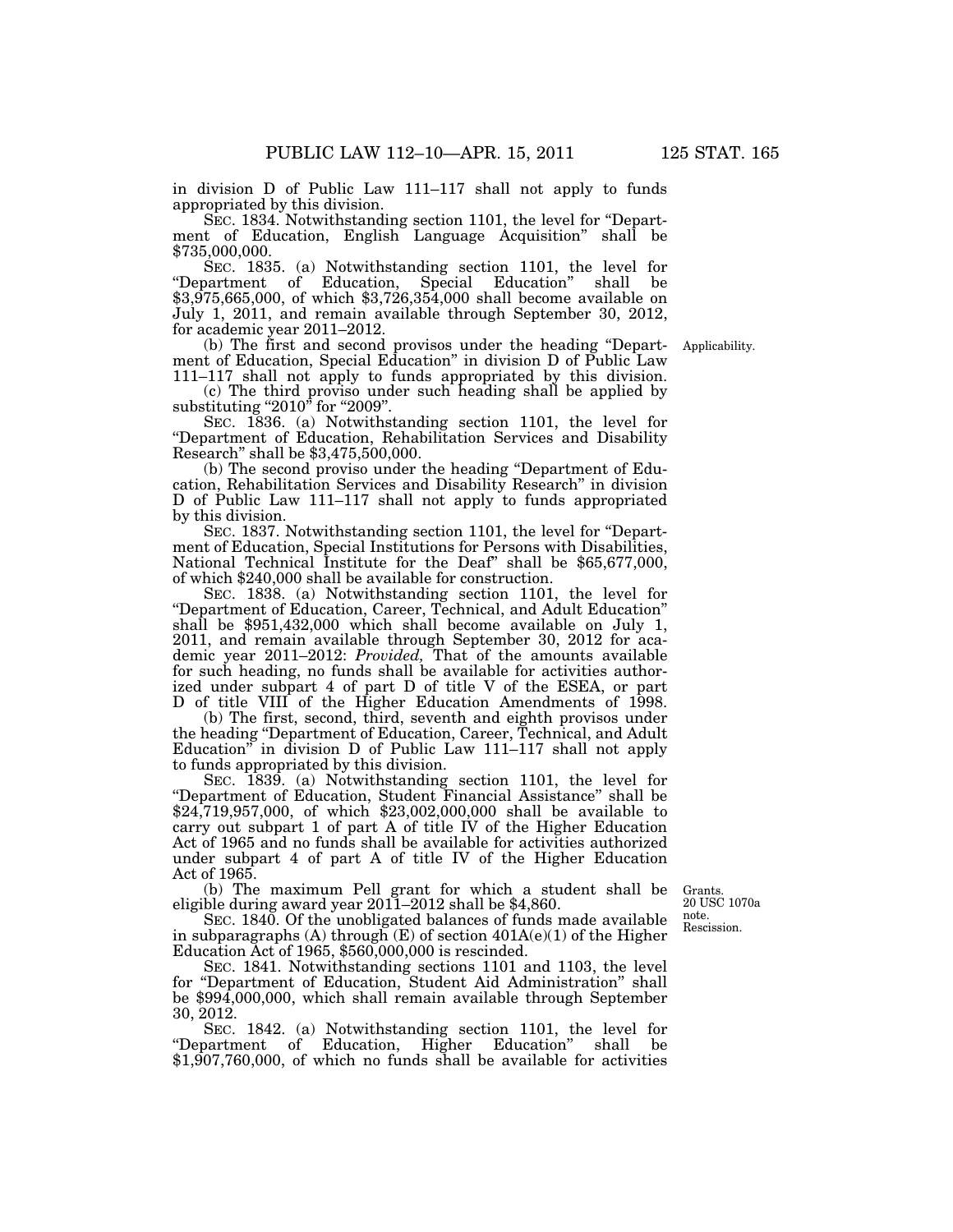authorized under section 428L of part B of title IV of the Higher Education Act of 1965 ("HEA"), subpart 6 of part A of title IV of the HEA, subpart 1 of part D of title VII of the HEA, subpart 3 of part A of title VII of the HEA, section 1543 of the Higher Education Amendments of 1992, part H of title VIII of the Higher Education Amendments of 1998, or part I of subtitle A of title VI of the America COMPETES Act: *Provided,* That the first proviso under the heading ''Department of Education, Higher Education'' in division D of Public Law 111–117 shall be replaced by the following: ''*Provided,* That \$8,100,000, to remain available through September 30, 2012, shall be available to fund fellowships for academic year 2012–2013 under subpart 1 of part A of title VII of the Higher Education Act, under the terms and conditions of such subpart 1'': *Provided further,* That the last proviso under such heading in division  $D'$  of Public Law 111–117 shall not apply to funds appropriated by this division, except that \$1,000,000 shall be available for competitive grants under section 872 of the HEA.

(b) The seventh, eighth, ninth, tenth, eleventh, twelfth, and thirteenth provisos under the heading ''Department of Education, Higher Education'' in division D of Public Law 111–117 shall not apply to funds appropriated by this division.

SEC. 1843. Notwithstanding section 1101, the level for "Department of Education, Historically Black College and University Capital Financing Program Account'' shall be \$20,582,000: *Provided,*  That these funds are available to subsidize total loan principal, any part of which is to be guaranteed, not to exceed \$279,393,000.

 $\rm{S}_{EC.}$  1844. (a) Notwithstanding section 1101, the level for ''Department of Education, Institute of Education Sciences'' shall be \$610,006,000 and shall remain available through September 30, 2012.

(b) Notwithstanding subsections (d) and (e) of section 174 of the Education Sciences Reform Act of 2002, up to \$57,650,000 may be used to extend any contracts to administer the Regional Educational Laboratories that were in effect on, or entered into, after January 1, 2011, for a period of not more than 12 months.

SEC. 1845. Notwithstanding section 1101, the level for "Corporation for National and Community Service, Operating Expenses'' shall be \$782,374,000, of which \$307,374,000 shall be to carry out the Domestic Volunteer Service Act of 1973 and \$475,000,000 shall be to carry out the National and Community Service Act of 1990 and notwithstanding sections 198B(b)(3), 198S(g), 501(a)(4)(C), and 501(a)(4)(F) of the 1990 Act.

SEC. 1846. Notwithstanding section 1101, the level for "Corporation for National and Community Service, National Service Trust'' shall be \$199,659,000.

SEC. 1847. The amounts included under the heading "Corporation for Public Broadcasting'' in division D of Public Law 111– 117 shall be applied to funds appropriated by this division as follows: by substituting ''\$6,000,000'' for ''\$86,000,000''; by substituting ''\$0'' for ''\$25,000,000''; by substituting ''\$6,000,000'' for ''\$36,000,000''; and by substituting ''\$0'' for ''\$25,000,000''.

SEC. 1848. Notwithstanding section 1101, the level for "Institute" of Museum and Library Services, Office of Museum and Library Services: Grants and Administration'' shall be \$237,869,000: *Provided,* That the amounts included under such heading in division D of Public Law 111–117 shall be applied to funds appropriated by this division by substituting " $$0"$  for  $4\frac{16}{382,000"$ .

Time period.

Applicability.

Applicability.

Grants.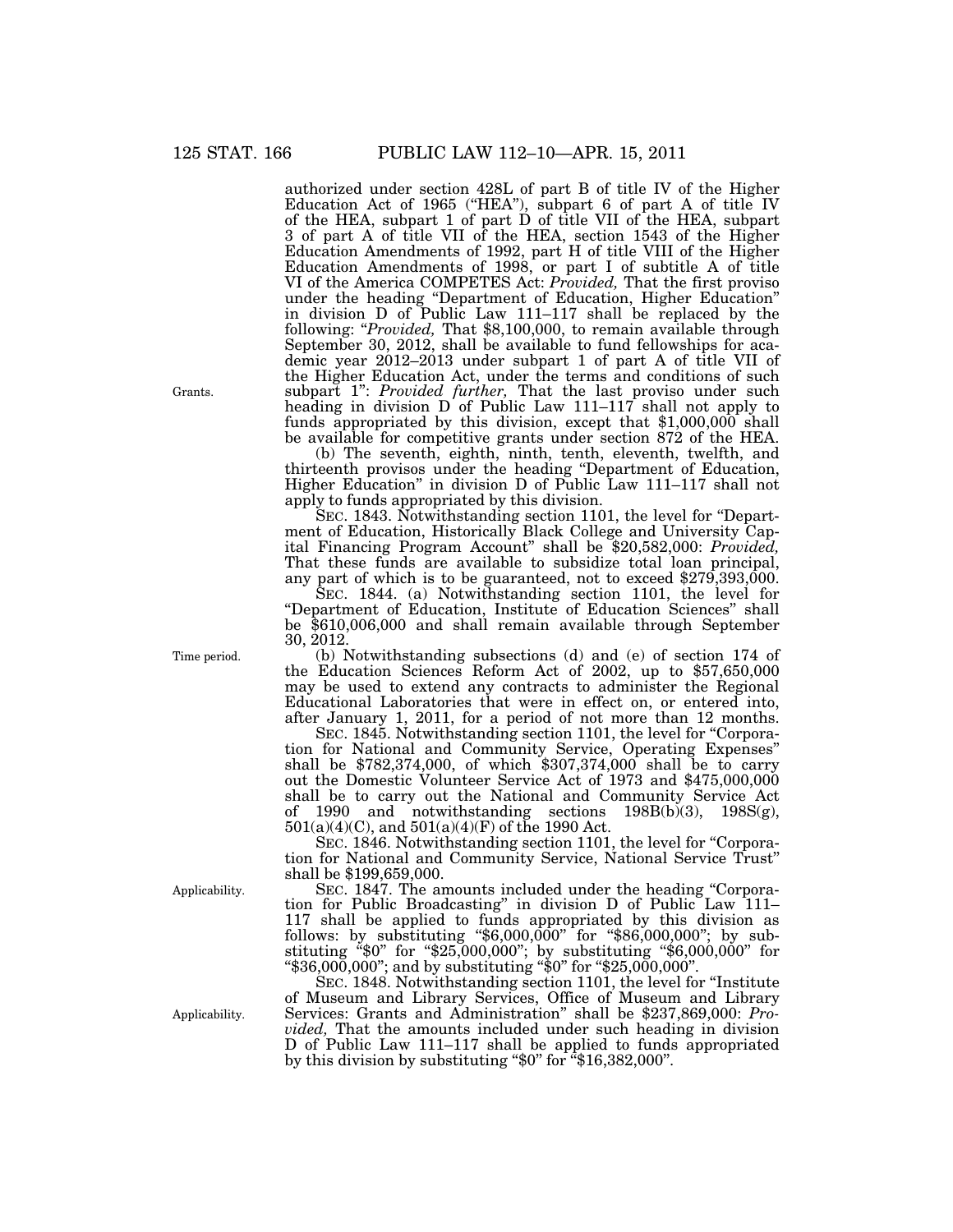SEC. 1849. Notwithstanding section 1101, the level for ''Medicare Payment Advisory Commission, Salaries and Expenses'' shall be \$12,450,000.

SEC. 1850. Notwithstanding section 1101, the level for ''Railroad Retirement Board, Dual Benefits Payments Account'' shall be \$57,000,000.

SEC. 1851. Notwithstanding section 1101, the level for ''Social Security Administration, Payments to Social Security Trust Funds'' shall be \$21,404,000, and in addition such funds may be used to carry out section 217(g) of the Social Security Act.

SEC. 1852. Notwithstanding section 1101, the level for the first paragraph under the heading ''Social Security Administration, Supplemental Security Income Program'' in division D of Public Law 111–117 shall be \$39,983,273,000, of which \$3,493,273,000 shall be for administrative expenses.

SEC. 1853. Notwithstanding section 1101, the level for the first paragraph under the heading "Social Security Administration, Limitation on Administrative Expenses'' in division D of Public Law 111–117 shall be  $$10,775,500,000$ . In addition, the amount included in the fourth paragraph under such heading in division D of Public Law 111–117 shall be applied to funds appropriated by this division by substituting " $$186,000,000$ " for " $$160,000,000$ " each place it appears. Applicability.

SEC. 1854. Of the funds appropriated for "Social Security" Administration, Limitation on Administrative Expenses'' for fiscal years 2010 and prior years and available without fiscal year limitation (other than funds appropriated in Public Law 111–5) for investment in information technology and telecommunications hardware and software infrastructure, \$75,000,000 is rescinded.

SEC. 1855. All funds transferred under the authority of section 4002 of Public Law 111–148 shall be subject to the terms and conditions of section 503 of division D of Public Law 111–117.

GAO REPORTS AND AUDITS ON PPACA IMPLEMENTATION AND COM- PARATIVE EFFECTIVENESS RESEARCH FUNDING AND MEDICARE AC- TUARIAL ANALYSIS OF IMPACT OF CERTAIN PPACA INSURANCE CHANGES ON PREMIUMS

SEC. 1856. (a) GAO REPORT ON PPACA IMPLEMENTATION.— Not later than 90 days after the date of the enactment of this Act, the Comptroller General of the United States shall submit to Congress a report on the costs and processes of implementing PPACA. Such report shall include the following (as of the date of preparation of the report):

(1) A list of the contracts, including the name of the contractors, their general areas of expertise, and the amount of money expended on each such contract, entered into by the Department of Health and Human Services and other Federal departments and agencies to provide services related to authority under PPACA that was not previously authorized.

(2) A list of any firms hired by such a Department or agency to facilitate contracting with such contractors.

 $(3)$  A list of consultants who have been hired by such a Department or agency to assist in implementing PPACA, including their areas of expertise and the total cost for such consultants.

(b) GAO AUDIT OF ANNUAL LIMIT WAIVER REQUESTS.—Not later than 60 days after the date of the enactment of this Act,

Rescission.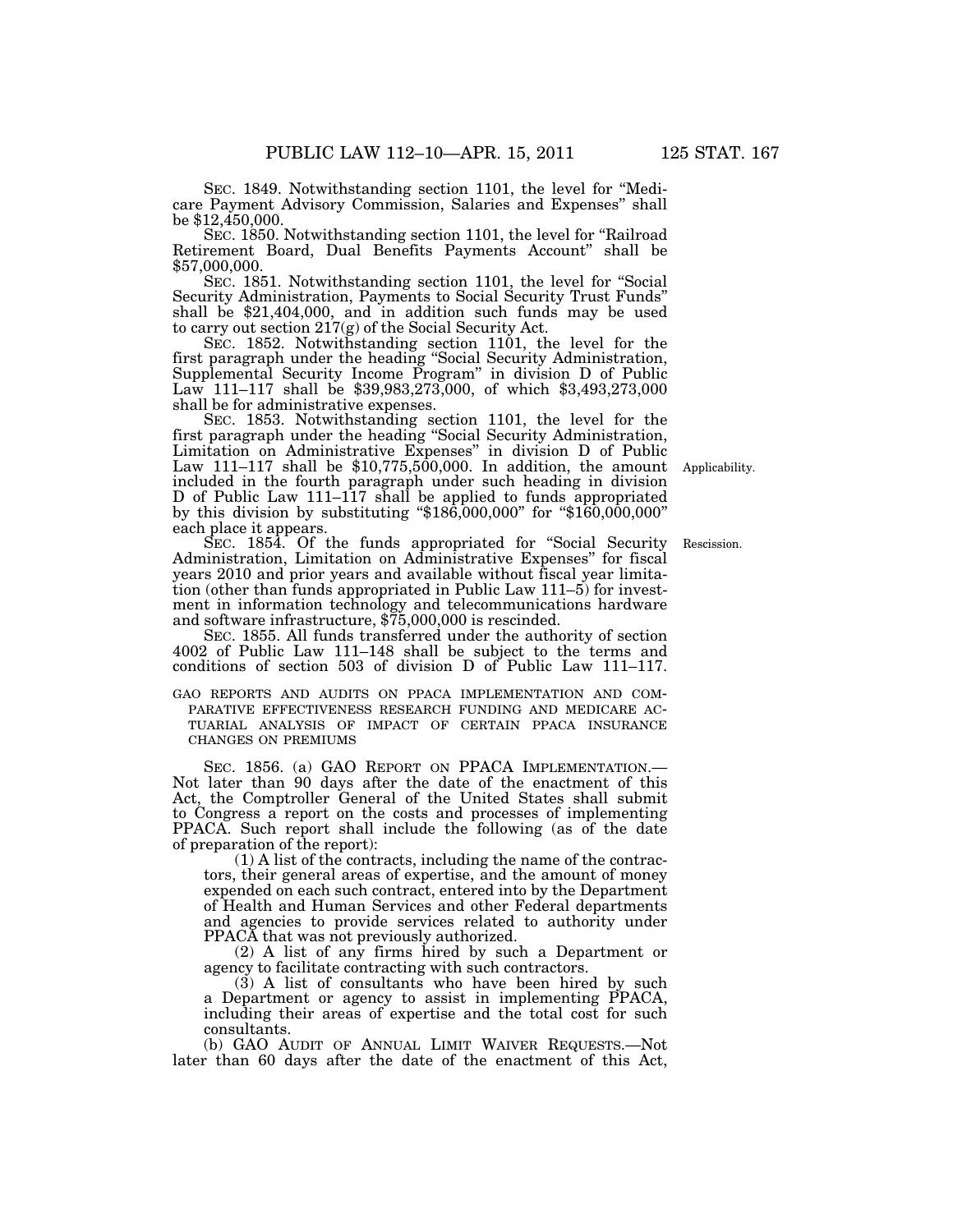the Comptroller General shall submit to Congress a report that includes the results of an audit of requests for administrative waiver of the annual limit requirements of section 2711(a) of the Public Health Service Act (as inserted by section 1001(5) of the Patient Protection and Affordable Care Act). Such report shall include an analysis of the number of approvals and denials of such requests and the reasons for such approval or denial.

(c) MEDICARE ACTUARIAL ANALYSIS OF PROJECTED PREMIUM IMPACTS OF APPLYING CERTAIN REQUIREMENTS.—Not later than 90 days after the date of the enactment of this Act, the Chief Actuary of the Centers for Medicare & Medicaid Services shall submit to Congress a report that contains an estimate of the impact of the guaranteed issue, guaranteed renewal, and community rating requirements under sections 2701 through 2703 of the Public Health Service Act, as inserted by section 1201 of the Patient Protection and Affordable Care Act, on premiums for individuals and families with employer-sponsored health insurance. Such estimate shall cover the 10-year period beginning with 2014 and shall include an estimate of the number of such individuals and families who will experience a premium increase as a result of such requirements and the number of such individuals and families who will experience a premium decrease as a result of such requirements.

(d) GAO AUDIT OF COMPARATIVE EFFECTIVENESS RESEARCH FUNDING.—Not later than 60 days after the date of the enactment of this Act, the Comptroller General shall submit to Congress a report that includes the results of an audit of expenditures made for comparative effectiveness research through funds provided to the Agency for Healthcare Research and Quality, the National Institutes of Health, or any other agency within the Department of Health and Human Services under title VIII of the American Recovery and Reinvestment Act of 2009 (Public Law 111–5) or under PPACA. Such report shall include a description of the expenditures made, the entities who received such funding, and the purpose of the funding.

(e) PPACA DEFINED.—In this section, the term ''PPACA'' means the Patient Protection and Affordable Care Act (Public Law 111– 148) and includes the amendments made by such Act, title I and subtitle B of title II of the Health Care and Education Reconciliation Act of 2010 (Public Law 111–152), and the amendments made by such title and subtitle.

SEC. 1857. Of the funds made available for the Consumer Operated and Oriented Plan Program under Section 1322(g) of the Patient Protection and Affordable Care Act, \$2,200,000,000 are hereby permanently cancelled.

#### FREE CHOICE VOUCHERS

SEC. 1858. (a) IN GENERAL.—Subsections (a), (b), (c), (d), and (e) of section 10108 of the Patient Protection and Affordable Care Act are repealed.<br>(b) CONFORMING CHANGES TO TAX CODE.-

(1) Section  $36B(c)(2)$  of the Internal Revenue Code of 1986 is amended by striking subparagraph (D).

(2)(A) Section 139D, as added by section 10108 of PPACA, of such Code is repealed.

(B) The table of sections for part III of subchapter B of chapter 1 of such Code is amended by striking the item relating to section 139D, as added by section 10108 of PPACA.

Cancellation.

42 USC 18101.

26 USC 36B.

26 USC 139D. Repeal.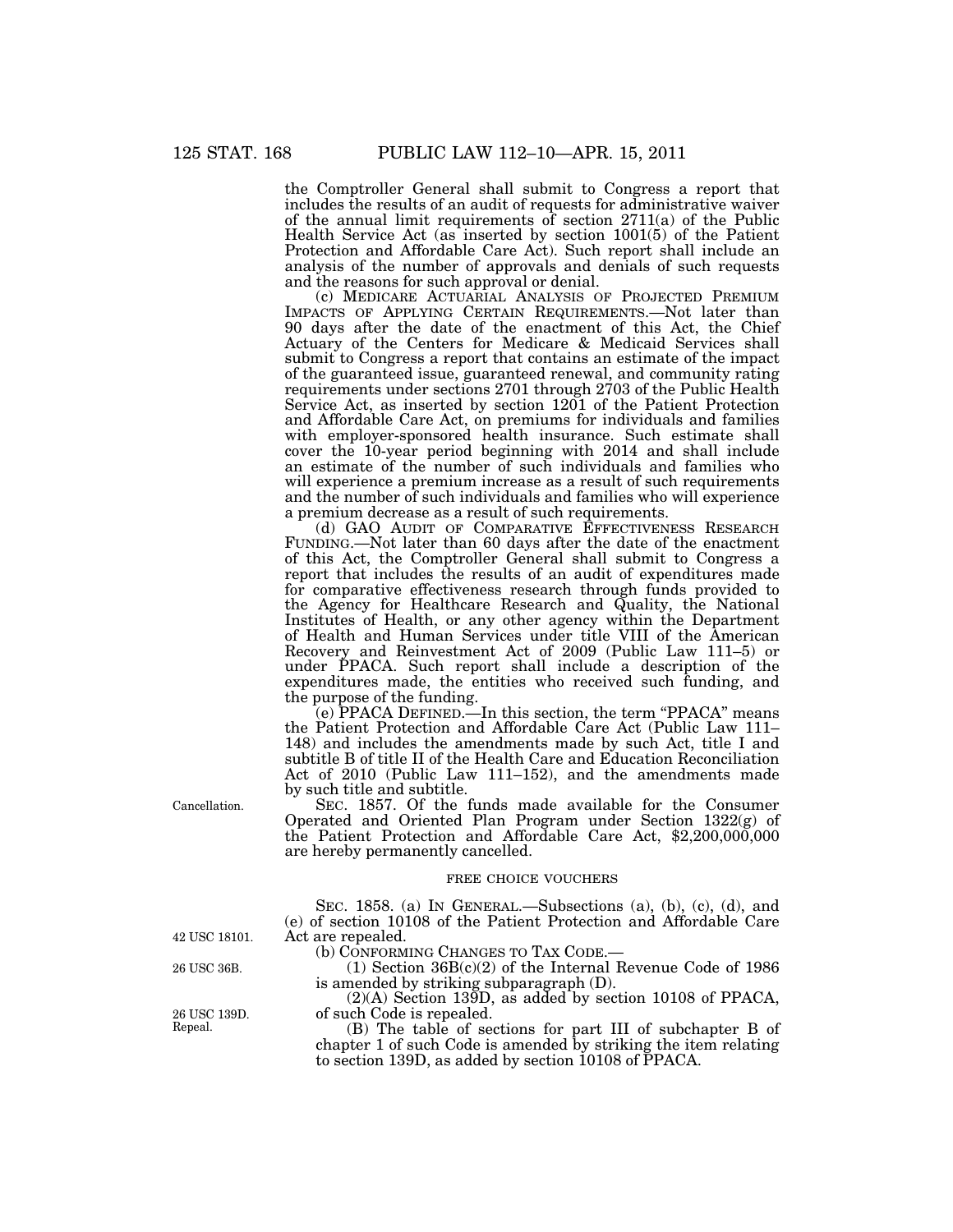(3) Section 162(a) of such Code is amended by striking 26 USC 162. the last sentence.

(4) Section 4980H(b) of such Code is amended by striking paragraph (3).

(5) Section 6056 of such Code is amended—

(A) by striking "and every offering employer" in subsection (a),

(B) in subsection  $(b)(2)(C)$ —

(i) by striking ''in the case of an applicable large employer," in clause (i),

(ii) by inserting ''and'' at the end of clause (iii),

(iii) by striking ''and'' at the end of clause (iv), and

(iv) by striking clause (v),

(C) by striking ''or offering employer'' in subsections (d)(2) and (e), and

(D) by amending subsection (f) to read as follows:

''(f) DEFINITIONS.—For purposes of this section, any term used in this section which is also used in section 4980H shall have the meaning given such term by section 4980H.''.

(c) OTHER CONFORMING CHANGE.—Section 18B(a)(3) of the Fair Labor Standards Act of 1938 (29 U.S.C. 218B) is amended by striking "and the employer does not offer a free choice voucher".

(d) EFFECTIVE DATE.—The amendments made by this section shall take effect as if included in the provisions of, and the amendments made by, the provisions of the Patient Protection and Affordable Care Act to which they relate.

SEC. 1859. Of the funds made available for performance bonus payments under section  $2105(a)(3)(E)$  of the Social Security Act, \$3,500,000,000 are hereby permanently cancelled.

SEC. 1860. (a) Section 401(b) of the Higher Education Act of 1965 (20 U.S.C. 1070a(b)) is amended—

(1) in paragraph  $(2)(A)(ii)$ , by striking "paragraph  $(8)(B)$ " and inserting "paragraph  $(7)(B)$ ";

(2) by striking paragraph (5);

 $(3)$  in paragraph  $(8)$ —

 $(A)$  in subparagraph  $(A)$ , by amending clause (iv) to read as follows:

''(iv) to carry out this section—

''(I) \$13,500,000,000 for fiscal year 2011;

''(II) \$3,183,000,000 for fiscal year 2012;

''(III) \$0 for fiscal year 2013;

"(IV) \$0 for fiscal year 2014;

"(V)  $$0$  for fiscal year 2015;

''(VI) \$0 for fiscal year 2016;

''(VII) \$1,060,000,000 for fiscal year 2017;

''(VIII) \$1,125,000,000 for fiscal year 2018;

''(IX) \$1,125,000,000 for fiscal year 2019;

"(X)  $$1,140,000,000$  for fiscal year 2020; and

''(XI) \$1,145,000,000 for fiscal year 2021 and

each succeeding fiscal year.''; and

 $(B)$  in subparagraph  $(C)$ —

(i) in clause (i)(I), by striking "clause  $(v)(II)$ " and inserting "clause  $(iv)(II)$ "; and

(ii) in clause (ii)(I), by striking "clause  $(v)(II)$ " and inserting "clause  $(iv)(II)$ "; and

26 USC 36B note. 29 USC 218b.

Cancellation.

26 USC 4980H.

26 USC 6056.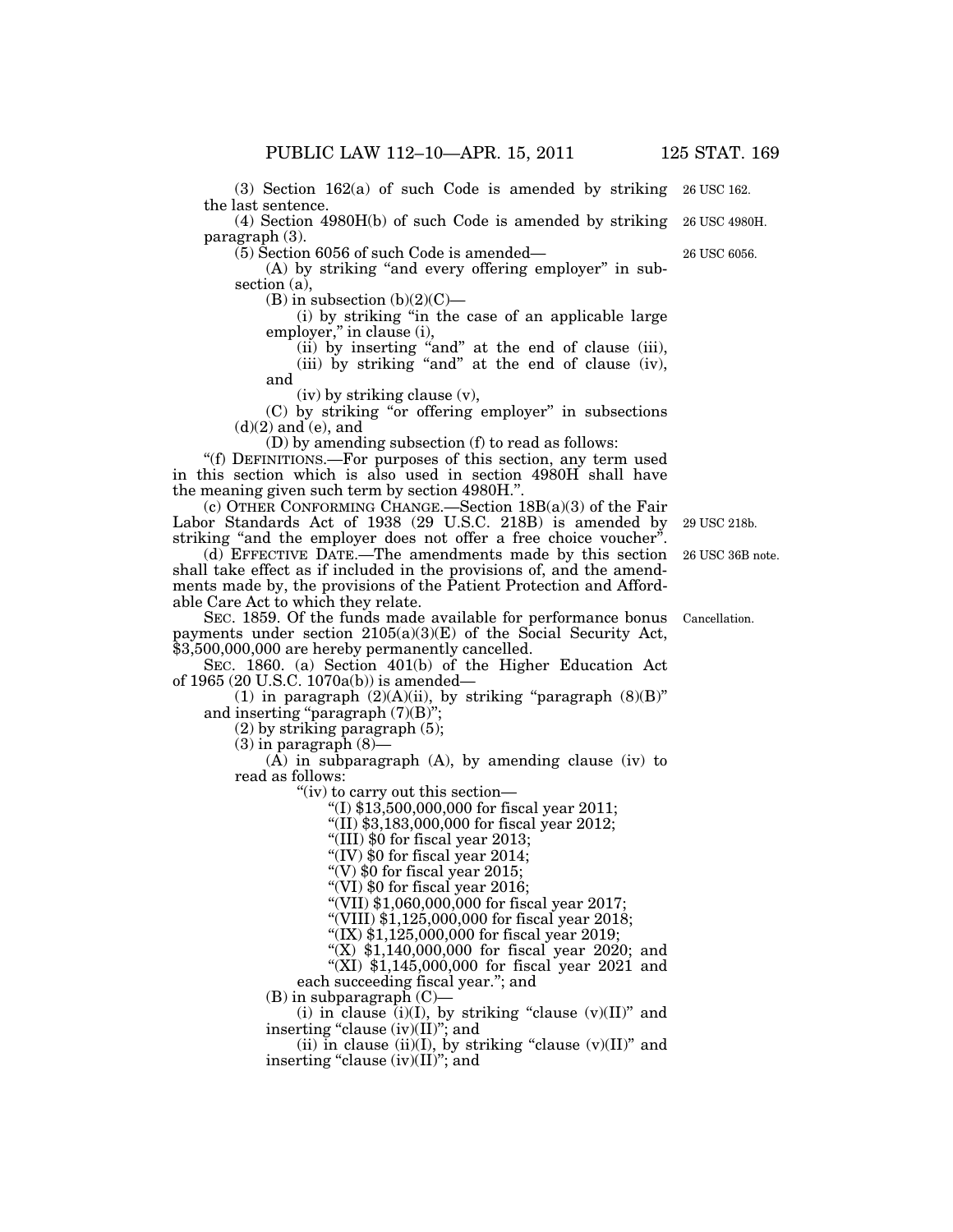(4) by redesignating paragraphs (6), (7), and (8) as paragraphs (5), (6), and (7), respectively.  $(b)$  The amendment made by subsection  $(a)(2)$  shall be effective

20 USC 1070a note.

years.

20 USC 1089 note.

(c) Sections 482(c) and 492 of the Higher Education Act of 1965 (20 U.S.C. 1089 $(c)$ , 1098a) shall not apply to the amendments made by subsection  $(a)(2)$ , or to any regulations promulgated under those amendments.

with respect to the 2011–2012 award year and succeeding award

(d) The requirements of 34 C.F.R. 690.64(b) shall not apply with respect to 2011 cross-over payment periods.

SEC. 1861. Section 101 of Public Law 111–226 (124 Stat. 2389) is amended by striking paragraph (11).

SEC. 1862. Of the unobligated balances of funds made available in section 458(a)(7)(B) of the Higher Education Act of 1965, \$31,000,000 is rescinded.

SEC. 1863. Within 30 days of the enactment of this division, each of the departments and related agencies funded in this title shall submit to the Committees on Appropriations of the House of Representatives and the Senate a spending, expenditure, or operating plan for fiscal year 2011 at a level of detail below the account level.

## TITLE IX—LEGISLATIVE BRANCH

SEC. 1901. Notwithstanding section 1101, the level for each of the following accounts of the Senate shall be as follows: ''Salaries, Officers and Employees'', \$185,982,000; ''Salaries, Officers and Employees, Office of the Sergeant at Arms and Doorkeeper'', \$77,000,000; "Contingent Expenses of the Senate, Secretary of the Senate'', \$6,200,000, of which \$4,200,000 shall remain available until September 30, 2015; and ''Contingent Expenses of the Senate, Sergeant at Arms and Doorkeeper of the Senate'', \$142,401,000.

SEC. 1902. Notwithstanding section 1101, the level for each of the following accounts of the Senate under the heading ''Contingent Expenses of the Senate'' shall be as follows: ''Miscellaneous Items", \$21,145,000; "Senators' Official Personnel and Office Expense Account'', \$410,000,000: *Provided*, That each Senator's official personnel and office expense allowance (including the allowance for administrative and clerical assistance, the salaries allowance for legislative assistance to Senators, as authorized by the Legislative Branch Appropriation Act, 1978 (Public Law 95–94), and the office expense allowance for each Senator's office for each State) in effect immediately before the date of enactment of this section shall be reduced by 5 percent.

SEC. 1903. Of the unobligated amounts appropriated for fiscal year 2009 under the heading "Senate", \$33,500,000 are rescinded.

SEC. 1904. Section 8 of the Legislative Branch Appropriations Act, 1990 (31 U.S.C. 1535 note) is amended by striking paragraph (3) and inserting the following:

''(3) Agreement under paragraph (1) shall be in accordance with regulations prescribed by the Committee on Rules and Administration of the Senate.''.

SEC. 1905. Notwithstanding section 1101, the level for "House" of Representatives, Salaries and Expenses'' shall be \$1,314,025,000.

Deadline. Plans.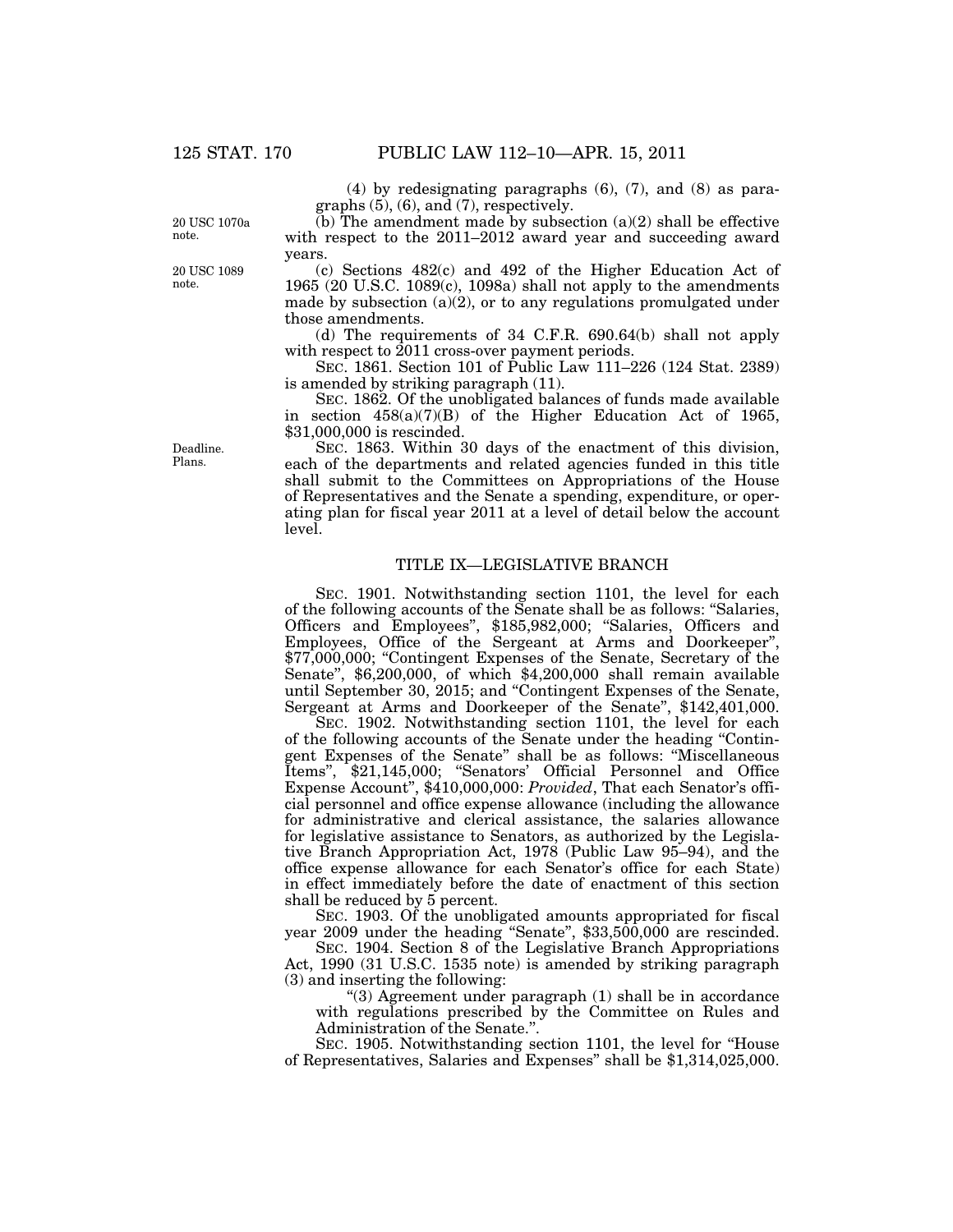SEC. 1906. Notwithstanding section 1101, the level for ''House of Representatives, House Leadership Offices'' shall be \$24,861,969, and the levels under that heading shall be as follows: (1) For the Office of the Speaker, \$4,877,851.

(2) For the Office of the Majority Floor Leader, \$2,432,808.

(3) For the Office of the Minority Floor Leader, \$4,378,238.

(4) For the Office of the Majority Whip, \$2,105,373.

(5) For the Office of the Minority Whip, \$1,628,873.

(6) For the Speaker's Office for Legislative Floor Activities, \$497,619.

(7) For the Republican Steering Committee, \$940,674.

(8) For the Republican Conference, \$1,679,970.

(9) For the Republican Policy Committee, \$344,485.

(10) For the Democratic Steering and Policy Committee, \$1,319,273.

(11) For the Democratic Caucus, \$1,659,696.

(12) For nine minority employees, \$1,487,455.

(13) For the training and program development—majority, \$277,807.

(14) For the training and program development—minority, \$277,439.

(15) For Cloakroom Personnel—majority, \$477,469.

(16) For Cloakroom Personnel—minority, \$476,939.

SEC. 1907. Notwithstanding section 1101, the level for ''House of Representatives, Members' Representational Allowances'' shall be \$613,052,000.

SEC. 1908. Notwithstanding section 1101, the level for ''House of Representatives, Committee Employees, Standing Committees, Special and Select" shall be \$134,549,103, and the period of applicability referred to in the proviso under that heading shall be December 31, 2012.

SEC. 1909. Notwithstanding section 1101, the level for ''House of Representatives, Committee on Appropriations'' shall be \$28,483,000, and the period of applicability referred to in the proviso under that heading shall be December 31, 2012.

SEC. 1910. Notwithstanding section 1101, the level for ''House of Representatives, Salaries, Officers and Employees'' shall be \$193,326,000, and the level under that heading—

(1) for the Office of the Clerk shall be \$28,589,000;

(2) for the Office of the Sergeant at Arms shall be \$9,034,000; and

(3) for the Office of the Chief Administrative Officer shall be \$127,782,000.

SEC. 1911. Notwithstanding section 1101, the level for ''House of Representatives, Allowances and Expenses'' shall be \$319,752,928, and the level under that heading—

(1) for Government contributions for health, retirement, Social Security, and other applicable employee benefits shall be \$282,976,856;

(2) for Business Continuity and Disaster Recovery shall be  $$22,912,072$ , of which  $$5,000,000$  shall remain available until expended; and

(3) for the Wounded Warrior Program shall be \$2,000,000. SEC. 1912. Notwithstanding section 1101, the level for ''Joint

Items, Joint Economic Committee" shall be \$4,499,000.<br>SEC. 1913. Notwithstanding section 1101, the level for "Joint" Items, Joint Committee on Taxation" shall be \$10,551,150.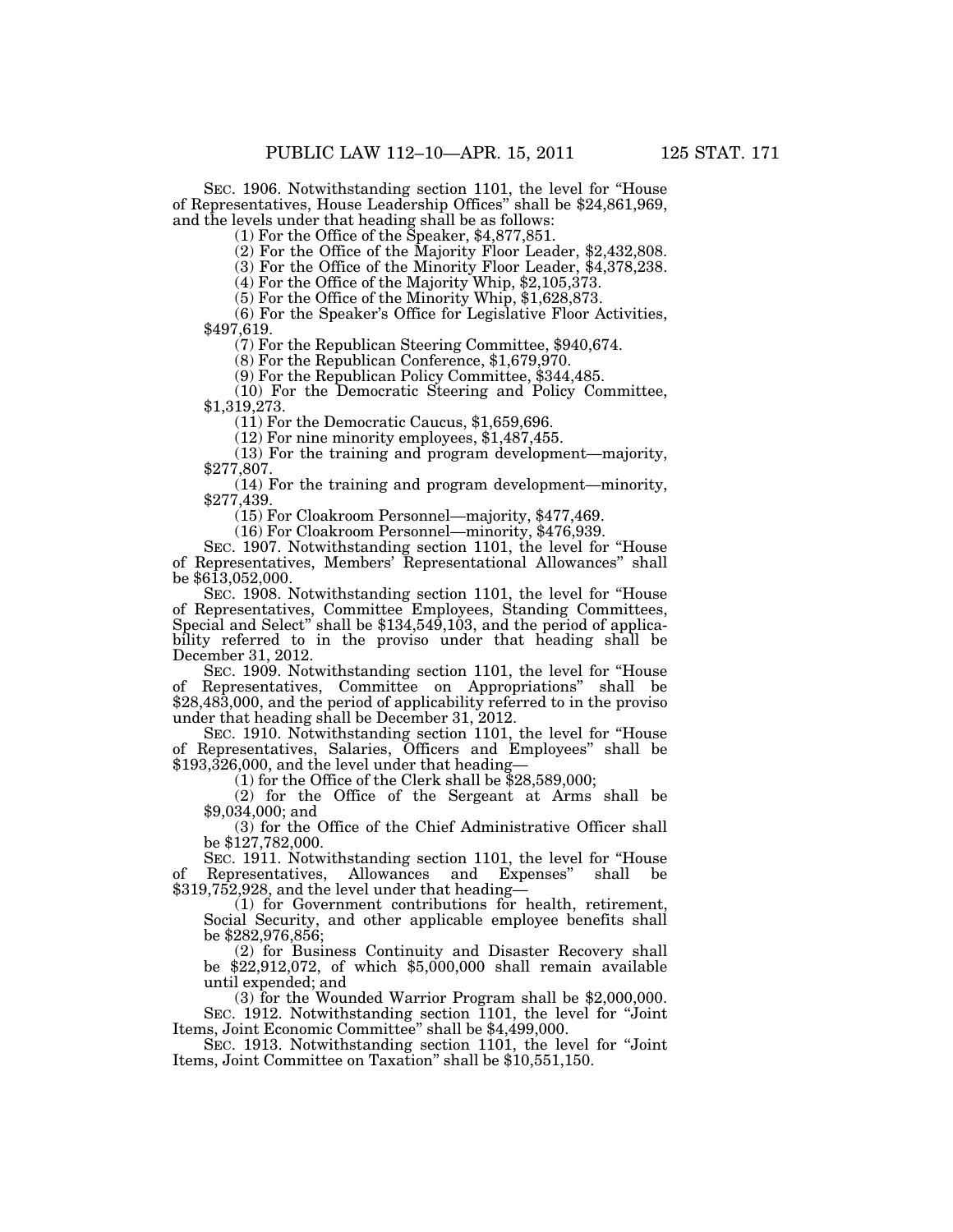SEC. 1914. Notwithstanding section 1101, the level for ''Office of the Attending Physician'' shall be \$3,407,000, and the level under that heading for reimbursement to the Department of the Navy for expenses incurred for staff and equipment shall be \$2,426,000.

SEC. 1915. Notwithstanding section 1101, the level for "Capitol Police, Salaries'' shall be \$277,688,000.

SEC. 1916. Notwithstanding section 1101, the level for "Office of Compliance, Salaries and Expenses'' shall be \$4,085,150, and the period of availability referred to under such heading shall be September 30, 2012.

SEC. 1917. Notwithstanding section 1101, the level for "Congressional Budget Office, Salaries and Expenses'' shall be \$46,865,000.

SEC. 1918. Notwithstanding section 1101, the period of availability for each item under the heading "Architect of the Capitol" may not extend beyond September 30, 2015.

SEC. 1919. Of the unobligated amounts appropriated from prior year appropriations under the heading ''Architect of the Capitol'' for the Capitol Visitor Center project, \$14,600,000 are rescinded.

SEC. 1920. Notwithstanding section 1101, the level for "Library of Congress, Salaries and Expenses'' shall be \$439,000,000, and the amount applicable under the fifth and seventh provisos under that heading shall be \$0.

SEC. 1921. Notwithstanding section 1101, the level for "Library" of Congress, Copyright Office, Salaries and Expenses'' shall be \$54,476,000, of which not more than \$30,751,000, to remain available until expended, shall be derived from collections credited to such appropriation during fiscal year 2011 under section 708(d) of title 17, United States Code, and the amount applicable under the third proviso under such heading shall be \$36,612,000.

SEC. 1922. Notwithstanding section 1101, the level for "Library" of Congress, Congressional Research Service, Salaries and Expenses'' shall be \$111,240,000.

SEC. 1923. Notwithstanding section 1101, the level for "Library" of Congress, Books for the Blind and Physically Handicapped, Salaries and Expenses'' shall be \$68,182,000.

SEC. 1924. Notwithstanding section 1101, the level for "Government Printing Office, Government Printing Office Revolving Fund'' shall be \$1,659,000.

SEC. 1925. Notwithstanding section 1101, the level for ''Government Printing Office, Office of Superintendent of Documents, Salaries and Expenses'' shall be \$39,911,000, and the amounts authorized for producing and disseminating Congressional serial sets and other related publications to depository and other designated libraries shall apply to publications for fiscal years 2009 and 2010.

SEC. 1926. (a) Section 309(c) of the Legislative Branch Appropriations Act, 1999 (44 U.S.C. 305 note) is amended by striking paragraph (5).

(b) The amendment made by subsection (a) shall take effect as if included in the enactment of the Legislative Branch Appropriations Act, 1999.

SEC. 1927. Notwithstanding section 1101, the level for "Government Accountability Office, Salaries and Expenses'' shall be \$547,349,000, the amount applicable under the first proviso under that heading shall be \$9,400,000, the amount applicable under the second proviso under that heading shall be \$3,100,000, and

Effective date. 44 USC 305 note.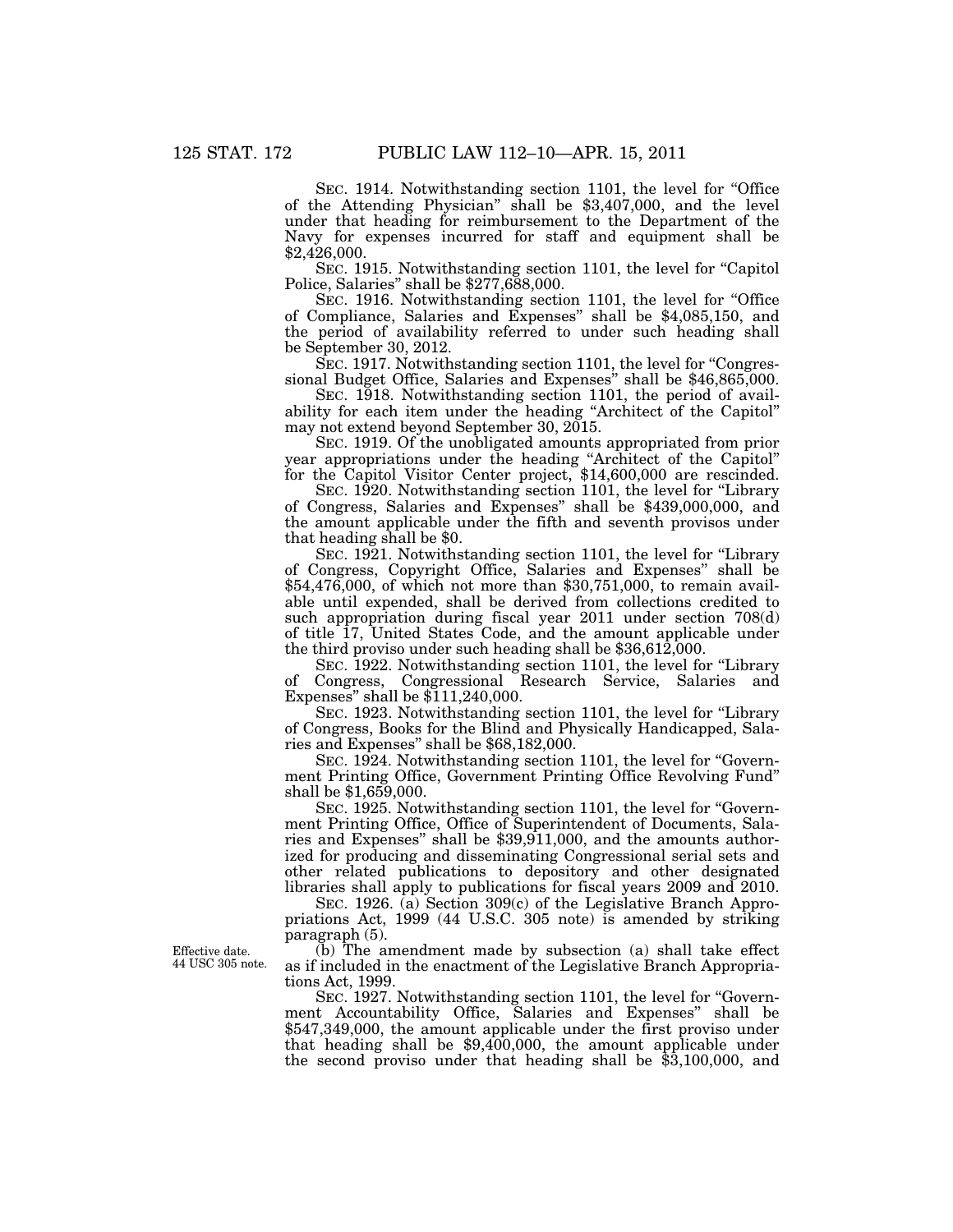the amount applicable under the third proviso under that heading shall be \$7,000,000.

SEC. 1928. Notwithstanding section 1101, the level for "Open World Leadership Center Trust Fund'' shall be \$11,400,000.

## TITLE X—MILITARY CONSTRUCTION, VETERANS AFFAIRS, AND RELATED AGENCIES

SEC. 2001. Notwithstanding section 1101, the level for each of the following accounts of the Department of Defense for funding, including incremental funding, of programs, projects and activities authorized in division B of Public Law 111–383, excluding funds designated by section 1110 of this division, shall be as follows: ''Military Construction, Army'', \$3,787,598,000; ''Military Construction, Navy and Marine Corps'', \$3,303,611,000; ''Military Construction, Air Force'', \$1,106,995,000; ''Military Construction, Defense-Wide'', \$2,873,062,000; ''Military Construction, Army National Guard'', \$873,664,000; ''Military Construction, Air National Guard'', \$194,986,000; ''Military Construction, Army Reserve'', \$318,175,000; ''Military Construction, Navy Reserve'', \$61,557,000; and ''Military Construction, Air Force Reserve'', \$7,832,000: *Provided*, That not later than 30 days after the date of the enactment of this section, the Secretary of Defense shall submit to the Committees on Appropriations of the House of Representatives and the Senate a spending plan for fiscal year 2011 at a level of detail below the account level.

Deadline. Spending plan.

SEC. 2002. Notwithstanding section 1101, the level for each of the following accounts of the Department of Defense shall be as follows: ''Family Housing Construction, Army'', \$92,369,000; ''Family Housing Construction, Navy and Marine Corps'', \$186,444,000; "Family Housing Construction, Air Force", \$78,025,000; "Family Housing Construction, Defense-Wide", \$0; and ''Family Housing Improvement Fund'', \$1,096,000.

SEC. 2003. Notwithstanding section 1101, the level for each of the following accounts of the Department of Defense shall be as follows: ''North Atlantic Treaty Organization Security Investment Program'', \$258,884,000; ''Homeowners Assistance Fund'', \$16,515,000; "Chemical Demilitarization Construction, Defense-Wide'', \$124,971,000; ''Department of Defense Base Closure Account 1990'', \$360,474,000; and ''Department of Defense Base Closure Account 2005'', \$2,354,285,000.

SEC. 2004. Notwithstanding section 1101, the level for each of the following accounts of the Department of Defense shall be as follows: "Family Housing Operation and Maintenance, Army", \$518,140,000; "Family Housing Operation and Maintenance, Navy and Marine Corps'', \$366,346,000; ''Family Housing Operation and Maintenance, Air Force'', \$513,792,000; and ''Family Housing Operation and Maintenance, Defense-Wide'', \$50,464,000.

SEC. 2005. Of the funds designated by section 1110 of this division, funds available for the Department of Defense shall be as follows: ''Military Construction, Army'', \$981,346,000; ''Military Construction, Air Force'', \$195,006,000; and ''Military Construction, Defense-Wide'', \$46,500,000.

SEC. 2006. Notwithstanding any other provision of this division, the following provisions included in title I of division E of Public Law 111–117 shall not apply to funds made available by this division: the first, second, and last provisos, and the set-aside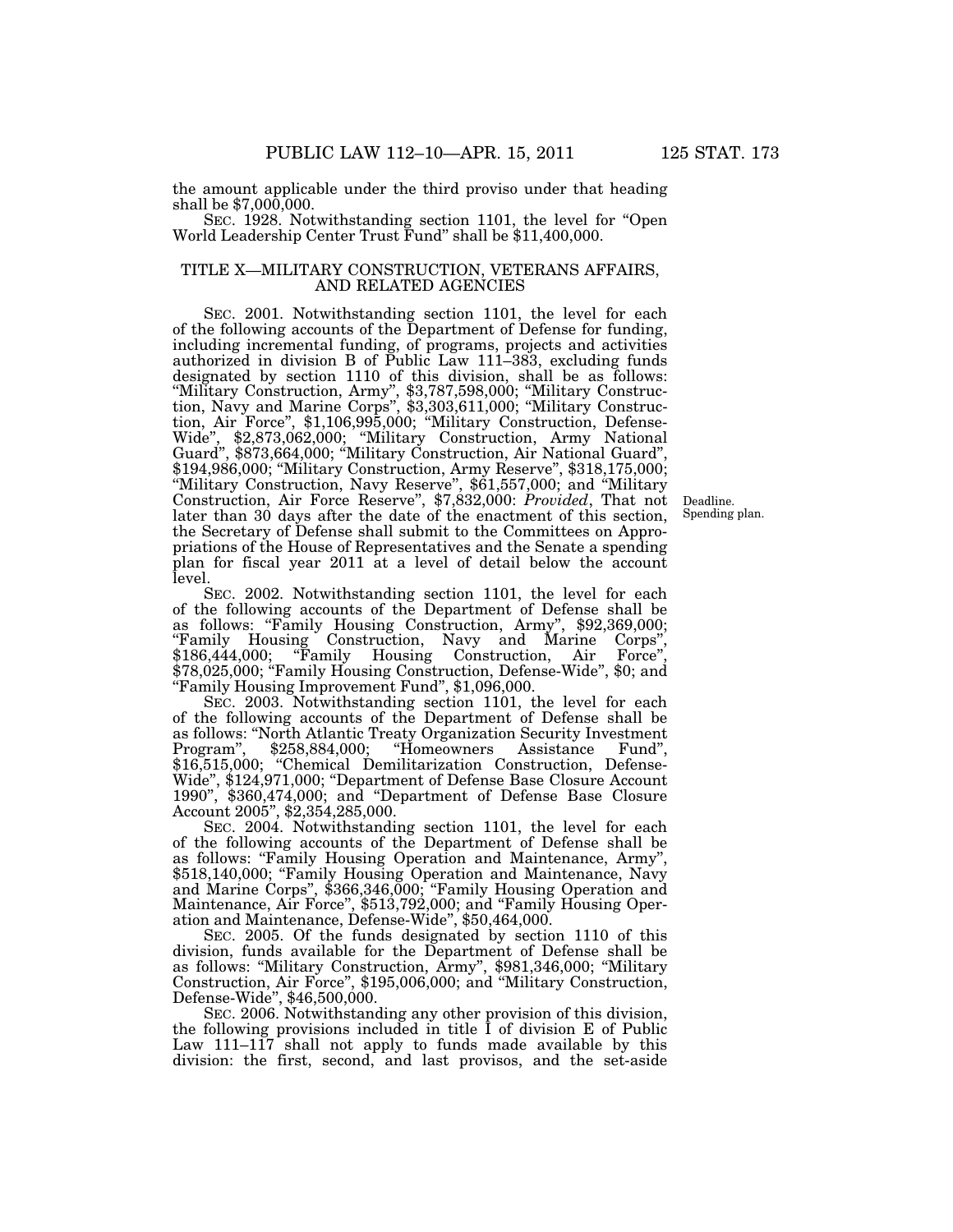of \$350,000,000, under the heading ''Military Construction, Army''; the first and last provisos under the heading ''Military Construction, Navy and Marine Corps''; the first, second, and last provisos under the heading ''Military Construction, Air Force''; the second, third, fourth, and last provisos under the heading ''Military Construction, Defense-Wide'', the first, second and last provisos, and the setaside of \$30,000,000, under the heading ''Military Construction, Army National Guard''; the first, second, and last provisos, and the set-aside of \$30,000,000, under the heading ''Military Construction, Air National Guard''; the first, second, and last provisos, and the set-aside of \$30,000,000, under the heading ''Military Construction, Army Reserve''; the first, second, and last provisos, the set-aside of \$20,000,000, and the set-aside of \$35,000,000, under the heading ''Military Construction, Navy Reserve''; the first, second, and last provisos, and the set-aside of \$55,000,000, under the heading ''Military Construction, Air Force Reserve''; the proviso under the heading ''Family Housing Construction, Army''; the proviso under the heading ''Family Housing Construction, Navy and Marine Corps''; the proviso under the heading ''Family Housing Construction, Air Force''; the proviso under the heading ''Family Housing Construction, Defense-Wide''; and the proviso under the heading ''Chemical Demilitarization Construction, Defense-Wide''.

SEC. 2007. Notwithstanding any other provision of this division, the following provisions included in title  $\dot{IV}$  of division  $E$  of Public Law 111–117 shall not apply to funds appropriated by this division: the proviso under ''Military Construction, Army'' and the proviso under ''Military Construction, Air Force''.

SEC. 2008. Of the funds made available for ''Military Construction, Defense-Wide'' in title I of division E of Public Law 110– 329, \$23,000,000 are rescinded.

SEC. 2009. Of the funds made available for ''Military Construction, Defense-Wide'' in title I of division E of Public Law 111– 117, \$125,500,000 are rescinded.

SEC. 2010. Of the funds made available for "Military Construction, Army'' in title I of division E of Public Law 111–117, \$263,000,000 are rescinded.

SEC. 2011. Of the funds made available for ''Military Construction, Navy and Marine Corps'' in title I of division E of Public Law 111–117, \$61,050,000 are rescinded.

SEC. 2012. Of the funds made available for ''Military Construction, Air Force'' in title I of division E of Public Law 111–117, \$121,700,000 are rescinded.

SEC. 2013. Of the unobligated balances available for ''Department of Defense Base Closure Account 2005'' from prior appropriations (other than appropriations designated by law as being for contingency operations directly related to the global war on terrorism or as an emergency requirement), \$232,363,000 are rescinded.

SEC. 2014. (a) Of the funds made available in title II of division E of Public Law 111–117, the following amounts which became available on October 1, 2010, are hereby rescinded from the following accounts in the amounts specified:

(1) ''Department of Veterans Affairs, Medical Services'',  $$1,000,000,000.$ 

(2) ''Department of Veterans Affairs, Medical Support and Compliance'', \$100,000,000.

Rescission.

Rescission.

Rescission.

Rescission.

Rescission.

Rescission.

Rescissions.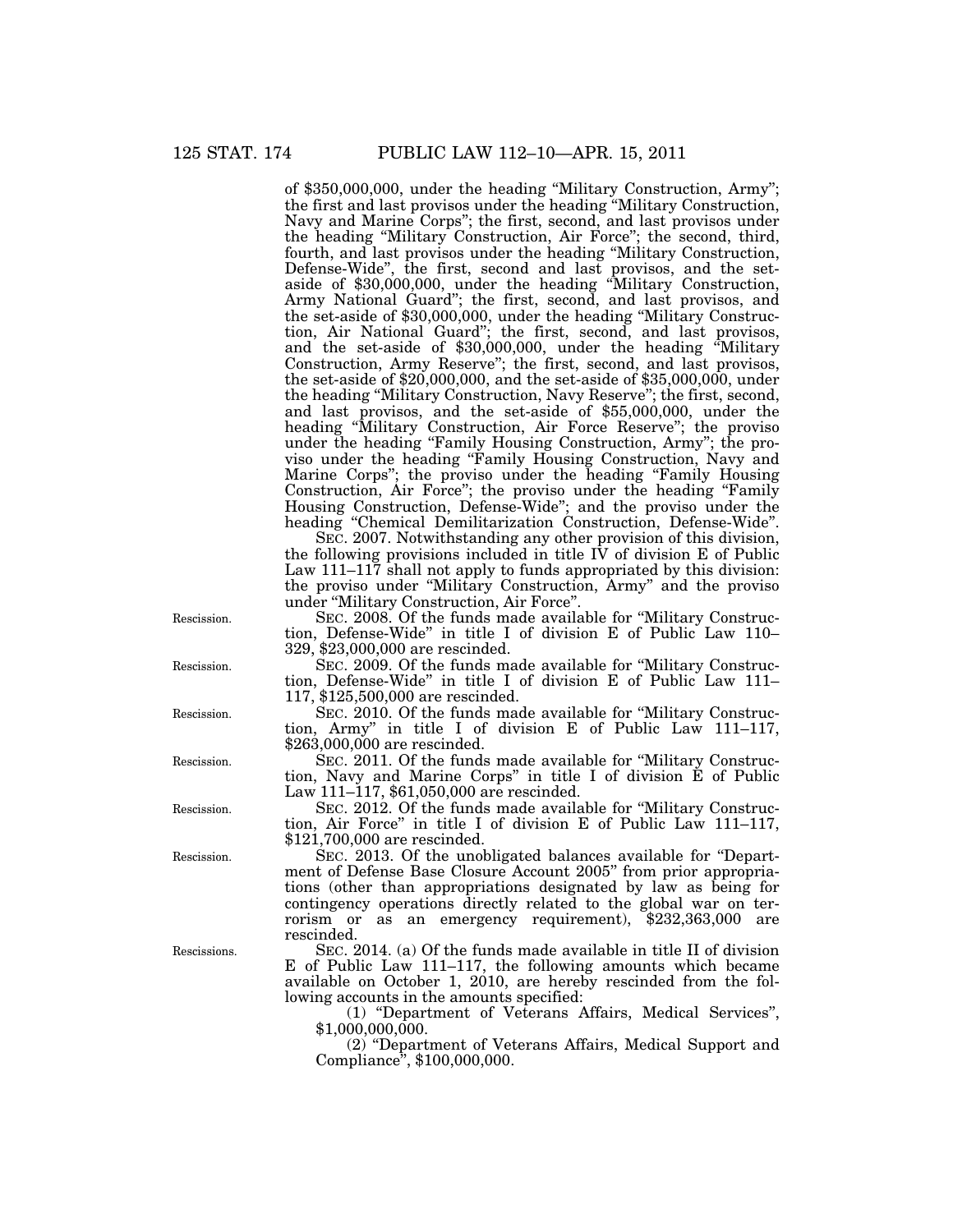(3) ''Department of Veterans Affairs, Medical Facilities'', \$100,000,000.

(b) In addition to amounts provided elsewhere in this Act, an additional amount is appropriated to the following accounts in the amounts specified, to remain available until September 30, 2012:

(1) ''Department of Veterans Affairs, Medical Services'',  $$1,000,000,000.$ 

(2) ''Department of Veterans Affairs, Medical Support and Compliance'', \$100,000,000.

(3) ''Department of Veterans Affairs, Medical Facilities'', \$100,000,000.

SEC. 2015. Notwithstanding section 1118, the levels for each of the following accounts for fiscal year 2012 shall be as follows:

 $$39,649,985,000$ , which shall become available on October 1,

2011, and shall remain available until September 30, 2012. Compliance",  $$5,535,000,000$ , which shall become available on October 1, 2011, and shall remain available until September

30, 2012.  $$5,426,000,000$ , which shall become available on October 1, 2011, and shall remain available until September 30, 2012.

SEC. 2016. Of the discretionary funds made available to the Department of Veterans Affairs for fiscal year 2011, \$34,000,000 are rescinded from ''Medical Support and Compliance'' and \$15,000,000 are rescinded from ''Medical Facilities'', which shall be derived from amounts estimated for the January 2011 civilian pay raise.

SEC. 2017. Of the amounts appropriated to the Department of Veterans Affairs for fiscal year 2011 for ''Medical Services'', ''Medical Support and Compliance'', ''Medical Facilities'', ''Construction, Minor Projects", and "Information Technology Systems", up to \$235,360,000, plus reimbursements, may be transferred to the Joint Department of Defense-Department of Veterans Affairs Medical Facility Demonstration Fund, established by section 1704 of title XVII of division A of Public Law 111–84 and may be used for operation of the facilities designated as combined Federal medical facilities as described by section 706 of Public Law 110–417: *Provided*, That additional funds may be transferred from accounts designated in this section to the Joint Department of Defense-Department of Veterans Affairs Medical Facility Demonstration Fund upon written notification by the Secretary of Veterans Affairs to the Committees on Appropriations of both Houses of Congress.

SEC. 2018. Such sums as may be deposited to the Medical Care Collections Fund pursuant to section 1729A of title 38, United States Code, for health care provided at facilities designated as combined Federal medical facilities as described by section 706 of Public Law 110–417 shall also be available: (1) for transfer to the Joint Department of Defense-Department of Veterans Affairs Medical Facility Demonstration Fund, established by section 1704 of title XVII of division A of Public Law 111–84; and (2) for operations of the facilities designated as combined Federal medical facilities as described by section 706 of Public Law 110–417.

SEC. 2019. Notwithstanding section 1101, the level for "Department of Veterans Affairs, Departmental Administration, General

Rescissions.

Notification.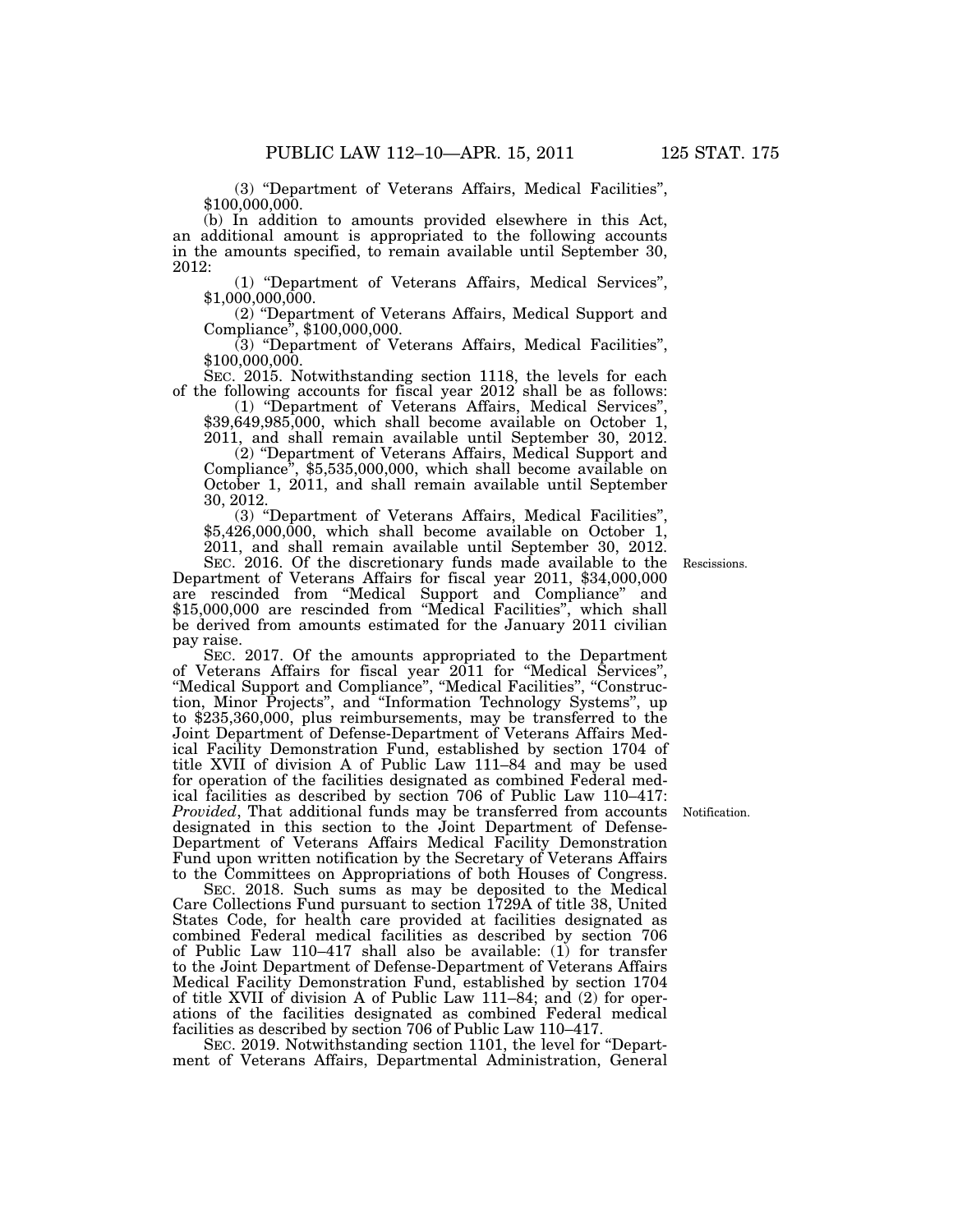Operating Expenses'' shall be \$2,534,276,000, of which not less than \$2,136,776,000 shall be for the Veterans Benefits Administration: *Provided*, That no funds shall be available for the printer on every desk initiative.

SEC. 2020. Notwithstanding section 1101, the level for "Department of Veterans Affairs, Departmental Administration, Information Technology Systems'' shall be \$3,146,898,000.

SEC. 2021. Of the funds made available for "Department of Veterans Affairs, Departmental Administration, Information Technology Systems'' in title II of division E of Public Law 111–117, \$147,000,000 are rescinded.

SEC. 2022. Notwithstanding section 1101, the level for "Department of Veterans Affairs, Departmental Administration, Construction, Major Projects'' shall be \$1,151,036,000: *Provided*, That not later than 30 days after the date of the enactment of this section, the Secretary of Veterans Affairs shall submit to the Committees on Appropriations of the House of Representatives and the Senate a spending plan for fiscal year 2011 at a level of detail below the account level: *Provided further*, That the last proviso included in title II of division E of Public Law 111–117 under the heading ''Department of Veterans Affairs, Departmental Administration, Construction, Major Projects'' shall not apply to funds appropriated by this division.

SEC. 2023. Of the unobligated balances available under ''Department of Veterans Affairs, Departmental Administration, Construction, Major Projects'' to be derived from accounts in prior appropriations Acts and that were not designated by the Congress in such Acts as an emergency requirement pursuant to a concurrent resolution on the budget or the Balanced Budget and Emergency Deficit Control Act of 1985, \$75,000,000 are rescinded.

SEC. 2024. Notwithstanding section 1101, the level for ''Department of Veterans Affairs, Departmental Administration, Construction, Minor Projects'' shall be \$467,700,000.

SEC. 2025. Notwithstanding section 1101, the level for ''Department of Veterans Affairs, Departmental Administration, Grants for Construction of State Extended Care Facilities'' shall be \$85,000,000.

SEC. 2026. Notwithstanding section 1101, the level for ''American Battle Monuments Commission, Salaries and Expenses'' shall be \$64,200,000, to remain available until expended.

SEC. 2027. Notwithstanding section 1101, the level for ''United States Court of Appeals for Veterans Claims, Salaries and Expenses" shall be  $\frac{27,615,000}{27,615,000}$ , of which  $\frac{2,320,000}{2}$  shall be available for the purpose of providing financial assistance as described under this heading in Public Law 102–229.

SEC. 2028. Notwithstanding section 1101, the level for ''Department of Defense—Civil, Cemeterial Expenses, Army, Salaries and Expenses'' shall be \$45,100,000, to remain available until expended.

SEC. 2029. Notwithstanding section 1101, the level for ''Armed Forces Retirement Home, Trust Fund'' shall be \$71,200,000, of which \$2,000,000 shall be for construction and renovation of physical plants.

SEC. 2030. In the Senate, section 902 of Public Law 111– 212, the Supplemental Appropriations Act, 2010, shall be subject to section 3002 of that Act and accordingly is designated as an emergency requirement and necessary to meet emergency needs

Rescissions.

Deadline. Spending plan.

Rescissions.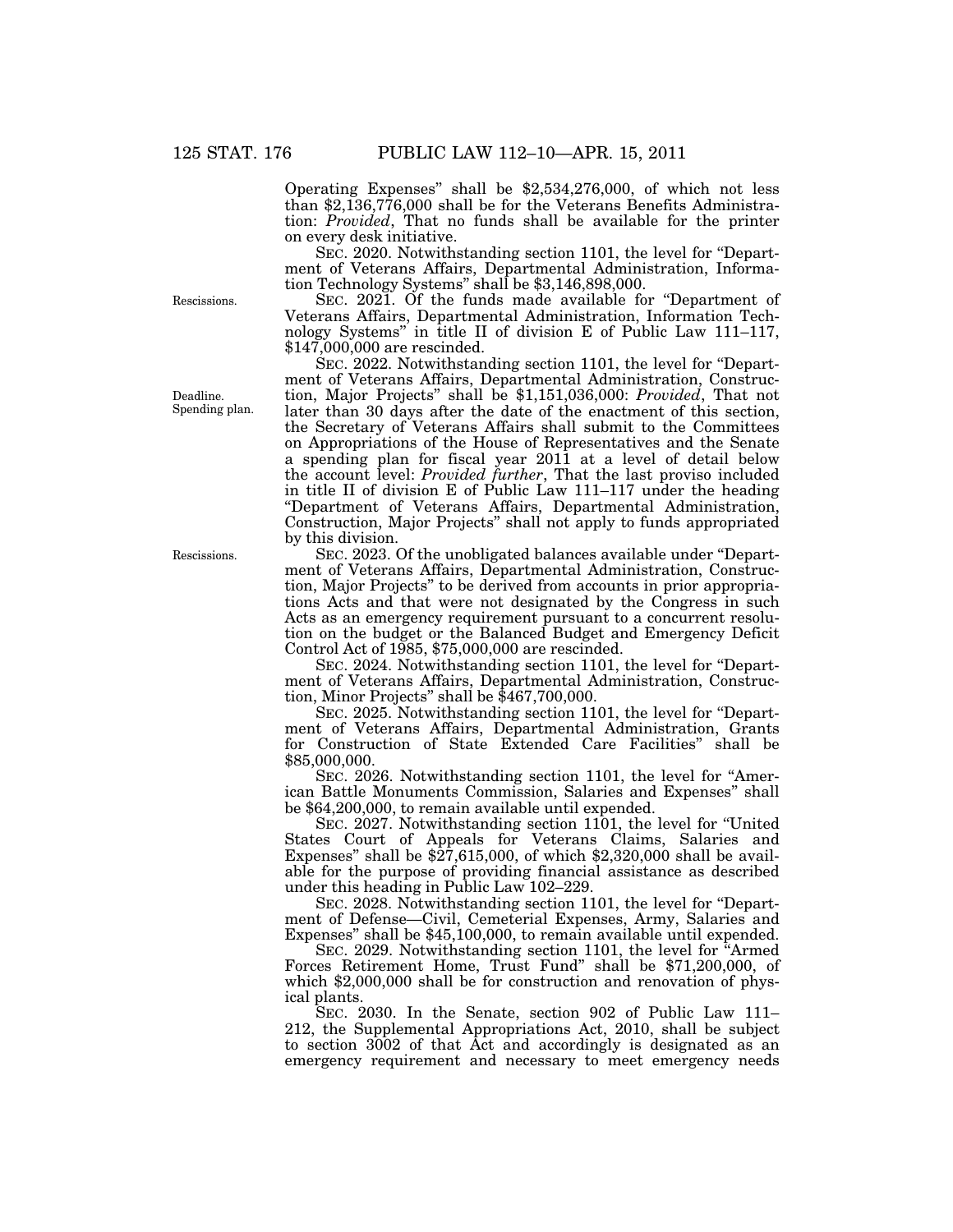pursuant to section 403(a) of S. Con. Res. 13 (111th Congress), the concurrent resolution on the budget for fiscal year 2010.

# TITLE XI—DEPARTMENT OF STATE, FOREIGN OPERATIONS, AND RELATED PROGRAMS

Definition.

SEC. 2101. For purposes of this title, the term "division F of Public Law 111–117'' means the Department of State, Foreign Operations, and Related Programs Appropriations Act, 2010 (division F of Public Law 111–117).

SEC. 2102. Notwithstanding section 1101, the level for each of the following accounts shall be as follows: ''Administration of Foreign Affairs, Diplomatic and Consular Programs'', \$8,790,000,000, of which \$1,500,000,000 is for Worldwide Security Protection (to be available until expended); "Administration of Foreign Affairs, Capital Investment Fund'', \$59,499,000; ''Administration of Foreign Affairs, Emergencies in the Diplomatic and Consular Service'', \$9,499,000; ''Administration of Foreign Affairs, Representation Allowances'', \$7,499,000; ''Administration of Foreign Affairs, Payment to the American Institute in Taiwan'', \$21,150,000; and ''Administration of Foreign Affairs, Civilian Stabilization Initiative'', \$35,000,000.

SEC. 2103. Notwithstanding section 1101, the level for each of the following accounts shall be as follows: ''Related Programs, United States Institute of Peace'', \$39,499,000, which shall not be used for construction activities; ''Related Programs, East-West Center'', \$21,000,000; ''International Commissions, International Fisheries Commissions'', \$50,500,000; ''International Organizations, Contributions to International Organizations'', \$1,581,815,000; and ''International Organizations, Contributions for International Peacekeeping Activities'', \$1,887,706,000.

SEC. 2104. Notwithstanding section 1101, the level for each of the following accounts shall be as follows: ''International Commissions, International Boundary and Water Commission, United States and Mexico, Salaries and Expenses'', \$43,300,000; ''International Commissions, International Boundary and Water Commission, United States and Mexico, Construction'', \$26,500,000; and ''Related Programs, The Asia Foundation'', \$17,900,000.

SEC. 2105. Notwithstanding section 1101, the level for each of the following accounts shall be as follows: ''Related Agency, Broadcasting Board of Governors, International Broadcasting Operations'', \$731,500,000; and ''Related Agency, Broadcasting Board of Governors, Broadcasting Capital Improvements'', \$6,875,000.

SEC. 2106. Notwithstanding section 1101, the level for each of the following accounts shall be as follows: ''Administration of Foreign Affairs, Educational and Cultural Exchange Programs'', \$600,000,000; ''Bilateral Economic Assistance, Independent Agencies, Inter-American Foundation'', \$22,499,000; and ''Bilateral Economic Assistance, Independent Agencies, African Development Foundation'', \$29,500,000.

SEC. 2107. Notwithstanding section 1101, the level for each of the following accounts shall be as follows: ''United States Agency for International Development, Funds Appropriated to the President, Operating Expenses'', \$1,350,000,000; ''United States Agency for International Development, Funds Appropriated to the President, Civilian Stabilization Initiative'', \$5,000,000; ''United States Agency for International Development, Funds Appropriated to the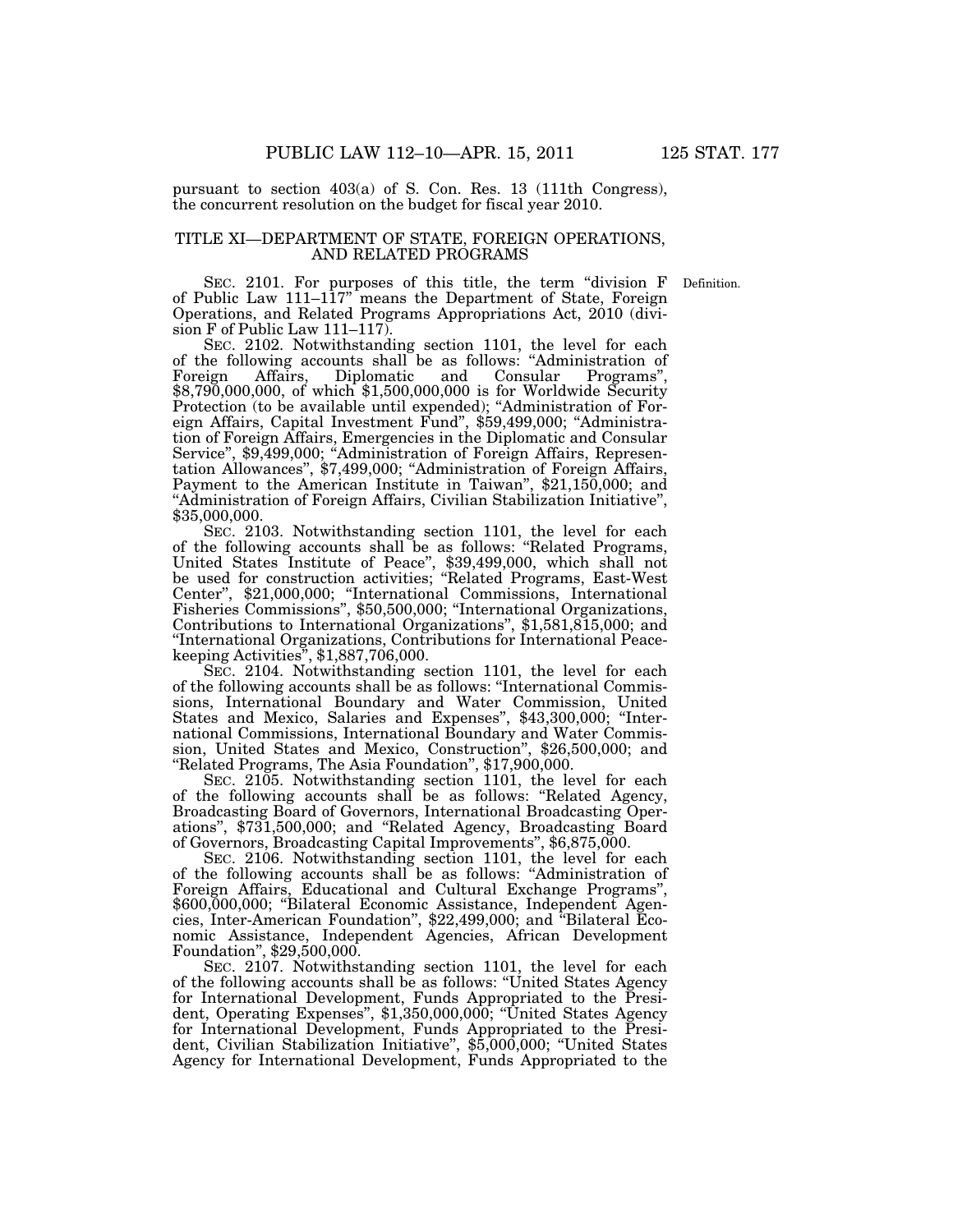President, Capital Investment Fund'', \$130,000,000; and ''United States Agency for International Development, Funds Appropriated to the President, Office of Inspector General'', \$45,000,000.

SEC. 2108. Notwithstanding section 1101, the level for each of the following accounts shall be as follows: ''Bilateral Economic Assistance, Funds Appropriated to the President, Development Assistance", \$2,525,000,000; "Bilateral Economic Assistance, Funds Appropriated to the President, Complex Crises Fund'', \$40,000,000; ''Bilateral Economic Assistance, Funds Appropriated to the President, Assistance for Europe, Eurasia and Central Asia'', \$697,134,000; ''Bilateral Economic Assistance, Independent Agencies, Peace Corps'', \$375,000,000; and ''Bilateral Economic Assistance, Independent Agencies, Millennium Challenge Corporation'', \$900,000,000.

SEC. 2109. Notwithstanding section 1101, the level for each of the following accounts shall be as follows: ''Bilateral Economic Assistance, Funds Appropriated to the President, Economic Support Fund'', \$5,958,101,000; ''Bilateral Economic Assistance, Funds Appropriated to the President, Democracy Fund'', \$115,000,000; ''Department of the Treasury, International Affairs Technical Assistance", \$25,499,000; and "Department of the Treasury, Debt Restructuring'', \$50,000,000.

SEC. 2110. Notwithstanding section 1101, the level for each of the following accounts shall be as follows: ''Bilateral Economic Assistance, Funds Appropriated to the President, International Disaster Assistance'', \$865,000,000; ''Bilateral Economic Assistance, Department of State, Migration and Refugee Assistance'', \$1,690,000,000; and "Bilateral Economic Assistance, Department of State, United States Emergency Refugee and Migration Assistance Fund'', \$50,000,000: *Provided*, That the authorities and requirements under section  $2(c)(1)$  of the Migration and Refugee Assistance Act of 1962  $(22 \text{ U.S.C. } 2601(c)(1))$  may be exercised and fulfilled by the Secretary of State for the purpose of meeting unexpected, urgent refugee and migration needs, and with respect to funds appropriated to carry out section  $2(c)$  of such Act in this division and in prior Acts making appropriations for the Department of State, foreign operations, and related programs.

SEC. 2111. Notwithstanding section 1101, the level for each of the following accounts shall be as follows: ''International Security Assistance, Department of State, Nonproliferation, Anti-terrorism, Demining and Related Programs'', \$740,000,000; and ''International Security Assistance, Department of State, Peacekeeping Operations'', \$305,000,000: *Provided*, That division F of Public Law 111–117 shall be applied to funds appropriated by this division under the heading ''Peacekeeping Operations'' by adding the following at the end: '': *Provided further*, That funds appropriated under this heading that are available for assistance for Chad, Sudan, Somalia, and the Democratic Republic of the Congo should not be used to support any military training or operations that include child soldiers''.

SEC. 2112. (a) Notwithstanding section 1101, the level for each of the following accounts shall be as follows: ''International Security Assistance, Funds Appropriated to the President, International Military Education and Training'', \$106,000,000; and ''International Security Assistance, Funds Appropriated to the President, Foreign Military Financing Program'', \$5,385,000,000, of which not less than \$3,000,000,000 shall be available for grants only for Israel,

Applicability.

Foreign countries. Child soldiers.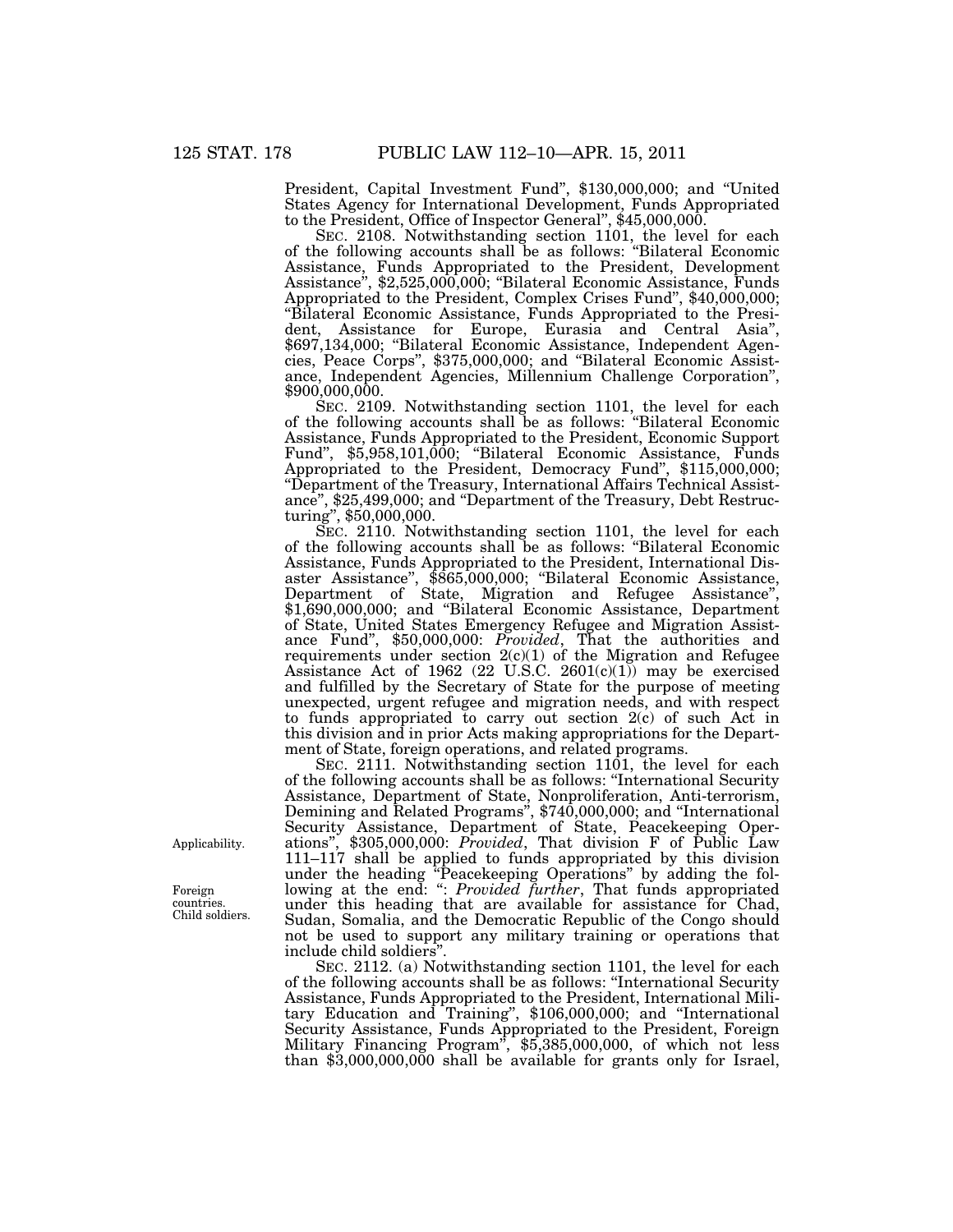\$1,300,000,000 shall be available for grants only for Egypt, \$300,000,000 shall be available for assistance for Jordan, and up to \$50,000,000 should be available for assistance for Colombia: *Provided*, That the dollar amount in the fourth proviso of the first paragraph under the heading ''International Security Assistance, Funds Appropriated to the President, Foreign Military Financing Program" of division F of Public Law 111-117 shall be deemed to be for the purposes of this Act, \$789,000,000: *Provided*  further, That the second paragraph under the heading "International Security Assistance, Funds Appropriated to the President, Foreign Military Financing Program'' in division F of Public Law 111–117 shall be applied to funds appropriated by this division by inserting after the second proviso in such paragraph the following: ": *Provided further*, That funds appropriated under this heading shall not be disbursed for assistance for Chad until the Secretary of State reports to the Committees on Appropriations on steps being taken by the Government of Chad to implement a plan of action to end the recruitment and use of child soldiers, including the demobilization of child soldiers''.

(b) The authorities contained under the heading ''International Security Assistance, Funds Appropriated to the President, Pakistan Counterinsurgency Capability Fund'' in title XI of Public Law 111– 32 shall remain in effect until September 30, 2012.

SEC. 2113. Notwithstanding section 1101, the level for each of the following accounts shall be as follows: ''Multilateral Assistance, Funds Appropriated to the President, International Organizations and Programs'', \$355,000,000, of which up to \$10,000,000 may be made available for the International Panel on Climate Change/United Nations Framework Convention on Climate Change; ''Multilateral Assistance, International Financial Institutions, Global Environment Facility'', \$90,000,000; ''Multilateral Assistance, International Financial Institutions, Contribution to the International Development Association'', \$1,235,000,000; ''Multilateral Assistance, International Financial Institutions, Contribution to the Clean Technology Fund'', \$185,000,000; ''Multilateral Assistance, International Financial Institutions, Contribution to the Strategic Climate Fund'', \$50,000,000; ''Multilateral Assistance, International Financial Institutions, Contribution to the Inter-American Development Bank'', \$21,000,000; ''Multilateral Assistance, International Financial Institutions, Contribution to the African Development Fund'', \$110,000,000; and ''Multilateral Assistance, International Financial Institutions, International Fund for Agricultural Development'', \$29,499,000.

SEC. 2114. Notwithstanding section 1101, the level for each of the following accounts shall be as follows: ''Export and Investment Assistance, Overseas Private Investment Corporation, Program Account'', \$18,115,000; and ''Export and Investment Assistance, Funds Appropriated to the President, Trade and Development Agency'', \$50,000,000.

SEC. 2115. (a) Notwithstanding section 1101, the amounts included under the heading ''Administration of Foreign Affairs, Embassy Security, Construction and Maintenance'' in division F of Public Law 111–117 shall be applied to funds appropriated by this division as follows: by substituting ''\$825,000,000'' for ''\$876,850,000'' in the first paragraph; and by substituting "\$795,000,000" for "\$847,300,000" in the second paragraph.

Applicability.

Chad. Reports. Child soldiers.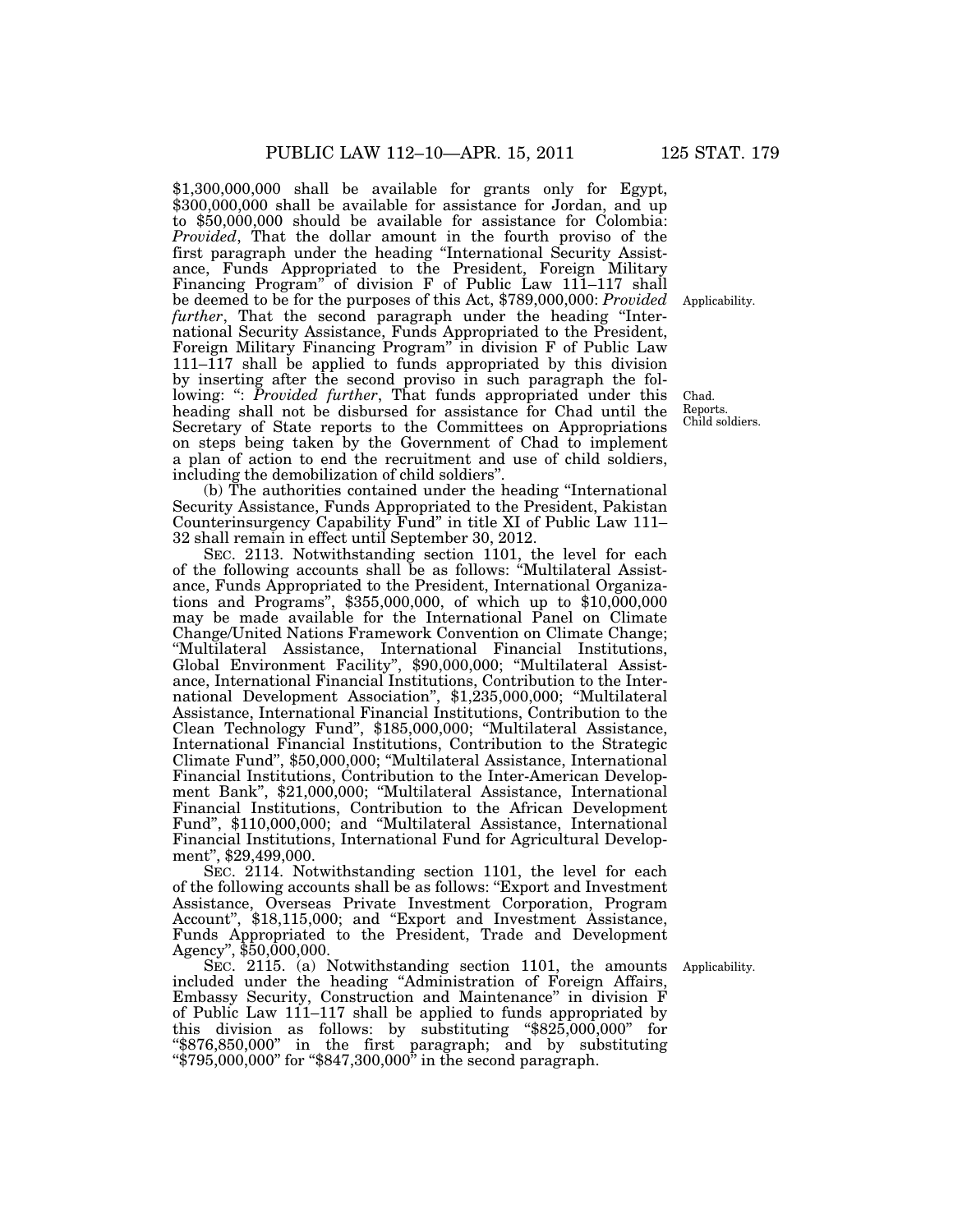(b) Notwithstanding section 1101, the amounts included under the heading ''Bilateral Economic Assistance, Funds Appropriated to the President, Development Credit Authority'' in division F of Public Law 111–117 shall be applied to funds appropriated by this division as follows: by substituting " $$30,000,000$ " for ''\$25,000,000'' in the first paragraph; and by substituting ''\$8,300,000'' for ''\$8,600,000'' in the second paragraph.

SEC. 2116. Notwithstanding section 1101, the amounts included under the heading ''Bilateral Economic Assistance, Funds Appropriated to the President, Global Health and Child Survival'' in division F of Public Law 111–117 shall be applied to funds appropriated by this division as follows: by substituting in the first paragraph ''\$2,500,000,000'' for ''\$2,420,000,000''; and by substituting in the second paragraph ''\$5,345,000,000'' for ''\$5,359,000,000''.

SEC. 2117. Notwithstanding section 1101, the level for each of the following accounts shall be \$0: ''Administration of Foreign Affairs, Buying Power Maintenance Account''; ''Bilateral Economic Assistance, Funds Appropriated to the President, International Fund for Ireland''; and ''Multilateral Assistance, International Financial Institutions, Contribution to the Asian Development Fund''.

SEC. 2118. (a) Of the unobligated balances available from funds appropriated under the heading ''Export and Investment Assistance, Export-Import Bank of the United States, Subsidy Appropriation'' in the Department of State, Foreign Operations, and Related Programs Appropriations Act, 2009 (division H of Public Law 111– 8) and under such heading in prior Acts making appropriations for the Department of State, foreign operations, and related programs, \$275,000,000 are rescinded.

(b) Of the unobligated balances from funds appropriated or otherwise made available for the Buying Power Maintenance Account, \$17,000,000 are rescinded.

(c) Of the unobligated balances available for the Development Assistance account, as identified by Treasury Appropriation Fund Symbols 7206/111021, \$1,000,000 are rescinded.

(d) Of the unobligated balances available for the Assistance for the Independent States of the Former Soviet Union account, as identified by Treasury Appropriation Fund Symbols 7206/111093, 7207/121093, and 72X1093, \$11,700,000 are rescinded.

(e) Of the unobligated balances available for the International Narcotics Control and Law Enforcement account, as identified by Treasury Appropriation Fund Symbols 11X1022, 1106/121022, and 191105/111022, \$7,183,000 are rescinded.

(f) Of the funds appropriated in prior Acts making appropriations for the Department of State, foreign operations, and related programs under the heading ''Diplomatic and Consular Programs'', \$55,000,000, which shall be from amounts made available for Worldwide Security Protection, are rescinded: *Provided*, That no amounts may be rescinded from amounts that were designated by Congress as an emergency requirement pursuant to a concurrent resolution on the budget or the Balanced Budget and Emergency Deficit Control Act of 1985.

(g) Of the funds appropriated in prior Acts making appropriations for the Department of State, foreign operations, and related programs under the heading ''Bilateral Economic Assistance, Funds Appropriated to the President, Economic Support Fund'',

Rescissions.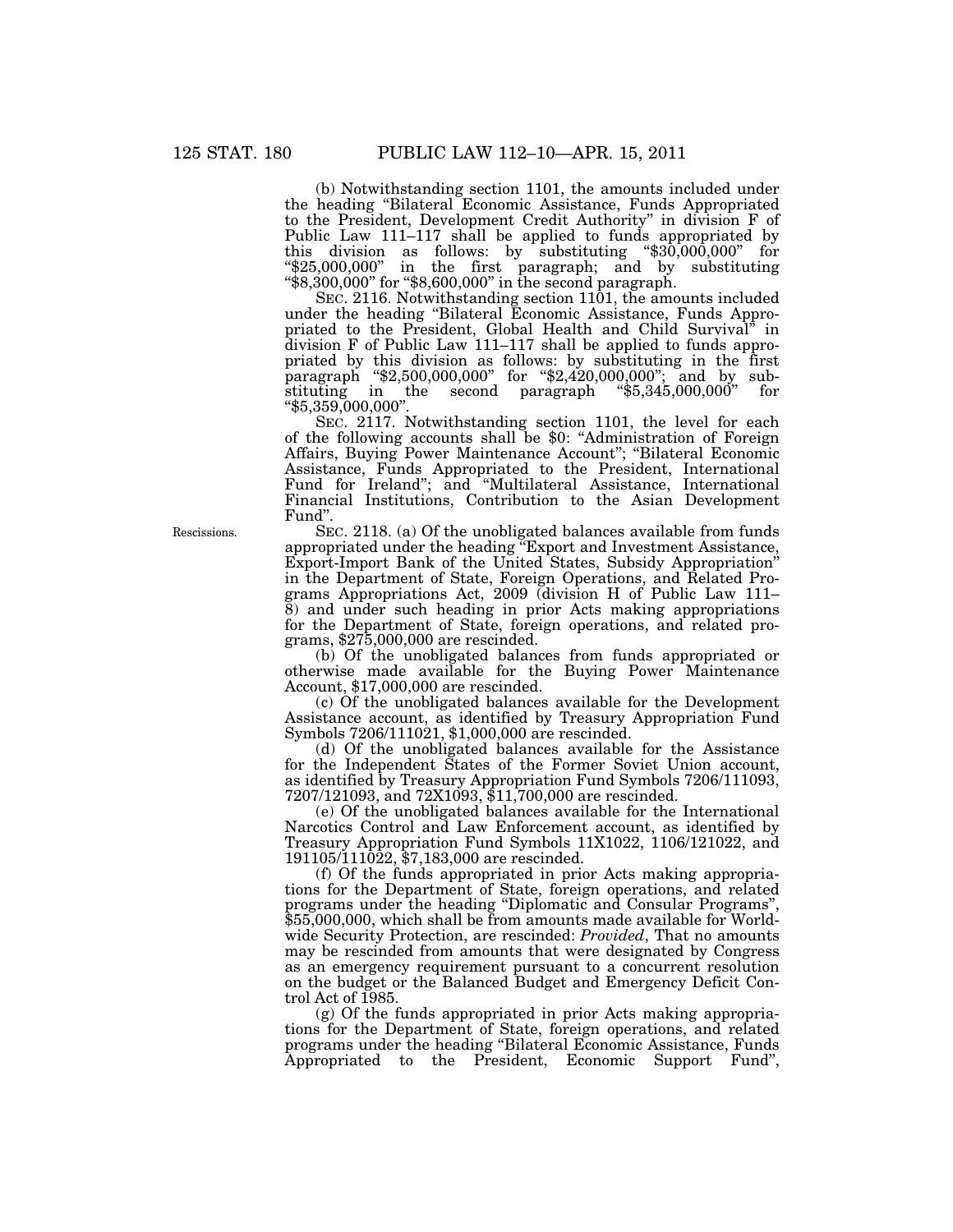\$120,000,000 are rescinded: *Provided*, That no amounts may be rescinded from amounts that were designated by Congress as an emergency requirement pursuant to a concurrent resolution on the budget or the Balanced Budget and Emergency Deficit Control Act of 1985.

(h) Of the unobligated funds made available to the Secretary of State pursuant to section  $286(v)(2)(A)$  of the Immigration and Nationality Act (8 U.S.C. 1356(v)(2)(A)), \$140,000,000 are hereby permanently canceled.

(i) Of the unobligated funds appropriated in prior Acts making appropriations for the Department of State, foreign operations, and related programs under the heading ''Bilateral Economic Assistance, Funds Appropriated to the President, Assistance for Europe, Eurasia and Central Asia'', \$19,000,000 are rescinded: *Provided*, That no amounts may be rescinded from amounts that were designated by Congress as an emergency requirement pursuant to a concurrent resolution on the budget or the Balanced Budget and Emergency Deficit Control Act of 1985.

SEC. 2119. (a) Notwithstanding section 653(b) of the Foreign Assistance Act of 1961 (22 U.S.C. 2413(b)), the President shall transmit the report required under section 653(a) of that Act with respect to the provision of funds appropriated or otherwise made available by this division for the Department of State, foreign operations, and related programs: *Provided*, That such report shall include a comparison of amounts, by category of assistance, provided or intended to be provided from funds appropriated for fiscal years 2010 and 2011, for each foreign country and international organization.

(b) Not later than 30 days after the date of enactment of this Act, each department, agency or organization funded by this title or by division F of Public Law 111–117 shall submit to the Committees on Appropriations an operating plan for such funds that provides details at the program, project, and activity level: *Provided*, That the report required under subsection (a) shall be considered to have met the requirements of this subsection with respect to funds made available to carry out the Foreign Assistance Act of 1961 and the Arms Export Control Act: *Provided further*, That the spending reports required in division F of Public Law 111–117 for assistance for Afghanistan, Pakistan, Iraq, the Caribbean Basin, Lebanon, Mexico, and Central America, and spending reports required for funds appropriated under the headings ''Diplomatic and Consular Programs'', ''Embassy Security, Construction, and Maintenance'', ''International Narcotics Control and Law Enforcement", "Civilian Stabilization Initiative", and "Peace Corps" shall be considered to have met the requirements of this subsection.

(c) The reports required under subsection (b) shall not be considered as meeting the notification requirements under section 7015 of division F of Public Law 111–117 or under section 634A of the Foreign Assistance Act of 1961.

(d) The Secretary of State shall consult with the Committees on Appropriations prior to implementing the rescissions made pursuant to section 2118 of this division, other than rescissions made pursuant to subsection (a) of such section.

SEC. 2120. (a) Notwithstanding any other provision of this division, the dollar amounts under paragraphs (1) through (4) under the heading ''Administration of Foreign Affairs, Diplomatic and Consular Programs'' in division F of Public Law 111–117 shall

Cancellation.

President. Reports.

Deadline. Operating plan.

Consultation.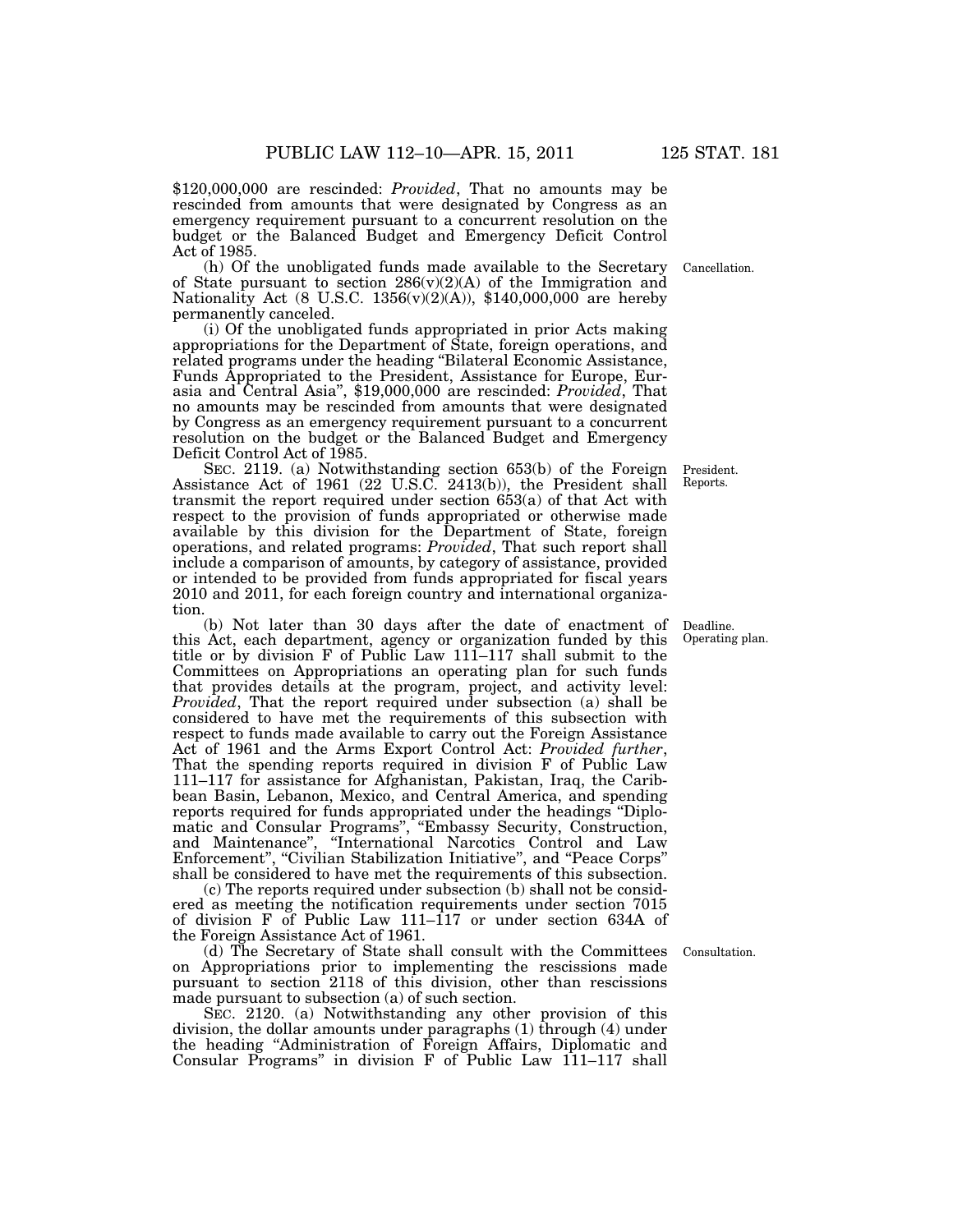Applicability.

not apply to funds appropriated by this division: *Provided*, That the dollar amounts to be derived from fees collected under paragraph  $(5)(A)$  under such heading shall be "\$1,702,904" and  $"§505,000"$ , respectively.

(b)(1) Division F of Public Law 111–117 shall be applied to funds appropriated by this division under the heading "International Organizations, Contributions for International Peacekeeping Activities'' by adding at the end before the period the following: '': *Provided further*, That the Secretary of State should work with the United Nations and governments contributing peacekeeping troops to develop effective vetting procedures to ensure that such troops have not violated human rights: *Provided further*, That notwithstanding any other provision of law, funds provided under the heading ''International Organizations, Contributions for International Peacekeeping Activities'' shall be available for United States assessed contributions up to the amount specified in Annex IV accompanying United Nations General Assembly Resolution 64/ 220: *Provided further*, That such funds may be made available only if the Secretary of State determines that it is in the national interest of the United States''.

(2) Division F of Public Law 111–117 shall be applied to funds appropriated by this division under the heading ''United States Agency for International Development, Funds Appropriated to the President, Operating Expenses" by substituting "USAID mission, bureau, or office'' for ''USAID overseas mission or office'' in the sixth proviso.

 $(3)$  Division F of Public Law 111–117 shall be applied to funds appropriated by this division under the heading ''Bilateral Economic Assistance, Funds Appropriated to the President, Development Assistance'' by substituting ''should'' for ''shall'' each place it appears.

(c) Division F of Public Law 111–117 shall be applied to funds appropriated by this division under the heading ''Bilateral Economic Assistance, Funds Appropriated to the President, Economic Support Fund''—

(1) by substituting—

 $(A)$  "should" for "shall" in the fourth proviso;

(B) "\$200,000,000" for "\$150,000,000" in the seventh proviso; and

(C) ''\$195,000,000 should'' for ''\$209,790,000 shall'' in the sixteenth proviso; and

(2) by adding at the end before the period the following: '': *Provided further*, That funds appropriated under this heading may be made available for activities to support the economic and social development and reconciliation goals of Public Law 99–415, and should not be made available for a contribution: *Provided further*, That not less than \$15,500,000 of the funds appropriated under this heading should be made available for remediation activities, and not less than \$3,000,000 should be made available for related health activities, referenced in section 7071(j) of this Act''.

(d) Notwithstanding any other provision of this division, the following provisions in division  $\overline{F}$  of Public Law 111–117 shall not apply to funds appropriated by this division:

(1) Section 7034(l).

 $(2)$  Section 7042(a), (b)(1), (c), and (d)(1).

(3) Section 7044(d).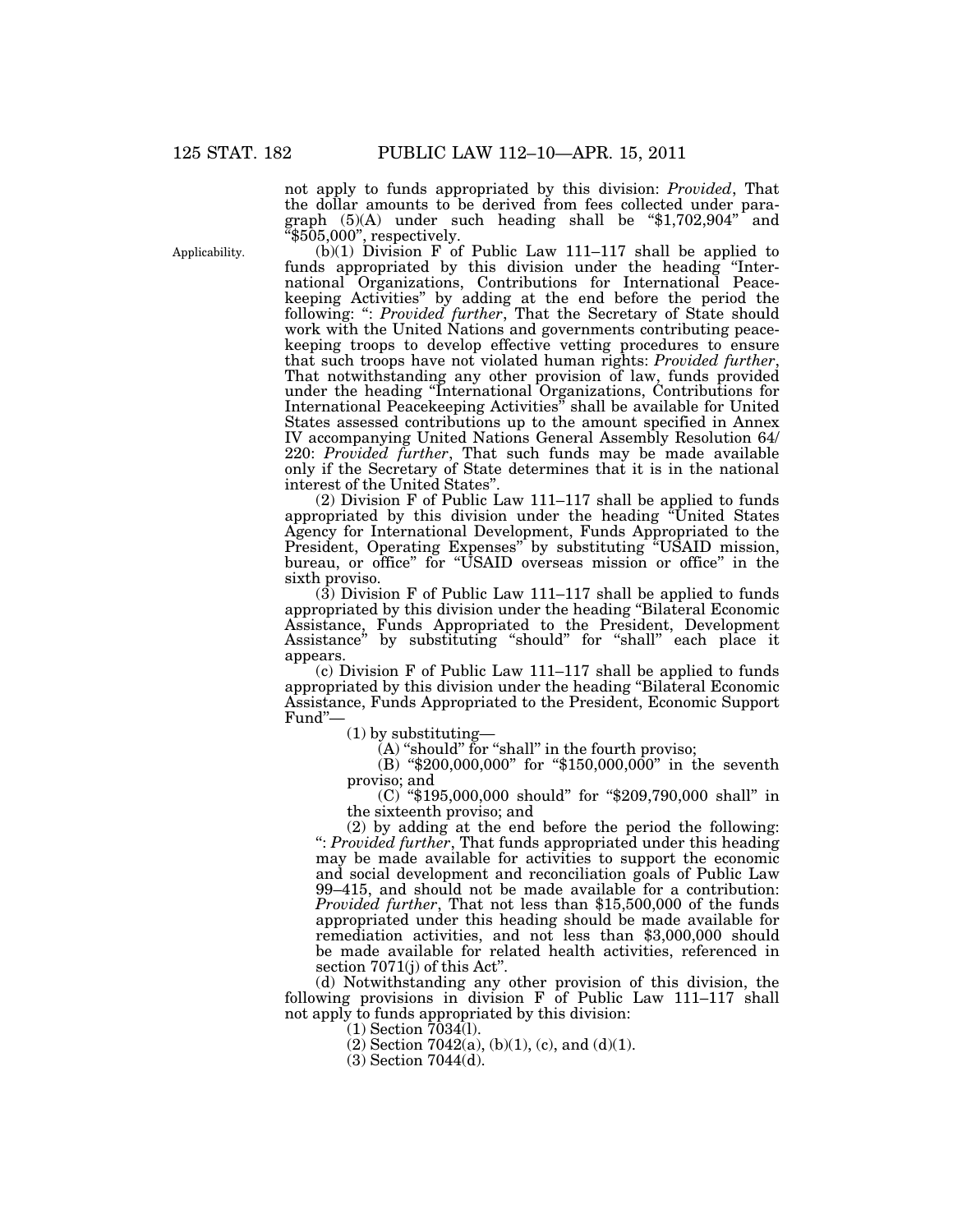(4) In section 7045:

 $(A)$  Subsection  $(b)(2)$ .

(B) The first sentence of subsection (c).

(C) The first sentence of subsection (e)(1).

(D) The first sentence of subsection (f).

(E) Subsection (h).

(5) Section 7070(b).

(6) Section 7071(f)(6).

(7) The third proviso under the heading ''Administration of Foreign Affairs, Civilian Stabilization Initiative''.

(8) The fourth proviso under the heading ''Bilateral Economic Assistance, Funds Appropriated to the President, Assistance for Europe, Eurasia and Central Asia''.

(e) Section 7060 of division F of Public Law 111–117 shall Applicability. be applied to funds appropriated by this division by substituting ''\$575,000,000'' for ''\$648,457,000'': *Provided*, That notwithstanding section 1101, section 7078(a) of division F of Public Law 111– 117 shall be applied to funds appropriated by this division by substituting in lieu thereof the matter contained in section  $660(a)$ of division J of Public Law 110–161, the Consolidated Appropriations Act, 2008, except that  $\text{\textdegree$40,000,000}$  should" shall be substituted for "not less than \$7,000,000 shall".

(f) Sections 7045(a), 7061, 7064(a)(1) and (b), and 7071(g)(3) of division F of Public Law 111–117 shall be applied to funds appropriated by this division by substituting ''should'' for ''shall'' each place it appears.

 $(g)(1)$  Section 7081 of division F of Public Law 111–117 shall Applicability. be applied to funds appropriated by this division by substituting—

(A) "should" for "shall" each place it appears in subsections (b), (c), and (d);

(B) "\$35,000,000" for "\$25,000,000" in the first sentence of subsection (d); and

(C) ''For fiscal year 2011, up to \$185,000,000'' for ''For fiscal year 2010, up to  $$300,000,000"$  in subsection (g)(1).

(2) The second proviso of section 7081(d) of division F of Public Notification. Law 111–117 is amended to read as follows: '': *Provided further*, That funds appropriated by this division that are made available for tropical forest programs shall be used for purposes including to implement and enforce section 8204 of Public Law 110–246, shall not be used to support or promote the expansion of industrial logging into primary tropical forests, and shall be subject to prior consultation with, and the regular notification procedures of, the Committees on Appropriations''.

(h) Section  $7042$  of division F of Public Law 111–117 shall be applied to funds appropriated by this division by substituting " $$552,900,000$ " for the dollar amount in subsection (f)(1).

(i) The third proviso of section 7034(s) of division F of Public Law 111–117 shall be applied to funds appropriated by this division by substituting ''shall include, in a manner the Secretary determines appropriate," for "should include".

(j) Section 7070(i)(2) of division F of Public Law 111–117 shall be applied to funds appropriated by this division by substituting ''health, education, and macroeconomic growth'' for ''macroeconomic growth''.

(k) Notwithstanding any other provision of this division, section 7015(c) of division F of Public Law 111–117 shall not apply to

Applicability.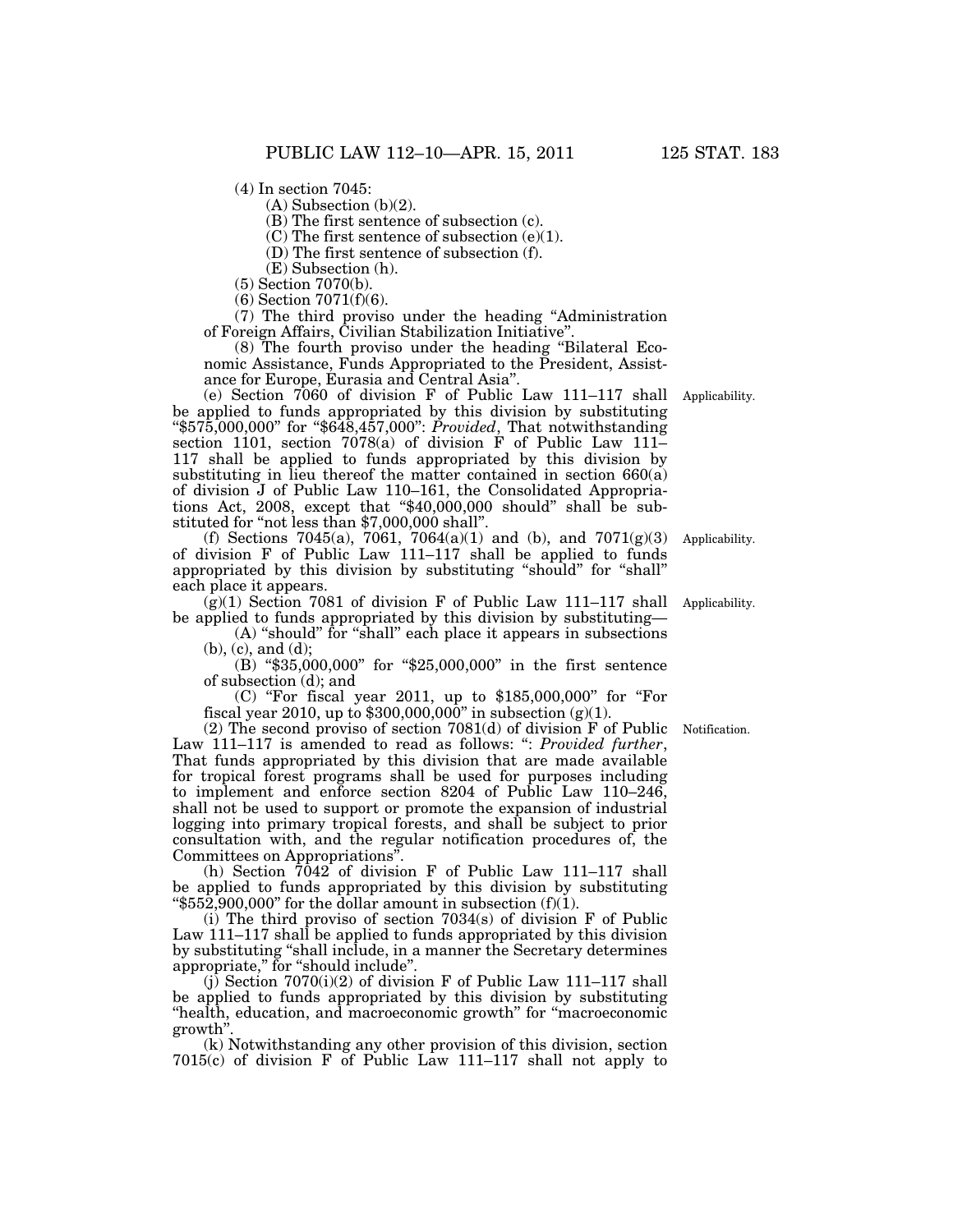funds appropriated by this division under the headings ''Complex Crises Fund'' and ''Migration and Refugee Assistance''.

(l) Section 7046(a) of division F of Public Law 111–117 shall be applied to funds appropriated by this division by substituting ''\$459,000,000'' for ''\$521,880,000''.

(m) Not later than 90 days after enactment of this Act, and prior to the obligation of funds appropriated in this division under the headings ''Administration of Foreign Affairs, Diplomatic and Consular Programs'', ''Bilateral Economic Assistance, Funds Appropriated to the President, Development Assistance'', ''Bilateral Economic Assistance, Funds Appropriated to the President, Economic Support Fund'', and ''Bilateral Economic Assistance, Funds Appropriated to the President, Assistance for Europe, Eurasia and Central Asia'' for historic and cultural preservation projects, the Secretary of State, in consultation with the Administrator of the United States Agency for International Development (USAID), shall submit to the Committees on Appropriations a report detailing, by agency, account, purpose, and amount, all historic and cultural preservation projects supported in fiscal year 2010 and planned for fiscal year 2011 by the Department of State and USAID.

SEC. 2121. (a) Notwithstanding section 1101, the amounts included under the heading ''Administration of Foreign Affairs, Office of Inspector General'' in division F of Public Law 111–117 shall be applied to funds appropriated by this division by substituting " $$2,000,000$ " for " $$2,000,000$ " for the Special Inspector General for Iraq Reconstruction, and ''\$24,000,000'' for ''\$23,000,000'' for the Special Inspector General for Afghanistan Reconstruction.

(b) The tenth proviso under the heading ''Economic Support Fund'' in division F of Public Law 111–117 shall be applied to funds appropriated by this division by substituting the following: ''*Provided further*, That funds appropriated or otherwise made available by this division for assistance for Afghanistan and Pakistan may not be made available for direct government-to-government assistance unless the Secretary of State certifies to the Committees on Appropriations that the relevant implementing agency has been assessed and considered qualified to manage such funds and the Government of the United States and the government of the recipient country have agreed, in writing, to clear and achievable goals and objectives for the use of such funds, and have established mechanisms within each implementing agency to ensure that such funds are used for the purposes for which they were intended:''.

(c) The second proviso under the heading ''International Security Assistance, Department of State, Peacekeeping Operations'' in division F of Public Law 111–117 shall be applied by substituting the following: ''*Provided further*, That up to \$55,918,000 may be used to pay assessed expenses of international peacekeeping activities in Somalia, except that up to an additional \$35,000,000 may be made available for such purpose subject to prior consultation with, and the regular notification procedures of, the Committees on Appropriations:''.

 $(d)$  Section 7004 of division F of Public Law 111–117 shall be applied to funds appropriated by this division by adding at the end the following new subsection:

''(d) For the purposes of calculating the fiscal year 2011 costs of providing new United States diplomatic facilities in accordance with section 604(e) of the Secure Embassy Construction and

Deadline. Reports.

Applicability.

Afghanistan. Pakistan. Certification.

Applicability. Notification.

Applicability.

Determination.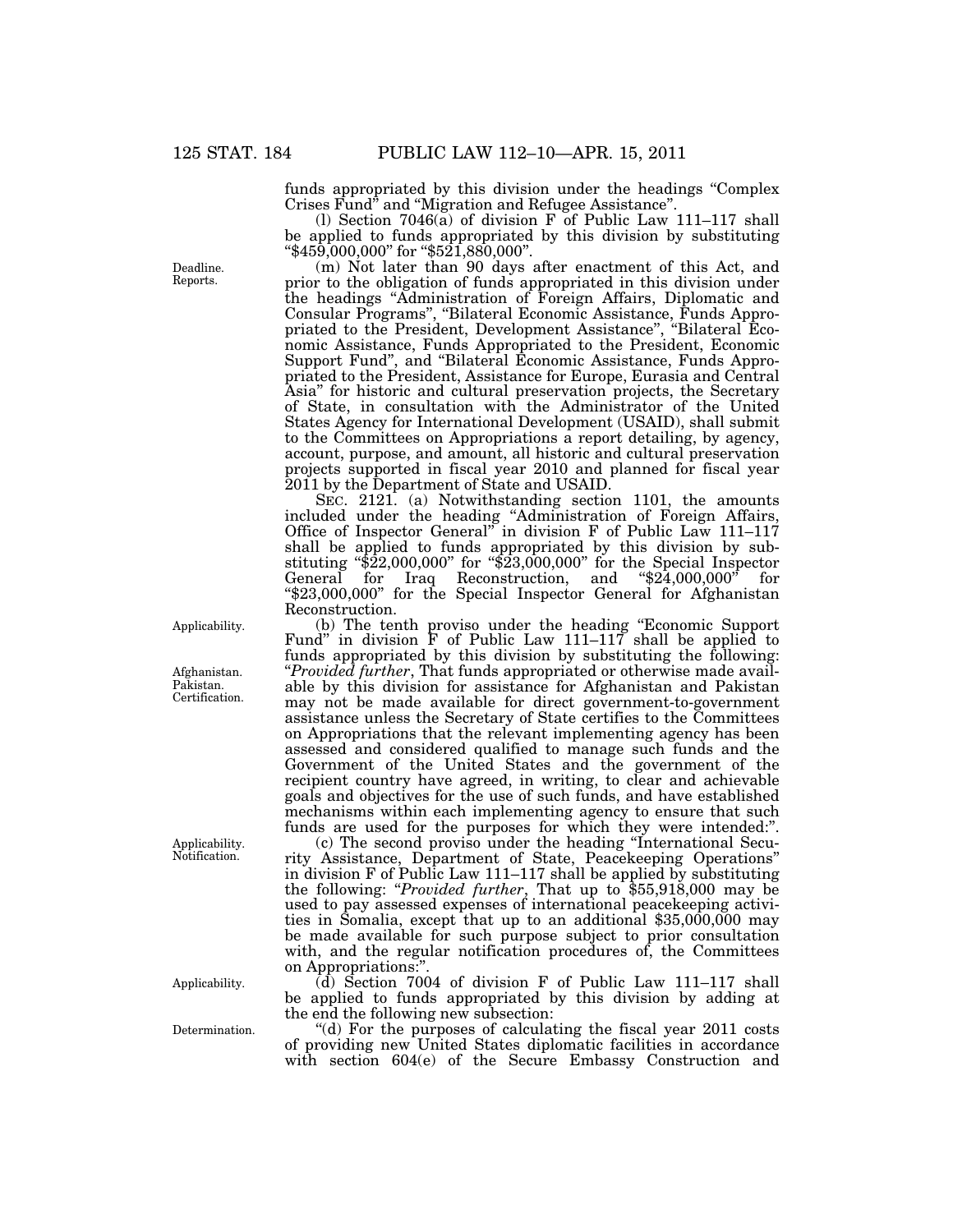Counterterrorism Act of 1999 (22 U.S.C. 4865 note), the Secretary of State, in consultation with the Director of the Office of Management and Budget, shall determine the annual program level and agency shares in a manner that is proportional to the Department of State's contribution for this purpose.''.

(e) The second proviso in the second paragraph under the heading ''International Security Assistance, Funds Appropriated to the President, Foreign Military Financing Program'' in division F of Public Law 111–117 shall be applied to funds appropriated by this division by inserting "Bahrain, Yemen," after "Nepal,".

(f) Section 7034(n) of division F of Public Law 111–117 shall be applied to funds appropriated by this division by adding at the end before the period the following: '': *Provided*, That none of the funds appropriated or otherwise made available by this division or any other Act making appropriations for the Department of State, foreign operations, and related programs may be used to implement phase 3 of such authority''.

 $(\hat{g})$  Section 7034(m) of division F of Public Law 111-117 shall be applied to funds appropriated by this division by—<br>(1) substituting "not less than \$20,000,000"

 $(1)$  substituting "not less than \$20,000,000" for ''\$30,000,000'' in paragraph (5); and

(2) adding the following new paragraph at the end:

''(6) The level otherwise provided by this Act for 'Related Agency, Broadcasting Board of Governors, International Broadcasting Operations' is hereby increased by \$10,000,000, to remain available until September 30, 2012, to expand unrestricted access to information on the Internet.''.

(h) Section 7042 of division F of Public Law 111–117 shall be applied to funds appropriated by this division by substituting the following for the proviso in subsection  $(d)(2)$ : ": *Provided*, That funds may not be made available for obligation until the Secretary of State determines and reports to the Committees on Appropriations that such funds to be provided are in the national security interest of the United States and provides the Committees on Appropriations a detailed spending plan''.

(i) Section 7043 of division  $\overrightarrow{F}$  of Public Law 111–117 shall be applied to funds appropriated by this division by substituting the following for subsection (b):

''(b) LIMITATION.—None of the funds appropriated or otherwise made available in this Act under the heading 'Export-Import Bank of the United States' may be used by the Export-Import Bank of the United States to provide any new financing (including loans, guarantees, other credits, insurance, and reinsurance) to any person that is subject to sanctions under paragraph (2) or (3) of section 5(a) of the Iran Sanctions Act of 1996 (Public Law 104–172).''.

(j) For purposes of the amount made available by this division for ''Export and Investment Assistance, Export-Import Bank of the United States, Administrative Expenses'', project specific transaction costs, including direct and indirect costs incurred in claims settlements, and other costs for systems infrastructure directly supporting transactions, shall not be considered administrative expenses: *Provided*, That the Export-Import Bank of the United States may expend not more than \$5,000,000 in fiscal year 2011 for such transaction costs.

(k) The first proviso under the heading ''Department of the Treasury, Debt Restructuring" in division  $\tilde{F}$  of Public Law 111-

Determination. Reports. Spending plan.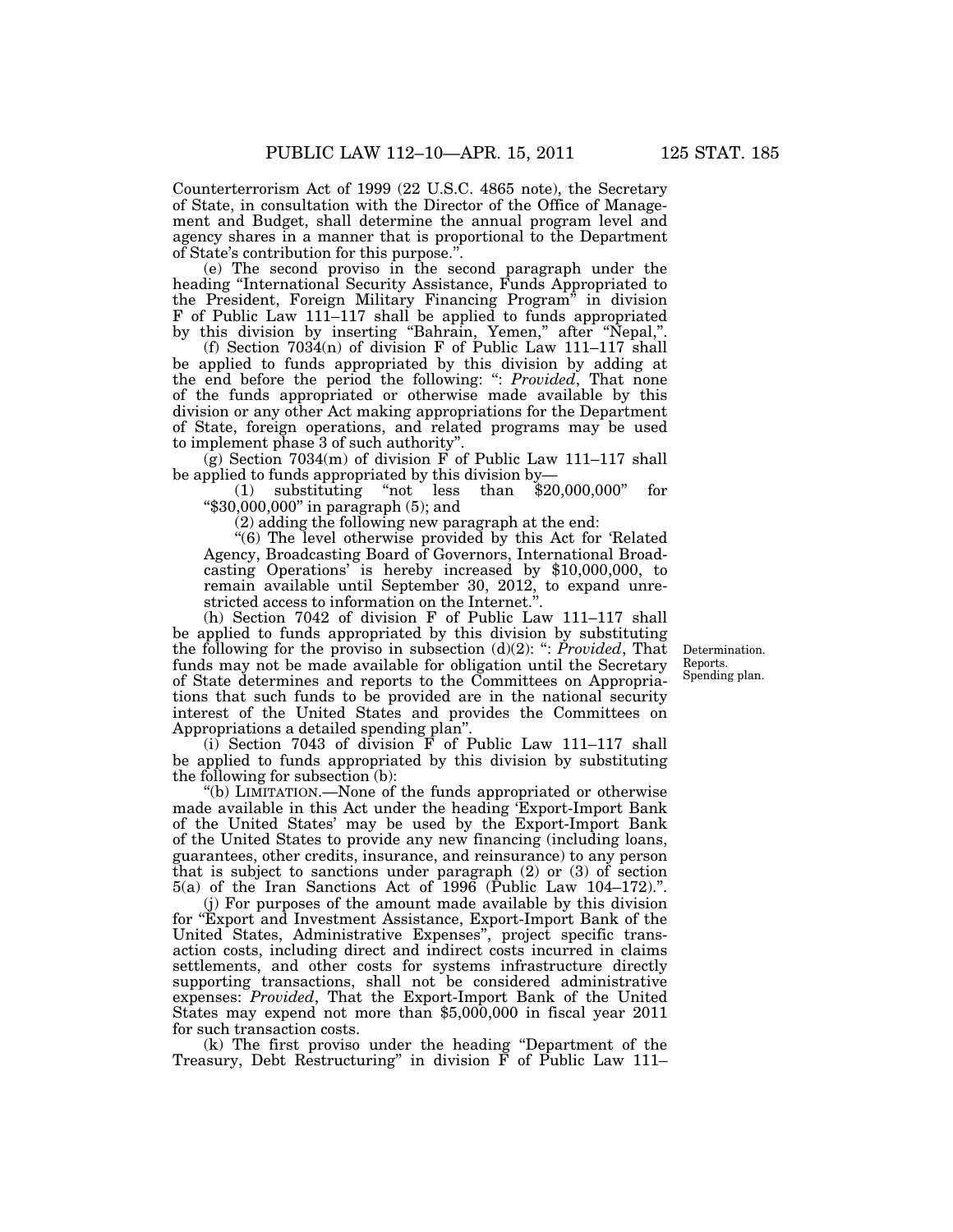117 shall be applied to funds appropriated by this division by substituting "should" for "shall".

(l) Section 7059 of division F of Public Law 111–117 shall be applied to funds appropriated by this division by substituting—

 $(1)$  "should" for "may" in subsection  $(c)$ ; and

 $(2)$  "65" for "30" the first place it appears in subsection (l).

(m) The Foreign Operations, Export Financing, and Related Programs Appropriations Act, 1990 (Public Law 101–167) is amended—

(1) in section 599D (8 U.S.C. 1157 note)—

(A) in subsection  $(b)(3)$ , by striking "and  $2010$ " and inserting "2010, and 2011"; and

(B) in subsection (e), by striking ''October 1, 2010'' each place it appears and inserting "June 1, 2011"; and (2) in section 599E (8 U.S.C. 1255 note) in subsection  $(b)(2)$ , by striking "2010" and inserting "2011".

SEC. 2122. (a) IN GENERAL.—Subsections (b) through (d) of this section shall apply to funds appropriated by this division in lieu of section 7076 of division F of Public Law 111–117.

(b) LIMITATION.—None of the funds appropriated or otherwise made available by this division under the headings "Economic Support Fund'' and ''International Narcotics Control and Law Enforcement" may be obligated for assistance for the Government of Afghanistan until the Secretary of State, in consultation with the Administrator of the United States Agency for International Development (USAID), certifies and reports to the Committees on Appropriations the following:

(1) The Government of Afghanistan is—

(A) demonstrating a commitment to reduce corruption and improve governance, including by investigating, prosecuting, and sanctioning or removing corrupt officials from office and to implement financial transparency and accountability measures for government institutions and officials (including the Central Bank);

(B) taking significant steps to facilitate active public participation in governance and oversight; and

(C) taking credible steps to protect the internationally recognized human rights of Afghan women.

(2) There is a unified United States Government anticorruption strategy for Afghanistan.

(3) Funds will be programmed to support and strengthen the capacity of Afghan public and private institutions and entities to reduce corruption and to improve transparency and accountability of national, provincial, and local governments, as outlined in the spending plan submitted to the Committees on Appropriations on October 26, 2010 (CN 10–298).

(4) Representatives of Afghan national, provincial, or local governments, local communities, and civil society organizations, as appropriate, will be consulted and participate in the design of programs, projects, and activities, including participation in implementation and oversight, and the development of specific benchmarks to measure progress and outcomes.

 $(5)$  Funds will be used to train and deploy additional United States Government direct-hire personnel to improve monitoring and control of assistance.

Applicability. Afghanistan.

Certification. Reports.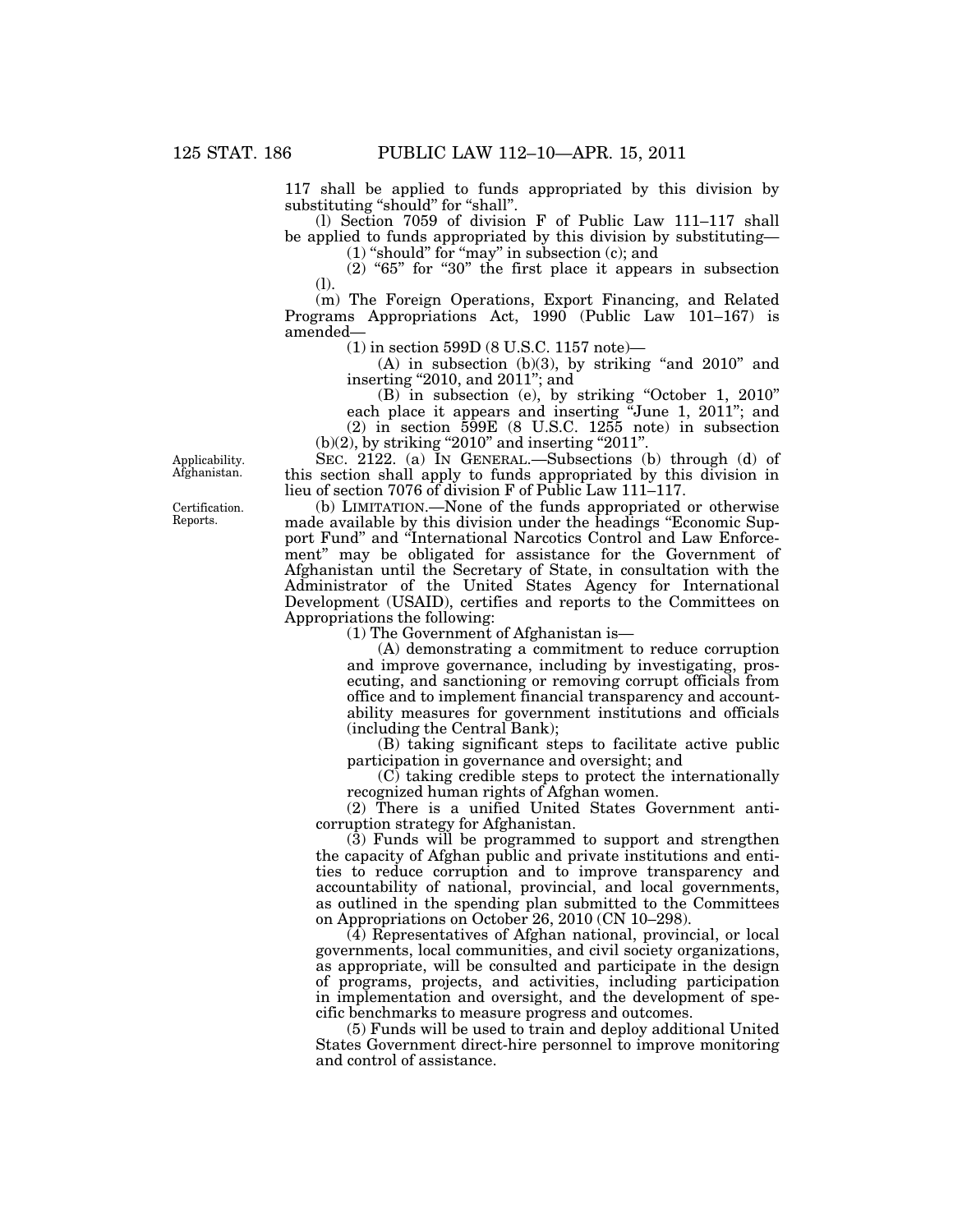(6) A framework and methodology is being utilized to assess national, provincial, local, and sector level fiduciary risks relating to public financial management of United States Government assistance.

(c) ASSISTANCE AND OPERATIONS.—(1) Funds appropriated by this division under the headings ''Economic Support Fund'' and ''International Narcotics Control and Law Enforcement'' that are available for assistance for Afghanistan—

(A) shall be made available, to the maximum extent practicable, in a manner that emphasizes the participation of Afghan women, and directly improves the security, economic and social well-being, and political status, and protects the rights of, Afghan women and girls and complies with sections 7062 and 7063 of division F of Public Law 111–117, including support for the Afghan Independent Human Rights Commission, the Afghan Ministry of Women's Affairs, and women-led nongovernmental organizations;

(B) may be made available for a United States contribution to an internationally-managed fund to support the reconciliation with and disarmament, demobilization, and reintegration into Afghan society of, former combatants who have renounced violence against the Government of Afghanistan: *Provided*, That funds may be made available to support reconciliation and reintegration activities only if—

(i) Afghan women are participating at national, provincial, and local levels of government in the design, policy formulation and implementation of the reconciliation or reintegration process, and such process upholds steps taken by the Government of Afghanistan to protect the internationally recognized human rights of Afghan women; and

(ii) such funds will not be used to support any pardon or immunity from prosecution, or any position in the Government of Afghanistan or security forces, for any leader of an armed group responsible for crimes against humanity, war crimes, or other violations of internationally recognized human rights;

(C) may be made available as a United States contribution to the Afghanistan Reconstruction Trust Fund (ARTF) unless the Secretary of State determines and reports to the Committees on Appropriations that the World Bank Monitoring Agent of the ARTF is unable to conduct its financial control and audit responsibilities due to restrictions on security personnel by the Government of Afghanistan; and

(D) may be made available for a United States contribution to the North Atlantic Treaty Organization/International Security Assistance Force Post-Operations Humanitarian Relief Fund.

(2) Funds appropriated under the headings ''Economic Support Fund'' and ''International Narcotics Control and Law Enforcement'' by this division that are available for assistance for Afghanistan that provide training for foreign police, judicial, and military personnel shall address, where appropriate, gender-based violence.

Determination. Reports.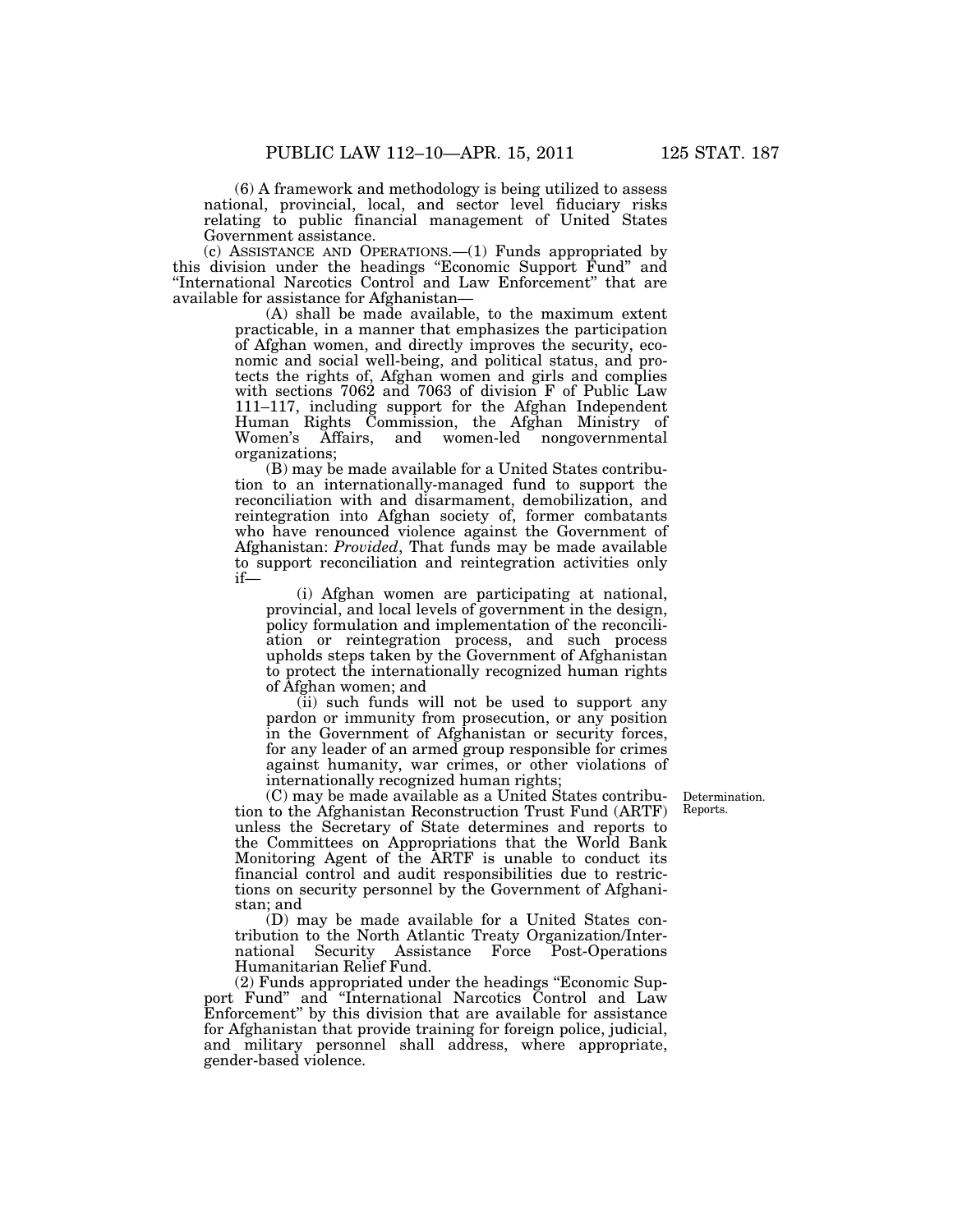**Extension** Applicability.

Consultation.

Contracts.

Deadline. Spending plan.

Deadline. Audit. Inspection plan.

124 Stat. 2326.

124 Stat. 2326.

(3) The authority contained in section 1102(c) of Public Law 111–32 shall continue in effect during fiscal year 2011 and shall apply as if included in this division.

(4) The Coordinator for Rule of Law at the United States Embassy in Kabul, Afghanistan, shall be consulted on the use of all funds appropriated by this division for rule of law programs in Afghanistan.

(5) None of the funds made available by this division may be used by the United States Government to enter into a permanent basing rights agreement between the United States and Afghanistan.

(6) The Secretary of State, after consultation with the USAID Administrator, shall submit to the Committees on Appropriations not later than 45 days after enactment of this division, and prior to the initial obligation of funds for assistance for Afghanistan, a detailed spending plan for such assistance which shall include clear and achievable goals, benchmarks for measuring progress, and expected results: *Provided*, That such plan shall not be considered as meeting the notification requirements under section 7015 of division F of Public Law 111–117 or under section 634A of the Foreign Assistance Act of 1961.

(d) OVERSIGHT.—(1) The Special Inspector General for Afghanistan Reconstruction, the Inspector General of the Department of State, and the Inspector General of the United States Agency for International Development, shall jointly develop and submit to the Committees on Appropriations within 45 days of enactment of this division a coordinated audit and inspection plan of United States assistance for, and civilian operations in, Afghanistan.

(2) Of the funds appropriated by this division under the heading ''Economic Support Fund'' for assistance for Afghanistan, \$3,000,000 shall be transferred to, and merged with, funds appropriated by this division under the heading ''Administration of Foreign Affairs, Office of Inspector General'', for increased oversight of programs in Afghanistan and shall be in addition to funds otherwise available for such purposes: *Provided*, That \$1,500,000 shall be for the activities of the Special Inspector General for Afghanistan Reconstruction.

(3) Of the funds appropriated by this division under the heading "Economic Support Fund" for assistance for Afghanistan, \$1,500,000 shall be transferred to, and merged with, funds appropriated by this division under the heading ''United States Agency for International Development, Funds Appropriated to the President, Office of Inspector General'' for increased oversight of programs in Afghanistan and shall be in addition to funds otherwise available for such purposes.

(e) MODIFICATION TO PRIOR PROVISIONS.—(1) Section  $1004(c)(1)(C)$  of Public Law 111–212 is amended to read as follows:

''(C) taking credible steps to protect the internationally recognized human rights of Afghan women.''.

(2) Section  $1004(d)(1)$  of Public Law  $111-212$  is amended to read as follows:

''(1) Afghan women are participating at national, provincial, and local levels of government in the design, policy formulation, and implementation of the reconciliation or reintegration process, and such process upholds steps taken by the Government of Afghanistan to protect the internationally recognized human rights of Afghan women; and''.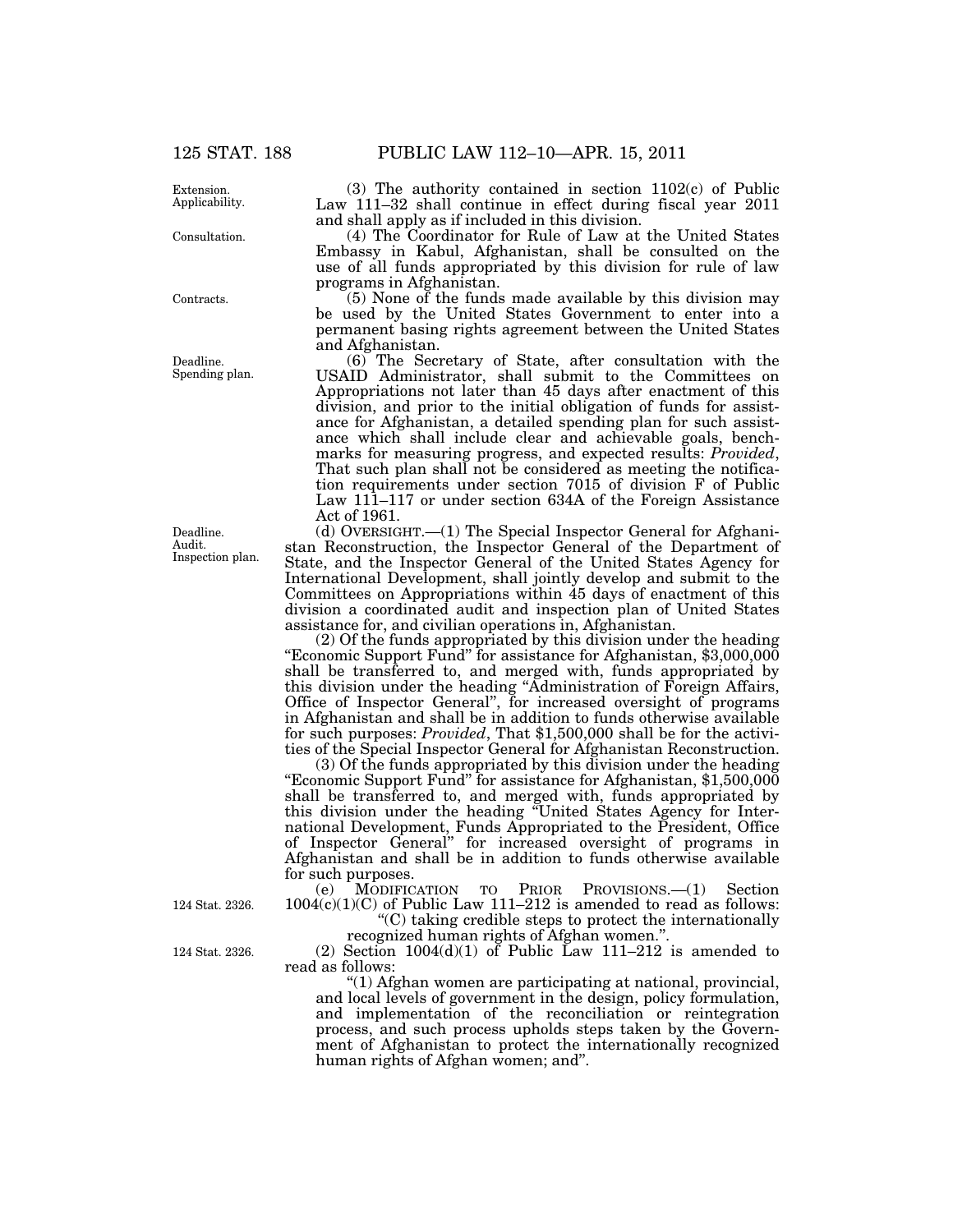(3) Section 1004(e)(1) of Public Law 111–212 is amended to 124 Stat. 2326. read as follows:

 $(1)$  based on information available to the Secretary, the Independent Electoral Commission has no members or other employees who participated in, or helped to cover up, acts of fraud in the 2009 presidential election in Afghanistan, and the Electoral Complaints Commission is a genuinely independent body with all the authorities that were invested in it under Afghan law as of December 31, 2009; and''.

SEC. 2123. (a) The first and second provisos under the heading Applicability. ''Bilateral Economic Assistance, Funds Appropriated to the President, Economic Support Fund'' in division F of Public Law 111– 117 shall be applied to funds appropriated by this division by substituting the following: "*Provided*, That of the funds appropriated under this heading, up to \$250,000,000 shall be made available for assistance for Egypt for activities that support democratic elections, promote representative and accountable governance, protect human rights, strengthen civil society and the rule of law, reduce poverty, promote equitable economic development, and expand educational opportunities for disadvantaged Egyptian youth, including through scholarship programs: *Provided further*, That the Secretary of State shall submit a spending plan, including a comprehensive strategy to promote democracy and development, to the Committees on Appropriations for funds provided for Egypt under this heading: *Provided further*, That such plan shall not be considered as meeting the notification requirements under section 7015 of division F of Public Law 111–117 or under section 634A of the Foreign Assistance Act of 1961: *Provided further*, That such funds shall be subject to the regular notification procedures of the Committees on Appropriations: *Provided further*, That funds appropriated under this heading shall be made available to support democratic transitions in the Middle East and North Africa, including assistance for civil society organizations and the development of democratic political parties:'

(b) Not later than 45 days after enactment of this Act, the Secretary of State shall submit to the Committees on Appropriations a report on Egypt detailing whether—

(1) a transparent, political transition is occurring that includes the participation of a wide range of democratic opposition and civil society leaders and is responsive to their views;

(2) the emergency law and other laws restricting human rights have been abrogated; protesters, political and social activists and journalists are not being arrested, detained or prosecuted for the peaceful exercise of their rights; and the government is respecting freedoms of expression, assembly and association; and

(3) legal and constitutional impediments to free and fair presidential and parliamentary elections are being removed.

SEC. 2124. Notwithstanding section 1101, the level for ''Multilateral Assistance, International Financial Institutions, Contribution to the Global Agriculture and Food Security Program'', shall be \$100,000,000 for payment to the Global Agriculture and Food Security Program by the Secretary of the Treasury, to remain available until expended.

SEC. 2125. None of the funds made available in this division for the United Nations Capital Master Plan may be used for the

Deadline. Reports.

Spending plan.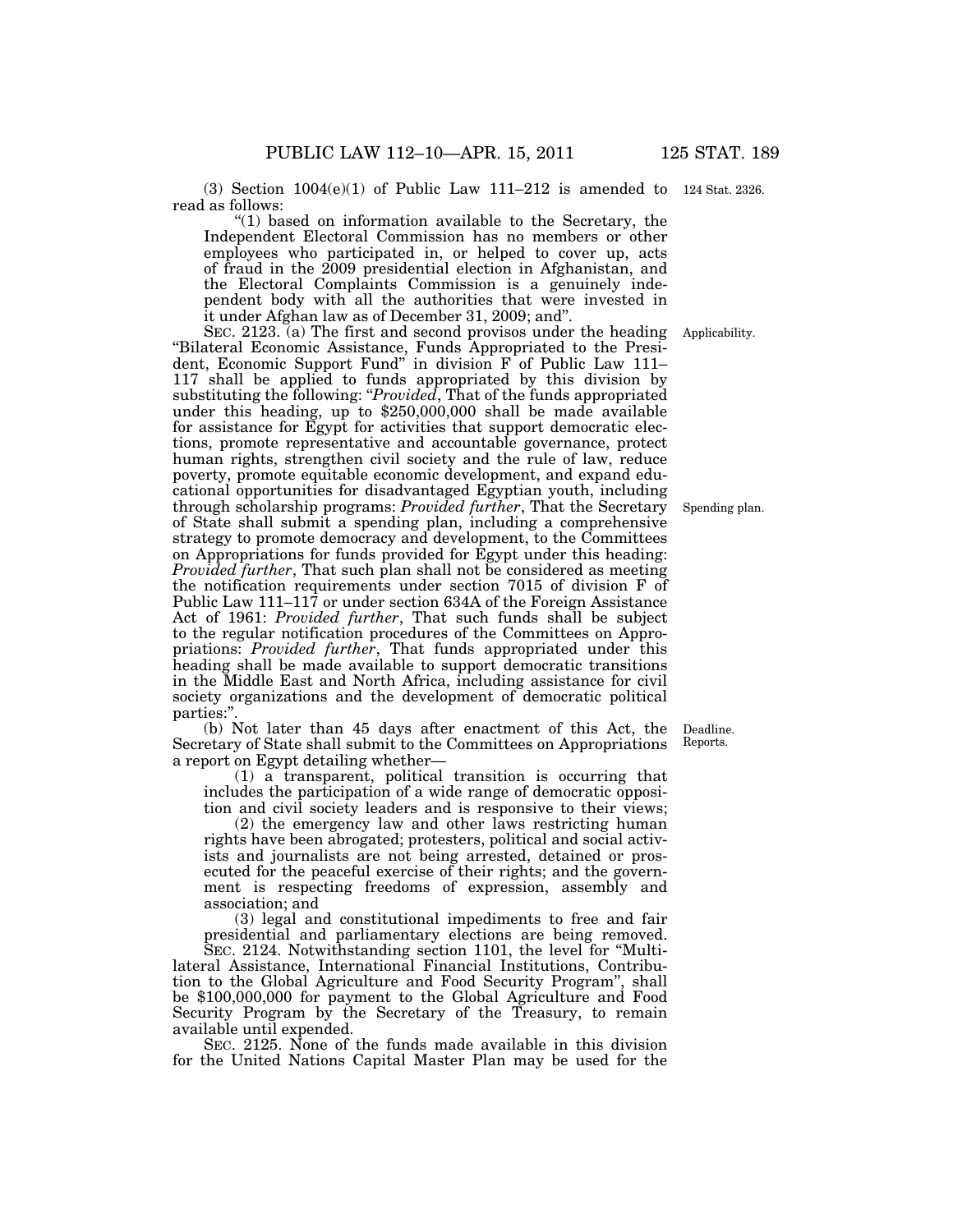design, renovation, or construction of the United Nations Headquarters in New York in excess of the agreed upon assessments of the United States pursuant to paragraph 10 of United Nations General Assembly Resolution 61/251.

SEC. 2126. (a) CONTRIBUTION TO THE ASIAN DEVELOPMENT BANK.—In addition to amounts otherwise made available by this division, \$106,586,000, to remain available until expended, is appropriated for payment to the Asian Development Bank by the Secretary of the Treasury for the United States share of the paidin portion of the increase in capital stock.

(b) LIMITATION ON CALLABLE CAPITAL SUBSCRIPTIONS.—The United States Governor of the Asian Development Bank may subscribe without fiscal year limitation to the callable capital portion of the United States share of such capital stock in an amount not to exceed \$2,558,048,769.

(c) REPORTING ON REFORMS.—Funds shall not be made available for a United States contribution to the Asian Development Bank (ADB) until the Secretary of the Treasury reports to the Committees on Appropriations that the ADB is making substantial progress toward the following policy goals—

(1) implementing procurement guidelines that maximize international competitive bidding in accordance with sound procurement practices, including transparency, competition, and cost-effective results for Borrowers;

(2) providing greater public disclosure of loan documents, with particular attention to persons affected by ADB projects;

(3) implementing best practices in domestic laws and international conventions against corruption for whistleblower and witness disclosures, and protections against retaliation for internal and lawful public disclosures by ADB employees and others affected by ADB operations who report illegality or other misconduct that could threaten the ADB's mission, including best practices for legal burdens of proof; access to independent adjudicative bodies; and results that eliminate the effects of proven retaliation;

(4) ensuring that the Investigations Office, Auditor General Office, and Evaluation Office are functionally independent, free from interference when determining the scope of investigations and audits, performing work and communicating results, and regularly report to the ADB's board of directors and, as appropriate and in a manner consistent with such functional independence of the Investigations Office and the Auditor General Office, to the ADB President;

(5) requiring that each candidate for adjustment or budget support loans provide an assessment of reforms to budgetary and procurement processes to encourage transparency, including budget publication and public scrutiny, prior to loan or grant approval;

(6) ensuring that the ADB's Accountability Mechanism provides transparency and protects local residents affected by ADB projects; and

(7) making publicly available external and internal performance and financial audits of ADB projects on the ADB's website.

(d) REPORT DATES.—Not later than 180 days after enactment of this Act, and every 6 months thereafter until September 30, 2013, the Secretary of the Treasury shall submit to the Committees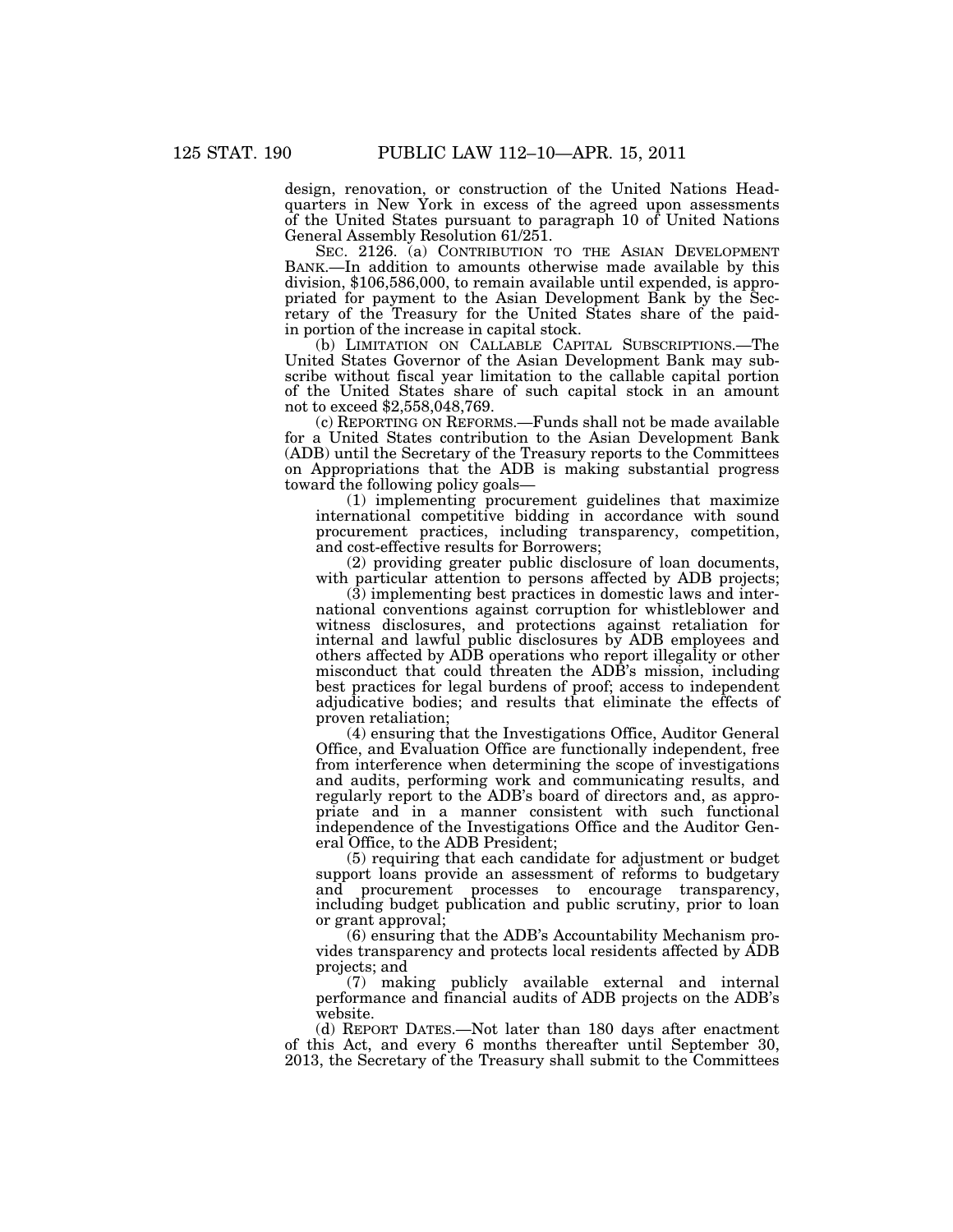on Appropriations a report detailing the extent to which the ADB has made progress on each policy goal listed in subsection (c).

(e) AMENDMENT.—The Asian Development Bank Act (22 U.S.C. 285 et seq.), is amended by adding at the end the following:

#### **''SEC. 33. NINTH REPLENISHMENT.**

''(a) The United States Governor of the Bank is authorized to contribute, on behalf of the United States, \$461,000,000 to the ninth replenishment of the resources of the Fund, subject to obtaining the necessary appropriations.

''(b) In order to pay for the United States contribution provided for in subsection (a), there are authorized to be appropriated, without fiscal year limitation, \$461,000,000 for payment by the Secretary of the Treasury.

#### **''SEC. 34. FIFTH CAPITAL INCREASE.**

''(a) SUBSCRIPTION AUTHORIZED.— ''(1) The United States Governor of the Bank may subscribe on behalf of the United States to 1,104,420 additional shares of the capital stock of the Bank.

" $(2)$  Any subscription by the United States to capital stock of the Bank shall be effective only to such extent or in such amounts as are provided in advance in appropriations Acts. ''(b) AUTHORIZATION OF APPROPRIATIONS.—

 $(1)$  In order to pay for the increase in the United States subscription to the Bank provided for in subsection (a), there are authorized to be appropriated, without fiscal year limitation, \$13,323,173,083, for payment by the Secretary of the Treasury.

"(2) Of the amount authorized to be appropriated under paragraph (1)—

 $(4)$  \$532,929,240 is authorized to be appropriated for paid-in shares of the Bank; and

"(B)  $$12,790,243,843$  is authorized to be appropriated for callable shares of the Bank, for payment by the Secretary of the Treasury.''.

## TITLE XII—TRANSPORTATION, HOUSING AND URBAN DEVELOPMENT, AND RELATED AGENCIES

SEC. 2201. Notwithstanding section 1101, the level for ''Department of Transportation, Office of the Secretary, Transportation Planning, Research, and Development" shall be  $$9,819,000$ .

SEC. 2202. Notwithstanding section 1101, the level for ''Department of Transportation, Office of the Secretary, National Infrastructure Investments'' shall be \$528,000,000: *Provided*, That the Applicability. amounts included under such heading in division A of Public Law 111–117 shall be applied to funds appropriated by this division by substituting "\$0" for "\$35,000,000".

SEC. 2203. Notwithstanding section 1101, the level for "Department of Transportation, Federal Aviation Administration, Operations'' shall be \$9,533,028,000, of which \$4,559,000,000 shall be derived from the Airport and Airway Trust Fund, of which not less than \$7,473,299,000 shall be for air traffic organization activities and not less than \$1,253,020,000 shall be for aviation safety activities.

SEC. 2204. Notwithstanding section 1101, the level for ''Department of Transportation, Federal Aviation Administration, Facilities

22 USC 285ee.

22 USC 285dd.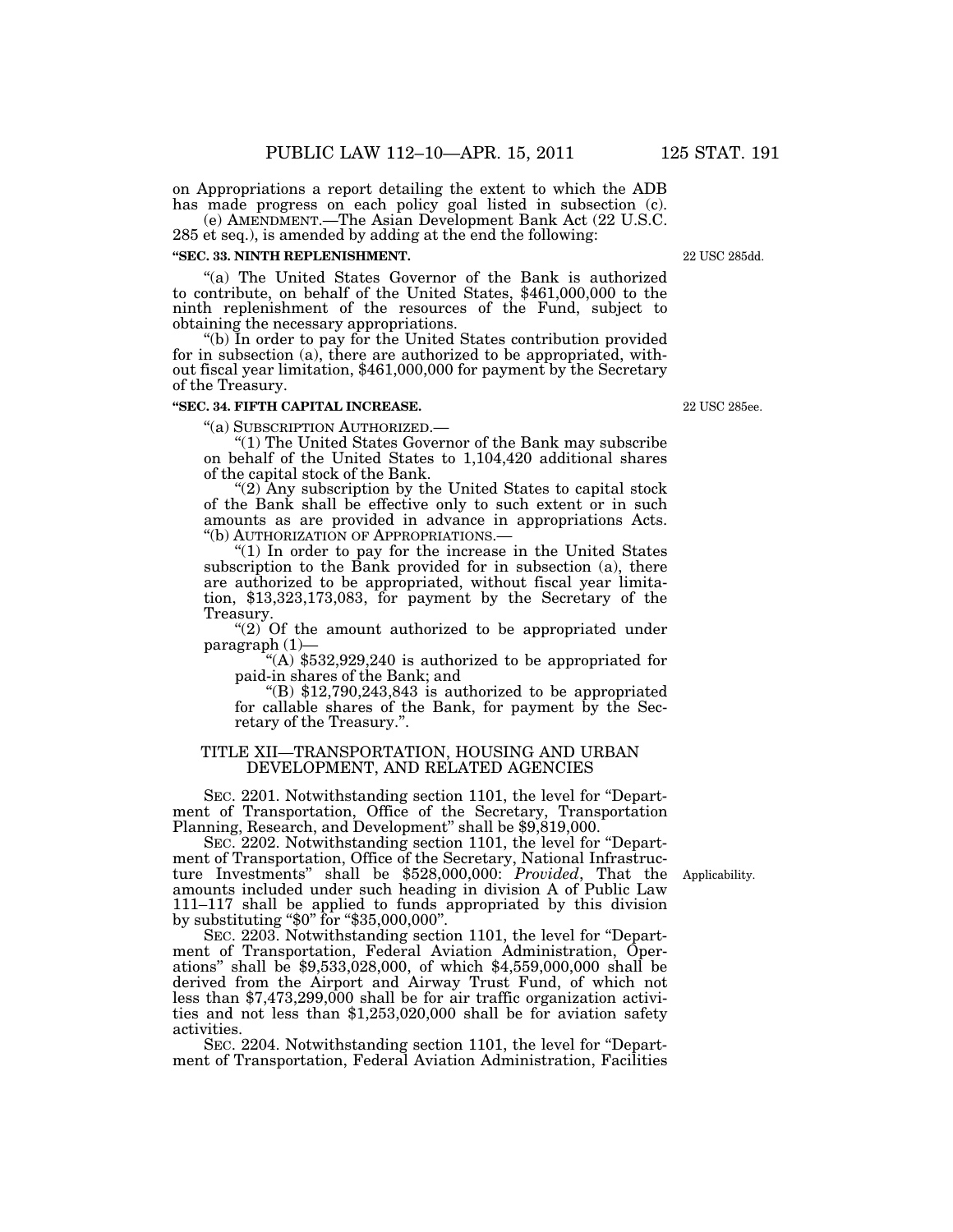and Equipment'' shall be \$2,736,203,000, of which \$2,226,203,000

Applicability.

shall remain available through September 30, 2013, and of which \$470,000,000 shall remain available through September 30, 2011. SEC. 2205. Notwithstanding section 1101, the amounts included under the heading ''Department of Transportation, Federal Aviation Administration, Grants-in-Aid for Airports, Liquidation of Contract Authorization'' in division A of Public Law 111–117 shall be applied

funds appropriated by this division by substituting ''\$3,550,000,000'' for ''\$3,000,000,000''. SEC. 2206. Notwithstanding section 1101, the level for ''Department of Transportation, Federal Aviation Administration, Research,

Engineering, and Development'' shall be \$170,000,000.

SEC. 2207. Of the unobligated balances of funds apportioned to each State under chapter 1 of title 23, United States Code, \$2,500,000,000 are permanently rescinded: *Provided*, That such rescission shall not apply to the funds distributed in accordance with sections  $130(f)$  and  $104(b)(5)$  of title 23, United States Code; sections  $133(d)(1)$  and  $163$  of such title, as in effect on the day before the date of enactment of Public Law 109–59; and the first sentence of section 133(d)(3)(A) of such title: *Provided further*, That notwithstanding section 1132 of Public Law 110–140, in administering the rescission required under this heading, the Secretary of Transportation shall allow each State to determine the amount of the required rescission to be drawn from the programs to which the rescission applies.

SEC. 2208. Notwithstanding section 1101, no funds made available by this division shall be for activities described in section 122 of title I of division A of Public Law 111–117.

SEC. 2209. Notwithstanding section 1101, the level for ''Department of Transportation, Federal Highway Administration, Surface Transportation Priorities'' shall be \$0.

SEC. 2210. Unobligated balances of funds made available for obligation under section 320 of title 23, United States Code, section 147 of Public Law 95–599, section  $9(c)$  of Public Law 97–134, section 149 of Public Law 100–17, and sections 1006, 1069, 1103, 1104, 1105, 1106, 1107, 1108, 6005, 6015, and 6023 of Public Law 102–240 are permanently rescinded.

SEC. 2211. The unobligated balance available on September 30, 2011, under section 1602 of the Transportation Equity Act for the 21st Century (Public Law 105–178) for each project for which less than 10 percent of the amount authorized for such project under such section has been obligated is permanently rescinded.

SEC. 2212. Of the amounts authorized for fiscal years 2005 through 2009 in section  $1101(a)(16)$  of the Safe, Accountable, Flexible, Efficient Transportation Equity Act: A Legacy for Users (Public Law 109–59) to carry out the high priority projects program under section 117 of title 23, United States Code, that are not allocated for projects described in section 1702 of such Act, \$8,190,335 are permanently rescinded.

SEC. 2213. Notwithstanding section 1101, the level for "Department of Transportation, Federal Motor Carrier Safety Administration, Motor Carrier Safety Operations and Programs, (Liquidation of Contract Authorization), (Limitation on Obligations), (Highway Trust Fund)'' shall be \$245,000,000.

SEC. 2214. Of the amount made available for ''Department of Transportation, Motor Carrier Safety Grants, (Liquidation of

Rescissions.

States. Determination.

Rescissions.

Rescission.

Rescissions.

Audits.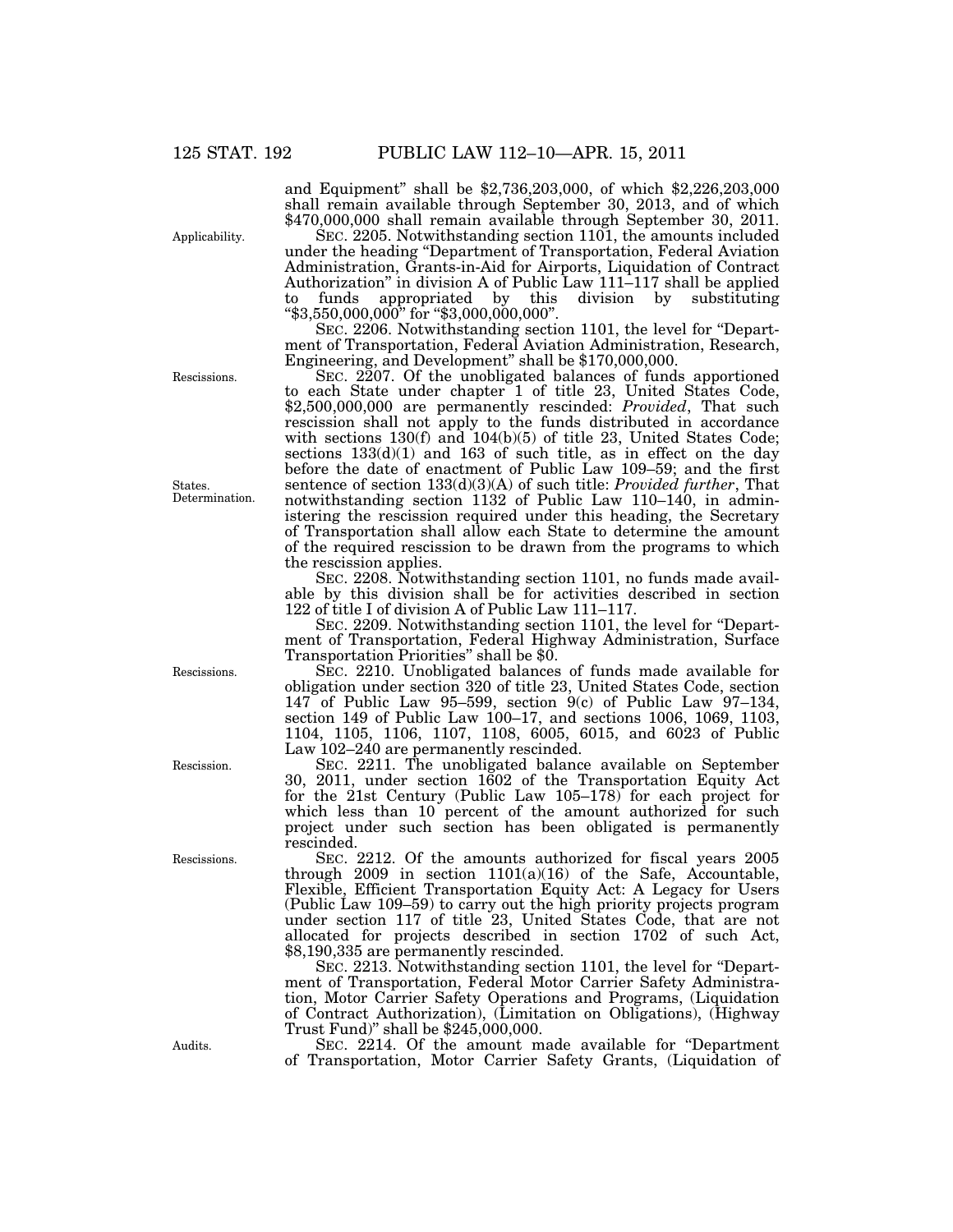Contract Authorization), (Limitation on Obligations), (Highway Trust Fund)'' for the commercial driver's license information system modernization program, \$3,000,000 shall be made available for audits of new entrant motor carriers to carry out section 4107(b) of Public Law 109–59, and 31104(a) of title 49, United States Code, and \$5,000,000 shall be made available for the commercial driver's license improvements program to carry out section 31313 of title 49, United States Code.

SEC. 2215. Of the unobligated amounts available for Safety Belt Performance Grants under section 406 of title 23, United States Code, \$76,000,000 are permanently rescinded.

SEC. 2216. Notwithstanding section 1101, the level for "Department of Transportation, Federal Railroad Administration, Railroad Safety Technology Program'' shall be \$0.

SEC. 2217. Notwithstanding section 1101, the level for "Department of Transportation, Federal Railroad Administration, Safety and Operations'' shall be \$176,950,000.

SEC. 2218. Notwithstanding section 1101, the level for ''Department of Transportation, Federal Railroad Administration, Railroad Research and Development'' shall be \$35,100,000.

SEC. 2219. Notwithstanding section 1101, the level for ''Department of Transportation, Federal Railroad Administration, Rail Line Relocation and Improvement Program'' shall be \$10,532,000.

SEC. 2220. Notwithstanding section 1101, the level for "Department of Transportation, Federal Railroad Administration, Capital and Debt Service Grants to the National Railroad Passenger Corporation'' shall be \$923,625,000.

SEC. 2221. Notwithstanding section 1101, the level for ''Department of Transportation, Federal Railroad Administration, Capital Assistance for High Speed Rail Corridors and Intercity Passenger Rail Service'' shall be \$0.

SEC. 2222. Of the prior year unobligated balances available for ''Department of Transportation, Federal Railroad Administration, Capital Assistance for High Speed Rail Corridors and Intercity Passenger Rail Service", \$400,000,000 is rescinded.

SEC. 2223. Notwithstanding section 1101, the level for "Department of Transportation, Federal Transit Administration, Grants for Energy Efficiency and Greenhouse Gas Reductions'' shall be \$50,000,000.

SEC. 2224. Notwithstanding section 1101, the level for "Department of Transportation, Federal Transit Administration, Capital Investment Grants'' shall be \$1,600,000,000.

SEC. 2225. Of the funds made available for ''Department of Rescission. Transportation, Federal Transit Administration, Capital Investment Grants'' in division A of Public Law 111–117, \$280,000,000 is rescinded.

SEC. 2226. Notwithstanding section 1101, the level for "Department of Transportation, Federal Transit Administration, Research and University Research Centers'' shall be \$59,000,000.

SEC. 2227. Notwithstanding section 1101, the level for ''Department of Transportation, Maritime Administration, Operations and Training'' shall be \$151,750,000, of which \$11,240,000 shall remain available until expended for maintenance and repair of training ships at State Maritime Academies; \$15,000,000 shall remain available until expended for capital improvements at the United States Merchant Marine Academy; and \$59,057,000 shall be available for operations at the United States Merchant Marine Academy:

Rescission.

Rescission.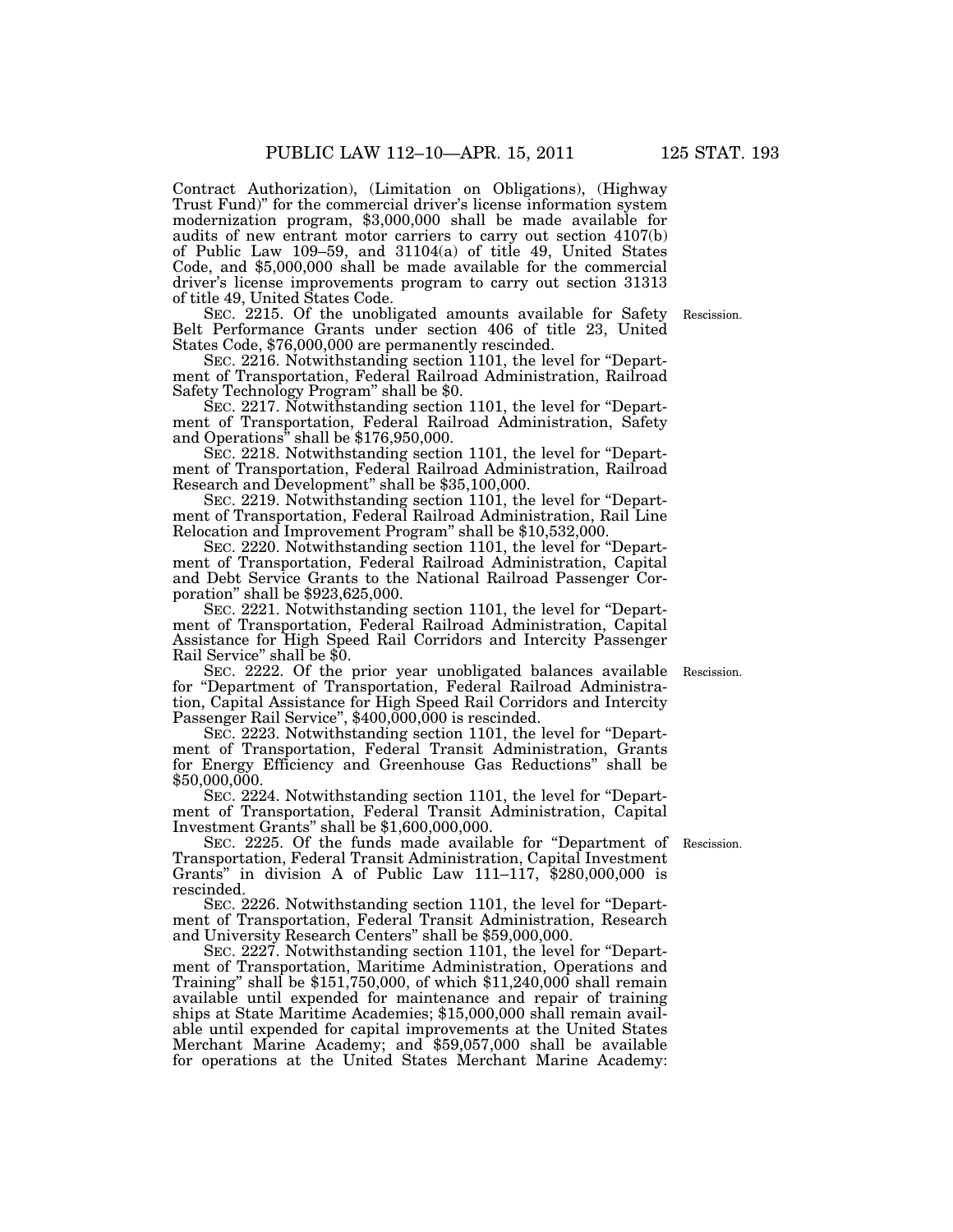*Provided*, That of the funds made available under such heading in division A of Public Law 111–117, up to \$6,000,000 may be used for the reimbursement of overcharged midshipmen fees for academic years 2003–2004 through 2008–2009, to remain available until expended: *Provided further*, That the reimbursement decisions of the Secretary pursuant to the previous proviso shall be final and conclusive: *Provided further*, That of the funds made available under such heading by this division, \$1,000,000 shall be for the information technology requirements of Public Law 111–207, to be available until expended.

SEC. 2228. Notwithstanding section 1101, the level for ''Department of Transportation, Maritime Administration, Assistance to Small Shipyards'' shall be \$10,000,000.

SEC. 2229. Notwithstanding section 1101, the level for each of the following accounts under the heading ''Department of Transportation, Pipeline and Hazardous Materials Safety Administration'' shall be as follows: ''Operational Expenses, (Pipeline Safety Fund)'', \$21,496,000; ''Hazardous Materials Safety'', \$39,098,000, of which \$1,699,000 shall remain available until September 30, 2013; and "Pipeline Safety (Pipeline Safety Fund) (Oil Spill Liability Trust Fund)'', \$106,919,000, of which \$18,905,000 shall be derived from the Oil Spill Liability Trust Fund and shall remain available until September 30, 2013, and of which \$88,014,000 shall be derived from the Pipeline Safety Fund, of which \$47,332,000 shall remain available until September 30, 2013.

SEC. 2230. Notwithstanding section 1101, section 186 of title I of division A of Public Law 111–117 shall not apply in fiscal year 2011.

SEC. 2231. Notwithstanding section 1101, none of the funds made available by this division shall be available for activities described in section 195 of title I of division A of Public Law 111–117.

SEC. 2232. Notwithstanding section 1101, the level for "Department of Housing and Urban Development, Management and Administration, Administration, Operations and Management'' shall be \$525,040,000: *Provided*, That the Secretary shall adjust other amounts specified under this heading to stay within the level provided under this section.

SEC. 2233. Notwithstanding section 1101, section 231 of title II of division A of Public Law 111–117 (123 Stat. 3105) is amended to read as follows: ''The Secretary of Housing and Urban Development is authorized to transfer up to 5 percent or \$5,000,000, whichever is less, of the funds made available for personnel or nonpersonnel expenses under any account under this title under the general heading 'Personnel Compensation and Benefits', or under any set-aside within the accounts under the headings 'Executive Direction' and 'Administration, Operations and Management', to any other such account or set-aside: *Provided*, That no appropriation for personnel or non-personnel expenses in any such account or set-aside shall be increased or decreased by more than 5 percent or \$5,000,000, whichever is less, without prior written approval of the House and Senate Committees on Appropriations.''.

SEC. 2234. Notwithstanding section 1101, the level for each of the following accounts under the heading ''Department of Housing and Urban Development, Personnel Compensation and Benefits'' shall be as follows: "Public and Indian Housing", \$189,074,000;

Transfer authority.

Approval.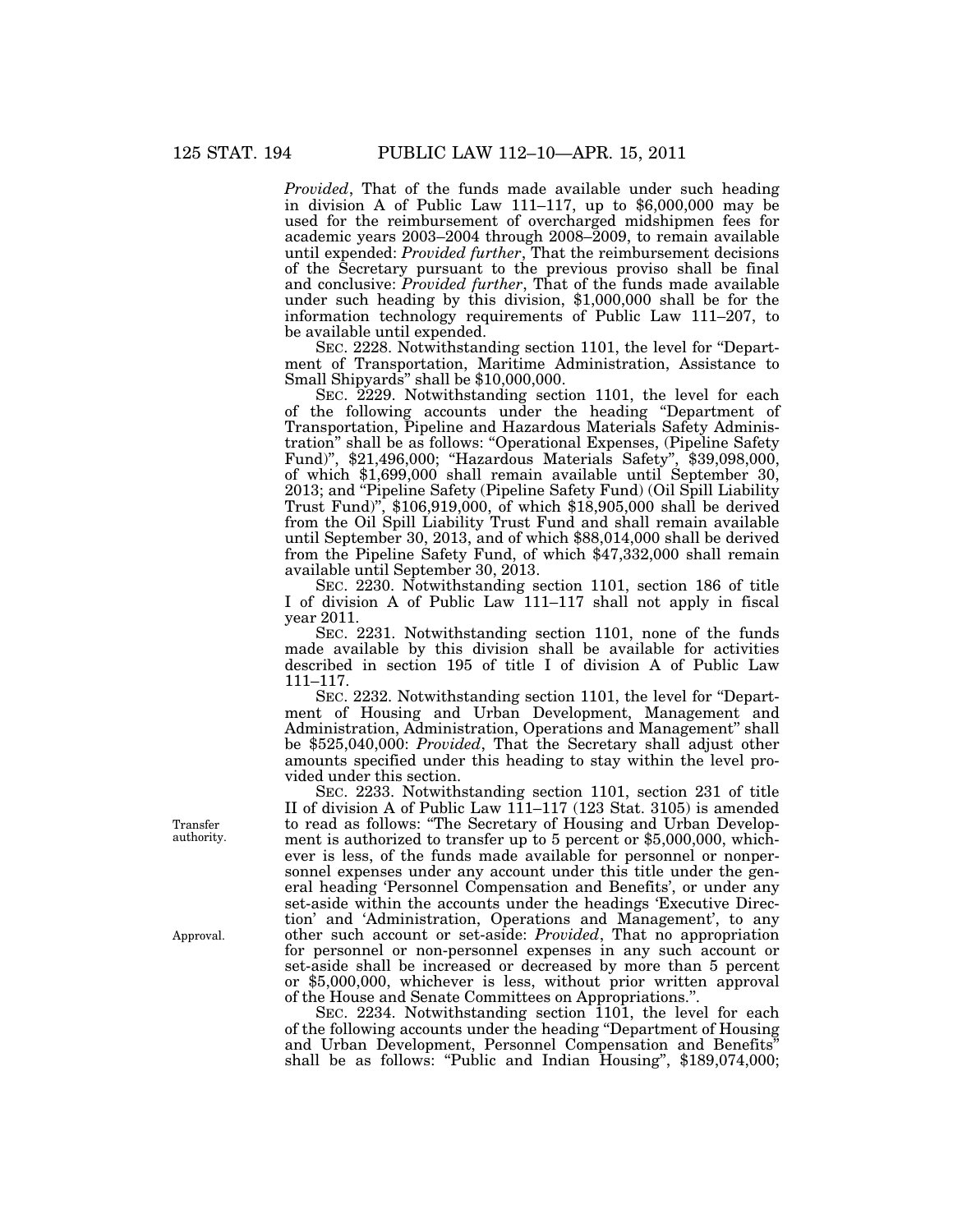"Community Planning and Development", \$96,989,000; "Housing" \$381,887,000; and "Policy Development and Research", \$19,138,000.

SEC. 2235. Notwithstanding section 1101, the level for "Department of Housing and Urban Development, Public and Indian Housing, Tenant-Based Rental Assistance'' shall be \$14,407,688,000, to remain available until expended, which shall be available on October 1, 2010 (in addition to the \$4,000,000,000 previously appropriated under such heading that became available on October 1, 2010), and, notwithstanding section 1118, an additional \$4,000,000,000, to remain available until expended, shall be available on October 1, 2011: *Provided*, That of the amounts available for such heading, \$16,702,688,000 shall be for activities specified in paragraph (1) under such heading of title II of division A of Public Law 111–117; \$110,000,000 shall be for activities specified in paragraph (2) under such heading in such Public Law; \$1,450,000,000 shall be for activities specified in paragraph (3) under such heading in such Public Law, of which \$1,400,000,000 shall be allocated as provided in the first proviso of such paragraph (3); and \$50,000,000 shall be for activities specified in paragraph (6) under such heading in such Public Law: *Provided further*, That paragraph (5) under such heading in such Public Law is amended by striking ''\$15,000,000'' and all that follows through the end of such paragraph and inserting ''\$35,000,000 for amendment and renewal of tenant-based assistance contracts under section 811 of the Cranston-Gonzalez National Affordable Housing Act (42 U.S.C. 8013), including necessary administrative expenses;

123 Stat. 3078.

Contracts.

SEC. 2236. Notwithstanding section 1101, the level for ''Department of Housing and Urban Development, Public and Indian Housing, Public Housing Operating Fund'' shall be \$4,626,000,000.

SEC. 2237. Notwithstanding section 1101, the level for "Department of Housing and Urban Development, Public and Indian Housing, Revitalization of Severely Distressed Public Housing (HOPE VI)'' shall be \$100,000,000.

SEC. 2238. Notwithstanding section 1101, the level for "Department of Housing and Urban Development, Public and Indian Housing, Public Housing Capital Fund'' shall be \$2,044,200,000.

SEC. 2239. Notwithstanding section 1101, the level for ''Department of Housing and Urban Development, Public and Indian Housing, Native American Housing Block Grants'' shall be \$650,000,000.

SEC. 2240. Notwithstanding section 1101, the level for ''Department of Housing and Urban Development, Community Planning and Development, Community Development Fund'' shall be \$3,508,000,000, of which \$3,343,000,000 shall be for carrying out the community development block grant program under title I of the Housing and Community Development Act of 1974 (42 U.S.C. 5301 et seq.): *Provided*, That none of the funds made available under such heading by this division may be used for grants for the Economic Development Initiative or Neighborhood Initiatives activities, Rural Innovation Fund, or for grants pursuant to section 107 of the Housing and Community Development Act of 1974 (42 U.S.C. 5307): *Provided further*, That of the amounts made available under such heading by this division, \$100,000,000 shall be for a Sustainable Communities Initiative, of which \$70,000,000 shall be for Regional Integrated Planning Grants and \$30,000,000 shall be for Community Challenge Planning Grants: *Provided further*,

Grants.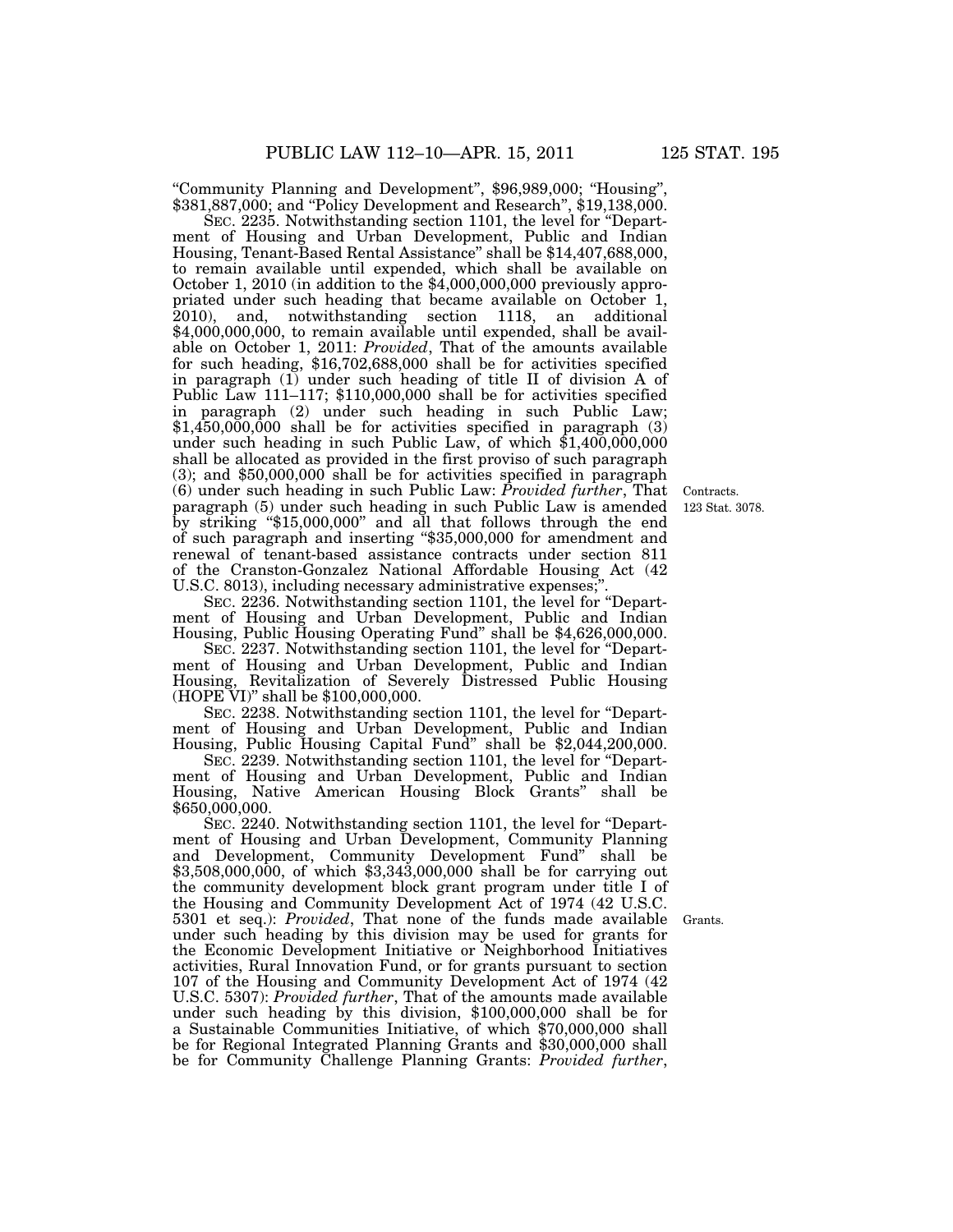That of such amount made available for Regional Integrated Planning Grants, \$17,500,000 shall be for activities specified in the second proviso of the last paragraph under such heading in title II of division A of Public Law 111–117 and 0 shall be for activities specified in the sixth proviso of such paragraph.

SEC. 2241. Notwithstanding section 1101, the level for ''Department of Housing and Urban Development, Community Planning and Development, Homeless Assistance Grants'' shall be \$1,905,000,000, of which at least \$225,000,000 shall be for the Emergency Solutions Grant program.

SEC. 2242. Notwithstanding section 1101, the level for ''Department of Housing and Urban Development, Community Planning and Development, HOME Investment Partnerships Program'' shall be \$1,610,000,000.

SEC. 2243. Notwithstanding section 1101, the level for ''Department of Housing and Urban Development, Community Planning and Development, Brownfields Redevelopment'' shall be \$0.

SEC. 2244. Notwithstanding section 1101, the level for "Department of Housing and Urban Development, Housing Programs, Project-Based Rental Assistance'' shall be \$8,882,328,000, to remain available until expended, which shall be available on October 1, 2010 (in addition to \$393,672,000 previously appropriated under such heading that became available on October 1, 2010), and, notwithstanding section 1118, an additional \$400,000,000, to remain available until expended, shall be available on October 1, 2011: *Provided*, That of the amounts available for such heading,  $$8,950,000,000$  shall be for activities specified in paragraph  $(1)$ under such heading of title II of division A of Public Law 111– 117 and  $$326,000,000$  shall be available for activities specified in paragraph (2) under such heading of such Public Law.

SEC. 2245. Notwithstanding section 1101, the level for "Department of Housing and Urban Development, Housing Programs, Housing Counseling Assistance'' shall be \$0.

SEC. 2246. Notwithstanding section 1101, the level for ''Department of Housing and Urban Development, Housing Programs, Housing for the Elderly'' shall be \$400,000,000: *Provided*, That of such amounts, up to \$100,000,000 shall be available for capital advance and project-based rental assistance awards, and none of such amounts shall be available for activities specified in the third proviso under such heading in title II of division A of Public Law 111–117.

SEC. 2247. Notwithstanding section 1101, the level for ''Department of Housing and Urban Development, Housing Programs, Housing for Persons with Disabilities'' shall be \$150,000,000, of which up to \$50,000,000 shall be for capital advances and projectbased rental assistance contracts and up to \$32,000,000 shall be available for amendments or renewal of tenant-based assistance contracts entered into prior to fiscal year 2007.

SEC. 2248. Notwithstanding section 1101, the level for ''Department of Housing and Urban Development, Housing Programs, Energy Innovation Fund'' shall be \$0.

SEC. 2249. The heading ''Department of Housing and Urban Development, Housing Programs, Other Assisted Housing Programs, Rental Housing Assistance'' shall be applied by also being available for extensions of up to one year for expiring contracts under such sections of law.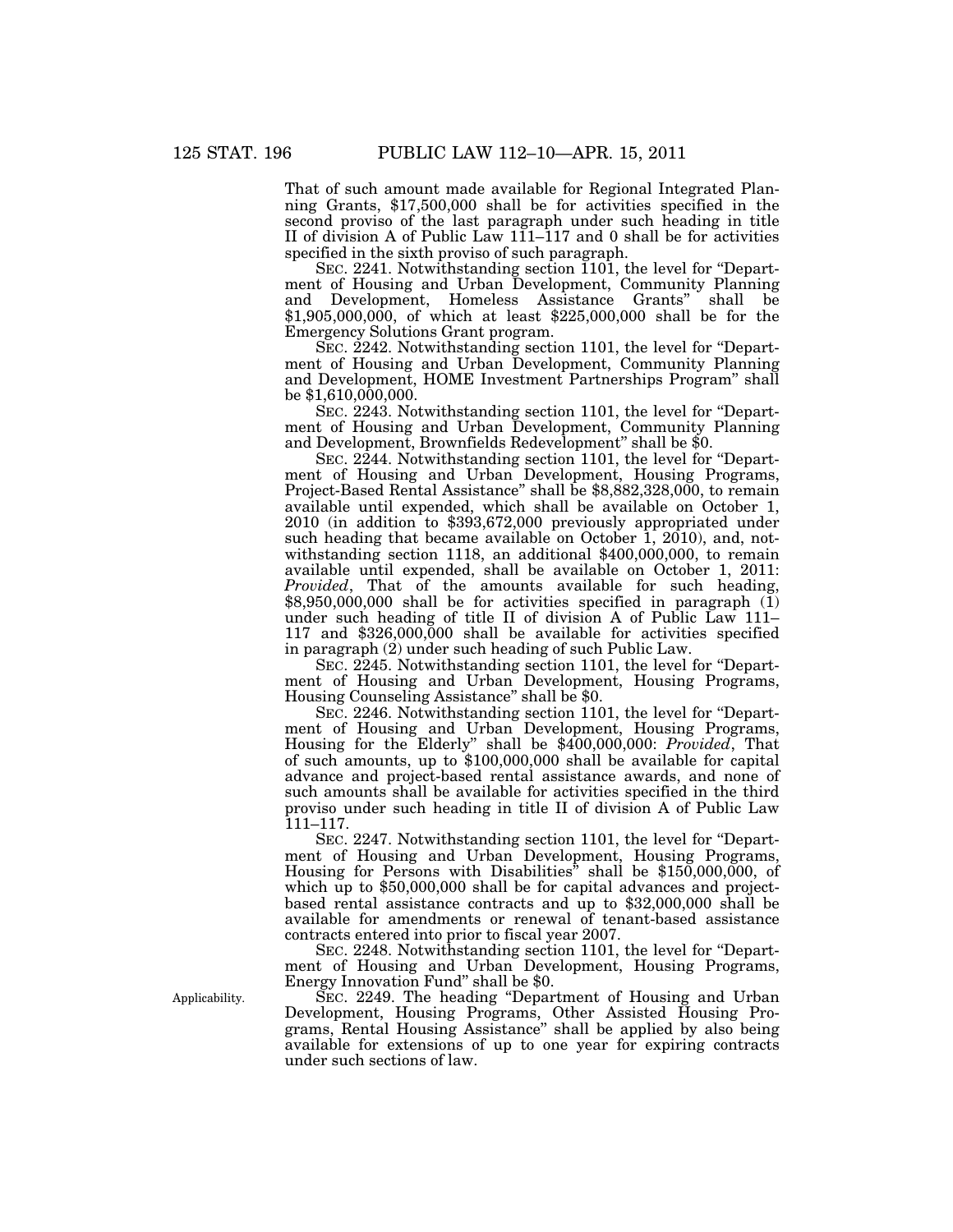SEC. 2250. Notwithstanding section 1101, the level for ''Department of Housing and Urban Development, Housing Programs, Rent Supplement (Rescission)" shall be  $$40,600,000$ .

SEC. 2251. Notwithstanding section 1101, the level for ''Department of Housing and Urban Development, Federal Housing Administration, Mutual Mortgage Insurance Program Account'' for administrative contract expenses shall be \$207,000,000.

SEC. 2252. The first proviso in the first paragraph under the heading ''Department of Housing and Urban Development, Federal Housing Administration, General and Special Risk Program Account'' in division A of Public Law 111–117 shall be applied in fiscal year 2011 by substituting " $$20,000,000,000$ " for  $"\$15,000,000,000".$ 

SEC. 2253. Notwithstanding section 1101, the level for ''Department of Housing and Urban Development, Office of Lead Hazard Control and Healthy Homes, Lead Hazard Reduction'' shall be \$120,000,000.

SEC. 2254. Notwithstanding section 1101, the level under the heading ''Related Agencies, United States Interagency Council on Homelessness, Operating Expenses'' shall be \$2,680,000.

SEC. 2255. Section 209 of the McKinney-Vento Homeless Assistance Act (42 U.S.C. 11319) is amended by striking all that follows ''on'' and inserting ''October 1, 2013.''.

SEC. 2256. The first proviso under the heading ''Housing for the Elderly'' and under the heading ''Housing for Persons with Disabilities" in division A of Public Law 111–117 are each amended to read as follows: ''*Provided*, That amounts obligated for initial project rental assistance contracts from amounts appropriated in fiscal year 2003 and thereafter shall remain available for the purpose of paying such obligations incurred prior to the expiration of such amounts for a 10 year period following such expiration:''.

SEC. 2257. The amounts provided by section 1101 for "Department of Housing and Urban Development, Housing Programs, Housing for Persons with Disabilities'' shall, in addition to use as provided under such heading in title II of division A of Public Law 111–117, be available for project assistance contracts pursuant to section 202(h) of the Housing Act of 1959 (12 U.S.C. 1701q).

SEC. 2258. Notwithstanding section 1101, the level under the heading ''Department of Housing and Urban Development, Management and Administration, Transformation Initiative'' for combating mortgage fraud shall be \$0.

SEC. 2259. The heading ''Department of Housing and Urban Development, Management and Administration, Transformation Initiative'' in title II of division A of Public Law 111–117 is amended by striking the second paragraph and inserting the following: ''For necessary expenses of information technology modernization, including development and deployment of a Next Generation of Voucher Management System and development and deployment of modernized Federal Housing Administration systems, \$71,000,000, to remain available until September 30, 2013: *Provided*, That not more than 35 percent of the funds made available for information technology modernization may be obligated until the Secretary submits to the Committees on Appropriations a plan for expenditure that: (1) identifies for each modernization project: (A) the functional and performance capabilities to be delivered and the mission benefits to be realized;  $(B)$  the estimated lifecycle cost; and (C) key milestones to be met; (2) demonstrates that

Time period. 12 USC 1701g note; 42 USC 8013 note.

Expenditure plan.

Applicability.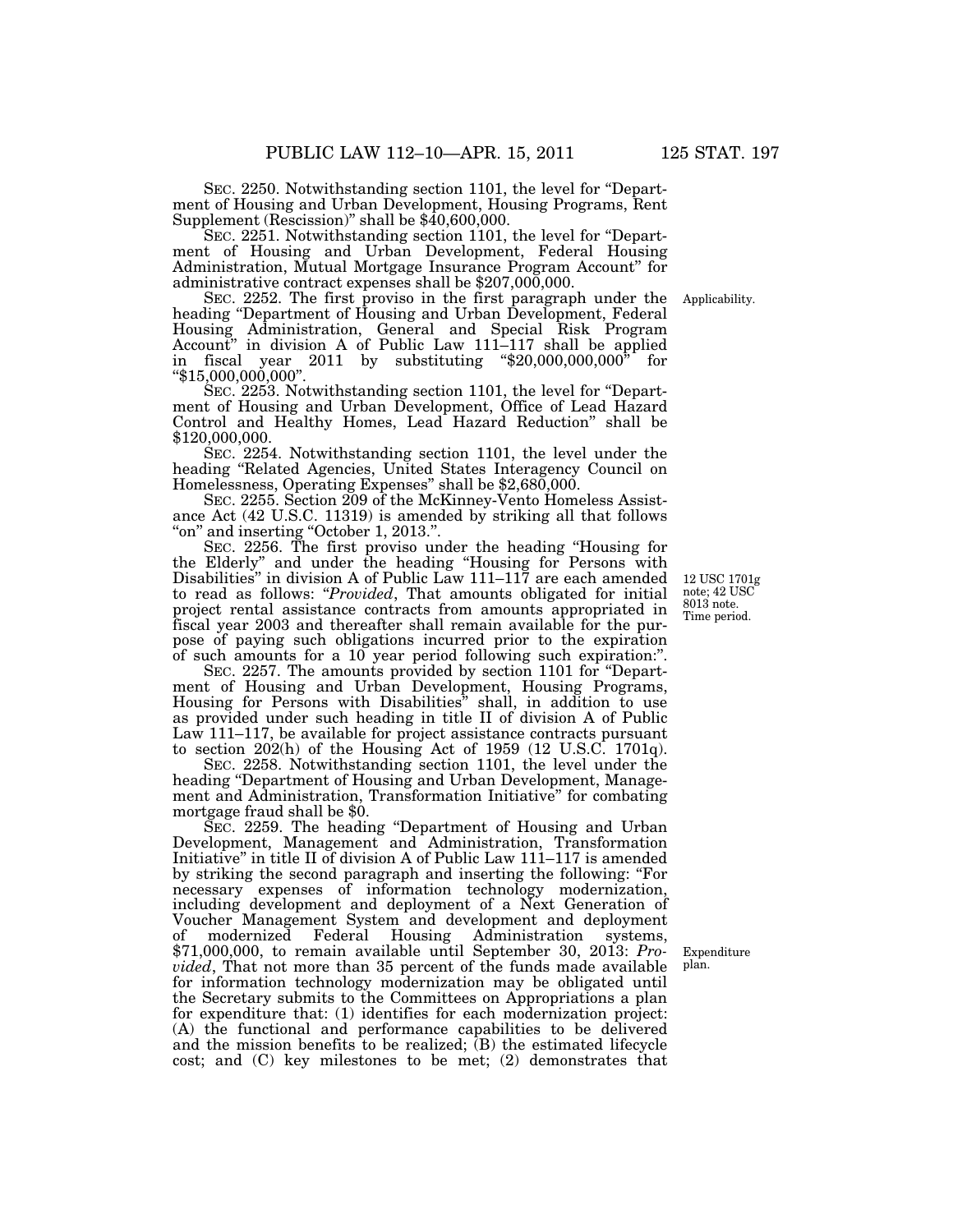each modernization project is: (A) compliant with the Department's enterprise architecture; (B) being managed in accordance with applicable lifecycle management policies and guidance; (C) subject to the Department's capital planning and investment control requirements; and (D) supported by an adequately staffed project office; and (3) has been reviewed by the Government Accountability Office. In addition, of the amounts made available in this division under each of the following headings under this title, the Secretary may transfer to, and merge with, this account up to 1 percent from each such account, and such transferred amounts shall be available until September 30, 2013, for: (1) research, evaluation, and program metrics; (2) program demonstrations; (3) technical assistance and capacity building; and (4) information technology: 'Revitalization of Severely Distressed Public Housing', 'Section 108 Loan Guarantees', 'Housing Opportunities for Persons With AIDS', 'Community Development Fund', 'HOME Investment Partnerships Program', 'Self-Help and Assisted Homeownership Opportunity Program', 'Housing for the Elderly', 'Housing for Persons With Disabilities', 'Payment to Manufactured Housing Fees Trust Fund', 'Mutual Mortgage Insurance Program Account', 'General and Special Risk Program Account', 'Research and Technology', 'Lead Hazard Reduction', 'Rental Housing Assistance', and 'Fair Housing Activities': *Provided further*, That of the amounts made available under this heading, not less than \$45,000,000 shall be available for technical assistance and capacity building: *Provided further*, That technical assistance activities shall include, technical assistance for HUD programs, including HOME, Community Development Block Grant, homeless programs, HOPWA, HOPE VI, Public Housing, the Housing Choice Voucher Program, Fair Housing Initiative Program, Housing Counseling, Healthy Homes, Sustainable Communities, Energy Innovation Fund and other technical assistance as determined by the Secretary: *Provided further*, That any amounts available for research, evaluation, and program metrics and program demonstrations shall be used to complete ongoing projects, evaluations, and assessments: *Provided further*, That the Secretary shall submit a plan to the House and Senate Committees on Appropriations for approval detailing how the funding provided under this section will be allocated to each of the four categories identified under this section and for what projects or activities funding will be used: *Provided further*, That following the initial approval of this plan, the Secretary may amend the plan with the approval of the House and Senate Committees on Appropriations.''.

SEC. 2260. Notwithstanding section  $1101$ , the level for "National Railroad Passenger Corporation, Office of Inspector General, Salaries and Expenses'' shall be \$19,350,000.

SEC. 2261. No rescission made in this title shall apply to any amount previously designated by the Congress as an emergency requirement pursuant to a concurrent resolution on the budget or the Balanced Budget and Emergency Deficit Control Act of 1985.

SEC. 2262. None of the funds made available by this division may be used to pay the salaries and expenses for the following positions:

(1) Director, White House Office of Health Reform.

(2) Assistant to the President for Energy and Climate Change.

Plans.

Applicability.

Salaries.

Transfer authority.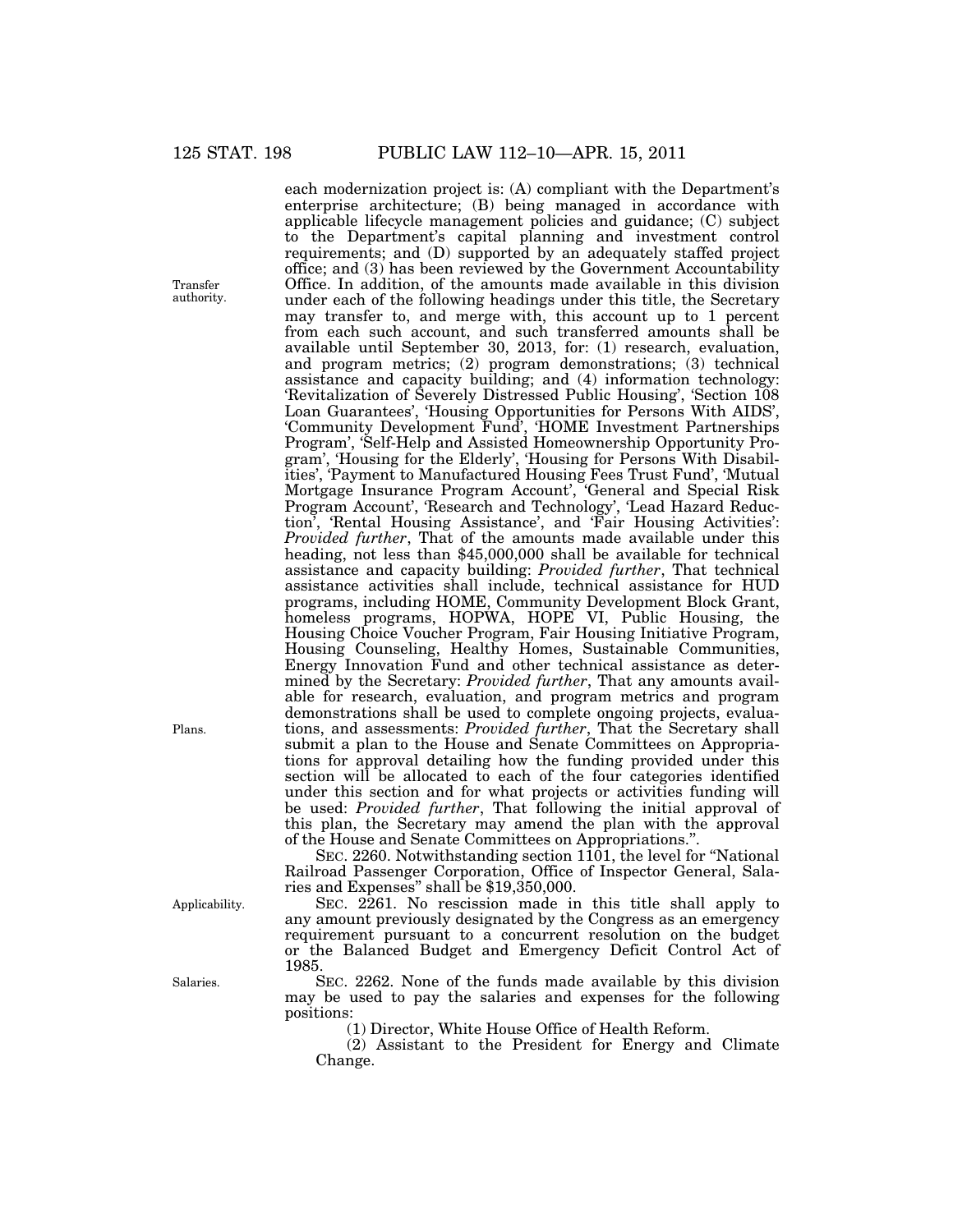(3) Senior Advisor to the Secretary of the Treasury assigned to the Presidential Task Force on the Auto Industry and Senior Counselor for Manufacturing Policy.

(4) White House Director of Urban Affairs. This division may be cited as the "Full-Year Continuing Appro-

priations Act, 2011''.

# **DIVISION C—SCHOLARSHIPS FOR OPPORTUNITY AND RESULTS ACT**

#### **SEC. 3001. SHORT TITLE.**

This division may be cited as the ''Scholarships for Opportunity and Results Act'' or the ''SOAR Act''.

## **SEC. 3002. FINDINGS.**

Congress finds the following:

 $(1)$  Parents are best equipped to make decisions for their children, including the educational setting that will best serve the interests and educational needs of their child.

(2) For many parents in the District of Columbia, public school choice provided under the Elementary and Secondary Education Act of 1965, as well as under other public school choice programs, is inadequate. More educational options are needed to ensure all families in the District of Columbia have access to a quality education. In particular, funds are needed to provide low-income parents with enhanced public opportunities and private educational environments, regardless of whether such environments are secular or nonsecular.

(3) While the per student cost for students in the public schools of the District of Columbia is one of the highest in the United States, test scores for such students continue to be among the lowest in the Nation. The National Assessment of Educational Progress (NAEP), an annual report released by the National Center for Education Statistics, reported in its 2009 study that students in the District of Columbia were being outperformed by every State in the Nation. On the 2009 NAEP, 56 percent of fourth grade students scored ''below basic'' in reading, and 44 percent scored ''below basic'' in mathematics. Among eighth grade students, 49 percent scored ''below basic'' in reading and 60 percent scored ''below basic'' in mathematics. On the 2009 NAEP reading assessment, only 17 percent of the District of Columbia fourth grade students could read proficiently, while only 13 percent of the eighth grade students scored at the proficient or advanced level.

(4) In 2003, Congress passed the DC School Choice Incentive Act of 2003 (Public Law 108–199; 118 Stat. 126), to provide opportunity scholarships to parents of students in the District of Columbia to enable them to pursue a high-quality education at a public or private elementary or secondary school of their choice. The DC Opportunity Scholarship Program (DC OSP) under such Act was part of a comprehensive 3-part funding arrangement that also included additional funds for the District of Columbia public schools, and additional funds for public charter schools of the District of Columbia. The intent of the approach was to ensure that progress would continue to be made to improve public schools and public charter schools,

Scholarships for Opportunity and Results Act. District of Columbia.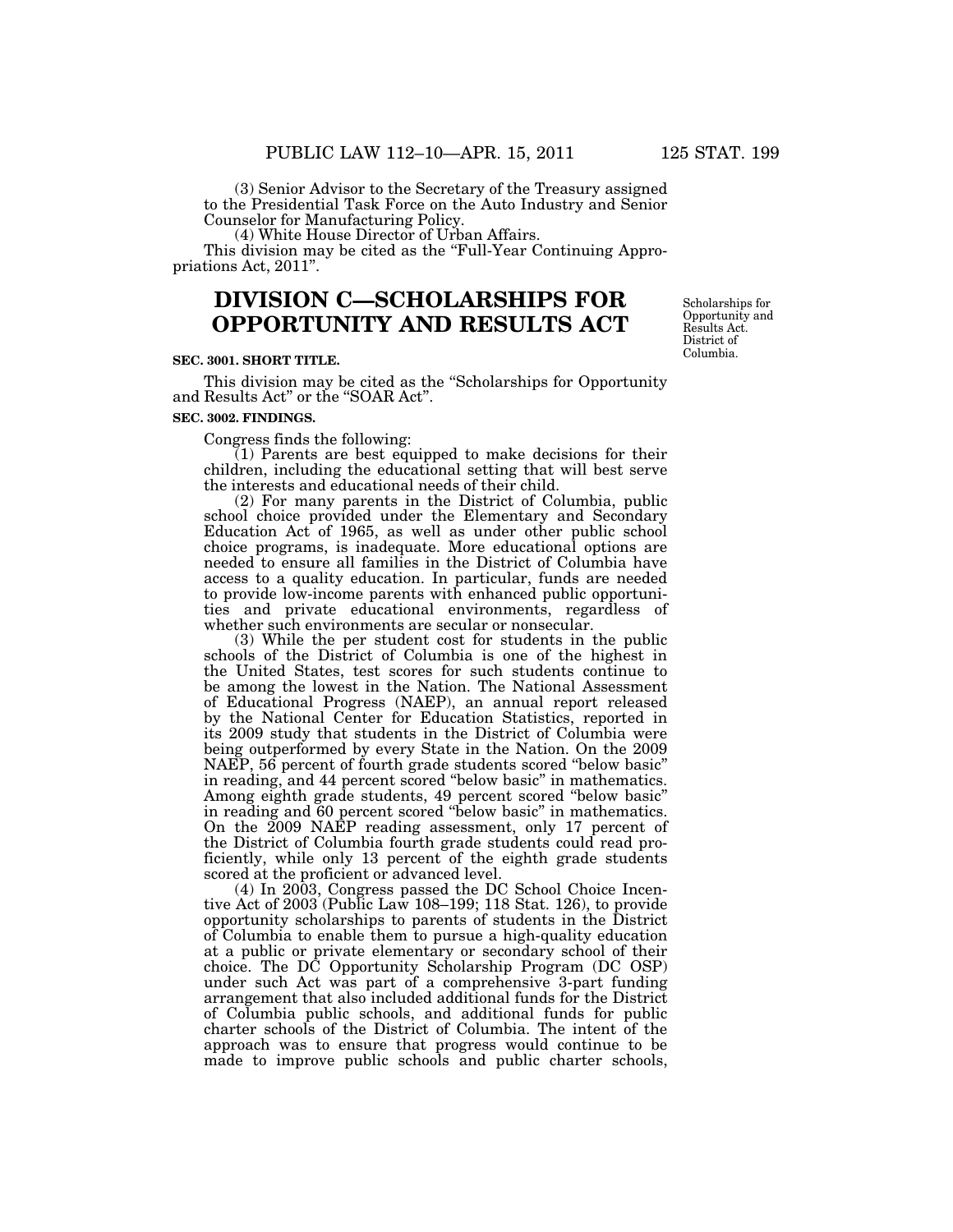and that funding for the opportunity scholarship program would not lead to a reduction in funding for the District of Columbia public and charter schools. Resources would be available for a variety of educational options that would give families in the District of Columbia a range of choices with regard to the education of their children.

(5) The DC OSP was established in accordance with the Supreme Court decision, Zelman v. Simmons-Harris, 536 U.S.  $639$  (2002), which found that a program enacted for the valid secular purpose of providing educational assistance to lowincome children in a demonstrably failing public school system is constitutional if it is neutral with respect to religion and provides assistance to a broad class of citizens who direct government aid to religious and secular schools solely as a result of their genuine and independent private choices.

(6) Since the inception of the DC OSP, it has consistently been oversubscribed. Parents express strong support for the opportunity scholarship program. Rigorous studies of the program by the Institute of Education Sciences have shown significant improvements in parental satisfaction and in reading scores that are more dramatic when only those students consistently using the scholarships are considered. The program also was found to result in significantly higher graduation rates for DC OSP students.

(7) The DC OSP is a program that offers families in need, in the District of Columbia, important alternatives while public schools are improved. This program should be reauthorized as 1 of a 3-part comprehensive funding strategy for the District of Columbia school system that provides new and equal funding for public schools, public charter schools, and opportunity scholarships for students to attend private schools.

#### **SEC. 3003. PURPOSE.**

The purpose of this division is to provide low-income parents residing in the District of Columbia, particularly parents of students who attend elementary schools or secondary schools identified for improvement, corrective action, or restructuring under section 1116 of the Elementary and Secondary Education Act of 1965 (20 U.S.C. 6316), with expanded opportunities for enrolling their children in other schools in the District of Columbia, at least until the public schools in the District of Columbia have adequately addressed shortfalls in health, safety, and security, and the students in the District of Columbia public schools are testing in mathematics and reading at or above the national average.

#### **SEC. 3004. GENERAL AUTHORITY.**

(a) OPPORTUNITY SCHOLARSHIPS.—

(1) IN GENERAL.—From funds appropriated under section 3014(a)(1), the Secretary shall award grants on a competitive basis to eligible entities with approved applications under section 3005 to carry out a program to provide eligible students with expanded school choice opportunities. The Secretary may award a single grant or multiple grants, depending on the quality of applications submitted and the priorities of this division.

(2) DURATION OF GRANTS.—The Secretary may make grants under this subsection for a period of not more than 5 years.

Grants.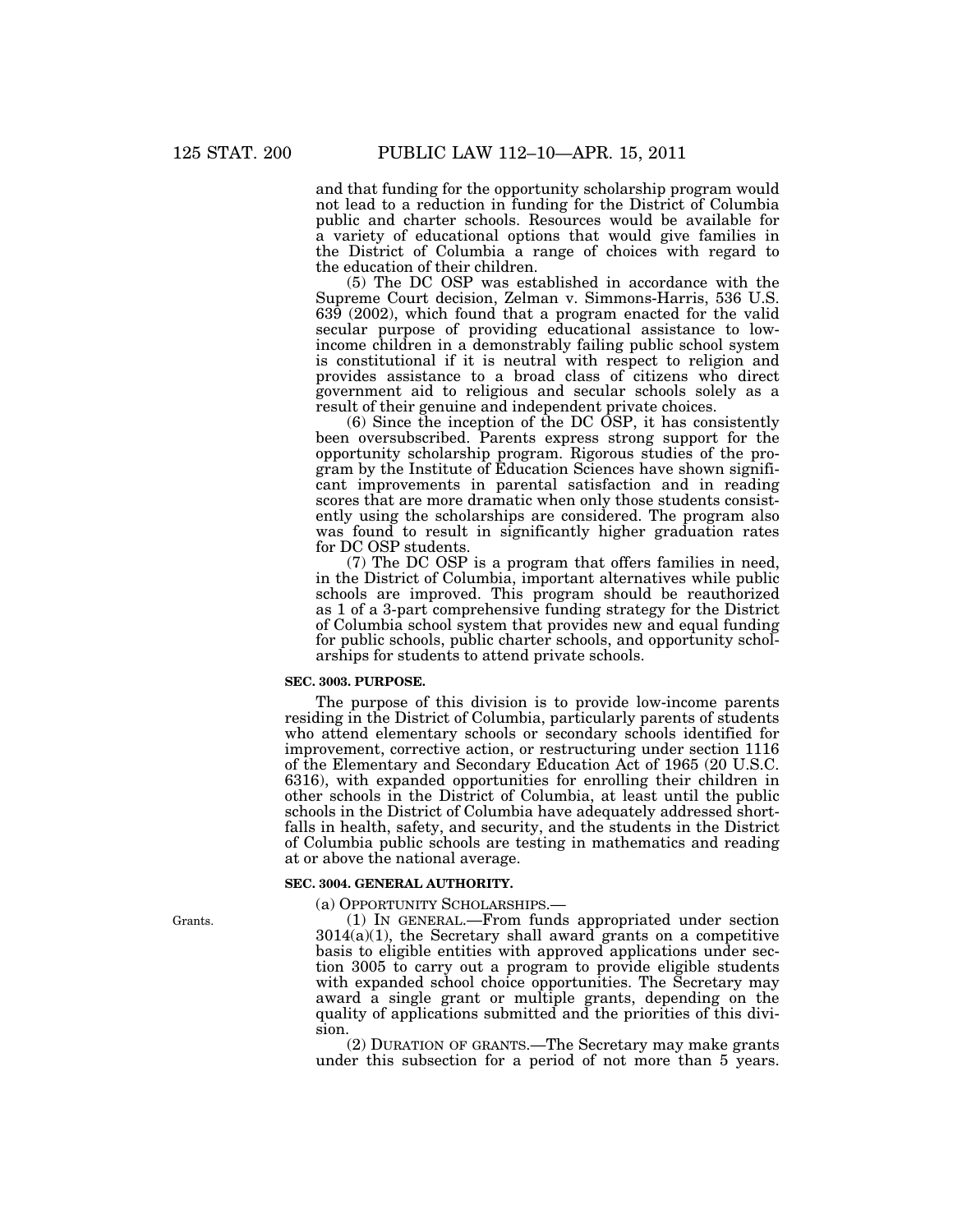(b) DC PUBLIC SCHOOLS AND CHARTER SCHOOLS.—From funds appropriated under paragraphs (2) and (3) of section 3014(a), the Secretary shall provide funds to the Mayor of the District of Columbia, if the Mayor agrees to the requirements described in section  $3011(a)$ , for-

(1) the District of Columbia public schools to improve public education in the District of Columbia; and

(2) the District of Columbia public charter schools to improve and expand quality public charter schools in the District of Columbia.

#### **SEC. 3005. APPLICATIONS.**

(a) IN GENERAL.—In order to receive a grant under section 3004(a), an eligible entity shall submit an application to the Secretary at such time, in such manner, and accompanied by such information as the Secretary may require.

(b) CONTENTS.—The Secretary may not approve the request of an eligible entity for a grant under section 3004(a) unless the entity's application includes—

(1) a detailed description of—

(A) how the entity will address the priorities described in section 3006;

(B) how the entity will ensure that if more eligible students seek admission in the program of the entity than the program can accommodate, eligible students are selected for admission through a random selection process which gives weight to the priorities described in section 3006;

(C) how the entity will ensure that if more participating eligible students seek admission to a participating school than the school can accommodate, participating eligible students are selected for admission through a random selection process;

(D) how the entity will notify parents of eligible students of the expanded choice opportunities in order to allow the parents to make informed decisions;

(E) the activities that the entity will carry out to provide parents of eligible students with expanded choice opportunities through the awarding of scholarships under section  $3007(a)$ ;

(F) how the entity will determine the amount that will be provided to parents under section  $3007(a)(2)$  for the payment of tuition, fees, and transportation expenses, if any;

(G) how the entity will seek out private elementary schools and secondary schools in the District of Columbia to participate in the program;

(H) how the entity will ensure that each participating school will meet the reporting and other program requirements under this division;

(I) how the entity will ensure that participating schools submit to site visits by the entity as determined to be necessary by the entity, except that a participating school may not be required to submit to more than 1 site visit per school year;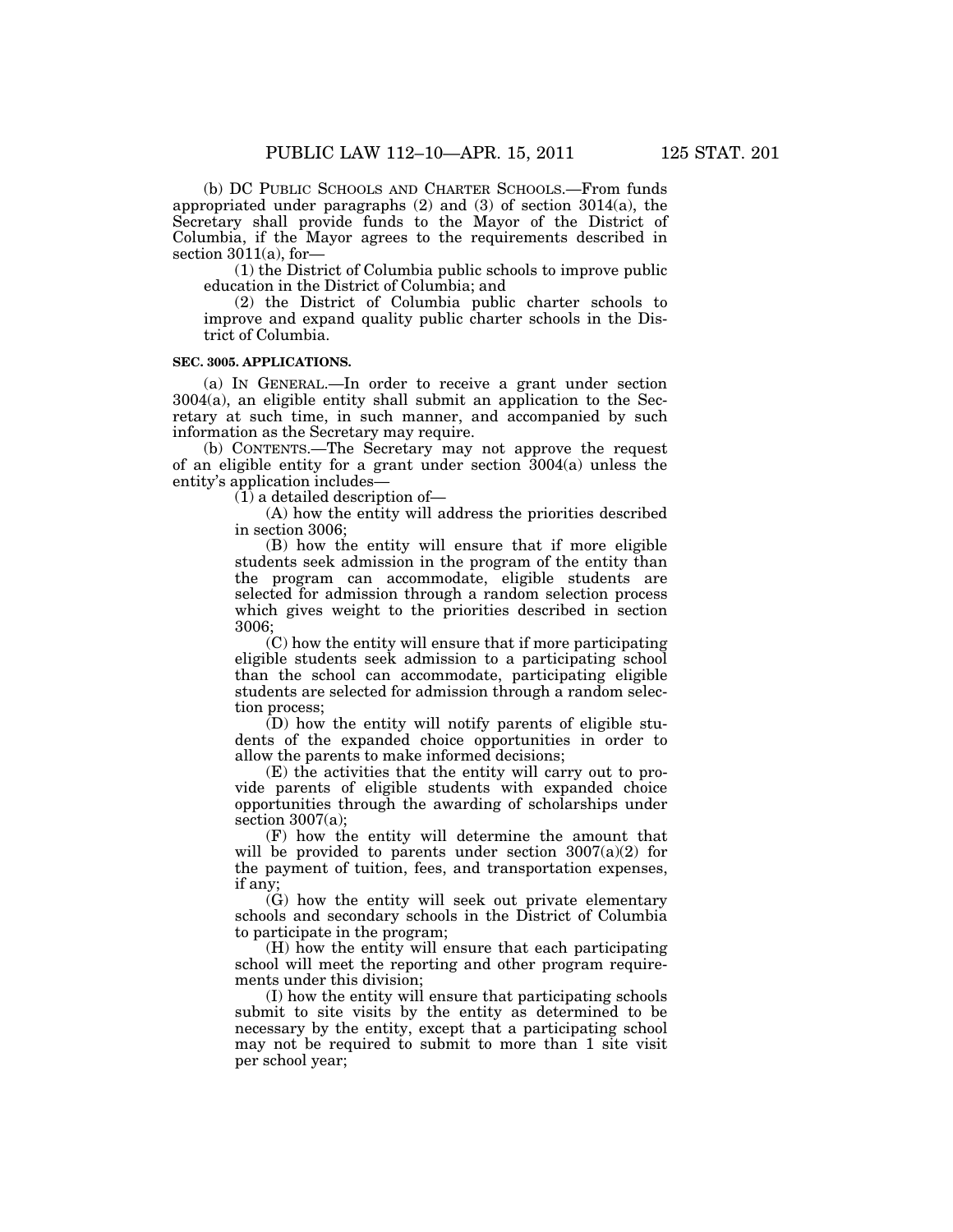(J) how the entity will ensure that participating schools are financially responsible and will use the funds received under section 3007 effectively;

(K) how the entity will address the renewal of scholarships to participating eligible students, including continued eligibility; and

(L) how the entity will ensure that a majority of its voting board members or governing organization are residents of the District of Columbia; and

(2) an assurance that the entity will comply with all requests regarding any evaluation carried out under section 3009(a).

## **SEC. 3006. PRIORITIES.**

In awarding grants under section 3004(a), the Secretary shall give priority to applications from eligible entities that will most effectively—

 $(1)$  in awarding scholarships under section 3007(a), give priority to—

(A) eligible students who, in the school year preceding the school year for which the eligible students are seeking a scholarship, attended an elementary school or secondary school identified for improvement, corrective action, or restructuring under section 1116 of the Elementary and Secondary Education Act of 1965 (20 U.S.C. 6316);

(B) students who have been awarded a scholarship in a preceding year under this division or the DC School Choice Incentive Act of 2003 (sec. 38–1851.01 et seq., D.C. Official Code), as such Act was in effect on the day before the date of the enactment of this division, but who have not used the scholarship, including eligible students who were provided notification of selection for a scholarship for school year 2009–2010, which was later rescinded in accordance with direction from the Secretary of Education; and

(C) students whose household includes a sibling or other child who is already participating in the program of the eligible entity under this division, regardless of whether such students have, in the past, been assigned as members of a control study group for the purposes of an evaluation under section 3009(a);

(2) target resources to students and families that lack the financial resources to take advantage of available educational options; and

(3) provide students and families with the widest range of educational options.

#### **SEC. 3007. USE OF FUNDS.**

(a) OPPORTUNITY SCHOLARSHIPS.—

(1) IN GENERAL.—Subject to paragraphs (2) and (3), an eligible entity receiving a grant under section 3004(a) shall use the grant funds to provide eligible students with scholarships to pay the tuition, fees, and transportation expenses, if any, to enable the eligible students to attend the District of Columbia private elementary school or secondary school of their choice beginning in school year 2011–2012. Each such eligible entity shall ensure that the amount of any tuition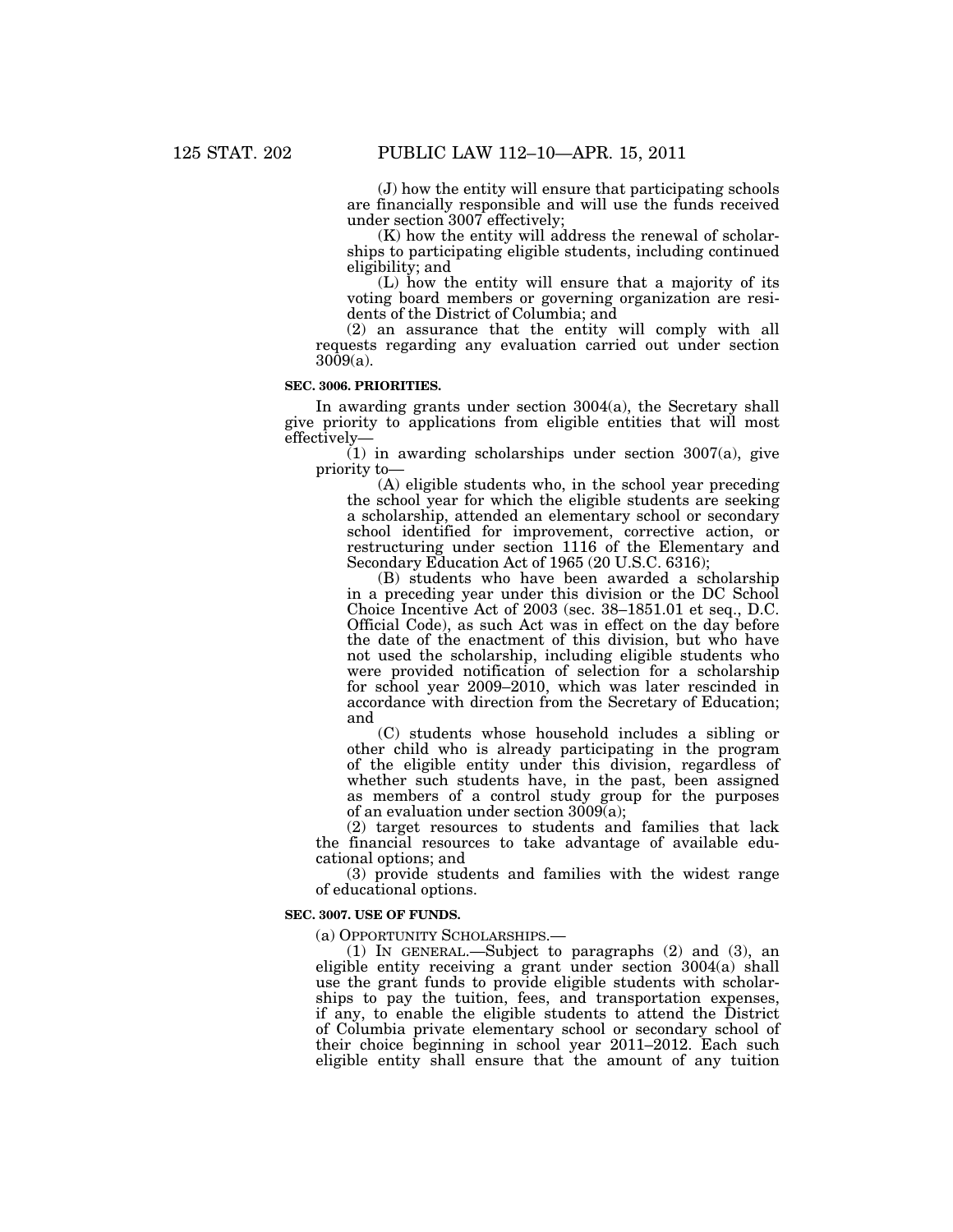or fees charged by a school participating in such entity's program under this division to an eligible student participating in the program does not exceed the amount of tuition or fees that the school charges to students who do not participate in the program.

(2) PAYMENTS TO PARENTS.—An eligible entity receiving a grant under section 3004(a) shall make scholarship payments under the entity's program under this division to the parent of the eligible student participating in the program, in a manner which ensures that such payments will be used for the payment of tuition, fees, and transportation expenses (if any), in accordance with this division.

(3) AMOUNT OF ASSISTANCE.— (A) VARYING AMOUNTS PERMITTED.—Subject to the other requirements of this section, an eligible entity receiving a grant under section 3004(a) may award scholarships in larger amounts to those eligible students with the greatest need.

(B) ANNUAL LIMIT ON AMOUNT.—

(i) LIMIT FOR SCHOOL YEAR 2011–2012.—The amount of assistance provided to any eligible student by an eligible entity under the entity's program under this division for school year 2011–2012 may not exceed—

(I) \$8,000 for attendance in kindergarten through grade 8; and

(II) \$12,000 for attendance in grades 9 through 12.

Effective date.

(ii) CUMULATIVE INFLATION ADJUSTMENT.—Beginning with school year 2012–2013, the Secretary shall adjust the maximum amounts of assistance described in clause (i) for inflation, as measured by the percentage increase, if any, from the preceding fiscal year in the Consumer Price Index for All Urban Consumers, published by the Bureau of Labor Statistics of the Department of Labor.

(4) PARTICIPATING SCHOOL REQUIREMENTS.—None of the funds provided under this division for opportunity scholarships may be used by an eligible student to enroll in a participating private school unless the participating school—

(A) has and maintains a valid certificate of occupancy issued by the District of Columbia;

(B) makes readily available to all prospective students information on its school accreditation;

(C) in the case of a school that has been operating for 5 years or less, submits to the eligible entity administering the program proof of adequate financial resources reflecting the financial sustainability of the school and the school's ability to be in operation through the school year;

(D) agrees to submit to site visits as determined to be necessary by the eligible entity pursuant to section 3005(b)(1)(I);

(E) has financial systems, controls, policies, and procedures to ensure that funds are used according to this division; and

(F) ensures that each teacher of core subject matter in the school has a baccalaureate degree or equivalent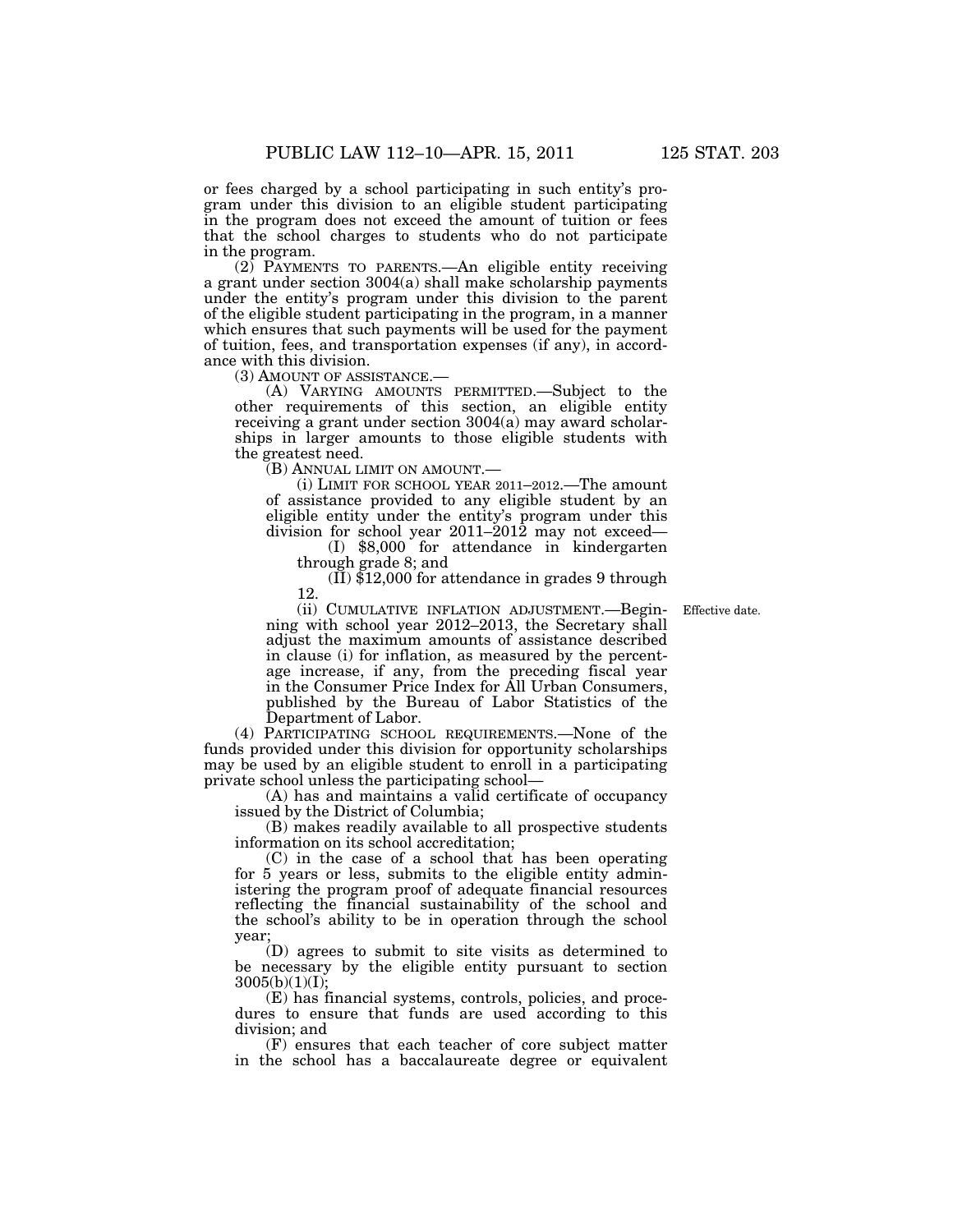degree, whether such degree was awarded in or outside of the United States.

(b) ADMINISTRATIVE EXPENSES.—An eligible entity receiving a grant under section 3004(a) may use not more than 3 percent of the amount provided under the grant each year for the administrative expenses of carrying out its program under this division during the year, including—

(1) determining the eligibility of students to participate;

(2) selecting eligible students to receive scholarships;

(3) determining the amount of scholarships and issuing the scholarships to eligible students;

(4) compiling and maintaining financial and programmatic records; and

(5) conducting site visits as described in section 3005(b)(1)(I).

(c) PARENTAL ASSISTANCE.—An eligible entity receiving a grant under section 3004(a) may use not more than 2 percent of the amount provided under the grant each year for the expenses of educating parents about the entity's program under this division, and assisting parents through the application process, under this division, including—

(1) providing information about the program and the participating schools to parents of eligible students;

 $(2)$  providing funds to assist parents of students in meeting expenses that might otherwise preclude the participation of eligible students in the program; and

(3) streamlining the application process for parents.

(d) STUDENT ACADEMIC ASSISTANCE.—An eligible entity receiving a grant under section 3004(a) may use not more than 1 percent of the amount provided under the grant each year for expenses to provide tutoring services to participating eligible students that need additional academic assistance. If there are insufficient funds to provide tutoring services to all such students in a year, the eligible entity shall give priority in such year to students who previously attended an elementary school or secondary school that was identified for improvement, corrective action, or restructuring under section 1116 of the Elementary and Secondary Education Act of 1965 (20 U.S.C. 6316).

#### **SEC. 3008. NONDISCRIMINATION AND OTHER REQUIREMENTS FOR PARTICIPATING SCHOOLS.**

(a) IN GENERAL.—An eligible entity or a school participating in any program under this division shall not discriminate against program participants or applicants on the basis of race, color, national origin, religion, or sex.

(b) APPLICABILITY AND SINGLE SEX SCHOOLS, CLASSES, OR ACTIVITIES.—

(1) IN GENERAL.—Notwithstanding any other provision of law, the prohibition of sex discrimination in subsection (a) shall not apply to a participating school that is operated by, supervised by, controlled by, or connected to a religious organization to the extent that the application of subsection (a) is inconsistent with the religious tenets or beliefs of the school.

(2) SINGLE SEX SCHOOLS, CLASSES, OR ACTIVITIES.—Notwithstanding subsection (a) or any other provision of law, a parent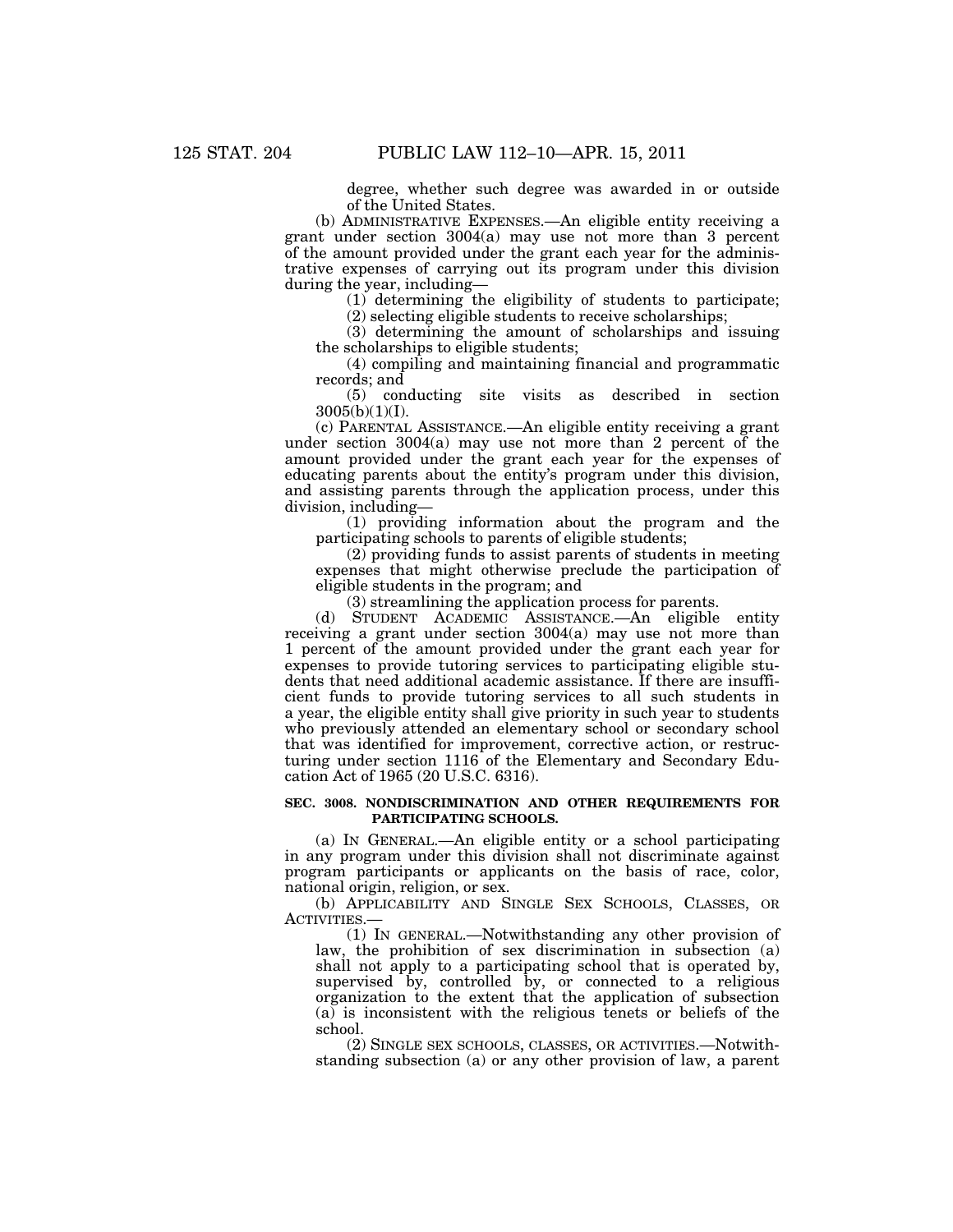may choose and a school may offer a single sex school, class, or activity.

(3) APPLICABILITY.—For purposes of this division, the provisions of section 909 of the Education Amendments of 1972 (20 U.S.C. 1688) shall apply to this division as if section 909 of the Education Amendments of 1972 (20 U.S.C. 1688) were part of this division.

 $\overline{c}$ ) CHILDREN WITH DISABILITIES.—Nothing in this division may be construed to alter or modify the provisions of the Individuals with Disabilities Education Act (20 U.S.C. 1400 et seq.).<br>(d) RELIGIOUSLY AFFILIATED SCHOOLS.—

(1) IN GENERAL.—Notwithstanding any other provision of law, a school participating in any program under this division that is operated by, supervised by, controlled by, or connected to, a religious organization may exercise its right in matters of employment consistent with title VII of the Civil Rights Act of 1964 (42 U.S.C. 2000e–1 et seq.), including the exemptions in such title.

(2) MAINTENANCE OF PURPOSE.—Notwithstanding any other provision of law, funds made available under this division to eligible students, which are used at a participating school as a result of their parents' choice, shall not, consistent with the first amendment of the Constitution, necessitate any change in the participating school's teaching mission, require any participating school to remove religious art, icons, scriptures, or other symbols, or preclude any participating school from retaining religious terms in its name, selecting its board members on a religious basis, or including religious references in its mission statements and other chartering or governing documents.

(e) RULE OF CONSTRUCTION.—A scholarship (or any other form of support provided to parents of eligible students) under this division shall be considered assistance to the student and shall not be considered assistance to the school that enrolls the eligible student. The amount of any scholarship (or other form of support provided to parents of an eligible student) under this division shall not be treated as income of the child or his or her parents for purposes of Federal tax laws or for determining eligibility for any other Federal program.

(f) REQUESTS FOR DATA AND INFORMATION.—Each school participating in a program funded under this division shall comply with all requests for data and information regarding evaluations conducted under section 3009(a).

(g) RULES OF CONDUCT AND OTHER SCHOOL POLICIES.—A participating school, including the schools described in subsection (d), may require eligible students to abide by any rules of conduct and other requirements applicable to all other students at the school.

(h) NATIONALLY NORM-REFERENCED STANDARDIZED TESTS.—

(1) IN GENERAL.—Each participating school shall comply with any testing requirements determined to be necessary for evaluation under section 3009(a)(2)(A)(i).

(2) MAKE-UP SESSION.—If a participating school does not administer a nationally norm-referenced standardized test or the Institute of Education Sciences does not receive data on a student who is receiving an opportunity scholarship, then the Secretary (through the Institute of Education Sciences of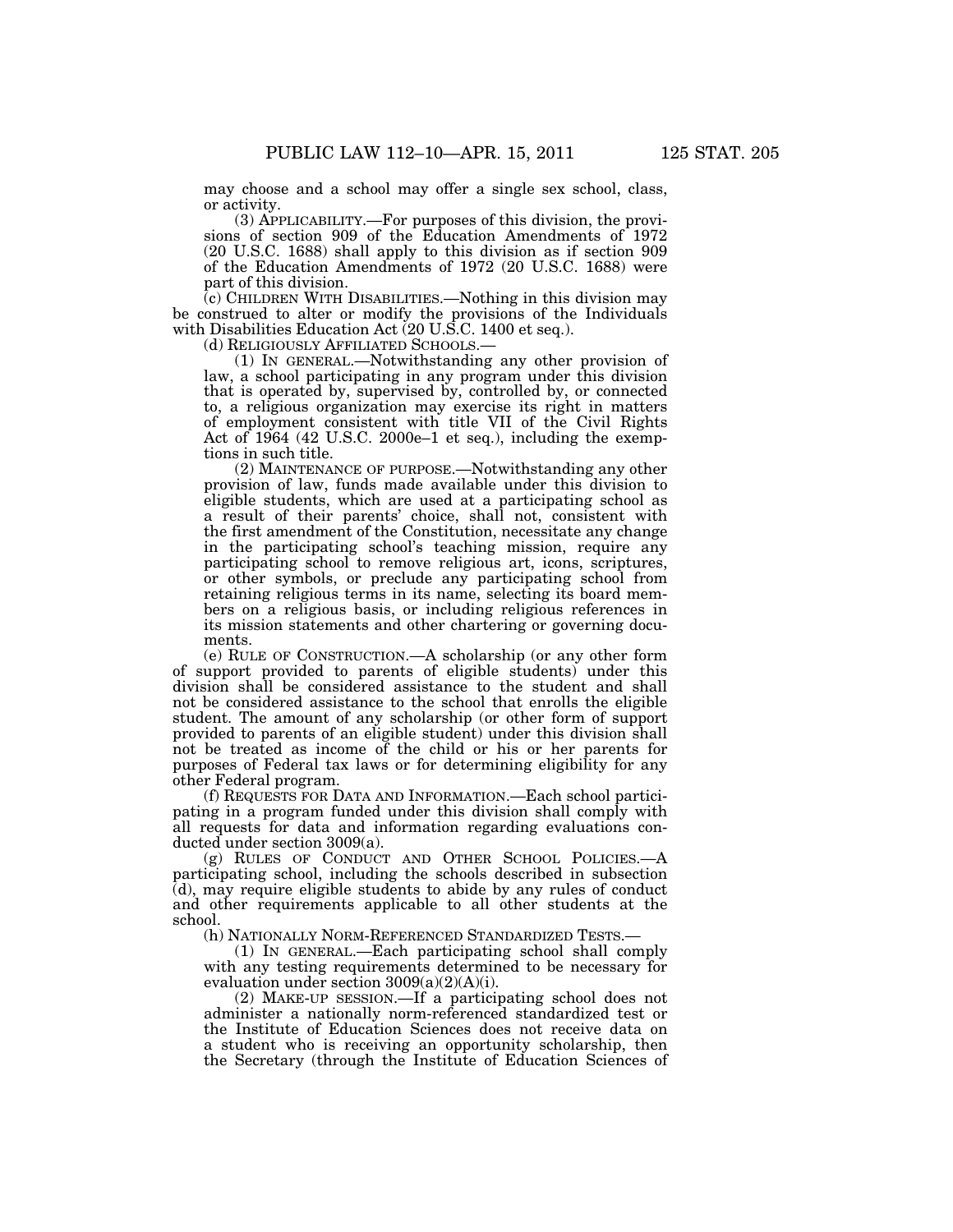the Department of Education) shall administer such test at least one time during a school year for each student receiving an opportunity scholarship.

## **SEC. 3009. EVALUATIONS.**

(a) IN GENERAL.— (1) DUTIES OF THE SECRETARY AND THE MAYOR.—The Secretary and the Mayor of the District of Columbia shall—

(A) jointly enter into an agreement with the Institute of Education Sciences of the Department of Education to evaluate annually the performance of students who received scholarships under the 5-year program under this division;

(B) jointly enter into an agreement to monitor and evaluate the use of funds authorized and appropriated for the District of Columbia public schools and the District of Columbia public charter schools under this division; and

(C) make the evaluations described in subparagraphs (A) and (B) public in accordance with subsection  $\overline{c}$ ).

(2) DUTIES OF THE SECRETARY.—The Secretary, through a grant, contract, or cooperative agreement, shall—

(A) ensure that the evaluation under paragraph  $(1)(A)$ 

(i) is conducted using the strongest possible research design for determining the effectiveness of the opportunity scholarship program under this division; and

(ii) addresses the issues described in paragraph (4); and

(B) disseminate information on the impact of the program—

(i) in increasing the academic growth and achievement of participating eligible students; and

(ii) on students and schools in the District of Columbia.

(3) DUTIES OF THE INSTITUTE OF EDUCATION SCIENCES.— The Institute of Education Sciences of the Department of Education shall—

(A) use a grade appropriate, nationally norm-referenced standardized test each school year to assess participating eligible students;

(B) measure the academic achievement of all participating eligible students; and

 $(\tilde{C})$  work with the eligible entities to ensure that the parents of each student who applies for a scholarship under this division (regardless of whether the student receives the scholarship) and the parents of each student participating in the scholarship program under this division, agree that the student will participate in the measurements given annually by the Institute of Educational Sciences for the period for which the student applied for or received the scholarship, respectively, except that nothing in this subparagraph shall affect a student's priority for an opportunity scholarship as provided under section 3006.

(4) ISSUES TO BE EVALUATED.—The issues to be evaluated under paragraph  $(1)(A)$  shall include the following:

Contracts.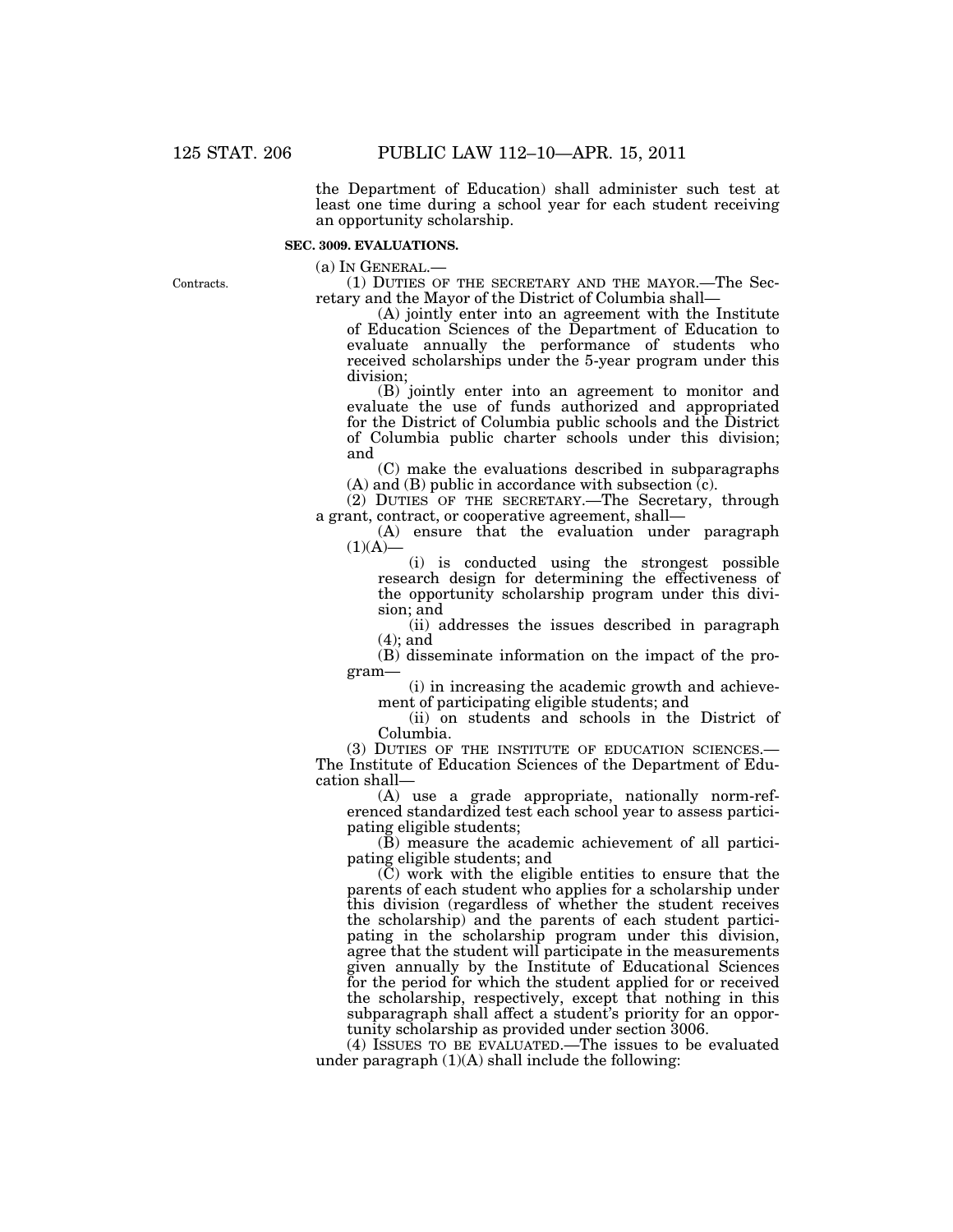(A) A comparison of the academic growth and achievement of participating eligible students in the measurements described in paragraph (3) to the academic growth and achievement of the eligible students in the same grades who sought to participate in the scholarship program under this division but were not selected.

(B) The success of the program in expanding choice options for parents of participating eligible students, improving parental and student satisfaction of such parents and students, respectively, and increasing parental involvement of such parents in the education of their children.

(C) The reasons parents of participating eligible students choose for their children to participate in the program, including important characteristics for selecting schools.

(D) A comparison of the retention rates, high school graduation rates, and college admission rates of participating eligible students with the retention rates, high school graduation rates, and college admission rates of students of similar backgrounds who do not participate in such program.

(E) A comparison of the safety of the schools attended by participating eligible students and the schools in the District of Columbia attended by students who do not participate in the program, based on the perceptions of the students and parents.

(F) Such other issues with respect to participating eligible students as the Secretary considers appropriate for inclusion in the evaluation, such as the impact of the program on public elementary schools and secondary schools in the District of Columbia.

(G) An analysis of the issues described in subparagraphs (A) through (F) by applying such subparagraphs by substituting ''the subgroup of participating eligible students who have used each opportunity scholarship awarded to such students under this division to attend a participating school" for "participating eligible students" each place such term appears.

(5) PROHIBITION.—Personally identifiable information regarding the results of the measurements used for the evaluations may not be disclosed, except to the parents of the student to whom the information relates.

(b) REPORTS.—The Secretary shall submit to the Committees on Appropriations, Education and the Workforce, and Oversight and Government Reform of the House of Representatives and the Committees on Appropriations, Health, Education, Labor, and Pensions, and Homeland Security and Governmental Affairs of the Senate—

(1) annual interim reports, not later than April 1 of the year following the year of the date of enactment of this division, and each subsequent year through the year in which the final report is submitted under paragraph  $(2)$ , on the progress and preliminary results of the evaluation of the opportunity scholarship program funded under this division; and

(2) a final report, not later than 1 year after the final year for which a grant is made under section 3004(a), on the results of the evaluation of the program.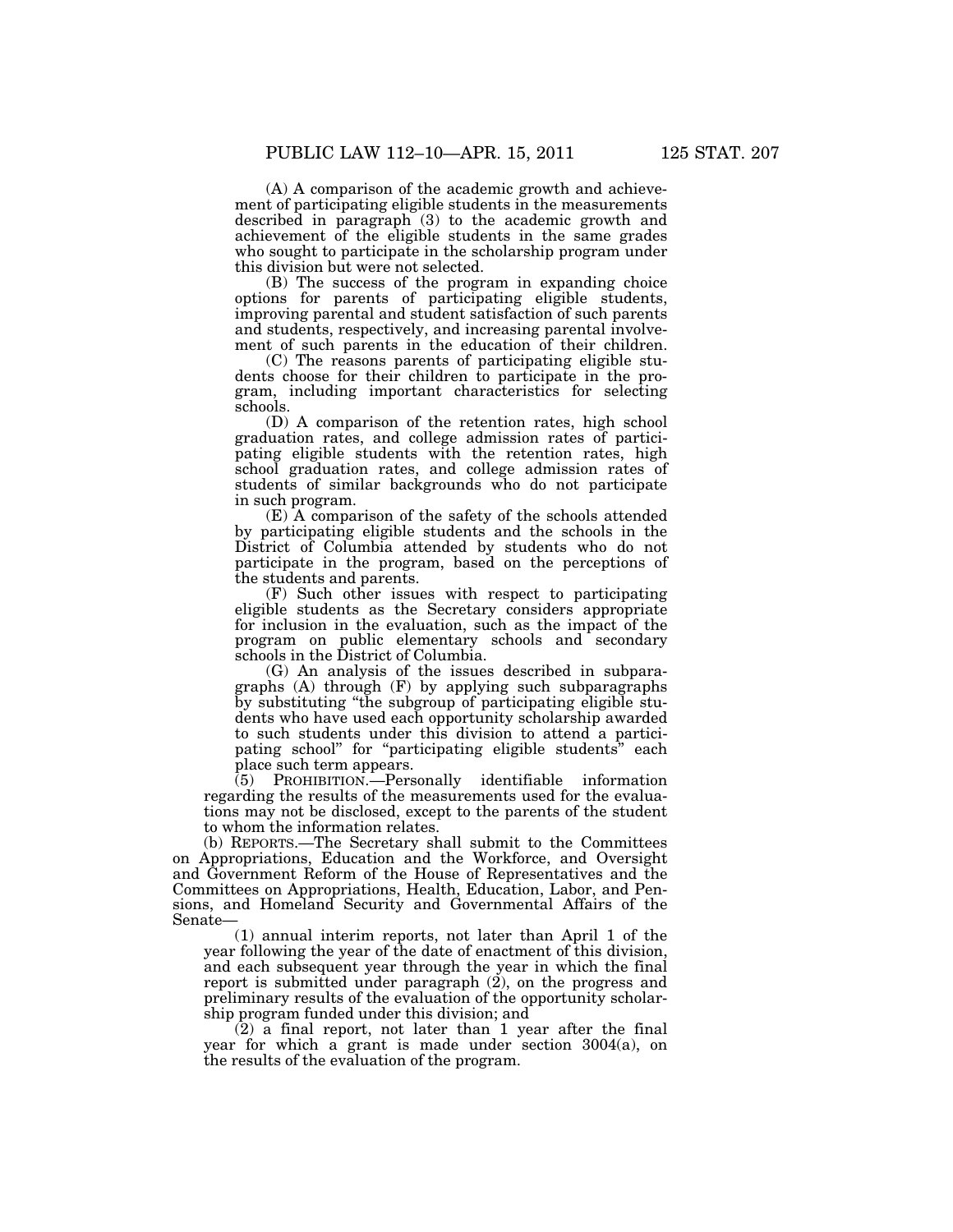(c) PUBLIC AVAILABILITY.—All reports and underlying data gathered pursuant to this section shall be made available to the public upon request, in a timely manner following submission of the applicable report under subsection (b), except that personally identifiable information shall not be disclosed or made available to the public.

(d) LIMIT ON AMOUNT EXPENDED.—The amount expended by the Secretary to carry out this section for any fiscal year may not exceed 5 percent of the total amount appropriated under section  $3014(a)(1)$  for the fiscal year.

## **SEC. 3010. REPORTING REQUIREMENTS.**

(a) ACTIVITIES REPORTS.—Each eligible entity receiving funds under section 3004(a) during a year shall submit a report to the Secretary not later than July 30 of the following year regarding the activities carried out with the funds during the preceding year. (b) ACHIEVEMENT REPORTS.—

(1) IN GENERAL.—In addition to the reports required under subsection (a), each eligible entity receiving funds under section 3004(a) shall, not later than September 1 of the year during which the second school year of the entity's program is completed and each of the next 2 years thereafter, submit to the Secretary a report, including any pertinent data collected in the preceding 2 school years, concerning—

(A) the academic growth and achievement of students participating in the program;

(B) the high school graduation and college admission rates of students who participate in the program, where appropriate; and

 $(\tilde{C})$  parental satisfaction with the program.

(2) PROHIBITING DISCLOSURE OF PERSONAL INFORMATION.— No report under this subsection may contain any personally identifiable information.

(c) REPORTS TO PARENTS.—

(1) IN GENERAL.—Each eligible entity receiving funds under section 3004(a) shall ensure that each school participating in the entity's program under this division during a school year reports at least once during the year to the parents of each of the school's students who are participating in the program on—

(A) the student's academic achievement, as measured by a comparison with the aggregate academic achievement of other participating students at the student's school in the same grade or level, as appropriate, and the aggregate academic achievement of the student's peers at the student's school in the same grade or level, as appropriate;

(B) the safety of the school, including the incidence of school violence, student suspensions, and student expulsions; and

(C) the accreditation status of the school.<br>(2) PROHIBITING DISCLOSURE OF PERSONAL INFORMATION.— No report under this subsection may contain any personally identifiable information, except as to the student who is the subject of the report to that student's parent.

(d) REPORT TO CONGRESS.—Not later than 6 months after the first appropriation of funds under section 3014, and each succeeding year thereafter, the Secretary shall submit to the Committees on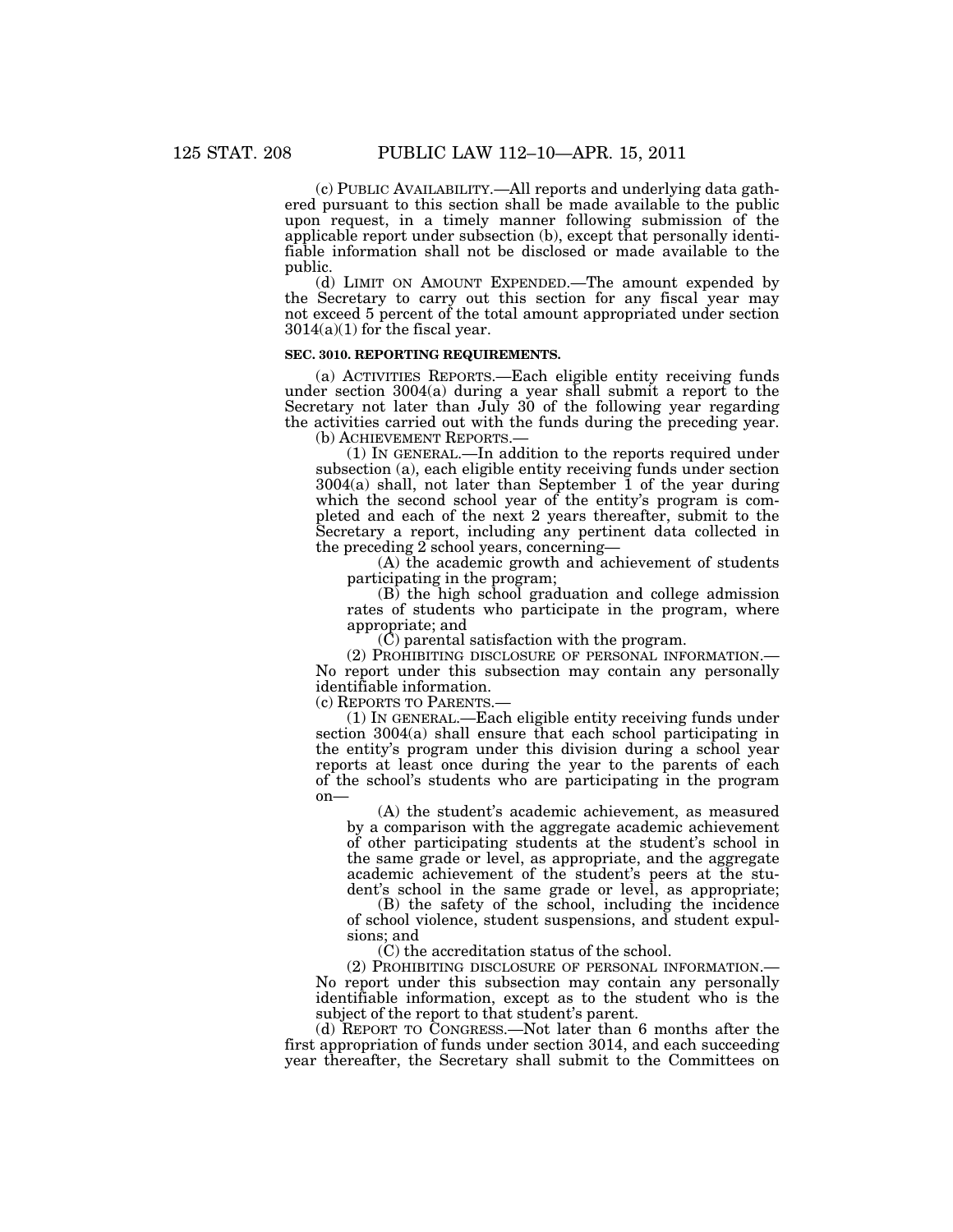Appropriations, Education and the Workforce, and Oversight and Government Reform of the House of Representatives and the Committees on Appropriations, Health, Education, Labor, and Pensions, and Homeland Security and Governmental Affairs of the Senate, an annual report on the findings of the reports submitted under subsections (a) and (b).

#### **SEC. 3011. DC PUBLIC SCHOOLS AND DC PUBLIC CHARTER SCHOOLS.**

(a) CONDITION OF RECEIPT OF FUNDS.—As a condition of receiving funds under this division on behalf of the District of Columbia public schools and the District of Columbia public charter schools, the Mayor shall agree to carry out the following:

(1) INFORMATION REQUESTS.—Ensure that all the District of Columbia public schools and the District of Columbia public charter schools comply with all reasonable requests for information for purposes of the evaluation under section 3009(a).

Contracts.

(2) AGREEMENT WITH THE SECRETARY.—Enter into the agreement described in section  $3009(a)(1)(B)$  to monitor and evaluate the use of funds authorized and appropriated for the District of Columbia public schools and the District of Columbia public charter schools under this division.

(3) SUBMISSION OF REPORT.—Not later than 6 months after the first appropriation of funds under section 3014, and each succeeding year thereafter, submit to the Committee on Appropriations, the Committee on Education and the Workforce, and the Committee on Oversight and Government Reform of the House of Representatives, and the Committee on Appropriations, the Committee on Health, Education, Labor, and Pensions, and the Committee on Homeland Security and Governmental Affairs of the Senate, information on—

(A) how the funds authorized and appropriated under this division for the District of Columbia public schools and the District of Columbia public charter schools were used in the preceding school year; and

(B) how such funds are contributing to student achievement.

> Notice. Determination.

(b) ENFORCEMENT.—If, after reasonable notice and an opportunity for a hearing for the Mayor, the Secretary determines that the Mayor has not been in compliance with 1 or more of the requirements described in subsection (a), the Secretary may withhold from the Mayor, in whole or in part, further funds under this division for the District of Columbia public schools and the District of Columbia public charter schools.

(c) RULE OF CONSTRUCTION.—Nothing in this section shall be construed to reduce, or otherwise affect, funding provided under this division for the opportunity scholarship program under this division.

## **SEC. 3012. TRANSITION PROVISIONS.**

(a) REPEAL.—The DC School Choice Incentive Act of 2003 (sec. 38–1851.01 et seq., D.C. Official Code) is repealed.

(b) SPECIAL RULES.—Notwithstanding any other provision of law—

(1) funding appropriated to provide opportunity scholarships for students in the District of Columbia under the heading "Federal Payment for School Improvement" in title IV of division D of the Omnibus Appropriations Act, 2009 (Public Law 111–8; 123 Stat. 653), the heading ''Federal Payment for School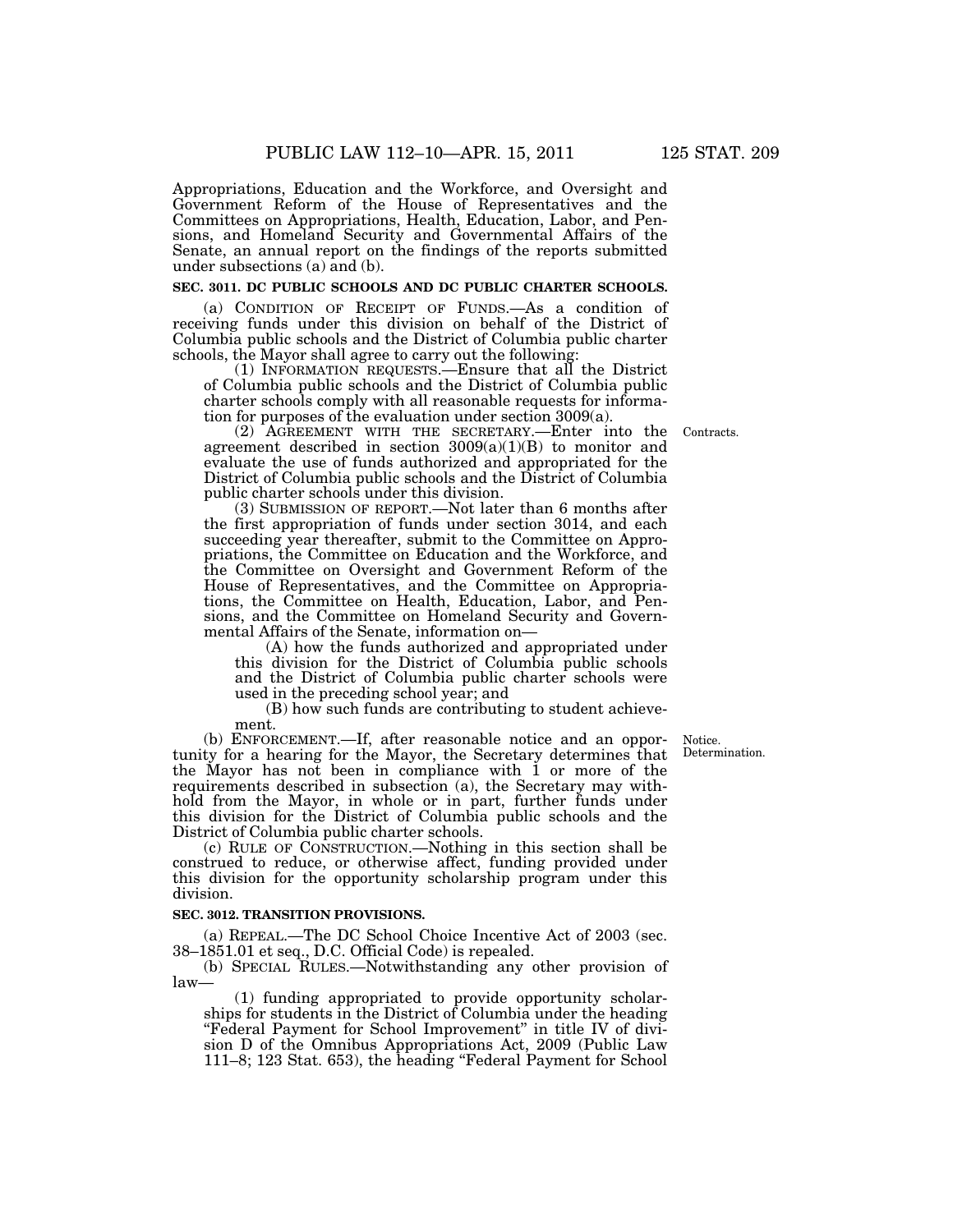Improvement'' in title IV of division C of the Consolidated Appropriations Act, 2010 (Public Law 111–117; 123 Stat. 3181), or any other Act, may be used to provide opportunity scholarships under section  $3007(a)$  for the 2011–2012 school year to students who have not previously received such scholarships;

(2) the fourth and fifth provisos under the heading ''Federal Payment for School Improvement'' of title IV of Division C of the Consolidated Appropriations Act, 2010 (Public Law 111– 117; 123 Stat. 3181) shall not apply; and

(3) any unobligated amounts reserved to carry out the provisos described in paragraph (2) shall be made available to an eligible entity receiving a grant under section  $3004(a)$ —

(A) for administrative expenses described in section 3007(b); or

(B) to provide opportunity scholarships under section 3007(a), including to provide such scholarships for the 2011–2012 school year to students who have not previously received such scholarships.

(c) MULTIYEAR AWARDS.—The recipient of a grant or contract under the DC School Choice Incentive Act of 2003 (sec. 38–1851.01 et seq., D.C. Official Code), as such Act was in effect on the day before the date of the enactment of this division, shall continue to receive funds in accordance with the terms and conditions of such grant or contract, except that—

(1) the provisos relating to opportunity scholarships in the Acts described in subsection (b)(1) shall not apply; and

(2) the memorandum of understanding described in subsection (d), including any revision made under such subsection, shall apply.

(d) MEMORANDUM OF UNDERSTANDING.—The Secretary and the Mayor of the District of Columbia shall revise the memorandum of understanding entered into under the DC School Choice Incentive Act of 2003 (sec. 38–1851.01 et seq., D.C. Official Code), as such Act was in effect on the day before the date of the enactment of this division, to address—

(1) the implementation of the opportunity scholarship program under this division; and

(2) how the Mayor will ensure that the District of Columbia public schools and the District of Columbia public charter schools comply with all the reasonable requests for information as necessary to fulfill the requirements for evaluations conducted under section 3009(a).

(e) ORDERLY TRANSITION.—Subject to subsections (c) and (d), the Secretary shall take such steps as the Secretary determines to be appropriate to provide for the orderly transition to the authority of this division from any authority under the provisions of the DC School Choice Incentive Act of 2003 (sec. 38–1851.01 et seq., D.C. Official Code), as such Act was in effect on the day before the date of enactment of this division.

### **SEC. 3013. DEFINITIONS.**

As used in this division:

(1) ELEMENTARY SCHOOL.—The term ''elementary school'' means an institutional day or residential school, including a public elementary charter school, that provides elementary education, as determined under District of Columbia law.

Grants. Contracts. Extension.

Applicability.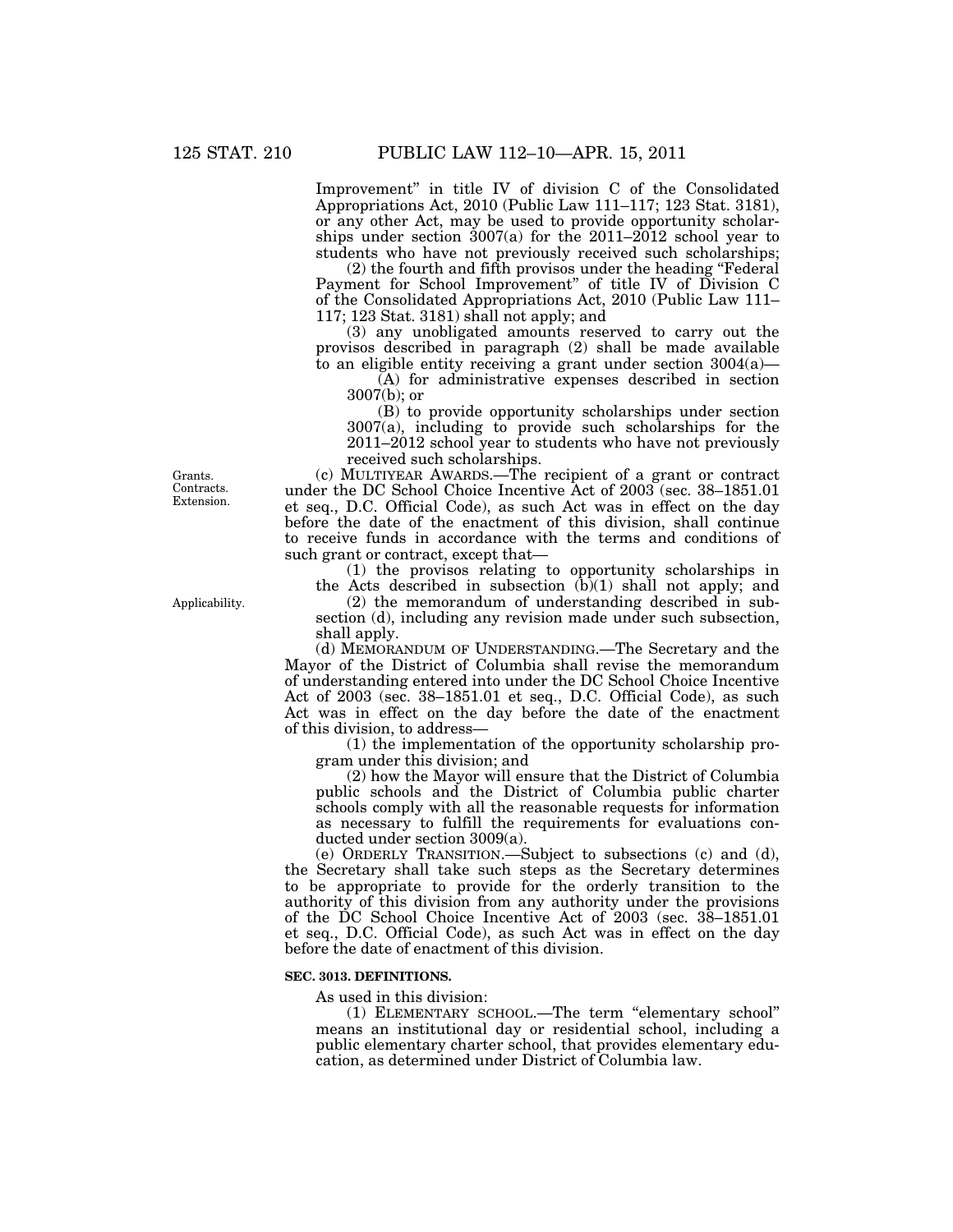(2) ELIGIBLE ENTITY.—The term ''eligible entity'' means any of the following:

(A) A nonprofit organization.

(B) A consortium of nonprofit organizations.

(3) ELIGIBLE STUDENT.—The term ''eligible student'' means a student who is a resident of the District of Columbia and comes from a household—

(A) receiving assistance under the supplemental nutrition assistance program established under the Food and Nutrition Act of  $2008$  (7 U.S.C. 2011 et seq.); or

(B) whose income does not exceed—

(i) 185 percent of the poverty line; or

(ii) in the case of a student participating in the opportunity scholarship program in the preceding year under this division or the DC School Choice Incentive Act of 2003 (sec. 38–1851.01 et seq., D.C. Official Code), as such Act was in effect on the day before the date of enactment of this division, 300 percent of the poverty line.

(4) MAYOR.—The term ''Mayor'' means the Mayor of the District of Columbia.

(5) PARENT.—The term ''parent'' has the meaning given that term in section 9101 of the Elementary and Secondary Education Act of 1965 (20 U.S.C. 7801).

(6) PARTICIPATING ELIGIBLE STUDENT.—The term ''participating eligible student'' means an eligible student awarded an opportunity scholarship under this division, without regard to whether the student uses the scholarship to attend a participating school.

(7) PARTICIPATING SCHOOL.—The term ''participating school'' means a private elementary school or secondary school participating in the opportunity scholarship program of an eligible entity under this division.

(8) POVERTY LINE.—The term ''poverty line'' has the meaning given that term in section 9101 of the Elementary and Secondary Education Act of 1965 (20 U.S.C. 7801).

(9) SECONDARY SCHOOL.—The term ''secondary school'' means an institutional day or residential school, including a public secondary charter school, that provides secondary education, as determined under District of Columbia law, except that the term does not include any education beyond grade 12.

(10) SECRETARY.—The term ''Secretary'' means the Secretary of Education.

## **SEC. 3014. AUTHORIZATION OF APPROPRIATIONS.**

(a) IN GENERAL.—There are authorized to be appropriated \$60,000,000 for fiscal year 2012 and for each of the 4 succeeding fiscal years, of which—

(1) one-third shall be made available to carry out the opportunity scholarship program under this division for each fiscal year;

(2) one-third shall be made available to carry out section 3004(b)(1) for each fiscal year; and

(3) one-third shall be made available to carry out section 3004(b)(2) for each fiscal year.